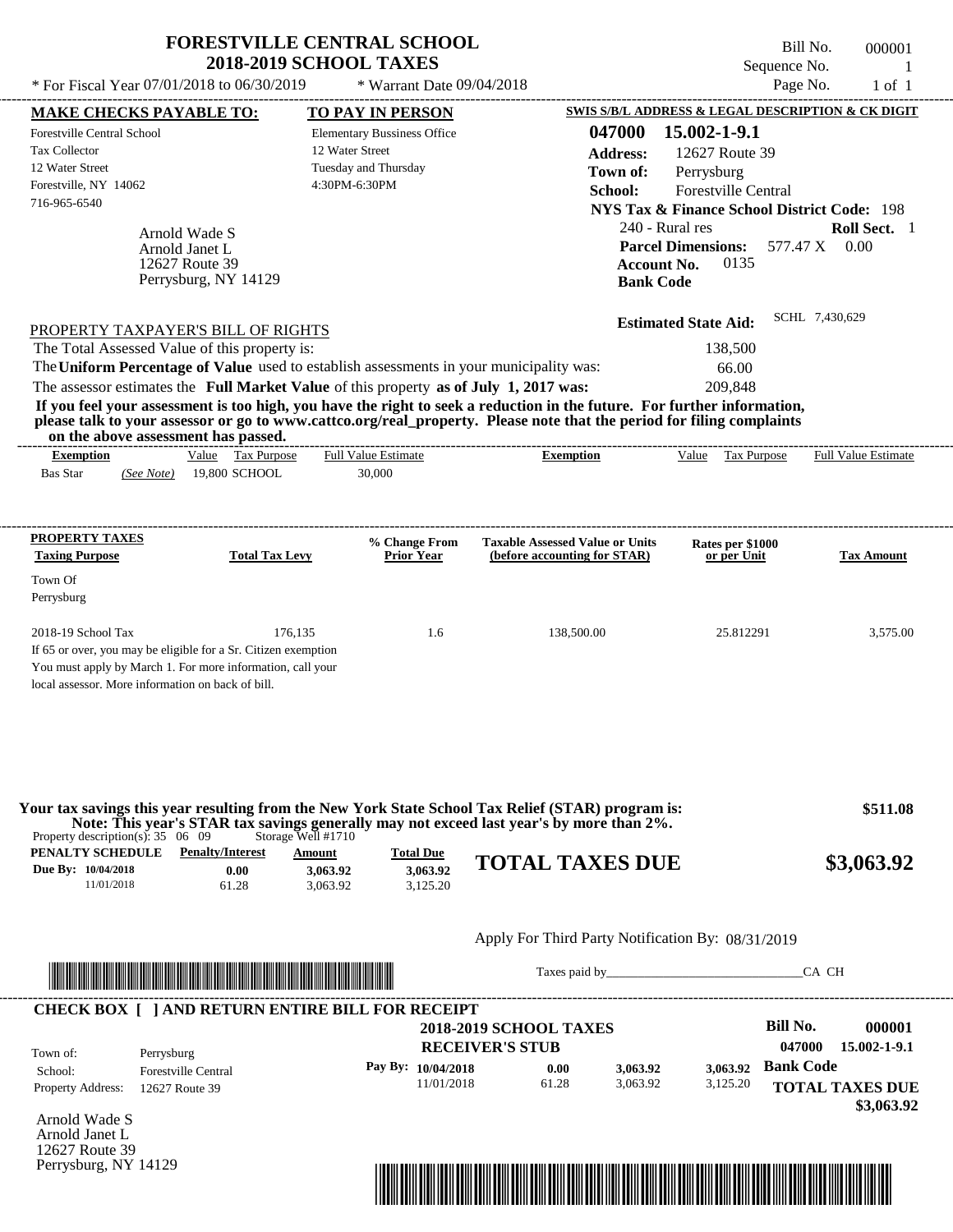|                                                                                                                                                                                                                                                           |                                         | <b>FORESTVILLE CENTRAL SCHOOL</b><br><b>2018-2019 SCHOOL TAXES</b>                           |                                                                                                                                                                                                                                                  | Bill No.<br>Sequence No.                               | 000002<br>2                                     |
|-----------------------------------------------------------------------------------------------------------------------------------------------------------------------------------------------------------------------------------------------------------|-----------------------------------------|----------------------------------------------------------------------------------------------|--------------------------------------------------------------------------------------------------------------------------------------------------------------------------------------------------------------------------------------------------|--------------------------------------------------------|-------------------------------------------------|
| * For Fiscal Year 07/01/2018 to 06/30/2019                                                                                                                                                                                                                |                                         | * Warrant Date 09/04/2018                                                                    |                                                                                                                                                                                                                                                  | Page No.                                               | $1$ of $1$                                      |
| <b>MAKE CHECKS PAYABLE TO:</b>                                                                                                                                                                                                                            |                                         | TO PAY IN PERSON                                                                             |                                                                                                                                                                                                                                                  | SWIS S/B/L ADDRESS & LEGAL DESCRIPTION & CK DIGIT      |                                                 |
| <b>Forestville Central School</b><br><b>Tax Collector</b>                                                                                                                                                                                                 |                                         | <b>Elementary Bussiness Office</b><br>12 Water Street                                        | 047000<br><b>Address:</b>                                                                                                                                                                                                                        | 7.004-1-23.1<br>12573 Pudding Lane Rd                  |                                                 |
| 12 Water Street                                                                                                                                                                                                                                           |                                         | Tuesday and Thursday                                                                         | Town of:                                                                                                                                                                                                                                         | Perrysburg                                             |                                                 |
| Forestville, NY 14062                                                                                                                                                                                                                                     |                                         | 4:30PM-6:30PM                                                                                | School:                                                                                                                                                                                                                                          | Forestville Central                                    |                                                 |
| 716-965-6540                                                                                                                                                                                                                                              |                                         |                                                                                              |                                                                                                                                                                                                                                                  | <b>NYS Tax &amp; Finance School District Code: 198</b> |                                                 |
|                                                                                                                                                                                                                                                           | <b>Bennett Michael</b>                  |                                                                                              |                                                                                                                                                                                                                                                  | $314$ - Rural vac $<$ 10                               | <b>Roll Sect.</b> 1                             |
|                                                                                                                                                                                                                                                           | <b>Bennett Kathy</b>                    |                                                                                              |                                                                                                                                                                                                                                                  | <b>Parcel Dimensions:</b>                              | 63.00 X 391.00                                  |
|                                                                                                                                                                                                                                                           | 225 Gray Rd                             |                                                                                              |                                                                                                                                                                                                                                                  | <b>Account No.</b><br>0032                             |                                                 |
|                                                                                                                                                                                                                                                           | Vanceboro, NC 28586-8181                |                                                                                              |                                                                                                                                                                                                                                                  | <b>Bank Code</b>                                       |                                                 |
|                                                                                                                                                                                                                                                           | PROPERTY TAXPAYER'S BILL OF RIGHTS      |                                                                                              |                                                                                                                                                                                                                                                  | <b>Estimated State Aid:</b>                            | SCHL 7,430,629                                  |
| The Total Assessed Value of this property is:                                                                                                                                                                                                             |                                         |                                                                                              |                                                                                                                                                                                                                                                  | 900                                                    |                                                 |
|                                                                                                                                                                                                                                                           |                                         | The Uniform Percentage of Value used to establish assessments in your municipality was:      |                                                                                                                                                                                                                                                  | 66.00                                                  |                                                 |
|                                                                                                                                                                                                                                                           |                                         | The assessor estimates the Full Market Value of this property as of July 1, 2017 was:        |                                                                                                                                                                                                                                                  | 1,364                                                  |                                                 |
| on the above assessment has passed.                                                                                                                                                                                                                       |                                         |                                                                                              | If you feel your assessment is too high, you have the right to seek a reduction in the future. For further information,<br>please talk to your assessor or go to www.cattco.org/real_property. Please note that the period for filing complaints |                                                        |                                                 |
|                                                                                                                                                                                                                                                           |                                         |                                                                                              |                                                                                                                                                                                                                                                  |                                                        |                                                 |
| <b>Exemption</b>                                                                                                                                                                                                                                          | Value Tax Purpose                       | <b>Full Value Estimate</b><br>% Change From                                                  | <b>Exemption</b><br><b>Taxable Assessed Value or Units</b>                                                                                                                                                                                       | Value Tax Purpose<br>Rates per \$1000                  |                                                 |
|                                                                                                                                                                                                                                                           | <b>Total Tax Levy</b>                   | <b>Prior Year</b>                                                                            |                                                                                                                                                                                                                                                  | or per Unit                                            | <b>Full Value Estimate</b><br><b>Tax Amount</b> |
| <b>Taxing Purpose</b>                                                                                                                                                                                                                                     | 176,135                                 | 1.6                                                                                          | 900.00                                                                                                                                                                                                                                           | 25.812291                                              | 23.23                                           |
|                                                                                                                                                                                                                                                           |                                         |                                                                                              |                                                                                                                                                                                                                                                  |                                                        |                                                 |
| <b>PROPERTY TAXES</b><br>Town Of<br>Perrysburg<br>2018-19 School Tax<br>If 65 or over, you may be eligible for a Sr. Citizen exemption<br>You must apply by March 1. For more information, call your<br>local assessor. More information on back of bill. |                                         |                                                                                              |                                                                                                                                                                                                                                                  |                                                        |                                                 |
| Due By: 10/04/2018<br>11/01/2018                                                                                                                                                                                                                          | <b>Penalty/Interest</b><br>0.00<br>0.46 | 11/09-split house, 3.2 acr<br><b>Total Due</b><br>Amount<br>23.23<br>23.23<br>23.23<br>23.69 | <b>TOTAL TAXES DUE</b>                                                                                                                                                                                                                           |                                                        | \$23.23                                         |
| Property description(s): 37 06 09<br>PENALTY SCHEDULE                                                                                                                                                                                                     |                                         |                                                                                              | Apply For Third Party Notification By: 08/31/2019                                                                                                                                                                                                |                                                        |                                                 |

| Town of:                 | Perrysburg                 | <b>2018-2019 SCHOOL TAXES</b><br><b>RECEIVER'S STUB</b> |      |       |       | Bill No.<br>047000 | 000002<br>7.004-1-23.1            |
|--------------------------|----------------------------|---------------------------------------------------------|------|-------|-------|--------------------|-----------------------------------|
| School:                  | <b>Forestville Central</b> | Pay By: $10/04/2018$                                    | 0.00 | 23.23 | 23.23 | <b>Bank Code</b>   |                                   |
| <b>Property Address:</b> | 12573 Pudding Lane Rd      | 11/01/2018                                              | 0.46 | 23.23 | 23.69 |                    | <b>TOTAL TAXES DUE</b><br>\$23.23 |

Bennett Michael Bennett Kathy 225 Gray Rd Vanceboro, NC 28586-8181

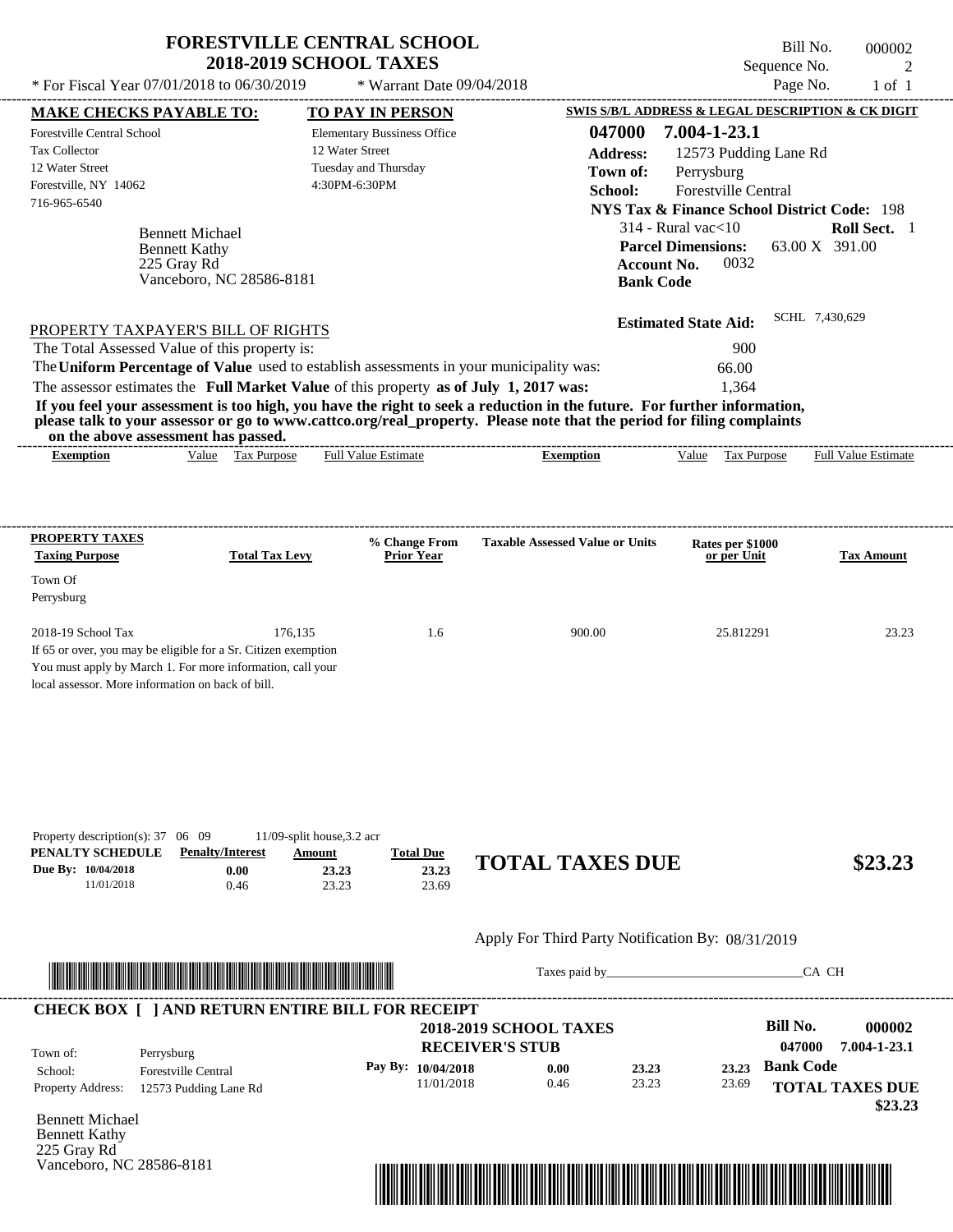| * For Fiscal Year 07/01/2018 to 06/30/2019                                                                                                                                                                                                                                                                     | <b>FORESTVILLE CENTRAL SCHOOL</b><br><b>2018-2019 SCHOOL TAXES</b>     | * Warrant Date 09/04/2018                                                                                          |                                                                                                                                                                                                                                                  | Bill No.<br>Sequence No.<br>Page No.                                                                                                                   | 000003<br>3<br>$1$ of $1$  |
|----------------------------------------------------------------------------------------------------------------------------------------------------------------------------------------------------------------------------------------------------------------------------------------------------------------|------------------------------------------------------------------------|--------------------------------------------------------------------------------------------------------------------|--------------------------------------------------------------------------------------------------------------------------------------------------------------------------------------------------------------------------------------------------|--------------------------------------------------------------------------------------------------------------------------------------------------------|----------------------------|
|                                                                                                                                                                                                                                                                                                                |                                                                        |                                                                                                                    |                                                                                                                                                                                                                                                  | SWIS S/B/L ADDRESS & LEGAL DESCRIPTION & CK DIGIT                                                                                                      |                            |
| <b>MAKE CHECKS PAYABLE TO:</b><br>Forestville Central School<br><b>Tax Collector</b><br>12 Water Street<br>Forestville, NY 14062<br>716-965-6540<br>Borowski Teri J                                                                                                                                            | Borowski Daniel A                                                      | TO PAY IN PERSON<br><b>Elementary Bussiness Office</b><br>12 Water Street<br>Tuesday and Thursday<br>4:30PM-6:30PM | 047000<br><b>Address:</b><br>Town of:<br>School:<br><b>Parcel Acreage:</b>                                                                                                                                                                       | 7.004-1-17.3<br>Route 39<br>Perrysburg<br>Forestville Central<br><b>NYS Tax &amp; Finance School District Code: 198</b><br>105 - Vac farmland<br>59.20 | Roll Sect. 1               |
| 12486 Route 39                                                                                                                                                                                                                                                                                                 | Perrysburg, NY 14129                                                   |                                                                                                                    | <b>Account No.</b><br><b>Bank Code</b>                                                                                                                                                                                                           | 0962<br><b>Estimated State Aid:</b>                                                                                                                    | SCHL 7,430,629             |
| PROPERTY TAXPAYER'S BILL OF RIGHTS<br>The Total Assessed Value of this property is:<br>The Uniform Percentage of Value used to establish assessments in your municipality was:<br>The assessor estimates the Full Market Value of this property as of July 1, 2017 was:<br>on the above assessment has passed. |                                                                        |                                                                                                                    | If you feel your assessment is too high, you have the right to seek a reduction in the future. For further information,<br>please talk to your assessor or go to www.cattco.org/real_property. Please note that the period for filing complaints | 28,300<br>66.00<br>42,879                                                                                                                              |                            |
| <b>Exemption</b>                                                                                                                                                                                                                                                                                               | Value Tax Purpose                                                      | <b>Full Value Estimate</b>                                                                                         | <b>Exemption</b>                                                                                                                                                                                                                                 | Value<br>Tax Purpose                                                                                                                                   | <b>Full Value Estimate</b> |
| PROPERTY TAXES                                                                                                                                                                                                                                                                                                 |                                                                        | % Change From                                                                                                      | <b>Taxable Assessed Value or Units</b>                                                                                                                                                                                                           | Rates per \$1000                                                                                                                                       |                            |
| <b>Taxing Purpose</b><br>Town Of<br>Perrysburg                                                                                                                                                                                                                                                                 | <b>Total Tax Levy</b>                                                  | Prior Year                                                                                                         |                                                                                                                                                                                                                                                  | or per Unit                                                                                                                                            | <b>Tax Amount</b>          |
| $2018-19$ School Tax<br>If 65 or over, you may be eligible for a Sr. Citizen exemption<br>You must apply by March 1. For more information, call your<br>local assessor. More information on back of bill.                                                                                                      | 176,135                                                                | 1.6                                                                                                                | 28,300.00                                                                                                                                                                                                                                        | 25.812291                                                                                                                                              | 730.49                     |
| Property description(s): 28 06 09<br>PENALTY SCHEDULE<br>Due By: 10/04/2018<br>11/01/2018                                                                                                                                                                                                                      | <b>Penalty/Interest</b><br>Amount<br>0.00<br>730.49<br>730.49<br>14.61 | <b>Total Due</b><br>730.49<br>745.10                                                                               | <b>TOTAL TAXES DUE</b>                                                                                                                                                                                                                           |                                                                                                                                                        | \$730.49                   |
|                                                                                                                                                                                                                                                                                                                |                                                                        |                                                                                                                    | Apply For Third Party Notification By: 08/31/2019                                                                                                                                                                                                |                                                                                                                                                        |                            |
|                                                                                                                                                                                                                                                                                                                | <u> 1989 - Johann Stoff, Amerikaansk politiker (</u>                   |                                                                                                                    |                                                                                                                                                                                                                                                  |                                                                                                                                                        | CA CH                      |
| <b>CHECK BOX [ ] AND RETURN ENTIRE BILL FOR RECEIPT</b>                                                                                                                                                                                                                                                        |                                                                        |                                                                                                                    | <b>2018-2019 SCHOOL TAXES</b><br><b>RECEIVER'S STUB</b>                                                                                                                                                                                          | <b>Bill No.</b><br>047000                                                                                                                              | 000003<br>7.004-1-17.3     |
| Town of:<br>Perrysburg<br>Forestville Central<br>School:                                                                                                                                                                                                                                                       |                                                                        | Pay By: 10/04/2018                                                                                                 | 0.00<br>730.49                                                                                                                                                                                                                                   | <b>Bank Code</b><br>730.49                                                                                                                             |                            |

11/01/2018

Borowski Daniel A Borowski Teri J 12486 Route 39 Perrysburg, NY 14129

Property Address: Route 39



730.49

**TOTAL TAXES DUE**

745.10

 **\$730.49**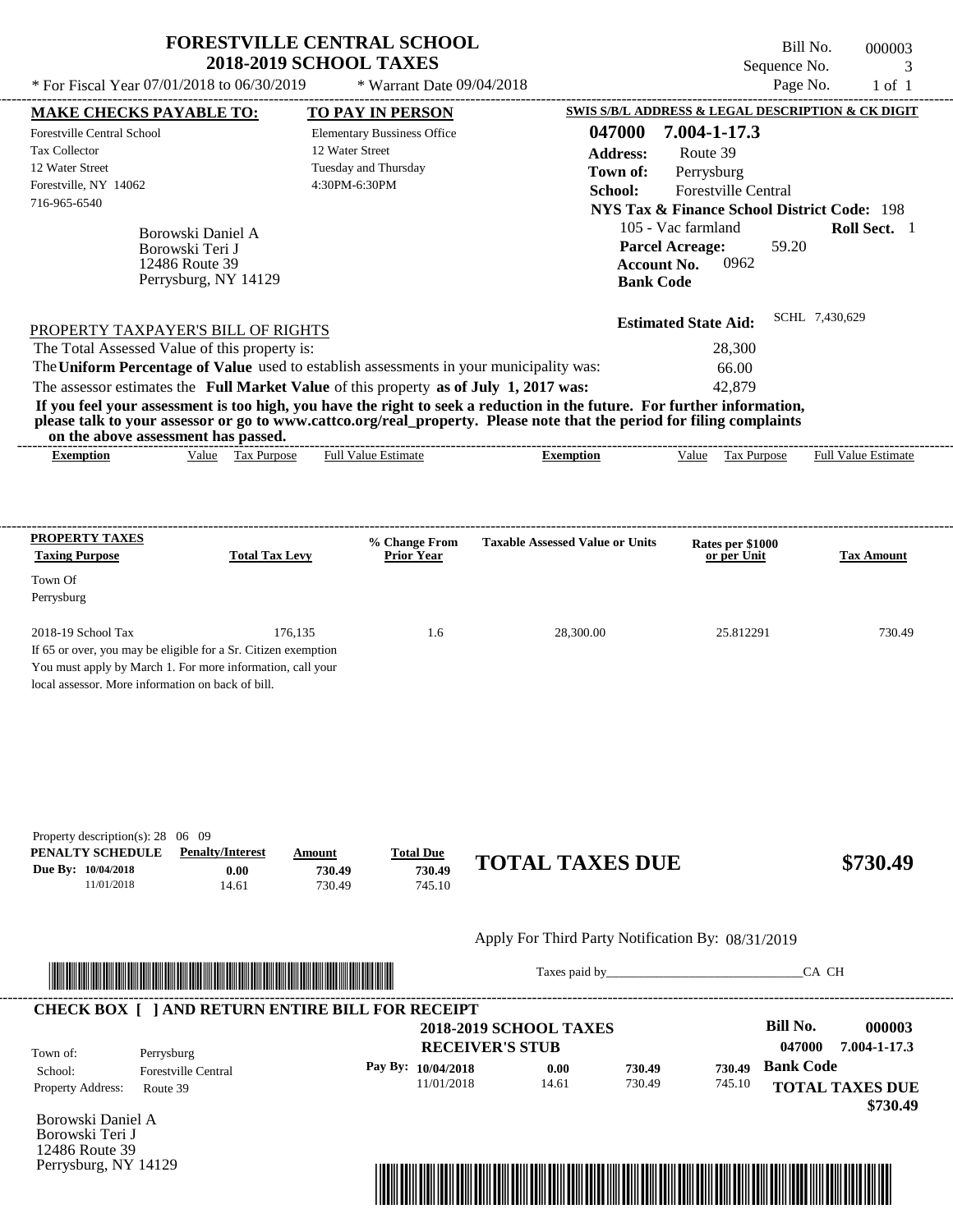|                                                                                                                                                                                                                                                                                                                                           | <b>FORESTVILLE CENTRAL SCHOOL</b><br><b>2018-2019 SCHOOL TAXES</b> |                                                            |                                                                                          |                                                                                                                                                          | Bill No.<br>Sequence No.  | 000004<br>$\overline{4}$ |
|-------------------------------------------------------------------------------------------------------------------------------------------------------------------------------------------------------------------------------------------------------------------------------------------------------------------------------------------|--------------------------------------------------------------------|------------------------------------------------------------|------------------------------------------------------------------------------------------|----------------------------------------------------------------------------------------------------------------------------------------------------------|---------------------------|--------------------------|
| * For Fiscal Year 07/01/2018 to 06/30/2019                                                                                                                                                                                                                                                                                                |                                                                    | * Warrant Date 09/04/2018                                  |                                                                                          |                                                                                                                                                          | Page No.                  | $1$ of $1$               |
| <b>MAKE CHECKS PAYABLE TO:</b>                                                                                                                                                                                                                                                                                                            |                                                                    | <b>TO PAY IN PERSON</b>                                    |                                                                                          | <b>SWIS S/B/L ADDRESS &amp; LEGAL DESCRIPTION &amp; CK DIGIT</b>                                                                                         |                           |                          |
| Forestville Central School<br><b>Tax Collector</b><br>12 Water Street<br>Forestville, NY 14062<br>716-965-6540                                                                                                                                                                                                                            | 12 Water Street<br>4:30PM-6:30PM                                   | <b>Elementary Bussiness Office</b><br>Tuesday and Thursday | 047000<br><b>Address:</b><br>Town of:<br>School:                                         | 7.004-1-17.2<br>12486 Route 39<br>Perrysburg<br>Forestville Central                                                                                      |                           |                          |
| Borowski Teri J<br>12486 Route 39<br>Perrysburg, NY 14129                                                                                                                                                                                                                                                                                 |                                                                    |                                                            |                                                                                          | <b>NYS Tax &amp; Finance School District Code: 198</b><br>210 - 1 Family Res<br><b>Parcel Acreage:</b><br>0880<br><b>Account No.</b><br><b>Bank Code</b> | 1.90                      | Roll Sect. 1             |
| PROPERTY TAXPAYER'S BILL OF RIGHTS                                                                                                                                                                                                                                                                                                        |                                                                    |                                                            |                                                                                          | <b>Estimated State Aid:</b>                                                                                                                              | SCHL 7,430,629            |                          |
| The Total Assessed Value of this property is:<br>The Uniform Percentage of Value used to establish assessments in your municipality was:                                                                                                                                                                                                  |                                                                    |                                                            |                                                                                          | 37,400<br>66.00                                                                                                                                          |                           |                          |
| The assessor estimates the Full Market Value of this property as of July 1, 2017 was:<br>If you feel your assessment is too high, you have the right to seek a reduction in the future. For further information,<br>please talk to your assessor or go to www.cattco.org/real_property. Please note that the period for filing complaints |                                                                    |                                                            |                                                                                          | 56,667                                                                                                                                                   |                           |                          |
| on the above assessment has passed.<br><b>Exemption</b>                                                                                                                                                                                                                                                                                   | Value Tax Purpose                                                  | <b>Full Value Estimate</b>                                 | <b>Exemption</b>                                                                         | Value Tax Purpose                                                                                                                                        |                           | Full Value Estimate      |
| <b>Bas Star</b><br>(See Note)                                                                                                                                                                                                                                                                                                             | 19,800 SCHOOL                                                      | 30,000                                                     |                                                                                          |                                                                                                                                                          |                           |                          |
| PROPERTY TAXES                                                                                                                                                                                                                                                                                                                            |                                                                    | % Change From                                              | <b>Taxable Assessed Value or Units</b>                                                   | Rates per \$1000                                                                                                                                         |                           |                          |
| <b>Taxing Purpose</b>                                                                                                                                                                                                                                                                                                                     | <b>Total Tax Levy</b>                                              | <b>Prior Year</b>                                          | (before accounting for STAR)                                                             | or per Unit                                                                                                                                              |                           | <b>Tax Amount</b>        |
| Town Of<br>Perrysburg                                                                                                                                                                                                                                                                                                                     |                                                                    |                                                            |                                                                                          |                                                                                                                                                          |                           |                          |
| 2018-19 School Tax<br>If 65 or over, you may be eligible for a Sr. Citizen exemption<br>You must apply by March 1. For more information, call your<br>local assessor. More information on back of bill.                                                                                                                                   | 176,135                                                            | 1.6                                                        | 37,400.00                                                                                | 25.812291                                                                                                                                                |                           | 965.38                   |
| Your tax savings this year resulting from the New York State School Tax Relief (STAR) program is:<br>Property description(s): $28 \quad 06 \quad 09$                                                                                                                                                                                      |                                                                    |                                                            | Note: This year's STAR tax savings generally may not exceed last year's by more than 2%. |                                                                                                                                                          |                           | \$511.08                 |
| <b>PENALTY SCHEDULE</b> Penalty/Interest<br>Due By: 10/04/2018<br>11/01/2018                                                                                                                                                                                                                                                              | Amount<br>0.00<br>454.30<br>9.09<br>454.30                         | <b>Total Due</b><br>454.30<br>463.39                       | <b>TOTAL TAXES DUE</b>                                                                   |                                                                                                                                                          |                           | \$454.30                 |
|                                                                                                                                                                                                                                                                                                                                           |                                                                    |                                                            | Apply For Third Party Notification By: 08/31/2019                                        |                                                                                                                                                          |                           |                          |
| <u> Literatura de la contrada de la contrada de la contrada de la contrada de la contrada de la contrada de la c</u>                                                                                                                                                                                                                      |                                                                    |                                                            | Taxes paid by                                                                            |                                                                                                                                                          | CA CH                     |                          |
| <b>CHECK BOX [ ] AND RETURN ENTIRE BILL FOR RECEIPT</b>                                                                                                                                                                                                                                                                                   |                                                                    |                                                            |                                                                                          |                                                                                                                                                          |                           |                          |
|                                                                                                                                                                                                                                                                                                                                           |                                                                    |                                                            | <b>2018-2019 SCHOOL TAXES</b><br><b>RECEIVER'S STUB</b>                                  |                                                                                                                                                          | <b>Bill No.</b><br>047000 | 000004<br>7.004-1-17.2   |
| Town of:<br>Perrysburg<br>School:<br><b>Forestville Central</b><br>Property Address:<br>12486 Route 39                                                                                                                                                                                                                                    |                                                                    | Pay By: 10/04/2018<br>11/01/2018                           | 454.30<br>0.00<br>9.09<br>454.30                                                         | 454.30<br>463.39                                                                                                                                         | <b>Bank Code</b>          | <b>TOTAL TAXES DUE</b>   |
| Borowski Teri J<br>12486 Route 39                                                                                                                                                                                                                                                                                                         |                                                                    |                                                            |                                                                                          |                                                                                                                                                          |                           | \$454.30                 |

Perrysburg, NY 14129

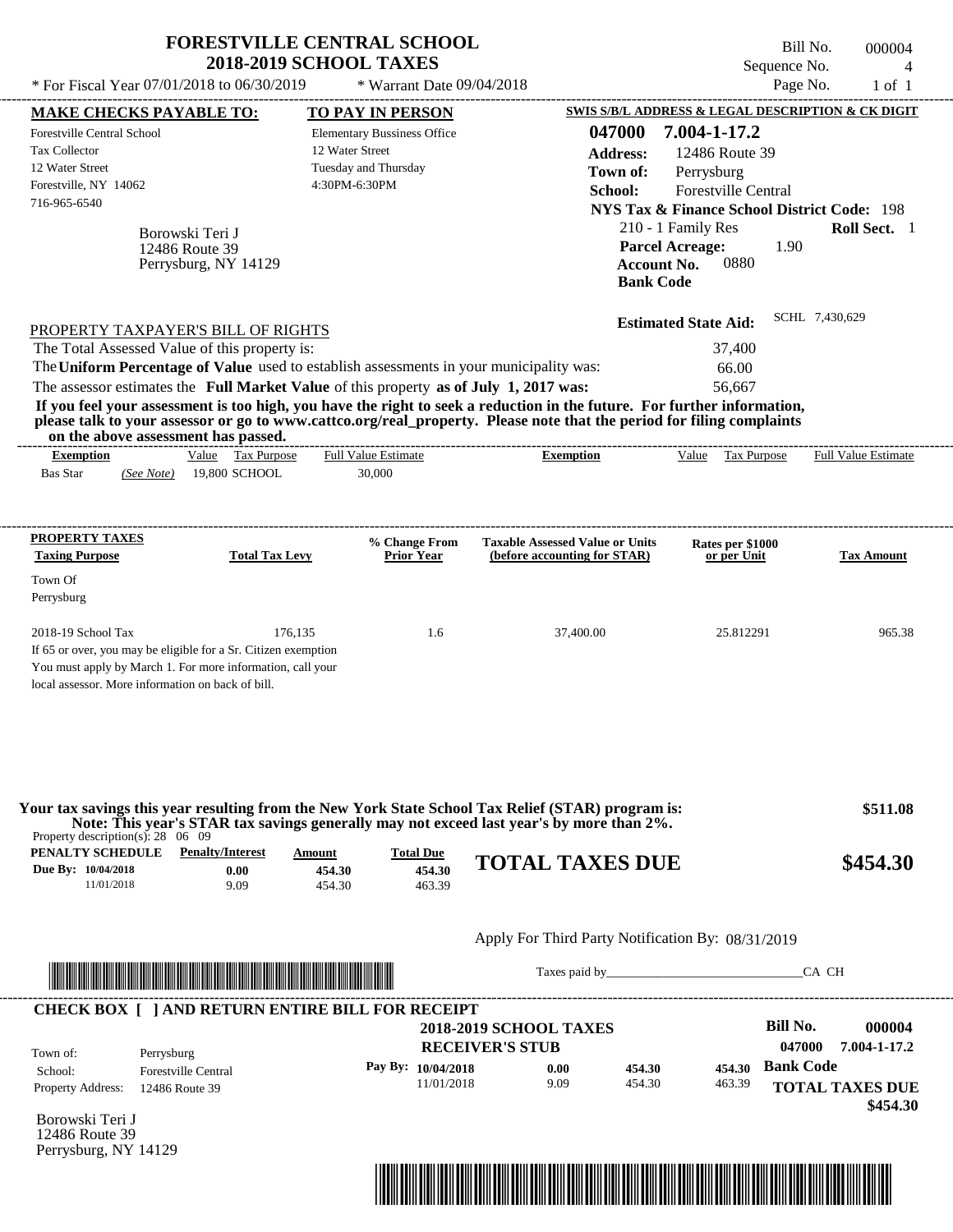|                                                                                                                                                                                                                                                                                                                                                                                  | <b>FORESTVILLE CENTRAL SCHOOL</b>  |                                        | Bill No.                                               | 000005                     |
|----------------------------------------------------------------------------------------------------------------------------------------------------------------------------------------------------------------------------------------------------------------------------------------------------------------------------------------------------------------------------------|------------------------------------|----------------------------------------|--------------------------------------------------------|----------------------------|
|                                                                                                                                                                                                                                                                                                                                                                                  | <b>2018-2019 SCHOOL TAXES</b>      |                                        | Sequence No.                                           | 5                          |
| * For Fiscal Year 07/01/2018 to 06/30/2019                                                                                                                                                                                                                                                                                                                                       | * Warrant Date 09/04/2018          |                                        | Page No.                                               | $1$ of $1$                 |
| <b>MAKE CHECKS PAYABLE TO:</b>                                                                                                                                                                                                                                                                                                                                                   | <b>TO PAY IN PERSON</b>            |                                        | SWIS S/B/L ADDRESS & LEGAL DESCRIPTION & CK DIGIT      |                            |
| <b>Forestville Central School</b>                                                                                                                                                                                                                                                                                                                                                | <b>Elementary Bussiness Office</b> | 047000                                 | 15.002-1-11.1                                          |                            |
| <b>Tax Collector</b>                                                                                                                                                                                                                                                                                                                                                             | 12 Water Street                    | <b>Address:</b>                        | 10400 Edwards Corners Rd                               |                            |
| 12 Water Street                                                                                                                                                                                                                                                                                                                                                                  | Tuesday and Thursday               | Town of:                               | Perrysburg                                             |                            |
| Forestville, NY 14062                                                                                                                                                                                                                                                                                                                                                            | 4:30PM-6:30PM                      | School:                                | Forestville Central                                    |                            |
| 716-965-6540                                                                                                                                                                                                                                                                                                                                                                     |                                    |                                        | <b>NYS Tax &amp; Finance School District Code: 198</b> |                            |
| <b>Bova Timothy</b>                                                                                                                                                                                                                                                                                                                                                              |                                    |                                        | 270 - Mfg housing                                      | Roll Sect. 1               |
| <b>Bova Stacey</b>                                                                                                                                                                                                                                                                                                                                                               |                                    |                                        | 3.25<br><b>Parcel Acreage:</b>                         |                            |
| 10400 Edwards Corners Rd                                                                                                                                                                                                                                                                                                                                                         |                                    |                                        | 0128<br><b>Account No.</b>                             |                            |
| Perrysburg, NY 14129                                                                                                                                                                                                                                                                                                                                                             |                                    |                                        | <b>Bank Code</b>                                       |                            |
| The assessor estimates the Full Market Value of this property as of July 1, 2017 was:<br>If you feel your assessment is too high, you have the right to seek a reduction in the future. For further information,<br>please talk to your assessor or go to www.cattco.org/real_property. Please note that the period for filing complaints<br>on the above assessment has passed. |                                    | -------------------------              | 64.848                                                 |                            |
| Value Tax Purpose<br><b>Exemption</b>                                                                                                                                                                                                                                                                                                                                            | <b>Full Value Estimate</b>         | <b>Exemption</b>                       | Value Tax Purpose                                      | <b>Full Value Estimate</b> |
| (See Note) 19,800 SCHOOL<br><b>Bas Star</b>                                                                                                                                                                                                                                                                                                                                      | 30,000                             |                                        |                                                        |                            |
| PROPERTY TAXES                                                                                                                                                                                                                                                                                                                                                                   | % Change From                      | <b>Taxable Assessed Value or Units</b> | Rates per \$1000                                       |                            |
| <b>Taxing Purpose</b><br><b>Total Tax Levy</b>                                                                                                                                                                                                                                                                                                                                   | <b>Prior Year</b>                  | (before accounting for STAR)           | or per Unit                                            | <b>Tax Amount</b>          |
| Town Of                                                                                                                                                                                                                                                                                                                                                                          |                                    |                                        |                                                        |                            |
| Perrysburg                                                                                                                                                                                                                                                                                                                                                                       |                                    |                                        |                                                        |                            |
| 2018-19 School Tax                                                                                                                                                                                                                                                                                                                                                               | 176.135<br>1.6                     | 42,800.00                              | 25.812291                                              | 1,104.77                   |
| If 65 or over, you may be eligible for a Sr. Citizen exemption                                                                                                                                                                                                                                                                                                                   |                                    |                                        |                                                        |                            |
| You must apply by March 1. For more information, call your                                                                                                                                                                                                                                                                                                                       |                                    |                                        |                                                        |                            |
| local assessor. More information on back of bill.                                                                                                                                                                                                                                                                                                                                |                                    |                                        |                                                        |                            |
|                                                                                                                                                                                                                                                                                                                                                                                  |                                    |                                        |                                                        |                            |

| Property description(s): $27 \quad 06 \quad 09$ |                                 |                  |                            | Your tax savings this year resulting from the New York State School Tax Relief (STAR) program is:<br>Note: This year's STAR tax savings generally may not exceed last year's by more than 2%. | \$511.09 |
|-------------------------------------------------|---------------------------------|------------------|----------------------------|-----------------------------------------------------------------------------------------------------------------------------------------------------------------------------------------------|----------|
| PENALTY SCHEDULE<br>Due By: 10/04/2018          | <b>Penalty/Interest</b><br>0.00 | Amount<br>593.68 | <b>Total Due</b><br>593.68 | <b>TOTAL TAXES DUE</b>                                                                                                                                                                        | \$593.68 |
| 11/01/2018                                      | 11.87                           | 593.68           | 605.55                     |                                                                                                                                                                                               |          |
|                                                 |                                 |                  |                            |                                                                                                                                                                                               |          |

### Apply For Third Party Notification By: 08/31/2019



Taxes paid by\_\_\_\_\_\_\_\_\_\_\_\_\_\_\_\_\_\_\_\_\_\_\_\_\_\_\_\_\_\_\_CA CH

| Town of:                 | Perrysburg                 | <b>RECEIVER'S STUB</b> | <b>2018-2019 SCHOOL TAXES</b> |        |        | Bill No.<br>047000 | 000005<br>15.002-1-11.1 |
|--------------------------|----------------------------|------------------------|-------------------------------|--------|--------|--------------------|-------------------------|
| School:                  | <b>Forestville Central</b> | Pay By: $10/04/2018$   | 0.00                          | 593.68 | 593.68 | <b>Bank Code</b>   |                         |
| <b>Property Address:</b> | 10400 Edwards Corners Rd   | 11/01/2018             | 11.87                         | 593.68 | 605.55 |                    | <b>TOTAL TAXES DUE</b>  |

Bova Timothy Bova Stacey 10400 Edwards Corners Rd Perrysburg, NY 14129

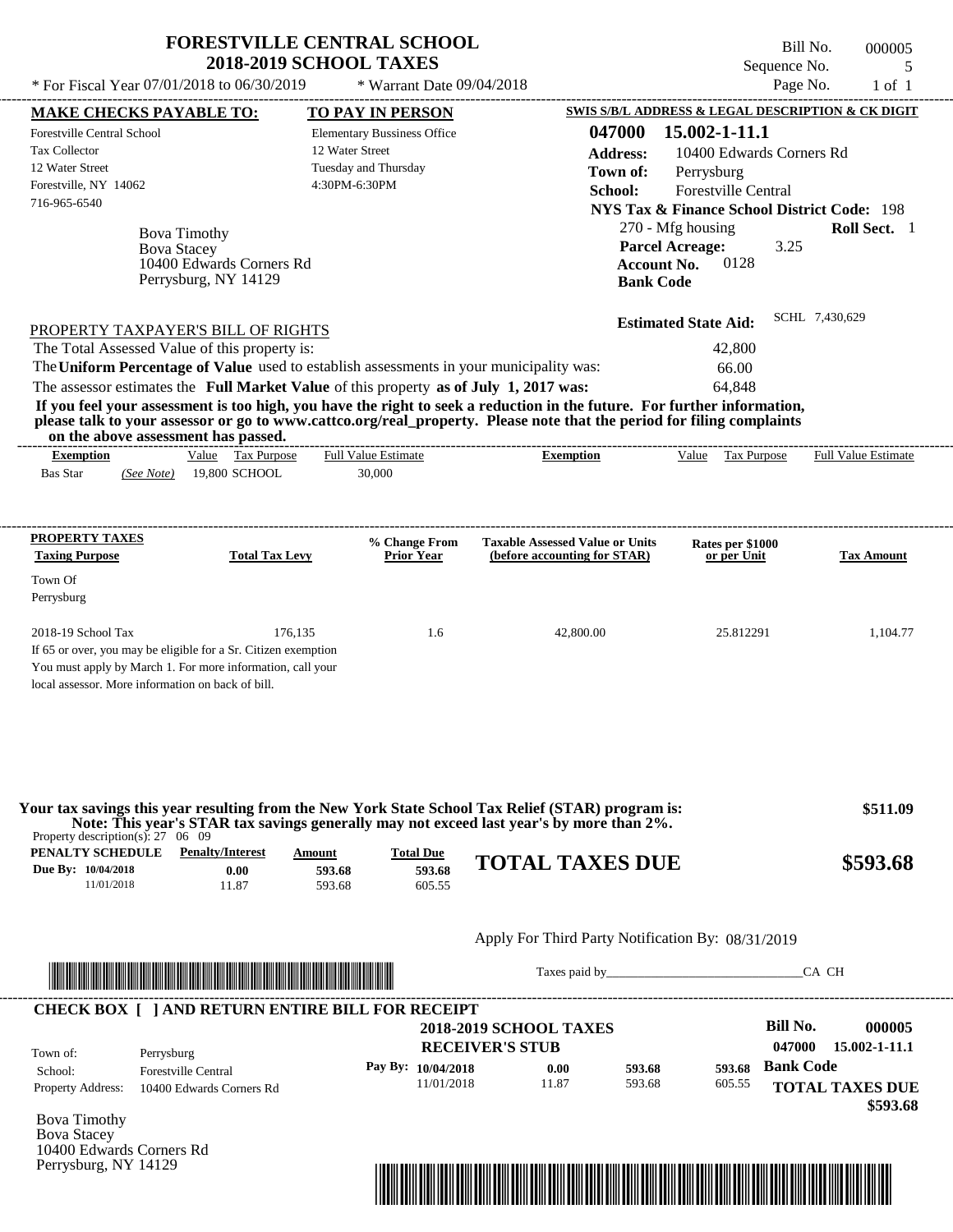|                                                                                                                                                                                                                                                                                                 | <b>FORESTVILLE CENTRAL SCHOOL</b><br><b>2018-2019 SCHOOL TAXES</b>                             |                                                                        | Sequence No.                                                                                                                   | Bill No.<br>000006<br>6    |
|-------------------------------------------------------------------------------------------------------------------------------------------------------------------------------------------------------------------------------------------------------------------------------------------------|------------------------------------------------------------------------------------------------|------------------------------------------------------------------------|--------------------------------------------------------------------------------------------------------------------------------|----------------------------|
| * For Fiscal Year 07/01/2018 to 06/30/2019                                                                                                                                                                                                                                                      | * Warrant Date 09/04/2018                                                                      |                                                                        | Page No.                                                                                                                       | $1$ of $1$                 |
| <b>MAKE CHECKS PAYABLE TO:</b>                                                                                                                                                                                                                                                                  | TO PAY IN PERSON                                                                               |                                                                        | SWIS S/B/L ADDRESS & LEGAL DESCRIPTION & CK DIGIT                                                                              |                            |
| Forestville Central School<br><b>Tax Collector</b><br>12 Water Street<br>Forestville, NY 14062<br>716-965-6540                                                                                                                                                                                  | <b>Elementary Bussiness Office</b><br>12 Water Street<br>Tuesday and Thursday<br>4:30PM-6:30PM | 047000<br><b>Address:</b><br>Town of:<br>School:                       | 15.002-1-14.2<br>12457 Route 39<br>Perrysburg<br>Forestville Central<br><b>NYS Tax &amp; Finance School District Code: 198</b> |                            |
| Butcher Ricky D<br>Butcher Martha M<br>12457 Route 39<br>Perrysburg, NY 14129                                                                                                                                                                                                                   |                                                                                                | <b>Parcel Acreage:</b><br><b>Account No.</b><br><b>Bank Code</b>       | 210 - 1 Family Res<br>1.85<br>1012                                                                                             | Roll Sect. 1               |
| PROPERTY TAXPAYER'S BILL OF RIGHTS                                                                                                                                                                                                                                                              |                                                                                                |                                                                        | <b>Estimated State Aid:</b>                                                                                                    | SCHL 7,430,629             |
| The Total Assessed Value of this property is:                                                                                                                                                                                                                                                   |                                                                                                |                                                                        | 72,100                                                                                                                         |                            |
| The Uniform Percentage of Value used to establish assessments in your municipality was:                                                                                                                                                                                                         |                                                                                                |                                                                        | 66.00                                                                                                                          |                            |
| The assessor estimates the Full Market Value of this property as of July 1, 2017 was:                                                                                                                                                                                                           |                                                                                                |                                                                        | 109,242                                                                                                                        |                            |
| If you feel your assessment is too high, you have the right to seek a reduction in the future. For further information,<br>please talk to your assessor or go to www.cattco.org/real property. Please note that the period for filing complaints<br>on the above assessment has passed.         |                                                                                                |                                                                        |                                                                                                                                |                            |
| Value Tax Purpose<br><b>Exemption</b><br><b>Bas Star</b><br>19,800 SCHOOL<br>(See Note)                                                                                                                                                                                                         | <b>Full Value Estimate</b><br>30,000                                                           | <b>Exemption</b>                                                       | Value<br>Tax Purpose                                                                                                           | <b>Full Value Estimate</b> |
| PROPERTY TAXES<br><b>Taxing Purpose</b><br><b>Total Tax Levy</b>                                                                                                                                                                                                                                | % Change From<br>Prior Year                                                                    | <b>Taxable Assessed Value or Units</b><br>(before accounting for STAR) | Rates per \$1000<br>or per Unit                                                                                                | <b>Tax Amount</b>          |
| Town Of<br>Perrysburg                                                                                                                                                                                                                                                                           |                                                                                                |                                                                        |                                                                                                                                |                            |
| 2018-19 School Tax<br>176,135<br>If 65 or over, you may be eligible for a Sr. Citizen exemption<br>You must apply by March 1. For more information, call your<br>local assessor. More information on back of bill.                                                                              | 1.6                                                                                            | 72,100.00                                                              | 25.812291                                                                                                                      | 1,861.07                   |
| Your tax savings this year resulting from the New York State School Tax Relief (STAR) program is:<br>Note: This year's STAR tax savings generally may not exceed last year's by more than 2%.<br>Property description(s): $27 \quad 06 \quad 09$<br>PENALTY SCHEDULE<br><b>Penalty/Interest</b> | Amount<br><b>Total Due</b>                                                                     | <b>TOTAL TAXES DUE</b>                                                 |                                                                                                                                | \$511.09<br>\$1,349.98     |
| Due By: 10/04/2018<br>0.00<br>11/01/2018<br>27.00                                                                                                                                                                                                                                               | 1,349.98<br>1.349.98<br>1.349.98<br>1.376.98                                                   |                                                                        |                                                                                                                                |                            |
|                                                                                                                                                                                                                                                                                                 |                                                                                                | Apply For Third Party Notification By: 08/31/2019                      |                                                                                                                                |                            |
|                                                                                                                                                                                                                                                                                                 |                                                                                                |                                                                        |                                                                                                                                | CA CH                      |
| <b>CHECK BOX [ ] AND RETURN ENTIRE BILL FOR RECEIPT</b>                                                                                                                                                                                                                                         |                                                                                                |                                                                        |                                                                                                                                |                            |
|                                                                                                                                                                                                                                                                                                 |                                                                                                | <b>2018-2019 SCHOOL TAXES</b><br><b>RECEIVER'S STUB</b>                | <b>Bill No.</b><br>047000                                                                                                      | 000006<br>15.002-1-14.2    |
| Perrysburg<br>Town of:<br><b>Forestville Central</b><br>School:                                                                                                                                                                                                                                 | Pay By: 10/04/2018                                                                             | 0.00<br>1,349.98                                                       | <b>Bank Code</b><br>1,349.98                                                                                                   |                            |
| Property Address: 12457 Route 39                                                                                                                                                                                                                                                                | 11/01/2018                                                                                     | 27.00<br>1,349.98                                                      | 1,376.98                                                                                                                       | <b>TOTAL TAXES DUE</b>     |

Butcher Ricky D Butcher Martha M 12457 Route 39 Perrysburg, NY 14129

Property Address: 12457 Route 39



**TOTAL TAXES DUE**

 **\$1,349.98**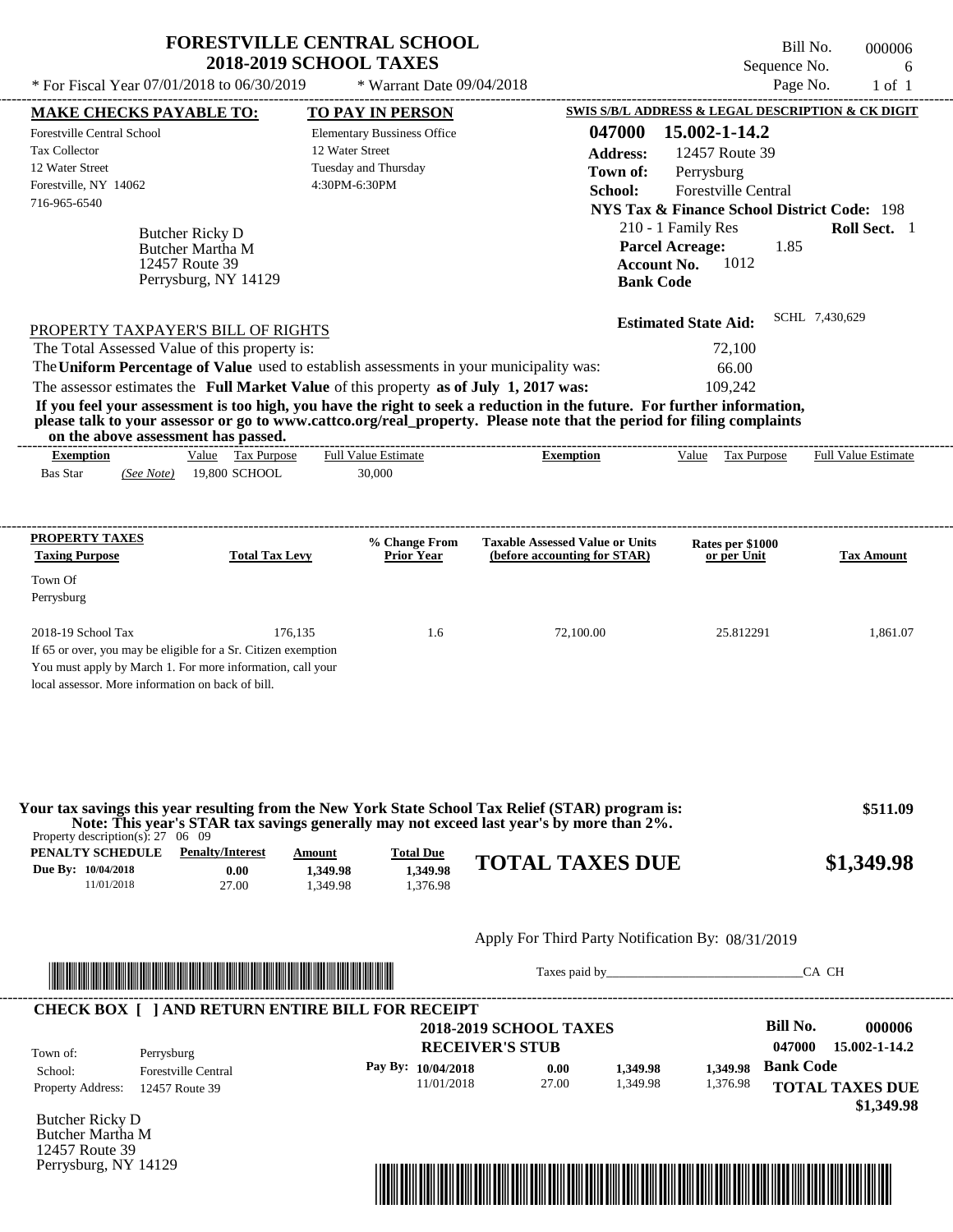|                                                                                                                                                                                                                                                  | <b>FORESTVILLE CENTRAL SCHOOL</b><br><b>2018-2019 SCHOOL TAXES</b> |                               |                                        | Sequence No.                                                                                                                                                                                                                   | Bill No.<br>000007<br>7 |
|--------------------------------------------------------------------------------------------------------------------------------------------------------------------------------------------------------------------------------------------------|--------------------------------------------------------------------|-------------------------------|----------------------------------------|--------------------------------------------------------------------------------------------------------------------------------------------------------------------------------------------------------------------------------|-------------------------|
| * For Fiscal Year 07/01/2018 to 06/30/2019                                                                                                                                                                                                       |                                                                    | * Warrant Date 09/04/2018     |                                        |                                                                                                                                                                                                                                | Page No.<br>$1$ of $1$  |
| <b>MAKE CHECKS PAYABLE TO:</b>                                                                                                                                                                                                                   | <b>TO PAY IN PERSON</b>                                            |                               |                                        | <b>SWIS S/B/L ADDRESS &amp; LEGAL DESCRIPTION &amp; CK DIGIT</b>                                                                                                                                                               |                         |
| Forestville Central School                                                                                                                                                                                                                       | <b>Elementary Bussiness Office</b>                                 |                               | 047000                                 | 15.002-1-13                                                                                                                                                                                                                    |                         |
| <b>Tax Collector</b>                                                                                                                                                                                                                             | 12 Water Street                                                    |                               | <b>Address:</b>                        | 10338 Edwards Corners Rd                                                                                                                                                                                                       |                         |
| 12 Water Street                                                                                                                                                                                                                                  | Tuesday and Thursday                                               |                               | Town of:                               | Perrysburg                                                                                                                                                                                                                     |                         |
| Forestville, NY 14062                                                                                                                                                                                                                            | 4:30PM-6:30PM                                                      |                               | School:                                | <b>Forestville Central</b>                                                                                                                                                                                                     |                         |
| 716-965-6540                                                                                                                                                                                                                                     |                                                                    |                               |                                        | <b>NYS Tax &amp; Finance School District Code: 198</b>                                                                                                                                                                         |                         |
|                                                                                                                                                                                                                                                  |                                                                    |                               |                                        | 240 - Rural res                                                                                                                                                                                                                | Roll Sect. 1            |
| Czarnota Ronald A                                                                                                                                                                                                                                |                                                                    |                               |                                        |                                                                                                                                                                                                                                |                         |
| Czarnota Barbara                                                                                                                                                                                                                                 |                                                                    |                               |                                        | 65.12<br><b>Parcel Acreage:</b><br>0758                                                                                                                                                                                        |                         |
| 10338 Edwards Cr Rd<br>Perrysburg, NY 14129                                                                                                                                                                                                      |                                                                    |                               | <b>Account No.</b><br><b>Bank Code</b> |                                                                                                                                                                                                                                |                         |
|                                                                                                                                                                                                                                                  |                                                                    |                               |                                        |                                                                                                                                                                                                                                |                         |
|                                                                                                                                                                                                                                                  |                                                                    |                               |                                        |                                                                                                                                                                                                                                | SCHL 7,430,629          |
| PROPERTY TAXPAYER'S BILL OF RIGHTS                                                                                                                                                                                                               |                                                                    |                               |                                        | <b>Estimated State Aid:</b>                                                                                                                                                                                                    |                         |
| The Total Assessed Value of this property is:                                                                                                                                                                                                    |                                                                    |                               |                                        | 139,320                                                                                                                                                                                                                        |                         |
| The Uniform Percentage of Value used to establish assessments in your municipality was:                                                                                                                                                          |                                                                    |                               |                                        | 66.00                                                                                                                                                                                                                          |                         |
| The assessor estimates the Full Market Value of this property as of July 1, 2017 was:                                                                                                                                                            |                                                                    |                               |                                        | 211,091                                                                                                                                                                                                                        |                         |
| If you feel your assessment is too high, you have the right to seek a reduction in the future. For further information,<br>please talk to your assessor or go to www.cattco.org/real_property. Please note that the period for filing complaints |                                                                    |                               |                                        |                                                                                                                                                                                                                                |                         |
| on the above assessment has passed.                                                                                                                                                                                                              |                                                                    |                               |                                        |                                                                                                                                                                                                                                |                         |
| Value Tax Purpose<br><b>Exemption</b>                                                                                                                                                                                                            | <b>Full Value Estimate</b>                                         |                               | <b>Exemption</b>                       | Value Tax Purpose                                                                                                                                                                                                              | Full Value Estimate     |
| <b>Bas Star</b><br>19,800 SCHOOL<br>(See Note)                                                                                                                                                                                                   | 30,000                                                             |                               |                                        |                                                                                                                                                                                                                                |                         |
|                                                                                                                                                                                                                                                  |                                                                    |                               |                                        |                                                                                                                                                                                                                                |                         |
|                                                                                                                                                                                                                                                  |                                                                    |                               |                                        |                                                                                                                                                                                                                                |                         |
| PROPERTY TAXES                                                                                                                                                                                                                                   | % Change From                                                      |                               | <b>Taxable Assessed Value or Units</b> | Rates per \$1000                                                                                                                                                                                                               |                         |
| <b>Taxing Purpose</b><br><b>Total Tax Levy</b>                                                                                                                                                                                                   | <b>Prior Year</b>                                                  |                               | (before accounting for STAR)           | or per Unit                                                                                                                                                                                                                    | <b>Tax Amount</b>       |
| Town Of                                                                                                                                                                                                                                          |                                                                    |                               |                                        |                                                                                                                                                                                                                                |                         |
| Perrysburg                                                                                                                                                                                                                                       |                                                                    |                               |                                        |                                                                                                                                                                                                                                |                         |
|                                                                                                                                                                                                                                                  |                                                                    |                               |                                        |                                                                                                                                                                                                                                |                         |
| 2018-19 School Tax                                                                                                                                                                                                                               | 176,135                                                            | 1.6                           | 139,320.00                             | 25.812291                                                                                                                                                                                                                      | 3,596.17                |
| If 65 or over, you may be eligible for a Sr. Citizen exemption                                                                                                                                                                                   |                                                                    |                               |                                        |                                                                                                                                                                                                                                |                         |
| You must apply by March 1. For more information, call your                                                                                                                                                                                       |                                                                    |                               |                                        |                                                                                                                                                                                                                                |                         |
| local assessor. More information on back of bill.                                                                                                                                                                                                |                                                                    |                               |                                        |                                                                                                                                                                                                                                |                         |
|                                                                                                                                                                                                                                                  |                                                                    |                               |                                        |                                                                                                                                                                                                                                |                         |
|                                                                                                                                                                                                                                                  |                                                                    |                               |                                        |                                                                                                                                                                                                                                |                         |
|                                                                                                                                                                                                                                                  |                                                                    |                               |                                        |                                                                                                                                                                                                                                |                         |
|                                                                                                                                                                                                                                                  |                                                                    |                               |                                        |                                                                                                                                                                                                                                |                         |
|                                                                                                                                                                                                                                                  |                                                                    |                               |                                        |                                                                                                                                                                                                                                |                         |
| Your tax savings this year resulting from the New York State School Tax Relief (STAR) program is:<br>Note: This year's STAR tax savings generally may not exceed last year's by more than 2%.                                                    |                                                                    |                               |                                        |                                                                                                                                                                                                                                | \$511.08                |
| Property description(s): $27 \quad 06 \quad 09$                                                                                                                                                                                                  |                                                                    |                               |                                        |                                                                                                                                                                                                                                |                         |
| <b>PENALTY SCHEDULE</b> Penalty/Interest                                                                                                                                                                                                         | <b>Total Due</b><br>Amount                                         |                               | <b>TOTAL TAXES DUE</b>                 |                                                                                                                                                                                                                                | \$3,085.09              |
| Due By: 10/04/2018<br>0.00                                                                                                                                                                                                                       | 3,085.09                                                           | 3.085.09                      |                                        |                                                                                                                                                                                                                                |                         |
| 11/01/2018<br>61.70                                                                                                                                                                                                                              | 3,085.09                                                           | 3,146.79                      |                                        |                                                                                                                                                                                                                                |                         |
|                                                                                                                                                                                                                                                  |                                                                    |                               |                                        |                                                                                                                                                                                                                                |                         |
|                                                                                                                                                                                                                                                  |                                                                    |                               |                                        | Apply For Third Party Notification By: 08/31/2019                                                                                                                                                                              |                         |
| <u> 1989 - Johann Stoff, Amerikaansk politiker († 1908)</u>                                                                                                                                                                                      |                                                                    |                               |                                        | Taxes paid by Taxes and the Taxes and the Taxes and the Taxes and the Taxes and the Taxes and the Taxes and the Taxes and the Taxes and the Taxes and the Taxes and the Taxes and the Taxes and the Taxes and the Taxes and th | CA CH                   |
|                                                                                                                                                                                                                                                  |                                                                    |                               |                                        |                                                                                                                                                                                                                                |                         |
| <b>CHECK BOX [ ] AND RETURN ENTIRE BILL FOR RECEIPT</b>                                                                                                                                                                                          |                                                                    |                               |                                        |                                                                                                                                                                                                                                |                         |
|                                                                                                                                                                                                                                                  |                                                                    | <b>2018-2019 SCHOOL TAXES</b> |                                        | <b>Bill No.</b>                                                                                                                                                                                                                | 000007                  |
|                                                                                                                                                                                                                                                  |                                                                    |                               |                                        |                                                                                                                                                                                                                                |                         |

**RECEIVER'S STUB Bank Code 3,085.09** Property Address: 10338 Edwards Corners Rd Perrysburg School: Forestville Central **TOTAL TAXES DUE \$3,085.09 047000 15.002-1-13 Pay By: 10/04/2018** 11/01/2018 61.70 **0.00** 3,085.09 **3,085.09** 3,146.79 Town of:

Czarnota Ronald A Czarnota Barbara 10338 Edwards Cr Rd Perrysburg, NY 14129

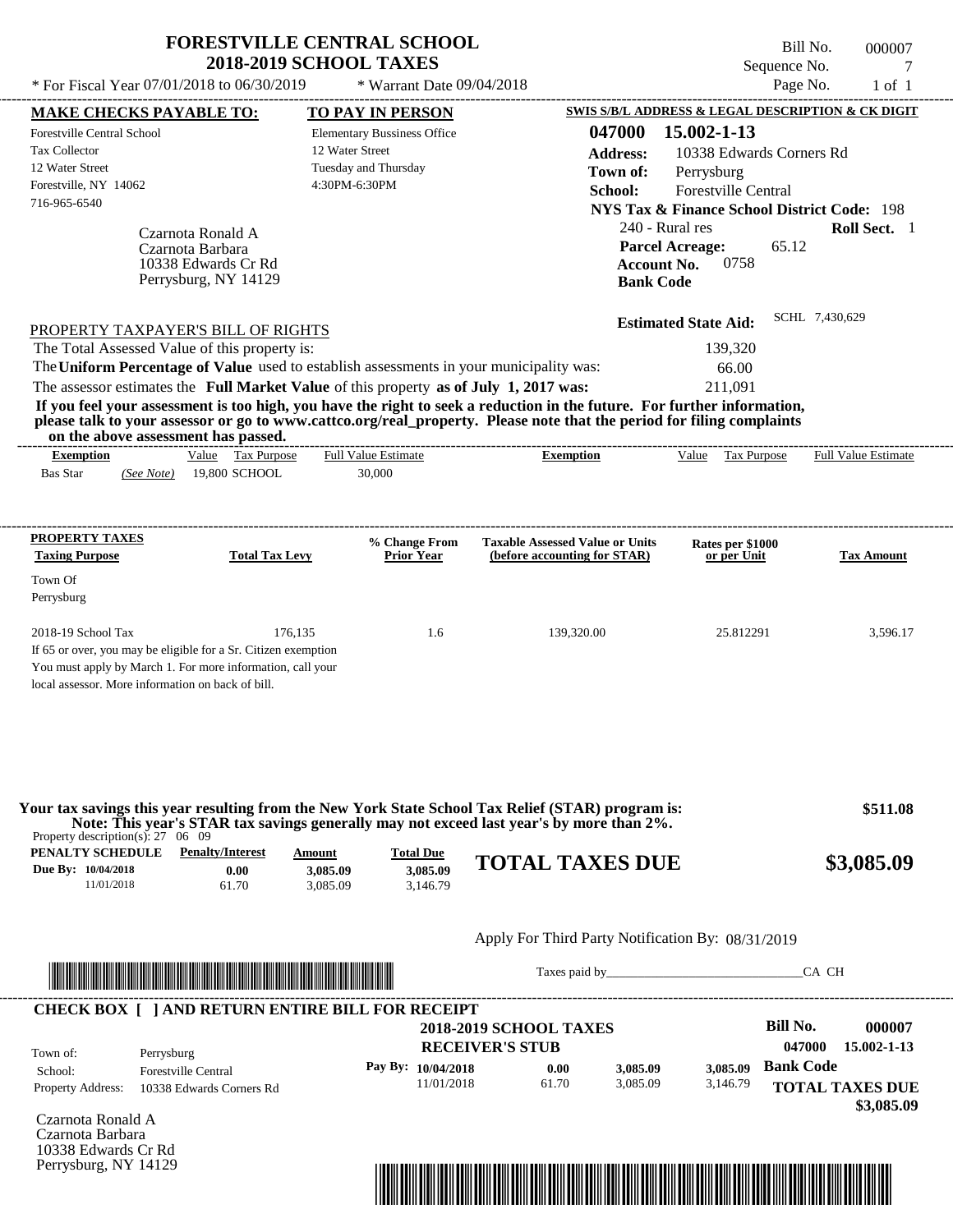| * For Fiscal Year 07/01/2018 to 06/30/2019                                                                                                                                                                            |                                                           | <b>FORESTVILLE CENTRAL SCHOOL</b><br><b>2018-2019 SCHOOL TAXES</b><br>* Warrant Date 09/04/2018                                                                                  |                                                                                                                                                                                                                                                  | Sequence No.<br>Page No.                                                                                                                                           | Bill No.<br>000009<br>9<br>$1$ of $1$ |
|-----------------------------------------------------------------------------------------------------------------------------------------------------------------------------------------------------------------------|-----------------------------------------------------------|----------------------------------------------------------------------------------------------------------------------------------------------------------------------------------|--------------------------------------------------------------------------------------------------------------------------------------------------------------------------------------------------------------------------------------------------|--------------------------------------------------------------------------------------------------------------------------------------------------------------------|---------------------------------------|
| <b>MAKE CHECKS PAYABLE TO:</b>                                                                                                                                                                                        |                                                           | <b>TO PAY IN PERSON</b>                                                                                                                                                          |                                                                                                                                                                                                                                                  | SWIS S/B/L ADDRESS & LEGAL DESCRIPTION & CK DIGIT                                                                                                                  |                                       |
| Forestville Central School<br>Tax Collector<br>12 Water Street<br>Forestville, NY 14062                                                                                                                               |                                                           | <b>Elementary Bussiness Office</b><br>12 Water Street<br>Tuesday and Thursday<br>4:30PM-6:30PM                                                                                   | 047000<br><b>Address:</b><br>Town of:                                                                                                                                                                                                            | 7.004-1-31.3<br>12694 Route 39<br>Perrysburg                                                                                                                       |                                       |
| 716-965-6540                                                                                                                                                                                                          | DAVIS BONITA L.<br>12694 ROUTE 39<br>PERRYSBURG, NY 14129 |                                                                                                                                                                                  | School:<br><b>Bank Code</b>                                                                                                                                                                                                                      | Forestville Central<br><b>NYS Tax &amp; Finance School District Code: 198</b><br>270 - Mfg housing<br><b>Parcel Acreage:</b><br>2.85<br>0297<br><b>Account No.</b> | Roll Sect. 1                          |
| PROPERTY TAXPAYER'S BILL OF RIGHTS<br>The Total Assessed Value of this property is:<br>on the above assessment has passed.                                                                                            |                                                           | The Uniform Percentage of Value used to establish assessments in your municipality was:<br>The assessor estimates the Full Market Value of this property as of July 1, 2017 was: | If you feel your assessment is too high, you have the right to seek a reduction in the future. For further information,<br>please talk to your assessor or go to www.cattco.org/real_property. Please note that the period for filing complaints | <b>Estimated State Aid:</b><br>31,000<br>66.00<br>46,970                                                                                                           | SCHL 7,430,629                        |
| <b>Exemption</b>                                                                                                                                                                                                      | Value Tax Purpose                                         | Full Value Estimate                                                                                                                                                              | <b>Exemption</b>                                                                                                                                                                                                                                 | Value Tax Purpose                                                                                                                                                  | Full Value Estimate                   |
| PROPERTY TAXES<br><b>Taxing Purpose</b><br>Town Of                                                                                                                                                                    | <b>Total Tax Levy</b>                                     | % Change From<br><b>Prior Year</b>                                                                                                                                               | <b>Taxable Assessed Value or Units</b>                                                                                                                                                                                                           | Rates per \$1000<br>or per Unit                                                                                                                                    | <b>Tax Amount</b>                     |
| Perrysburg<br>2018-19 School Tax<br>If 65 or over, you may be eligible for a Sr. Citizen exemption<br>You must apply by March 1. For more information, call your<br>local assessor. More information on back of bill. | 176,135                                                   | 1.6                                                                                                                                                                              | 31,000.00                                                                                                                                                                                                                                        | 25.812291                                                                                                                                                          | 800.18                                |
| Property description(s): $36 \quad 06 \quad 09$<br>PENALTY SCHEDULE<br>Due By: 10/04/2018<br>11/01/2018                                                                                                               | <b>Penalty/Interest</b><br>0.00<br>16.00                  | Ff 200.00<br><b>Total Due</b><br>Amount<br>800.18<br>800.18<br>800.18<br>816.18                                                                                                  | <b>TOTAL TAXES DUE</b>                                                                                                                                                                                                                           |                                                                                                                                                                    | \$800.18                              |
|                                                                                                                                                                                                                       |                                                           |                                                                                                                                                                                  | Apply For Third Party Notification By: 08/31/2019                                                                                                                                                                                                |                                                                                                                                                                    |                                       |
|                                                                                                                                                                                                                       |                                                           |                                                                                                                                                                                  |                                                                                                                                                                                                                                                  | Taxes paid by                                                                                                                                                      | CA CH                                 |
| Town of:<br>Perrysburg                                                                                                                                                                                                |                                                           | <b>CHECK BOX [ ] AND RETURN ENTIRE BILL FOR RECEIPT</b>                                                                                                                          | <b>2018-2019 SCHOOL TAXES</b><br><b>RECEIVER'S STUB</b>                                                                                                                                                                                          | <b>Bill No.</b><br>047000                                                                                                                                          | 000009<br>7.004-1-31.3                |
| School:<br>Property Address:<br><b>DAVIS BONITA L.</b>                                                                                                                                                                | <b>Forestville Central</b><br>12694 Route 39              | Pay By: 10/04/2018<br>11/01/2018                                                                                                                                                 | 0.00<br>800.18<br>16.00<br>800.18                                                                                                                                                                                                                | <b>Bank Code</b><br>800.18<br>816.18                                                                                                                               | <b>TOTAL TAXES DUE</b><br>\$800.18    |



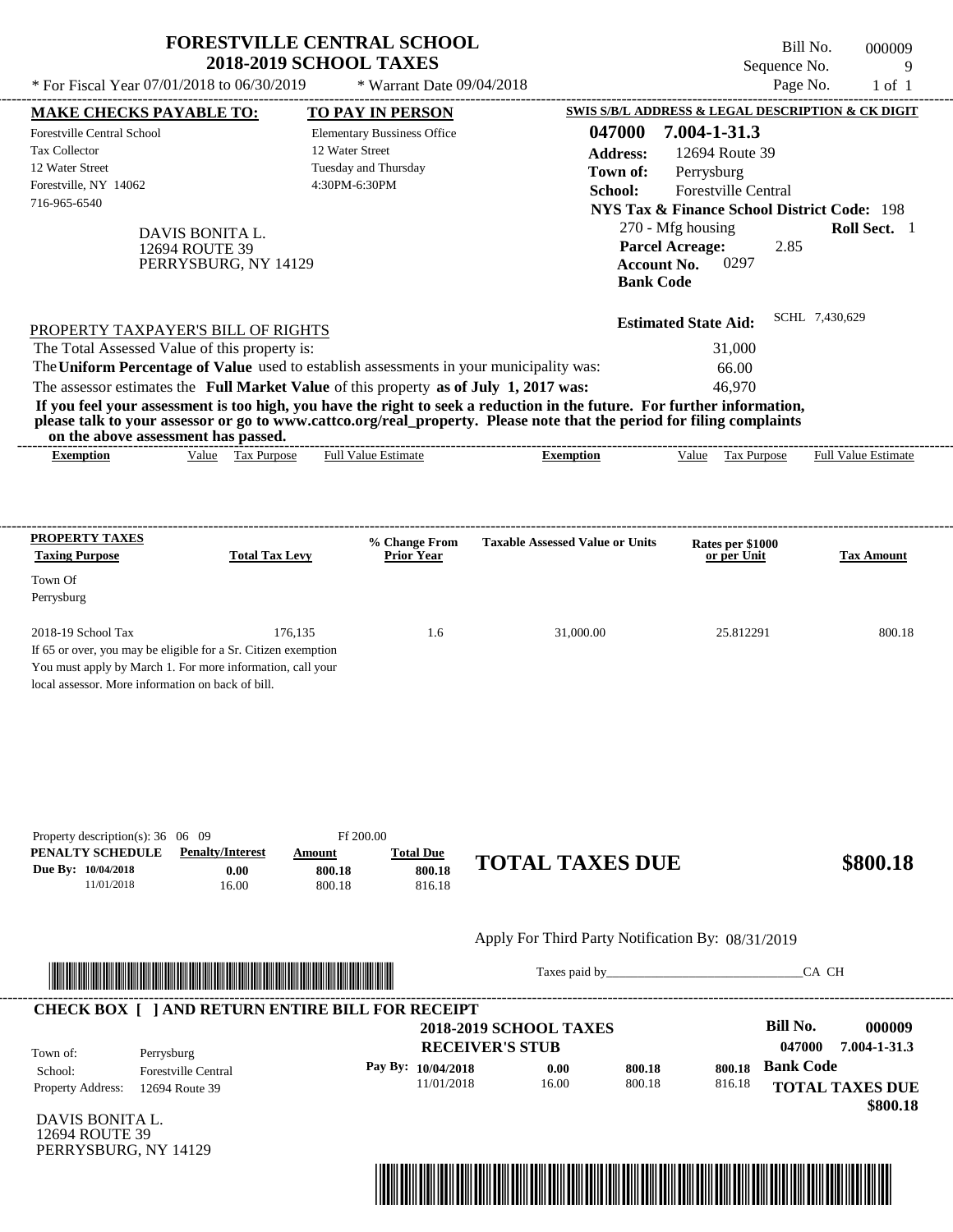|                                                                                                                                                                                                                                                                                                                                  | <b>FORESTVILLE CENTRAL SCHOOL</b><br><b>2018-2019 SCHOOL TAXES</b> |                                                                        | Bill No.<br>Sequence No.                                                                    | 000010<br>10               |
|----------------------------------------------------------------------------------------------------------------------------------------------------------------------------------------------------------------------------------------------------------------------------------------------------------------------------------|--------------------------------------------------------------------|------------------------------------------------------------------------|---------------------------------------------------------------------------------------------|----------------------------|
| * For Fiscal Year 07/01/2018 to 06/30/2019                                                                                                                                                                                                                                                                                       | * Warrant Date 09/04/2018                                          |                                                                        | Page No.                                                                                    | $1$ of $1$                 |
| <b>MAKE CHECKS PAYABLE TO:</b>                                                                                                                                                                                                                                                                                                   | TO PAY IN PERSON                                                   |                                                                        | SWIS S/B/L ADDRESS & LEGAL DESCRIPTION & CK DIGIT                                           |                            |
| Forestville Central School<br><b>Tax Collector</b>                                                                                                                                                                                                                                                                               | <b>Elementary Bussiness Office</b><br>12 Water Street              | 047000<br><b>Address:</b>                                              | 7.004-1-40.2<br>12816 Route 39                                                              |                            |
| 12 Water Street<br>Forestville, NY 14062<br>716-965-6540                                                                                                                                                                                                                                                                         | Tuesday and Thursday<br>4:30PM-6:30PM                              | Town of:<br>School:                                                    | Perrysburg<br>Forestville Central<br><b>NYS Tax &amp; Finance School District Code: 198</b> |                            |
| Davis Eber J<br>Davis Bonita L<br>12806 Route 39<br>South Dayton, NY 14138                                                                                                                                                                                                                                                       |                                                                    | <b>Parcel Acreage:</b><br><b>Account No.</b><br><b>Bank Code</b>       | 210 - 1 Family Res<br>11.60<br>0837                                                         | Roll Sect. 1               |
| PROPERTY TAXPAYER'S BILL OF RIGHTS                                                                                                                                                                                                                                                                                               |                                                                    |                                                                        | <b>Estimated State Aid:</b>                                                                 | SCHL 7,430,629             |
| The Total Assessed Value of this property is:                                                                                                                                                                                                                                                                                    |                                                                    |                                                                        | 47,200                                                                                      |                            |
| The Uniform Percentage of Value used to establish assessments in your municipality was:                                                                                                                                                                                                                                          |                                                                    |                                                                        | 66.00                                                                                       |                            |
| The assessor estimates the Full Market Value of this property as of July 1, 2017 was:                                                                                                                                                                                                                                            |                                                                    |                                                                        | 71,515                                                                                      |                            |
| If you feel your assessment is too high, you have the right to seek a reduction in the future. For further information,<br>please talk to your assessor or go to www.cattco.org/real_property. Please note that the period for filing complaints<br>on the above assessment has passed.<br>Value Tax Purpose<br><b>Exemption</b> | <b>Full Value Estimate</b>                                         | <b>Exemption</b>                                                       | Value Tax Purpose                                                                           | <b>Full Value Estimate</b> |
| PROPERTY TAXES<br><b>Taxing Purpose</b><br><b>Total Tax Levy</b>                                                                                                                                                                                                                                                                 | % Change From<br><b>Prior Year</b>                                 | <b>Taxable Assessed Value or Units</b><br>(before accounting for STAR) | Rates per \$1000<br>or per Unit                                                             | <b>Tax Amount</b>          |
| Town Of                                                                                                                                                                                                                                                                                                                          |                                                                    |                                                                        |                                                                                             |                            |
| Perrysburg                                                                                                                                                                                                                                                                                                                       |                                                                    |                                                                        |                                                                                             |                            |
| 2018-19 School Tax<br>If 65 or over, you may be eligible for a Sr. Citizen exemption<br>You must apply by March 1. For more information, call your<br>local assessor. More information on back of bill.                                                                                                                          | 176,135<br>1.6                                                     | 47,200.00                                                              | 25.812291                                                                                   | 1,218.34                   |
| Your tax savings this year resulting from the New York State School Tax Relief (STAR) program is:<br>Note: This year's STAR tax savings generally may not exceed last year's by more than 2%.<br>Property description(s): $44 \quad 06 \quad 09$<br>PENALTY SCHEDULE<br><b>Penalty/Interest</b>                                  | <b>Total Due</b><br>Amount                                         | <b>TOTAL TAXES DUE</b>                                                 |                                                                                             | \$511.08<br>\$707.26       |

#### Apply For Third Party Notification By: 08/31/2019



Davis Eber J Davis Bonita L 12806 Route 39 South Dayton, NY 14138

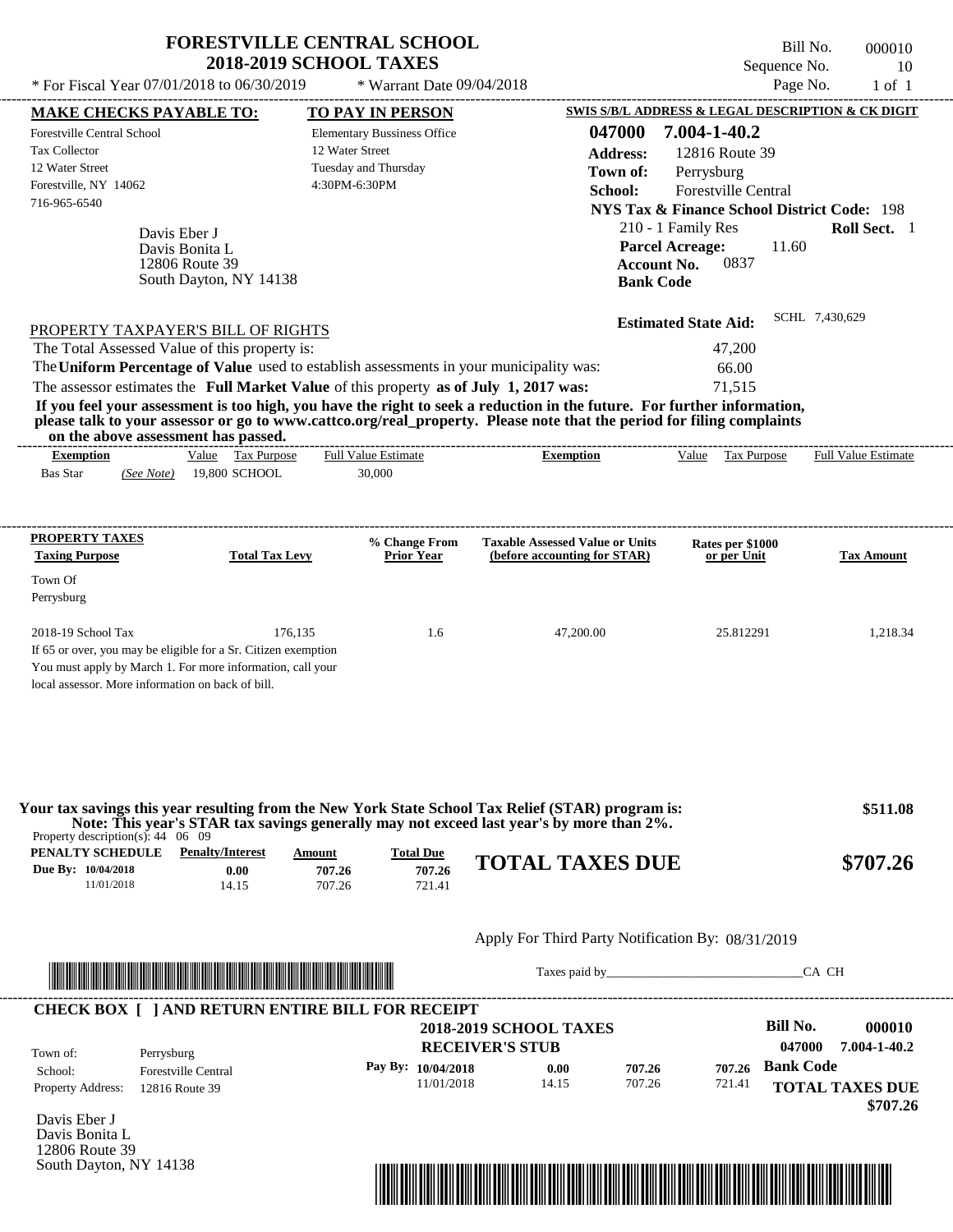| * For Fiscal Year 07/01/2018 to 06/30/2019                                                                                                                                                                                                                                                                                                                                                                                                                                                                                                                                              | * Warrant Date 09/04/2018                                                                           |                                                                                                                                                                                                                                | Page No.                                                                                                                                                                                     | Sequence No.<br>11<br>$1$ of $1$ |
|-----------------------------------------------------------------------------------------------------------------------------------------------------------------------------------------------------------------------------------------------------------------------------------------------------------------------------------------------------------------------------------------------------------------------------------------------------------------------------------------------------------------------------------------------------------------------------------------|-----------------------------------------------------------------------------------------------------|--------------------------------------------------------------------------------------------------------------------------------------------------------------------------------------------------------------------------------|----------------------------------------------------------------------------------------------------------------------------------------------------------------------------------------------|----------------------------------|
| <b>MAKE CHECKS PAYABLE TO:</b>                                                                                                                                                                                                                                                                                                                                                                                                                                                                                                                                                          | <b>TO PAY IN PERSON</b>                                                                             |                                                                                                                                                                                                                                | SWIS S/B/L ADDRESS & LEGAL DESCRIPTION & CK DIGIT                                                                                                                                            |                                  |
| <b>Forestville Central School</b><br>Tax Collector<br>12 Water Street<br>Forestville, NY 14062<br>716-965-6540<br>Dubaj George<br>Dubaj Deborah<br>48 Seneca St                                                                                                                                                                                                                                                                                                                                                                                                                         | <b>Elementary Bussiness Office</b><br>12 Water Street<br>Tuesday and Thursday<br>4:30PM-6:30PM      | 047000<br><b>Address:</b><br>Town of:<br>School:<br><b>Account No.</b>                                                                                                                                                         | 7.004-1-29.1<br>12596 Route 39<br>Perrysburg<br>Forestville Central<br><b>NYS Tax &amp; Finance School District Code: 198</b><br>312 - Vac w/imprv<br><b>Parcel Acreage:</b><br>2.75<br>0513 | Roll Sect. 1                     |
| Gowanda, NY 14070<br>PROPERTY TAXPAYER'S BILL OF RIGHTS<br>The Total Assessed Value of this property is:<br>The Uniform Percentage of Value used to establish assessments in your municipality was:<br>The assessor estimates the Full Market Value of this property as of July 1, 2017 was:<br>If you feel your assessment is too high, you have the right to seek a reduction in the future. For further information,<br>please talk to your assessor or go to www.cattco.org/real_property. Please note that the period for filing complaints<br>on the above assessment has passed. |                                                                                                     | <b>Bank Code</b>                                                                                                                                                                                                               | <b>Estimated State Aid:</b><br>8,600<br>66.00<br>13,030                                                                                                                                      | SCHL 7,430,629                   |
| Value Tax Purpose<br><b>Exemption</b>                                                                                                                                                                                                                                                                                                                                                                                                                                                                                                                                                   | <b>Full Value Estimate</b>                                                                          | <b>Exemption</b>                                                                                                                                                                                                               | Value Tax Purpose                                                                                                                                                                            | Full Value Estimate              |
| PROPERTY TAXES<br><b>Taxing Purpose</b><br><b>Total Tax Levy</b><br>Town Of<br>Perrysburg                                                                                                                                                                                                                                                                                                                                                                                                                                                                                               | % Change From<br><b>Prior Year</b>                                                                  | <b>Taxable Assessed Value or Units</b>                                                                                                                                                                                         | Rates per \$1000<br>or per Unit                                                                                                                                                              | <b>Tax Amount</b>                |
| 2018-19 School Tax<br>176,135<br>If 65 or over, you may be eligible for a Sr. Citizen exemption<br>You must apply by March 1. For more information, call your<br>local assessor. More information on back of bill.                                                                                                                                                                                                                                                                                                                                                                      | 1.6                                                                                                 | 8,600.00                                                                                                                                                                                                                       | 25.812291                                                                                                                                                                                    | 221.99                           |
| Property description(s): $36 \quad 06 \quad 09$<br>1 Gas Well<br><b>Penalty/Interest</b><br>PENALTY SCHEDULE<br>Due By: 10/04/2018<br>0.00<br>11/01/2018<br>4.44                                                                                                                                                                                                                                                                                                                                                                                                                        | $8/12$ -splt house, 1.90 ac o<br><b>Total Due</b><br>Amount<br>221.99<br>221.99<br>221.99<br>226.43 | <b>TOTAL TAXES DUE</b>                                                                                                                                                                                                         |                                                                                                                                                                                              | \$221.99                         |
|                                                                                                                                                                                                                                                                                                                                                                                                                                                                                                                                                                                         |                                                                                                     | Apply For Third Party Notification By: 08/31/2019                                                                                                                                                                              |                                                                                                                                                                                              |                                  |
|                                                                                                                                                                                                                                                                                                                                                                                                                                                                                                                                                                                         |                                                                                                     | Taxes paid by Taxes and the Taxes and the Taxes and the Taxes and the Taxes and the Taxes and the Taxes and the Taxes and the Taxes and the Taxes and the Taxes and the Taxes and the Taxes and the Taxes and the Taxes and th |                                                                                                                                                                                              | CA CH                            |
| <b>CHECK BOX [ ] AND RETURN ENTIRE BILL FOR RECEIPT</b>                                                                                                                                                                                                                                                                                                                                                                                                                                                                                                                                 |                                                                                                     | <b>2018-2019 SCHOOL TAXES</b>                                                                                                                                                                                                  | <b>Bill No.</b>                                                                                                                                                                              | 000011                           |

|                          |                            | <b>2018-2019 SCHOOL TAXES</b> |      |        |        | <b>BIII NO.</b>  | 000011                 |
|--------------------------|----------------------------|-------------------------------|------|--------|--------|------------------|------------------------|
| Town of:                 | Perrysburg                 | <b>RECEIVER'S STUB</b>        |      |        |        | 047000           | 7.004-1-29.1           |
| School:                  | <b>Forestville Central</b> | Pay By: 10/04/2018            | 0.00 | 221.99 |        | 221.99 Bank Code |                        |
| <b>Property Address:</b> | 12596 Route 39             | 11/01/2018                    | 4.44 | 221.99 | 226.43 |                  | <b>TOTAL TAXES DUE</b> |
| _____                    |                            |                               |      |        |        |                  | \$221.99               |

Dubaj George Dubaj Deborah 48 Seneca St Gowanda, NY 14070

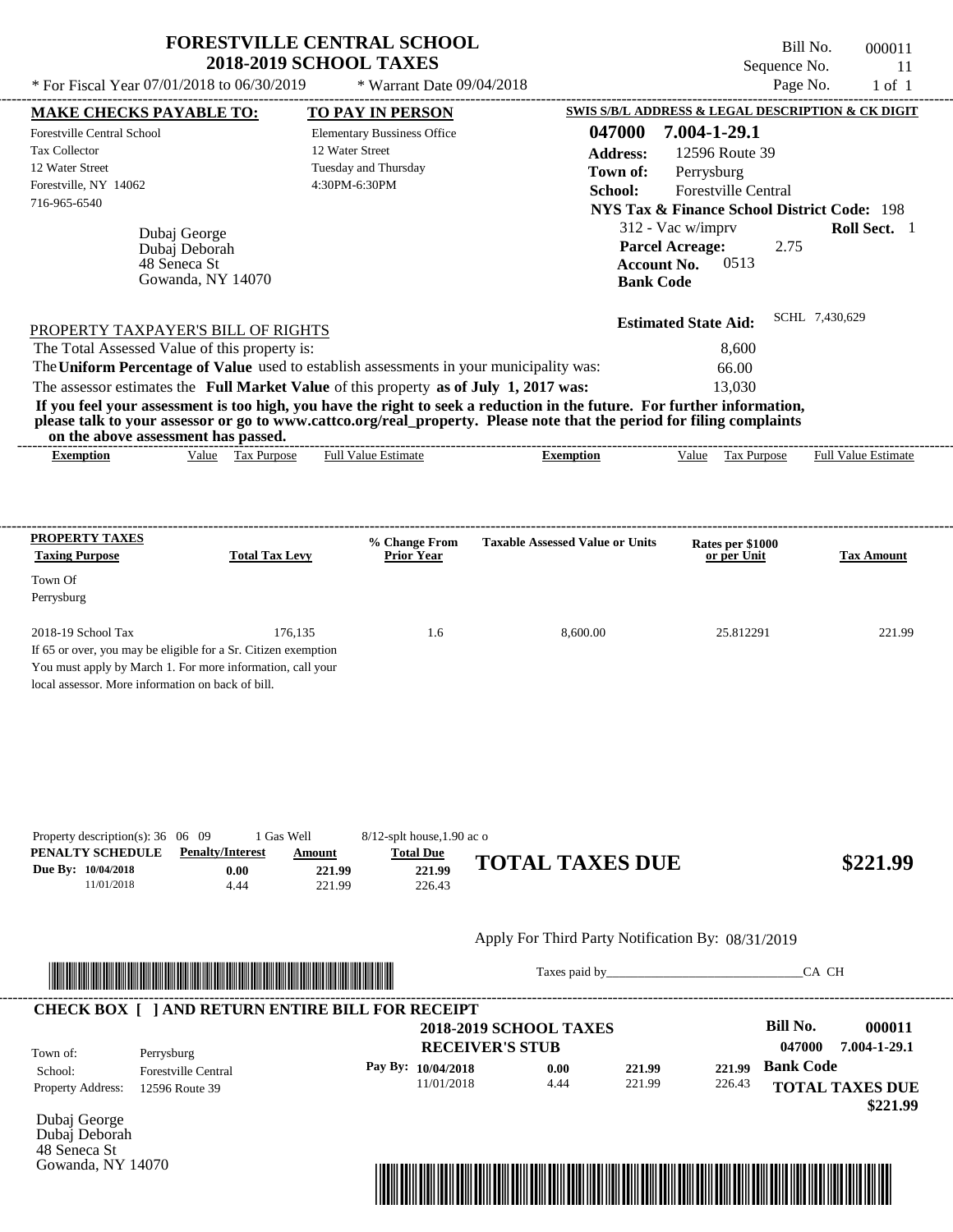| * For Fiscal Year 07/01/2018 to 06/30/2019                                                                                                                                                                                                                                                                     | <b>FORESTVILLE CENTRAL SCHOOL</b><br><b>2018-2019 SCHOOL TAXES</b> | * Warrant Date 09/04/2018                                                                       |                                                                                                                                                                                                                                                  | Bill No.<br>Sequence No.<br>Page No.                                                                                                                                                                                     | 000012<br>12<br>$1$ of $1$           |
|----------------------------------------------------------------------------------------------------------------------------------------------------------------------------------------------------------------------------------------------------------------------------------------------------------------|--------------------------------------------------------------------|-------------------------------------------------------------------------------------------------|--------------------------------------------------------------------------------------------------------------------------------------------------------------------------------------------------------------------------------------------------|--------------------------------------------------------------------------------------------------------------------------------------------------------------------------------------------------------------------------|--------------------------------------|
|                                                                                                                                                                                                                                                                                                                |                                                                    |                                                                                                 |                                                                                                                                                                                                                                                  |                                                                                                                                                                                                                          |                                      |
| <b>MAKE CHECKS PAYABLE TO:</b><br><b>Forestville Central School</b><br><b>Tax Collector</b><br>12 Water Street<br>Forestville, NY 14062<br>716-965-6540<br>Duliba Ronald<br>12905 Route 39                                                                                                                     | 12 Water Street<br>South Dayton, NY 14138                          | TO PAY IN PERSON<br><b>Elementary Bussiness Office</b><br>Tuesday and Thursday<br>4:30PM-6:30PM | 047000<br><b>Address:</b><br>Town of:<br>School:<br><b>Parcel Acreage:</b><br><b>Account No.</b><br><b>Bank Code</b>                                                                                                                             | SWIS S/B/L ADDRESS & LEGAL DESCRIPTION & CK DIGIT<br>15.002-1-4.2<br>12905 Route 39<br>Perrysburg<br>Forestville Central<br><b>NYS Tax &amp; Finance School District Code: 198</b><br>210 - 1 Family Res<br>1.75<br>1231 | Roll Sect. 1                         |
| PROPERTY TAXPAYER'S BILL OF RIGHTS<br>The Total Assessed Value of this property is:<br>The Uniform Percentage of Value used to establish assessments in your municipality was:<br>The assessor estimates the Full Market Value of this property as of July 1, 2017 was:<br>on the above assessment has passed. |                                                                    |                                                                                                 | If you feel your assessment is too high, you have the right to seek a reduction in the future. For further information,<br>please talk to your assessor or go to www.cattco.org/real_property. Please note that the period for filing complaints | <b>Estimated State Aid:</b><br>66,500<br>66.00<br>100,758                                                                                                                                                                | SCHL 7,430,629                       |
| <b>Exemption</b><br><b>Bas Star</b><br>(See Note)                                                                                                                                                                                                                                                              | Value Tax Purpose<br>19,800 SCHOOL                                 | Full Value Estimate<br>30,000                                                                   | <b>Exemption</b>                                                                                                                                                                                                                                 | Value Tax Purpose                                                                                                                                                                                                        | <b>Full Value Estimate</b>           |
| PROPERTY TAXES                                                                                                                                                                                                                                                                                                 |                                                                    | % Change From                                                                                   | <b>Taxable Assessed Value or Units</b>                                                                                                                                                                                                           | Rates per \$1000                                                                                                                                                                                                         |                                      |
| <b>Taxing Purpose</b>                                                                                                                                                                                                                                                                                          | <b>Total Tax Levy</b>                                              | <b>Prior Year</b>                                                                               | (before accounting for STAR)                                                                                                                                                                                                                     | or per Unit                                                                                                                                                                                                              | <b>Tax Amount</b>                    |
| Town Of<br>Perrysburg                                                                                                                                                                                                                                                                                          |                                                                    |                                                                                                 |                                                                                                                                                                                                                                                  |                                                                                                                                                                                                                          |                                      |
| 2018-19 School Tax<br>If 65 or over, you may be eligible for a Sr. Citizen exemption<br>You must apply by March 1. For more information, call your<br>local assessor. More information on back of bill.                                                                                                        | 176,135                                                            | 1.6                                                                                             | 66,500.00                                                                                                                                                                                                                                        | 25.812291                                                                                                                                                                                                                | 1,716.52                             |
| Property description(s): 8/09-split from 1-4                                                                                                                                                                                                                                                                   |                                                                    |                                                                                                 | Your tax savings this year resulting from the New York State School Tax Relief (STAR) program is:<br>Note: This year's STAR tax savings generally may not exceed last year's by more than 2%.                                                    |                                                                                                                                                                                                                          | \$511.09                             |
| <b>PENALTY SCHEDULE</b> Penalty/Interest<br>Due By: 10/04/2018<br>11/01/2018                                                                                                                                                                                                                                   | Amount<br>0.00<br>1,205.43<br>24.11<br>1,205.43                    | <b>Total Due</b><br>1.205.43<br>1,229.54                                                        | <b>TOTAL TAXES DUE</b>                                                                                                                                                                                                                           |                                                                                                                                                                                                                          | \$1,205.43                           |
|                                                                                                                                                                                                                                                                                                                |                                                                    |                                                                                                 | Apply For Third Party Notification By: 08/31/2019                                                                                                                                                                                                |                                                                                                                                                                                                                          |                                      |
|                                                                                                                                                                                                                                                                                                                |                                                                    |                                                                                                 | Taxes paid by                                                                                                                                                                                                                                    |                                                                                                                                                                                                                          | CA CH                                |
| <b>CHECK BOX [ ] AND RETURN ENTIRE BILL FOR RECEIPT</b><br>Town of:<br>Perrysburg                                                                                                                                                                                                                              |                                                                    |                                                                                                 | <b>2018-2019 SCHOOL TAXES</b><br><b>RECEIVER'S STUB</b>                                                                                                                                                                                          | <b>Bill No.</b><br>047000                                                                                                                                                                                                | 000012<br>15.002-1-4.2               |
| <b>Forestville Central</b><br>School:<br><b>Property Address:</b><br>12905 Route 39                                                                                                                                                                                                                            |                                                                    | Pay By: 10/04/2018<br>11/01/2018                                                                | 0.00<br>1,205.43<br>24.11<br>1,205.43                                                                                                                                                                                                            | <b>Bank Code</b><br>1,205.43<br>1,229.54                                                                                                                                                                                 | <b>TOTAL TAXES DUE</b><br>\$1,205.43 |

Duliba Ronald 12905 Route 39 South Dayton, NY 14138

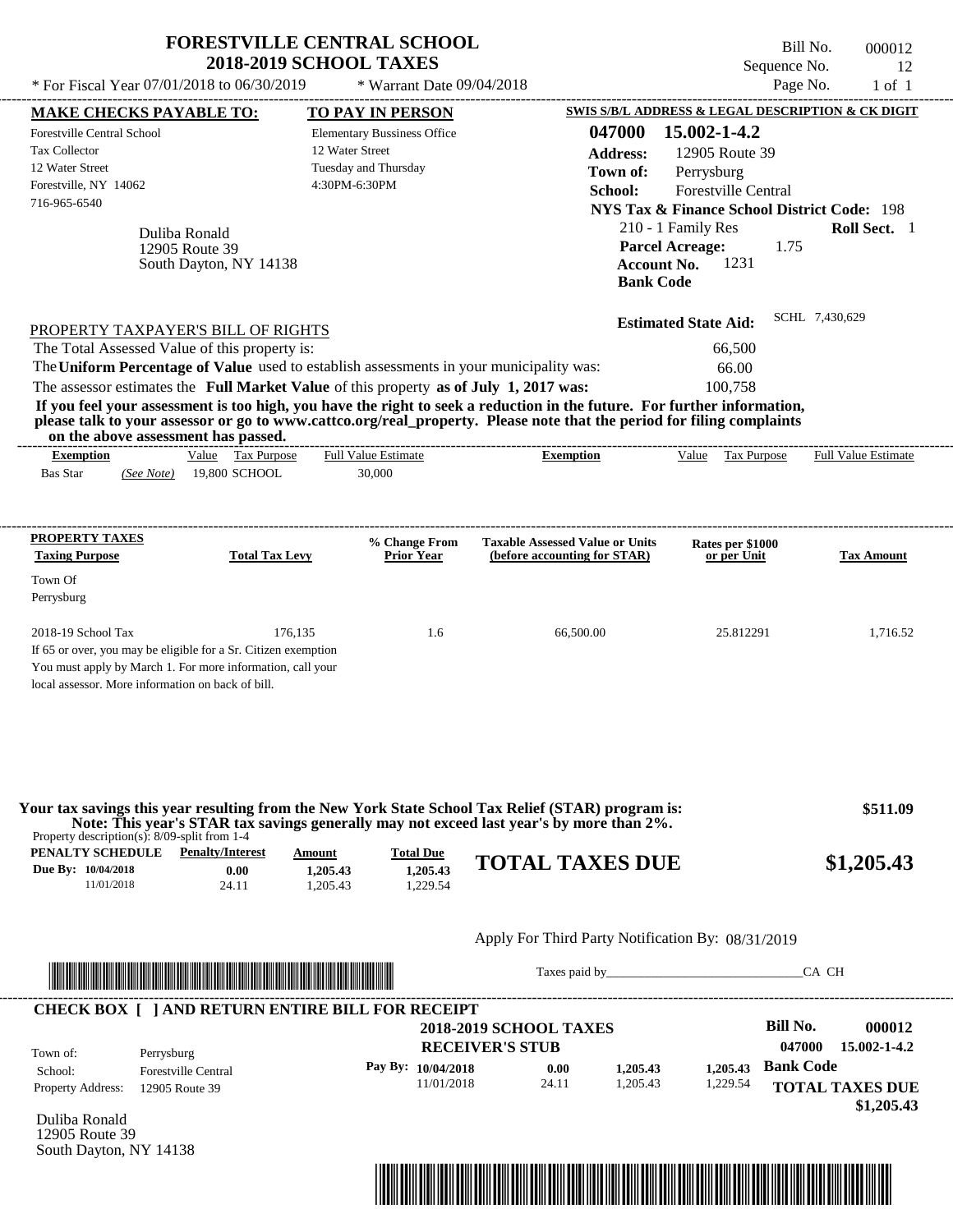|                                                                                                                                                                                                                                                                                                                                                                                                                                                                                                                                                                    | <b>FORESTVILLE CENTRAL SCHOOL</b><br><b>2018-2019 SCHOOL TAXES</b>                             |                                                                                            | Bill No.<br>Sequence No.                                                                                                                                                                        | 000014<br>13                       |
|--------------------------------------------------------------------------------------------------------------------------------------------------------------------------------------------------------------------------------------------------------------------------------------------------------------------------------------------------------------------------------------------------------------------------------------------------------------------------------------------------------------------------------------------------------------------|------------------------------------------------------------------------------------------------|--------------------------------------------------------------------------------------------|-------------------------------------------------------------------------------------------------------------------------------------------------------------------------------------------------|------------------------------------|
| * For Fiscal Year 07/01/2018 to 06/30/2019                                                                                                                                                                                                                                                                                                                                                                                                                                                                                                                         | * Warrant Date 09/04/2018                                                                      |                                                                                            | Page No.                                                                                                                                                                                        | $1$ of $1$                         |
| <b>MAKE CHECKS PAYABLE TO:</b>                                                                                                                                                                                                                                                                                                                                                                                                                                                                                                                                     | <b>TO PAY IN PERSON</b>                                                                        |                                                                                            | <b>SWIS S/B/L ADDRESS &amp; LEGAL DESCRIPTION &amp; CK DIGIT</b>                                                                                                                                |                                    |
| Forestville Central School<br><b>Tax Collector</b><br>12 Water Street<br>Forestville, NY 14062<br>716-965-6540<br>Edwards Thomas M.<br>12609 Pudding Lane Rd<br>Perrysburg, NY 14129                                                                                                                                                                                                                                                                                                                                                                               | <b>Elementary Bussiness Office</b><br>12 Water Street<br>Tuesday and Thursday<br>4:30PM-6:30PM | 047000<br><b>Address:</b><br>Town of:<br>School:<br><b>Account No.</b><br><b>Bank Code</b> | 7.004-1-23.2<br>12609 Pudding Lane Rd<br>Perrysburg<br>Forestville Central<br><b>NYS Tax &amp; Finance School District Code: 198</b><br>210 - 1 Family Res<br><b>Parcel Dimensions:</b><br>0784 | Roll Sect. 1<br>235.00 X 160.60    |
| PROPERTY TAXPAYER'S BILL OF RIGHTS<br>The Total Assessed Value of this property is:<br>The Uniform Percentage of Value used to establish assessments in your municipality was:<br>The assessor estimates the Full Market Value of this property as of July 1, 2017 was:<br>If you feel your assessment is too high, you have the right to seek a reduction in the future. For further information,<br>please talk to your assessor or go to www.cattco.org/real_property. Please note that the period for filing complaints<br>on the above assessment has passed. |                                                                                                |                                                                                            | <b>Estimated State Aid:</b><br>13.700<br>66.00<br>20,758                                                                                                                                        | SCHL 7,430,629                     |
| Value Tax Purpose<br><b>Exemption</b>                                                                                                                                                                                                                                                                                                                                                                                                                                                                                                                              | Full Value Estimate                                                                            | <b>Exemption</b>                                                                           | Value Tax Purpose                                                                                                                                                                               | Full Value Estimate                |
| PROPERTY TAXES                                                                                                                                                                                                                                                                                                                                                                                                                                                                                                                                                     | % Change From                                                                                  | <b>Taxable Assessed Value or Units</b>                                                     | Rates per \$1000                                                                                                                                                                                |                                    |
| <b>Taxing Purpose</b><br><b>Total Tax Levy</b><br>Town Of<br>Perrysburg                                                                                                                                                                                                                                                                                                                                                                                                                                                                                            | <b>Prior Year</b>                                                                              |                                                                                            | or per Unit                                                                                                                                                                                     | <b>Tax Amount</b>                  |
| 2018-19 School Tax<br>If 65 or over, you may be eligible for a Sr. Citizen exemption<br>You must apply by March 1. For more information, call your<br>local assessor. More information on back of bill.                                                                                                                                                                                                                                                                                                                                                            | 176,135<br>1.6                                                                                 | 13,700.00                                                                                  | 25.812291                                                                                                                                                                                       | 353.63                             |
| 09<br>Property description(s): 28<br>06<br>PENALTY SCHEDULE<br><b>Penalty/Interest</b><br>Due By: 10/04/2018<br>0.00<br>11/01/2018<br>7.07                                                                                                                                                                                                                                                                                                                                                                                                                         | <b>Total Due</b><br>Amount<br>353.63<br>353.63<br>353.63<br>360.70                             | <b>TOTAL TAXES DUE</b>                                                                     |                                                                                                                                                                                                 | \$353.63                           |
|                                                                                                                                                                                                                                                                                                                                                                                                                                                                                                                                                                    |                                                                                                | Apply For Third Party Notification By: 08/31/2019                                          |                                                                                                                                                                                                 |                                    |
|                                                                                                                                                                                                                                                                                                                                                                                                                                                                                                                                                                    |                                                                                                |                                                                                            |                                                                                                                                                                                                 | CA CH                              |
| <b>CHECK BOX [ ] AND RETURN ENTIRE BILL FOR RECEIPT</b><br>Town of:<br>Perrysburg                                                                                                                                                                                                                                                                                                                                                                                                                                                                                  |                                                                                                | <b>2018-2019 SCHOOL TAXES</b><br><b>RECEIVER'S STUB</b>                                    | <b>Bill No.</b><br>047000                                                                                                                                                                       | 000014<br>7.004-1-23.2             |
| School:<br><b>Forestville Central</b><br>Property Address:<br>12609 Pudding Lane Rd                                                                                                                                                                                                                                                                                                                                                                                                                                                                                | Pay By: 10/04/2018<br>11/01/2018                                                               | 353.63<br>0.00<br>7.07<br>353.63                                                           | <b>Bank Code</b><br>353.63<br>360.70                                                                                                                                                            | <b>TOTAL TAXES DUE</b><br>\$353.63 |

Edwards Thomas M. 12609 Pudding Lane Rd Perrysburg, NY 14129

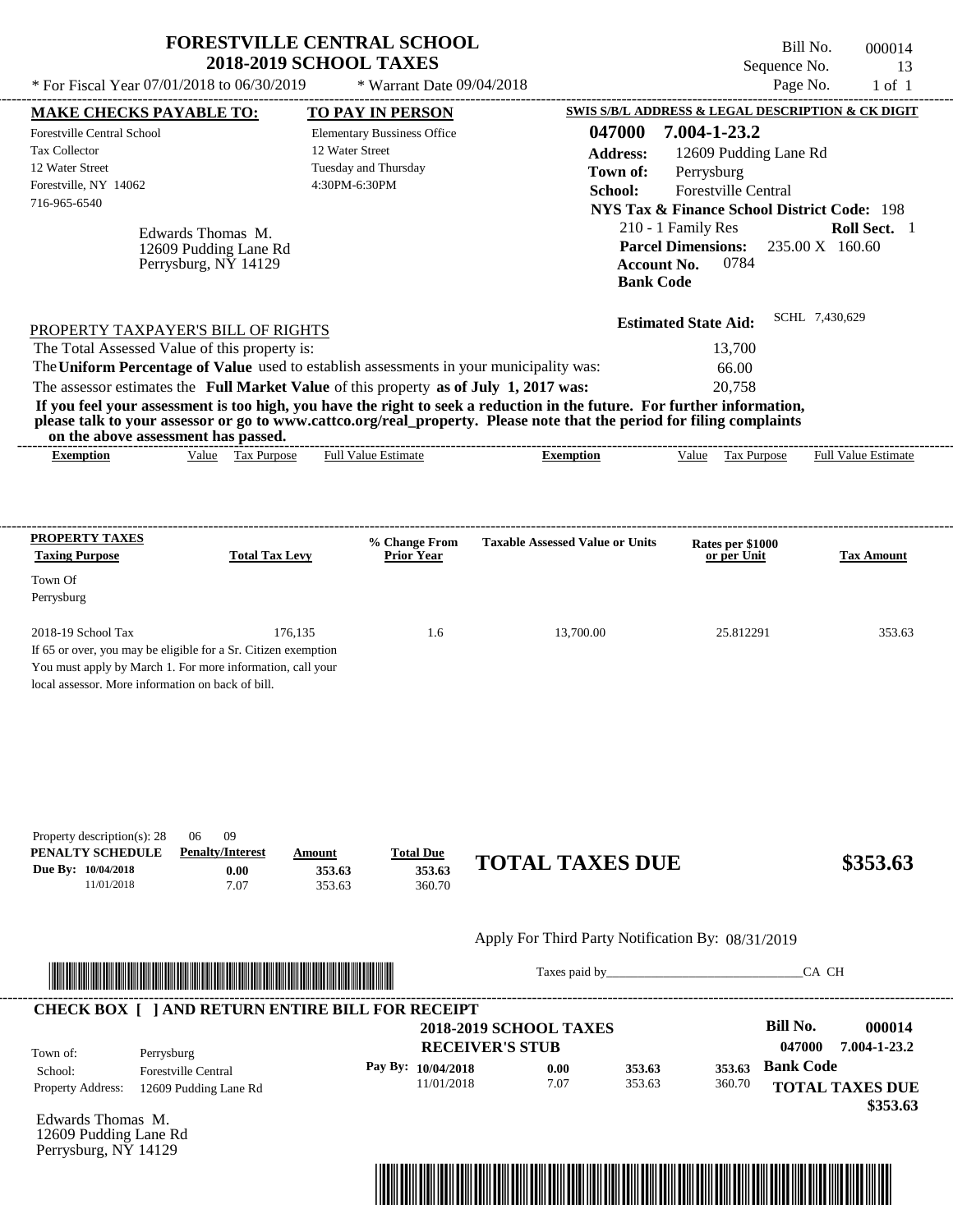|                                                                                                                                                                                                                                                                                                 | <b>FORESTVILLE CENTRAL SCHOOL</b><br><b>2018-2019 SCHOOL TAXES</b>         |                                                                        | Sequence No.                                           | Bill No.<br>000015<br>14   |
|-------------------------------------------------------------------------------------------------------------------------------------------------------------------------------------------------------------------------------------------------------------------------------------------------|----------------------------------------------------------------------------|------------------------------------------------------------------------|--------------------------------------------------------|----------------------------|
| * For Fiscal Year 07/01/2018 to 06/30/2019                                                                                                                                                                                                                                                      | * Warrant Date 09/04/2018                                                  |                                                                        | Page No.                                               | $1$ of $1$                 |
| <b>MAKE CHECKS PAYABLE TO:</b>                                                                                                                                                                                                                                                                  | <b>TO PAY IN PERSON</b>                                                    |                                                                        | SWIS S/B/L ADDRESS & LEGAL DESCRIPTION & CK DIGIT      |                            |
| <b>Forestville Central School</b>                                                                                                                                                                                                                                                               | <b>Elementary Bussiness Office</b><br>12 Water Street                      | 047000                                                                 | 15.002-1-5                                             |                            |
| <b>Tax Collector</b>                                                                                                                                                                                                                                                                            |                                                                            | <b>Address:</b>                                                        | 12831 Route 39                                         |                            |
| 12 Water Street                                                                                                                                                                                                                                                                                 | Tuesday and Thursday                                                       | Town of:                                                               | Perrysburg                                             |                            |
| Forestville, NY 14062                                                                                                                                                                                                                                                                           | 4:30PM-6:30PM                                                              | School:                                                                | Forestville Central                                    |                            |
| 716-965-6540                                                                                                                                                                                                                                                                                    |                                                                            |                                                                        | <b>NYS Tax &amp; Finance School District Code: 198</b> |                            |
| Eggleston Richard C                                                                                                                                                                                                                                                                             |                                                                            | 240 - Rural res                                                        |                                                        | Roll Sect. 1               |
| <b>Hoff Michelle</b>                                                                                                                                                                                                                                                                            |                                                                            | <b>Parcel Acreage:</b>                                                 | 41.31                                                  |                            |
| 12833 Route 39                                                                                                                                                                                                                                                                                  |                                                                            | <b>Account No.</b>                                                     | 0370                                                   |                            |
| S Dayton, NY 14138                                                                                                                                                                                                                                                                              |                                                                            | <b>Bank Code</b>                                                       |                                                        |                            |
|                                                                                                                                                                                                                                                                                                 |                                                                            |                                                                        | <b>Estimated State Aid:</b>                            | SCHL 7,430,629             |
| PROPERTY TAXPAYER'S BILL OF RIGHTS                                                                                                                                                                                                                                                              |                                                                            |                                                                        |                                                        |                            |
| The Total Assessed Value of this property is:                                                                                                                                                                                                                                                   |                                                                            |                                                                        | 82,900                                                 |                            |
| The Uniform Percentage of Value used to establish assessments in your municipality was:                                                                                                                                                                                                         |                                                                            |                                                                        | 66.00                                                  |                            |
| The assessor estimates the Full Market Value of this property as of July 1, 2017 was:                                                                                                                                                                                                           |                                                                            |                                                                        | 125,606                                                |                            |
| If you feel your assessment is too high, you have the right to seek a reduction in the future. For further information,                                                                                                                                                                         |                                                                            |                                                                        |                                                        |                            |
| please talk to your assessor or go to www.cattco.org/real_property. Please note that the period for filing complaints<br>on the above assessment has passed.                                                                                                                                    |                                                                            | ---------------------------                                            |                                                        |                            |
| Value Tax Purpose<br><b>Exemption</b>                                                                                                                                                                                                                                                           | <b>Full Value Estimate</b>                                                 | <b>Exemption</b>                                                       | Value Tax Purpose                                      | <b>Full Value Estimate</b> |
| 19,800 SCHOOL<br><b>Bas Star</b><br>(See Note)                                                                                                                                                                                                                                                  | 30,000                                                                     |                                                                        |                                                        |                            |
| <b>PROPERTY TAXES</b><br><b>Taxing Purpose</b><br><b>Total Tax Levy</b><br>Town Of                                                                                                                                                                                                              | % Change From<br><b>Prior Year</b>                                         | <b>Taxable Assessed Value or Units</b><br>(before accounting for STAR) | Rates per \$1000<br>or per Unit                        | <b>Tax Amount</b>          |
| Perrysburg                                                                                                                                                                                                                                                                                      |                                                                            |                                                                        |                                                        |                            |
| 2018-19 School Tax<br>176,135<br>If 65 or over, you may be eligible for a Sr. Citizen exemption<br>You must apply by March 1. For more information, call your<br>local assessor. More information on back of bill.                                                                              | 1.6                                                                        | 82,900.00                                                              | 25.812291                                              | 2,139.84                   |
| Your tax savings this year resulting from the New York State School Tax Relief (STAR) program is:<br>Note: This year's STAR tax savings generally may not exceed last year's by more than 2%.<br>Property description(s): $43 \quad 06 \quad 09$<br>PENALTY SCHEDULE<br><b>Penalty/Interest</b> | Storage Well #943                                                          |                                                                        |                                                        | \$511.08                   |
| Due By: 10/04/2018<br>0.00<br>11/01/2018<br>32.58                                                                                                                                                                                                                                               | <b>Total Due</b><br>Amount<br>1,628.76<br>1,628.76<br>1,628.76<br>1.661.34 | <b>TOTAL TAXES DUE</b>                                                 |                                                        | \$1,628.76                 |
|                                                                                                                                                                                                                                                                                                 |                                                                            | Apply For Third Party Notification By: 08/31/2019                      |                                                        |                            |
|                                                                                                                                                                                                                                                                                                 |                                                                            | Taxes paid by                                                          |                                                        | CA CH                      |
| <b>CHECK BOX [ ] AND RETURN ENTIRE BILL FOR RECEIPT</b>                                                                                                                                                                                                                                         |                                                                            |                                                                        |                                                        |                            |
|                                                                                                                                                                                                                                                                                                 |                                                                            | <b>2018-2019 SCHOOL TAXES</b>                                          | <b>Bill No.</b>                                        | 000015                     |
| Town of:<br>Perrysburg                                                                                                                                                                                                                                                                          |                                                                            | <b>RECEIVER'S STUB</b>                                                 |                                                        | 047000<br>15.002-1-5       |
| <b>Forestville Central</b><br>School:                                                                                                                                                                                                                                                           | Pay By: 10/04/2018                                                         | 0.00<br>1,628.76                                                       | <b>Bank Code</b><br>1,628.76                           |                            |
| Property Address: 12831 Route 39                                                                                                                                                                                                                                                                | 11/01/2018                                                                 | 32.58<br>1,628.76                                                      | 1,661.34                                               | <b>TOTAL TAXES DUE</b>     |

| .                        |                            |
|--------------------------|----------------------------|
| School:                  | <b>Forestville Central</b> |
| <b>Property Address:</b> | 12831 Route 39             |

Eggleston Richard C Hoff Michelle 12833 Route 39 S Dayton, NY 14138



**TOTAL TAXES DUE**

 **\$1,628.76**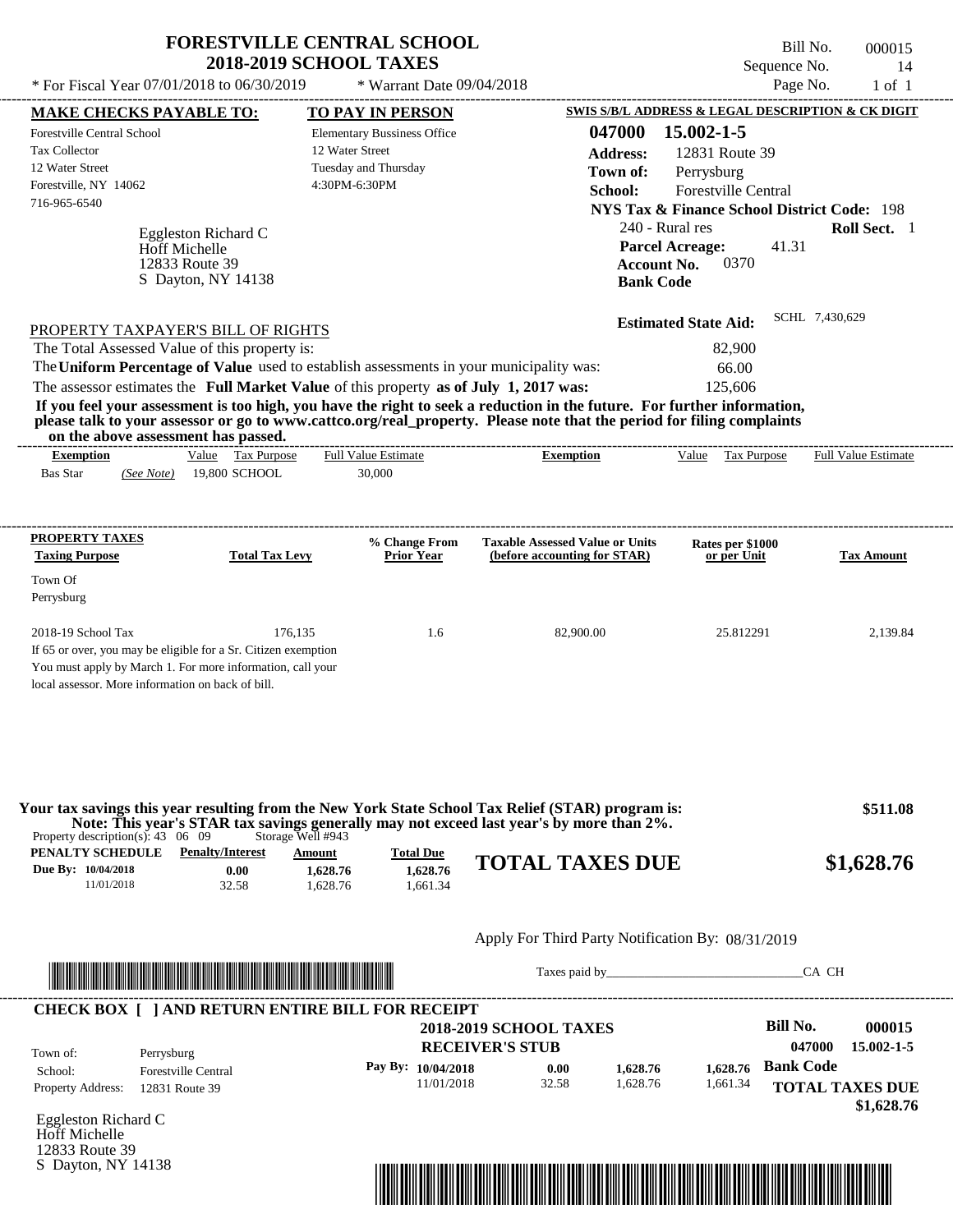| * For Fiscal Year 07/01/2018 to 06/30/2019                                                                                   | <b>FORESTVILLE CENTRAL SCHOOL</b><br><b>2018-2019 SCHOOL TAXES</b>                                                                                                               | * Warrant Date 09/04/2018                                                                      |                                                                                                                                                                                                                                                  | Sequence No.<br>Page No.                                                                                                                                                                                                             | Bill No.<br>000016<br>15<br>$1$ of $1$ |
|------------------------------------------------------------------------------------------------------------------------------|----------------------------------------------------------------------------------------------------------------------------------------------------------------------------------|------------------------------------------------------------------------------------------------|--------------------------------------------------------------------------------------------------------------------------------------------------------------------------------------------------------------------------------------------------|--------------------------------------------------------------------------------------------------------------------------------------------------------------------------------------------------------------------------------------|----------------------------------------|
| <b>MAKE CHECKS PAYABLE TO:</b>                                                                                               |                                                                                                                                                                                  | <b>TO PAY IN PERSON</b>                                                                        |                                                                                                                                                                                                                                                  | SWIS S/B/L ADDRESS & LEGAL DESCRIPTION & CK DIGIT                                                                                                                                                                                    |                                        |
| <b>Forestville Central School</b><br>Tax Collector<br>12 Water Street<br>Forestville, NY 14062<br>716-965-6540<br>PO Box 241 | Flagler Jean A<br>Perrysburg, NY 14129                                                                                                                                           | <b>Elementary Bussiness Office</b><br>12 Water Street<br>Tuesday and Thursday<br>4:30PM-6:30PM | 047000<br><b>Address:</b><br>Town of:<br>School:                                                                                                                                                                                                 | 15.002-1-2<br>12951 Route 39<br>Perrysburg<br>Forestville Central<br><b>NYS Tax &amp; Finance School District Code: 198</b><br>117 - Horse farm<br>96.89<br><b>Parcel Acreage:</b><br>0187<br><b>Account No.</b><br><b>Bank Code</b> | Roll Sect. 1                           |
| PROPERTY TAXPAYER'S BILL OF RIGHTS<br>The Total Assessed Value of this property is:<br>on the above assessment has passed.   | The Uniform Percentage of Value used to establish assessments in your municipality was:<br>The assessor estimates the Full Market Value of this property as of July 1, 2017 was: |                                                                                                | If you feel your assessment is too high, you have the right to seek a reduction in the future. For further information,<br>please talk to your assessor or go to www.cattco.org/real_property. Please note that the period for filing complaints | <b>Estimated State Aid:</b><br>189,900<br>66.00<br>287,727                                                                                                                                                                           | SCHL 7,430,629                         |
| <b>Exemption</b><br>Ag Distout                                                                                               | Value Tax Purpose<br>8,263 CO/TOWN/SCH                                                                                                                                           | <b>Full Value Estimate</b><br>12,520                                                           | <b>Exemption</b><br>Enh Star<br>(See Note)                                                                                                                                                                                                       | Value Tax Purpose<br>44,090 SCHOOL                                                                                                                                                                                                   | <b>Full Value Estimate</b><br>66,803   |
| PROPERTY TAXES<br><b>Taxing Purpose</b><br>Town Of<br>Perrysburg                                                             | <b>Total Tax Levy</b>                                                                                                                                                            | % Change From<br><b>Prior Year</b>                                                             | <b>Taxable Assessed Value or Units</b><br>(before accounting for STAR)                                                                                                                                                                           | Rates per \$1000<br>or per Unit                                                                                                                                                                                                      | <b>Tax Amount</b>                      |
| 2018-19 School Tax<br>local assessor. More information on back of bill.                                                      | 176,135<br>If 65 or over, you may be eligible for a Sr. Citizen exemption<br>You must apply by March 1. For more information, call your                                          | 1.6                                                                                            | 181,637.00                                                                                                                                                                                                                                       | 25.812291                                                                                                                                                                                                                            | 4,688.47                               |
| Property description(s): $43 \quad 06 \quad 09$<br><b>PENALTY SCHEDULE</b> Penalty/Interest<br>Due By: 10/04/2018            | MAY BE SUBJECT TO PAYMENT UNDER AG DIST LAW UNTIL 2025<br>Storage Well #1020<br>Amount<br>0.00<br>3,550.40                                                                       | <b>Total Due</b><br>3,550.40                                                                   | Your tax savings this year resulting from the New York State School Tax Relief (STAR) program is:<br>Note: This year's STAR tax savings generally may not exceed last year's by more than 2%.<br><b>TOTAL TAXES DUE</b>                          |                                                                                                                                                                                                                                      | \$1,138.07<br>\$3,550.40               |
| 11/01/2018                                                                                                                   | 71.01<br>3,550.40                                                                                                                                                                | 3,621.41                                                                                       | Apply For Third Party Notification By: 08/31/2019                                                                                                                                                                                                |                                                                                                                                                                                                                                      |                                        |
|                                                                                                                              | <u> Indian American State (Indian American State Indian American Sta</u>                                                                                                         |                                                                                                |                                                                                                                                                                                                                                                  | Taxes paid by                                                                                                                                                                                                                        | CA CH                                  |
|                                                                                                                              | <b>CHECK BOX [ ] AND RETURN ENTIRE BILL FOR RECEIPT</b>                                                                                                                          |                                                                                                | <b>2018-2019 SCHOOL TAXES</b><br><b>RECEIVER'S STUB</b>                                                                                                                                                                                          | <b>Bill No.</b>                                                                                                                                                                                                                      | 000016<br>047000<br>$15.002 - 1 - 2$   |
| Town of:<br>Perrysburg<br>School:<br>Property Address:<br>12951 Route 39                                                     | <b>Forestville Central</b>                                                                                                                                                       | Pay By: 10/04/2018<br>11/01/2018                                                               | 0.00<br>3,550.40<br>71.01<br>3,550.40                                                                                                                                                                                                            | <b>Bank Code</b><br>3,550.40<br>3,621.41                                                                                                                                                                                             | <b>TOTAL TAXES DUE</b><br>\$3,550.40   |
| $\Gamma$ 1.                                                                                                                  |                                                                                                                                                                                  |                                                                                                |                                                                                                                                                                                                                                                  |                                                                                                                                                                                                                                      |                                        |



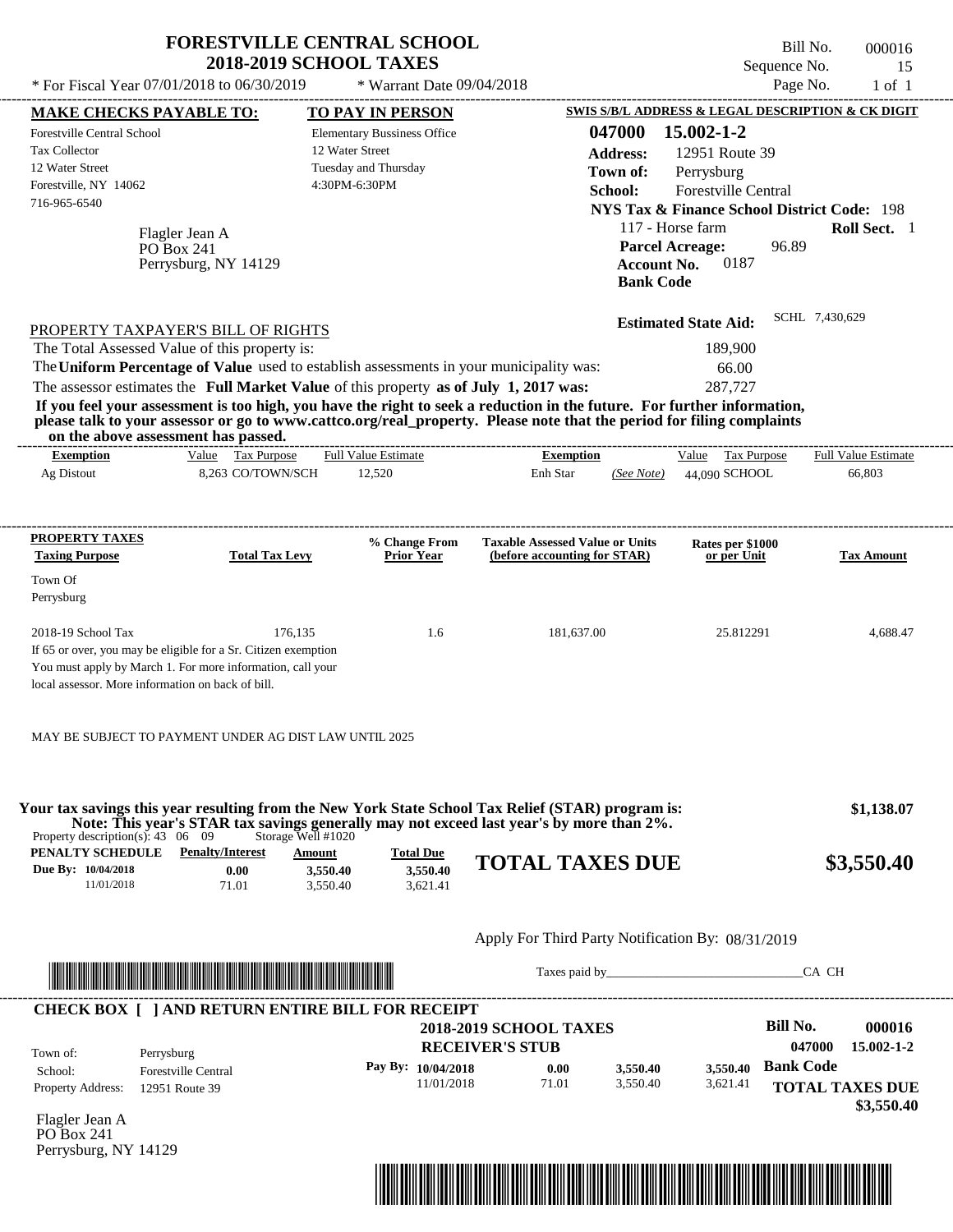| * For Fiscal Year 07/01/2018 to 06/30/2019                                                                                                                                                                                                                                                                                                                                                                                                                                                                                                                                             | <b>FORESTVILLE CENTRAL SCHOOL</b>                                   | <b>2018-2019 SCHOOL TAXES</b>                                                                                             | * Warrant Date 09/04/2018                |                                                                          |                                                                      |                                                                                                                                                          | Sequence No.                                                 | Bill No.<br>Page No.       | 000017<br>16<br>$1$ of $1$                                       |
|----------------------------------------------------------------------------------------------------------------------------------------------------------------------------------------------------------------------------------------------------------------------------------------------------------------------------------------------------------------------------------------------------------------------------------------------------------------------------------------------------------------------------------------------------------------------------------------|---------------------------------------------------------------------|---------------------------------------------------------------------------------------------------------------------------|------------------------------------------|--------------------------------------------------------------------------|----------------------------------------------------------------------|----------------------------------------------------------------------------------------------------------------------------------------------------------|--------------------------------------------------------------|----------------------------|------------------------------------------------------------------|
|                                                                                                                                                                                                                                                                                                                                                                                                                                                                                                                                                                                        |                                                                     |                                                                                                                           |                                          |                                                                          |                                                                      |                                                                                                                                                          |                                                              |                            | <b>SWIS S/B/L ADDRESS &amp; LEGAL DESCRIPTION &amp; CK DIGIT</b> |
| <b>MAKE CHECKS PAYABLE TO:</b><br>Forestville Central School<br><b>Tax Collector</b><br>12 Water Street<br>Forestville, NY 14062<br>716-965-6540                                                                                                                                                                                                                                                                                                                                                                                                                                       | Flisakowski John F<br>10579 W Perrysburg Rd<br>Perrysburg, NY 14129 | <b>TO PAY IN PERSON</b><br><b>Elementary Bussiness Office</b><br>12 Water Street<br>Tuesday and Thursday<br>4:30PM-6:30PM |                                          |                                                                          | 047000<br><b>Address:</b><br>Town of:<br>School:<br><b>Bank Code</b> | 7.004-1-34<br>Perrysburg<br><b>NYS Tax &amp; Finance School District Code: 198</b><br>210 - 1 Family Res<br><b>Parcel Acreage:</b><br><b>Account No.</b> | 10579 W Perrysburg Rd<br>Forestville Central<br>1.50<br>0394 |                            | Roll Sect. 1                                                     |
| PROPERTY TAXPAYER'S BILL OF RIGHTS<br>The Total Assessed Value of this property is:<br>The Uniform Percentage of Value used to establish assessments in your municipality was:<br>The assessor estimates the Full Market Value of this property as of July 1, 2017 was:<br>If you feel your assessment is too high, you have the right to seek a reduction in the future. For further information,<br>please talk to your assessor or go to www.cattco.org/real_property. Please note that the period for filing complaints<br>on the above assessment has passed.<br><b>Exemption</b> | Value Tax Purpose                                                   | <b>Full Value Estimate</b>                                                                                                |                                          | <b>Exemption</b>                                                         |                                                                      | <b>Estimated State Aid:</b><br>143.939                                                                                                                   | 95,000<br>66.00<br>Value Tax Purpose                         | SCHL 7,430,629             | Full Value Estimate                                              |
| <b>Bas Star</b><br>(See Note)                                                                                                                                                                                                                                                                                                                                                                                                                                                                                                                                                          | 19,800 SCHOOL                                                       | 30,000                                                                                                                    |                                          |                                                                          |                                                                      |                                                                                                                                                          |                                                              |                            |                                                                  |
| PROPERTY TAXES                                                                                                                                                                                                                                                                                                                                                                                                                                                                                                                                                                         |                                                                     |                                                                                                                           | % Change From                            | <b>Taxable Assessed Value or Units</b>                                   |                                                                      |                                                                                                                                                          | Rates per \$1000                                             |                            |                                                                  |
| <b>Taxing Purpose</b><br>Town Of<br>Perrysburg                                                                                                                                                                                                                                                                                                                                                                                                                                                                                                                                         | <b>Total Tax Levy</b>                                               |                                                                                                                           | <b>Prior Year</b>                        | (before accounting for STAR)                                             |                                                                      |                                                                                                                                                          | or per Unit                                                  |                            | <b>Tax Amount</b>                                                |
| 2018-19 School Tax<br>If 65 or over, you may be eligible for a Sr. Citizen exemption<br>You must apply by March 1. For more information, call your<br>local assessor. More information on back of bill.                                                                                                                                                                                                                                                                                                                                                                                | 176,135                                                             |                                                                                                                           | 1.6                                      | 95,000.00                                                                |                                                                      |                                                                                                                                                          | 25.812291                                                    |                            | 2,452.17                                                         |
| Your tax savings this year resulting from the New York State School Tax Relief (STAR) program is:<br>Note: This year's STAR tax savings generally may not exceed last year's by more than 2%.<br>Property description(s): $44 \quad 06 \quad 09$                                                                                                                                                                                                                                                                                                                                       |                                                                     |                                                                                                                           |                                          |                                                                          |                                                                      |                                                                                                                                                          |                                                              |                            | \$511.09                                                         |
| <b>PENALTY SCHEDULE</b> Penalty/Interest<br>Due By: 10/04/2018<br>11/01/2018                                                                                                                                                                                                                                                                                                                                                                                                                                                                                                           | 0.00<br>38.82                                                       | Amount<br>1,941.08<br>1,941.08                                                                                            | <b>Total Due</b><br>1.941.08<br>1,979.90 | <b>TOTAL TAXES DUE</b>                                                   |                                                                      |                                                                                                                                                          |                                                              |                            | \$1,941.08                                                       |
|                                                                                                                                                                                                                                                                                                                                                                                                                                                                                                                                                                                        |                                                                     |                                                                                                                           |                                          | Apply For Third Party Notification By: 08/31/2019                        |                                                                      |                                                                                                                                                          |                                                              |                            |                                                                  |
|                                                                                                                                                                                                                                                                                                                                                                                                                                                                                                                                                                                        |                                                                     |                                                                                                                           |                                          |                                                                          |                                                                      | Taxes paid by                                                                                                                                            |                                                              | CA CH                      |                                                                  |
| <b>CHECK BOX [ ] AND RETURN ENTIRE BILL FOR RECEIPT</b>                                                                                                                                                                                                                                                                                                                                                                                                                                                                                                                                |                                                                     |                                                                                                                           |                                          |                                                                          |                                                                      |                                                                                                                                                          | <b>Bill No.</b>                                              |                            | 000017                                                           |
| Town of:<br>Perrysburg<br>School:<br><b>Forestville Central</b><br>Property Address:<br>Flisakowski John F                                                                                                                                                                                                                                                                                                                                                                                                                                                                             | 10579 W Perrysburg Rd                                               |                                                                                                                           | Pay By: 10/04/2018<br>11/01/2018         | <b>2018-2019 SCHOOL TAXES</b><br><b>RECEIVER'S STUB</b><br>0.00<br>38.82 | 1,941.08<br>1.941.08                                                 | 1.941.08<br>1,979.90                                                                                                                                     |                                                              | 047000<br><b>Bank Code</b> | 7.004-1-34<br><b>TOTAL TAXES DUE</b><br>\$1,941.08               |
| 10579 W Perrysburg Rd                                                                                                                                                                                                                                                                                                                                                                                                                                                                                                                                                                  |                                                                     |                                                                                                                           |                                          |                                                                          |                                                                      |                                                                                                                                                          |                                                              |                            |                                                                  |



Perrysburg, NY 14129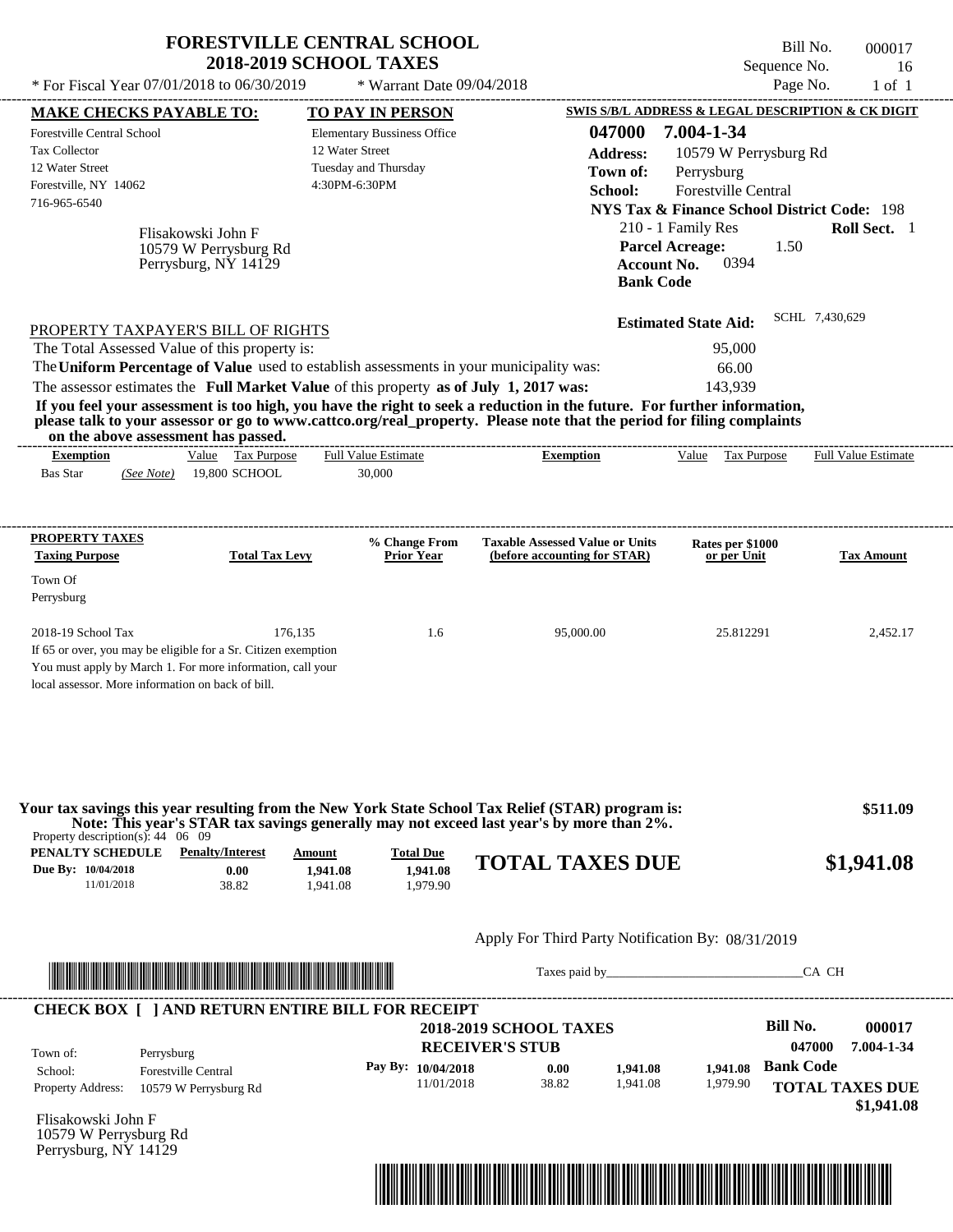| * For Fiscal Year 07/01/2018 to 06/30/2019                                                  | <b>FORESTVILLE CENTRAL SCHOOL</b><br><b>2018-2019 SCHOOL TAXES</b>                                                                      | * Warrant Date 09/04/2018          |                                                                                                                                                                                                                                                                      | Sequence No.<br>Page No.                                     | Bill No.<br>000018<br>17<br>$1$ of $1$ |
|---------------------------------------------------------------------------------------------|-----------------------------------------------------------------------------------------------------------------------------------------|------------------------------------|----------------------------------------------------------------------------------------------------------------------------------------------------------------------------------------------------------------------------------------------------------------------|--------------------------------------------------------------|----------------------------------------|
| <b>MAKE CHECKS PAYABLE TO:</b>                                                              |                                                                                                                                         | <b>TO PAY IN PERSON</b>            |                                                                                                                                                                                                                                                                      | SWIS S/B/L ADDRESS & LEGAL DESCRIPTION & CK DIGIT            |                                        |
| <b>Forestville Central School</b>                                                           |                                                                                                                                         | <b>Elementary Bussiness Office</b> | 047000                                                                                                                                                                                                                                                               | 15.002-1-1                                                   |                                        |
| Tax Collector                                                                               |                                                                                                                                         | 12 Water Street                    | <b>Address:</b>                                                                                                                                                                                                                                                      | 12975 Route 39                                               |                                        |
| 12 Water Street                                                                             |                                                                                                                                         | Tuesday and Thursday               | Town of:                                                                                                                                                                                                                                                             | Perrysburg                                                   |                                        |
| Forestville, NY 14062                                                                       |                                                                                                                                         | 4:30PM-6:30PM                      | School:                                                                                                                                                                                                                                                              | Forestville Central                                          |                                        |
| 716-965-6540                                                                                |                                                                                                                                         |                                    |                                                                                                                                                                                                                                                                      | <b>NYS Tax &amp; Finance School District Code: 198</b>       |                                        |
|                                                                                             | <b>Frost Theresa</b>                                                                                                                    |                                    |                                                                                                                                                                                                                                                                      | 210 - 1 Family Res                                           | Roll Sect. 1                           |
|                                                                                             | Frost Jack E Jr<br>12975 Route 39<br>Perrysburg, NY 14129                                                                               |                                    | <b>Bank Code</b>                                                                                                                                                                                                                                                     | <b>Parcel Acreage:</b><br>1.00<br>0160<br><b>Account No.</b> |                                        |
|                                                                                             | PROPERTY TAXPAYER'S BILL OF RIGHTS                                                                                                      |                                    |                                                                                                                                                                                                                                                                      | <b>Estimated State Aid:</b>                                  | SCHL 7,430,629                         |
| The Total Assessed Value of this property is:                                               |                                                                                                                                         |                                    |                                                                                                                                                                                                                                                                      | 37,600                                                       |                                        |
|                                                                                             | The Uniform Percentage of Value used to establish assessments in your municipality was:                                                 |                                    |                                                                                                                                                                                                                                                                      | 66.00                                                        |                                        |
|                                                                                             | The assessor estimates the Full Market Value of this property as of July 1, 2017 was:                                                   |                                    |                                                                                                                                                                                                                                                                      | 56,970                                                       |                                        |
| on the above assessment has passed.<br><b>Exemption</b>                                     | Value Tax Purpose                                                                                                                       | Full Value Estimate                | If you feel your assessment is too high, you have the right to seek a reduction in the future. For further information,<br>please talk to your assessor or go to www.cattco.org/real_property. Please note that the period for filing complaints<br><b>Exemption</b> | Value Tax Purpose                                            | <b>Full Value Estimate</b>             |
| Enh Star<br>(See Note)                                                                      | 37,600 SCHOOL                                                                                                                           | 56,970                             |                                                                                                                                                                                                                                                                      |                                                              |                                        |
| PROPERTY TAXES                                                                              |                                                                                                                                         | % Change From                      | <b>Taxable Assessed Value or Units</b>                                                                                                                                                                                                                               | Rates per \$1000                                             |                                        |
| <b>Taxing Purpose</b>                                                                       | <b>Total Tax Levy</b>                                                                                                                   | <b>Prior Year</b>                  | (before accounting for STAR)                                                                                                                                                                                                                                         | or per Unit                                                  | <b>Tax Amount</b>                      |
| Town Of                                                                                     |                                                                                                                                         |                                    |                                                                                                                                                                                                                                                                      |                                                              |                                        |
| Perrysburg                                                                                  |                                                                                                                                         |                                    |                                                                                                                                                                                                                                                                      |                                                              |                                        |
|                                                                                             |                                                                                                                                         |                                    |                                                                                                                                                                                                                                                                      |                                                              |                                        |
| 2018-19 School Tax<br>local assessor. More information on back of bill.                     | 176,135<br>If 65 or over, you may be eligible for a Sr. Citizen exemption<br>You must apply by March 1. For more information, call your | 1.6                                | 37,600.00                                                                                                                                                                                                                                                            | 25.812291                                                    | 970.54                                 |
| Property description(s): $43 \quad 06 \quad 09$<br><b>PENALTY SCHEDULE</b> Penalty/Interest |                                                                                                                                         |                                    | Your tax savings this year resulting from the New York State School Tax Relief (STAR) program is:<br>Note: This year's STAR tax savings generally may not exceed last year's by more than 2%.                                                                        |                                                              | \$970.54                               |
| Due By:                                                                                     | Amount                                                                                                                                  | <b>Total Due</b>                   | <b>TOTAL TAXES DUE</b>                                                                                                                                                                                                                                               |                                                              | \$0.00                                 |
|                                                                                             |                                                                                                                                         |                                    | Apply For Third Party Notification By: 08/31/2019                                                                                                                                                                                                                    |                                                              |                                        |
|                                                                                             | <u> 1999 - An Dùbhlachd ann an Dùbhaidh ann an Dùbhaidh an Dùbhaidh an Dùbhaidh an Dùbhaidh ann an Dùbhaidh an Dù</u>                   |                                    |                                                                                                                                                                                                                                                                      | Taxes paid by                                                | CA CH                                  |
|                                                                                             | <b>CHECK BOX [ ] AND RETURN ENTIRE BILL FOR RECEIPT</b>                                                                                 |                                    |                                                                                                                                                                                                                                                                      |                                                              |                                        |
|                                                                                             |                                                                                                                                         |                                    | <b>2018-2019 SCHOOL TAXES</b>                                                                                                                                                                                                                                        | Bill No.                                                     | 000018                                 |
| Town of:<br>Perrysburg                                                                      |                                                                                                                                         |                                    | <b>RECEIVER'S STUB</b>                                                                                                                                                                                                                                               |                                                              | 047000<br>$15.002 - 1 - 1$             |
| School:                                                                                     | <b>Forestville Central</b>                                                                                                              | Pay By:                            |                                                                                                                                                                                                                                                                      | <b>Bank Code</b>                                             |                                        |
| Property Address:                                                                           | 12975 Route 39                                                                                                                          |                                    |                                                                                                                                                                                                                                                                      |                                                              | <b>TOTAL TAXES DUE</b>                 |
| Frost Theresa                                                                               |                                                                                                                                         |                                    |                                                                                                                                                                                                                                                                      |                                                              | \$0.00                                 |

Frost Jack E Jr 12975 Route 39 Perrysburg, NY 14129

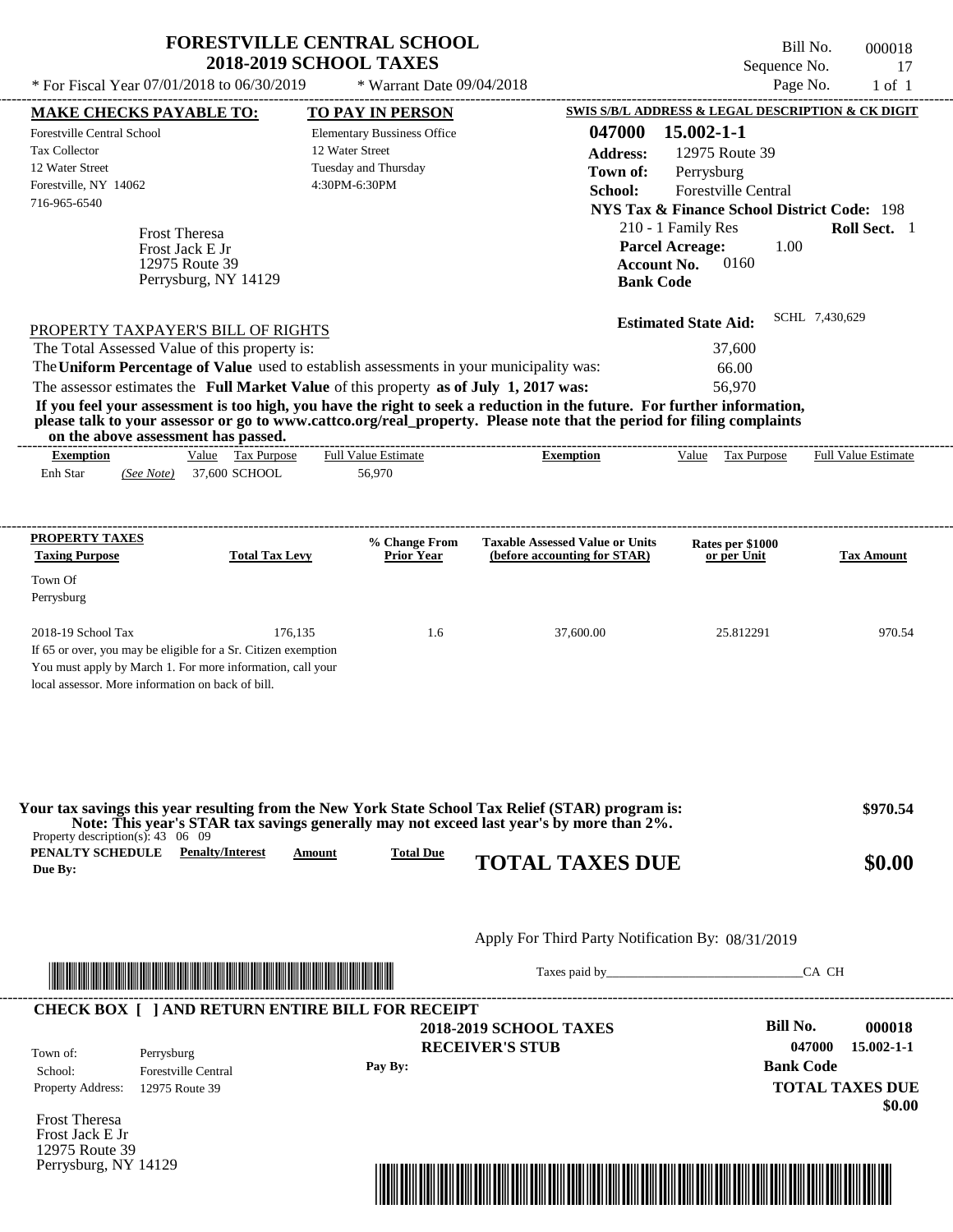| * For Fiscal Year 07/01/2018 to 06/30/2019                                                                                                                                                                                                                                                                                                                                                                                                                                                                                                                         | <b>FORESTVILLE CENTRAL SCHOOL</b><br><b>2018-2019 SCHOOL TAXES</b><br>* Warrant Date 09/04/2018 |                                                                                                                      | Bill No.<br>Sequence No.<br>Page No.                                                                                                                                     | 000019<br>18<br>$1$ of $1$ |
|--------------------------------------------------------------------------------------------------------------------------------------------------------------------------------------------------------------------------------------------------------------------------------------------------------------------------------------------------------------------------------------------------------------------------------------------------------------------------------------------------------------------------------------------------------------------|-------------------------------------------------------------------------------------------------|----------------------------------------------------------------------------------------------------------------------|--------------------------------------------------------------------------------------------------------------------------------------------------------------------------|----------------------------|
| <b>MAKE CHECKS PAYABLE TO:</b>                                                                                                                                                                                                                                                                                                                                                                                                                                                                                                                                     | <b>TO PAY IN PERSON</b>                                                                         |                                                                                                                      | SWIS S/B/L ADDRESS & LEGAL DESCRIPTION & CK DIGIT                                                                                                                        |                            |
| <b>Forestville Central School</b><br><b>Tax Collector</b><br>12 Water Street<br>Forestville, NY 14062<br>716-965-6540<br>Gibbons Nancey<br>399 Christy Rd<br>Irving, NY 14081                                                                                                                                                                                                                                                                                                                                                                                      | <b>Elementary Bussiness Office</b><br>12 Water Street<br>Tuesday and Thursday<br>4:30PM-6:30PM  | 047000<br><b>Address:</b><br>Town of:<br>School:<br><b>Parcel Acreage:</b><br><b>Account No.</b><br><b>Bank Code</b> | 7.004-1-21<br>12539 Pudding Lane Rd<br>Perrysburg<br>Forestville Central<br><b>NYS Tax &amp; Finance School District Code: 198</b><br>210 - 1 Family Res<br>5.28<br>0356 | Roll Sect. 1               |
| PROPERTY TAXPAYER'S BILL OF RIGHTS<br>The Total Assessed Value of this property is:<br>The Uniform Percentage of Value used to establish assessments in your municipality was:<br>The assessor estimates the Full Market Value of this property as of July 1, 2017 was:<br>If you feel your assessment is too high, you have the right to seek a reduction in the future. For further information,<br>please talk to your assessor or go to www.cattco.org/real_property. Please note that the period for filing complaints<br>on the above assessment has passed. |                                                                                                 |                                                                                                                      | SCHL 7,430,629<br><b>Estimated State Aid:</b><br>23,800<br>66.00<br>36,061                                                                                               |                            |
| Value Tax Purpose<br><b>Exemption</b>                                                                                                                                                                                                                                                                                                                                                                                                                                                                                                                              | <b>Full Value Estimate</b>                                                                      | <b>Exemption</b>                                                                                                     | Value Tax Purpose                                                                                                                                                        | <b>Full Value Estimate</b> |
| PROPERTY TAXES                                                                                                                                                                                                                                                                                                                                                                                                                                                                                                                                                     | % Change From                                                                                   | <b>Taxable Assessed Value or Units</b>                                                                               |                                                                                                                                                                          |                            |
| <b>Taxing Purpose</b><br><b>Total Tax Levy</b>                                                                                                                                                                                                                                                                                                                                                                                                                                                                                                                     | <b>Prior Year</b>                                                                               |                                                                                                                      | Rates per \$1000<br>or per Unit                                                                                                                                          | Tax Amount                 |
| Town Of                                                                                                                                                                                                                                                                                                                                                                                                                                                                                                                                                            |                                                                                                 |                                                                                                                      |                                                                                                                                                                          |                            |
| Perrysburg                                                                                                                                                                                                                                                                                                                                                                                                                                                                                                                                                         |                                                                                                 |                                                                                                                      |                                                                                                                                                                          |                            |
| 2018-19 School Tax<br>If 65 or over, you may be eligible for a Sr. Citizen exemption<br>You must apply by March 1. For more information, call your<br>local assessor. More information on back of bill.                                                                                                                                                                                                                                                                                                                                                            | 176,135<br>1.6                                                                                  | 23,800.00                                                                                                            | 25.812291                                                                                                                                                                | 614.33                     |
|                                                                                                                                                                                                                                                                                                                                                                                                                                                                                                                                                                    |                                                                                                 |                                                                                                                      |                                                                                                                                                                          |                            |
| Property description(s): 37 06 09<br>PENALTY SCHEDULE<br><b>Penalty/Interest</b><br>Due By: 10/04/2018<br>0.00<br>11/01/2018<br>12.29                                                                                                                                                                                                                                                                                                                                                                                                                              | <b>Total Due</b><br>Amount<br>614.33<br>614.33<br>614.33<br>626.62                              | <b>TOTAL TAXES DUE</b>                                                                                               |                                                                                                                                                                          | \$614.33                   |
|                                                                                                                                                                                                                                                                                                                                                                                                                                                                                                                                                                    |                                                                                                 | Apply For Third Party Notification By: 08/31/2019                                                                    |                                                                                                                                                                          |                            |
| <u> Indian American State (Indian American Sta</u>                                                                                                                                                                                                                                                                                                                                                                                                                                                                                                                 |                                                                                                 |                                                                                                                      | CA CH                                                                                                                                                                    |                            |

Gibbons Nancey 399 Christy Rd Irving, NY 14081



# **FORESTVILLE CENTRAL SCHOOL**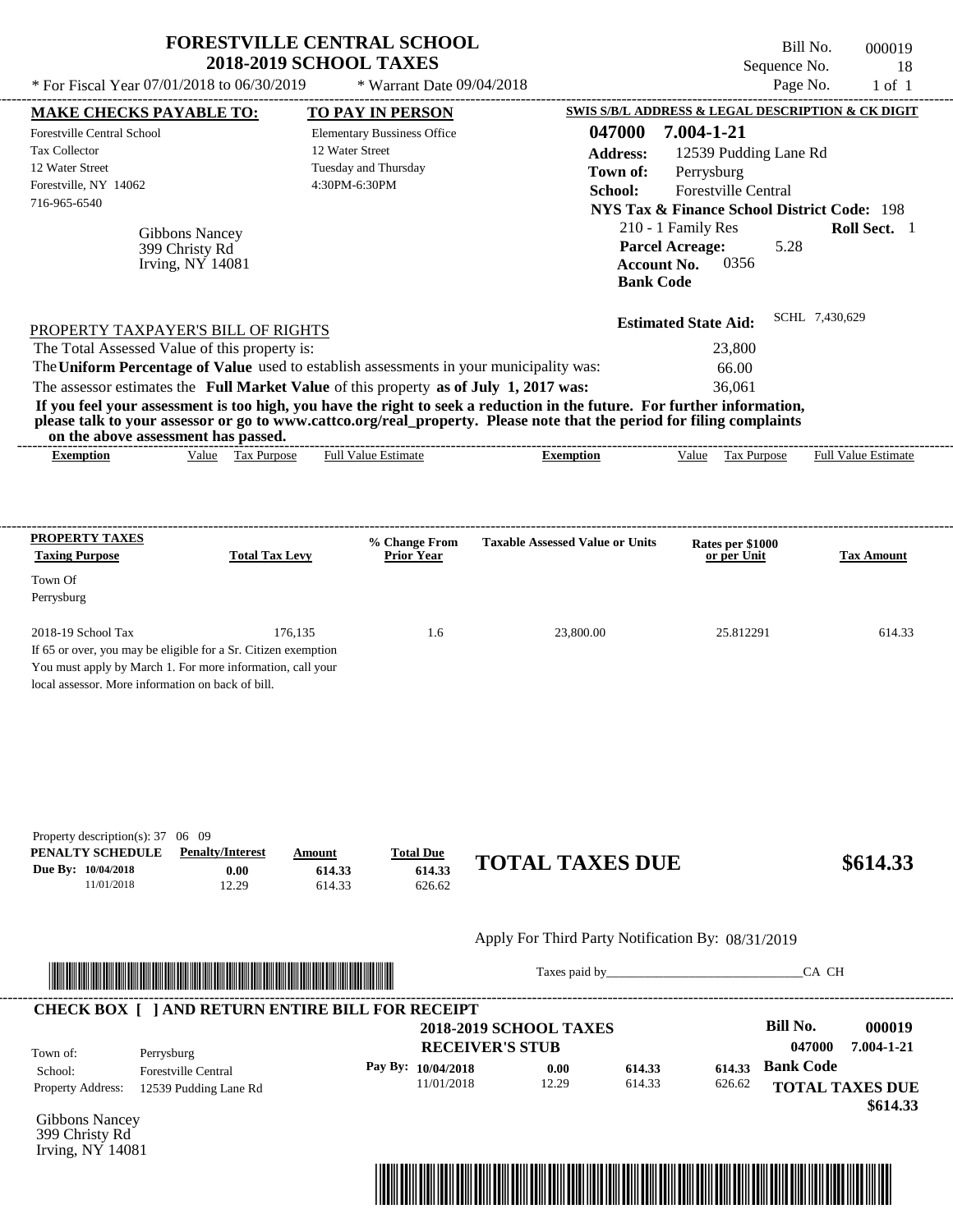|                                                                                                                                                                                  | <b>FORESTVILLE CENTRAL SCHOOL</b>                     |                                                   | Bill No.                                                          | 000020                     |
|----------------------------------------------------------------------------------------------------------------------------------------------------------------------------------|-------------------------------------------------------|---------------------------------------------------|-------------------------------------------------------------------|----------------------------|
|                                                                                                                                                                                  | <b>2018-2019 SCHOOL TAXES</b>                         |                                                   | Sequence No.                                                      | 19                         |
| * For Fiscal Year 07/01/2018 to 06/30/2019                                                                                                                                       | * Warrant Date 09/04/2018                             |                                                   | Page No.                                                          | $1$ of $1$                 |
| <b>MAKE CHECKS PAYABLE TO:</b>                                                                                                                                                   | <b>TO PAY IN PERSON</b>                               | 047000                                            | SWIS S/B/L ADDRESS & LEGAL DESCRIPTION & CK DIGIT<br>7.004-1-24.1 |                            |
| Forestville Central School<br><b>Tax Collector</b>                                                                                                                               | <b>Elementary Bussiness Office</b><br>12 Water Street |                                                   |                                                                   |                            |
| 12 Water Street                                                                                                                                                                  | Tuesday and Thursday                                  | <b>Address:</b>                                   | 10818 W Perrysburg Rd                                             |                            |
| Forestville, NY 14062                                                                                                                                                            | 4:30PM-6:30PM                                         | Town of:                                          | Perrysburg<br>Forestville Central                                 |                            |
| 716-965-6540                                                                                                                                                                     |                                                       | School:                                           | <b>NYS Tax &amp; Finance School District Code: 198</b>            |                            |
|                                                                                                                                                                                  |                                                       |                                                   | $322$ - Rural vac $>10$                                           | Roll Sect. 1               |
| Glovack John J                                                                                                                                                                   |                                                       |                                                   | 41.47<br><b>Parcel Acreage:</b>                                   |                            |
| Glovack Kathryn L<br>12281 MacKinaw Rd                                                                                                                                           |                                                       | <b>Account No.</b>                                | 0353                                                              |                            |
| Perrysburg, NY 14129                                                                                                                                                             |                                                       | <b>Bank Code</b>                                  |                                                                   |                            |
|                                                                                                                                                                                  |                                                       |                                                   |                                                                   | SCHL 7,430,629             |
| PROPERTY TAXPAYER'S BILL OF RIGHTS                                                                                                                                               |                                                       |                                                   | <b>Estimated State Aid:</b>                                       |                            |
| The Total Assessed Value of this property is:                                                                                                                                    |                                                       |                                                   | 22,700                                                            |                            |
| The Uniform Percentage of Value used to establish assessments in your municipality was:<br>The assessor estimates the Full Market Value of this property as of July 1, 2017 was: |                                                       |                                                   | 66.00<br>34,394                                                   |                            |
| If you feel your assessment is too high, you have the right to seek a reduction in the future. For further information,                                                          |                                                       |                                                   |                                                                   |                            |
| please talk to your assessor or go to www.cattco.org/real_property. Please note that the period for filing complaints<br>on the above assessment has passed.                     |                                                       |                                                   |                                                                   |                            |
| Value Tax Purpose<br><b>Exemption</b>                                                                                                                                            | <b>Full Value Estimate</b>                            | <b>Exemption</b>                                  | Value Tax Purpose                                                 | <b>Full Value Estimate</b> |
| Ag Dist<br>4,941 CO/TOWN/SCH                                                                                                                                                     | 7,486                                                 |                                                   |                                                                   |                            |
|                                                                                                                                                                                  |                                                       |                                                   |                                                                   |                            |
| <b>PROPERTY TAXES</b>                                                                                                                                                            | % Change From                                         | <b>Taxable Assessed Value or Units</b>            | Rates per \$1000                                                  |                            |
| <b>Taxing Purpose</b><br><b>Total Tax Levy</b>                                                                                                                                   | <b>Prior Year</b>                                     |                                                   | or per Unit                                                       | <b>Tax Amount</b>          |
| Town Of<br>Perrysburg                                                                                                                                                            |                                                       |                                                   |                                                                   |                            |
|                                                                                                                                                                                  |                                                       |                                                   |                                                                   |                            |
| 2018-19 School Tax                                                                                                                                                               | 176,135<br>1.6                                        | 17,759.00                                         | 25.812291                                                         | 458.40                     |
| If 65 or over, you may be eligible for a Sr. Citizen exemption                                                                                                                   |                                                       |                                                   |                                                                   |                            |
| You must apply by March 1. For more information, call your<br>local assessor. More information on back of bill.                                                                  |                                                       |                                                   |                                                                   |                            |
|                                                                                                                                                                                  |                                                       |                                                   |                                                                   |                            |
| MAY BE SUBJECT TO PAYMENT UNDER AG DIST LAW UNTIL 2022                                                                                                                           |                                                       |                                                   |                                                                   |                            |
|                                                                                                                                                                                  |                                                       |                                                   |                                                                   |                            |
| Property description(s): 37 06 09<br>PENALTY SCHEDULE<br><b>Penalty/Interest</b>                                                                                                 | <b>Total Due</b><br>Amount                            |                                                   |                                                                   |                            |
| Due By: 10/04/2018<br>0.00<br>11/01/2018<br>9.17                                                                                                                                 | 458.40<br>458.40<br>458.40<br>467.57                  | <b>TOTAL TAXES DUE</b>                            |                                                                   | \$458.40                   |
|                                                                                                                                                                                  |                                                       | Apply For Third Party Notification By: 08/31/2019 |                                                                   |                            |
| <u> Han ber den behalten den ber den ber den bestehende der ber den bestehende der bestehenden aus der den bestehe</u>                                                           |                                                       | Taxes paid by                                     |                                                                   | CA CH                      |
| <b>CHECK BOX [ ] AND RETURN ENTIRE BILL FOR RECEIPT</b>                                                                                                                          |                                                       |                                                   |                                                                   |                            |
|                                                                                                                                                                                  |                                                       | <b>2018-2019 SCHOOL TAXES</b>                     | <b>Bill No.</b>                                                   | 000020                     |
| Town of:<br>Perrysburg                                                                                                                                                           |                                                       | <b>RECEIVER'S STUB</b>                            | 047000                                                            | 7.004-1-24.1               |
| School:<br>Forestville Central                                                                                                                                                   | Pay By: 10/04/2018                                    | 0.00<br>458.40                                    | <b>Bank Code</b><br>458.40                                        |                            |

11/01/2018

Glovack John J Property Address: 10818 W Perrysburg Rd

Glovack Kathryn L 12281 MacKinaw Rd Perrysburg, NY 14129



458.40

**TOTAL TAXES DUE**

467.57

 **\$458.40**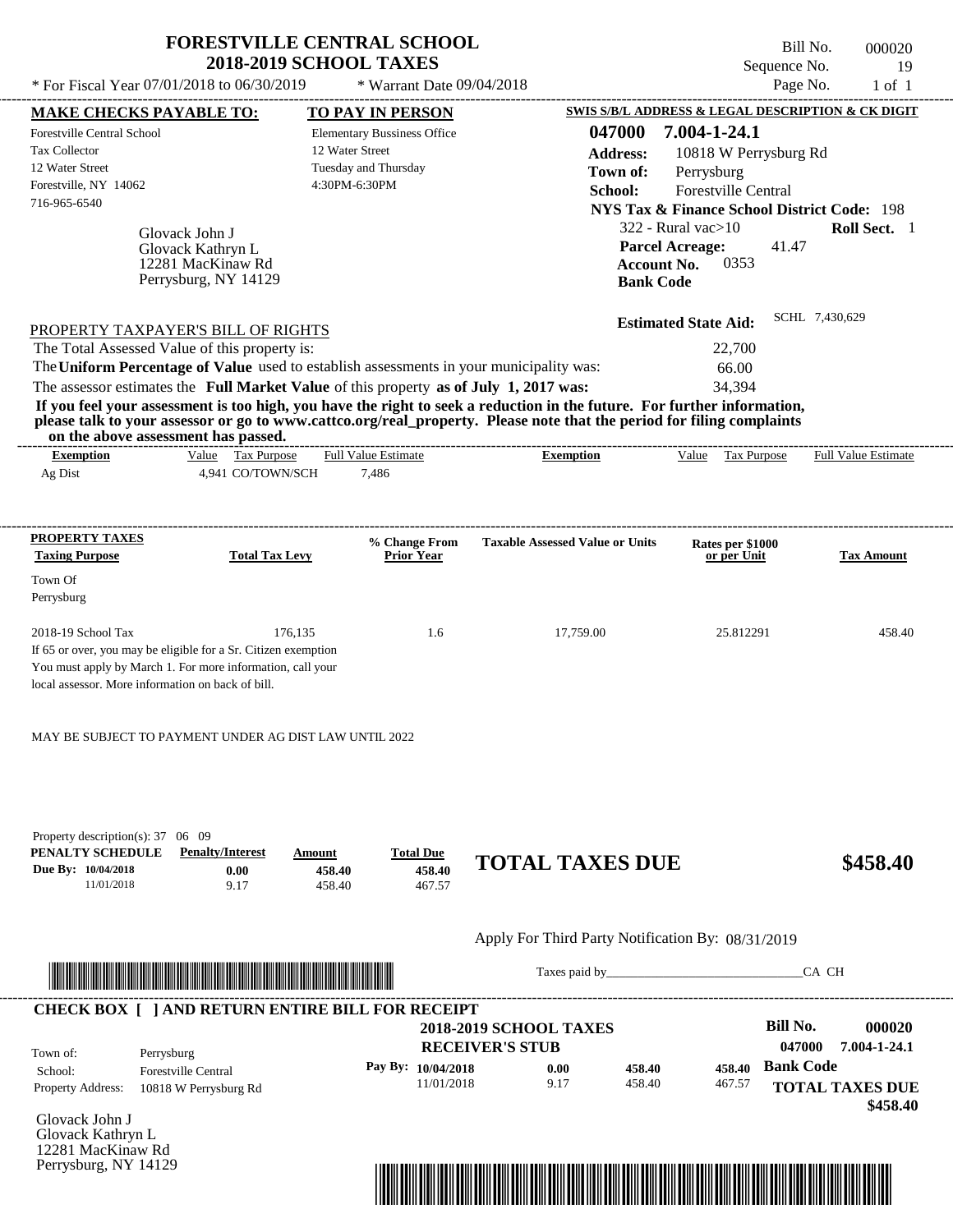|                                                                                                                                                              | <b>FORESTVILLE CENTRAL SCHOOL</b><br><b>2018-2019 SCHOOL TAXES</b> |                                    |                                                         | Bill No.<br>Sequence No.                               | 000022<br>20               |
|--------------------------------------------------------------------------------------------------------------------------------------------------------------|--------------------------------------------------------------------|------------------------------------|---------------------------------------------------------|--------------------------------------------------------|----------------------------|
| * For Fiscal Year 07/01/2018 to 06/30/2019                                                                                                                   |                                                                    | * Warrant Date 09/04/2018          |                                                         | Page No.                                               | $1$ of $1$                 |
| <b>MAKE CHECKS PAYABLE TO:</b>                                                                                                                               |                                                                    | <b>TO PAY IN PERSON</b>            |                                                         | SWIS S/B/L ADDRESS & LEGAL DESCRIPTION & CK DIGIT      |                            |
| Forestville Central School                                                                                                                                   |                                                                    | <b>Elementary Bussiness Office</b> | 047000                                                  | 7.004-1-40.1                                           |                            |
| <b>Tax Collector</b>                                                                                                                                         | 12 Water Street                                                    |                                    | <b>Address:</b>                                         | Route 39                                               |                            |
| 12 Water Street<br>Forestville, NY 14062                                                                                                                     | 4:30PM-6:30PM                                                      | Tuesday and Thursday               | Town of:                                                | Perrysburg                                             |                            |
| 716-965-6540                                                                                                                                                 |                                                                    |                                    | School:                                                 | Forestville Central                                    |                            |
|                                                                                                                                                              |                                                                    |                                    |                                                         | <b>NYS Tax &amp; Finance School District Code: 198</b> |                            |
| <b>Griffin James</b>                                                                                                                                         |                                                                    |                                    |                                                         | 311 - Res vac land                                     | <b>Roll Sect.</b> 1        |
| Griffin Bonnie<br>PO Box 155                                                                                                                                 |                                                                    |                                    | <b>Account No.</b>                                      | <b>Parcel Dimensions:</b><br>0838                      | $1.00 \text{ X}$ 180.00    |
| Perrysburg, NY 14129                                                                                                                                         |                                                                    |                                    | <b>Bank Code</b>                                        |                                                        |                            |
|                                                                                                                                                              |                                                                    |                                    |                                                         | <b>Estimated State Aid:</b>                            | SCHL 7,430,629             |
| PROPERTY TAXPAYER'S BILL OF RIGHTS<br>The Total Assessed Value of this property is:                                                                          |                                                                    |                                    |                                                         | 500                                                    |                            |
| The Uniform Percentage of Value used to establish assessments in your municipality was:                                                                      |                                                                    |                                    |                                                         | 66.00                                                  |                            |
| The assessor estimates the Full Market Value of this property as of July 1, 2017 was:                                                                        |                                                                    |                                    |                                                         | 758                                                    |                            |
| If you feel your assessment is too high, you have the right to seek a reduction in the future. For further information,                                      |                                                                    |                                    |                                                         |                                                        |                            |
| please talk to your assessor or go to www.cattco.org/real_property. Please note that the period for filing complaints<br>on the above assessment has passed. |                                                                    |                                    |                                                         |                                                        |                            |
| <b>Exemption</b>                                                                                                                                             | Value Tax Purpose                                                  | <b>Full Value Estimate</b>         | <b>Exemption</b>                                        | Value Tax Purpose                                      | <b>Full Value Estimate</b> |
|                                                                                                                                                              |                                                                    |                                    |                                                         |                                                        |                            |
|                                                                                                                                                              |                                                                    |                                    |                                                         |                                                        |                            |
| <b>PROPERTY TAXES</b>                                                                                                                                        |                                                                    | % Change From                      | <b>Taxable Assessed Value or Units</b>                  | Rates per \$1000                                       |                            |
| <b>Taxing Purpose</b>                                                                                                                                        | <b>Total Tax Levy</b>                                              | <b>Prior Year</b>                  |                                                         | or per Unit                                            | <b>Tax Amount</b>          |
| Town Of                                                                                                                                                      |                                                                    |                                    |                                                         |                                                        |                            |
| Perrysburg                                                                                                                                                   |                                                                    |                                    |                                                         |                                                        |                            |
| 2018-19 School Tax                                                                                                                                           | 176,135                                                            | 1.6                                | 500.00                                                  | 25.812291                                              | 12.91                      |
| If 65 or over, you may be eligible for a Sr. Citizen exemption                                                                                               |                                                                    |                                    |                                                         |                                                        |                            |
| You must apply by March 1. For more information, call your                                                                                                   |                                                                    |                                    |                                                         |                                                        |                            |
| local assessor. More information on back of bill.                                                                                                            |                                                                    |                                    |                                                         |                                                        |                            |
|                                                                                                                                                              |                                                                    |                                    |                                                         |                                                        |                            |
|                                                                                                                                                              |                                                                    |                                    |                                                         |                                                        |                            |
|                                                                                                                                                              |                                                                    |                                    |                                                         |                                                        |                            |
|                                                                                                                                                              |                                                                    |                                    |                                                         |                                                        |                            |
|                                                                                                                                                              |                                                                    |                                    |                                                         |                                                        |                            |
| Property description(s): 44 06 09                                                                                                                            |                                                                    |                                    |                                                         |                                                        |                            |
| PENALTY SCHEDULE<br><b>Penalty/Interest</b><br>Due By: 10/04/2018                                                                                            | Amount                                                             | <b>Total Due</b><br>12.91          | <b>TOTAL TAXES DUE</b>                                  |                                                        | \$12.91                    |
| 11/01/2018                                                                                                                                                   | 0.00<br>12.91<br>0.26<br>12.91                                     | 13.17                              |                                                         |                                                        |                            |
|                                                                                                                                                              |                                                                    |                                    |                                                         |                                                        |                            |
|                                                                                                                                                              |                                                                    |                                    | Apply For Third Party Notification By: 08/31/2019       |                                                        |                            |
| <u> A BERTALDIAN DI BILIM DI BILIM DI BILIM DI BILIM DI BILIM DI BILIM DI BILIM DI BILIM DI BILIM DI BILIM DI BI</u>                                         |                                                                    |                                    |                                                         |                                                        | CA CH                      |
| <b>CHECK BOX [ ] AND RETURN ENTIRE BILL FOR RECEIPT</b>                                                                                                      |                                                                    |                                    |                                                         |                                                        |                            |
|                                                                                                                                                              |                                                                    |                                    | <b>2018-2019 SCHOOL TAXES</b><br><b>RECEIVER'S STUB</b> | <b>Bill No.</b><br>047000                              | 000022<br>7.004-1-40.1     |
| Perryshurg<br>Town of:                                                                                                                                       |                                                                    |                                    |                                                         |                                                        |                            |

| Town of:                              | Perrysburg                 | RECEIVER'S STUB |                      |      |       |       | <b>047000</b><br>7.004-1-40.1 |
|---------------------------------------|----------------------------|-----------------|----------------------|------|-------|-------|-------------------------------|
| School:                               | <b>Forestville Central</b> |                 | Pay By: $10/04/2018$ | 0.00 | 12.91 | 12.91 | <b>Bank Code</b>              |
| Property Address:                     | Route 39                   |                 | 11/01/2018           | 0.26 | 12.91 | 13.17 | <b>TOTAL TAXES DUE</b>        |
| C <sub>reffin</sub> I <sub>omog</sub> |                            |                 |                      |      |       |       | \$12.91                       |

Griffin James Griffin Bonnie PO Box 155 Perrysburg, NY 14129

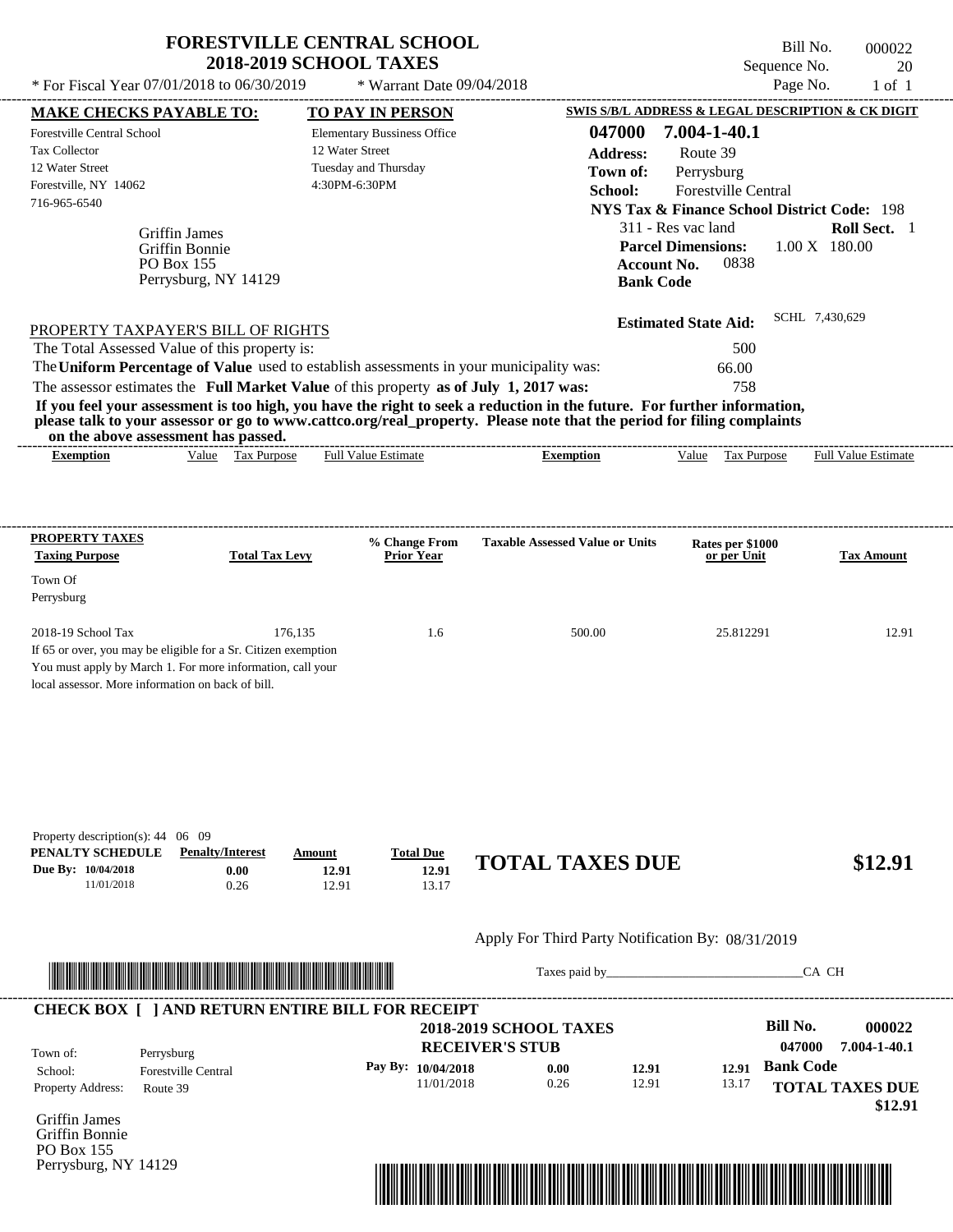| * For Fiscal Year 07/01/2018 to 06/30/2019                                                                                 | <b>FORESTVILLE CENTRAL SCHOOL</b><br><b>2018-2019 SCHOOL TAXES</b>                                                                                                               | * Warrant Date 09/04/2018                                                                      |                                                                                                                                                                                                                                                  |                                                                                                                                                                                                                            | Bill No.<br>000023<br>Sequence No.<br>21<br>Page No.<br>$1$ of $1$ |
|----------------------------------------------------------------------------------------------------------------------------|----------------------------------------------------------------------------------------------------------------------------------------------------------------------------------|------------------------------------------------------------------------------------------------|--------------------------------------------------------------------------------------------------------------------------------------------------------------------------------------------------------------------------------------------------|----------------------------------------------------------------------------------------------------------------------------------------------------------------------------------------------------------------------------|--------------------------------------------------------------------|
| <b>MAKE CHECKS PAYABLE TO:</b>                                                                                             |                                                                                                                                                                                  | TO PAY IN PERSON                                                                               |                                                                                                                                                                                                                                                  | SWIS S/B/L ADDRESS & LEGAL DESCRIPTION & CK DIGIT                                                                                                                                                                          |                                                                    |
| <b>Forestville Central School</b><br><b>Tax Collector</b><br>12 Water Street<br>Forestville, NY 14062<br>716-965-6540      | Gruber Mark N<br>12878 Route 39<br>S. Dayton, NY 14138                                                                                                                           | <b>Elementary Bussiness Office</b><br>12 Water Street<br>Tuesday and Thursday<br>4:30PM-6:30PM | 047000<br><b>Address:</b><br>Town of:<br>School:                                                                                                                                                                                                 | 7.004-1-41<br>12878 Route 39<br>Perrysburg<br>Forestville Central<br><b>NYS Tax &amp; Finance School District Code: 198</b><br>240 - Rural res<br><b>Parcel Acreage:</b><br>0375<br><b>Account No.</b><br><b>Bank Code</b> | Roll Sect. 1<br>33.27                                              |
| PROPERTY TAXPAYER'S BILL OF RIGHTS<br>The Total Assessed Value of this property is:<br>on the above assessment has passed. | The Uniform Percentage of Value used to establish assessments in your municipality was:<br>The assessor estimates the Full Market Value of this property as of July 1, 2017 was: |                                                                                                | If you feel your assessment is too high, you have the right to seek a reduction in the future. For further information,<br>please talk to your assessor or go to www.cattco.org/real_property. Please note that the period for filing complaints | <b>Estimated State Aid:</b><br>76,500<br>66.00<br>115,909                                                                                                                                                                  | SCHL 7,430,629                                                     |
| <b>Exemption</b>                                                                                                           | Value Tax Purpose                                                                                                                                                                | Full Value Estimate                                                                            | <b>Exemption</b>                                                                                                                                                                                                                                 | Value Tax Purpose                                                                                                                                                                                                          | <b>Full Value Estimate</b>                                         |
| <b>Taxing Purpose</b><br>Town Of<br>Perrysburg<br>2018-19 School Tax<br>local assessor. More information on back of bill.  | <b>Total Tax Levy</b><br>176,135<br>If 65 or over, you may be eligible for a Sr. Citizen exemption<br>You must apply by March 1. For more information, call your                 | <b>Prior Year</b><br>1.6                                                                       | (before accounting for STAR)<br>76,500.00                                                                                                                                                                                                        | or per Unit<br>25.812291                                                                                                                                                                                                   | <b>Tax Amount</b><br>1,974.64                                      |
| Property description(s): $44 \quad 06 \quad 09$<br>PENALTY SCHEDULE<br>Due By: 10/04/2018<br>11/01/2018                    | 2 Gas Wells<br><b>Penalty/Interest</b><br>Amount<br>0.00<br>1,463.56<br>29.27<br>1,463.56                                                                                        | <b>Total Due</b><br>1,463.56<br>1,492.83                                                       | Your tax savings this year resulting from the New York State School Tax Relief (STAR) program is:<br>Note: This year's STAR tax savings generally may not exceed last year's by more than 2%.<br><b>TOTAL TAXES DUE</b>                          |                                                                                                                                                                                                                            | \$511.08<br>\$1,463.56                                             |
|                                                                                                                            |                                                                                                                                                                                  |                                                                                                | Apply For Third Party Notification By: 08/31/2019                                                                                                                                                                                                |                                                                                                                                                                                                                            |                                                                    |
|                                                                                                                            |                                                                                                                                                                                  |                                                                                                |                                                                                                                                                                                                                                                  | Taxes paid by                                                                                                                                                                                                              | CA CH                                                              |
| Town of:<br>Perrysburg                                                                                                     | <b>CHECK BOX [ ] AND RETURN ENTIRE BILL FOR RECEIPT</b>                                                                                                                          |                                                                                                | <b>2018-2019 SCHOOL TAXES</b><br><b>RECEIVER'S STUB</b>                                                                                                                                                                                          |                                                                                                                                                                                                                            | <b>Bill No.</b><br>000023<br>047000<br>7.004-1-41                  |

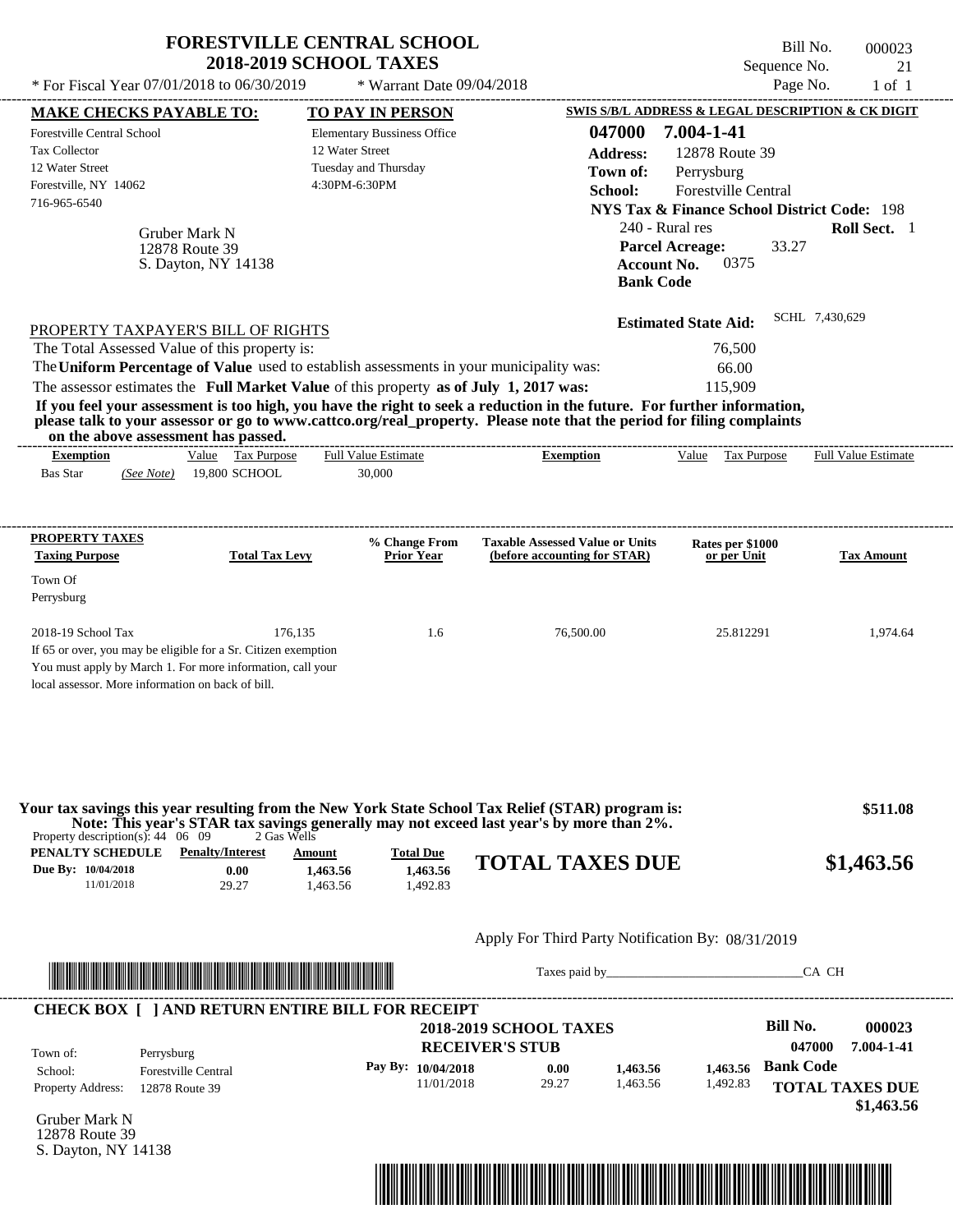| * For Fiscal Year 07/01/2018 to 06/30/2019                                                                                                                                                                                                                                                                                                                                                                                                                                                                                                                                                                                                             | <b>FORESTVILLE CENTRAL SCHOOL</b><br><b>2018-2019 SCHOOL TAXES</b>                             | * Warrant Date 09/04/2018                               |                                                                                                              |                                                                                                                                                                                                                                | Bill No.<br>000024<br>Sequence No.<br>Page No.<br>$1$ of $1$                   | 22 |
|--------------------------------------------------------------------------------------------------------------------------------------------------------------------------------------------------------------------------------------------------------------------------------------------------------------------------------------------------------------------------------------------------------------------------------------------------------------------------------------------------------------------------------------------------------------------------------------------------------------------------------------------------------|------------------------------------------------------------------------------------------------|---------------------------------------------------------|--------------------------------------------------------------------------------------------------------------|--------------------------------------------------------------------------------------------------------------------------------------------------------------------------------------------------------------------------------|--------------------------------------------------------------------------------|----|
| <b>MAKE CHECKS PAYABLE TO:</b>                                                                                                                                                                                                                                                                                                                                                                                                                                                                                                                                                                                                                         | <b>TO PAY IN PERSON</b>                                                                        |                                                         |                                                                                                              |                                                                                                                                                                                                                                | SWIS S/B/L ADDRESS & LEGAL DESCRIPTION & CK DIGIT                              |    |
| <b>Forestville Central School</b><br>Tax Collector<br>12 Water Street<br>Forestville, NY 14062<br>716-965-6540<br>Hans Leo O<br>10929 W Perrysburg Rd<br>Perrysburg, NY 14129                                                                                                                                                                                                                                                                                                                                                                                                                                                                          | <b>Elementary Bussiness Office</b><br>12 Water Street<br>Tuesday and Thursday<br>4:30PM-6:30PM |                                                         | 047000<br><b>Address:</b><br>Town of:<br>School:<br>152 - Vineyard<br><b>Account No.</b><br><b>Bank Code</b> | 7.004-1-49.1<br>10929 W Perrysburg Rd<br>Perrysburg<br><b>Forestville Central</b><br><b>Parcel Acreage:</b><br>0207                                                                                                            | <b>NYS Tax &amp; Finance School District Code: 198</b><br>Roll Sect. 1<br>4.15 |    |
| PROPERTY TAXPAYER'S BILL OF RIGHTS<br>The Total Assessed Value of this property is:<br>The Uniform Percentage of Value used to establish assessments in your municipality was:<br>The assessor estimates the Full Market Value of this property as of July 1, 2017 was:<br>If you feel your assessment is too high, you have the right to seek a reduction in the future. For further information,<br>please talk to your assessor or go to www.cattco.org/real_property. Please note that the period for filing complaints<br>on the above assessment has passed.<br>Value Tax Purpose<br><b>Exemption</b><br>Enh Star<br>44,090 SCHOOL<br>(See Note) | Full Value Estimate<br>66,803                                                                  | <b>Exemption</b>                                        |                                                                                                              | <b>Estimated State Aid:</b><br>122,000<br>66.00<br>184,848<br>Value Tax Purpose                                                                                                                                                | SCHL 7,430,629<br><b>Full Value Estimate</b>                                   |    |
|                                                                                                                                                                                                                                                                                                                                                                                                                                                                                                                                                                                                                                                        |                                                                                                |                                                         |                                                                                                              |                                                                                                                                                                                                                                |                                                                                |    |
| PROPERTY TAXES                                                                                                                                                                                                                                                                                                                                                                                                                                                                                                                                                                                                                                         | % Change From                                                                                  | <b>Taxable Assessed Value or Units</b>                  |                                                                                                              | Rates per \$1000                                                                                                                                                                                                               |                                                                                |    |
| <b>Taxing Purpose</b><br><b>Total Tax Levy</b><br>Town Of<br>Perrysburg                                                                                                                                                                                                                                                                                                                                                                                                                                                                                                                                                                                | <b>Prior Year</b>                                                                              | (before accounting for STAR)                            |                                                                                                              | or per Unit                                                                                                                                                                                                                    | <b>Tax Amount</b>                                                              |    |
| 2018-19 School Tax<br>If 65 or over, you may be eligible for a Sr. Citizen exemption<br>You must apply by March 1. For more information, call your<br>local assessor. More information on back of bill.<br>MAY BE SUBJECT TO PAYMENT UNDER AG DIST LAW UNTIL 2022                                                                                                                                                                                                                                                                                                                                                                                      | 176,135<br>1.6                                                                                 | 122,000.00                                              |                                                                                                              | 25.812291                                                                                                                                                                                                                      | 3,149.10                                                                       |    |
| Your tax savings this year resulting from the New York State School Tax Relief (STAR) program is:<br>Note: This year's STAR tax savings generally may not exceed last year's by more than 2%.<br>Property description(s): $45 \quad 06 \quad 09$                                                                                                                                                                                                                                                                                                                                                                                                       |                                                                                                |                                                         |                                                                                                              |                                                                                                                                                                                                                                | \$1,138.06                                                                     |    |
| <b>PENALTY SCHEDULE</b> Penalty/Interest<br>Due By: 10/04/2018<br>0.00<br>11/01/2018<br>40.22                                                                                                                                                                                                                                                                                                                                                                                                                                                                                                                                                          | <b>Amount</b><br><b>Total Due</b><br>2,011.04<br>2.011.04<br>2,011.04<br>2,051.26              | <b>TOTAL TAXES DUE</b>                                  |                                                                                                              |                                                                                                                                                                                                                                | \$2,011.04                                                                     |    |
|                                                                                                                                                                                                                                                                                                                                                                                                                                                                                                                                                                                                                                                        |                                                                                                | Apply For Third Party Notification By: 08/31/2019       |                                                                                                              |                                                                                                                                                                                                                                |                                                                                |    |
| <u> Indian American State and The Communication of the Communication of the Communication of the Communication of the Communication of the Communication of the Communication of the Communication of the Communication of the C</u>                                                                                                                                                                                                                                                                                                                                                                                                                   |                                                                                                |                                                         |                                                                                                              | Taxes paid by Taxes and the Taxes and the Taxes and the Taxes and the Taxes and the Taxes and the Taxes and the Taxes and the Taxes and the Taxes and the Taxes and the Taxes and the Taxes and the Taxes and the Taxes and th | CA CH                                                                          |    |
| <b>CHECK BOX [ ] AND RETURN ENTIRE BILL FOR RECEIPT</b><br>Town of:<br>Perrysburg                                                                                                                                                                                                                                                                                                                                                                                                                                                                                                                                                                      |                                                                                                | <b>2018-2019 SCHOOL TAXES</b><br><b>RECEIVER'S STUB</b> |                                                                                                              |                                                                                                                                                                                                                                | <b>Bill No.</b><br>000024<br>047000<br>7.004-1-49.1                            |    |
| School:<br><b>Forestville Central</b><br>Property Address:<br>10929 W Perrysburg Rd                                                                                                                                                                                                                                                                                                                                                                                                                                                                                                                                                                    | Pay By: 10/04/2018                                                                             | 0.00<br>11/01/2018<br>40.22                             | 2,011.04<br>2,011.04                                                                                         | 2,011.04<br>2,051.26                                                                                                                                                                                                           | <b>Bank Code</b><br><b>TOTAL TAXES DUE</b><br>\$2,011.04                       |    |
| Hans Leo O<br>10929 W Perrysburg Rd<br>Perrysburg, NY 14129                                                                                                                                                                                                                                                                                                                                                                                                                                                                                                                                                                                            |                                                                                                |                                                         |                                                                                                              |                                                                                                                                                                                                                                |                                                                                |    |

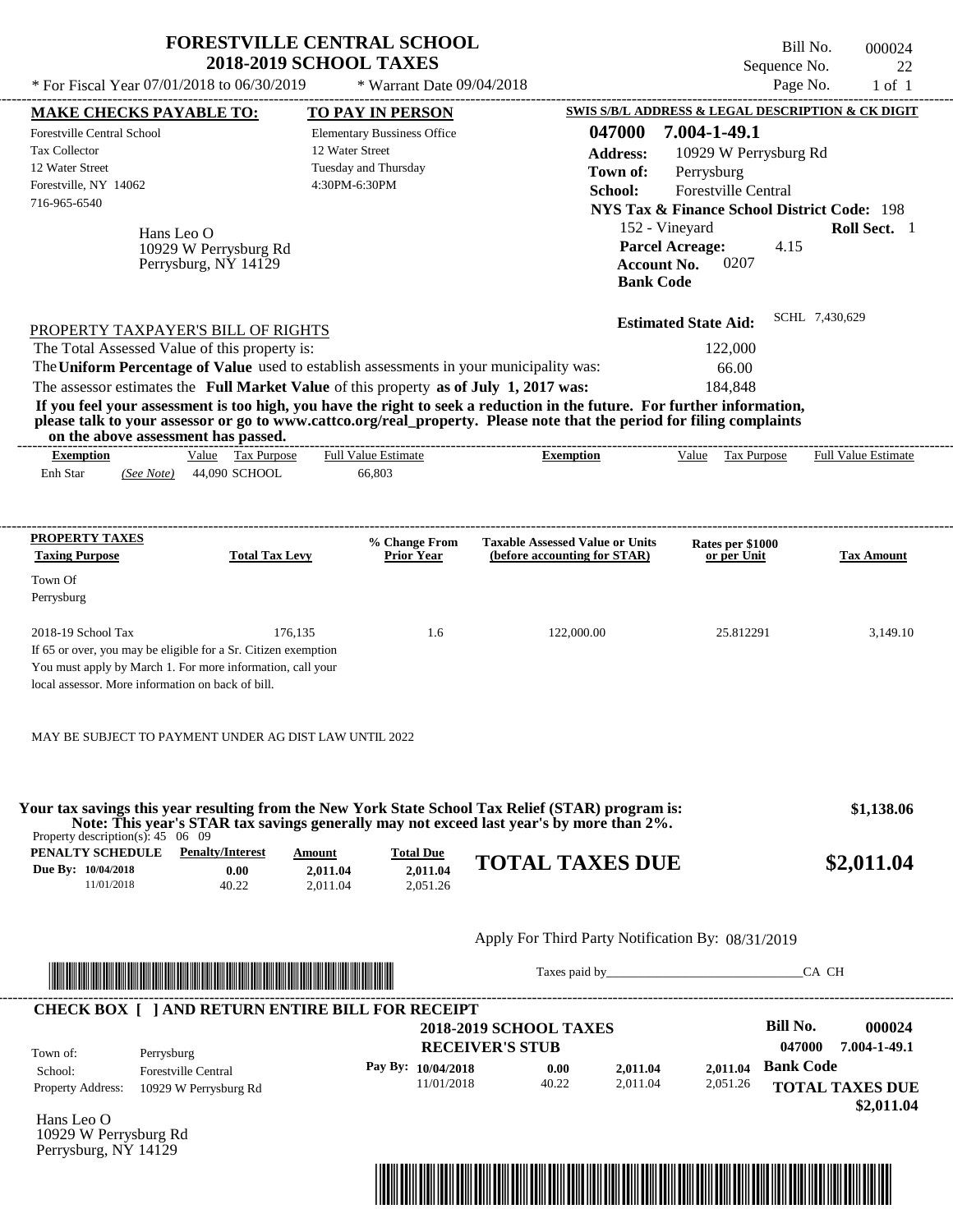|                                                                                                                                                              | <b>FORESTVILLE CENTRAL SCHOOL</b><br><b>2018-2019 SCHOOL TAXES</b> |                                                                        | Bill No.<br>Sequence No.                                         | 000025                 |
|--------------------------------------------------------------------------------------------------------------------------------------------------------------|--------------------------------------------------------------------|------------------------------------------------------------------------|------------------------------------------------------------------|------------------------|
| * For Fiscal Year 07/01/2018 to 06/30/2019                                                                                                                   | * Warrant Date 09/04/2018                                          |                                                                        | Page No.                                                         | 23<br>$1$ of $1$       |
| <b>MAKE CHECKS PAYABLE TO:</b>                                                                                                                               | <b>TO PAY IN PERSON</b>                                            |                                                                        | <b>SWIS S/B/L ADDRESS &amp; LEGAL DESCRIPTION &amp; CK DIGIT</b> |                        |
| Forestville Central School                                                                                                                                   | <b>Elementary Bussiness Office</b>                                 | 047000                                                                 | 7.004-1-29.3                                                     |                        |
| <b>Tax Collector</b>                                                                                                                                         | 12 Water Street                                                    | <b>Address:</b>                                                        | 12586 Route 39                                                   |                        |
| 12 Water Street                                                                                                                                              | Tuesday and Thursday                                               |                                                                        |                                                                  |                        |
| Forestville, NY 14062                                                                                                                                        | 4:30PM-6:30PM                                                      | Town of:                                                               | Perrysburg<br><b>Forestville Central</b>                         |                        |
| 716-965-6540                                                                                                                                                 |                                                                    | School:                                                                |                                                                  |                        |
|                                                                                                                                                              |                                                                    |                                                                        | <b>NYS Tax &amp; Finance School District Code: 198</b>           |                        |
| <b>HARPER COLLEN A</b>                                                                                                                                       |                                                                    |                                                                        | 210 - 1 Family Res                                               | Roll Sect. 1           |
| HARPER WILLIAM J                                                                                                                                             |                                                                    | <b>Parcel Acreage:</b>                                                 | 1.90                                                             |                        |
| Jackie Luther<br>2676 Gowanda Zoar Rd                                                                                                                        |                                                                    | <b>Account No.</b>                                                     | 1263                                                             |                        |
| Gowanda, NY 14070                                                                                                                                            |                                                                    | <b>Bank Code</b>                                                       |                                                                  |                        |
|                                                                                                                                                              |                                                                    |                                                                        |                                                                  | SCHL 7,430,629         |
| PROPERTY TAXPAYER'S BILL OF RIGHTS                                                                                                                           |                                                                    |                                                                        | <b>Estimated State Aid:</b>                                      |                        |
| The Total Assessed Value of this property is:                                                                                                                |                                                                    |                                                                        | 40,000                                                           |                        |
| The Uniform Percentage of Value used to establish assessments in your municipality was:                                                                      |                                                                    |                                                                        | 66.00                                                            |                        |
| The assessor estimates the Full Market Value of this property as of July 1, 2017 was:                                                                        |                                                                    |                                                                        | 60,606                                                           |                        |
| If you feel your assessment is too high, you have the right to seek a reduction in the future. For further information,                                      |                                                                    |                                                                        |                                                                  |                        |
| please talk to your assessor or go to www.cattco.org/real_property. Please note that the period for filing complaints<br>on the above assessment has passed. |                                                                    |                                                                        |                                                                  |                        |
| Value Tax Purpose<br><b>Exemption</b>                                                                                                                        | <b>Full Value Estimate</b>                                         | <b>Exemption</b>                                                       | Value Tax Purpose                                                | Full Value Estimate    |
| Enh Star<br>40,000 SCHOOL<br>(See Note)                                                                                                                      | 60,606                                                             |                                                                        |                                                                  |                        |
|                                                                                                                                                              |                                                                    |                                                                        |                                                                  |                        |
|                                                                                                                                                              |                                                                    |                                                                        |                                                                  |                        |
| PROPERTY TAXES                                                                                                                                               |                                                                    |                                                                        |                                                                  |                        |
| <b>Taxing Purpose</b><br><b>Total Tax Levy</b>                                                                                                               | % Change From<br><b>Prior Year</b>                                 | <b>Taxable Assessed Value or Units</b><br>(before accounting for STAR) | Rates per \$1000<br>or per Unit                                  | <b>Tax Amount</b>      |
|                                                                                                                                                              |                                                                    |                                                                        |                                                                  |                        |
| Town Of                                                                                                                                                      |                                                                    |                                                                        |                                                                  |                        |
| Perrysburg                                                                                                                                                   |                                                                    |                                                                        |                                                                  |                        |
| 2018-19 School Tax<br>176,135                                                                                                                                | 1.6                                                                | 40,000.00                                                              | 25.812291                                                        | 1,032.49               |
| If 65 or over, you may be eligible for a Sr. Citizen exemption                                                                                               |                                                                    |                                                                        |                                                                  |                        |
| You must apply by March 1. For more information, call your                                                                                                   |                                                                    |                                                                        |                                                                  |                        |
| local assessor. More information on back of bill.                                                                                                            |                                                                    |                                                                        |                                                                  |                        |
|                                                                                                                                                              |                                                                    |                                                                        |                                                                  |                        |
|                                                                                                                                                              |                                                                    |                                                                        |                                                                  |                        |
|                                                                                                                                                              |                                                                    |                                                                        |                                                                  |                        |
|                                                                                                                                                              |                                                                    |                                                                        |                                                                  |                        |
|                                                                                                                                                              |                                                                    |                                                                        |                                                                  |                        |
| Your tax savings this year resulting from the New York State School Tax Relief (STAR) program is:                                                            |                                                                    |                                                                        |                                                                  | \$1,032.49             |
| Note: This year's STAR tax savings generally may not exceed last year's by more than 2%.                                                                     |                                                                    |                                                                        |                                                                  |                        |
| PENALTY SCHEDULE<br><b>Penalty/Interest</b>                                                                                                                  | <b>Total Due</b><br>Amount                                         |                                                                        |                                                                  |                        |
| Due By:                                                                                                                                                      |                                                                    | <b>TOTAL TAXES DUE</b>                                                 |                                                                  | \$0.00                 |
|                                                                                                                                                              |                                                                    |                                                                        |                                                                  |                        |
|                                                                                                                                                              |                                                                    |                                                                        |                                                                  |                        |
|                                                                                                                                                              |                                                                    | Apply For Third Party Notification By: 08/31/2019                      |                                                                  |                        |
|                                                                                                                                                              |                                                                    |                                                                        |                                                                  |                        |
|                                                                                                                                                              |                                                                    |                                                                        |                                                                  | CA CH                  |
|                                                                                                                                                              |                                                                    |                                                                        |                                                                  |                        |
| <b>CHECK BOX [ ] AND RETURN ENTIRE BILL FOR RECEIPT</b>                                                                                                      |                                                                    | <b>2018-2019 SCHOOL TAXES</b>                                          | <b>Bill No.</b>                                                  | 000025                 |
|                                                                                                                                                              |                                                                    |                                                                        | 047000                                                           | 7.004-1-29.3           |
| Town of:<br>Perrysburg                                                                                                                                       |                                                                    | <b>RECEIVER'S STUB</b>                                                 |                                                                  |                        |
| School:<br><b>Forestville Central</b>                                                                                                                        | Pay By:                                                            |                                                                        | <b>Bank Code</b>                                                 |                        |
| Property Address:<br>12586 Route 39                                                                                                                          |                                                                    |                                                                        |                                                                  | <b>TOTAL TAXES DUE</b> |

HARPER COLLEN A HARPER WILLIAM J Jackie Luther 2676 Gowanda Zoar Rd Gowanda, NY 14070



 **\$0.00**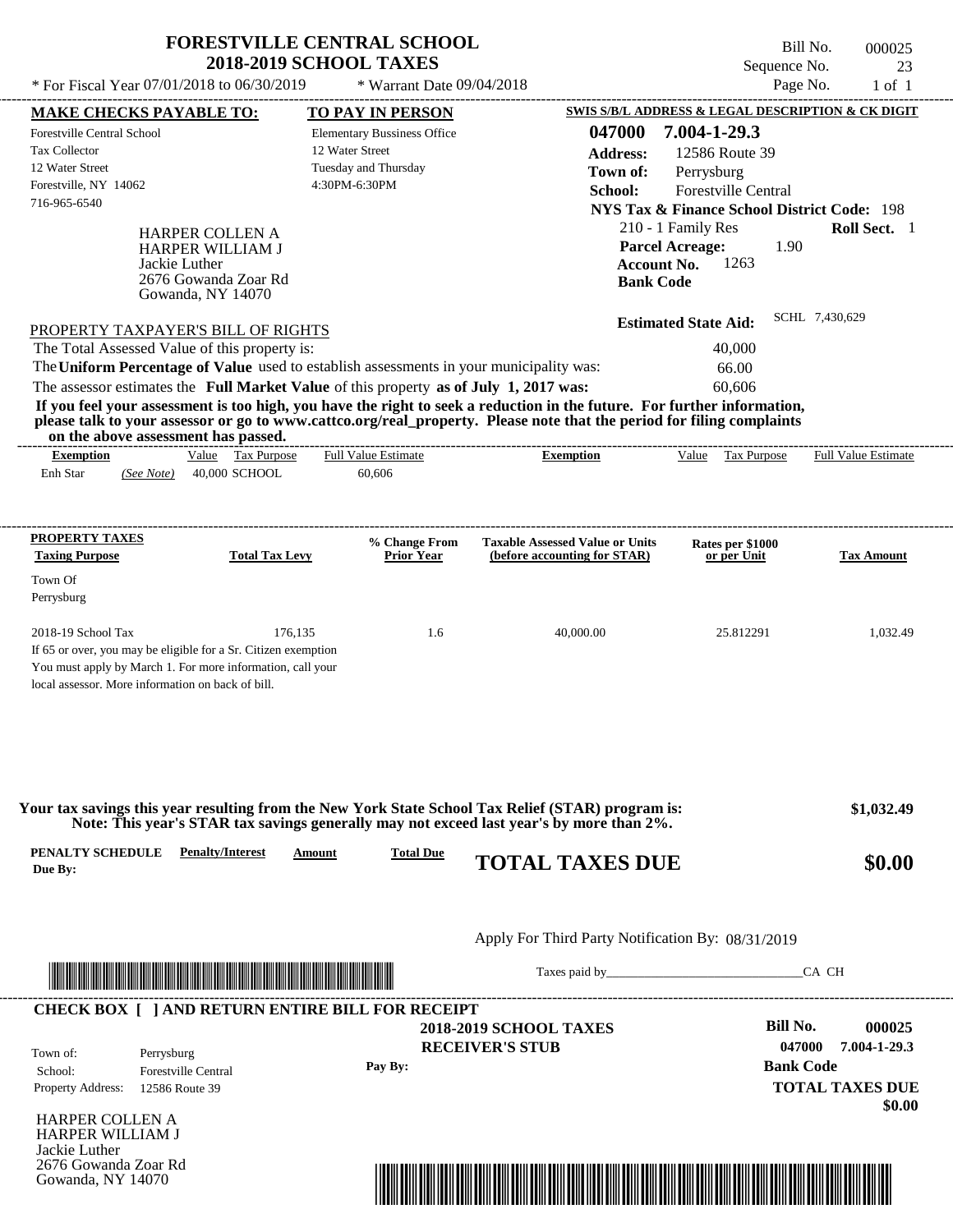#### Apply For Third Party Notification By: 08/31/2019



Taxes paid by\_\_\_\_\_\_\_\_\_\_\_\_\_\_\_\_\_\_\_\_\_\_\_\_\_\_\_\_\_\_\_CA CH

| Town of:                 | Perrysburg                 | <b>2018-2019 SCHOOL TAXES</b><br><b>RECEIVER'S STUB</b> |       |        |        | Bill No.<br>047000     | 000026<br>7.004-1-44 |
|--------------------------|----------------------------|---------------------------------------------------------|-------|--------|--------|------------------------|----------------------|
| School:                  | <b>Forestville Central</b> | Pay By: 10/04/2018                                      | 0.00  | 813.09 | 813.09 | <b>Bank Code</b>       |                      |
| <b>Property Address:</b> | County Line Rd             | 11/01/2018                                              | 16.26 | 813.09 | 829.35 | <b>TOTAL TAXES DUE</b> |                      |

Hartloff Gary P Hartloff Jerry 4825 Big Tree Rd Hamburg, NY 14075

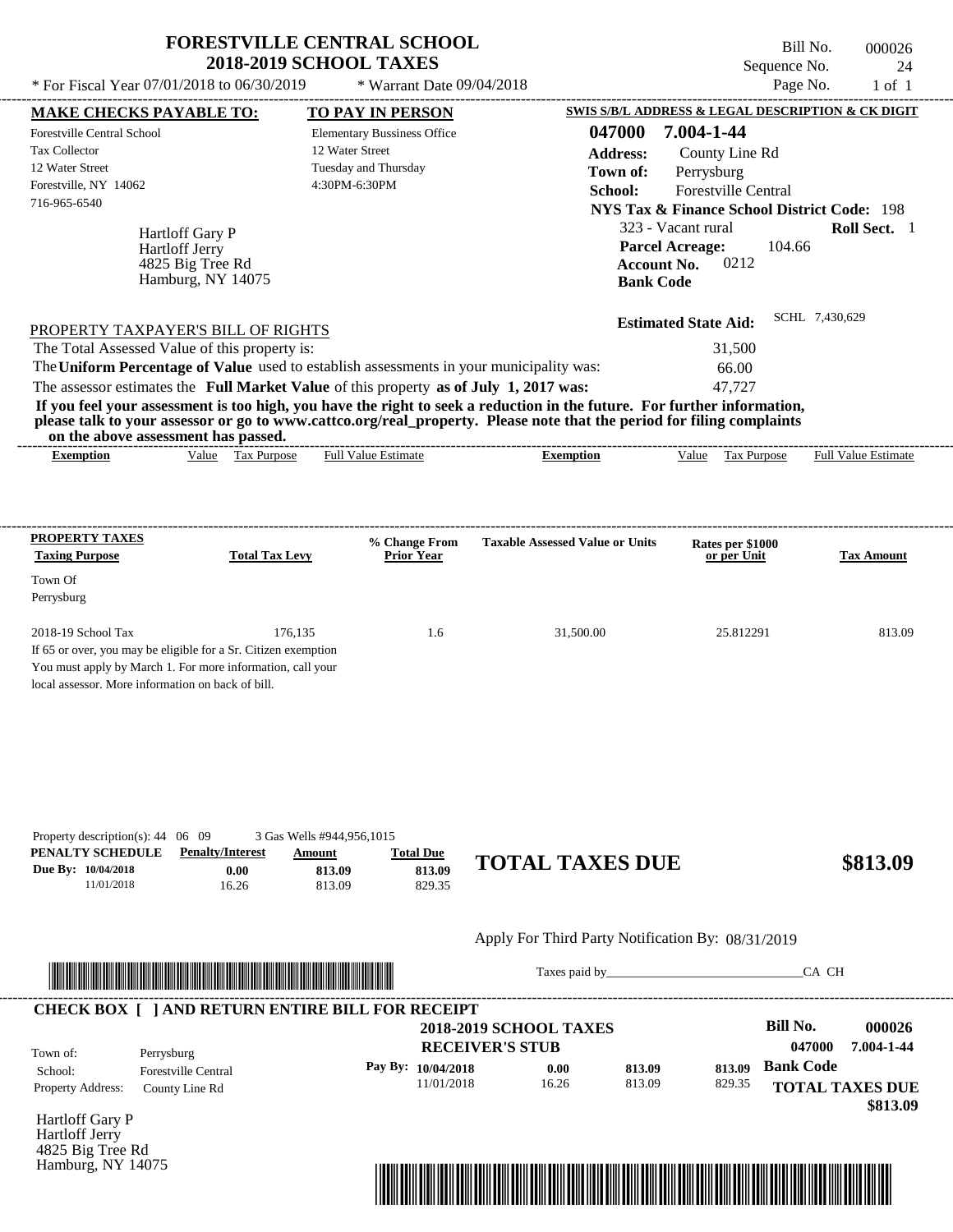| * For Fiscal Year 07/01/2018 to 06/30/2019                                                                                                                                                                                                                                                                                                                                                                                                                                                                                                                                             | <b>FORESTVILLE CENTRAL SCHOOL</b><br><b>2018-2019 SCHOOL TAXES</b>                    |                                                          | * Warrant Date 09/04/2018                              |                                                                                                                           |                                                                                                              |                                          | Bill No.<br>Sequence No.<br>Page No. | 000027<br>25<br>$1$ of $1$                                             |
|----------------------------------------------------------------------------------------------------------------------------------------------------------------------------------------------------------------------------------------------------------------------------------------------------------------------------------------------------------------------------------------------------------------------------------------------------------------------------------------------------------------------------------------------------------------------------------------|---------------------------------------------------------------------------------------|----------------------------------------------------------|--------------------------------------------------------|---------------------------------------------------------------------------------------------------------------------------|--------------------------------------------------------------------------------------------------------------|------------------------------------------|--------------------------------------|------------------------------------------------------------------------|
| <b>MAKE CHECKS PAYABLE TO:</b><br>Forestville Central School<br><b>Tax Collector</b><br>12 Water Street<br>Forestville, NY 14062<br>716-965-6540                                                                                                                                                                                                                                                                                                                                                                                                                                       | Hornburg Walter E Jr<br>PDS Comapnies-PNC Bank<br>PO Box 13519<br>Arlington, TX 76094 | 12 Water Street<br>Tuesday and Thursday<br>4:30PM-6:30PM | TO PAY IN PERSON<br><b>Elementary Bussiness Office</b> | SWIS S/B/L ADDRESS & LEGAL DESCRIPTION & CK DIGIT<br>047000<br><b>Address:</b><br>Town of:<br>School:<br><b>Bank Code</b> | 7.004-1-17.1<br>Route 39<br>Perrysburg<br>323 - Vacant rural<br><b>Parcel Acreage:</b><br><b>Account No.</b> | Forestville Central<br>0016              | 38.00                                | <b>NYS Tax &amp; Finance School District Code: 198</b><br>Roll Sect. 1 |
| PROPERTY TAXPAYER'S BILL OF RIGHTS<br>The Total Assessed Value of this property is:<br>The Uniform Percentage of Value used to establish assessments in your municipality was:<br>The assessor estimates the Full Market Value of this property as of July 1, 2017 was:<br>If you feel your assessment is too high, you have the right to seek a reduction in the future. For further information,<br>please talk to your assessor or go to www.cattco.org/real_property. Please note that the period for filing complaints<br>on the above assessment has passed.<br><b>Exemption</b> | Value Tax Purpose                                                                     |                                                          | <b>Full Value Estimate</b>                             | <b>Exemption</b>                                                                                                          | <b>Estimated State Aid:</b><br>Value                                                                         | 31,900<br>66.00<br>48,333<br>Tax Purpose | SCHL 7,430,629                       | <b>Full Value Estimate</b>                                             |
| PROPERTY TAXES<br><b>Taxing Purpose</b><br>Town Of                                                                                                                                                                                                                                                                                                                                                                                                                                                                                                                                     | <b>Total Tax Levy</b>                                                                 |                                                          | % Change From<br>Prior Year                            | <b>Taxable Assessed Value or Units</b>                                                                                    |                                                                                                              | Rates per \$1000<br>or per Unit          |                                      | <b>Tax Amount</b>                                                      |
| Perrysburg<br>2018-19 School Tax<br>If 65 or over, you may be eligible for a Sr. Citizen exemption<br>You must apply by March 1. For more information, call your<br>local assessor. More information on back of bill.                                                                                                                                                                                                                                                                                                                                                                  |                                                                                       | 176,135                                                  | 1.6                                                    | 31,900.00                                                                                                                 |                                                                                                              | 25.812291                                |                                      | 823.41                                                                 |
| Property description(s): $28 \quad 06 \quad 09$<br>PENALTY SCHEDULE<br>Due By: 10/04/2018<br>11/01/2018                                                                                                                                                                                                                                                                                                                                                                                                                                                                                | <b>Penalty/Interest</b><br>0.00<br>16.47                                              | Amount<br>823.41<br>823.41                               | <b>Total Due</b><br>823.41<br>839.88                   | <b>TOTAL TAXES DUE</b>                                                                                                    |                                                                                                              |                                          |                                      | \$823.41                                                               |
|                                                                                                                                                                                                                                                                                                                                                                                                                                                                                                                                                                                        |                                                                                       |                                                          |                                                        | Apply For Third Party Notification By: 08/31/2019                                                                         |                                                                                                              |                                          |                                      |                                                                        |
|                                                                                                                                                                                                                                                                                                                                                                                                                                                                                                                                                                                        |                                                                                       |                                                          |                                                        |                                                                                                                           |                                                                                                              |                                          | CA CH                                |                                                                        |

| Town of:                 | Perrysburg                 | <b>2018-2019 SCHOOL TAXES</b><br><b>RECEIVER'S STUB</b> |       |        |        | Bill No.<br>047000 | 000027<br>7.004-1-17.1 |
|--------------------------|----------------------------|---------------------------------------------------------|-------|--------|--------|--------------------|------------------------|
| School:                  | <b>Forestville Central</b> | Pay By: $10/04/2018$                                    | 0.00  | 823.41 | 823.41 | <b>Bank Code</b>   |                        |
| <b>Property Address:</b> | Route 39                   | 11/01/2018                                              | 16.47 | 823.41 | 839.88 |                    | <b>TOTAL TAXES DUE</b> |

Hornburg Walter E Jr PDS Comapnies-PNC Bank PO Box 13519 Arlington, TX 76094

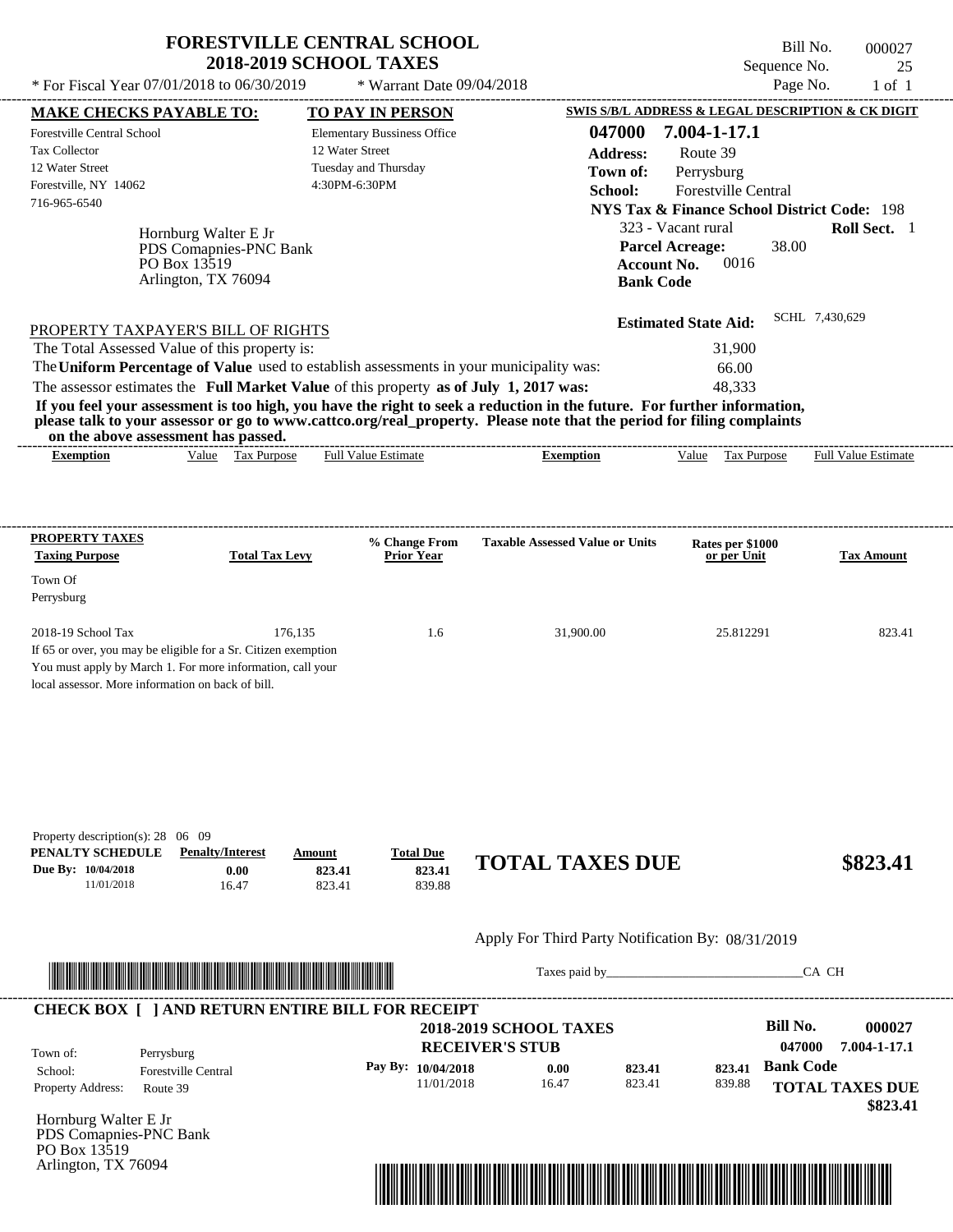| * For Fiscal Year 07/01/2018 to 06/30/2019                                                                                                                                                                                                                                                                                                                                                                                                                                                                                                                         | <b>FORESTVILLE CENTRAL SCHOOL</b><br><b>2018-2019 SCHOOL TAXES</b> | * Warrant Date 09/04/2018                                                             |                                                         | Sequence No.<br>Page No.                                                                                                                                                                                                                  | Bill No.<br>000028<br>26<br>$1$ of $1$ |
|--------------------------------------------------------------------------------------------------------------------------------------------------------------------------------------------------------------------------------------------------------------------------------------------------------------------------------------------------------------------------------------------------------------------------------------------------------------------------------------------------------------------------------------------------------------------|--------------------------------------------------------------------|---------------------------------------------------------------------------------------|---------------------------------------------------------|-------------------------------------------------------------------------------------------------------------------------------------------------------------------------------------------------------------------------------------------|----------------------------------------|
|                                                                                                                                                                                                                                                                                                                                                                                                                                                                                                                                                                    |                                                                    |                                                                                       |                                                         | SWIS S/B/L ADDRESS & LEGAL DESCRIPTION & CK DIGIT                                                                                                                                                                                         |                                        |
| <b>MAKE CHECKS PAYABLE TO:</b><br><b>Forestville Central School</b><br>Tax Collector<br>12 Water Street<br>Forestville, NY 14062<br>716-965-6540<br>Howard Arthur D Jr<br>12597 Pudding Ln<br>Perrysburg, NY 14129                                                                                                                                                                                                                                                                                                                                                 | 12 Water Street<br>4:30PM-6:30PM                                   | <b>TO PAY IN PERSON</b><br><b>Elementary Bussiness Office</b><br>Tuesday and Thursday | 047000<br><b>Address:</b><br>Town of:<br>School:        | 7.004-1-23.3<br>12593 Pudding Lane Rd<br>Perrysburg<br>Forestville Central<br><b>NYS Tax &amp; Finance School District Code: 198</b><br>323 - Vacant rural<br><b>Parcel Dimensions:</b><br><b>Account No.</b><br>0796<br><b>Bank Code</b> | Roll Sect. 1<br>208.70 X 183.70        |
| PROPERTY TAXPAYER'S BILL OF RIGHTS<br>The Total Assessed Value of this property is:<br>The Uniform Percentage of Value used to establish assessments in your municipality was:<br>The assessor estimates the Full Market Value of this property as of July 1, 2017 was:<br>If you feel your assessment is too high, you have the right to seek a reduction in the future. For further information,<br>please talk to your assessor or go to www.cattco.org/real_property. Please note that the period for filing complaints<br>on the above assessment has passed. |                                                                    |                                                                                       |                                                         | <b>Estimated State Aid:</b><br>5,100<br>66.00<br>7,727                                                                                                                                                                                    | SCHL 7,430,629                         |
| <b>Exemption</b>                                                                                                                                                                                                                                                                                                                                                                                                                                                                                                                                                   | Value Tax Purpose                                                  | <b>Full Value Estimate</b>                                                            | <b>Exemption</b>                                        | Value Tax Purpose                                                                                                                                                                                                                         | <b>Full Value Estimate</b>             |
| PROPERTY TAXES                                                                                                                                                                                                                                                                                                                                                                                                                                                                                                                                                     |                                                                    |                                                                                       |                                                         |                                                                                                                                                                                                                                           |                                        |
| <b>Taxing Purpose</b>                                                                                                                                                                                                                                                                                                                                                                                                                                                                                                                                              | <b>Total Tax Levy</b>                                              | % Change From<br><b>Prior Year</b>                                                    | <b>Taxable Assessed Value or Units</b>                  | Rates per \$1000<br>or per Unit                                                                                                                                                                                                           | <b>Tax Amount</b>                      |
| Town Of                                                                                                                                                                                                                                                                                                                                                                                                                                                                                                                                                            |                                                                    |                                                                                       |                                                         |                                                                                                                                                                                                                                           |                                        |
| Perrysburg                                                                                                                                                                                                                                                                                                                                                                                                                                                                                                                                                         |                                                                    |                                                                                       |                                                         |                                                                                                                                                                                                                                           |                                        |
| 2018-19 School Tax<br>If 65 or over, you may be eligible for a Sr. Citizen exemption<br>You must apply by March 1. For more information, call your<br>local assessor. More information on back of bill.                                                                                                                                                                                                                                                                                                                                                            | 176,135                                                            | 1.6                                                                                   | 5,100.00                                                | 25.812291                                                                                                                                                                                                                                 | 131.64                                 |
| Property description(s): 37 06 09<br>PENALTY SCHEDULE<br><b>Penalty/Interest</b><br>Due By: 10/04/2018<br>11/01/2018                                                                                                                                                                                                                                                                                                                                                                                                                                               | Amount<br>131.64<br>0.00<br>2.63<br>131.64                         | <b>Total Due</b><br>131.64<br>134.27                                                  | <b>TOTAL TAXES DUE</b>                                  |                                                                                                                                                                                                                                           | \$131.64                               |
|                                                                                                                                                                                                                                                                                                                                                                                                                                                                                                                                                                    |                                                                    |                                                                                       | Apply For Third Party Notification By: 08/31/2019       |                                                                                                                                                                                                                                           |                                        |
|                                                                                                                                                                                                                                                                                                                                                                                                                                                                                                                                                                    |                                                                    |                                                                                       |                                                         |                                                                                                                                                                                                                                           | CA CH                                  |
| <b>CHECK BOX [ ] AND RETURN ENTIRE BILL FOR RECEIPT</b><br>Town of:<br>Perrysburg                                                                                                                                                                                                                                                                                                                                                                                                                                                                                  |                                                                    |                                                                                       | <b>2018-2019 SCHOOL TAXES</b><br><b>RECEIVER'S STUB</b> | <b>Bill No.</b><br>047000                                                                                                                                                                                                                 | 000028<br>7.004-1-23.3                 |
| <b>Forestville Central</b><br>School:                                                                                                                                                                                                                                                                                                                                                                                                                                                                                                                              |                                                                    | Pay By: 10/04/2018                                                                    | 131.64<br>0.00                                          | <b>Bank Code</b><br>131.64                                                                                                                                                                                                                |                                        |
| <b>Property Address:</b><br>12593 Pudding Lane Rd                                                                                                                                                                                                                                                                                                                                                                                                                                                                                                                  |                                                                    | 11/01/2018                                                                            | 2.63<br>131.64                                          | 134.27                                                                                                                                                                                                                                    | <b>TOTAL TAXES DUE</b><br>\$131.64     |

Howard Arthur D Jr 12597 Pudding Ln Perrysburg, NY 14129

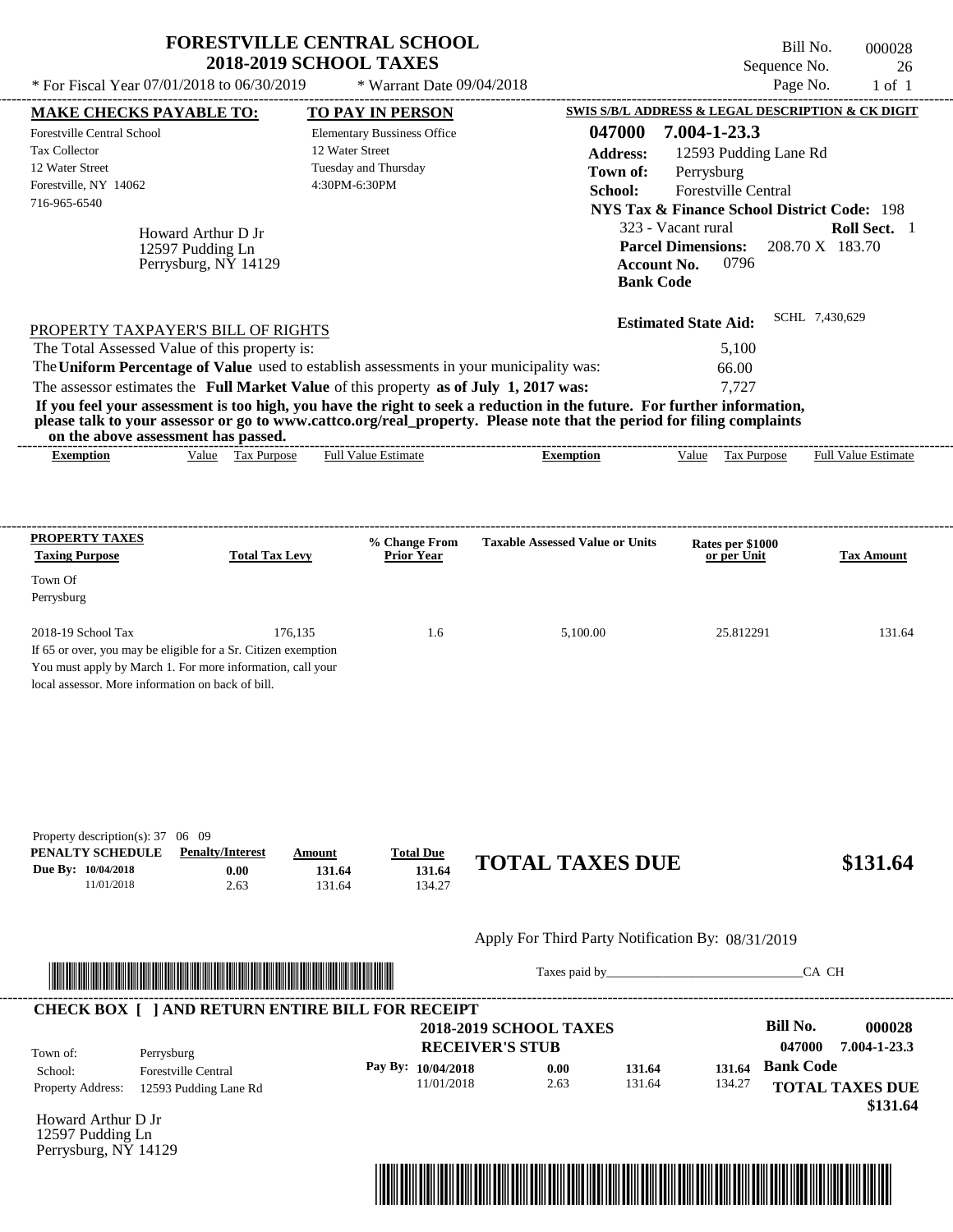|                                                                                                                                                                                                                                                                                                                                                                                                                                                                                                                                                                    | <b>FORESTVILLE CENTRAL SCHOOL</b><br><b>2018-2019 SCHOOL TAXES</b>                             |                                                                                            | Bill No.<br>Sequence No.                                                                                                                                                                            | 000029<br>27               |
|--------------------------------------------------------------------------------------------------------------------------------------------------------------------------------------------------------------------------------------------------------------------------------------------------------------------------------------------------------------------------------------------------------------------------------------------------------------------------------------------------------------------------------------------------------------------|------------------------------------------------------------------------------------------------|--------------------------------------------------------------------------------------------|-----------------------------------------------------------------------------------------------------------------------------------------------------------------------------------------------------|----------------------------|
| * For Fiscal Year 07/01/2018 to 06/30/2019                                                                                                                                                                                                                                                                                                                                                                                                                                                                                                                         | * Warrant Date 09/04/2018                                                                      |                                                                                            | Page No.                                                                                                                                                                                            | $1$ of $1$                 |
| <b>MAKE CHECKS PAYABLE TO:</b>                                                                                                                                                                                                                                                                                                                                                                                                                                                                                                                                     | TO PAY IN PERSON                                                                               |                                                                                            | SWIS S/B/L ADDRESS & LEGAL DESCRIPTION & CK DIGIT                                                                                                                                                   |                            |
| <b>Forestville Central School</b><br>Tax Collector<br>12 Water Street<br>Forestville, NY 14062<br>716-965-6540<br>Howard Arthur D Jr<br><b>Howard Laurie</b><br>12597 Pudding Ln<br>Perrysburg, NY 14129                                                                                                                                                                                                                                                                                                                                                           | <b>Elementary Bussiness Office</b><br>12 Water Street<br>Tuesday and Thursday<br>4:30PM-6:30PM | 047000<br><b>Address:</b><br>Town of:<br>School:<br><b>Account No.</b><br><b>Bank Code</b> | 7.004-1-23.7<br>12597 Pudding Lane Rd<br>Perrysburg<br>Forestville Central<br><b>NYS Tax &amp; Finance School District Code: 198</b><br>270 - Mfg housing<br><b>Parcel Acreage:</b><br>1.90<br>0980 | Roll Sect. 1               |
| PROPERTY TAXPAYER'S BILL OF RIGHTS<br>The Total Assessed Value of this property is:<br>The Uniform Percentage of Value used to establish assessments in your municipality was:<br>The assessor estimates the Full Market Value of this property as of July 1, 2017 was:<br>If you feel your assessment is too high, you have the right to seek a reduction in the future. For further information,<br>please talk to your assessor or go to www.cattco.org/real_property. Please note that the period for filing complaints<br>on the above assessment has passed. |                                                                                                |                                                                                            | SCHL 7,430,629<br><b>Estimated State Aid:</b><br>53,400<br>66.00<br>80,909                                                                                                                          |                            |
| Value Tax Purpose<br><b>Exemption</b><br><b>Bas Star</b><br>19,800 SCHOOL<br>(See Note)                                                                                                                                                                                                                                                                                                                                                                                                                                                                            | ________________________________<br><b>Full Value Estimate</b><br>30,000                       | <b>Exemption</b>                                                                           | Value Tax Purpose                                                                                                                                                                                   | <b>Full Value Estimate</b> |
| <b>PROPERTY TAXES</b><br><b>Total Tax Levy</b><br><b>Taxing Purpose</b><br>Town Of<br>Perrysburg                                                                                                                                                                                                                                                                                                                                                                                                                                                                   | % Change From<br><b>Prior Year</b>                                                             | <b>Taxable Assessed Value or Units</b><br>(before accounting for STAR)                     | Rates per \$1000<br>or per Unit                                                                                                                                                                     | <b>Tax Amount</b>          |
| 2018-19 School Tax<br>If 65 or over, you may be eligible for a Sr. Citizen exemption<br>You must apply by March 1. For more information, call your<br>local assessor. More information on back of bill.                                                                                                                                                                                                                                                                                                                                                            | 176,135<br>1.6                                                                                 | 53,400.00                                                                                  | 25.812291                                                                                                                                                                                           | 1,378.38                   |
| Your tax savings this year resulting from the New York State School Tax Relief (STAR) program is:<br>Note: This year's STAR tax savings generally may not exceed last year's by more than 2%.<br>Property description(s): $37 \quad 06 \quad 09$<br><b>PENALTY SCHEDULE</b> Penalty/Interest                                                                                                                                                                                                                                                                       | Amount<br><b>Total Due</b>                                                                     |                                                                                            |                                                                                                                                                                                                     | \$511.09                   |
| Due By: 10/04/2018<br>0.00<br>11/01/2018<br>17.35                                                                                                                                                                                                                                                                                                                                                                                                                                                                                                                  | 867.29<br>867.29<br>867.29<br>884.64                                                           | <b>TOTAL TAXES DUE</b>                                                                     |                                                                                                                                                                                                     | \$867.29                   |
|                                                                                                                                                                                                                                                                                                                                                                                                                                                                                                                                                                    |                                                                                                | Apply For Third Party Notification By: 08/31/2019                                          |                                                                                                                                                                                                     |                            |
|                                                                                                                                                                                                                                                                                                                                                                                                                                                                                                                                                                    |                                                                                                |                                                                                            | CA CH                                                                                                                                                                                               |                            |
| <u> In the second contract of the second contract of the second contract of the second contract of the second contract of the second contract of the second contract of the second contract of the second contract of the second</u>                                                                                                                                                                                                                                                                                                                               |                                                                                                |                                                                                            |                                                                                                                                                                                                     |                            |

| Town of:                 | Perrysburg                 | <b>2018-2019 SCHOOL TAXES</b><br><b>RECEIVER'S STUB</b> |       |        |        | Bill No.<br>047000 | 000029<br>7.004-1-23.7 |
|--------------------------|----------------------------|---------------------------------------------------------|-------|--------|--------|--------------------|------------------------|
| School:                  | <b>Forestville Central</b> | Pay By: 10/04/2018                                      | 0.00  | 867.29 | 867.29 | <b>Bank Code</b>   |                        |
| <b>Property Address:</b> | 12597 Pudding Lane Rd      | 11/01/2018                                              | 17.35 | 867.29 | 884.64 |                    | <b>TOTAL TAXES DUE</b> |

Howard Arthur D Jr Howard Laurie 12597 Pudding Ln Perrysburg, NY 14129

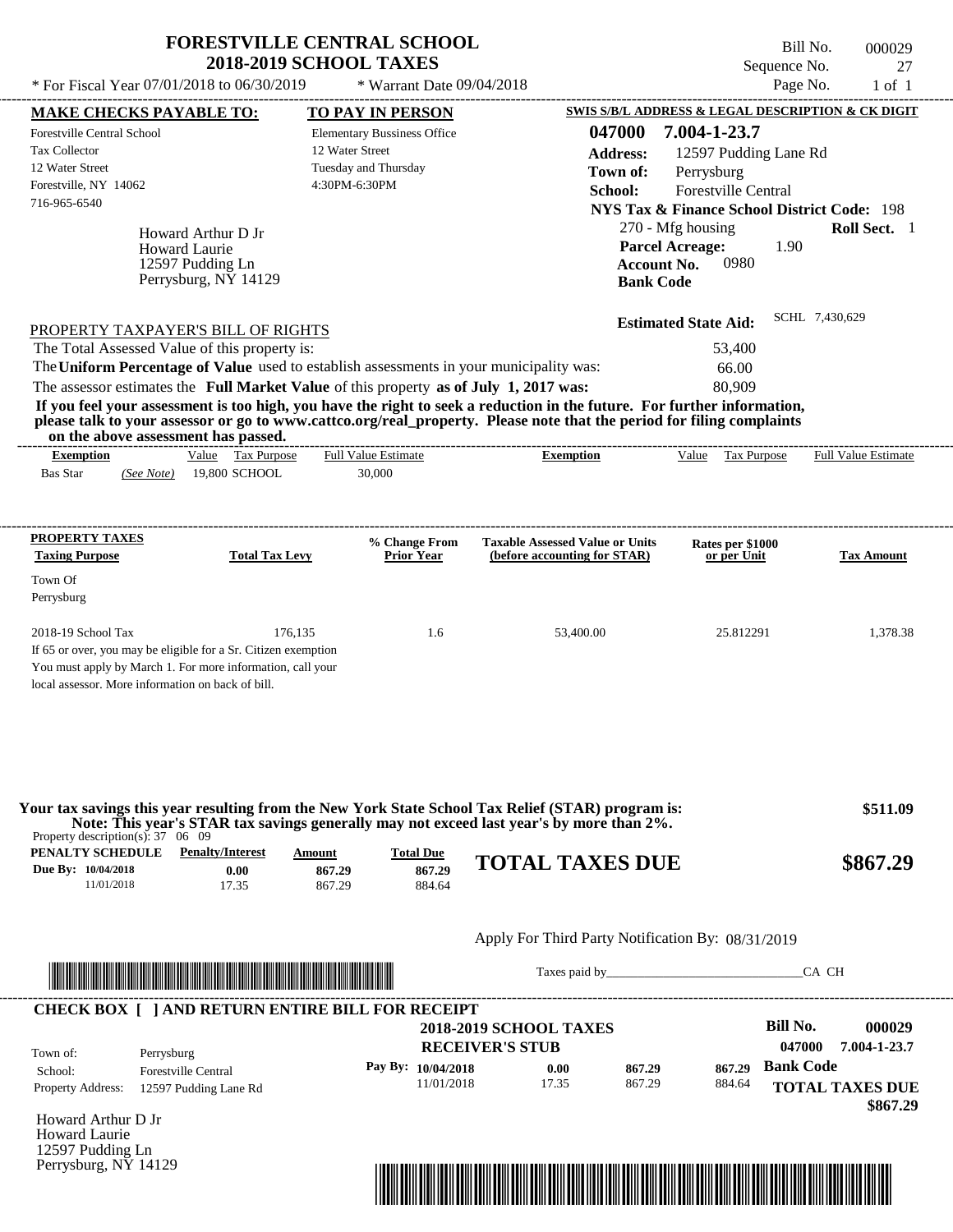| * For Fiscal Year 07/01/2018 to 06/30/2019                                                                                                                                                                                                                                                                                         | <b>FORESTVILLE CENTRAL SCHOOL</b><br><b>2018-2019 SCHOOL TAXES</b>                                                                                                                                                                   | * Warrant Date 09/04/2018                                                                      |                                                                                                                                                                                                                                                                      | Sequence No.<br>Page No.                                                                                                                                                                                                                  | Bill No.<br>000031<br>28<br>$1$ of $1$ |
|------------------------------------------------------------------------------------------------------------------------------------------------------------------------------------------------------------------------------------------------------------------------------------------------------------------------------------|--------------------------------------------------------------------------------------------------------------------------------------------------------------------------------------------------------------------------------------|------------------------------------------------------------------------------------------------|----------------------------------------------------------------------------------------------------------------------------------------------------------------------------------------------------------------------------------------------------------------------|-------------------------------------------------------------------------------------------------------------------------------------------------------------------------------------------------------------------------------------------|----------------------------------------|
| <b>MAKE CHECKS PAYABLE TO:</b>                                                                                                                                                                                                                                                                                                     |                                                                                                                                                                                                                                      | <b>TO PAY IN PERSON</b>                                                                        |                                                                                                                                                                                                                                                                      | SWIS S/B/L ADDRESS & LEGAL DESCRIPTION & CK DIGIT                                                                                                                                                                                         |                                        |
| <b>Forestville Central School</b><br>Tax Collector<br>12 Water Street<br>Forestville, NY 14062<br>716-965-6540<br><b>Ivett Roger</b>                                                                                                                                                                                               | 10133 Moser Rd<br>South Dayton, NY 14138                                                                                                                                                                                             | <b>Elementary Bussiness Office</b><br>12 Water Street<br>Tuesday and Thursday<br>4:30PM-6:30PM | 047000<br><b>Address:</b><br>Town of:<br>School:                                                                                                                                                                                                                     | 15.002-1-35.2<br>10530 Mosher Rd<br>Perrysburg<br>Forestville Central<br><b>NYS Tax &amp; Finance School District Code: 198</b><br>281 - Multiple res<br><b>Parcel Acreage:</b><br>1.82<br>0829<br><b>Account No.</b><br><b>Bank Code</b> | Roll Sect. 1                           |
| PROPERTY TAXPAYER'S BILL OF RIGHTS<br>The Total Assessed Value of this property is:<br>The Uniform Percentage of Value used to establish assessments in your municipality was:<br>The assessor estimates the Full Market Value of this property as of July 1, 2017 was:<br>on the above assessment has passed.<br><b>Exemption</b> | Value Tax Purpose                                                                                                                                                                                                                    | Full Value Estimate                                                                            | If you feel your assessment is too high, you have the right to seek a reduction in the future. For further information,<br>please talk to your assessor or go to www.cattco.org/real_property. Please note that the period for filing complaints<br><b>Exemption</b> | <b>Estimated State Aid:</b><br>35,600<br>66.00<br>53,939<br>Value Tax Purpose                                                                                                                                                             | SCHL 7,430,629<br>Full Value Estimate  |
| <b>Bas Star</b><br>(See Note)                                                                                                                                                                                                                                                                                                      | 19,800 SCHOOL                                                                                                                                                                                                                        | 30,000                                                                                         |                                                                                                                                                                                                                                                                      |                                                                                                                                                                                                                                           |                                        |
| PROPERTY TAXES<br><b>Taxing Purpose</b><br>Town Of<br>Perrysburg                                                                                                                                                                                                                                                                   | <b>Total Tax Levy</b>                                                                                                                                                                                                                | % Change From<br><b>Prior Year</b>                                                             | <b>Taxable Assessed Value or Units</b><br>(before accounting for STAR)                                                                                                                                                                                               | Rates per \$1000<br>or per Unit                                                                                                                                                                                                           | <b>Tax Amount</b>                      |
| 2018-19 School Tax<br>If 65 or over, you may be eligible for a Sr. Citizen exemption<br>You must apply by March 1. For more information, call your<br>local assessor. More information on back of bill.                                                                                                                            | 176,135                                                                                                                                                                                                                              | 1.6                                                                                            | 35,600.00                                                                                                                                                                                                                                                            | 25.812291                                                                                                                                                                                                                                 | 918.92                                 |
| Property description(s): $42 \quad 06 \quad 09$<br><b>PENALTY SCHEDULE</b> Penalty/Interest                                                                                                                                                                                                                                        | Amount                                                                                                                                                                                                                               | <b>Total Due</b>                                                                               | Your tax savings this year resulting from the New York State School Tax Relief (STAR) program is:<br>Note: This year's STAR tax savings generally may not exceed last year's by more than 2%.                                                                        |                                                                                                                                                                                                                                           | \$511.09                               |
| Due By: 10/04/2018<br>11/01/2018                                                                                                                                                                                                                                                                                                   | 0.00<br>8.16                                                                                                                                                                                                                         | 407.83<br>407.83<br>407.83<br>415.99                                                           | <b>TOTAL TAXES DUE</b>                                                                                                                                                                                                                                               |                                                                                                                                                                                                                                           | \$407.83                               |
|                                                                                                                                                                                                                                                                                                                                    |                                                                                                                                                                                                                                      |                                                                                                | Apply For Third Party Notification By: 08/31/2019                                                                                                                                                                                                                    |                                                                                                                                                                                                                                           |                                        |
|                                                                                                                                                                                                                                                                                                                                    | <u> Indian American State and The Communication of the Communication of the Communication of the Communication of the Communication of the Communication of the Communication of the Communication of the Communication of the C</u> |                                                                                                |                                                                                                                                                                                                                                                                      | Taxes paid by Taxes and the Taxes and the Taxes and the Taxes and the Taxes and the Taxes and the Taxes and the Taxes and the Taxes and the Taxes and the Taxes and the Taxes and the Taxes and the Taxes and the Taxes and th            | CA CH                                  |
| <b>CHECK BOX [ ] AND RETURN ENTIRE BILL FOR RECEIPT</b><br>Town of:                                                                                                                                                                                                                                                                |                                                                                                                                                                                                                                      |                                                                                                | <b>2018-2019 SCHOOL TAXES</b><br><b>RECEIVER'S STUB</b>                                                                                                                                                                                                              | <b>Bill No.</b><br>047000                                                                                                                                                                                                                 | 000031<br>15.002-1-35.2                |
| Perrysburg<br>School:<br>Property Address:                                                                                                                                                                                                                                                                                         | <b>Forestville Central</b><br>10530 Mosher Rd                                                                                                                                                                                        | Pay By: 10/04/2018<br>11/01/2018                                                               | 407.83<br>0.00<br>8.16<br>407.83                                                                                                                                                                                                                                     | <b>Bank Code</b><br>407.83<br>415.99                                                                                                                                                                                                      | <b>TOTAL TAXES DUE</b><br>\$407.83     |
| <b>Ivett Roger</b>                                                                                                                                                                                                                                                                                                                 |                                                                                                                                                                                                                                      |                                                                                                |                                                                                                                                                                                                                                                                      |                                                                                                                                                                                                                                           |                                        |

Ivett Roger 10133 Moser Rd South Dayton, NY 14138

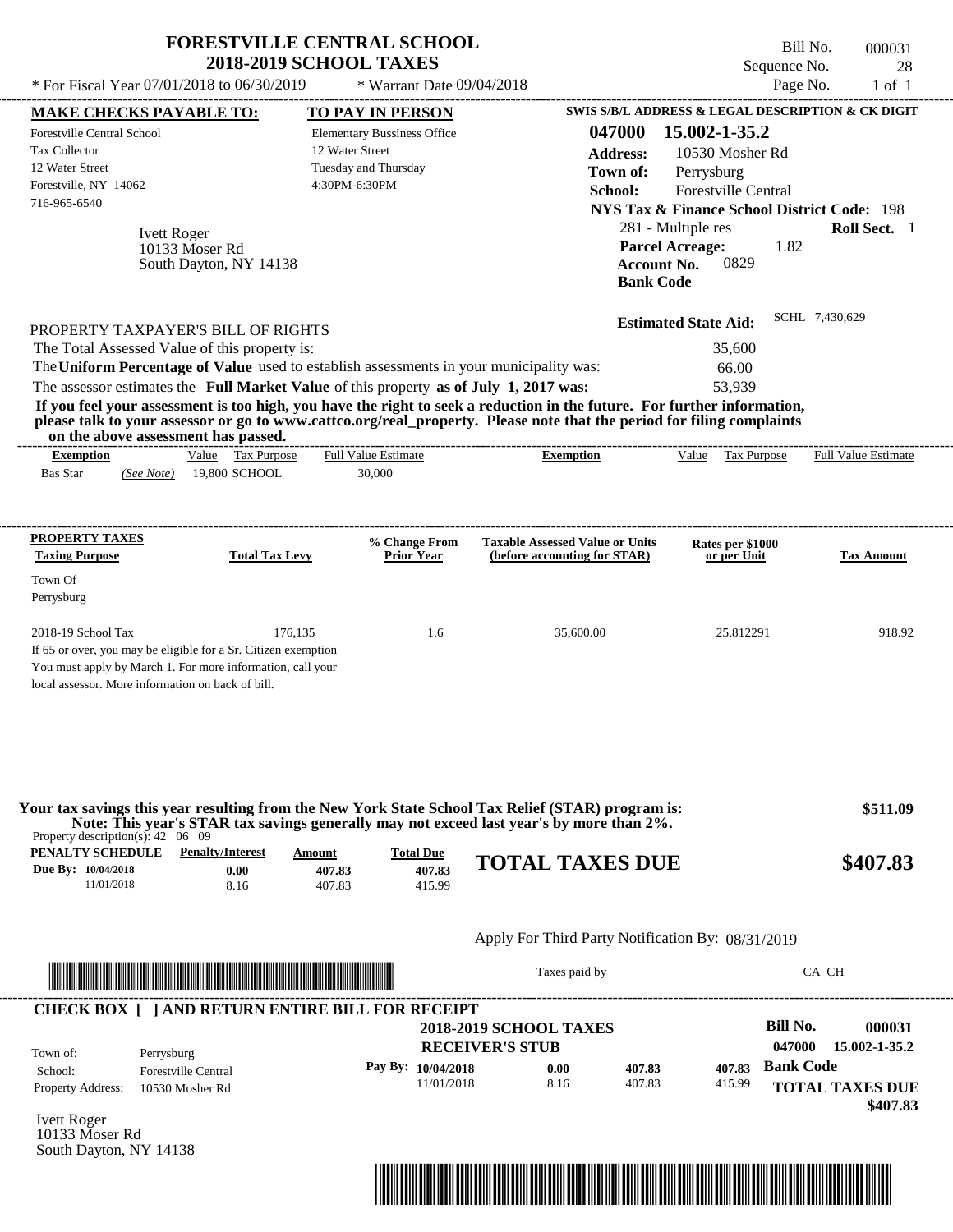|                                                                                                                                                                                                                                                                                                                                                  | <b>FORESTVILLE CENTRAL SCHOOL</b><br><b>2018-2019 SCHOOL TAXES</b> |                                      |                                                                        |                                                                  | Bill No.<br>Sequence No. | 000032<br>30           |
|--------------------------------------------------------------------------------------------------------------------------------------------------------------------------------------------------------------------------------------------------------------------------------------------------------------------------------------------------|--------------------------------------------------------------------|--------------------------------------|------------------------------------------------------------------------|------------------------------------------------------------------|--------------------------|------------------------|
| * For Fiscal Year 07/01/2018 to 06/30/2019                                                                                                                                                                                                                                                                                                       |                                                                    | * Warrant Date 09/04/2018            |                                                                        |                                                                  | Page No.                 | $1$ of $1$             |
| <b>MAKE CHECKS PAYABLE TO:</b>                                                                                                                                                                                                                                                                                                                   | <b>TO PAY IN PERSON</b>                                            |                                      |                                                                        | <b>SWIS S/B/L ADDRESS &amp; LEGAL DESCRIPTION &amp; CK DIGIT</b> |                          |                        |
| Forestville Central School<br><b>Tax Collector</b>                                                                                                                                                                                                                                                                                               | <b>Elementary Bussiness Office</b><br>12 Water Street              |                                      | 047000                                                                 | 15.002-1-11.2                                                    |                          |                        |
| 12 Water Street                                                                                                                                                                                                                                                                                                                                  | Tuesday and Thursday                                               |                                      | <b>Address:</b>                                                        | 10402 Edwards Corners Rd                                         |                          |                        |
| Forestville, NY 14062                                                                                                                                                                                                                                                                                                                            | 4:30PM-6:30PM                                                      |                                      | Town of:                                                               | Perrysburg                                                       |                          |                        |
| 716-965-6540                                                                                                                                                                                                                                                                                                                                     |                                                                    |                                      | School:                                                                | Forestville Central                                              |                          |                        |
|                                                                                                                                                                                                                                                                                                                                                  |                                                                    |                                      |                                                                        | <b>NYS Tax &amp; Finance School District Code: 198</b>           |                          |                        |
| Ivett Roy & Arlene                                                                                                                                                                                                                                                                                                                               |                                                                    |                                      |                                                                        | 210 - 1 Family Res                                               |                          | Roll Sect. 1           |
| 10402 Edwards Corners Rd<br>Perrysburg, NY 14129                                                                                                                                                                                                                                                                                                 |                                                                    |                                      | <b>Account No.</b>                                                     | <b>Parcel Acreage:</b><br>0927                                   | 4.80                     |                        |
|                                                                                                                                                                                                                                                                                                                                                  |                                                                    |                                      | <b>Bank Code</b>                                                       |                                                                  |                          |                        |
| PROPERTY TAXPAYER'S BILL OF RIGHTS                                                                                                                                                                                                                                                                                                               |                                                                    |                                      |                                                                        | <b>Estimated State Aid:</b>                                      | SCHL 7,430,629           |                        |
| The Total Assessed Value of this property is:                                                                                                                                                                                                                                                                                                    |                                                                    |                                      |                                                                        | 59,700                                                           |                          |                        |
| The Uniform Percentage of Value used to establish assessments in your municipality was:                                                                                                                                                                                                                                                          |                                                                    |                                      |                                                                        | 66.00                                                            |                          |                        |
| The assessor estimates the Full Market Value of this property as of July 1, 2017 was:                                                                                                                                                                                                                                                            |                                                                    |                                      |                                                                        | 90,455                                                           |                          |                        |
| If you feel your assessment is too high, you have the right to seek a reduction in the future. For further information,<br>please talk to your assessor or go to www.cattco.org/real_property. Please note that the period for filing complaints<br>on the above assessment has passed.                                                          |                                                                    |                                      |                                                                        |                                                                  |                          |                        |
| Value Tax Purpose<br><b>Exemption</b>                                                                                                                                                                                                                                                                                                            | <b>Full Value Estimate</b>                                         |                                      | <b>Exemption</b>                                                       | Value Tax Purpose                                                |                          | Full Value Estimate    |
| Enh Star<br>44,090 SCHOOL<br>(See Note)                                                                                                                                                                                                                                                                                                          | 66,803                                                             |                                      |                                                                        |                                                                  |                          |                        |
| PROPERTY TAXES<br><b>Taxing Purpose</b><br><b>Total Tax Levy</b><br>Town Of                                                                                                                                                                                                                                                                      |                                                                    | % Change From<br><b>Prior Year</b>   | <b>Taxable Assessed Value or Units</b><br>(before accounting for STAR) | Rates per \$1000<br>or per Unit                                  |                          | <b>Tax Amount</b>      |
| Perrysburg                                                                                                                                                                                                                                                                                                                                       |                                                                    |                                      |                                                                        |                                                                  |                          |                        |
| 2018-19 School Tax<br>If 65 or over, you may be eligible for a Sr. Citizen exemption<br>You must apply by March 1. For more information, call your<br>local assessor. More information on back of bill.                                                                                                                                          | 176,135                                                            | 1.6                                  | 59,700.00                                                              | 25.812291                                                        |                          | 1,540.99               |
| Your tax savings this year resulting from the New York State School Tax Relief (STAR) program is:<br>Note: This year's STAR tax savings generally may not exceed last year's by more than 2%.<br>Property description(s): $27 \quad 06 \quad 09$<br><b>PENALTY SCHEDULE</b> Penalty/Interest<br>Due By: 10/04/2018<br>0.00<br>11/01/2018<br>8.06 | Amount<br>402.93<br>402.93                                         | <b>Total Due</b><br>402.93<br>410.99 | <b>TOTAL TAXES DUE</b>                                                 |                                                                  |                          | \$1,138.06<br>\$402.93 |
|                                                                                                                                                                                                                                                                                                                                                  |                                                                    |                                      | Apply For Third Party Notification By: 08/31/2019                      |                                                                  |                          |                        |
| <u> 1989 - Johann Stoff, Amerikaansk politiker (</u>                                                                                                                                                                                                                                                                                             |                                                                    |                                      | Taxes paid by                                                          |                                                                  | CA CH                    |                        |
| <b>CHECK BOX [ ] AND RETURN ENTIRE BILL FOR RECEIPT</b>                                                                                                                                                                                                                                                                                          |                                                                    |                                      |                                                                        |                                                                  | <b>Bill No.</b>          | 000032                 |
|                                                                                                                                                                                                                                                                                                                                                  |                                                                    |                                      | <b>2018-2019 SCHOOL TAXES</b>                                          |                                                                  |                          |                        |

|                          |                                          | 2018-2019 SCHOOL TAAES<br><b>RECEIVER'S STUB</b> |                      |      |        |        | DIII IAO.<br>047000 | <i>WWW34</i><br>15.002-1-11.2      |
|--------------------------|------------------------------------------|--------------------------------------------------|----------------------|------|--------|--------|---------------------|------------------------------------|
| Town of:<br>School:      | Perrysburg<br><b>Forestville Central</b> |                                                  | Pay By: $10/04/2018$ | 0.00 | 402.93 | 402.93 | <b>Bank Code</b>    |                                    |
| <b>Property Address:</b> | 10402 Edwards Corners Rd                 |                                                  | 11/01/2018           | 8.06 | 402.93 | 410.99 |                     | <b>TOTAL TAXES DUE</b><br>\$402.93 |

Ivett Roy & Arlene 10402 Edwards Corners Rd Perrysburg, NY 14129

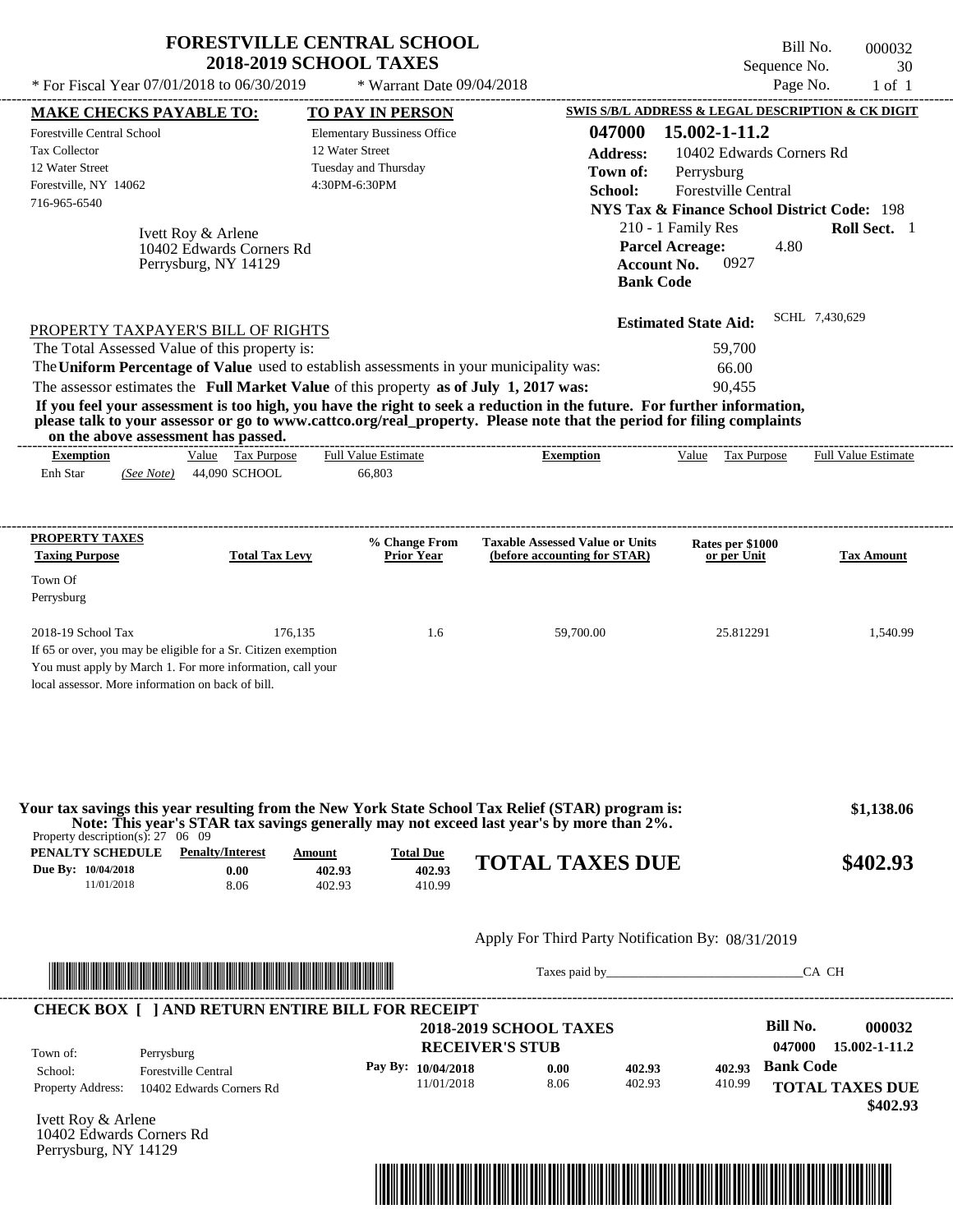| * For Fiscal Year 07/01/2018 to 06/30/2019<br>Page No.<br>* Warrant Date 09/04/2018<br>SWIS S/B/L ADDRESS & LEGAL DESCRIPTION & CK DIGIT<br><b>MAKE CHECKS PAYABLE TO:</b><br><b>TO PAY IN PERSON</b><br>047000<br>7.004-1-28<br>Forestville Central School<br><b>Elementary Bussiness Office</b><br>12 Water Street<br><b>Tax Collector</b><br>12566 Route 39<br><b>Address:</b><br>Tuesday and Thursday<br>12 Water Street<br>Town of:<br>Perrysburg<br>Forestville, NY 14062<br>4:30PM-6:30PM<br>Forestville Central<br>School:<br>716-965-6540<br><b>NYS Tax &amp; Finance School District Code: 198</b><br>210 - 1 Family Res<br>Johnson Charles H<br><b>Parcel Acreage:</b><br>1.04<br>Johnson Kammie<br>0098<br>12566 Route 39<br><b>Account No.</b><br>Perrysburg, NY 14129<br><b>Bank Code</b><br>SCHL 7,430,629<br><b>Estimated State Aid:</b><br>PROPERTY TAXPAYER'S BILL OF RIGHTS<br>The Total Assessed Value of this property is:<br>65,900<br>The Uniform Percentage of Value used to establish assessments in your municipality was:<br>66.00<br>The assessor estimates the Full Market Value of this property as of July 1, 2017 was:<br>99,848<br>If you feel your assessment is too high, you have the right to seek a reduction in the future. For further information,<br>please talk to your assessor or go to www.cattco.org/real_property. Please note that the period for filing complaints<br>on the above assessment has passed.<br>---------------------------<br>Value Tax Purpose<br><b>Full Value Estimate</b><br>Value Tax Purpose<br><b>Full Value Estimate</b><br><b>Exemption</b><br><b>Exemption</b><br>19,800 SCHOOL<br><b>Bas Star</b><br>30,000<br>(See Note)<br><b>PROPERTY TAXES</b><br><b>Taxable Assessed Value or Units</b><br>% Change From<br>Rates per \$1000<br><b>Taxing Purpose</b><br><b>Total Tax Levy</b><br><b>Prior Year</b><br>(before accounting for STAR)<br>or per Unit<br>Town Of<br>Perrysburg<br>2018-19 School Tax<br>176,135<br>1.6<br>65,900.00<br>25.812291<br>If 65 or over, you may be eligible for a Sr. Citizen exemption<br>You must apply by March 1. For more information, call your<br>local assessor. More information on back of bill.<br>Your tax savings this year resulting from the New York State School Tax Relief (STAR) program is:<br>Note: This year's STAR tax savings generally may not exceed last year's by more than 2%.<br>Property description(s): $36 \quad 06 \quad 09$<br>PENALTY SCHEDULE<br><b>Penalty/Interest</b><br><b>Total Due</b><br><b>Amount</b><br><b>TOTAL TAXES DUE</b><br>1,189.95<br>Due By: 10/04/2018<br>0.00<br>1,189.95<br>11/01/2018<br>23.80<br>1,189.95<br>1,213.75<br>Apply For Third Party Notification By: 08/31/2019<br><u> Literatura de la contrada de la contrada de la contrada de la contrada de la contrada de la contrada de la co</u> | <b>FORESTVILLE CENTRAL SCHOOL</b><br><b>2018-2019 SCHOOL TAXES</b> | Sequence No. | Bill No.<br>000033<br>31 |
|-------------------------------------------------------------------------------------------------------------------------------------------------------------------------------------------------------------------------------------------------------------------------------------------------------------------------------------------------------------------------------------------------------------------------------------------------------------------------------------------------------------------------------------------------------------------------------------------------------------------------------------------------------------------------------------------------------------------------------------------------------------------------------------------------------------------------------------------------------------------------------------------------------------------------------------------------------------------------------------------------------------------------------------------------------------------------------------------------------------------------------------------------------------------------------------------------------------------------------------------------------------------------------------------------------------------------------------------------------------------------------------------------------------------------------------------------------------------------------------------------------------------------------------------------------------------------------------------------------------------------------------------------------------------------------------------------------------------------------------------------------------------------------------------------------------------------------------------------------------------------------------------------------------------------------------------------------------------------------------------------------------------------------------------------------------------------------------------------------------------------------------------------------------------------------------------------------------------------------------------------------------------------------------------------------------------------------------------------------------------------------------------------------------------------------------------------------------------------------------------------------------------------------------------------------------------------------------------------------------------------------------------------------------------------------------------------------------------------------------------------------------------------------------------------------------------------------------------------------------------------|--------------------------------------------------------------------|--------------|--------------------------|
|                                                                                                                                                                                                                                                                                                                                                                                                                                                                                                                                                                                                                                                                                                                                                                                                                                                                                                                                                                                                                                                                                                                                                                                                                                                                                                                                                                                                                                                                                                                                                                                                                                                                                                                                                                                                                                                                                                                                                                                                                                                                                                                                                                                                                                                                                                                                                                                                                                                                                                                                                                                                                                                                                                                                                                                                                                                                         |                                                                    |              | $1$ of $1$               |
|                                                                                                                                                                                                                                                                                                                                                                                                                                                                                                                                                                                                                                                                                                                                                                                                                                                                                                                                                                                                                                                                                                                                                                                                                                                                                                                                                                                                                                                                                                                                                                                                                                                                                                                                                                                                                                                                                                                                                                                                                                                                                                                                                                                                                                                                                                                                                                                                                                                                                                                                                                                                                                                                                                                                                                                                                                                                         |                                                                    |              |                          |
|                                                                                                                                                                                                                                                                                                                                                                                                                                                                                                                                                                                                                                                                                                                                                                                                                                                                                                                                                                                                                                                                                                                                                                                                                                                                                                                                                                                                                                                                                                                                                                                                                                                                                                                                                                                                                                                                                                                                                                                                                                                                                                                                                                                                                                                                                                                                                                                                                                                                                                                                                                                                                                                                                                                                                                                                                                                                         |                                                                    |              | Roll Sect. 1             |
|                                                                                                                                                                                                                                                                                                                                                                                                                                                                                                                                                                                                                                                                                                                                                                                                                                                                                                                                                                                                                                                                                                                                                                                                                                                                                                                                                                                                                                                                                                                                                                                                                                                                                                                                                                                                                                                                                                                                                                                                                                                                                                                                                                                                                                                                                                                                                                                                                                                                                                                                                                                                                                                                                                                                                                                                                                                                         |                                                                    |              |                          |
|                                                                                                                                                                                                                                                                                                                                                                                                                                                                                                                                                                                                                                                                                                                                                                                                                                                                                                                                                                                                                                                                                                                                                                                                                                                                                                                                                                                                                                                                                                                                                                                                                                                                                                                                                                                                                                                                                                                                                                                                                                                                                                                                                                                                                                                                                                                                                                                                                                                                                                                                                                                                                                                                                                                                                                                                                                                                         |                                                                    |              |                          |
|                                                                                                                                                                                                                                                                                                                                                                                                                                                                                                                                                                                                                                                                                                                                                                                                                                                                                                                                                                                                                                                                                                                                                                                                                                                                                                                                                                                                                                                                                                                                                                                                                                                                                                                                                                                                                                                                                                                                                                                                                                                                                                                                                                                                                                                                                                                                                                                                                                                                                                                                                                                                                                                                                                                                                                                                                                                                         |                                                                    |              |                          |
|                                                                                                                                                                                                                                                                                                                                                                                                                                                                                                                                                                                                                                                                                                                                                                                                                                                                                                                                                                                                                                                                                                                                                                                                                                                                                                                                                                                                                                                                                                                                                                                                                                                                                                                                                                                                                                                                                                                                                                                                                                                                                                                                                                                                                                                                                                                                                                                                                                                                                                                                                                                                                                                                                                                                                                                                                                                                         |                                                                    |              | <b>Tax Amount</b>        |
|                                                                                                                                                                                                                                                                                                                                                                                                                                                                                                                                                                                                                                                                                                                                                                                                                                                                                                                                                                                                                                                                                                                                                                                                                                                                                                                                                                                                                                                                                                                                                                                                                                                                                                                                                                                                                                                                                                                                                                                                                                                                                                                                                                                                                                                                                                                                                                                                                                                                                                                                                                                                                                                                                                                                                                                                                                                                         |                                                                    |              | 1,701.03                 |
|                                                                                                                                                                                                                                                                                                                                                                                                                                                                                                                                                                                                                                                                                                                                                                                                                                                                                                                                                                                                                                                                                                                                                                                                                                                                                                                                                                                                                                                                                                                                                                                                                                                                                                                                                                                                                                                                                                                                                                                                                                                                                                                                                                                                                                                                                                                                                                                                                                                                                                                                                                                                                                                                                                                                                                                                                                                                         |                                                                    |              | \$511.08<br>\$1,189.95   |
|                                                                                                                                                                                                                                                                                                                                                                                                                                                                                                                                                                                                                                                                                                                                                                                                                                                                                                                                                                                                                                                                                                                                                                                                                                                                                                                                                                                                                                                                                                                                                                                                                                                                                                                                                                                                                                                                                                                                                                                                                                                                                                                                                                                                                                                                                                                                                                                                                                                                                                                                                                                                                                                                                                                                                                                                                                                                         |                                                                    |              |                          |
|                                                                                                                                                                                                                                                                                                                                                                                                                                                                                                                                                                                                                                                                                                                                                                                                                                                                                                                                                                                                                                                                                                                                                                                                                                                                                                                                                                                                                                                                                                                                                                                                                                                                                                                                                                                                                                                                                                                                                                                                                                                                                                                                                                                                                                                                                                                                                                                                                                                                                                                                                                                                                                                                                                                                                                                                                                                                         |                                                                    |              | CA CH                    |

|                          | <b>CHECK BOX [ ] AND RETURN ENTIRE BILL FOR RECEIPT</b> | <b>2018-2019 SCHOOL TAXES</b> |       |          |          | Bill No.         | 000033                               |
|--------------------------|---------------------------------------------------------|-------------------------------|-------|----------|----------|------------------|--------------------------------------|
| Town of:                 | Perrysburg                                              | <b>RECEIVER'S STUB</b>        |       |          |          | 047000           | 7.004-1-28                           |
| School:                  | <b>Forestville Central</b>                              | Pay By: $10/04/2018$          | 0.00  | 1.189.95 | 1.189.95 | <b>Bank Code</b> |                                      |
| <b>Property Address:</b> | 12566 Route 39                                          | 11/01/2018                    | 23.80 | 1.189.95 | 1,213.75 |                  | <b>TOTAL TAXES DUE</b><br>\$1,189.95 |

Johnson Charles H Johnson Kammie 12566 Route 39 Perrysburg, NY 14129

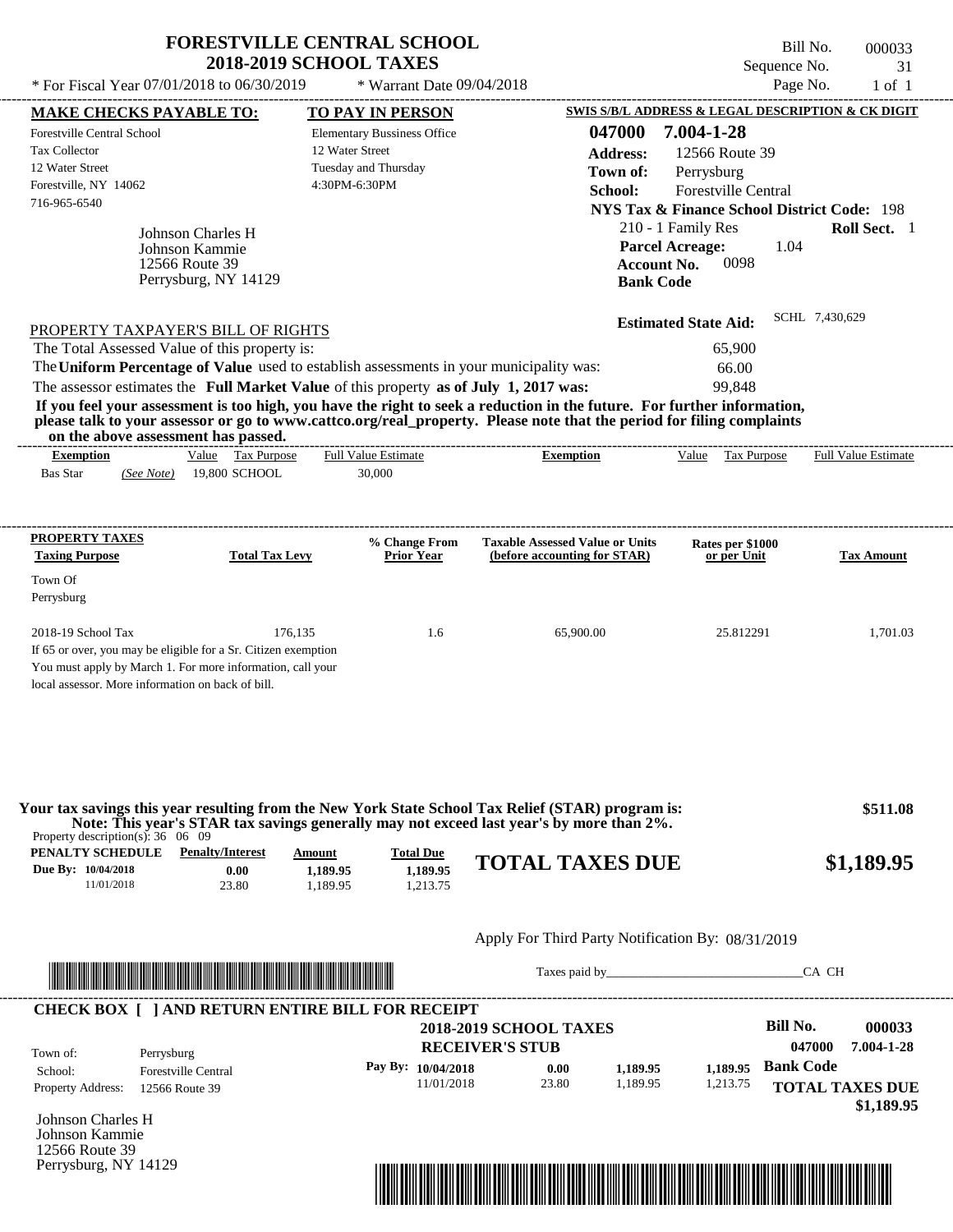|                                                                                         | <b>FORESTVILLE CENTRAL SCHOOL</b>                     |                                                                                                                                                                                                                                | Bill No.                                               | 000034                     |
|-----------------------------------------------------------------------------------------|-------------------------------------------------------|--------------------------------------------------------------------------------------------------------------------------------------------------------------------------------------------------------------------------------|--------------------------------------------------------|----------------------------|
|                                                                                         | <b>2018-2019 SCHOOL TAXES</b>                         |                                                                                                                                                                                                                                | Sequence No.                                           | 32                         |
| * For Fiscal Year 07/01/2018 to 06/30/2019                                              | * Warrant Date 09/04/2018                             |                                                                                                                                                                                                                                | Page No.                                               | $1$ of $1$                 |
| <b>MAKE CHECKS PAYABLE TO:</b>                                                          | <b>TO PAY IN PERSON</b>                               |                                                                                                                                                                                                                                | SWIS S/B/L ADDRESS & LEGAL DESCRIPTION & CK DIGIT      |                            |
| <b>Forestville Central School</b><br><b>Tax Collector</b>                               | <b>Elementary Bussiness Office</b><br>12 Water Street | 047000                                                                                                                                                                                                                         | 15.002-1-9.4                                           |                            |
| 12 Water Street                                                                         | Tuesday and Thursday                                  | <b>Address:</b>                                                                                                                                                                                                                | 12545 Route 39                                         |                            |
| Forestville, NY 14062                                                                   | 4:30PM-6:30PM                                         | Town of:                                                                                                                                                                                                                       | Perrysburg                                             |                            |
| 716-965-6540                                                                            |                                                       | School:                                                                                                                                                                                                                        | Forestville Central                                    |                            |
|                                                                                         |                                                       |                                                                                                                                                                                                                                | <b>NYS Tax &amp; Finance School District Code: 198</b> |                            |
| Kuczka Kenneth A                                                                        |                                                       | 240 - Rural res                                                                                                                                                                                                                |                                                        | Roll Sect. 1               |
| Kuczka Melissa<br>12545 Route 39                                                        |                                                       | <b>Account No.</b>                                                                                                                                                                                                             | <b>Parcel Acreage:</b><br>54.40<br>0920                |                            |
| Perrysburg, NY 14129                                                                    |                                                       | <b>Bank Code</b>                                                                                                                                                                                                               |                                                        |                            |
|                                                                                         |                                                       |                                                                                                                                                                                                                                |                                                        |                            |
|                                                                                         |                                                       |                                                                                                                                                                                                                                | <b>Estimated State Aid:</b>                            | SCHL 7,430,629             |
| PROPERTY TAXPAYER'S BILL OF RIGHTS                                                      |                                                       |                                                                                                                                                                                                                                |                                                        |                            |
| The Total Assessed Value of this property is:                                           |                                                       |                                                                                                                                                                                                                                | 117,170                                                |                            |
| The Uniform Percentage of Value used to establish assessments in your municipality was: |                                                       |                                                                                                                                                                                                                                | 66.00                                                  |                            |
| The assessor estimates the Full Market Value of this property as of July 1, 2017 was:   |                                                       | If you feel your assessment is too high, you have the right to seek a reduction in the future. For further information,                                                                                                        | 177,530                                                |                            |
| on the above assessment has passed.                                                     |                                                       | please talk to your assessor or go to www.cattco.org/real_property. Please note that the period for filing complaints<br>--------------------------                                                                            |                                                        |                            |
| Value Tax Purpose<br><b>Exemption</b>                                                   | <b>Full Value Estimate</b>                            | <b>Exemption</b>                                                                                                                                                                                                               | Value Tax Purpose                                      | <b>Full Value Estimate</b> |
| 44,090 SCHOOL<br>Enh Star<br>(See Note)                                                 | 66,803                                                |                                                                                                                                                                                                                                |                                                        |                            |
|                                                                                         |                                                       |                                                                                                                                                                                                                                |                                                        |                            |
| <b>PROPERTY TAXES</b>                                                                   | % Change From                                         | <b>Taxable Assessed Value or Units</b>                                                                                                                                                                                         | Rates per \$1000                                       |                            |
| <b>Taxing Purpose</b>                                                                   | <b>Total Tax Levy</b><br><b>Prior Year</b>            | (before accounting for STAR)                                                                                                                                                                                                   | or per Unit                                            | <b>Tax Amount</b>          |
| Town Of                                                                                 |                                                       |                                                                                                                                                                                                                                |                                                        |                            |
| Perrysburg                                                                              |                                                       |                                                                                                                                                                                                                                |                                                        |                            |
| 2018-19 School Tax                                                                      | 176,135<br>1.6                                        | 117,170.00                                                                                                                                                                                                                     | 25.812291                                              | 3,024.43                   |
| If 65 or over, you may be eligible for a Sr. Citizen exemption                          |                                                       |                                                                                                                                                                                                                                |                                                        |                            |
| You must apply by March 1. For more information, call your                              |                                                       |                                                                                                                                                                                                                                |                                                        |                            |
| local assessor. More information on back of bill.                                       |                                                       |                                                                                                                                                                                                                                |                                                        |                            |
|                                                                                         |                                                       | Your tax savings this year resulting from the New York State School Tax Relief (STAR) program is:                                                                                                                              |                                                        | \$1,138.07                 |
| Property description(s): $35 \quad 06 \quad 09$                                         |                                                       | Note: This year's STAR tax savings generally may not exceed last year's by more than 2%.                                                                                                                                       |                                                        |                            |
| PENALTY SCHEDULE<br><b>Penalty/Interest</b>                                             | <b>Total Due</b><br>Amount                            | <b>TOTAL TAXES DUE</b>                                                                                                                                                                                                         |                                                        |                            |
| Due By: 10/04/2018<br>0.00                                                              | 1,886.36<br>1,886.36                                  |                                                                                                                                                                                                                                |                                                        | \$1,886.36                 |
| 11/01/2018<br>37.73                                                                     | 1.886.36<br>1,924.09                                  |                                                                                                                                                                                                                                |                                                        |                            |
|                                                                                         |                                                       |                                                                                                                                                                                                                                |                                                        |                            |
|                                                                                         |                                                       | Apply For Third Party Notification By: 08/31/2019                                                                                                                                                                              |                                                        |                            |
|                                                                                         |                                                       | Taxes paid by Taxes and the Taxes and the Taxes and the Taxes and the Taxes and the Taxes and the Taxes and the Taxes and the Taxes and the Taxes and the Taxes and the Taxes and the Taxes and the Taxes and the Taxes and th |                                                        | CA CH                      |
| <b>CHECK BOX [ ] AND RETURN ENTIRE BILL FOR RECEIPT</b>                                 |                                                       |                                                                                                                                                                                                                                |                                                        |                            |
|                                                                                         |                                                       | <b>2018-2019 SCHOOL TAXES</b>                                                                                                                                                                                                  | <b>Bill No.</b>                                        | 000034                     |
| Town of:<br>Perrysburg                                                                  |                                                       | <b>RECEIVER'S STUB</b>                                                                                                                                                                                                         | 047000                                                 | 15.002-1-9.4               |
| Forestville Central<br>School:                                                          | Pay By: 10/04/2018                                    | 0.00<br>1,886.36                                                                                                                                                                                                               | <b>Bank Code</b><br>1,886.36                           |                            |
|                                                                                         |                                                       |                                                                                                                                                                                                                                |                                                        |                            |

11/01/2018 37.73

Kuczka Kenneth A Kuczka Melissa 12545 Route 39 Perrysburg, NY 14129

Property Address: 12545 Route 39



1,886.36

1,924.09

**TOTAL TAXES DUE**

 **\$1,886.36**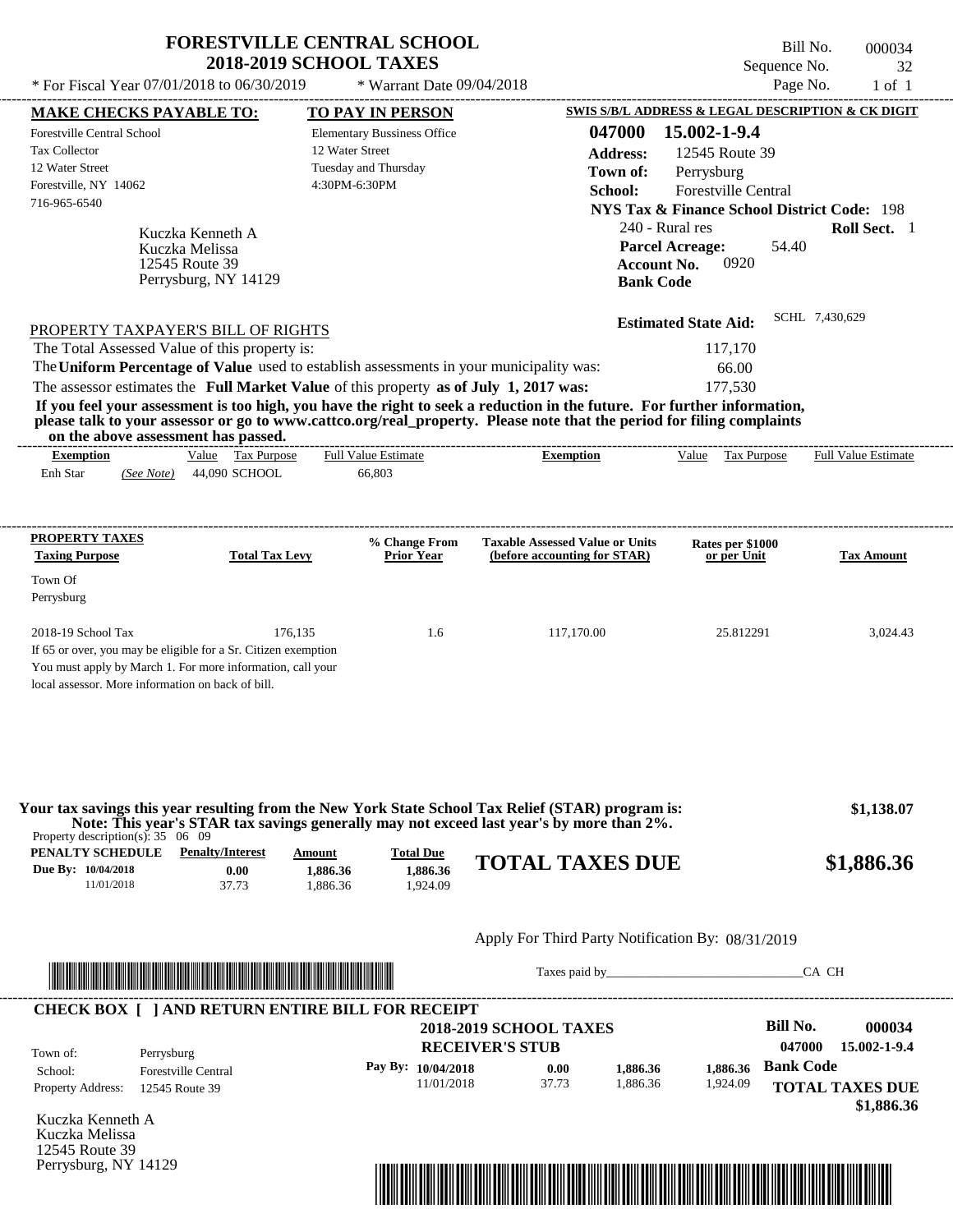| * For Fiscal Year 07/01/2018 to 06/30/2019                                                                                                |                                          | <b>FORESTVILLE CENTRAL SCHOOL</b><br><b>2018-2019 SCHOOL TAXES</b>                                                                                                               |                                                                                                                                                                                                                                                  | Sequence No.<br>Page No.                                                                                                                                                                                                     | Bill No.<br>000035<br>33 |
|-------------------------------------------------------------------------------------------------------------------------------------------|------------------------------------------|----------------------------------------------------------------------------------------------------------------------------------------------------------------------------------|--------------------------------------------------------------------------------------------------------------------------------------------------------------------------------------------------------------------------------------------------|------------------------------------------------------------------------------------------------------------------------------------------------------------------------------------------------------------------------------|--------------------------|
|                                                                                                                                           |                                          | * Warrant Date 09/04/2018                                                                                                                                                        |                                                                                                                                                                                                                                                  |                                                                                                                                                                                                                              | $1$ of $1$               |
| <b>MAKE CHECKS PAYABLE TO:</b><br>Forestville Central School<br>Tax Collector<br>12 Water Street<br>Forestville, NY 14062<br>716-965-6540 | Lawless James J                          | <b>TO PAY IN PERSON</b><br><b>Elementary Bussiness Office</b><br>12 Water Street<br>Tuesday and Thursday<br>4:30PM-6:30PM                                                        | 047000<br><b>Address:</b><br>Town of:<br>School:                                                                                                                                                                                                 | <b>SWIS S/B/L ADDRESS &amp; LEGAL DESCRIPTION &amp; CK DIGIT</b><br>7.004-1-38<br>12806 Route 39<br>Perrysburg<br><b>Forestville Central</b><br><b>NYS Tax &amp; Finance School District Code: 198</b><br>210 - 1 Family Res | Roll Sect. 1             |
| 12806 Rte 39                                                                                                                              | Lawless Mary K<br>South Dayton, NY 14138 |                                                                                                                                                                                  |                                                                                                                                                                                                                                                  | <b>Parcel Acreage:</b><br>2.00<br><b>Account No.</b><br>0048<br><b>Bank Code</b>                                                                                                                                             |                          |
|                                                                                                                                           |                                          |                                                                                                                                                                                  |                                                                                                                                                                                                                                                  | <b>Estimated State Aid:</b>                                                                                                                                                                                                  | SCHL 7,430,629           |
| PROPERTY TAXPAYER'S BILL OF RIGHTS<br>The Total Assessed Value of this property is:                                                       |                                          | The Uniform Percentage of Value used to establish assessments in your municipality was:<br>The assessor estimates the Full Market Value of this property as of July 1, 2017 was: | If you feel your assessment is too high, you have the right to seek a reduction in the future. For further information,<br>please talk to your assessor or go to www.cattco.org/real_property. Please note that the period for filing complaints | 61,000<br>66.00<br>92.424                                                                                                                                                                                                    |                          |
| on the above assessment has passed.<br><b>Exemption</b>                                                                                   | Value Tax Purpose                        | <b>Full Value Estimate</b>                                                                                                                                                       | <b>Exemption</b>                                                                                                                                                                                                                                 | Tax Purpose<br>Value                                                                                                                                                                                                         | Full Value Estimate      |
| <b>Bas Star</b><br>(See Note)                                                                                                             | 19,800 SCHOOL                            | 30,000                                                                                                                                                                           |                                                                                                                                                                                                                                                  |                                                                                                                                                                                                                              |                          |
| PROPERTY TAXES<br><b>Taxing Purpose</b><br>Town Of<br>Perrysburg                                                                          | <b>Total Tax Levy</b>                    | % Change From<br><b>Prior Year</b>                                                                                                                                               | <b>Taxable Assessed Value or Units</b><br>(before accounting for STAR)                                                                                                                                                                           | Rates per \$1000<br>or per Unit                                                                                                                                                                                              | <b>Tax Amount</b>        |

|                                                      | Your tax savings this year resulting from the New York State School Tax Relief (STAR) program is:<br>Note: This year's STAR tax savings generally may not exceed last year's by more than 2%.<br>Property description(s): $44 \quad 06 \quad 09$ |                                |                                          |                        |            |  |  |  |
|------------------------------------------------------|--------------------------------------------------------------------------------------------------------------------------------------------------------------------------------------------------------------------------------------------------|--------------------------------|------------------------------------------|------------------------|------------|--|--|--|
| PENALTY SCHEDULE<br>Due By: 10/04/2018<br>11/01/2018 | <b>Penalty/Interest</b><br>0.00<br>21.27                                                                                                                                                                                                         | Amount<br>1.063.47<br>1.063.47 | <b>Total Due</b><br>1.063.47<br>1.084.74 | <b>TOTAL TAXES DUE</b> | \$1,063.47 |  |  |  |

# Apply For Third Party Notification By: 08/31/2019



Taxes paid by\_\_\_\_\_\_\_\_\_\_\_\_\_\_\_\_\_\_\_\_\_\_\_\_\_\_\_\_\_\_\_CA CH

| Town of:                 | Perrysburg                 | <b>2018-2019 SCHOOL TAXES</b><br><b>RECEIVER'S STUB</b> |       |          |          | Bill No.<br>047000     | 000035<br>7.004-1-38 |
|--------------------------|----------------------------|---------------------------------------------------------|-------|----------|----------|------------------------|----------------------|
| School:                  | <b>Forestville Central</b> | Pay By: $10/04/2018$                                    | 0.00  | 1.063.47 | 1.063.47 | <b>Bank Code</b>       |                      |
| <b>Property Address:</b> | 12806 Route 39             | 11/01/2018                                              | 21.27 | 1.063.47 | 1,084.74 | <b>TOTAL TAXES DUE</b> |                      |

Lawless James J Lawless Mary K 12806 Rte 39 South Dayton, NY 14138

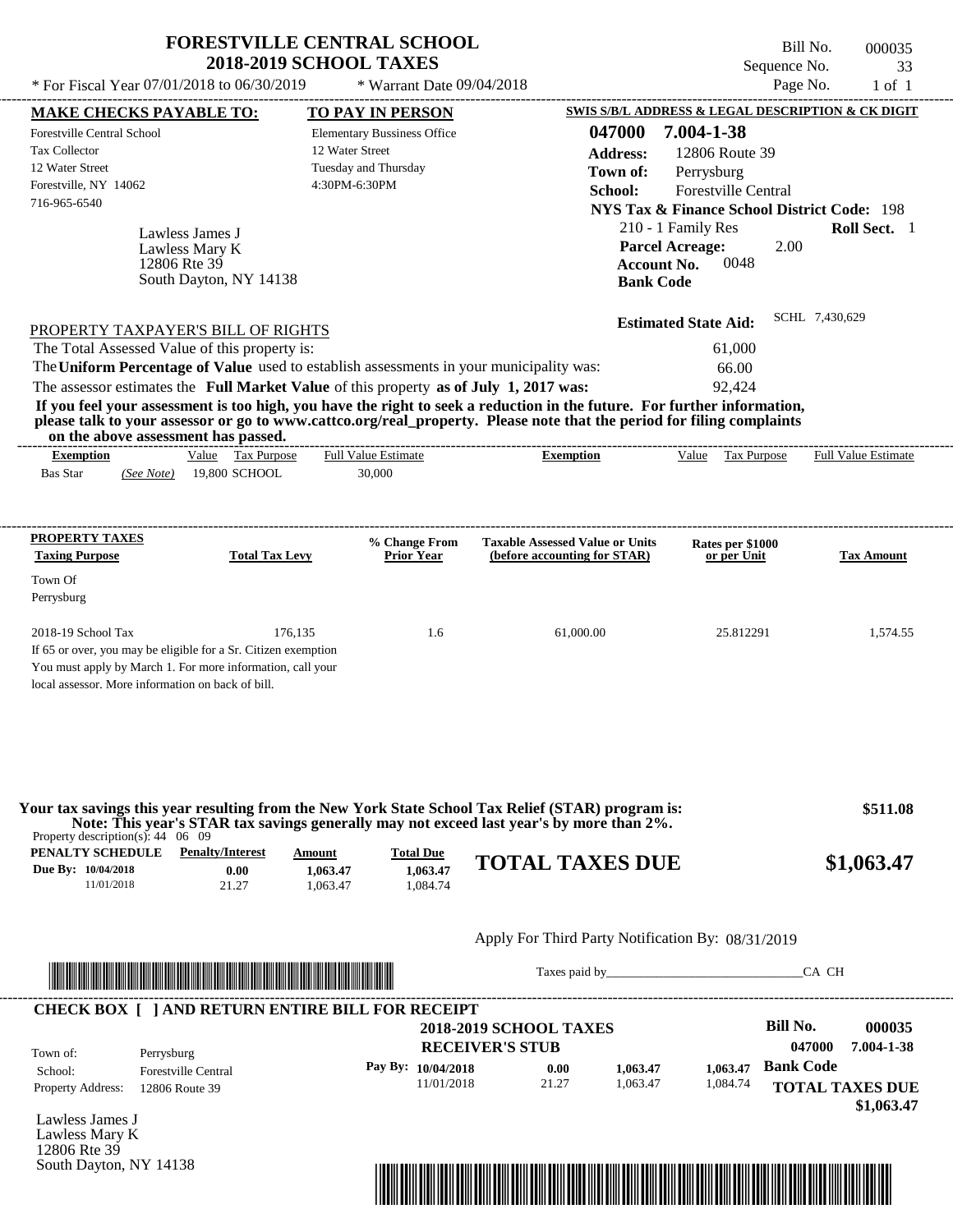| * For Fiscal Year 07/01/2018 to 06/30/2019                                                                                                                                                                                                                                                                                                                                                                                                                                                                                                                         | <b>FORESTVILLE CENTRAL SCHOOL</b><br><b>2018-2019 SCHOOL TAXES</b> | * Warrant Date 09/04/2018                                                     |                                                                                                                    | Sequence No.                                                                                                                                                                                                                             | Bill No.<br>000036<br>34<br>Page No.<br>$1$ of $1$ |
|--------------------------------------------------------------------------------------------------------------------------------------------------------------------------------------------------------------------------------------------------------------------------------------------------------------------------------------------------------------------------------------------------------------------------------------------------------------------------------------------------------------------------------------------------------------------|--------------------------------------------------------------------|-------------------------------------------------------------------------------|--------------------------------------------------------------------------------------------------------------------|------------------------------------------------------------------------------------------------------------------------------------------------------------------------------------------------------------------------------------------|----------------------------------------------------|
| <b>MAKE CHECKS PAYABLE TO:</b>                                                                                                                                                                                                                                                                                                                                                                                                                                                                                                                                     |                                                                    | <b>TO PAY IN PERSON</b>                                                       |                                                                                                                    | SWIS S/B/L ADDRESS & LEGAL DESCRIPTION & CK DIGIT                                                                                                                                                                                        |                                                    |
| <b>Forestville Central School</b><br>Tax Collector<br>12 Water Street<br>Forestville, NY 14062<br>716-965-6540<br>Locke Paul E<br>10127 Mosher Rd<br>South Dayton, NY 14138                                                                                                                                                                                                                                                                                                                                                                                        | 12 Water Street<br>4:30PM-6:30PM                                   | <b>Elementary Bussiness Office</b><br>Tuesday and Thursday                    | 047000<br><b>Address:</b><br>Town of:<br>School:                                                                   | 15.002-1-35.1<br>10127 Mosher Rd<br>Perrysburg<br>Forestville Central<br><b>NYS Tax &amp; Finance School District Code: 198</b><br>240 - Rural res<br><b>Parcel Acreage:</b><br>252.90<br>0306<br><b>Account No.</b><br><b>Bank Code</b> | Roll Sect. 1                                       |
| PROPERTY TAXPAYER'S BILL OF RIGHTS<br>The Total Assessed Value of this property is:<br>The Uniform Percentage of Value used to establish assessments in your municipality was:<br>The assessor estimates the Full Market Value of this property as of July 1, 2017 was:<br>If you feel your assessment is too high, you have the right to seek a reduction in the future. For further information,<br>please talk to your assessor or go to www.cattco.org/real_property. Please note that the period for filing complaints<br>on the above assessment has passed. |                                                                    |                                                                               |                                                                                                                    | <b>Estimated State Aid:</b><br>198,700<br>66.00<br>301,061                                                                                                                                                                               | SCHL 7,430,629                                     |
| <b>Exemption</b>                                                                                                                                                                                                                                                                                                                                                                                                                                                                                                                                                   | Value Tax Purpose                                                  | Full Value Estimate                                                           | <b>Exemption</b>                                                                                                   | Value Tax Purpose                                                                                                                                                                                                                        | Full Value Estimate                                |
| <b>Taxing Purpose</b><br>Town Of<br>Perrysburg<br>2018-19 School Tax<br>If 65 or over, you may be eligible for a Sr. Citizen exemption<br>You must apply by March 1. For more information, call your<br>local assessor. More information on back of bill.                                                                                                                                                                                                                                                                                                          | <b>Total Tax Levy</b><br>176,135                                   | % Change From<br><b>Prior Year</b><br>1.6                                     | <b>Taxable Assessed Value or Units</b><br>(before accounting for STAR)<br>198,700.00                               | Rates per \$1000<br>or per Unit<br>25.812291                                                                                                                                                                                             | <b>Tax Amount</b><br>5,128.90                      |
| Your tax savings this year resulting from the New York State School Tax Relief (STAR) program is:<br>Property description(s): $42 \quad 06 \quad 09$<br><b>PENALTY SCHEDULE</b> Penalty/Interest<br>Due By: 10/04/2018                                                                                                                                                                                                                                                                                                                                             | Amount<br>0.00<br>4,617.82                                         | Storage Wells #934 $&$ 939 Storage Well #1735<br><b>Total Due</b><br>4,617.82 | Note: This year's STAR tax savings generally may not exceed last year's by more than 2%.<br><b>TOTAL TAXES DUE</b> |                                                                                                                                                                                                                                          | \$511.08<br>\$4,617.82                             |
| 11/01/2018                                                                                                                                                                                                                                                                                                                                                                                                                                                                                                                                                         | 4,617.82<br>92.36                                                  | 4,710.18                                                                      |                                                                                                                    |                                                                                                                                                                                                                                          |                                                    |
|                                                                                                                                                                                                                                                                                                                                                                                                                                                                                                                                                                    |                                                                    |                                                                               | Apply For Third Party Notification By: 08/31/2019                                                                  |                                                                                                                                                                                                                                          |                                                    |
|                                                                                                                                                                                                                                                                                                                                                                                                                                                                                                                                                                    |                                                                    |                                                                               |                                                                                                                    | Taxes paid by Taxes and the Taxes and the Taxes and the Taxes are the Taxes and the Taxes and the Taxes and the Taxes and the Taxes and the Taxes and the Taxes and the Taxes and the Taxes and the Taxes and the Taxes and th           | CA CH                                              |
| <b>CHECK BOX [ ] AND RETURN ENTIRE BILL FOR RECEIPT</b>                                                                                                                                                                                                                                                                                                                                                                                                                                                                                                            |                                                                    |                                                                               |                                                                                                                    |                                                                                                                                                                                                                                          |                                                    |
|                                                                                                                                                                                                                                                                                                                                                                                                                                                                                                                                                                    |                                                                    |                                                                               | <b>2018-2019 SCHOOL TAXES</b>                                                                                      | <b>Bill No.</b>                                                                                                                                                                                                                          | 000036                                             |
| Town of:<br>Perrysburg                                                                                                                                                                                                                                                                                                                                                                                                                                                                                                                                             |                                                                    |                                                                               | <b>RECEIVER'S STUB</b>                                                                                             |                                                                                                                                                                                                                                          | 047000<br>15.002-1-35.1<br><b>Bank Code</b>        |
| <b>Forestville Central</b><br>School:<br>Property Address:<br>10127 Mosher Rd                                                                                                                                                                                                                                                                                                                                                                                                                                                                                      |                                                                    | Pay By: 10/04/2018<br>11/01/2018                                              | 0.00<br>4,617.82<br>92.36<br>4,617.82                                                                              | 4,617.82<br>4,710.18                                                                                                                                                                                                                     | <b>TOTAL TAXES DUE</b><br>\$4,617.82               |
| Locke Paul E<br>10127 Mosher Rd<br>South Dayton, NY 14138                                                                                                                                                                                                                                                                                                                                                                                                                                                                                                          |                                                                    |                                                                               |                                                                                                                    |                                                                                                                                                                                                                                          |                                                    |

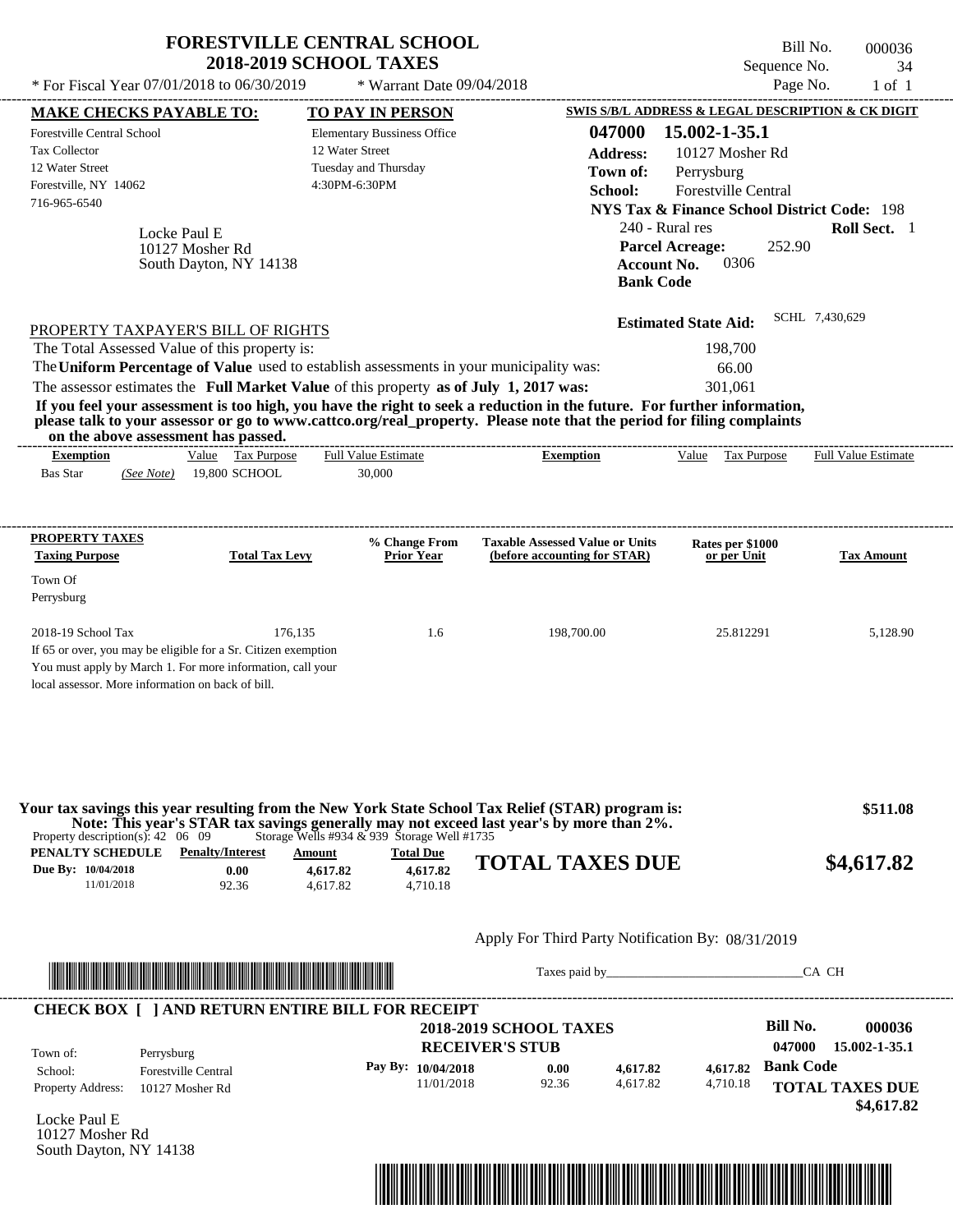| * For Fiscal Year 07/01/2018 to 06/30/2019                                                                                                                                                                                                                                                                                                                                                                                                                                  | <b>FORESTVILLE CENTRAL SCHOOL</b><br><b>2018-2019 SCHOOL TAXES</b><br>* Warrant Date 09/04/2018                           |                                                                        | Bill No.<br>Sequence No.<br>Page No.                                                                                                                                             | 000037<br>35<br>$1$ of $1$ |
|-----------------------------------------------------------------------------------------------------------------------------------------------------------------------------------------------------------------------------------------------------------------------------------------------------------------------------------------------------------------------------------------------------------------------------------------------------------------------------|---------------------------------------------------------------------------------------------------------------------------|------------------------------------------------------------------------|----------------------------------------------------------------------------------------------------------------------------------------------------------------------------------|----------------------------|
| <b>MAKE CHECKS PAYABLE TO:</b><br><b>Forestville Central School</b><br><b>Tax Collector</b><br>12 Water Street<br>Forestville, NY 14062<br>716-965-6540<br>Locke Paul E Jr                                                                                                                                                                                                                                                                                                  | <b>TO PAY IN PERSON</b><br><b>Elementary Bussiness Office</b><br>12 Water Street<br>Tuesday and Thursday<br>4:30PM-6:30PM | 047000<br><b>Address:</b><br>Town of:<br>School:<br>240 - Rural res    | SWIS S/B/L ADDRESS & LEGAL DESCRIPTION & CK DIGIT<br>15.002-1-8<br>12687 Route 39<br>Perrysburg<br>Forestville Central<br><b>NYS Tax &amp; Finance School District Code: 198</b> | Roll Sect. 1               |
| Locke Rachel E<br>12687 Route 39<br>Perrysburg, NY 14129<br>PROPERTY TAXPAYER'S BILL OF RIGHTS<br>The Total Assessed Value of this property is:                                                                                                                                                                                                                                                                                                                             |                                                                                                                           | <b>Account No.</b><br><b>Bank Code</b>                                 | 100.00<br><b>Parcel Acreage:</b><br>0204<br><b>Estimated State Aid:</b><br>74,760                                                                                                | SCHL 7,430,629             |
| The Uniform Percentage of Value used to establish assessments in your municipality was:<br>The assessor estimates the Full Market Value of this property as of July 1, 2017 was:<br>If you feel your assessment is too high, you have the right to seek a reduction in the future. For further information,<br>please talk to your assessor or go to www.cattco.org/real_property. Please note that the period for filing complaints<br>on the above assessment has passed. |                                                                                                                           | ---------------------------                                            | 66.00<br>113,273                                                                                                                                                                 |                            |
| Value Tax Purpose<br><b>Exemption</b><br>19,800 SCHOOL<br><b>Bas Star</b><br>(See Note)                                                                                                                                                                                                                                                                                                                                                                                     | <b>Full Value Estimate</b><br>30,000                                                                                      | <b>Exemption</b>                                                       | Value Tax Purpose                                                                                                                                                                | <b>Full Value Estimate</b> |
| <b>PROPERTY TAXES</b><br><b>Taxing Purpose</b><br><b>Total Tax Levy</b><br>Town Of<br>Perrysburg                                                                                                                                                                                                                                                                                                                                                                            | % Change From<br><b>Prior Year</b>                                                                                        | <b>Taxable Assessed Value or Units</b><br>(before accounting for STAR) | Rates per \$1000<br>or per Unit                                                                                                                                                  | <b>Tax Amount</b>          |
| 2018-19 School Tax<br>If 65 or over, you may be eligible for a Sr. Citizen exemption<br>You must apply by March 1. For more information, call your<br>local assessor. More information on back of bill.                                                                                                                                                                                                                                                                     | 176,135<br>1.6                                                                                                            | 74,760.00                                                              | 25.812291                                                                                                                                                                        | 1,929.73                   |
| Your tax savings this year resulting from the New York State School Tax Relief (STAR) program is:<br>Note: This year's STAR tax savings generally may not exceed last year's by more than 2%.<br>Property description(s): $35 \quad 06 \quad 09$                                                                                                                                                                                                                            | Storage Well #1750                                                                                                        |                                                                        |                                                                                                                                                                                  | \$511.09                   |
| PENALTY SCHEDULE<br><b>Penalty/Interest</b><br>Due By: 10/04/2018<br>0.00<br>11/01/2018<br>28.37                                                                                                                                                                                                                                                                                                                                                                            | <b>Total Due</b><br>Amount<br>1,418.64<br>1,418.64<br>1.418.64<br>1,447.01                                                | <b>TOTAL TAXES DUE</b>                                                 |                                                                                                                                                                                  | \$1,418.64                 |
|                                                                                                                                                                                                                                                                                                                                                                                                                                                                             |                                                                                                                           | Apply For Third Party Notification By: 08/31/2019                      |                                                                                                                                                                                  |                            |
|                                                                                                                                                                                                                                                                                                                                                                                                                                                                             |                                                                                                                           | Taxes paid by                                                          |                                                                                                                                                                                  | CA CH                      |
| <b>CHECK BOX [ ] AND RETURN ENTIRE BILL FOR RECEIPT</b>                                                                                                                                                                                                                                                                                                                                                                                                                     |                                                                                                                           | <b>2018-2019 SCHOOL TAXES</b>                                          | <b>Bill No.</b>                                                                                                                                                                  | 000037                     |

**RECEIVER'S STUB Bank Code 1,418.64 1,418.64** Property Address: 12687 Route 39 Perrysburg School: Forestville Central **TOTAL TAXES DUE \$1,418.64 047000 15.002-1-8 Pay By: 10/04/2018** 11/01/2018 28.37 **0.00** 1,418.64 1,447.01 Town of:

Locke Paul E Jr Locke Rachel E 12687 Route 39 Perrysburg, NY 14129

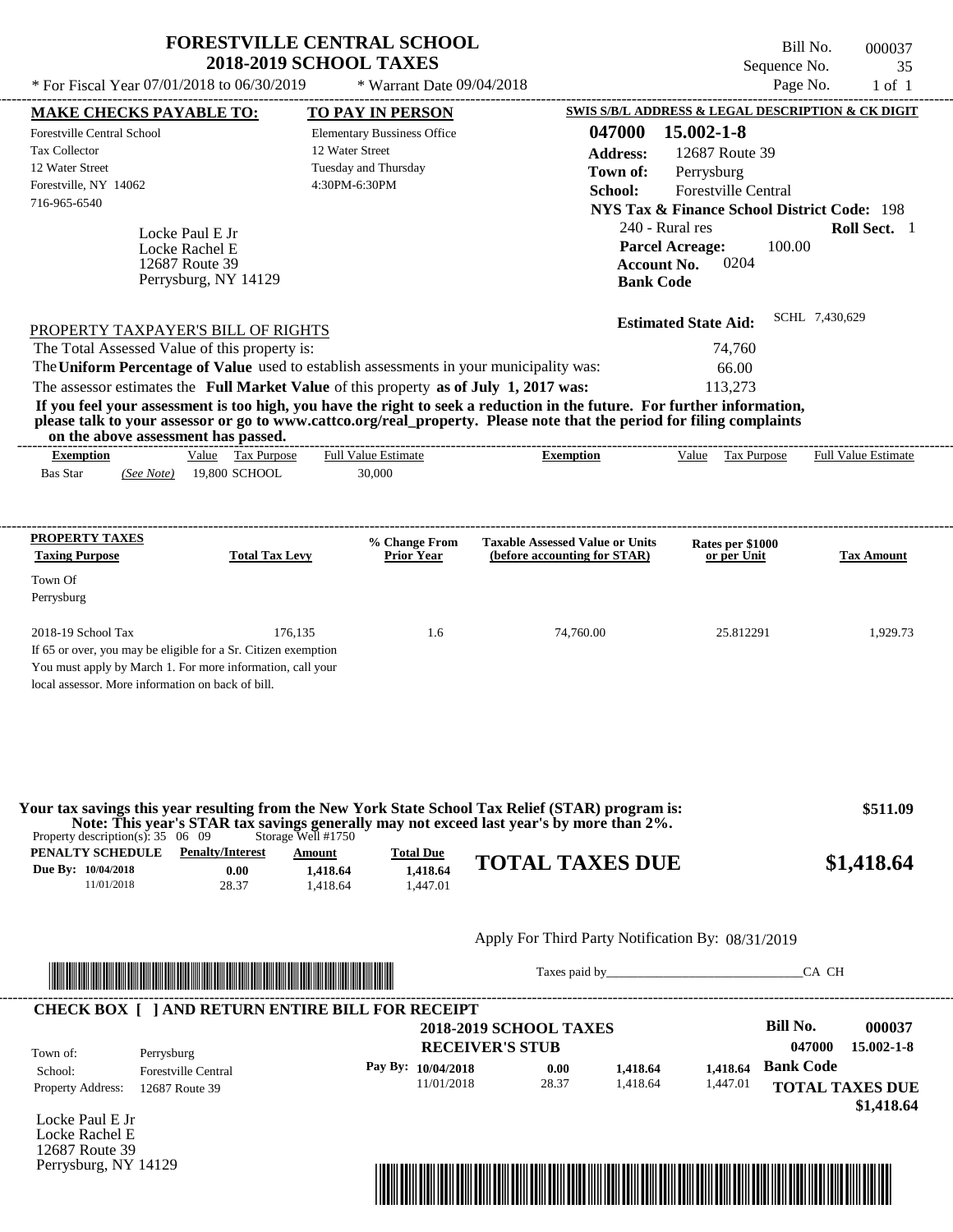|                                                                                                                                                                                                                                                           | <b>2018-2019 SCHOOL TAXES</b> | <b>FORESTVILLE CENTRAL SCHOOL</b>  |                                        | Sequence No.                                           | Bill No.<br>000038<br>36   |
|-----------------------------------------------------------------------------------------------------------------------------------------------------------------------------------------------------------------------------------------------------------|-------------------------------|------------------------------------|----------------------------------------|--------------------------------------------------------|----------------------------|
| * For Fiscal Year 07/01/2018 to 06/30/2019                                                                                                                                                                                                                |                               | * Warrant Date 09/04/2018          |                                        | Page No.                                               | $1$ of $1$                 |
| <u>MAKE CHECKS PAYABLE TO:</u>                                                                                                                                                                                                                            |                               | <b>TO PAY IN PERSON</b>            |                                        | SWIS S/B/L ADDRESS & LEGAL DESCRIPTION & CK DIGIT      |                            |
| Forestville Central School                                                                                                                                                                                                                                |                               | <b>Elementary Bussiness Office</b> | 047000                                 | 15.002-1-34                                            |                            |
| <b>Tax Collector</b>                                                                                                                                                                                                                                      |                               | 12 Water Street                    | <b>Address:</b>                        | 10096 Mosher Rd                                        |                            |
| 12 Water Street                                                                                                                                                                                                                                           |                               | Tuesday and Thursday               | Town of:                               | Perrysburg                                             |                            |
| Forestville, NY 14062                                                                                                                                                                                                                                     |                               | 4:30PM-6:30PM                      | School:                                | <b>Forestville Central</b>                             |                            |
| 716-965-6540                                                                                                                                                                                                                                              |                               |                                    |                                        | <b>NYS Tax &amp; Finance School District Code: 198</b> |                            |
|                                                                                                                                                                                                                                                           |                               |                                    |                                        | 240 - Rural res                                        | Roll Sect. 1               |
| Locke Sallie A<br>Smyntek Barbara                                                                                                                                                                                                                         |                               |                                    |                                        | <b>Parcel Acreage:</b><br>156.00                       |                            |
| 10127 Mosher Rd                                                                                                                                                                                                                                           |                               |                                    | <b>Account No.</b>                     | 0470                                                   |                            |
| South Dayton, NY 14138                                                                                                                                                                                                                                    |                               |                                    | <b>Bank Code</b>                       |                                                        |                            |
|                                                                                                                                                                                                                                                           |                               |                                    |                                        |                                                        | SCHL 7,430,629             |
| PROPERTY TAXPAYER'S BILL OF RIGHTS                                                                                                                                                                                                                        |                               |                                    |                                        | <b>Estimated State Aid:</b>                            |                            |
| The Total Assessed Value of this property is:                                                                                                                                                                                                             |                               |                                    |                                        | 89,200                                                 |                            |
| The Uniform Percentage of Value used to establish assessments in your municipality was:                                                                                                                                                                   |                               |                                    |                                        | 66.00                                                  |                            |
| The assessor estimates the Full Market Value of this property as of July 1, 2017 was:                                                                                                                                                                     |                               |                                    |                                        | 135,152                                                |                            |
|                                                                                                                                                                                                                                                           |                               | <b>Full Value Estimate</b>         |                                        |                                                        |                            |
| Value Tax Purpose<br><b>Exemption</b>                                                                                                                                                                                                                     |                               |                                    | <b>Exemption</b>                       | Value Tax Purpose                                      | <b>Full Value Estimate</b> |
|                                                                                                                                                                                                                                                           |                               |                                    |                                        |                                                        |                            |
| <b>PROPERTY TAXES</b>                                                                                                                                                                                                                                     |                               | % Change From                      | <b>Taxable Assessed Value or Units</b> | Rates per \$1000                                       |                            |
|                                                                                                                                                                                                                                                           | <b>Total Tax Levy</b>         | <b>Prior Year</b>                  |                                        | or per Unit                                            |                            |
|                                                                                                                                                                                                                                                           |                               |                                    |                                        |                                                        |                            |
|                                                                                                                                                                                                                                                           |                               |                                    |                                        |                                                        |                            |
|                                                                                                                                                                                                                                                           | 176.135                       | 1.6                                |                                        | 25.812291                                              |                            |
|                                                                                                                                                                                                                                                           |                               |                                    | 89,200.00                              |                                                        |                            |
|                                                                                                                                                                                                                                                           |                               |                                    |                                        |                                                        |                            |
|                                                                                                                                                                                                                                                           |                               |                                    |                                        |                                                        | <b>Tax Amount</b>          |
|                                                                                                                                                                                                                                                           |                               |                                    |                                        |                                                        | 2,302.46                   |
|                                                                                                                                                                                                                                                           |                               |                                    |                                        |                                                        |                            |
|                                                                                                                                                                                                                                                           |                               |                                    |                                        |                                                        |                            |
| <b>Taxing Purpose</b><br>Town Of<br>Perrysburg<br>2018-19 School Tax<br>If 65 or over, you may be eligible for a Sr. Citizen exemption<br>You must apply by March 1. For more information, call your<br>local assessor. More information on back of bill. |                               |                                    |                                        |                                                        |                            |
|                                                                                                                                                                                                                                                           |                               |                                    |                                        |                                                        |                            |
|                                                                                                                                                                                                                                                           |                               |                                    |                                        |                                                        |                            |
|                                                                                                                                                                                                                                                           |                               |                                    |                                        |                                                        |                            |

| Property description(s): $34 \quad 06 \quad 09$ |                         |          | Storage Well #1745 |                        |            |
|-------------------------------------------------|-------------------------|----------|--------------------|------------------------|------------|
| PENALTY SCHEDULE                                | <b>Penalty/Interest</b> | Amount   | <b>Total Due</b>   |                        |            |
| Due By: 10/04/2018                              | 0.00                    | 2.302.46 | 2.302.46           | <b>TOTAL TAXES DUE</b> | \$2,302.46 |
| 11/01/2018                                      | 46.05                   | 2.302.46 | 2,348.51           |                        |            |
|                                                 |                         |          |                    |                        |            |

## Apply For Third Party Notification By: 08/31/2019



Taxes paid by\_\_\_\_\_\_\_\_\_\_\_\_\_\_\_\_\_\_\_\_\_\_\_\_\_\_\_\_\_\_\_CA CH

| Town of:<br>School:      | Perrysburg<br><b>Forestville Central</b> | <b>2018-2019 SCHOOL TAXES</b><br><b>RECEIVER'S STUB</b> |       |          |          |                  | 000038<br>15.002-1-34  |
|--------------------------|------------------------------------------|---------------------------------------------------------|-------|----------|----------|------------------|------------------------|
|                          |                                          | Pay By: $10/04/2018$                                    | 0.00  | 2,302.46 | 2.302.46 | <b>Bank Code</b> |                        |
| <b>Property Address:</b> | 10096 Mosher Rd                          | 11/01/2018                                              | 46.05 | 2.302.46 | 2,348.51 |                  | <b>TOTAL TAXES DUE</b> |

Locke Sallie A Smyntek Barbara 10127 Mosher Rd South Dayton, NY 14138

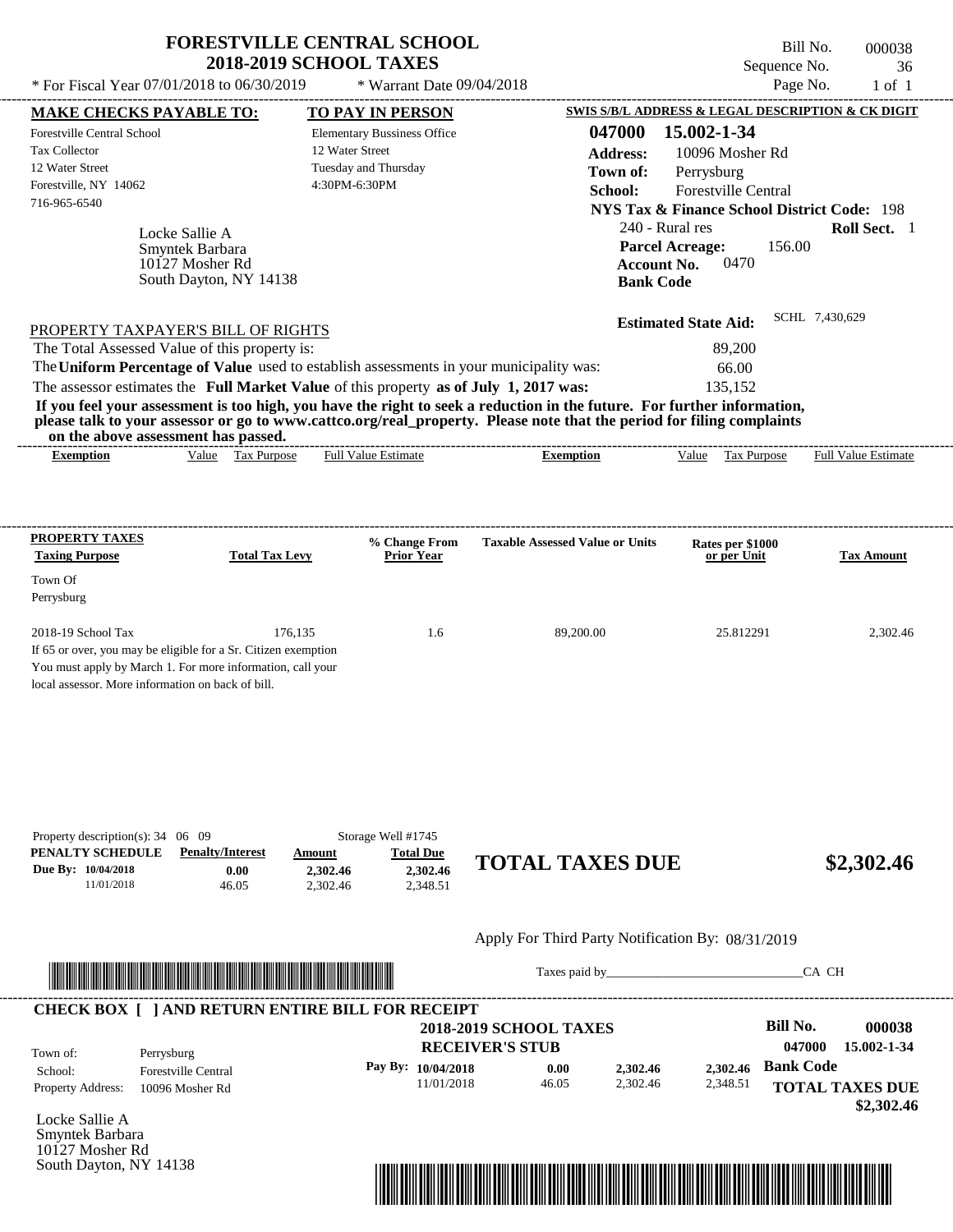| * For Fiscal Year 07/01/2018 to 06/30/2019                                                                                                                                                                                                                                                                     | <b>FORESTVILLE CENTRAL SCHOOL</b><br><b>2018-2019 SCHOOL TAXES</b> | * Warrant Date 09/04/2018                                  |                                                                                                                                                                                                                                                  | Sequence No.<br>Page No.                                                                                                                                                                     | Bill No.<br>000039<br>37<br>$1$ of $1$ |
|----------------------------------------------------------------------------------------------------------------------------------------------------------------------------------------------------------------------------------------------------------------------------------------------------------------|--------------------------------------------------------------------|------------------------------------------------------------|--------------------------------------------------------------------------------------------------------------------------------------------------------------------------------------------------------------------------------------------------|----------------------------------------------------------------------------------------------------------------------------------------------------------------------------------------------|----------------------------------------|
|                                                                                                                                                                                                                                                                                                                |                                                                    | TO PAY IN PERSON                                           |                                                                                                                                                                                                                                                  | SWIS S/B/L ADDRESS & LEGAL DESCRIPTION & CK DIGIT                                                                                                                                            |                                        |
| <b>MAKE CHECKS PAYABLE TO:</b><br><b>Forestville Central School</b><br><b>Tax Collector</b><br>12 Water Street<br>Forestville, NY 14062<br>716-965-6540<br>Luce Jeremy R<br>10539 Maltbie Rd<br>Gowanda, NY 14070-9600                                                                                         | 12 Water Street<br>4:30PM-6:30PM                                   | <b>Elementary Bussiness Office</b><br>Tuesday and Thursday | 047000<br><b>Address:</b><br>Town of:<br>School:<br><b>Account No.</b><br><b>Bank Code</b>                                                                                                                                                       | 15.002-1-6.1<br>12799 Route 39<br>Perrysburg<br>Forestville Central<br><b>NYS Tax &amp; Finance School District Code: 198</b><br>270 - Mfg housing<br><b>Parcel Acreage:</b><br>4.80<br>0358 | Roll Sect. 1                           |
| PROPERTY TAXPAYER'S BILL OF RIGHTS<br>The Total Assessed Value of this property is:<br>The Uniform Percentage of Value used to establish assessments in your municipality was:<br>The assessor estimates the Full Market Value of this property as of July 1, 2017 was:<br>on the above assessment has passed. |                                                                    |                                                            | If you feel your assessment is too high, you have the right to seek a reduction in the future. For further information,<br>please talk to your assessor or go to www.cattco.org/real_property. Please note that the period for filing complaints | <b>Estimated State Aid:</b><br>27,900<br>66.00<br>42,273                                                                                                                                     | SCHL 7,430,629                         |
| <b>Exemption</b>                                                                                                                                                                                                                                                                                               | Value Tax Purpose                                                  | <b>Full Value Estimate</b>                                 | <b>Exemption</b>                                                                                                                                                                                                                                 | Value Tax Purpose                                                                                                                                                                            | <b>Full Value Estimate</b>             |
| <b>PROPERTY TAXES</b><br><b>Taxing Purpose</b><br>Town Of<br>Perrysburg<br>2018-19 School Tax<br>If 65 or over, you may be eligible for a Sr. Citizen exemption<br>You must apply by March 1. For more information, call your                                                                                  | <b>Total Tax Levy</b><br>176,135                                   | % Change From<br><b>Prior Year</b><br>1.6                  | <b>Taxable Assessed Value or Units</b><br>27,900.00                                                                                                                                                                                              | Rates per \$1000<br>or per Unit<br>25.812291                                                                                                                                                 | <b>Tax Amount</b><br>720.16            |
| local assessor. More information on back of bill.<br>Property description(s): 43 06 09<br>PENALTY SCHEDULE<br><b>Penalty/Interest</b><br>Due By: 10/04/2018                                                                                                                                                    | Storage Well #1526<br>Amount<br>0.00<br>720.16                     | <b>Total Due</b><br>720.16                                 | <b>TOTAL TAXES DUE</b>                                                                                                                                                                                                                           |                                                                                                                                                                                              | \$720.16                               |
| 11/01/2018                                                                                                                                                                                                                                                                                                     | 14.40<br>720.16                                                    | 734.56                                                     | Apply For Third Party Notification By: 08/31/2019                                                                                                                                                                                                |                                                                                                                                                                                              |                                        |
|                                                                                                                                                                                                                                                                                                                |                                                                    |                                                            | Taxes paid by                                                                                                                                                                                                                                    |                                                                                                                                                                                              | CA CH                                  |
| <b>CHECK BOX [ ] AND RETURN ENTIRE BILL FOR RECEIPT</b>                                                                                                                                                                                                                                                        |                                                                    |                                                            | <b>2018-2019 SCHOOL TAXES</b><br><b>RECEIVER'S STUB</b>                                                                                                                                                                                          | <b>Bill No.</b><br>047000                                                                                                                                                                    | 000039<br>$15.002 - 1 - 6.1$           |
| Town of:<br>Perrysburg<br><b>Forestville Central</b><br>School:<br>2700P                                                                                                                                                                                                                                       |                                                                    | Pay By: 10/04/2018<br>11/01/2018                           | 720.16<br>0.00<br>14.40<br>720.16                                                                                                                                                                                                                | <b>Bank Code</b><br>720.16                                                                                                                                                                   | $734.56$ TOTAL TAVEC DUE               |

Luce Jeremy R 10539 Maltbie Rd Gowanda, NY 14070-9600

Property Address: 12799 Route 39



**10/04/2018 0.00**<br>11/01/2018 14.40

720.16

734.56



**TOTAL TAXES DUE**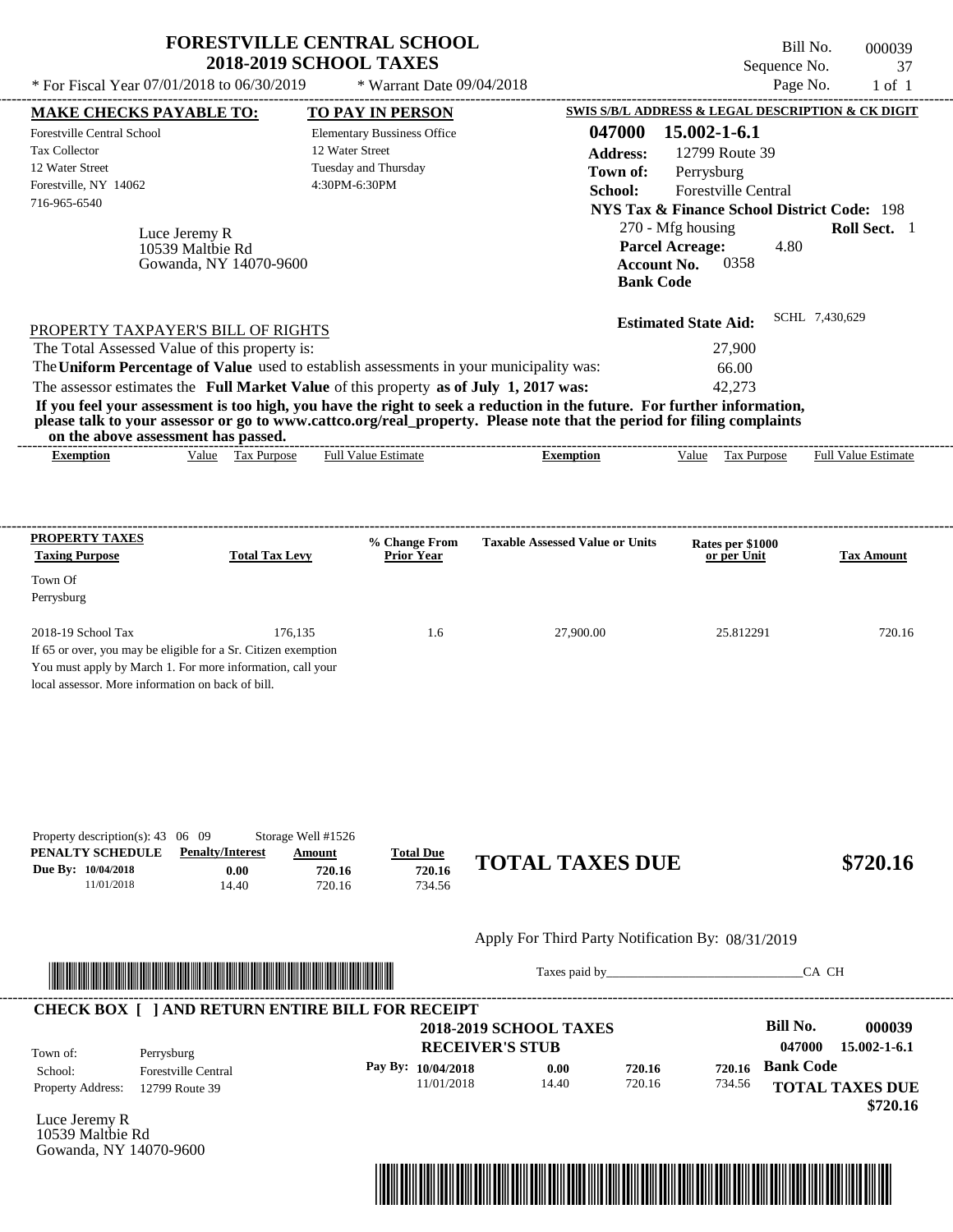|                                                                                                                                                                                                                                                                                                                                                                                                                                                                                                                             | <b>FORESTVILLE CENTRAL SCHOOL</b><br><b>2018-2019 SCHOOL TAXES</b> |                                                                                |                                                                                            | Sequence No.                                                                                                                                                                                                                                             | Bill No.<br>000040<br>38     |
|-----------------------------------------------------------------------------------------------------------------------------------------------------------------------------------------------------------------------------------------------------------------------------------------------------------------------------------------------------------------------------------------------------------------------------------------------------------------------------------------------------------------------------|--------------------------------------------------------------------|--------------------------------------------------------------------------------|--------------------------------------------------------------------------------------------|----------------------------------------------------------------------------------------------------------------------------------------------------------------------------------------------------------------------------------------------------------|------------------------------|
| * For Fiscal Year 07/01/2018 to 06/30/2019                                                                                                                                                                                                                                                                                                                                                                                                                                                                                  |                                                                    | * Warrant Date 09/04/2018                                                      |                                                                                            | Page No.                                                                                                                                                                                                                                                 | $1$ of $1$                   |
| <b>MAKE CHECKS PAYABLE TO:</b><br><b>Forestville Central School</b><br><b>Tax Collector</b><br>12 Water Street<br>Forestville, NY 14062<br>716-965-6540<br>Luce Jeremy R<br>10539 Maltbie Rd<br>Gowanda, NY 14070-9600                                                                                                                                                                                                                                                                                                      | 12 Water Street<br>4:30PM-6:30PM                                   | TO PAY IN PERSON<br><b>Elementary Bussiness Office</b><br>Tuesday and Thursday | 047000<br><b>Address:</b><br>Town of:<br>School:<br><b>Account No.</b><br><b>Bank Code</b> | SWIS S/B/L ADDRESS & LEGAL DESCRIPTION & CK DIGIT<br>15.002-1-6.2<br>12799 Route 39<br>Perrysburg<br>Forestville Central<br><b>NYS Tax &amp; Finance School District Code: 198</b><br>$322$ - Rural vac $>10$<br><b>Parcel Acreage:</b><br>37.90<br>1038 | Roll Sect. 1                 |
| PROPERTY TAXPAYER'S BILL OF RIGHTS<br>The Total Assessed Value of this property is:<br>The Uniform Percentage of Value used to establish assessments in your municipality was:<br>The assessor estimates the Full Market Value of this property as of July 1, 2017 was:<br>If you feel your assessment is too high, you have the right to seek a reduction in the future. For further information,<br>please talk to your assessor or go to www.cattco.org/real_property. Please note that the period for filing complaints |                                                                    |                                                                                |                                                                                            | <b>Estimated State Aid:</b><br>20,600<br>66.00<br>31,212                                                                                                                                                                                                 | SCHL 7,430,629               |
| on the above assessment has passed.<br><b>Exemption</b>                                                                                                                                                                                                                                                                                                                                                                                                                                                                     | Value Tax Purpose                                                  | <b>Full Value Estimate</b>                                                     | <b>Exemption</b>                                                                           | Value Tax Purpose                                                                                                                                                                                                                                        | <b>Full Value Estimate</b>   |
| <b>PROPERTY TAXES</b><br><b>Taxing Purpose</b><br>Town Of<br>Perrysburg<br>2018-19 School Tax<br>If 65 or over, you may be eligible for a Sr. Citizen exemption<br>You must apply by March 1. For more information, call your<br>local assessor. More information on back of bill.                                                                                                                                                                                                                                          | <b>Total Tax Levy</b><br>176,135                                   | % Change From<br><b>Prior Year</b><br>1.6                                      | <b>Taxable Assessed Value or Units</b><br>20,600.00                                        | Rates per \$1000<br>or per Unit<br>25.812291                                                                                                                                                                                                             | <b>Tax Amount</b><br>531.73  |
| Property description(s): $43 \quad 06 \quad 09$<br>PENALTY SCHEDULE<br><b>Penalty/Interest</b><br>Due By: 10/04/2018<br>0.00<br>11/01/2018<br>10.63                                                                                                                                                                                                                                                                                                                                                                         | Amount<br>531.73<br>531.73                                         | <b>Total Due</b><br>531.73<br>542.36                                           | <b>TOTAL TAXES DUE</b>                                                                     |                                                                                                                                                                                                                                                          | \$531.73                     |
|                                                                                                                                                                                                                                                                                                                                                                                                                                                                                                                             |                                                                    |                                                                                | Apply For Third Party Notification By: 08/31/2019                                          |                                                                                                                                                                                                                                                          |                              |
|                                                                                                                                                                                                                                                                                                                                                                                                                                                                                                                             |                                                                    |                                                                                | Taxes paid by                                                                              |                                                                                                                                                                                                                                                          | CA CH                        |
| <b>CHECK BOX [ ] AND RETURN ENTIRE BILL FOR RECEIPT</b><br>Town of:<br>Perrysburg                                                                                                                                                                                                                                                                                                                                                                                                                                           |                                                                    |                                                                                | <b>2018-2019 SCHOOL TAXES</b><br><b>RECEIVER'S STUB</b>                                    | <b>Bill No.</b><br>047000                                                                                                                                                                                                                                | 000040<br>$15.002 - 1 - 6.2$ |
| <b>Forestville Central</b><br>School:<br>Property Address.<br>$12700$ Pouto $30$                                                                                                                                                                                                                                                                                                                                                                                                                                            |                                                                    | Pay By: 10/04/2018<br>11/01/2018                                               | 531.73<br>0.00<br>10.63<br>531.73                                                          | <b>Bank Code</b><br>531.73<br>542.36                                                                                                                                                                                                                     | <b>TOTAL TAXES DUE</b>       |

11/01/2018 10.63

Property Address: 12799 Route 39

Luce Jeremy R 10539 Maltbie Rd Gowanda, NY 14070-9600



531.73

**TOTAL TAXES DUE**

542.36

 **\$531.73**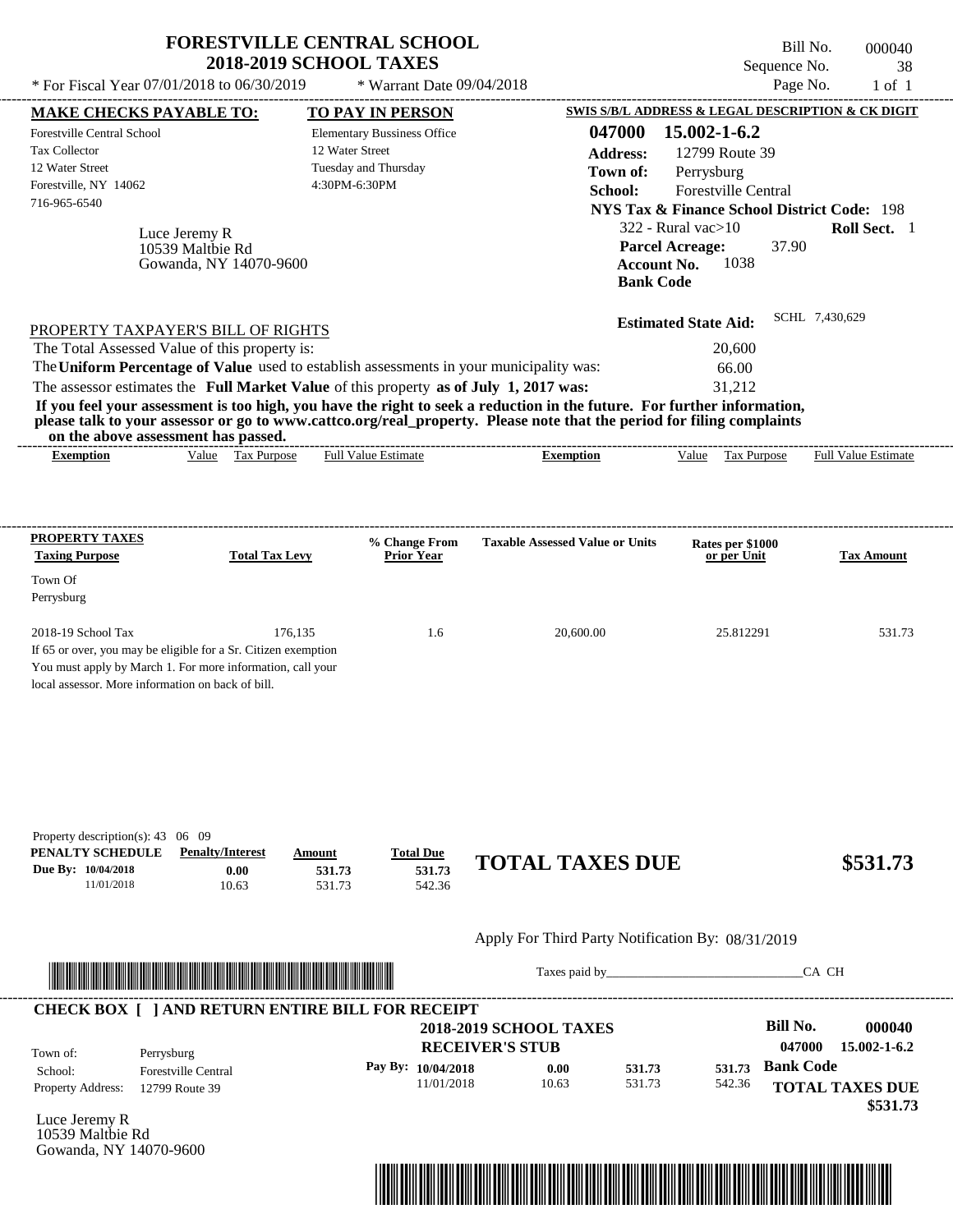| * For Fiscal Year 07/01/2018 to 06/30/2019                                                                                                                                                                                                                                                                                         | <b>FORESTVILLE CENTRAL SCHOOL</b><br><b>2018-2019 SCHOOL TAXES</b>         | * Warrant Date 09/04/2018                                                                      |                                                                                                                                                                                                                                                                      |                                                                                                                                                                                                                                        | Bill No.<br>Sequence No.<br>Page No.       | 000041<br>39<br>$1$ of $1$ |
|------------------------------------------------------------------------------------------------------------------------------------------------------------------------------------------------------------------------------------------------------------------------------------------------------------------------------------|----------------------------------------------------------------------------|------------------------------------------------------------------------------------------------|----------------------------------------------------------------------------------------------------------------------------------------------------------------------------------------------------------------------------------------------------------------------|----------------------------------------------------------------------------------------------------------------------------------------------------------------------------------------------------------------------------------------|--------------------------------------------|----------------------------|
| <b>MAKE CHECKS PAYABLE TO:</b>                                                                                                                                                                                                                                                                                                     |                                                                            | <b>TO PAY IN PERSON</b>                                                                        |                                                                                                                                                                                                                                                                      | SWIS S/B/L ADDRESS & LEGAL DESCRIPTION & CK DIGIT                                                                                                                                                                                      |                                            |                            |
| <b>Forestville Central School</b><br>Tax Collector<br>12 Water Street<br>Forestville, NY 14062<br>716-965-6540<br>Lukasik Joseph E                                                                                                                                                                                                 | 10922 W Perrysburg Rd<br>Perrysburg, NY 14129                              | <b>Elementary Bussiness Office</b><br>12 Water Street<br>Tuesday and Thursday<br>4:30PM-6:30PM | 047000<br><b>Address:</b><br>Town of:<br>School:                                                                                                                                                                                                                     | $7.004 - 1 - 5$<br>10922 W Perrysburg Rd<br>Perrysburg<br>Forestville Central<br><b>NYS Tax &amp; Finance School District Code: 198</b><br>240 - Rural res<br><b>Parcel Acreage:</b><br>0213<br><b>Account No.</b><br><b>Bank Code</b> | 52.60                                      | Roll Sect. 1               |
| PROPERTY TAXPAYER'S BILL OF RIGHTS<br>The Total Assessed Value of this property is:<br>The Uniform Percentage of Value used to establish assessments in your municipality was:<br>The assessor estimates the Full Market Value of this property as of July 1, 2017 was:<br>on the above assessment has passed.<br><b>Exemption</b> | Value Tax Purpose                                                          | <b>Full Value Estimate</b>                                                                     | If you feel your assessment is too high, you have the right to seek a reduction in the future. For further information,<br>please talk to your assessor or go to www.cattco.org/real_property. Please note that the period for filing complaints<br><b>Exemption</b> | <b>Estimated State Aid:</b><br>120,300<br>66.00<br>182,273<br>Value Tax Purpose                                                                                                                                                        | SCHL 7,430,629                             | <b>Full Value Estimate</b> |
|                                                                                                                                                                                                                                                                                                                                    |                                                                            |                                                                                                |                                                                                                                                                                                                                                                                      |                                                                                                                                                                                                                                        |                                            |                            |
| PROPERTY TAXES<br><b>Taxing Purpose</b>                                                                                                                                                                                                                                                                                            | <b>Total Tax Levy</b>                                                      | % Change From<br><b>Prior Year</b>                                                             | <b>Taxable Assessed Value or Units</b>                                                                                                                                                                                                                               | Rates per \$1000<br>or per Unit                                                                                                                                                                                                        |                                            | <b>Tax Amount</b>          |
| Town Of<br>Perrysburg                                                                                                                                                                                                                                                                                                              |                                                                            |                                                                                                |                                                                                                                                                                                                                                                                      |                                                                                                                                                                                                                                        |                                            |                            |
| 2018-19 School Tax<br>If 65 or over, you may be eligible for a Sr. Citizen exemption<br>You must apply by March 1. For more information, call your<br>local assessor. More information on back of bill.                                                                                                                            | 176,135                                                                    | 1.6                                                                                            | 120,300.00                                                                                                                                                                                                                                                           | 25.812291                                                                                                                                                                                                                              |                                            | 3,105.22                   |
| Property description(s): $37 \quad 06 \quad 09$<br>PENALTY SCHEDULE<br>Due By: 10/04/2018<br>11/01/2018                                                                                                                                                                                                                            | <b>Penalty/Interest</b><br>Amount<br>0.00<br>3,105.22<br>3,105.22<br>62.10 | <b>Total Due</b><br>3,105.22<br>3,167.32                                                       | <b>TOTAL TAXES DUE</b>                                                                                                                                                                                                                                               |                                                                                                                                                                                                                                        |                                            | \$3,105.22                 |
|                                                                                                                                                                                                                                                                                                                                    |                                                                            |                                                                                                | Apply For Third Party Notification By: 08/31/2019                                                                                                                                                                                                                    |                                                                                                                                                                                                                                        |                                            |                            |
| <u> Indian American State and The Communication of the Communication of the Communication of the Communication of the Communication of the Communication of the Communication of the Communication of the Communication of the C</u>                                                                                               |                                                                            |                                                                                                |                                                                                                                                                                                                                                                                      | Taxes paid by                                                                                                                                                                                                                          | CA CH                                      |                            |
| <b>CHECK BOX [ ] AND RETURN ENTIRE BILL FOR RECEIPT</b>                                                                                                                                                                                                                                                                            |                                                                            |                                                                                                | <b>2018-2019 SCHOOL TAXES</b><br><b>RECEIVER'S STUB</b>                                                                                                                                                                                                              |                                                                                                                                                                                                                                        | Bill No.<br>047000                         | 000041<br>$7.004 - 1 - 5$  |
| Town of:<br>Perrysburg<br>School:<br><b>Forestville Central</b><br>Property Address:                                                                                                                                                                                                                                               | 10922 W Perrysburg Rd                                                      | Pay By: 10/04/2018<br>11/01/2018                                                               | 0.00<br>3,105.22<br>62.10<br>3,105.22                                                                                                                                                                                                                                | 3,105.22<br>3,167.32                                                                                                                                                                                                                   | <b>Bank Code</b><br><b>TOTAL TAXES DUE</b> | \$3,105.22                 |
| Lukasik Joseph F                                                                                                                                                                                                                                                                                                                   |                                                                            |                                                                                                |                                                                                                                                                                                                                                                                      |                                                                                                                                                                                                                                        |                                            |                            |

Lukasik Joseph E 10922 W Perrysburg Rd Perrysburg, NY 14129

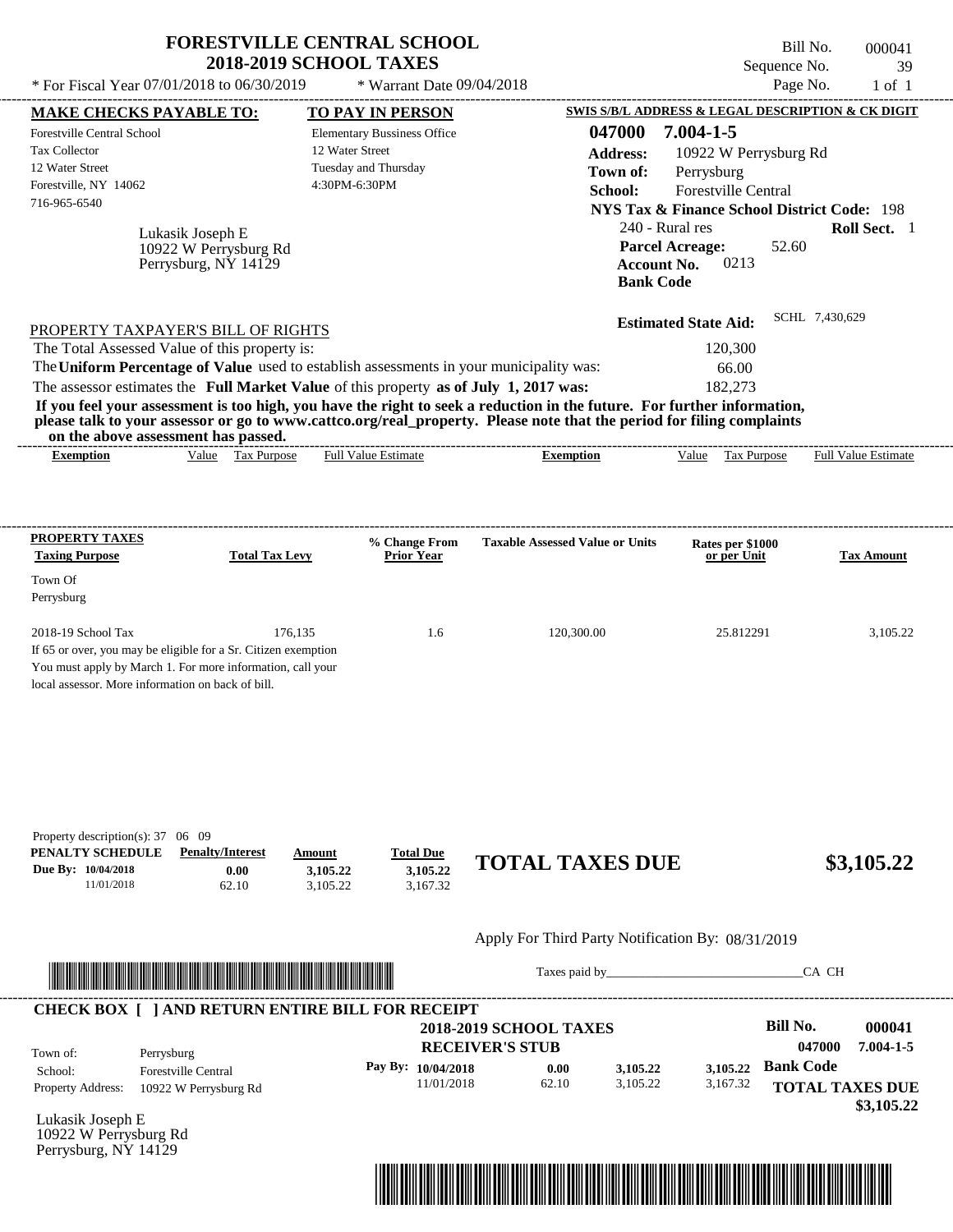| * For Fiscal Year 07/01/2018 to 06/30/2019<br><b>MAKE CHECKS PAYABLE TO:</b><br>Forestville Central School |                                                                                     | <b>2018-2019 SCHOOL TAXES</b>                                                                  |                                                                                                                                                                                                                                                  | Bill No.<br>Sequence No.                                                                                                             | 000042<br>40        |
|------------------------------------------------------------------------------------------------------------|-------------------------------------------------------------------------------------|------------------------------------------------------------------------------------------------|--------------------------------------------------------------------------------------------------------------------------------------------------------------------------------------------------------------------------------------------------|--------------------------------------------------------------------------------------------------------------------------------------|---------------------|
|                                                                                                            |                                                                                     | * Warrant Date 09/04/2018                                                                      |                                                                                                                                                                                                                                                  | Page No.                                                                                                                             | $1$ of $1$          |
|                                                                                                            |                                                                                     | <b>TO PAY IN PERSON</b>                                                                        |                                                                                                                                                                                                                                                  | SWIS S/B/L ADDRESS & LEGAL DESCRIPTION & CK DIGIT                                                                                    |                     |
| <b>Tax Collector</b><br>12 Water Street<br>Forestville, NY 14062<br>716-965-6540                           |                                                                                     | <b>Elementary Bussiness Office</b><br>12 Water Street<br>Tuesday and Thursday<br>4:30PM-6:30PM | 047000<br><b>Address:</b><br>Town of:<br>School:                                                                                                                                                                                                 | 7.004-1-48.4<br>10803 W Perrysburg Rd<br>Perrysburg<br>Forestville Central<br><b>NYS Tax &amp; Finance School District Code: 198</b> |                     |
|                                                                                                            | MacKinnon Allan R<br>MacKinnon Ann<br>10803 W Perrysburg Rd<br>Perrysburg, NY 14129 |                                                                                                | <b>Account No.</b><br><b>Bank Code</b>                                                                                                                                                                                                           | 210 - 1 Family Res<br><b>Parcel Acreage:</b><br>1.45<br>0888                                                                         | Roll Sect. 1        |
| PROPERTY TAXPAYER'S BILL OF RIGHTS                                                                         |                                                                                     |                                                                                                |                                                                                                                                                                                                                                                  | <b>Estimated State Aid:</b>                                                                                                          | SCHL 7,430,629      |
| The Total Assessed Value of this property is:                                                              |                                                                                     |                                                                                                |                                                                                                                                                                                                                                                  | 61,500                                                                                                                               |                     |
|                                                                                                            |                                                                                     | The Uniform Percentage of Value used to establish assessments in your municipality was:        |                                                                                                                                                                                                                                                  | 66.00                                                                                                                                |                     |
| on the above assessment has passed.                                                                        |                                                                                     |                                                                                                | If you feel your assessment is too high, you have the right to seek a reduction in the future. For further information,<br>please talk to your assessor or go to www.cattco.org/real_property. Please note that the period for filing complaints |                                                                                                                                      |                     |
| <b>Exemption</b>                                                                                           | Value Tax Purpose                                                                   | <b>Full Value Estimate</b>                                                                     | <b>Exemption</b>                                                                                                                                                                                                                                 | Value Tax Purpose                                                                                                                    | Full Value Estimate |
| Enh Star<br>(See Note)                                                                                     | 44,090 SCHOOL                                                                       | 66,803                                                                                         |                                                                                                                                                                                                                                                  |                                                                                                                                      |                     |
| PROPERTY TAXES<br><b>Taxing Purpose</b>                                                                    | <b>Total Tax Levy</b>                                                               | % Change From<br><b>Prior Year</b>                                                             | <b>Taxable Assessed Value or Units</b><br>(before accounting for STAR)                                                                                                                                                                           | Rates per \$1000<br>or per Unit                                                                                                      | <b>Tax Amount</b>   |
| Town Of<br>Perrysburg                                                                                      |                                                                                     |                                                                                                |                                                                                                                                                                                                                                                  |                                                                                                                                      |                     |

**Due By: 10/04/2018** 11/01/2018 8.99 **0.00** 449.39 **449.39** 458.38 **449.39 TOTAL TAXES DUE \$449.39**

# Apply For Third Party Notification By: 08/31/2019



Taxes paid by\_\_\_\_\_\_\_\_\_\_\_\_\_\_\_\_\_\_\_\_\_\_\_\_\_\_\_\_\_\_\_CA CH



MacKinnon Allan R MacKinnon Ann 10803 W Perrysburg Rd Perrysburg, NY 14129

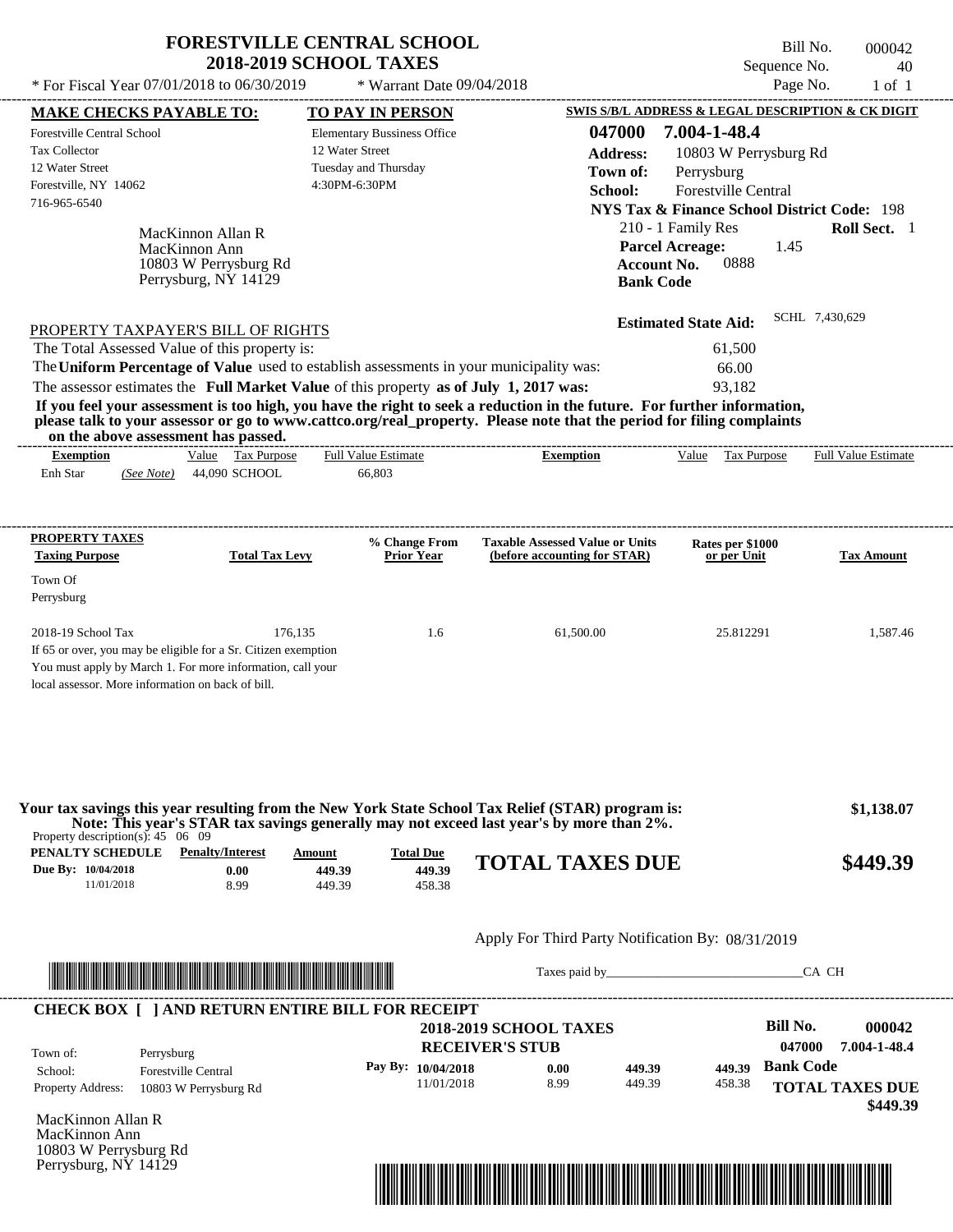|                                                                                                                                                                                                                                                                                         | <b>FORESTVILLE CENTRAL SCHOOL</b><br><b>2018-2019 SCHOOL TAXES</b> |                                                                        |                                                                                             | Bill No.<br>000043<br>Sequence No.<br>41               |
|-----------------------------------------------------------------------------------------------------------------------------------------------------------------------------------------------------------------------------------------------------------------------------------------|--------------------------------------------------------------------|------------------------------------------------------------------------|---------------------------------------------------------------------------------------------|--------------------------------------------------------|
| * For Fiscal Year 07/01/2018 to 06/30/2019                                                                                                                                                                                                                                              | * Warrant Date 09/04/2018                                          |                                                                        |                                                                                             | Page No.<br>$1$ of $1$                                 |
| <b>MAKE CHECKS PAYABLE TO:</b>                                                                                                                                                                                                                                                          | TO PAY IN PERSON                                                   |                                                                        |                                                                                             | SWIS S/B/L ADDRESS & LEGAL DESCRIPTION & CK DIGIT      |
| <b>Forestville Central School</b><br>Tax Collector                                                                                                                                                                                                                                      | <b>Elementary Bussiness Office</b><br>12 Water Street              | 047000<br><b>Address:</b>                                              | 7.004-1-25<br>10802 W Perrysburg Rd                                                         |                                                        |
| 12 Water Street<br>Forestville, NY 14062<br>716-965-6540                                                                                                                                                                                                                                | Tuesday and Thursday<br>4:30PM-6:30PM                              | Town of:<br>School:                                                    | Perrysburg<br>Forestville Central                                                           | <b>NYS Tax &amp; Finance School District Code: 198</b> |
| Martin Margaret<br>10802 W Perrysburg Rd<br>Perrysburg, NY 14129                                                                                                                                                                                                                        |                                                                    |                                                                        | 240 - Rural res<br><b>Parcel Acreage:</b><br>0328<br><b>Account No.</b><br><b>Bank Code</b> | Roll Sect. 1<br>47.88                                  |
| PROPERTY TAXPAYER'S BILL OF RIGHTS                                                                                                                                                                                                                                                      |                                                                    |                                                                        | <b>Estimated State Aid:</b>                                                                 | SCHL 7,430,629                                         |
| The Total Assessed Value of this property is:                                                                                                                                                                                                                                           |                                                                    |                                                                        | 52,700                                                                                      |                                                        |
| The Uniform Percentage of Value used to establish assessments in your municipality was:                                                                                                                                                                                                 |                                                                    |                                                                        | 66.00                                                                                       |                                                        |
| The assessor estimates the Full Market Value of this property as of July 1, 2017 was:                                                                                                                                                                                                   |                                                                    |                                                                        | 79,848                                                                                      |                                                        |
| If you feel your assessment is too high, you have the right to seek a reduction in the future. For further information,<br>please talk to your assessor or go to www.cattco.org/real_property. Please note that the period for filing complaints<br>on the above assessment has passed. |                                                                    |                                                                        |                                                                                             |                                                        |
| Value Tax Purpose<br><b>Exemption</b>                                                                                                                                                                                                                                                   | <b>Full Value Estimate</b>                                         | <b>Exemption</b>                                                       | Value Tax Purpose                                                                           | <b>Full Value Estimate</b>                             |
| Enh Star<br>44,090 SCHOOL<br>(See Note)                                                                                                                                                                                                                                                 | 66,803                                                             |                                                                        |                                                                                             |                                                        |
| PROPERTY TAXES<br><b>Taxing Purpose</b><br><b>Total Tax Levy</b><br>Town Of                                                                                                                                                                                                             | % Change From<br><b>Prior Year</b>                                 | <b>Taxable Assessed Value or Units</b><br>(before accounting for STAR) | Rates per \$1000<br>or per Unit                                                             | <b>Tax Amount</b>                                      |
| Perrysburg                                                                                                                                                                                                                                                                              |                                                                    |                                                                        |                                                                                             |                                                        |
| 2018-19 School Tax<br>If 65 or over, you may be eligible for a Sr. Citizen exemption<br>You must apply by March 1. For more information, call your<br>local assessor. More information on back of bill.                                                                                 | 176,135<br>1.6                                                     | 52,700.00                                                              | 25.812291                                                                                   | 1,360.31                                               |
| Your tax savings this year resulting from the New York State School Tax Relief (STAR) program is:<br>Note: This year's STAR tax savings generally may not exceed last year's by more than 2%.<br>Property description(s): $37 \quad 06 \quad 09$                                        | Storage Well #1725                                                 |                                                                        |                                                                                             | \$1,138.07                                             |
| <b>PENALTY SCHEDULE</b> Penalty/Interest                                                                                                                                                                                                                                                | <b>Amount</b><br><b>Total Due</b>                                  | <b>TOTAL TAXES DUE</b>                                                 |                                                                                             |                                                        |
| Due By: 10/04/2018<br>0.00<br>11/01/2018<br>4.44                                                                                                                                                                                                                                        | 222.24<br>222.24<br>222.24<br>226.68                               |                                                                        |                                                                                             | \$222.24                                               |
|                                                                                                                                                                                                                                                                                         |                                                                    | Apply For Third Party Notification By: 08/31/2019                      |                                                                                             |                                                        |
|                                                                                                                                                                                                                                                                                         |                                                                    |                                                                        | Taxes paid by                                                                               | CA CH                                                  |
| <b>CHECK BOX [ ] AND RETURN ENTIRE BILL FOR RECEIPT</b>                                                                                                                                                                                                                                 |                                                                    |                                                                        |                                                                                             |                                                        |
|                                                                                                                                                                                                                                                                                         |                                                                    | <b>2018-2019 SCHOOL TAXES</b><br><b>RECEIVER'S STUB</b>                |                                                                                             | <b>Bill No.</b><br>000043<br>047000<br>7.004-1-25      |
| Town of:<br>Perrysburg<br><b>Forestville Central</b><br>School:                                                                                                                                                                                                                         | Pay By: 10/04/2018                                                 | 0.00                                                                   | 222.24<br>222.24                                                                            | <b>Bank Code</b>                                       |
| <b>Property Address:</b><br>10802 W Perrysburg Rd                                                                                                                                                                                                                                       | 11/01/2018                                                         | 4.44                                                                   | 222.24<br>226.68                                                                            | <b>TOTAL TAXES DUE</b>                                 |

Martin Margaret 10802 W Perrysburg Rd Perrysburg, NY 14129



 **\$222.24**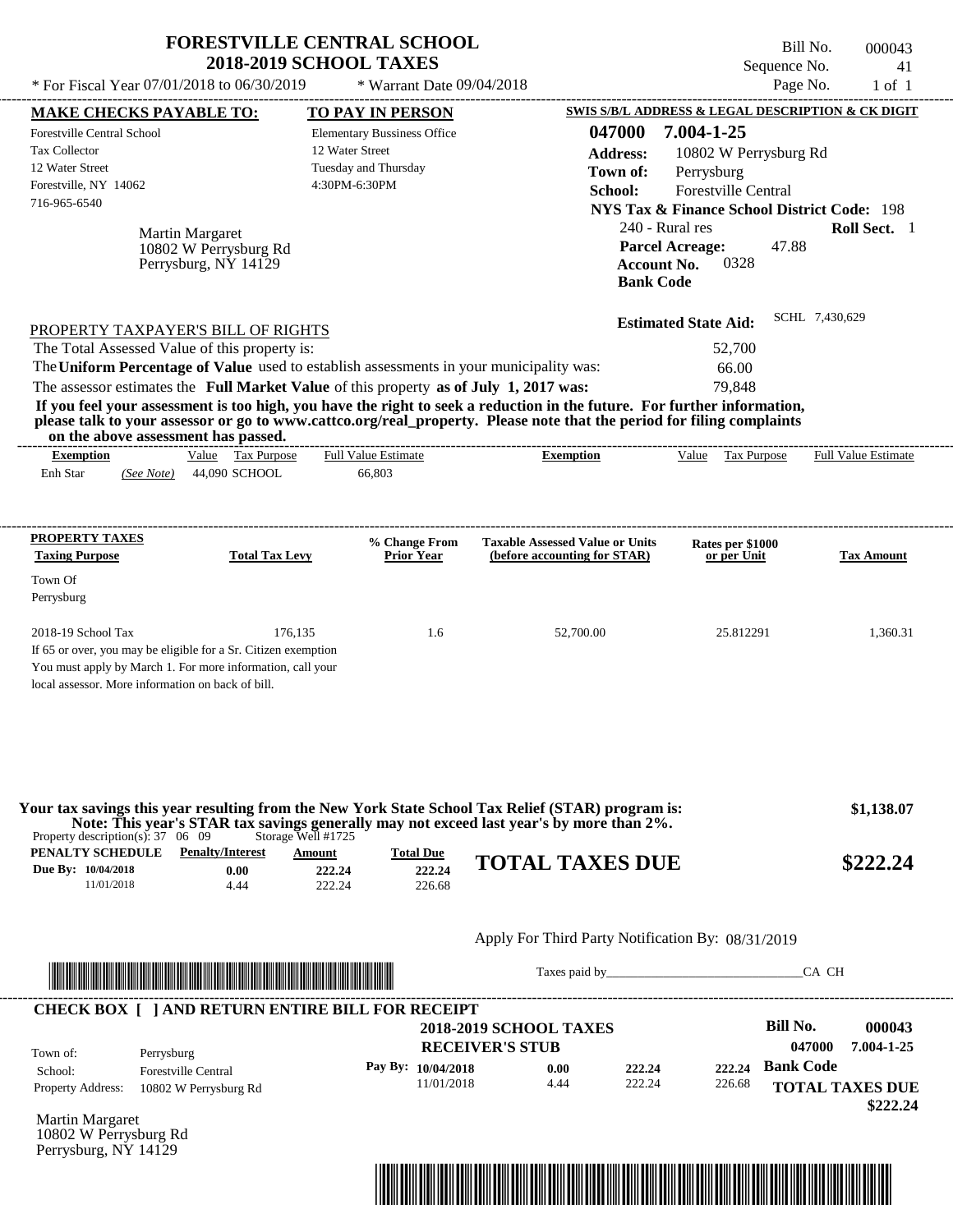|                                                                                                                                                                                                                                              | <b>FORESTVILLE CENTRAL SCHOOL</b><br><b>2018-2019 SCHOOL TAXES</b>            |                                                         | Bill No.<br>Sequence No.                                                                                   | 000044<br>43                         |
|----------------------------------------------------------------------------------------------------------------------------------------------------------------------------------------------------------------------------------------------|-------------------------------------------------------------------------------|---------------------------------------------------------|------------------------------------------------------------------------------------------------------------|--------------------------------------|
| * For Fiscal Year 07/01/2018 to 06/30/2019                                                                                                                                                                                                   | * Warrant Date 09/04/2018                                                     |                                                         | Page No.                                                                                                   | $1$ of $1$                           |
| <b>MAKE CHECKS PAYABLE TO:</b>                                                                                                                                                                                                               | <b>TO PAY IN PERSON</b>                                                       |                                                         | SWIS S/B/L ADDRESS & LEGAL DESCRIPTION & CK DIGIT                                                          |                                      |
| <b>Forestville Central School</b><br>Tax Collector<br>12 Water Street                                                                                                                                                                        | <b>Elementary Bussiness Office</b><br>12 Water Street<br>Tuesday and Thursday | 047000<br>Address:<br>Town of:                          | 15.002-1-9.2<br>12657 Route 39<br>Perrysburg                                                               |                                      |
| Forestville, NY 14062<br>716-965-6540<br><b>MAYS TERRENCE</b>                                                                                                                                                                                | 4:30PM-6:30PM                                                                 | School:                                                 | <b>Forestville Central</b><br><b>NYS Tax &amp; Finance School District Code: 198</b><br>210 - 1 Family Res | Roll Sect. 1                         |
| <b>42 MAIN STREET</b><br>PERRYSBURG, NY 14136                                                                                                                                                                                                |                                                                               | <b>Account No.</b><br><b>Bank Code</b>                  | <b>Parcel Acreage:</b><br>3.31<br>0839                                                                     |                                      |
| PROPERTY TAXPAYER'S BILL OF RIGHTS                                                                                                                                                                                                           |                                                                               |                                                         | <b>Estimated State Aid:</b>                                                                                | SCHL 7,430,629                       |
| The Total Assessed Value of this property is:                                                                                                                                                                                                |                                                                               |                                                         | 86,200                                                                                                     |                                      |
| The Uniform Percentage of Value used to establish assessments in your municipality was:                                                                                                                                                      |                                                                               |                                                         | 66.00                                                                                                      |                                      |
| The assessor estimates the Full Market Value of this property as of July 1, 2017 was:                                                                                                                                                        |                                                                               |                                                         | 130.606                                                                                                    |                                      |
| If you feel your assessment is too high, you have the right to seek a reduction in the future. For further information,                                                                                                                      |                                                                               |                                                         |                                                                                                            |                                      |
| please talk to your assessor or go to www.cattco.org/real_property. Please note that the period for filing complaints<br>on the above assessment has passed.                                                                                 |                                                                               |                                                         |                                                                                                            |                                      |
| Value Tax Purpose<br><b>Exemption</b>                                                                                                                                                                                                        | <b>Full Value Estimate</b>                                                    | <b>Exemption</b>                                        | Value Tax Purpose                                                                                          | <b>Full Value Estimate</b>           |
| <b>Star Check</b><br>19,800<br>(See Note)                                                                                                                                                                                                    | 30,000                                                                        |                                                         |                                                                                                            |                                      |
| <b>PROPERTY TAXES</b><br><b>Taxing Purpose</b><br><b>Total Tax Levy</b>                                                                                                                                                                      | % Change From<br><b>Prior Year</b>                                            | <b>Taxable Assessed Value or Units</b>                  | Rates per \$1000<br>or per Unit                                                                            | <b>Tax Amount</b>                    |
| Town Of<br>Perrysburg                                                                                                                                                                                                                        |                                                                               |                                                         |                                                                                                            |                                      |
| 2018-19 School Tax<br>If 65 or over, you may be eligible for a Sr. Citizen exemption<br>You must apply by March 1. For more information, call your<br>local assessor. More information on back of bill.                                      | 176.135<br>1.6                                                                | 86,200.00                                               | 25.812291                                                                                                  | 2,225.02                             |
| An estimated STAR check will be mailed to you upon issuance by the NYS Tax Department. Any overpayment<br>or underpayment can be reconciled on your next tax return or STAR Credit Check.<br>Property description(s): $35 \quad 06 \quad 09$ |                                                                               |                                                         |                                                                                                            |                                      |
| PENALTY SCHEDULE<br><b>Penalty/Interest</b><br>Due By: 10/04/2018<br>0.00<br>11/01/2018<br>44.50                                                                                                                                             | <b>Total Due</b><br>Amount<br>2.225.02<br>2,225.02<br>2,269.52<br>2,225.02    | <b>TOTAL TAXES DUE</b>                                  |                                                                                                            | \$2,225.02                           |
|                                                                                                                                                                                                                                              |                                                                               | Apply For Third Party Notification By: 08/31/2019       |                                                                                                            |                                      |
|                                                                                                                                                                                                                                              |                                                                               |                                                         |                                                                                                            | CA CH                                |
| <b>CHECK BOX [ ] AND RETURN ENTIRE BILL FOR RECEIPT</b>                                                                                                                                                                                      |                                                                               |                                                         |                                                                                                            |                                      |
|                                                                                                                                                                                                                                              |                                                                               | <b>2018-2019 SCHOOL TAXES</b><br><b>RECEIVER'S STUB</b> | Bill No.<br>047000                                                                                         | 000044<br>15.002-1-9.2               |
| Town of:<br>Perrysburg<br><b>Forestville Central</b><br>School:                                                                                                                                                                              | Pay By: 10/04/2018                                                            | 0.00<br>2,225.02                                        | <b>Bank Code</b><br>2,225.02                                                                               |                                      |
| Property Address:<br>12657 Route 39                                                                                                                                                                                                          | 11/01/2018                                                                    | 44.50<br>2,225.02                                       | 2,269.52                                                                                                   | <b>TOTAL TAXES DUE</b><br>\$2,225.02 |
| <b>MAVE TEDDENCE</b>                                                                                                                                                                                                                         |                                                                               |                                                         |                                                                                                            |                                      |

**FORESTVILLE CENTRAL SCHOOL**

MAYS TERRENCE 42 MAIN STREET PERRYSBURG, NY 14136

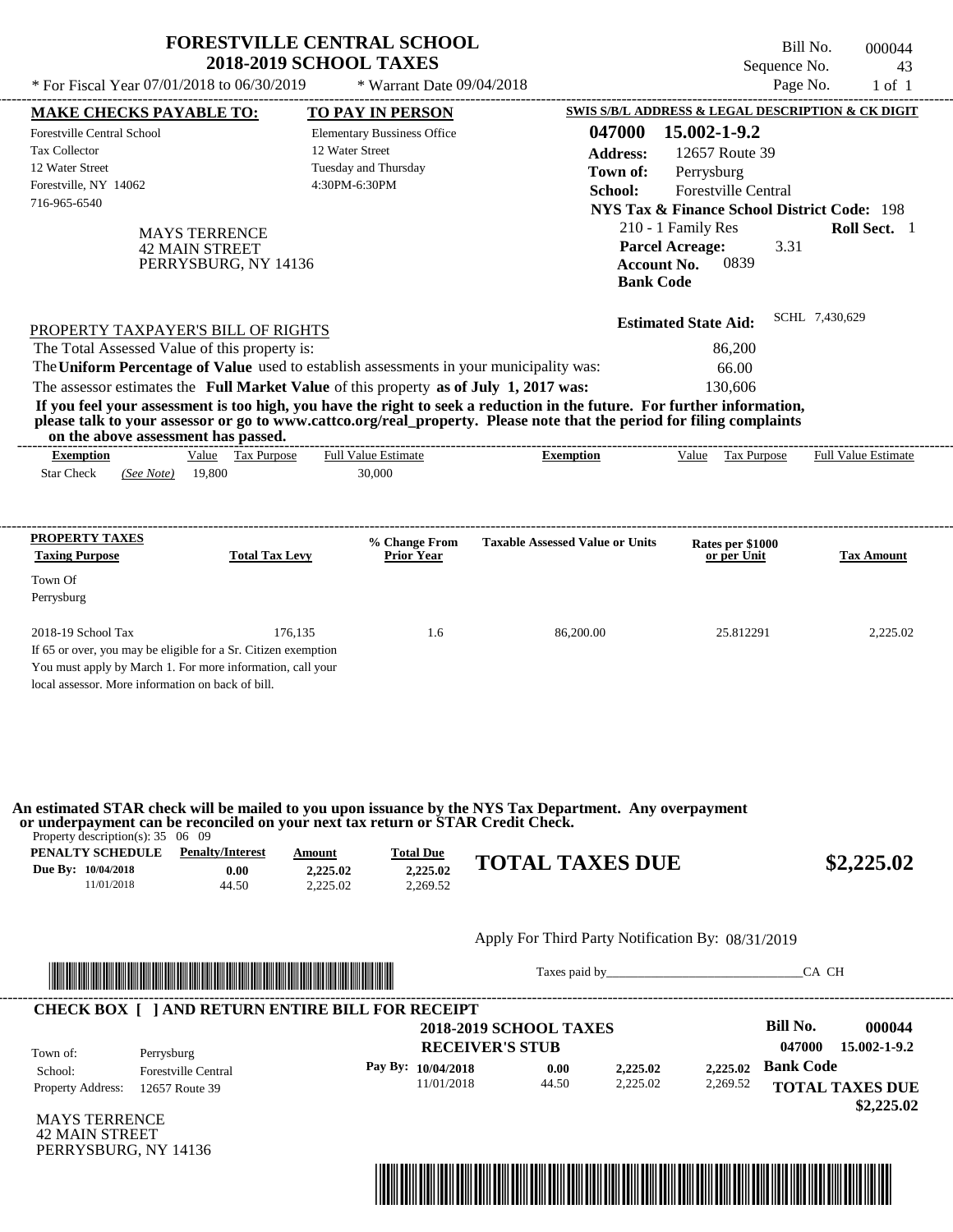|                                                                                                                                                                                                                                                                                         | <b>FORESTVILLE CENTRAL SCHOOL</b>                                  |                                                     |                                              | Bill No.<br>000045                                     |
|-----------------------------------------------------------------------------------------------------------------------------------------------------------------------------------------------------------------------------------------------------------------------------------------|--------------------------------------------------------------------|-----------------------------------------------------|----------------------------------------------|--------------------------------------------------------|
| * For Fiscal Year 07/01/2018 to 06/30/2019                                                                                                                                                                                                                                              | <b>2018-2019 SCHOOL TAXES</b><br>* Warrant Date 09/04/2018         |                                                     |                                              | Sequence No.<br>44<br>Page No.<br>$1$ of $1$           |
|                                                                                                                                                                                                                                                                                         |                                                                    |                                                     |                                              | SWIS S/B/L ADDRESS & LEGAL DESCRIPTION & CK DIGIT      |
| <b>MAKE CHECKS PAYABLE TO:</b><br><b>Forestville Central School</b>                                                                                                                                                                                                                     | <b>TO PAY IN PERSON</b><br><b>Elementary Bussiness Office</b>      | 047000                                              | 15.002-1-33                                  |                                                        |
| <b>Tax Collector</b>                                                                                                                                                                                                                                                                    | 12 Water Street                                                    | <b>Address:</b>                                     | <b>Edwards Corners Rd</b>                    |                                                        |
| 12 Water Street                                                                                                                                                                                                                                                                         | Tuesday and Thursday                                               |                                                     |                                              |                                                        |
| Forestville, NY 14062                                                                                                                                                                                                                                                                   | 4:30PM-6:30PM                                                      | Town of:                                            | Perrysburg                                   |                                                        |
| 716-965-6540                                                                                                                                                                                                                                                                            |                                                                    | School:                                             | Forestville Central                          |                                                        |
|                                                                                                                                                                                                                                                                                         |                                                                    |                                                     |                                              | <b>NYS Tax &amp; Finance School District Code: 198</b> |
| Mikula Joseph                                                                                                                                                                                                                                                                           |                                                                    |                                                     | 323 - Vacant rural                           | Roll Sect. 1                                           |
| PO Box 390                                                                                                                                                                                                                                                                              |                                                                    |                                                     | <b>Parcel Acreage:</b>                       | 75.00                                                  |
| Cassadaga, NY 14718                                                                                                                                                                                                                                                                     |                                                                    | <b>Account No.</b>                                  | 0346                                         |                                                        |
|                                                                                                                                                                                                                                                                                         |                                                                    | <b>Bank Code</b>                                    |                                              |                                                        |
|                                                                                                                                                                                                                                                                                         |                                                                    |                                                     | <b>Estimated State Aid:</b>                  | SCHL 7,430,629                                         |
| PROPERTY TAXPAYER'S BILL OF RIGHTS                                                                                                                                                                                                                                                      |                                                                    |                                                     |                                              |                                                        |
| The Total Assessed Value of this property is:                                                                                                                                                                                                                                           |                                                                    |                                                     | 30,000                                       |                                                        |
| The Uniform Percentage of Value used to establish assessments in your municipality was:                                                                                                                                                                                                 |                                                                    |                                                     | 66.00                                        |                                                        |
| The assessor estimates the Full Market Value of this property as of July 1, 2017 was:                                                                                                                                                                                                   |                                                                    |                                                     | 45,455                                       |                                                        |
| If you feel your assessment is too high, you have the right to seek a reduction in the future. For further information,<br>please talk to your assessor or go to www.cattco.org/real_property. Please note that the period for filing complaints<br>on the above assessment has passed. |                                                                    | -----------------------                             |                                              |                                                        |
| Value Tax Purpose<br><b>Exemption</b>                                                                                                                                                                                                                                                   | <b>Full Value Estimate</b>                                         | <b>Exemption</b>                                    | Value Tax Purpose                            | <b>Full Value Estimate</b>                             |
| PROPERTY TAXES<br><b>Taxing Purpose</b><br><b>Total Tax Levy</b><br>Town Of<br>Perrysburg<br>176,135<br>2018-19 School Tax                                                                                                                                                              | % Change From<br><b>Prior Year</b><br>1.6                          | <b>Taxable Assessed Value or Units</b><br>30,000.00 | Rates per \$1000<br>or per Unit<br>25.812291 | Tax Amount<br>774.37                                   |
| If 65 or over, you may be eligible for a Sr. Citizen exemption<br>You must apply by March 1. For more information, call your<br>local assessor. More information on back of bill.                                                                                                       |                                                                    |                                                     |                                              |                                                        |
| Property description(s): $34 \quad 06 \quad 09$<br>No Frontage<br>PENALTY SCHEDULE<br><b>Penalty/Interest</b><br>Due By: 10/04/2018<br>0.00<br>11/01/2018<br>15.49                                                                                                                      | <b>Total Due</b><br>Amount<br>774.37<br>774.37<br>774.37<br>789.86 | <b>TOTAL TAXES DUE</b>                              |                                              | \$774.37                                               |
|                                                                                                                                                                                                                                                                                         |                                                                    | Apply For Third Party Notification By: 08/31/2019   |                                              |                                                        |
|                                                                                                                                                                                                                                                                                         |                                                                    | Taxes paid by                                       |                                              | CA CH                                                  |
| <b>CHECK BOX [ ] AND RETURN ENTIRE BILL FOR RECEIPT</b>                                                                                                                                                                                                                                 |                                                                    |                                                     |                                              |                                                        |
|                                                                                                                                                                                                                                                                                         |                                                                    | <b>2018-2019 SCHOOL TAXES</b>                       |                                              | <b>Bill No.</b><br>000045                              |
| Town of:<br>Perrysburg                                                                                                                                                                                                                                                                  |                                                                    | <b>RECEIVER'S STUB</b>                              |                                              | 047000<br>15.002-1-33                                  |
| <b>Forestville Central</b><br>School:                                                                                                                                                                                                                                                   | Pay By: 10/04/2018                                                 | 0.00<br>774.37                                      | 774.37                                       | <b>Bank Code</b>                                       |
| Property Address:<br><b>Edwards Corners Rd</b>                                                                                                                                                                                                                                          | 11/01/2018                                                         | 774.37<br>15.49                                     | 789.86                                       | <b>TOTAL TAXES DUE</b>                                 |

Mikula Joseph PO Box 390 Cassadaga, NY 14718

Property Address: Edwards Corners Rd



**TOTAL TAXES DUE**

 **\$774.37**

# **FORESTVILLE CENTRAL SCHOOL**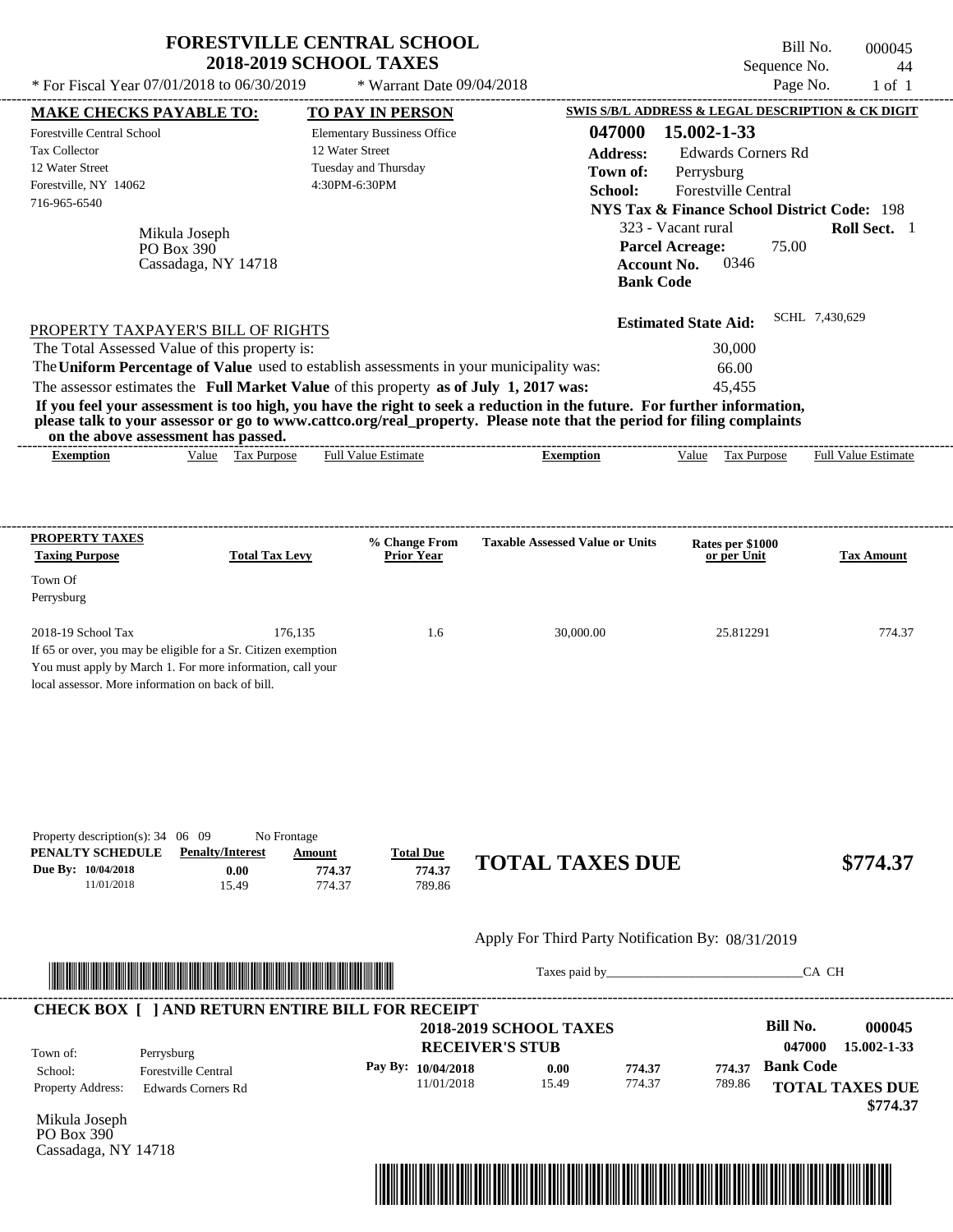| * For Fiscal Year 07/01/2018 to 06/30/2019                                                                                                                                                              |                                                     | <b>FORESTVILLE CENTRAL SCHOOL</b><br><b>2018-2019 SCHOOL TAXES</b><br>* Warrant Date 09/04/2018                                                                                  |                                                                                                                                                                                                                                                  | Sequence No.                                                                                                                         | Bill No.<br>000046<br>45<br>Page No.<br>$1$ of $1$ |
|---------------------------------------------------------------------------------------------------------------------------------------------------------------------------------------------------------|-----------------------------------------------------|----------------------------------------------------------------------------------------------------------------------------------------------------------------------------------|--------------------------------------------------------------------------------------------------------------------------------------------------------------------------------------------------------------------------------------------------|--------------------------------------------------------------------------------------------------------------------------------------|----------------------------------------------------|
| <b>MAKE CHECKS PAYABLE TO:</b>                                                                                                                                                                          |                                                     | <b>TO PAY IN PERSON</b>                                                                                                                                                          |                                                                                                                                                                                                                                                  | SWIS S/B/L ADDRESS & LEGAL DESCRIPTION & CK DIGIT                                                                                    |                                                    |
| Forestville Central School<br><b>Tax Collector</b><br>12 Water Street<br>Forestville, NY 14062<br>716-965-6540                                                                                          |                                                     | <b>Elementary Bussiness Office</b><br>12 Water Street<br>Tuesday and Thursday<br>4:30PM-6:30PM                                                                                   | 047000<br><b>Address:</b><br>Town of:<br>School:                                                                                                                                                                                                 | 7.004-1-40.5<br>10581 W Perrysburg Rd<br>Perrysburg<br>Forestville Central<br><b>NYS Tax &amp; Finance School District Code: 198</b> |                                                    |
| PO Box 227                                                                                                                                                                                              | Nash Gary W<br>Nash Linda L<br>Perrysburg, NY 14129 |                                                                                                                                                                                  | <b>Bank Code</b>                                                                                                                                                                                                                                 | 270 - Mfg housing<br><b>Parcel Acreage:</b><br>1.67<br>0861<br><b>Account No.</b>                                                    | Roll Sect. 1                                       |
| PROPERTY TAXPAYER'S BILL OF RIGHTS                                                                                                                                                                      |                                                     |                                                                                                                                                                                  |                                                                                                                                                                                                                                                  | <b>Estimated State Aid:</b>                                                                                                          | SCHL 7,430,629                                     |
| The Total Assessed Value of this property is:                                                                                                                                                           |                                                     | The Uniform Percentage of Value used to establish assessments in your municipality was:<br>The assessor estimates the Full Market Value of this property as of July 1, 2017 was: | If you feel your assessment is too high, you have the right to seek a reduction in the future. For further information,<br>please talk to your assessor or go to www.cattco.org/real_property. Please note that the period for filing complaints | 68,800<br>66.00<br>104,242                                                                                                           |                                                    |
| on the above assessment has passed.<br><b>Exemption</b>                                                                                                                                                 | Value Tax Purpose                                   | <b>Full Value Estimate</b>                                                                                                                                                       | --------------------------<br><b>Exemption</b>                                                                                                                                                                                                   | Value Tax Purpose                                                                                                                    | <b>Full Value Estimate</b>                         |
| <b>PROPERTY TAXES</b>                                                                                                                                                                                   |                                                     | % Change From                                                                                                                                                                    | <b>Taxable Assessed Value or Units</b>                                                                                                                                                                                                           | Rates per \$1000                                                                                                                     |                                                    |
| <b>Taxing Purpose</b>                                                                                                                                                                                   | <b>Total Tax Levy</b>                               | <b>Prior Year</b>                                                                                                                                                                | (before accounting for STAR)                                                                                                                                                                                                                     | or per Unit                                                                                                                          | <b>Tax Amount</b>                                  |
| Town Of<br>Perrysburg                                                                                                                                                                                   |                                                     |                                                                                                                                                                                  |                                                                                                                                                                                                                                                  |                                                                                                                                      |                                                    |
| 2018-19 School Tax<br>If 65 or over, you may be eligible for a Sr. Citizen exemption<br>You must apply by March 1. For more information, call your<br>local assessor. More information on back of bill. | 176,135                                             | 1.6                                                                                                                                                                              | 68,800.00                                                                                                                                                                                                                                        | 25.812291                                                                                                                            | 1,775.89                                           |
| Property description(s): $44 \quad 06 \quad 09$<br>PENALTY SCHEDULE                                                                                                                                     | <b>Penalty/Interest</b>                             | <b>Total Due</b><br><b>Amount</b>                                                                                                                                                | Your tax savings this year resulting from the New York State School Tax Relief (STAR) program is:<br>Note: This year's STAR tax savings generally may not exceed last year's by more than 2%.                                                    |                                                                                                                                      | \$1,138.07                                         |
| Due By: 10/04/2018<br>11/01/2018                                                                                                                                                                        | 0.00<br>12.76                                       | 637.82<br>637.82<br>637.82<br>650.58                                                                                                                                             | <b>TOTAL TAXES DUE</b>                                                                                                                                                                                                                           |                                                                                                                                      | \$637.82                                           |
|                                                                                                                                                                                                         |                                                     |                                                                                                                                                                                  | Apply For Third Party Notification By: 08/31/2019                                                                                                                                                                                                |                                                                                                                                      |                                                    |

|                          | <b>CHECK BOX     AND RETURN ENTIRE BILL FOR RECEIPT</b> | <b>RECEIVER'S STUB</b> | <b>2018-2019 SCHOOL TAXES</b> |        |        | Bill No.<br>000046<br>7.004-1-40.5<br>047000 |
|--------------------------|---------------------------------------------------------|------------------------|-------------------------------|--------|--------|----------------------------------------------|
| Town of:<br>School:      | Perrysburg<br><b>Forestville Central</b>                | Pay By: $10/04/2018$   | 0.00                          | 637.82 | 637.82 | <b>Bank Code</b>                             |
| <b>Property Address:</b> | 10581 W Perrysburg Rd                                   | 11/01/2018             | 12.76                         | 637.82 | 650.58 | <b>TOTAL TAXES DUE</b><br>\$637.82           |

Nash Gary W Nash Linda L PO Box 227 Perrysburg, NY 14129

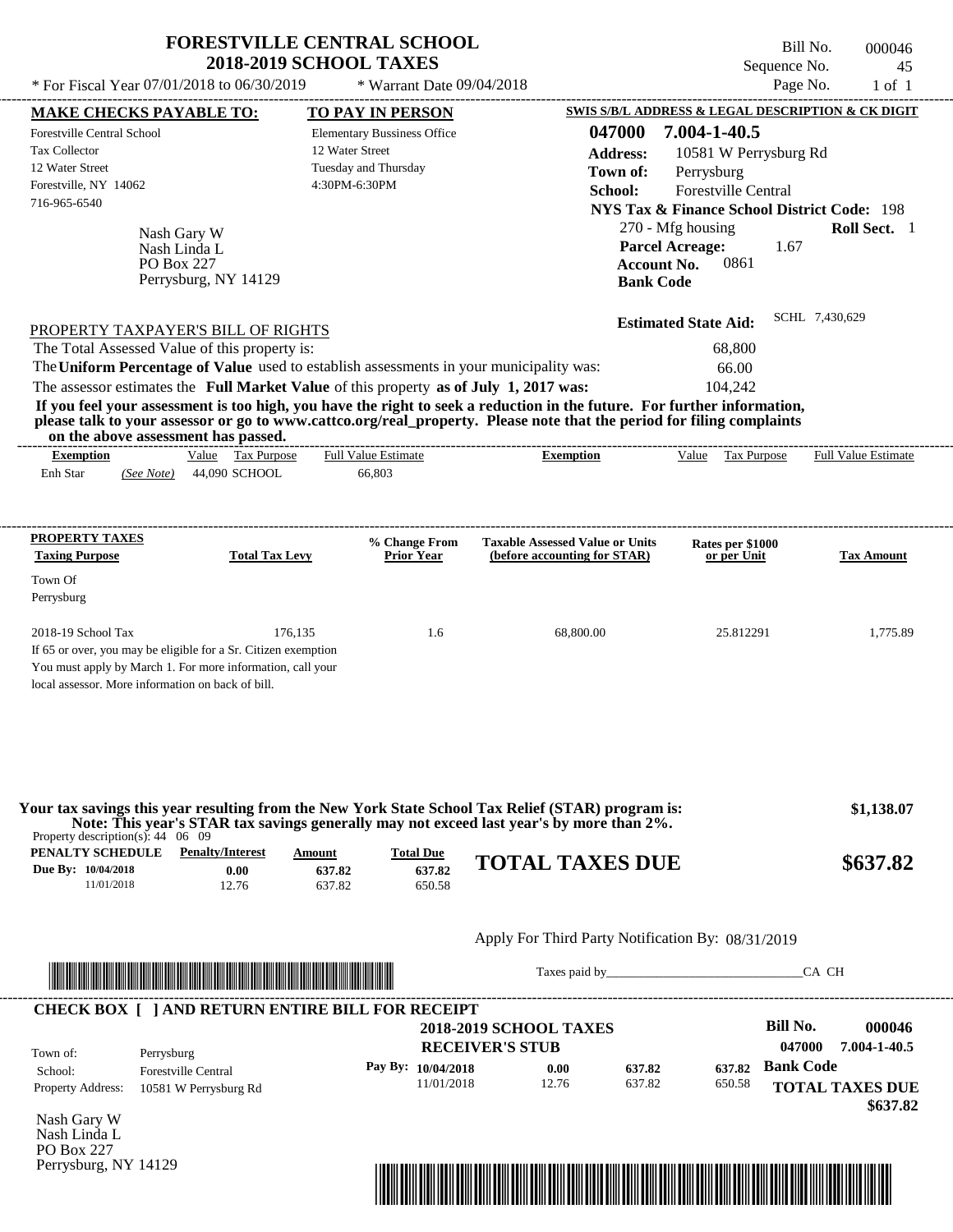|                                                                                                                       |                                                                          | <b>2018-2019 SCHOOL TAXES</b>                                                                  |                                                                                                                                                                                                                                                  | Sequence No.                                                                                                                            | 46                         |
|-----------------------------------------------------------------------------------------------------------------------|--------------------------------------------------------------------------|------------------------------------------------------------------------------------------------|--------------------------------------------------------------------------------------------------------------------------------------------------------------------------------------------------------------------------------------------------|-----------------------------------------------------------------------------------------------------------------------------------------|----------------------------|
|                                                                                                                       | * For Fiscal Year 07/01/2018 to 06/30/2019                               | * Warrant Date 09/04/2018                                                                      |                                                                                                                                                                                                                                                  |                                                                                                                                         | Page No.<br>$1$ of $1$     |
| <b>MAKE CHECKS PAYABLE TO:</b>                                                                                        |                                                                          | TO PAY IN PERSON                                                                               |                                                                                                                                                                                                                                                  | <b>SWIS S/B/L ADDRESS &amp; LEGAL DESCRIPTION &amp; CK DIGIT</b>                                                                        |                            |
| <b>Forestville Central School</b><br><b>Tax Collector</b><br>12 Water Street<br>Forestville, NY 14062<br>716-965-6540 |                                                                          | <b>Elementary Bussiness Office</b><br>12 Water Street<br>Tuesday and Thursday<br>4:30PM-6:30PM | 047000<br><b>Address:</b><br>Town of:<br>School:                                                                                                                                                                                                 | $7.004 - 1 - 1$<br>County Line Rd<br>Perrysburg<br><b>Forestville Central</b><br><b>NYS Tax &amp; Finance School District Code: 198</b> |                            |
|                                                                                                                       | Pagett James<br>Pageett Penny<br>8793 Route 62<br>South Dayton, NY 14138 |                                                                                                |                                                                                                                                                                                                                                                  | 323 - Vacant rural<br><b>Parcel Acreage:</b><br>13.65<br>0340<br><b>Account No.</b><br><b>Bank Code</b>                                 | Roll Sect. 1               |
|                                                                                                                       | PROPERTY TAXPAYER'S BILL OF RIGHTS                                       |                                                                                                |                                                                                                                                                                                                                                                  | <b>Estimated State Aid:</b>                                                                                                             | SCHL 7,430,629             |
|                                                                                                                       |                                                                          |                                                                                                |                                                                                                                                                                                                                                                  |                                                                                                                                         |                            |
|                                                                                                                       | The Total Assessed Value of this property is:                            |                                                                                                |                                                                                                                                                                                                                                                  | 8,600                                                                                                                                   |                            |
|                                                                                                                       |                                                                          | The Uniform Percentage of Value used to establish assessments in your municipality was:        |                                                                                                                                                                                                                                                  | 66.00                                                                                                                                   |                            |
|                                                                                                                       | on the above assessment has passed.                                      | The assessor estimates the Full Market Value of this property as of July 1, 2017 was:          | If you feel your assessment is too high, you have the right to seek a reduction in the future. For further information,<br>please talk to your assessor or go to www.cattco.org/real_property. Please note that the period for filing complaints | 13,030                                                                                                                                  |                            |
| <b>Exemption</b>                                                                                                      | Value Tax Purpose                                                        | <b>Full Value Estimate</b>                                                                     | <b>Exemption</b>                                                                                                                                                                                                                                 | Value Tax Purpose                                                                                                                       |                            |
|                                                                                                                       |                                                                          |                                                                                                |                                                                                                                                                                                                                                                  |                                                                                                                                         |                            |
| PROPERTY TAXES<br><b>Taxing Purpose</b>                                                                               | <b>Total Tax Levy</b>                                                    | % Change From<br><b>Prior Year</b>                                                             | <b>Taxable Assessed Value or Units</b>                                                                                                                                                                                                           | Rates per \$1000<br>or per Unit                                                                                                         | <b>Tax Amount</b>          |
| Town Of<br>Perrysburg                                                                                                 |                                                                          |                                                                                                |                                                                                                                                                                                                                                                  |                                                                                                                                         | <b>Full Value Estimate</b> |

## Apply For Third Party Notification By: 08/31/2019



Taxes paid by\_\_\_\_\_\_\_\_\_\_\_\_\_\_\_\_\_\_\_\_\_\_\_\_\_\_\_\_\_\_\_CA CH

| Town of:                 | Perrysburg                 | <b>2018-2019 SCHOOL TAXES</b><br><b>RECEIVER'S STUB</b> |      |        |        | Bill No.<br>047000     | 000048<br>$7.004 - 1 - 1$ |
|--------------------------|----------------------------|---------------------------------------------------------|------|--------|--------|------------------------|---------------------------|
| School:                  | <b>Forestville Central</b> | Pay By: $10/04/2018$                                    | 0.00 | 221.99 | 221.99 | <b>Bank Code</b>       |                           |
| <b>Property Address:</b> | County Line Rd             | 11/01/2018                                              | 4.44 | 221.99 | 226.43 | <b>TOTAL TAXES DUE</b> |                           |

Pagett James Pageett Penny 8793 Route 62 South Dayton, NY 14138

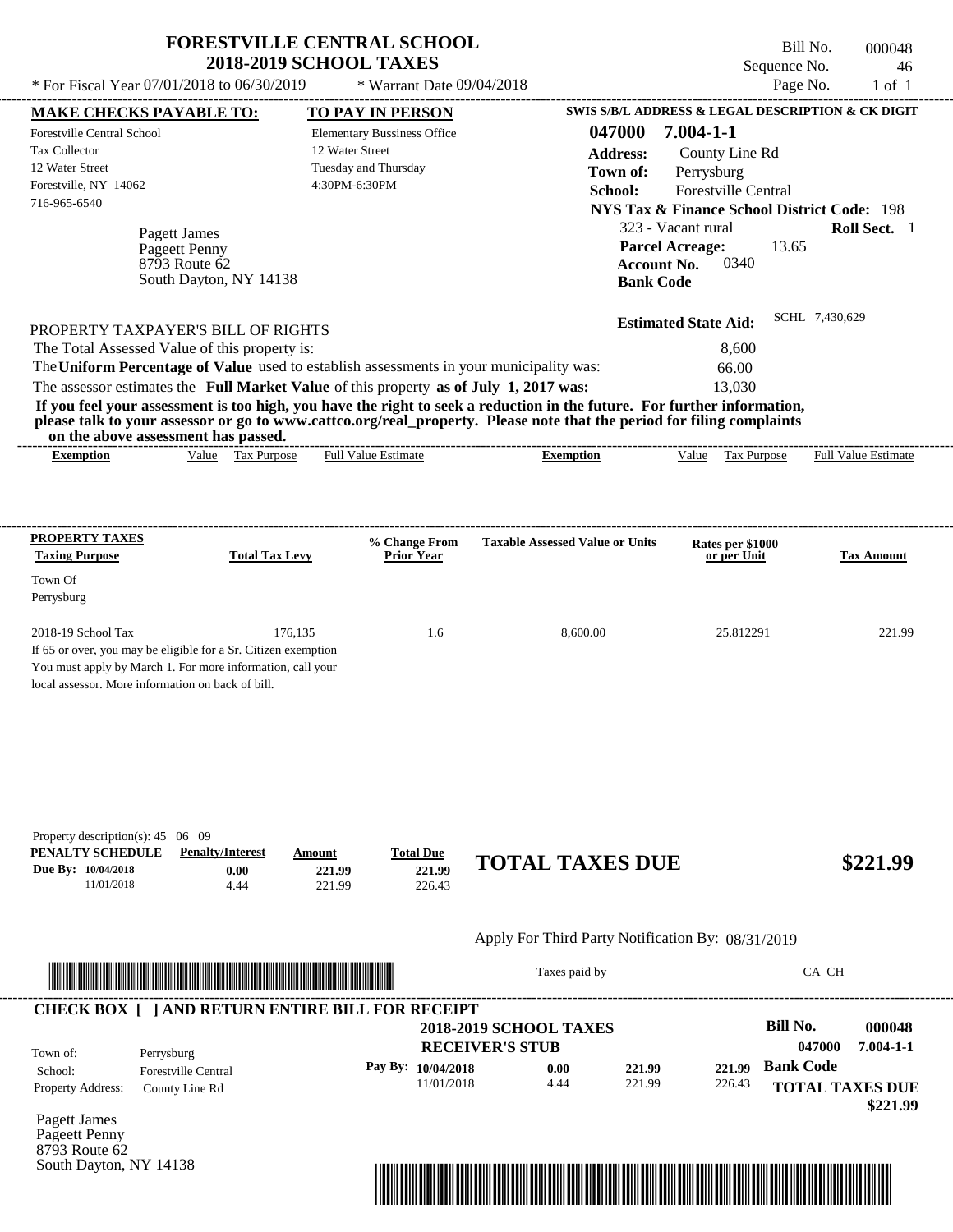| * For Fiscal Year 07/01/2018 to 06/30/2019                                                                                                                                                                                                                                                                     | <b>FORESTVILLE CENTRAL SCHOOL</b><br><b>2018-2019 SCHOOL TAXES</b>     | * Warrant Date 09/04/2018                                                                              |                                                                                                                                                                                                                                                  | Bill No.<br>Sequence No.<br>Page No.                                                                                                                                                                        | 000051<br>47<br>$1$ of $1$ |
|----------------------------------------------------------------------------------------------------------------------------------------------------------------------------------------------------------------------------------------------------------------------------------------------------------------|------------------------------------------------------------------------|--------------------------------------------------------------------------------------------------------|--------------------------------------------------------------------------------------------------------------------------------------------------------------------------------------------------------------------------------------------------|-------------------------------------------------------------------------------------------------------------------------------------------------------------------------------------------------------------|----------------------------|
|                                                                                                                                                                                                                                                                                                                |                                                                        |                                                                                                        |                                                                                                                                                                                                                                                  | <b>SWIS S/B/L ADDRESS &amp; LEGAL DESCRIPTION &amp; CK DIGIT</b>                                                                                                                                            |                            |
| <b>MAKE CHECKS PAYABLE TO:</b><br>Forestville Central School<br><b>Tax Collector</b><br>12 Water Street<br>Forestville, NY 14062<br>716-965-6540<br>Rood Dorothy S<br>6769 Boston St Rd<br>Hamburg, NY 14075                                                                                                   | 12 Water Street                                                        | <b>TO PAY IN PERSON</b><br><b>Elementary Bussiness Office</b><br>Tuesday and Thursday<br>4:30PM-6:30PM | 047000<br><b>Address:</b><br>Town of:<br>School:<br><b>Account No.</b><br><b>Bank Code</b>                                                                                                                                                       | 15.002-1-12<br><b>Edwards Corners Rd</b><br>Perrysburg<br>Forestville Central<br><b>NYS Tax &amp; Finance School District Code: 198</b><br>322 - Rural vac $>10$<br>23.64<br><b>Parcel Acreage:</b><br>0426 | Roll Sect. 1               |
| PROPERTY TAXPAYER'S BILL OF RIGHTS<br>The Total Assessed Value of this property is:<br>The Uniform Percentage of Value used to establish assessments in your municipality was:<br>The assessor estimates the Full Market Value of this property as of July 1, 2017 was:<br>on the above assessment has passed. |                                                                        |                                                                                                        | If you feel your assessment is too high, you have the right to seek a reduction in the future. For further information,<br>please talk to your assessor or go to www.cattco.org/real_property. Please note that the period for filing complaints | <b>Estimated State Aid:</b><br>27,800<br>66.00<br>42,121                                                                                                                                                    | SCHL 7,430,629             |
| <b>Exemption</b>                                                                                                                                                                                                                                                                                               | Value Tax Purpose                                                      | <b>Full Value Estimate</b>                                                                             | <b>Exemption</b>                                                                                                                                                                                                                                 | Value Tax Purpose                                                                                                                                                                                           | Full Value Estimate        |
| PROPERTY TAXES<br><b>Taxing Purpose</b>                                                                                                                                                                                                                                                                        | <b>Total Tax Levy</b>                                                  | % Change From<br><b>Prior Year</b>                                                                     | <b>Taxable Assessed Value or Units</b>                                                                                                                                                                                                           | Rates per \$1000<br>or per Unit                                                                                                                                                                             | <b>Tax Amount</b>          |
| Town Of<br>Perrysburg                                                                                                                                                                                                                                                                                          |                                                                        |                                                                                                        |                                                                                                                                                                                                                                                  |                                                                                                                                                                                                             |                            |
| 2018-19 School Tax<br>If 65 or over, you may be eligible for a Sr. Citizen exemption<br>You must apply by March 1. For more information, call your<br>local assessor. More information on back of bill.                                                                                                        | 176,135                                                                | 1.6                                                                                                    | 27,800.00                                                                                                                                                                                                                                        | 25.812291                                                                                                                                                                                                   | 717.58                     |
| Property description(s): $27 \quad 06 \quad 09$<br>PENALTY SCHEDULE<br>Due By: 10/04/2018<br>11/01/2018                                                                                                                                                                                                        | <b>Penalty/Interest</b><br>Amount<br>0.00<br>717.58<br>14.35<br>717.58 | <b>Total Due</b><br>717.58<br>731.93                                                                   | <b>TOTAL TAXES DUE</b>                                                                                                                                                                                                                           |                                                                                                                                                                                                             | \$717.58                   |
|                                                                                                                                                                                                                                                                                                                |                                                                        |                                                                                                        | Apply For Third Party Notification By: 08/31/2019                                                                                                                                                                                                |                                                                                                                                                                                                             |                            |
|                                                                                                                                                                                                                                                                                                                |                                                                        |                                                                                                        |                                                                                                                                                                                                                                                  |                                                                                                                                                                                                             | CA CH                      |
| <b>CHECK BOX [ ] AND RETURN ENTIRE BILL FOR RECEIPT</b><br>Town of:<br>Perrysburg                                                                                                                                                                                                                              |                                                                        |                                                                                                        | <b>2018-2019 SCHOOL TAXES</b><br><b>RECEIVER'S STUB</b>                                                                                                                                                                                          | <b>Bill No.</b><br>047000                                                                                                                                                                                   | 000051<br>15.002-1-12      |
| Forestville Central<br>School:                                                                                                                                                                                                                                                                                 |                                                                        | Pay By: 10/04/2018                                                                                     | 0.00<br>717.58                                                                                                                                                                                                                                   | <b>Bank Code</b><br>717.58                                                                                                                                                                                  |                            |

11/01/2018

Rood Dorothy S 6769 Boston St Rd Hamburg, NY 14075

Property Address: Edwards Corners Rd



14.35 717.58

**TOTAL TAXES DUE**

731.93

 **\$717.58**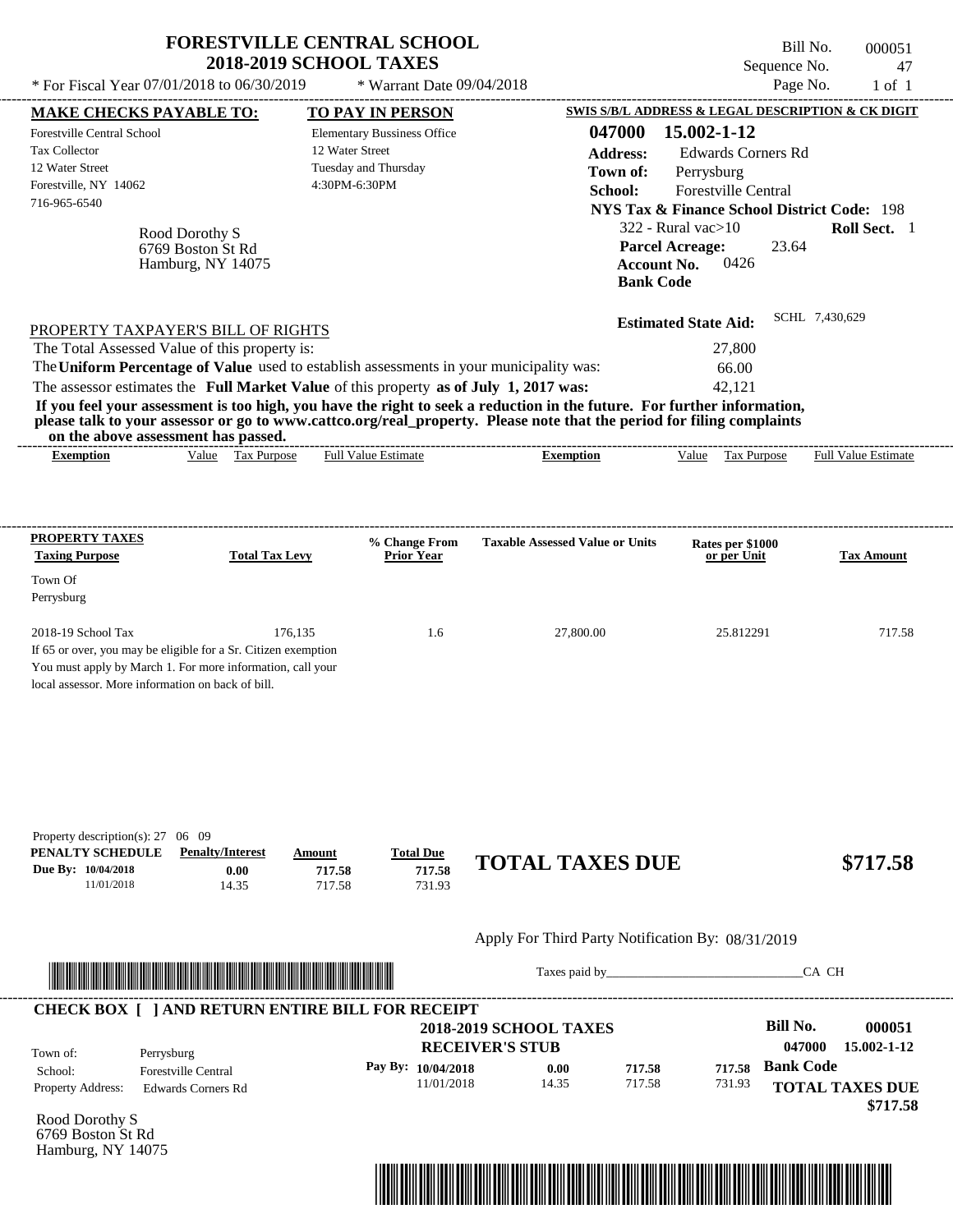| * For Fiscal Year 07/01/2018 to 06/30/2019                                                                                                                                                                                                                                                                                                                                                                                                                                                                                                                         | <b>FORESTVILLE CENTRAL SCHOOL</b><br><b>2018-2019 SCHOOL TAXES</b> | * Warrant Date 09/04/2018                                  |                                                                                          | Sequence No.<br>Page No.                                                                                                                                                                                                  | Bill No.<br>000052<br>48<br>$1$ of $1$ |
|--------------------------------------------------------------------------------------------------------------------------------------------------------------------------------------------------------------------------------------------------------------------------------------------------------------------------------------------------------------------------------------------------------------------------------------------------------------------------------------------------------------------------------------------------------------------|--------------------------------------------------------------------|------------------------------------------------------------|------------------------------------------------------------------------------------------|---------------------------------------------------------------------------------------------------------------------------------------------------------------------------------------------------------------------------|----------------------------------------|
| <b>MAKE CHECKS PAYABLE TO:</b>                                                                                                                                                                                                                                                                                                                                                                                                                                                                                                                                     |                                                                    | <b>TO PAY IN PERSON</b>                                    |                                                                                          | <b>SWIS S/B/L ADDRESS &amp; LEGAL DESCRIPTION &amp; CK DIGIT</b>                                                                                                                                                          |                                        |
| Forestville Central School<br><b>Tax Collector</b><br>12 Water Street<br>Forestville, NY 14062<br>716-965-6540<br>Sanders Lee R<br>10620 County Line Rd<br>Forestville, NY 14062                                                                                                                                                                                                                                                                                                                                                                                   | 12 Water Street<br>4:30PM-6:30PM                                   | <b>Elementary Bussiness Office</b><br>Tuesday and Thursday | 047000<br><b>Address:</b><br>Town of:<br>School:<br><b>Bank Code</b>                     | 7.004-1-43.2<br>10620 County Line Rd<br>Perrysburg<br>Forestville Central<br><b>NYS Tax &amp; Finance School District Code: 198</b><br>210 - 1 Family Res<br><b>Parcel Acreage:</b><br>2.20<br>0963<br><b>Account No.</b> | Roll Sect. 1                           |
| PROPERTY TAXPAYER'S BILL OF RIGHTS<br>The Total Assessed Value of this property is:<br>The Uniform Percentage of Value used to establish assessments in your municipality was:<br>The assessor estimates the Full Market Value of this property as of July 1, 2017 was:<br>If you feel your assessment is too high, you have the right to seek a reduction in the future. For further information,<br>please talk to your assessor or go to www.cattco.org/real_property. Please note that the period for filing complaints<br>on the above assessment has passed. |                                                                    |                                                            |                                                                                          | <b>Estimated State Aid:</b><br>76,100<br>66.00<br>115,303                                                                                                                                                                 | SCHL 7,430,629                         |
| Value Tax Purpose<br><b>Exemption</b><br><b>Bas Star</b><br>19,800 SCHOOL<br>(See Note)                                                                                                                                                                                                                                                                                                                                                                                                                                                                            |                                                                    | <b>Full Value Estimate</b><br>30,000                       | <b>Exemption</b>                                                                         | Value Tax Purpose                                                                                                                                                                                                         | Full Value Estimate                    |
| PROPERTY TAXES<br><b>Taxing Purpose</b><br>Town Of<br>Perrysburg                                                                                                                                                                                                                                                                                                                                                                                                                                                                                                   | <b>Total Tax Levy</b>                                              | % Change From<br><b>Prior Year</b>                         | <b>Taxable Assessed Value or Units</b><br>(before accounting for STAR)                   | Rates per \$1000<br>or per Unit                                                                                                                                                                                           | <b>Tax Amount</b>                      |
| 2018-19 School Tax<br>If 65 or over, you may be eligible for a Sr. Citizen exemption<br>You must apply by March 1. For more information, call your<br>local assessor. More information on back of bill.                                                                                                                                                                                                                                                                                                                                                            | 176,135                                                            | 1.6                                                        | 76,100.00                                                                                | 25.812291                                                                                                                                                                                                                 | 1,964.32                               |
| Your tax savings this year resulting from the New York State School Tax Relief (STAR) program is:<br>Property description(s): $44 \quad 06 \quad 09$                                                                                                                                                                                                                                                                                                                                                                                                               |                                                                    |                                                            | Note: This year's STAR tax savings generally may not exceed last year's by more than 2%. |                                                                                                                                                                                                                           | \$511.09                               |
| <b>PENALTY SCHEDULE</b> Penalty/Interest<br>Due By: 10/04/2018<br>0.00<br>11/01/2018<br>29.06                                                                                                                                                                                                                                                                                                                                                                                                                                                                      | Amount<br>1,453.23<br>1,453.23                                     | <b>Total Due</b><br>1,453.23<br>1,482.29                   | <b>TOTAL TAXES DUE</b>                                                                   |                                                                                                                                                                                                                           | \$1,453.23                             |
|                                                                                                                                                                                                                                                                                                                                                                                                                                                                                                                                                                    |                                                                    |                                                            | Apply For Third Party Notification By: 08/31/2019                                        |                                                                                                                                                                                                                           |                                        |
|                                                                                                                                                                                                                                                                                                                                                                                                                                                                                                                                                                    |                                                                    |                                                            |                                                                                          | Taxes paid by                                                                                                                                                                                                             | CA CH                                  |
| <b>CHECK BOX [ ] AND RETURN ENTIRE BILL FOR RECEIPT</b><br>Town of:<br>Perrysburg<br>School:<br><b>Forestville Central</b>                                                                                                                                                                                                                                                                                                                                                                                                                                         |                                                                    | Pay By: 10/04/2018                                         | <b>2018-2019 SCHOOL TAXES</b><br><b>RECEIVER'S STUB</b><br>0.00<br>1,453.23              | <b>Bill No.</b><br>047000<br><b>Bank Code</b><br>1.453.23                                                                                                                                                                 | 000052<br>7.004-1-43.2                 |
| Property Address:<br>10620 County Line Rd<br>Sanders Lee R<br>10620 County Line Rd<br>Forestville, NY 14062                                                                                                                                                                                                                                                                                                                                                                                                                                                        |                                                                    | 11/01/2018                                                 | 29.06<br>1.453.23                                                                        | 1,482.29                                                                                                                                                                                                                  | <b>TOTAL TAXES DUE</b><br>\$1,453.23   |

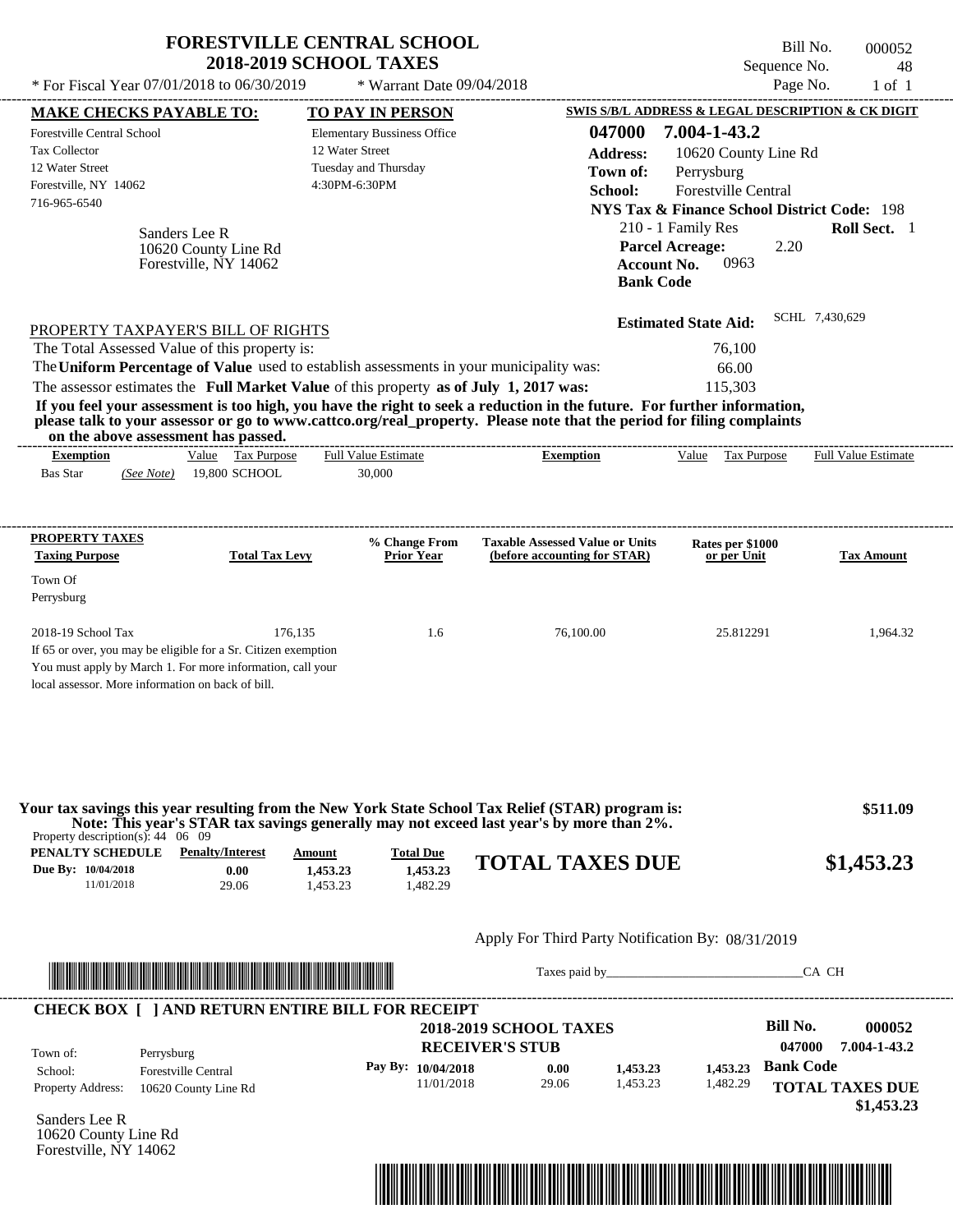|                                                                                                                                                                                                                                                                                                                                                                |                                                                | <b>FORESTVILLE CENTRAL SCHOOL</b><br><b>2018-2019 SCHOOL TAXES</b>                                                                                                                                             |                                                                                                                                                                                                                                                                      | Sequence No.                                                                                                                                                                                                                                                                                                       | Bill No.<br>000053<br>49              |
|----------------------------------------------------------------------------------------------------------------------------------------------------------------------------------------------------------------------------------------------------------------------------------------------------------------------------------------------------------------|----------------------------------------------------------------|----------------------------------------------------------------------------------------------------------------------------------------------------------------------------------------------------------------|----------------------------------------------------------------------------------------------------------------------------------------------------------------------------------------------------------------------------------------------------------------------|--------------------------------------------------------------------------------------------------------------------------------------------------------------------------------------------------------------------------------------------------------------------------------------------------------------------|---------------------------------------|
| * For Fiscal Year 07/01/2018 to 06/30/2019                                                                                                                                                                                                                                                                                                                     |                                                                | * Warrant Date 09/04/2018                                                                                                                                                                                      |                                                                                                                                                                                                                                                                      |                                                                                                                                                                                                                                                                                                                    | Page No.<br>$1$ of $1$                |
| <b>MAKE CHECKS PAYABLE TO:</b><br>Forestville Central School<br><b>Tax Collector</b><br>12 Water Street<br>Forestville, NY 14062<br>716-965-6540                                                                                                                                                                                                               | Sanders Lee R<br>10620 County Line Rd<br>Forestville, NY 14062 | <b>TO PAY IN PERSON</b><br><b>Elementary Bussiness Office</b><br>12 Water Street<br>Tuesday and Thursday<br>4:30PM-6:30PM                                                                                      | 047000<br><b>Address:</b><br>Town of:<br>School:                                                                                                                                                                                                                     | <b>SWIS S/B/L ADDRESS &amp; LEGAL DESCRIPTION &amp; CK DIGIT</b><br>15.002-1-4.1<br>12871 Route 39<br>Perrysburg<br><b>Forestville Central</b><br><b>NYS Tax &amp; Finance School District Code: 198</b><br>312 - Vac w/imprv<br><b>Parcel Acreage:</b><br>93.80<br>0438<br><b>Account No.</b><br><b>Bank Code</b> | Roll Sect. 1                          |
| PROPERTY TAXPAYER'S BILL OF RIGHTS<br>The Total Assessed Value of this property is:<br>on the above assessment has passed.<br><b>Exemption</b>                                                                                                                                                                                                                 | Value Tax Purpose                                              | The Uniform Percentage of Value used to establish assessments in your municipality was:<br>The assessor estimates the Full Market Value of this property as of July 1, 2017 was:<br><b>Full Value Estimate</b> | If you feel your assessment is too high, you have the right to seek a reduction in the future. For further information,<br>please talk to your assessor or go to www.cattco.org/real_property. Please note that the period for filing complaints<br><b>Exemption</b> | <b>Estimated State Aid:</b><br>49,100<br>66.00<br>74.394<br>Value Tax Purpose                                                                                                                                                                                                                                      | SCHL 7,430,629<br>Full Value Estimate |
| Ag Dist                                                                                                                                                                                                                                                                                                                                                        | CO/TOWN/SCH                                                    |                                                                                                                                                                                                                |                                                                                                                                                                                                                                                                      |                                                                                                                                                                                                                                                                                                                    |                                       |
| PROPERTY TAXES                                                                                                                                                                                                                                                                                                                                                 |                                                                |                                                                                                                                                                                                                | <b>Taxable Assessed Value or Units</b>                                                                                                                                                                                                                               |                                                                                                                                                                                                                                                                                                                    |                                       |
| <b>Taxing Purpose</b>                                                                                                                                                                                                                                                                                                                                          | <b>Total Tax Levy</b>                                          | % Change From<br><b>Prior Year</b>                                                                                                                                                                             |                                                                                                                                                                                                                                                                      | Rates per \$1000<br>or per Unit                                                                                                                                                                                                                                                                                    | <b>Tax Amount</b>                     |
| Town Of<br>Perrysburg                                                                                                                                                                                                                                                                                                                                          |                                                                |                                                                                                                                                                                                                |                                                                                                                                                                                                                                                                      |                                                                                                                                                                                                                                                                                                                    |                                       |
| 2018-19 School Tax<br>If 65 or over, you may be eligible for a Sr. Citizen exemption<br>You must apply by March 1. For more information, call your<br>local assessor. More information on back of bill.<br>MAY BE SUBJECT TO PAYMENT UNDER AG DIST LAW UNTIL 2022<br>Property description(s): 43 06 09<br>PENALTY SCHEDULE<br>Due By: 10/04/2018<br>11/01/2018 | 176,135<br><b>Penalty/Interest</b><br>Amount<br>0.00<br>25.35  | 1.6<br>Storage Well #989, 1736 split0ff house/1.75 acres<br><b>Total Due</b><br>1,267.38<br>1,267.38<br>1,292.73<br>1,267.38                                                                                   | 49,100.00<br><b>TOTAL TAXES DUE</b>                                                                                                                                                                                                                                  | 25.812291                                                                                                                                                                                                                                                                                                          | 1,267.38<br>\$1,267.38                |
|                                                                                                                                                                                                                                                                                                                                                                |                                                                |                                                                                                                                                                                                                |                                                                                                                                                                                                                                                                      |                                                                                                                                                                                                                                                                                                                    |                                       |
|                                                                                                                                                                                                                                                                                                                                                                |                                                                |                                                                                                                                                                                                                | Apply For Third Party Notification By: 08/31/2019                                                                                                                                                                                                                    |                                                                                                                                                                                                                                                                                                                    |                                       |
| <u> Literatura de la contrada de la contrada de la contrada de la contrada de la contrada de la contrada de la co</u>                                                                                                                                                                                                                                          |                                                                |                                                                                                                                                                                                                |                                                                                                                                                                                                                                                                      |                                                                                                                                                                                                                                                                                                                    | CA CH                                 |
|                                                                                                                                                                                                                                                                                                                                                                |                                                                |                                                                                                                                                                                                                |                                                                                                                                                                                                                                                                      |                                                                                                                                                                                                                                                                                                                    |                                       |

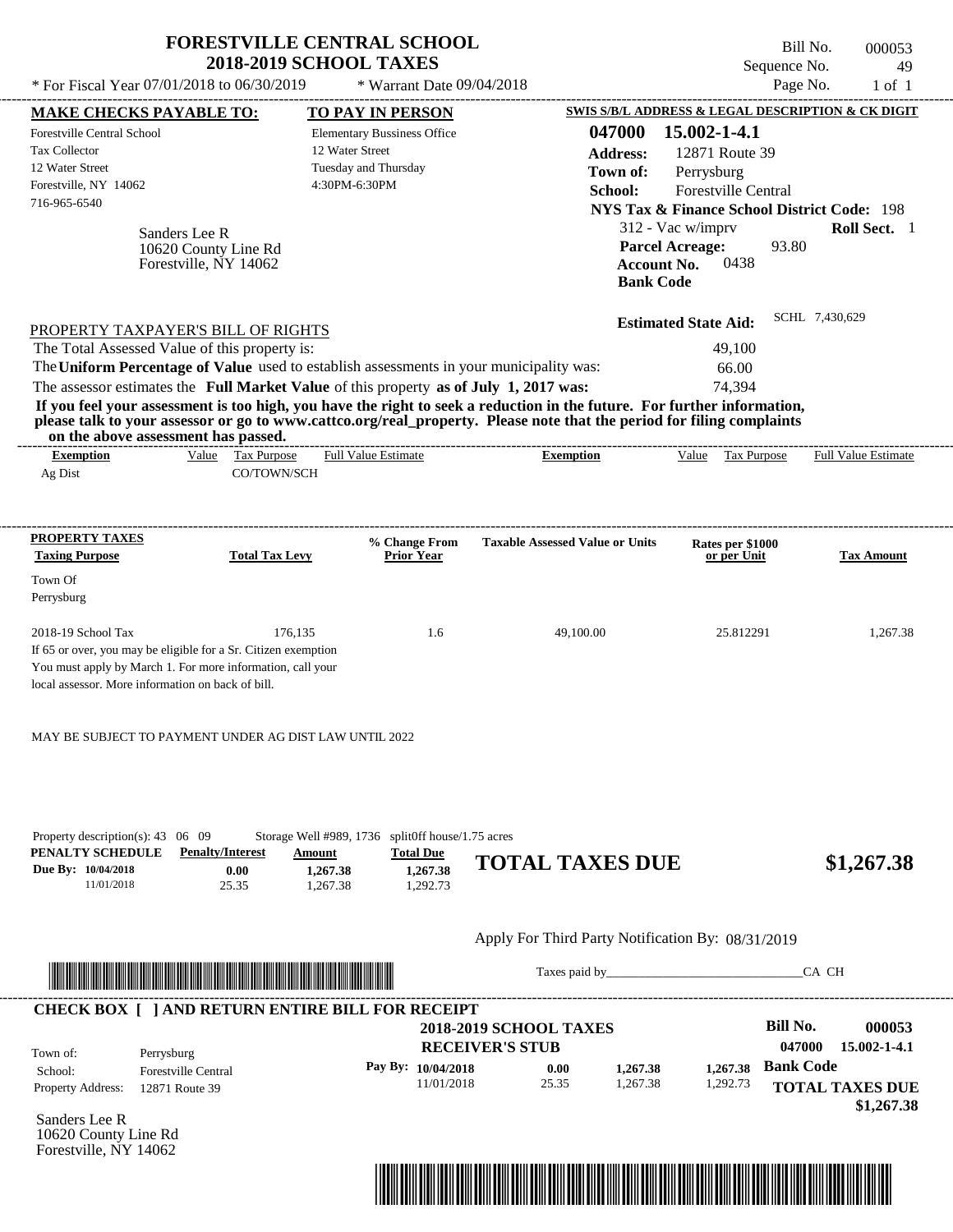|                                                                                                                                                                                                                                                  | <b>FORESTVILLE CENTRAL SCHOOL</b><br><b>2018-2019 SCHOOL TAXES</b>                                                                                                                                                                   |                                                               |                                                   |                    |                                                                  | Bill No.                 | 000054                     |
|--------------------------------------------------------------------------------------------------------------------------------------------------------------------------------------------------------------------------------------------------|--------------------------------------------------------------------------------------------------------------------------------------------------------------------------------------------------------------------------------------|---------------------------------------------------------------|---------------------------------------------------|--------------------|------------------------------------------------------------------|--------------------------|----------------------------|
| * For Fiscal Year 07/01/2018 to 06/30/2019                                                                                                                                                                                                       |                                                                                                                                                                                                                                      | * Warrant Date 09/04/2018                                     |                                                   |                    |                                                                  | Sequence No.<br>Page No. | 50<br>$1$ of $1$           |
|                                                                                                                                                                                                                                                  |                                                                                                                                                                                                                                      |                                                               |                                                   |                    | <b>SWIS S/B/L ADDRESS &amp; LEGAL DESCRIPTION &amp; CK DIGIT</b> |                          |                            |
| <b>MAKE CHECKS PAYABLE TO:</b><br>Forestville Central School                                                                                                                                                                                     |                                                                                                                                                                                                                                      | <b>TO PAY IN PERSON</b><br><b>Elementary Bussiness Office</b> |                                                   | 047000             | 7.004-1-43.1                                                     |                          |                            |
| <b>Tax Collector</b>                                                                                                                                                                                                                             |                                                                                                                                                                                                                                      | 12 Water Street                                               |                                                   |                    |                                                                  |                          |                            |
| 12 Water Street                                                                                                                                                                                                                                  |                                                                                                                                                                                                                                      | Tuesday and Thursday                                          |                                                   | <b>Address:</b>    | 10582 County Line Rd                                             |                          |                            |
| Forestville, NY 14062                                                                                                                                                                                                                            |                                                                                                                                                                                                                                      | 4:30PM-6:30PM                                                 |                                                   | Town of:           | Perrysburg                                                       |                          |                            |
| 716-965-6540                                                                                                                                                                                                                                     |                                                                                                                                                                                                                                      |                                                               |                                                   | School:            | Forestville Central                                              |                          |                            |
|                                                                                                                                                                                                                                                  |                                                                                                                                                                                                                                      |                                                               |                                                   |                    | <b>NYS Tax &amp; Finance School District Code: 198</b>           |                          |                            |
| Sanders Ray L                                                                                                                                                                                                                                    |                                                                                                                                                                                                                                      |                                                               |                                                   |                    | 240 - Rural res                                                  |                          | Roll Sect. 1               |
|                                                                                                                                                                                                                                                  | Sanders Marilyn H                                                                                                                                                                                                                    |                                                               |                                                   |                    | <b>Parcel Acreage:</b>                                           | 47.70                    |                            |
|                                                                                                                                                                                                                                                  | 10582 County Line Rd                                                                                                                                                                                                                 |                                                               |                                                   | <b>Account No.</b> | 0439                                                             |                          |                            |
|                                                                                                                                                                                                                                                  | Forestville, NY 14062                                                                                                                                                                                                                |                                                               |                                                   | <b>Bank Code</b>   |                                                                  |                          |                            |
|                                                                                                                                                                                                                                                  |                                                                                                                                                                                                                                      |                                                               |                                                   |                    | <b>Estimated State Aid:</b>                                      | SCHL 7,430,629           |                            |
| PROPERTY TAXPAYER'S BILL OF RIGHTS                                                                                                                                                                                                               |                                                                                                                                                                                                                                      |                                                               |                                                   |                    |                                                                  |                          |                            |
| The Total Assessed Value of this property is:                                                                                                                                                                                                    |                                                                                                                                                                                                                                      |                                                               |                                                   |                    | 87,600                                                           |                          |                            |
| The Uniform Percentage of Value used to establish assessments in your municipality was:                                                                                                                                                          |                                                                                                                                                                                                                                      |                                                               |                                                   |                    | 66.00                                                            |                          |                            |
| The assessor estimates the Full Market Value of this property as of July 1, 2017 was:                                                                                                                                                            |                                                                                                                                                                                                                                      |                                                               |                                                   |                    | 132,727                                                          |                          |                            |
| If you feel your assessment is too high, you have the right to seek a reduction in the future. For further information,<br>please talk to your assessor or go to www.cattco.org/real_property. Please note that the period for filing complaints |                                                                                                                                                                                                                                      |                                                               |                                                   |                    |                                                                  |                          |                            |
| on the above assessment has passed.                                                                                                                                                                                                              |                                                                                                                                                                                                                                      |                                                               |                                                   |                    |                                                                  |                          |                            |
| <b>Exemption</b>                                                                                                                                                                                                                                 | Value Tax Purpose                                                                                                                                                                                                                    | <b>Full Value Estimate</b>                                    | <b>Exemption</b>                                  |                    | Value Tax Purpose                                                |                          | <b>Full Value Estimate</b> |
| Ag Distout                                                                                                                                                                                                                                       | 11,527 CO/TOWN/SCH                                                                                                                                                                                                                   | 17,465                                                        | Enh Star                                          | (See Note)         | 44,090 SCHOOL                                                    |                          | 66,803                     |
|                                                                                                                                                                                                                                                  |                                                                                                                                                                                                                                      |                                                               |                                                   |                    |                                                                  |                          |                            |
| PROPERTY TAXES                                                                                                                                                                                                                                   |                                                                                                                                                                                                                                      | % Change From                                                 | <b>Taxable Assessed Value or Units</b>            |                    |                                                                  |                          |                            |
| <b>Taxing Purpose</b>                                                                                                                                                                                                                            | <b>Total Tax Levy</b>                                                                                                                                                                                                                | <b>Prior Year</b>                                             | (before accounting for STAR)                      |                    | Rates per \$1000<br>or per Unit                                  |                          | <b>Tax Amount</b>          |
| Town Of                                                                                                                                                                                                                                          |                                                                                                                                                                                                                                      |                                                               |                                                   |                    |                                                                  |                          |                            |
| Perrysburg                                                                                                                                                                                                                                       |                                                                                                                                                                                                                                      |                                                               |                                                   |                    |                                                                  |                          |                            |
|                                                                                                                                                                                                                                                  |                                                                                                                                                                                                                                      |                                                               |                                                   |                    |                                                                  |                          |                            |
| 2018-19 School Tax                                                                                                                                                                                                                               | 176,135                                                                                                                                                                                                                              | 1.6                                                           | 76,073.00                                         |                    | 25.812291                                                        |                          | 1,963.62                   |
| If 65 or over, you may be eligible for a Sr. Citizen exemption                                                                                                                                                                                   |                                                                                                                                                                                                                                      |                                                               |                                                   |                    |                                                                  |                          |                            |
| You must apply by March 1. For more information, call your                                                                                                                                                                                       |                                                                                                                                                                                                                                      |                                                               |                                                   |                    |                                                                  |                          |                            |
| local assessor. More information on back of bill.                                                                                                                                                                                                |                                                                                                                                                                                                                                      |                                                               |                                                   |                    |                                                                  |                          |                            |
|                                                                                                                                                                                                                                                  |                                                                                                                                                                                                                                      |                                                               |                                                   |                    |                                                                  |                          |                            |
| MAY BE SUBJECT TO PAYMENT UNDER AG DIST LAW UNTIL 2025                                                                                                                                                                                           |                                                                                                                                                                                                                                      |                                                               |                                                   |                    |                                                                  |                          |                            |
|                                                                                                                                                                                                                                                  |                                                                                                                                                                                                                                      |                                                               |                                                   |                    |                                                                  |                          |                            |
|                                                                                                                                                                                                                                                  |                                                                                                                                                                                                                                      |                                                               |                                                   |                    |                                                                  |                          |                            |
| Your tax savings this year resulting from the New York State School Tax Relief (STAR) program is:                                                                                                                                                | Note: This year's STAR tax savings generally may not exceed last year's by more than 2%.                                                                                                                                             |                                                               |                                                   |                    |                                                                  |                          | \$1,138.07                 |
| Property description(s): $44 \quad 06 \quad 09$                                                                                                                                                                                                  |                                                                                                                                                                                                                                      |                                                               |                                                   |                    |                                                                  |                          |                            |
| <b>PENALTY SCHEDULE</b> Penalty/Interest                                                                                                                                                                                                         | Amount                                                                                                                                                                                                                               | <b>Total Due</b>                                              | <b>TOTAL TAXES DUE</b>                            |                    |                                                                  |                          | \$825.55                   |
| Due By: 10/04/2018<br>11/01/2018                                                                                                                                                                                                                 | 0.00<br>825.55<br>16.51<br>825.55                                                                                                                                                                                                    | 825.55<br>842.06                                              |                                                   |                    |                                                                  |                          |                            |
|                                                                                                                                                                                                                                                  |                                                                                                                                                                                                                                      |                                                               |                                                   |                    |                                                                  |                          |                            |
|                                                                                                                                                                                                                                                  |                                                                                                                                                                                                                                      |                                                               |                                                   |                    |                                                                  |                          |                            |
|                                                                                                                                                                                                                                                  |                                                                                                                                                                                                                                      |                                                               | Apply For Third Party Notification By: 08/31/2019 |                    |                                                                  |                          |                            |
|                                                                                                                                                                                                                                                  | <u> Indian American State and The Communication of the Communication of the Communication of the Communication of the Communication of the Communication of the Communication of the Communication of the Communication of the C</u> |                                                               |                                                   |                    |                                                                  | CA CH                    |                            |
| <b>CHECK BOX [ ] AND RETURN ENTIRE BILL FOR RECEIPT</b>                                                                                                                                                                                          |                                                                                                                                                                                                                                      |                                                               |                                                   |                    |                                                                  |                          |                            |
|                                                                                                                                                                                                                                                  |                                                                                                                                                                                                                                      |                                                               | <b>2018-2019 SCHOOL TAXES</b>                     |                    |                                                                  | <b>Bill No.</b>          | 000054                     |
|                                                                                                                                                                                                                                                  |                                                                                                                                                                                                                                      |                                                               | <b>RECEIVER'S STUB</b>                            |                    |                                                                  | 047000                   | 7.004-1-43.1               |
| Town of:<br>Perrysburg                                                                                                                                                                                                                           |                                                                                                                                                                                                                                      | Pay By: 10/04/2018                                            | 0.00                                              | 825.55             | 825.55                                                           | <b>Bank Code</b>         |                            |
| School:<br><b>Forestville Central</b><br>Property Address:                                                                                                                                                                                       |                                                                                                                                                                                                                                      | 11/01/2018                                                    | 16.51                                             | 825.55             | 842.06                                                           |                          | <b>TOTAL TAXES DUE</b>     |
|                                                                                                                                                                                                                                                  | 10582 County Line Rd                                                                                                                                                                                                                 |                                                               |                                                   |                    |                                                                  |                          |                            |

Sanders Ray L Sanders Marilyn H 10582 County Line Rd Forestville, NY 14062



 **\$825.55**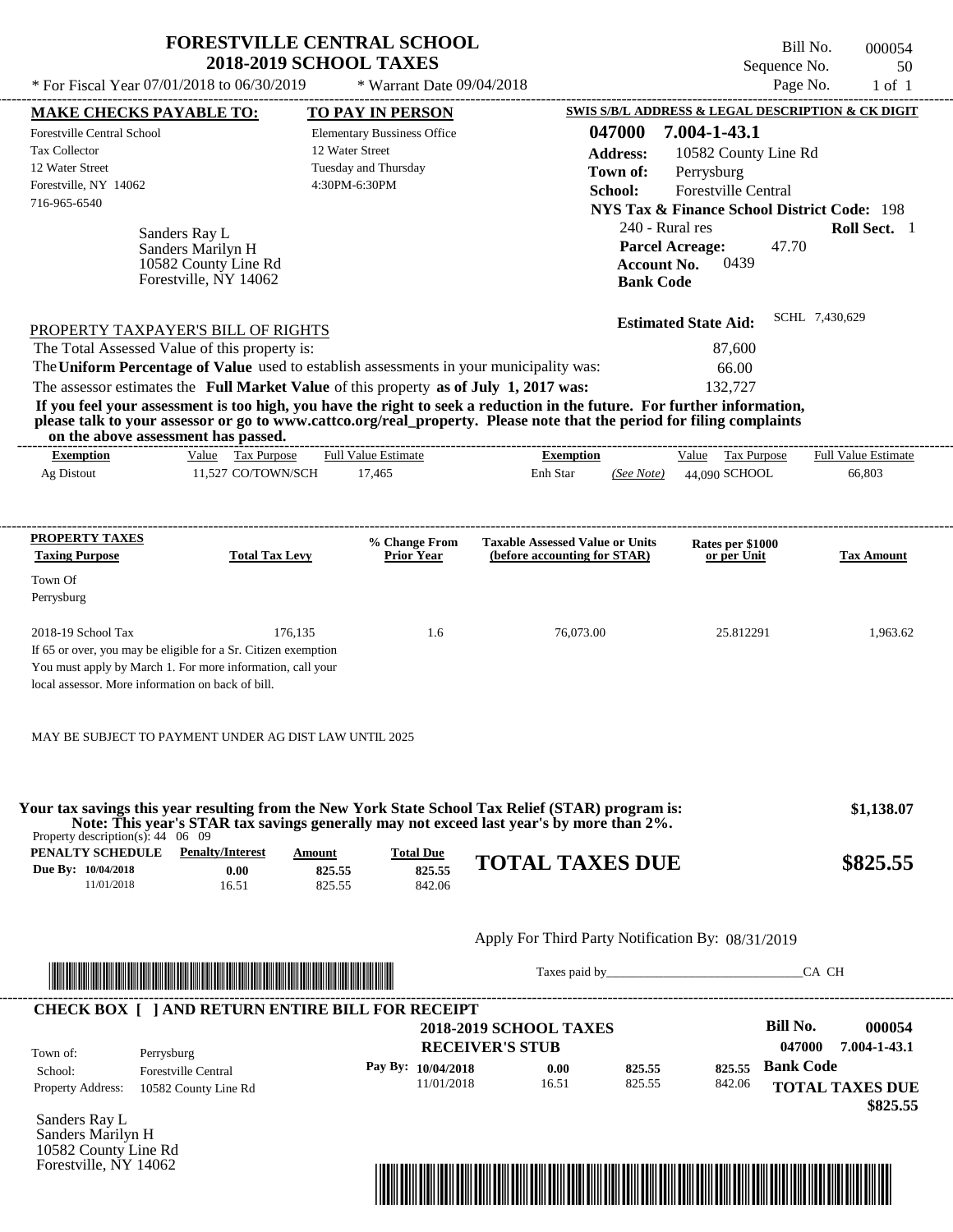|                                                                                                                        | <b>FORESTVILLE CENTRAL SCHOOL</b><br><b>2018-2019 SCHOOL TAXES</b> |                                    |                                                                                                                         | Bill No.<br>Sequence No.                               | 000055<br>51               |
|------------------------------------------------------------------------------------------------------------------------|--------------------------------------------------------------------|------------------------------------|-------------------------------------------------------------------------------------------------------------------------|--------------------------------------------------------|----------------------------|
| * For Fiscal Year 07/01/2018 to 06/30/2019                                                                             |                                                                    | * Warrant Date 09/04/2018          |                                                                                                                         | Page No.                                               | $1$ of $1$                 |
| <b>MAKE CHECKS PAYABLE TO:</b>                                                                                         |                                                                    | <b>TO PAY IN PERSON</b>            |                                                                                                                         | SWIS S/B/L ADDRESS & LEGAL DESCRIPTION & CK DIGIT      |                            |
| Forestville Central School<br><b>Tax Collector</b>                                                                     | 12 Water Street                                                    | <b>Elementary Bussiness Office</b> | 047000                                                                                                                  | 15.002-1-9.5                                           |                            |
| 12 Water Street                                                                                                        |                                                                    | Tuesday and Thursday               | <b>Address:</b>                                                                                                         | Route 39                                               |                            |
| Forestville, NY 14062                                                                                                  | 4:30PM-6:30PM                                                      |                                    | Town of:                                                                                                                | Perrysburg                                             |                            |
| 716-965-6540                                                                                                           |                                                                    |                                    | School:                                                                                                                 | Forestville Central                                    |                            |
|                                                                                                                        |                                                                    |                                    |                                                                                                                         | <b>NYS Tax &amp; Finance School District Code: 198</b> |                            |
| Spagnoli John J                                                                                                        |                                                                    |                                    |                                                                                                                         | $322$ - Rural vac $>10$                                | Roll Sect. 1               |
| Spagnoli Sharon R                                                                                                      |                                                                    |                                    |                                                                                                                         | <b>Parcel Dimensions:</b><br>1057                      | 836.00 X 0.00              |
| 115 Elmhurst                                                                                                           | Orchard Park, NY 14127                                             |                                    | <b>Account No.</b><br><b>Bank Code</b>                                                                                  |                                                        |                            |
|                                                                                                                        |                                                                    |                                    |                                                                                                                         |                                                        |                            |
|                                                                                                                        |                                                                    |                                    |                                                                                                                         | <b>Estimated State Aid:</b>                            | SCHL 7,430,629             |
| PROPERTY TAXPAYER'S BILL OF RIGHTS<br>The Total Assessed Value of this property is:                                    |                                                                    |                                    |                                                                                                                         | 31,520                                                 |                            |
| The Uniform Percentage of Value used to establish assessments in your municipality was:                                |                                                                    |                                    |                                                                                                                         | 66.00                                                  |                            |
| The assessor estimates the Full Market Value of this property as of July 1, 2017 was:                                  |                                                                    |                                    |                                                                                                                         | 47,758                                                 |                            |
|                                                                                                                        |                                                                    |                                    | If you feel your assessment is too high, you have the right to seek a reduction in the future. For further information, |                                                        |                            |
|                                                                                                                        |                                                                    |                                    | please talk to your assessor or go to www.cattco.org/real_property. Please note that the period for filing complaints   |                                                        |                            |
| on the above assessment has passed.                                                                                    | Value Tax Purpose                                                  | <b>Full Value Estimate</b>         |                                                                                                                         |                                                        | <b>Full Value Estimate</b> |
| <b>Exemption</b>                                                                                                       |                                                                    |                                    | <b>Exemption</b>                                                                                                        | Value Tax Purpose                                      |                            |
|                                                                                                                        |                                                                    |                                    |                                                                                                                         |                                                        |                            |
|                                                                                                                        |                                                                    |                                    |                                                                                                                         |                                                        |                            |
| <b>PROPERTY TAXES</b>                                                                                                  |                                                                    | % Change From                      | <b>Taxable Assessed Value or Units</b>                                                                                  | Rates per \$1000                                       |                            |
| <b>Taxing Purpose</b>                                                                                                  | <b>Total Tax Levy</b>                                              | <b>Prior Year</b>                  |                                                                                                                         | or per Unit                                            | <b>Tax Amount</b>          |
| Town Of                                                                                                                |                                                                    |                                    |                                                                                                                         |                                                        |                            |
| Perrysburg                                                                                                             |                                                                    |                                    |                                                                                                                         |                                                        |                            |
|                                                                                                                        |                                                                    |                                    |                                                                                                                         |                                                        |                            |
| 2018-19 School Tax<br>If 65 or over, you may be eligible for a Sr. Citizen exemption                                   | 176,135                                                            | 1.6                                | 31,520.00                                                                                                               | 25.812291                                              | 813.60                     |
| You must apply by March 1. For more information, call your                                                             |                                                                    |                                    |                                                                                                                         |                                                        |                            |
| local assessor. More information on back of bill.                                                                      |                                                                    |                                    |                                                                                                                         |                                                        |                            |
|                                                                                                                        |                                                                    |                                    |                                                                                                                         |                                                        |                            |
|                                                                                                                        |                                                                    |                                    |                                                                                                                         |                                                        |                            |
|                                                                                                                        |                                                                    |                                    |                                                                                                                         |                                                        |                            |
|                                                                                                                        |                                                                    |                                    |                                                                                                                         |                                                        |                            |
|                                                                                                                        |                                                                    |                                    |                                                                                                                         |                                                        |                            |
|                                                                                                                        |                                                                    |                                    |                                                                                                                         |                                                        |                            |
|                                                                                                                        |                                                                    |                                    |                                                                                                                         |                                                        |                            |
| Property description(s): 35 06 09<br>PENALTY SCHEDULE                                                                  | <b>Penalty/Interest</b><br><b>Amount</b>                           | <b>Total Due</b>                   |                                                                                                                         |                                                        |                            |
| Due By: 10/04/2018                                                                                                     | 0.00<br>813.60                                                     | 813.60                             | <b>TOTAL TAXES DUE</b>                                                                                                  |                                                        | \$813.60                   |
| 11/01/2018                                                                                                             | 813.60<br>16.27                                                    | 829.87                             |                                                                                                                         |                                                        |                            |
|                                                                                                                        |                                                                    |                                    |                                                                                                                         |                                                        |                            |
|                                                                                                                        |                                                                    |                                    | Apply For Third Party Notification By: 08/31/2019                                                                       |                                                        |                            |
|                                                                                                                        |                                                                    |                                    |                                                                                                                         |                                                        | CA CH                      |
| <u> Han ber den bestehende der den bestehende der den bestehende der den bestehende der bestehende der den bestehe</u> |                                                                    |                                    |                                                                                                                         |                                                        |                            |
| <b>CHECK BOX [ ] AND RETURN ENTIRE BILL FOR RECEIPT</b>                                                                |                                                                    |                                    |                                                                                                                         |                                                        |                            |
|                                                                                                                        |                                                                    |                                    | <b>2018-2019 SCHOOL TAXES</b>                                                                                           | <b>Bill No.</b>                                        | 000055                     |
|                                                                                                                        |                                                                    |                                    | <b>RECEIVER'S STUB</b>                                                                                                  |                                                        | 047000 15.002-1-9.5        |

| Town of:                            | Perrysburg                             |         | <b>RECEIVER'S STUB</b>   |               |                  |                  | 047000<br>15.002-1-9.5                                 |
|-------------------------------------|----------------------------------------|---------|--------------------------|---------------|------------------|------------------|--------------------------------------------------------|
| School:<br><b>Property Address:</b> | <b>Forestville Central</b><br>Route 39 | Pay By: | 10/04/2018<br>11/01/2018 | 0.00<br>16.27 | 813.60<br>813.60 | 813.60<br>829.87 | <b>Bank Code</b><br><b>TOTAL TAXES DUE</b><br>\$813.60 |
| $\alpha$ $\cdots$ $\cdots$ $\cdots$ |                                        |         |                          |               |                  |                  |                                                        |

Spagnoli John J Spagnoli Sharon R 115 Elmhurst Orchard Park, NY 14127

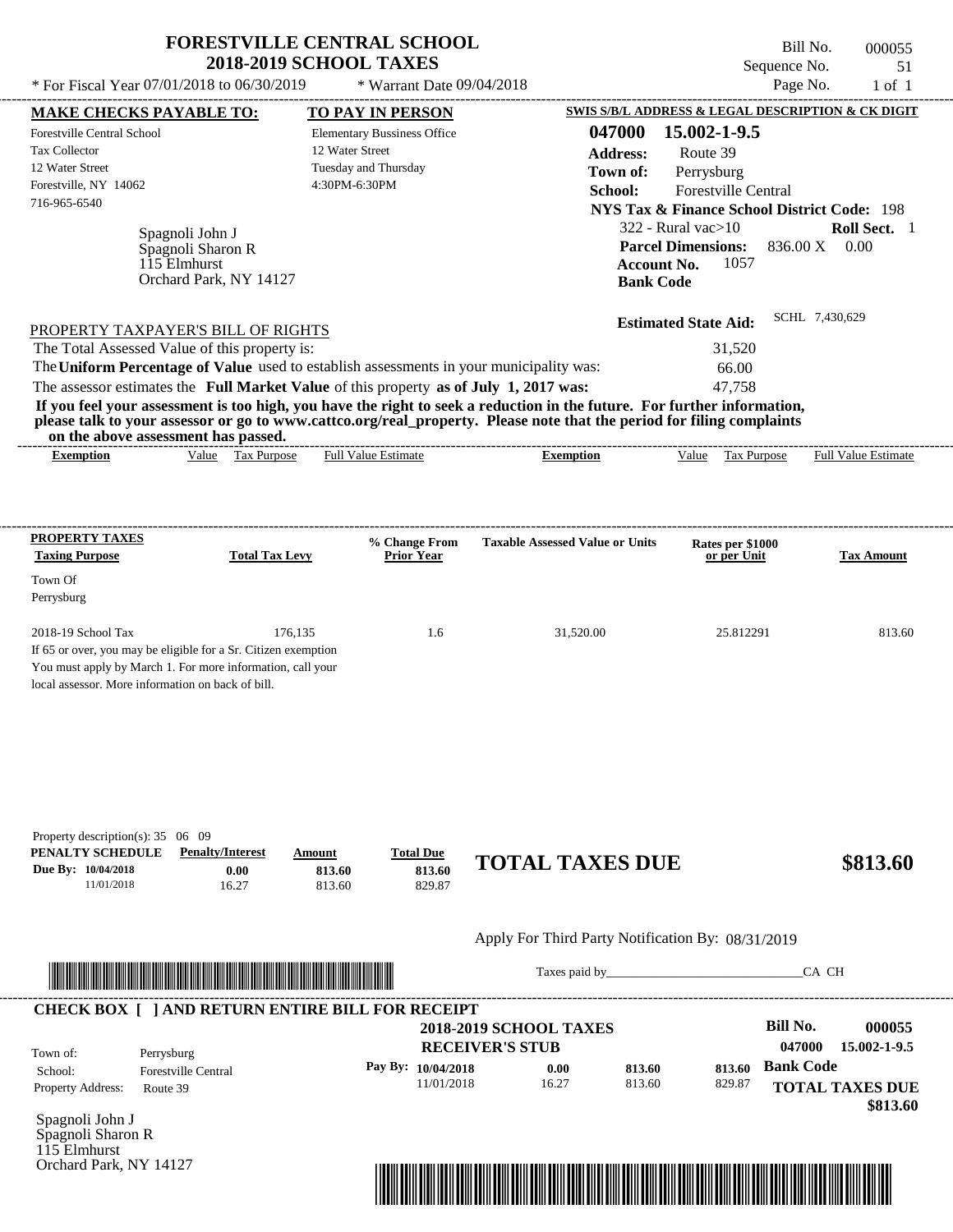|                                                                                                                                                                                   | <b>FORESTVILLE CENTRAL SCHOOL</b>                     |                                          |                                                   |                                 | Bill No.<br>000056                                     |
|-----------------------------------------------------------------------------------------------------------------------------------------------------------------------------------|-------------------------------------------------------|------------------------------------------|---------------------------------------------------|---------------------------------|--------------------------------------------------------|
|                                                                                                                                                                                   | <b>2018-2019 SCHOOL TAXES</b>                         |                                          |                                                   |                                 | Sequence No.<br>52                                     |
| * For Fiscal Year 07/01/2018 to 06/30/2019                                                                                                                                        |                                                       | * Warrant Date 09/04/2018                |                                                   |                                 | Page No.<br>$1$ of $1$                                 |
| <b>MAKE CHECKS PAYABLE TO:</b>                                                                                                                                                    | <b>TO PAY IN PERSON</b>                               |                                          |                                                   |                                 | SWIS S/B/L ADDRESS & LEGAL DESCRIPTION & CK DIGIT      |
| Forestville Central School<br><b>Tax Collector</b>                                                                                                                                | <b>Elementary Bussiness Office</b><br>12 Water Street |                                          | 047000                                            | 7.004-1-49.2                    |                                                        |
| 12 Water Street                                                                                                                                                                   | Tuesday and Thursday                                  |                                          | <b>Address:</b>                                   | 10929 W Perrysburg Rd           |                                                        |
| Forestville, NY 14062                                                                                                                                                             | 4:30PM-6:30PM                                         |                                          | Town of:                                          | Perrysburg                      |                                                        |
| 716-965-6540                                                                                                                                                                      |                                                       |                                          | School:                                           | Forestville Central             |                                                        |
|                                                                                                                                                                                   |                                                       |                                          |                                                   |                                 | <b>NYS Tax &amp; Finance School District Code: 198</b> |
| Sprague Daniel R.                                                                                                                                                                 |                                                       |                                          |                                                   | 152 - Vineyard                  | Roll Sect. 1                                           |
| Sprague Jane K.<br>12435 Versailles Road                                                                                                                                          |                                                       |                                          | <b>Account No.</b>                                | <b>Parcel Acreage:</b><br>0207  | 88.25                                                  |
| <b>Irving, NY 14081</b>                                                                                                                                                           |                                                       |                                          | <b>Bank Code</b>                                  |                                 |                                                        |
|                                                                                                                                                                                   |                                                       |                                          |                                                   |                                 |                                                        |
|                                                                                                                                                                                   |                                                       |                                          |                                                   | <b>Estimated State Aid:</b>     | SCHL 7,430,629                                         |
| PROPERTY TAXPAYER'S BILL OF RIGHTS                                                                                                                                                |                                                       |                                          |                                                   |                                 |                                                        |
| The Total Assessed Value of this property is:                                                                                                                                     |                                                       |                                          |                                                   | 92,400                          |                                                        |
| The Uniform Percentage of Value used to establish assessments in your municipality was:<br>The assessor estimates the Full Market Value of this property as of July 1, 2017 was:  |                                                       |                                          |                                                   | 66.00<br>140,000                |                                                        |
| If you feel your assessment is too high, you have the right to seek a reduction in the future. For further information,                                                           |                                                       |                                          |                                                   |                                 |                                                        |
| please talk to your assessor or go to www.cattco.org/real_property. Please note that the period for filing complaints<br>on the above assessment has passed.                      |                                                       |                                          |                                                   |                                 |                                                        |
| Value Tax Purpose<br><b>Exemption</b>                                                                                                                                             | <b>Full Value Estimate</b>                            |                                          | <b>Exemption</b>                                  | Value Tax Purpose               | <b>Full Value Estimate</b>                             |
| <b>PROPERTY TAXES</b><br><b>Taxing Purpose</b>                                                                                                                                    | <b>Total Tax Levy</b>                                 | % Change From<br><b>Prior Year</b>       | <b>Taxable Assessed Value or Units</b>            | Rates per \$1000<br>or per Unit | <b>Tax Amount</b>                                      |
| Town Of<br>Perrysburg                                                                                                                                                             |                                                       |                                          |                                                   |                                 |                                                        |
| 2018-19 School Tax                                                                                                                                                                | 176,135                                               | 1.6                                      | 92,400.00                                         | 25.812291                       | 2,385.06                                               |
| If 65 or over, you may be eligible for a Sr. Citizen exemption<br>You must apply by March 1. For more information, call your<br>local assessor. More information on back of bill. |                                                       |                                          |                                                   |                                 |                                                        |
| MAY BE SUBJECT TO PAYMENT UNDER AG DIST LAW UNTIL 2022                                                                                                                            |                                                       |                                          |                                                   |                                 |                                                        |
|                                                                                                                                                                                   |                                                       |                                          |                                                   |                                 |                                                        |
| Property description(s): $45 \quad 06 \quad 09$<br>PENALTY SCHEDULE<br><b>Penalty/Interest</b><br>Due By: 10/04/2018<br>0.00<br>11/01/2018<br>47.70                               | Amount<br>2,385.06<br>2,385.06                        | <b>Total Due</b><br>2,385.06<br>2,432.76 | <b>TOTAL TAXES DUE</b>                            |                                 | \$2,385.06                                             |
|                                                                                                                                                                                   |                                                       |                                          | Apply For Third Party Notification By: 08/31/2019 |                                 |                                                        |
|                                                                                                                                                                                   |                                                       |                                          |                                                   |                                 | CA CH                                                  |
| <b>CHECK BOX [ ] AND RETURN ENTIRE BILL FOR RECEIPT</b>                                                                                                                           |                                                       |                                          |                                                   |                                 |                                                        |
|                                                                                                                                                                                   |                                                       |                                          | <b>2018-2019 SCHOOL TAXES</b>                     |                                 | <b>Bill No.</b><br>000056                              |
| Town of:<br>Perrysburg                                                                                                                                                            |                                                       |                                          | <b>RECEIVER'S STUB</b>                            |                                 | 047000<br>7.004-1-49.2                                 |
| School:<br>Forestville Central                                                                                                                                                    |                                                       | Pay By: 10/04/2018                       | 0.00<br>2,385.06                                  | 2.385.06                        | <b>Bank Code</b>                                       |

Sprague Daniel R. Sprague Jane K. 12435 Versailles Road Irving, NY 14081

Property Address: 10929 W Perrysburg Rd



2,385.06 2,432.76

11/01/2018 47.70

**TOTAL TAXES DUE**

 **\$2,385.06**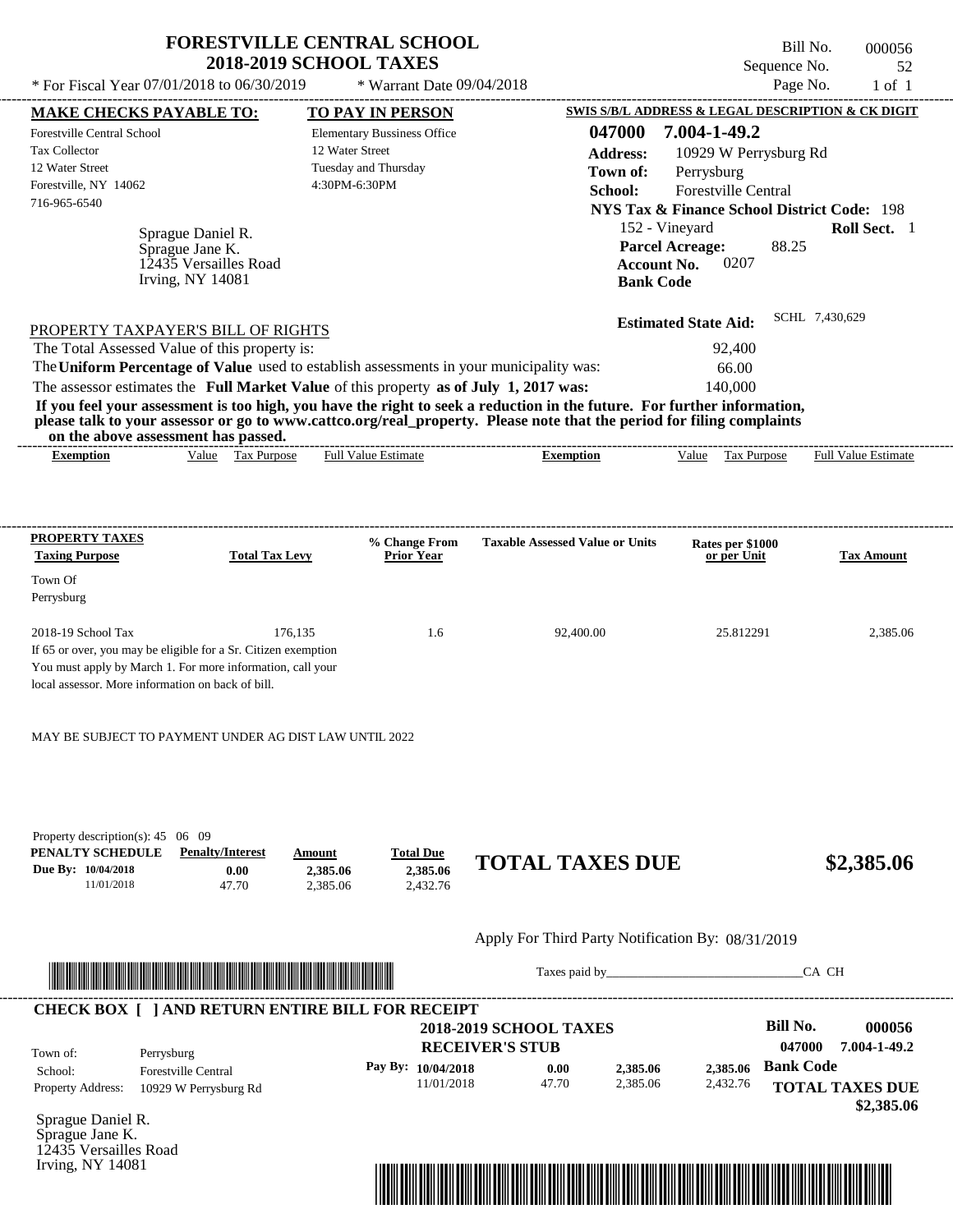|                                                                                                                                                                                                                                                                                                             | <b>FORESTVILLE CENTRAL SCHOOL</b><br><b>2018-2019 SCHOOL TAXES</b> |                                    |                           |                                                   |                  |                                                                  | Bill No.<br>Sequence No.  | 000057<br>53                       |
|-------------------------------------------------------------------------------------------------------------------------------------------------------------------------------------------------------------------------------------------------------------------------------------------------------------|--------------------------------------------------------------------|------------------------------------|---------------------------|---------------------------------------------------|------------------|------------------------------------------------------------------|---------------------------|------------------------------------|
| * For Fiscal Year 07/01/2018 to 06/30/2019                                                                                                                                                                                                                                                                  |                                                                    |                                    | * Warrant Date 09/04/2018 |                                                   |                  |                                                                  | Page No.                  | $1$ of $1$                         |
| <b>MAKE CHECKS PAYABLE TO:</b>                                                                                                                                                                                                                                                                              |                                                                    | <b>TO PAY IN PERSON</b>            |                           |                                                   |                  | <b>SWIS S/B/L ADDRESS &amp; LEGAL DESCRIPTION &amp; CK DIGIT</b> |                           |                                    |
| Forestville Central School                                                                                                                                                                                                                                                                                  |                                                                    | <b>Elementary Bussiness Office</b> |                           |                                                   | 047000           | 7.004-1-48.2                                                     |                           |                                    |
| <b>Tax Collector</b>                                                                                                                                                                                                                                                                                        |                                                                    | 12 Water Street                    |                           |                                                   | <b>Address:</b>  | 10817 W Perrysburg Rd                                            |                           |                                    |
| 12 Water Street                                                                                                                                                                                                                                                                                             |                                                                    | Tuesday and Thursday               |                           |                                                   | Town of:         | Perrysburg                                                       |                           |                                    |
| Forestville, NY 14062<br>716-965-6540                                                                                                                                                                                                                                                                       |                                                                    | 4:30PM-6:30PM                      |                           |                                                   | School:          | Forestville Central                                              |                           |                                    |
|                                                                                                                                                                                                                                                                                                             |                                                                    |                                    |                           |                                                   |                  | <b>NYS Tax &amp; Finance School District Code: 198</b>           |                           |                                    |
| Sprague Mary                                                                                                                                                                                                                                                                                                |                                                                    |                                    |                           |                                                   |                  | 210 - 1 Family Res                                               |                           | Roll Sect. 1                       |
|                                                                                                                                                                                                                                                                                                             | 10817 W Perrysburg Rd<br>Perrysburg, NY 14129                      |                                    |                           |                                                   | <b>Bank Code</b> | <b>Parcel Acreage:</b><br>0771<br><b>Account No.</b>             | 1.05                      |                                    |
| PROPERTY TAXPAYER'S BILL OF RIGHTS                                                                                                                                                                                                                                                                          |                                                                    |                                    |                           |                                                   |                  | <b>Estimated State Aid:</b>                                      | SCHL 7,430,629            |                                    |
| The Total Assessed Value of this property is:                                                                                                                                                                                                                                                               |                                                                    |                                    |                           |                                                   |                  | 55,900                                                           |                           |                                    |
| The Uniform Percentage of Value used to establish assessments in your municipality was:                                                                                                                                                                                                                     |                                                                    |                                    |                           |                                                   |                  | 66.00                                                            |                           |                                    |
| The assessor estimates the Full Market Value of this property as of July 1, 2017 was:                                                                                                                                                                                                                       |                                                                    |                                    |                           |                                                   |                  | 84,697                                                           |                           |                                    |
| If you feel your assessment is too high, you have the right to seek a reduction in the future. For further information,<br>please talk to your assessor or go to www.cattco.org/real_property. Please note that the period for filing complaints<br>on the above assessment has passed.<br><b>Exemption</b> | Value Tax Purpose                                                  | <b>Full Value Estimate</b>         |                           | <b>Exemption</b>                                  |                  | Value Tax Purpose                                                |                           | Full Value Estimate                |
| <b>Bas Star</b><br>(See Note)                                                                                                                                                                                                                                                                               | 19,800 SCHOOL                                                      | 30,000                             |                           |                                                   |                  |                                                                  |                           |                                    |
| PROPERTY TAXES                                                                                                                                                                                                                                                                                              |                                                                    | % Change From                      |                           | <b>Taxable Assessed Value or Units</b>            |                  | Rates per \$1000                                                 |                           |                                    |
| <b>Taxing Purpose</b>                                                                                                                                                                                                                                                                                       | <b>Total Tax Levy</b>                                              | <b>Prior Year</b>                  |                           | (before accounting for STAR)                      |                  | or per Unit                                                      |                           | <b>Tax Amount</b>                  |
| Town Of                                                                                                                                                                                                                                                                                                     |                                                                    |                                    |                           |                                                   |                  |                                                                  |                           |                                    |
| Perrysburg                                                                                                                                                                                                                                                                                                  |                                                                    |                                    |                           |                                                   |                  |                                                                  |                           |                                    |
| 2018-19 School Tax                                                                                                                                                                                                                                                                                          | 176,135                                                            |                                    | 1.6                       | 55,900.00                                         |                  | 25.812291                                                        |                           | 1,442.91                           |
| If 65 or over, you may be eligible for a Sr. Citizen exemption<br>You must apply by March 1. For more information, call your<br>local assessor. More information on back of bill.                                                                                                                           |                                                                    |                                    |                           |                                                   |                  |                                                                  |                           |                                    |
| Your tax savings this year resulting from the New York State School Tax Relief (STAR) program is:<br>Note: This year's STAR tax savings generally may not exceed last year's by more than 2%.<br>Property description(s): $45 \quad 06 \quad 09$                                                            |                                                                    |                                    |                           |                                                   |                  |                                                                  |                           | \$511.09                           |
| <b>PENALTY SCHEDULE</b> Penalty/Interest                                                                                                                                                                                                                                                                    | Amount                                                             |                                    | <b>Total Due</b>          | <b>TOTAL TAXES DUE</b>                            |                  |                                                                  |                           | \$931.82                           |
| Due By: 10/04/2018<br>11/01/2018                                                                                                                                                                                                                                                                            | 0.00<br>18.64                                                      | 931.82<br>931.82                   | 931.82<br>950.46          |                                                   |                  |                                                                  |                           |                                    |
|                                                                                                                                                                                                                                                                                                             |                                                                    |                                    |                           | Apply For Third Party Notification By: 08/31/2019 |                  |                                                                  |                           |                                    |
|                                                                                                                                                                                                                                                                                                             |                                                                    |                                    |                           |                                                   |                  | Taxes paid by                                                    | CA CH                     |                                    |
| <b>CHECK BOX [ ] AND RETURN ENTIRE BILL FOR RECEIPT</b>                                                                                                                                                                                                                                                     |                                                                    |                                    | <b>RECEIVER'S STUB</b>    | <b>2018-2019 SCHOOL TAXES</b>                     |                  |                                                                  | <b>Bill No.</b><br>047000 | 000057<br>7.004-1-48.2             |
| Town of:<br>Perrysburg<br>School:<br><b>Forestville Central</b>                                                                                                                                                                                                                                             |                                                                    |                                    | Pay By: 10/04/2018        | 0.00                                              | 931.82           | 931.82                                                           | <b>Bank Code</b>          |                                    |
| Property Address:<br>10817 W Perrysburg Rd                                                                                                                                                                                                                                                                  |                                                                    |                                    | 11/01/2018                | 18.64                                             | 931.82           | 950.46                                                           |                           | <b>TOTAL TAXES DUE</b><br>\$931.82 |
| Sprague Mary                                                                                                                                                                                                                                                                                                |                                                                    |                                    |                           |                                                   |                  |                                                                  |                           |                                    |

10817 W Perrysburg Rd Perrysburg, NY 14129

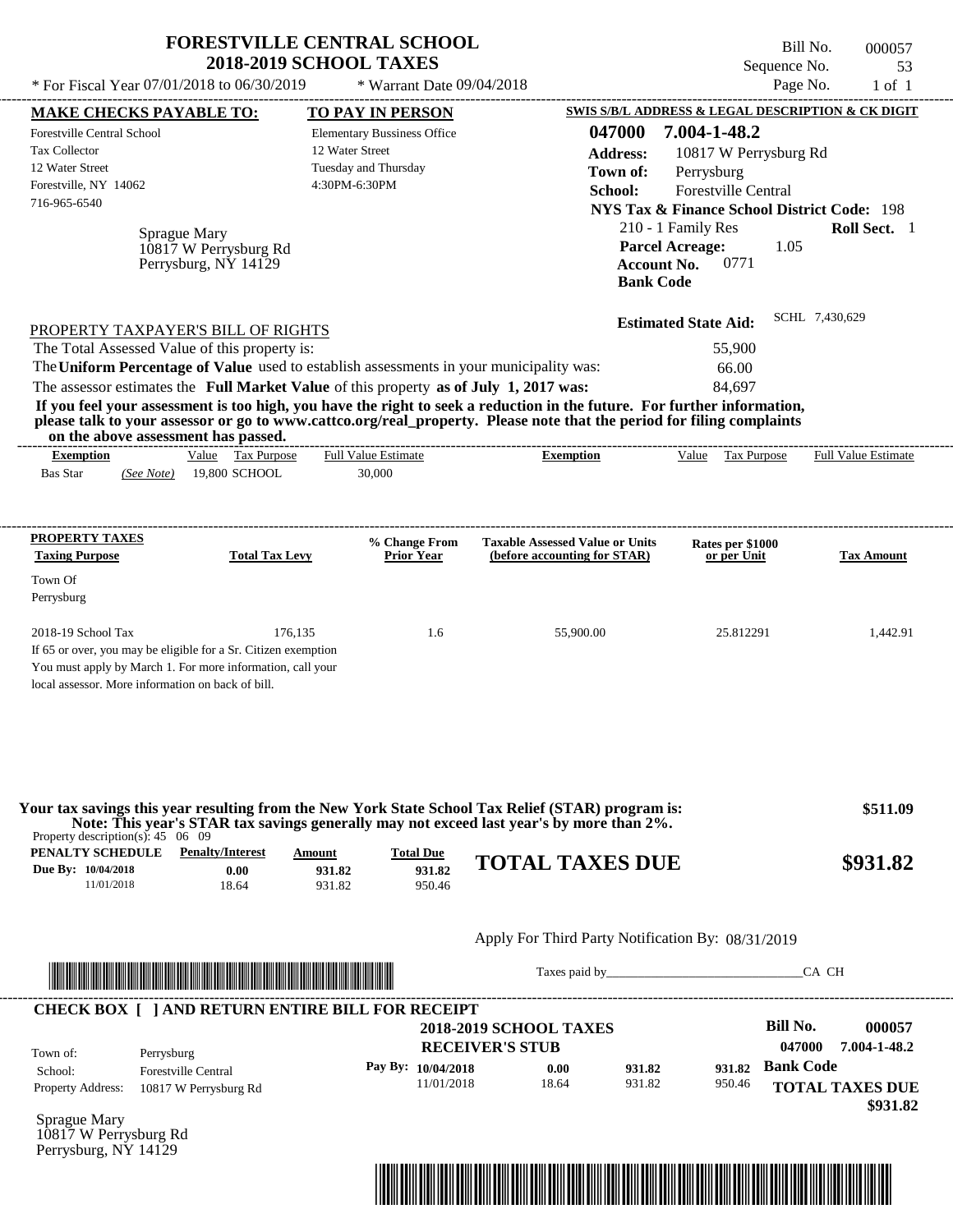| * For Fiscal Year 07/01/2018 to 06/30/2019                                                                                                                                                                                                                                                                                                                                                                                                                                                                                                                                                 | <b>FORESTVILLE CENTRAL SCHOOL</b><br><b>2018-2019 SCHOOL TAXES</b><br>* Warrant Date 09/04/2018                           |                                                                        | Bill No.<br>Sequence No.<br>Page No.                                                                                                                                                                                                                         | 000058<br>54<br>$1$ of $1$ |
|--------------------------------------------------------------------------------------------------------------------------------------------------------------------------------------------------------------------------------------------------------------------------------------------------------------------------------------------------------------------------------------------------------------------------------------------------------------------------------------------------------------------------------------------------------------------------------------------|---------------------------------------------------------------------------------------------------------------------------|------------------------------------------------------------------------|--------------------------------------------------------------------------------------------------------------------------------------------------------------------------------------------------------------------------------------------------------------|----------------------------|
| <b>MAKE CHECKS PAYABLE TO:</b><br>Forestville Central School<br><b>Tax Collector</b><br>12 Water Street<br>Forestville, NY 14062<br>716-965-6540<br><b>Stanton Shirley M</b><br>Stanton Ethel M<br>12589 Pudding Lane Rd                                                                                                                                                                                                                                                                                                                                                                   | <b>TO PAY IN PERSON</b><br><b>Elementary Bussiness Office</b><br>12 Water Street<br>Tuesday and Thursday<br>4:30PM-6:30PM | 047000<br><b>Address:</b><br>Town of:<br>School:<br><b>Account No.</b> | SWIS S/B/L ADDRESS & LEGAL DESCRIPTION & CK DIGIT<br>$7.004 - 1 - 6$<br>12589 Pudding Lane Rd<br>Perrysburg<br>Forestville Central<br><b>NYS Tax &amp; Finance School District Code: 198</b><br>270 - Mfg housing<br><b>Parcel Acreage:</b><br>16.15<br>0762 | Roll Sect. 1               |
| Perrysburg, NY 14129<br>PROPERTY TAXPAYER'S BILL OF RIGHTS<br>The Total Assessed Value of this property is:<br>The Uniform Percentage of Value used to establish assessments in your municipality was:<br>The assessor estimates the Full Market Value of this property as of July 1, 2017 was:<br>If you feel your assessment is too high, you have the right to seek a reduction in the future. For further information,<br>please talk to your assessor or go to www.cattco.org/real_property. Please note that the period for filing complaints<br>on the above assessment has passed. |                                                                                                                           | <b>Bank Code</b>                                                       | <b>Estimated State Aid:</b><br>107,600<br>66.00<br>163,030                                                                                                                                                                                                   | SCHL 7,430,629             |
| Value Tax Purpose<br><b>Exemption</b><br>19,800 SCHOOL<br><b>Bas Star</b><br>(See Note)                                                                                                                                                                                                                                                                                                                                                                                                                                                                                                    | <b>Full Value Estimate</b><br>30,000                                                                                      | ---------------------------<br><b>Exemption</b>                        | Value Tax Purpose                                                                                                                                                                                                                                            | <b>Full Value Estimate</b> |
| <b>PROPERTY TAXES</b><br><b>Taxing Purpose</b><br><b>Total Tax Levy</b><br>Town Of<br>Perrysburg                                                                                                                                                                                                                                                                                                                                                                                                                                                                                           | % Change From<br><b>Prior Year</b>                                                                                        | <b>Taxable Assessed Value or Units</b><br>(before accounting for STAR) | Rates per \$1000<br>or per Unit                                                                                                                                                                                                                              | <b>Tax Amount</b>          |
| 2018-19 School Tax<br>176,135<br>If 65 or over, you may be eligible for a Sr. Citizen exemption<br>You must apply by March 1. For more information, call your<br>local assessor. More information on back of bill.                                                                                                                                                                                                                                                                                                                                                                         | 1.6                                                                                                                       | 107,600.00                                                             | 25.812291                                                                                                                                                                                                                                                    | 2,777.40                   |
| Your tax savings this year resulting from the New York State School Tax Relief (STAR) program is:<br>Note: This year's STAR tax savings generally may not exceed last year's by more than 2%.<br>Property description(s): $37 \quad 06 \quad 09$                                                                                                                                                                                                                                                                                                                                           |                                                                                                                           |                                                                        |                                                                                                                                                                                                                                                              | \$511.08                   |
| PENALTY SCHEDULE<br><b>Penalty/Interest</b><br>Due By: 10/04/2018<br>0.00<br>11/01/2018<br>45.33                                                                                                                                                                                                                                                                                                                                                                                                                                                                                           | <b>Total Due</b><br>Amount<br>2,266.32<br>2,266.32<br>2,266.32<br>2,311.65                                                | <b>TOTAL TAXES DUE</b>                                                 |                                                                                                                                                                                                                                                              | \$2,266.32                 |
|                                                                                                                                                                                                                                                                                                                                                                                                                                                                                                                                                                                            |                                                                                                                           | Apply For Third Party Notification By: 08/31/2019                      |                                                                                                                                                                                                                                                              |                            |
|                                                                                                                                                                                                                                                                                                                                                                                                                                                                                                                                                                                            |                                                                                                                           | Taxes paid by                                                          |                                                                                                                                                                                                                                                              | CA CH                      |
| <b>CHECK BOX [ ] AND RETURN ENTIRE BILL FOR RECEIPT</b>                                                                                                                                                                                                                                                                                                                                                                                                                                                                                                                                    |                                                                                                                           | <b>2018-2019 SCHOOL TAXES</b>                                          | Bill No.                                                                                                                                                                                                                                                     | 000058                     |

|                          |                            |                        | $\rightarrow$ 0.10 $\rightarrow$ 0.0110.011 1.111110 |          |          |                        | .               |
|--------------------------|----------------------------|------------------------|------------------------------------------------------|----------|----------|------------------------|-----------------|
| Town of:                 | Perrysburg                 | <b>RECEIVER'S STUB</b> |                                                      |          |          | 047000                 | $7.004 - 1 - 6$ |
| School:                  | <b>Forestville Central</b> | Pay By: $10/04/2018$   | 0.00                                                 | 2.266.32 | 2,266.32 | <b>Bank Code</b>       |                 |
| <b>Property Address:</b> | 12589 Pudding Lane Rd      | 11/01/2018             | 45.33                                                | 2,266.32 | 2,311.65 | <b>TOTAL TAXES DUE</b> |                 |
|                          |                            |                        |                                                      |          |          |                        | \$2,266.32      |

Stanton Shirley M Stanton Ethel M 12589 Pudding Lane Rd Perrysburg, NY 14129

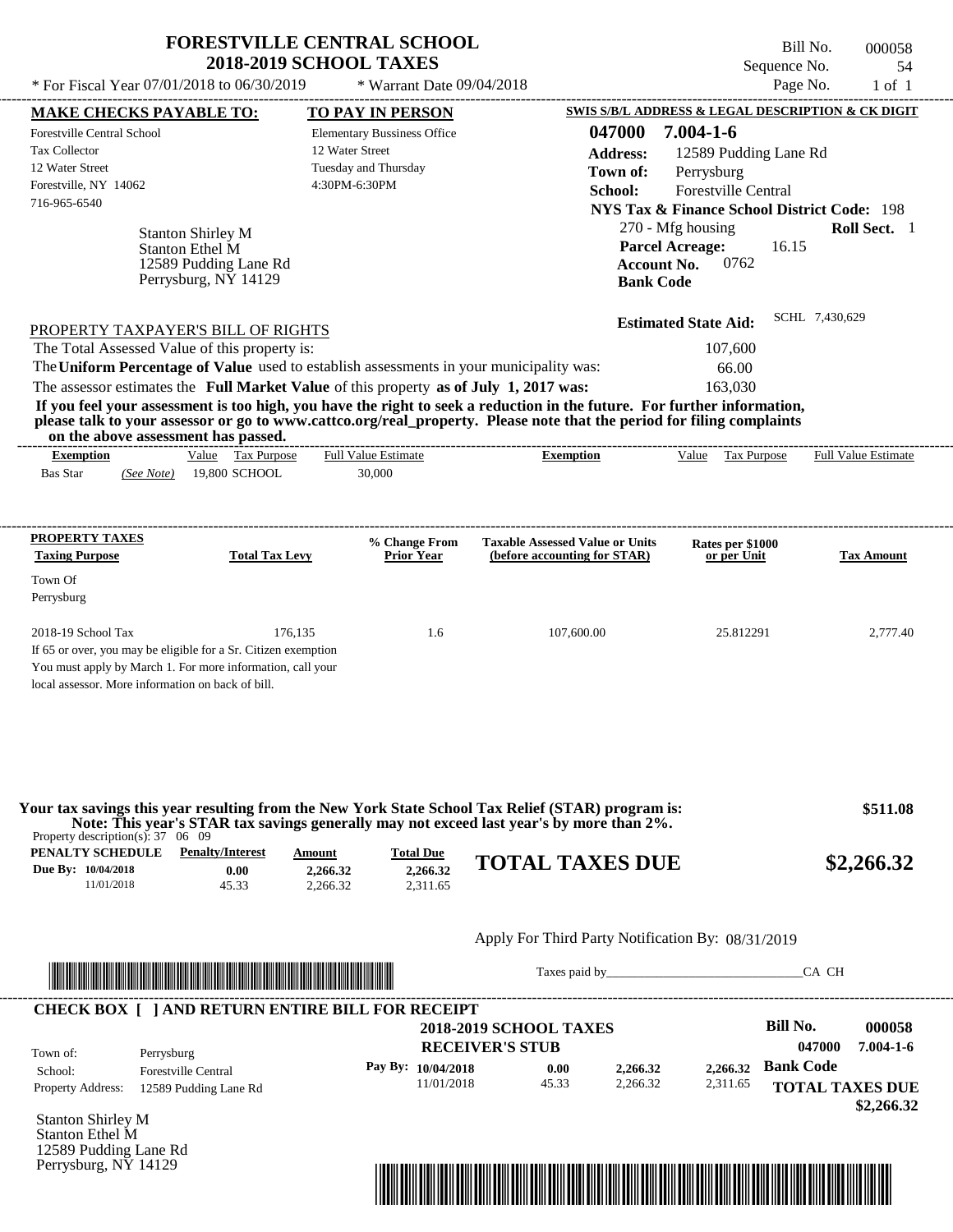|                                                                                                                                                                                                                                                                                                                                                                                                                                                                                                                                                                    | <b>FORESTVILLE CENTRAL SCHOOL</b><br><b>2018-2019 SCHOOL TAXES</b>                                                      |                                                                                                                      | Bill No.<br>Sequence No.                                                                                                                                                   | 000060<br>55                       |
|--------------------------------------------------------------------------------------------------------------------------------------------------------------------------------------------------------------------------------------------------------------------------------------------------------------------------------------------------------------------------------------------------------------------------------------------------------------------------------------------------------------------------------------------------------------------|-------------------------------------------------------------------------------------------------------------------------|----------------------------------------------------------------------------------------------------------------------|----------------------------------------------------------------------------------------------------------------------------------------------------------------------------|------------------------------------|
| * For Fiscal Year 07/01/2018 to 06/30/2019                                                                                                                                                                                                                                                                                                                                                                                                                                                                                                                         | * Warrant Date 09/04/2018                                                                                               |                                                                                                                      | Page No.                                                                                                                                                                   | $1$ of $1$                         |
| <b>MAKE CHECKS PAYABLE TO:</b>                                                                                                                                                                                                                                                                                                                                                                                                                                                                                                                                     | <b>TO PAY IN PERSON</b>                                                                                                 |                                                                                                                      | <b>SWIS S/B/L ADDRESS &amp; LEGAL DESCRIPTION &amp; CK DIGIT</b>                                                                                                           |                                    |
| Forestville Central School<br><b>Tax Collector</b><br>12 Water Street<br>Forestville, NY 14062<br>716-965-6540<br>Sweda Ryan R<br>524 Brandywine Dr<br>Cranberry, PA 16066                                                                                                                                                                                                                                                                                                                                                                                         | <b>Elementary Bussiness Office</b><br>12 Water Street<br>Tuesday and Thursday<br>4:30PM-6:30PM                          | 047000<br><b>Address:</b><br>Town of:<br>School:<br><b>Parcel Acreage:</b><br><b>Account No.</b><br><b>Bank Code</b> | 7.004-1-48.3<br>11728 County Line Rd<br>Perrysburg<br>Forestville Central<br><b>NYS Tax &amp; Finance School District Code: 198</b><br>323 - Vacant rural<br>48.66<br>0248 | Roll Sect. 1                       |
| PROPERTY TAXPAYER'S BILL OF RIGHTS<br>The Total Assessed Value of this property is:<br>The Uniform Percentage of Value used to establish assessments in your municipality was:<br>The assessor estimates the Full Market Value of this property as of July 1, 2017 was:<br>If you feel your assessment is too high, you have the right to seek a reduction in the future. For further information,<br>please talk to your assessor or go to www.cattco.org/real_property. Please note that the period for filing complaints<br>on the above assessment has passed. |                                                                                                                         |                                                                                                                      | <b>Estimated State Aid:</b><br>19,900<br>66.00<br>30,152                                                                                                                   | SCHL 7,430,629                     |
| Value Tax Purpose<br><b>Exemption</b>                                                                                                                                                                                                                                                                                                                                                                                                                                                                                                                              | <b>Full Value Estimate</b>                                                                                              | <b>Exemption</b>                                                                                                     | Value Tax Purpose                                                                                                                                                          | Full Value Estimate                |
| PROPERTY TAXES                                                                                                                                                                                                                                                                                                                                                                                                                                                                                                                                                     | % Change From                                                                                                           | <b>Taxable Assessed Value or Units</b>                                                                               | Rates per \$1000                                                                                                                                                           |                                    |
| <b>Taxing Purpose</b><br><b>Total Tax Levy</b><br>Town Of<br>Perrysburg                                                                                                                                                                                                                                                                                                                                                                                                                                                                                            | <b>Prior Year</b>                                                                                                       |                                                                                                                      | or per Unit                                                                                                                                                                | <b>Tax Amount</b>                  |
| 2018-19 School Tax<br>If 65 or over, you may be eligible for a Sr. Citizen exemption<br>You must apply by March 1. For more information, call your<br>local assessor. More information on back of bill.                                                                                                                                                                                                                                                                                                                                                            | 176,135<br>1.6                                                                                                          | 19,900.00                                                                                                            | 25.812291                                                                                                                                                                  | 513.66                             |
| Property description(s): $45 \quad 06 \quad 09$<br>PENALTY SCHEDULE<br><b>Penalty/Interest</b><br>Due By: 10/04/2018<br>0.00<br>11/01/2018<br>10.27                                                                                                                                                                                                                                                                                                                                                                                                                | Storage Well #1653<br>$3/3010$ -split 2 acres off<br><b>Total Due</b><br>Amount<br>513.66<br>513.66<br>513.66<br>523.93 | <b>TOTAL TAXES DUE</b>                                                                                               |                                                                                                                                                                            | \$513.66                           |
|                                                                                                                                                                                                                                                                                                                                                                                                                                                                                                                                                                    |                                                                                                                         | Apply For Third Party Notification By: 08/31/2019                                                                    |                                                                                                                                                                            |                                    |
|                                                                                                                                                                                                                                                                                                                                                                                                                                                                                                                                                                    |                                                                                                                         |                                                                                                                      |                                                                                                                                                                            | CA CH                              |
| <b>CHECK BOX [ ] AND RETURN ENTIRE BILL FOR RECEIPT</b><br>Town of:<br>Perrysburg                                                                                                                                                                                                                                                                                                                                                                                                                                                                                  |                                                                                                                         | <b>2018-2019 SCHOOL TAXES</b><br><b>RECEIVER'S STUB</b>                                                              | <b>Bill No.</b><br>047000                                                                                                                                                  | 000060<br>7.004-1-48.3             |
| School:<br><b>Forestville Central</b><br>Property Address:<br>11728 County Line Rd                                                                                                                                                                                                                                                                                                                                                                                                                                                                                 | Pay By: 10/04/2018<br>11/01/2018                                                                                        | 513.66<br>0.00<br>10.27<br>513.66                                                                                    | <b>Bank Code</b><br>513.66<br>523.93                                                                                                                                       | <b>TOTAL TAXES DUE</b><br>\$513.66 |

Sweda Ryan R 524 Brandywine Dr Cranberry, PA 16066

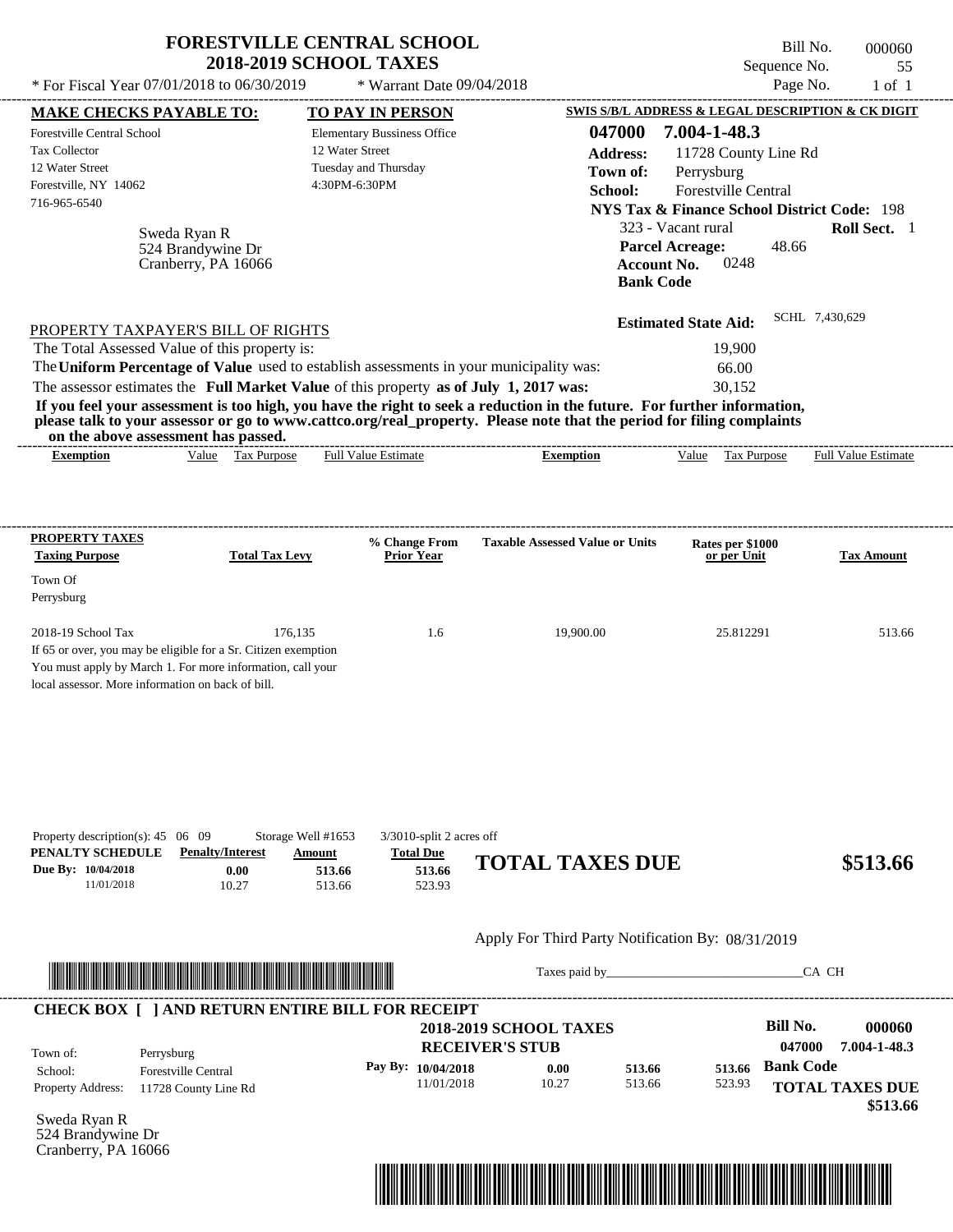| * For Fiscal Year 07/01/2018 to 06/30/2019                                                                                                                                                                                                                                         | <b>FORESTVILLE CENTRAL SCHOOL</b><br><b>2018-2019 SCHOOL TAXES</b>                                                   | * Warrant Date 09/04/2018                                                                                                 |                                                                                                                                                                                                                                                  | Sequence No.<br>Page No.                                                                                                                                                                     | Bill No.<br>000062<br>56<br>$1$ of $1$ |
|------------------------------------------------------------------------------------------------------------------------------------------------------------------------------------------------------------------------------------------------------------------------------------|----------------------------------------------------------------------------------------------------------------------|---------------------------------------------------------------------------------------------------------------------------|--------------------------------------------------------------------------------------------------------------------------------------------------------------------------------------------------------------------------------------------------|----------------------------------------------------------------------------------------------------------------------------------------------------------------------------------------------|----------------------------------------|
|                                                                                                                                                                                                                                                                                    |                                                                                                                      |                                                                                                                           |                                                                                                                                                                                                                                                  | SWIS S/B/L ADDRESS & LEGAL DESCRIPTION & CK DIGIT                                                                                                                                            |                                        |
| <b>MAKE CHECKS PAYABLE TO:</b><br>Forestville Central School<br><b>Tax Collector</b><br>12 Water Street<br>Forestville, NY 14062<br>716-965-6540<br>Thamasett Otto J<br>6025 Sherborn Ln                                                                                           | <b>Otto Thamasett Trust</b><br>Springfield, VA 22152                                                                 | <b>TO PAY IN PERSON</b><br><b>Elementary Bussiness Office</b><br>12 Water Street<br>Tuesday and Thursday<br>4:30PM-6:30PM | 047000<br><b>Address:</b><br>Town of:<br>School:<br><b>Account No.</b><br><b>Bank Code</b>                                                                                                                                                       | 7.004-1-27<br>12532 Route 39<br>Perrysburg<br>Forestville Central<br><b>NYS Tax &amp; Finance School District Code: 198</b><br>120 - Field crops<br><b>Parcel Acreage:</b><br>163.85<br>0517 | Roll Sect. 1                           |
| PROPERTY TAXPAYER'S BILL OF RIGHTS                                                                                                                                                                                                                                                 |                                                                                                                      |                                                                                                                           |                                                                                                                                                                                                                                                  | <b>Estimated State Aid:</b>                                                                                                                                                                  | SCHL 7,430,629                         |
| The Total Assessed Value of this property is:                                                                                                                                                                                                                                      |                                                                                                                      |                                                                                                                           |                                                                                                                                                                                                                                                  | 129,500                                                                                                                                                                                      |                                        |
| The Uniform Percentage of Value used to establish assessments in your municipality was:                                                                                                                                                                                            |                                                                                                                      |                                                                                                                           |                                                                                                                                                                                                                                                  | 66.00                                                                                                                                                                                        |                                        |
| The assessor estimates the Full Market Value of this property as of July 1, 2017 was:                                                                                                                                                                                              |                                                                                                                      |                                                                                                                           |                                                                                                                                                                                                                                                  | 196,212                                                                                                                                                                                      |                                        |
| on the above assessment has passed.                                                                                                                                                                                                                                                |                                                                                                                      |                                                                                                                           | If you feel your assessment is too high, you have the right to seek a reduction in the future. For further information,<br>please talk to your assessor or go to www.cattco.org/real_property. Please note that the period for filing complaints |                                                                                                                                                                                              |                                        |
| <b>Exemption</b>                                                                                                                                                                                                                                                                   | Value Tax Purpose                                                                                                    | <b>Full Value Estimate</b>                                                                                                | <b>Exemption</b>                                                                                                                                                                                                                                 | Value Tax Purpose                                                                                                                                                                            | <b>Full Value Estimate</b>             |
| <b>PROPERTY TAXES</b><br><b>Taxing Purpose</b><br>Town Of<br>Perrysburg<br>2018-19 School Tax<br>If 65 or over, you may be eligible for a Sr. Citizen exemption<br>You must apply by March 1. For more information, call your<br>local assessor. More information on back of bill. | <b>Total Tax Levy</b><br>176,135                                                                                     | % Change From<br><b>Prior Year</b><br>1.6                                                                                 | <b>Taxable Assessed Value or Units</b><br>129,500.00                                                                                                                                                                                             | Rates per \$1000<br>or per Unit<br>25.812291                                                                                                                                                 | <b>Tax Amount</b><br>3,342.69          |
| Property description(s): $28 \quad 06 \quad 09$<br>PENALTY SCHEDULE<br>Due By: 10/04/2018<br>11/01/2018                                                                                                                                                                            | Strg Wells #969-975-1731 Trustees<br><b>Penalty/Interest</b><br>Amount<br>0.00<br>3,342.69<br>3,342.69<br>66.85      | <b>Total Due</b><br>3,342.69<br>3,409.54                                                                                  | <b>TOTAL TAXES DUE</b>                                                                                                                                                                                                                           |                                                                                                                                                                                              | \$3,342.69                             |
|                                                                                                                                                                                                                                                                                    |                                                                                                                      |                                                                                                                           | Apply For Third Party Notification By: 08/31/2019                                                                                                                                                                                                |                                                                                                                                                                                              |                                        |
|                                                                                                                                                                                                                                                                                    | <u> Literatura de la contrada de la contrada de la contrada de la contrada de la contrada de la contrada de la c</u> |                                                                                                                           | Taxes paid by                                                                                                                                                                                                                                    |                                                                                                                                                                                              | CA CH                                  |
| <b>CHECK BOX [ ] AND RETURN ENTIRE BILL FOR RECEIPT</b>                                                                                                                                                                                                                            |                                                                                                                      |                                                                                                                           |                                                                                                                                                                                                                                                  |                                                                                                                                                                                              |                                        |
|                                                                                                                                                                                                                                                                                    |                                                                                                                      |                                                                                                                           | <b>2018-2019 SCHOOL TAXES</b>                                                                                                                                                                                                                    | <b>Bill No.</b>                                                                                                                                                                              | 000062                                 |

**RECEIVER'S STUB Bank Code 3,342.69** Property Address: 12532 Route 39 Perrysburg School: Forestville Central **TOTAL TAXES DUE 047000 7.004-1-27 Pay By: 10/04/2018** 11/01/2018 66.85 **0.00** 3,342.69 **3,342.69** 3,409.54 Town of:

Thamasett Otto J Otto Thamasett Trust 6025 Sherborn Ln Springfield, VA 22152



 **\$3,342.69**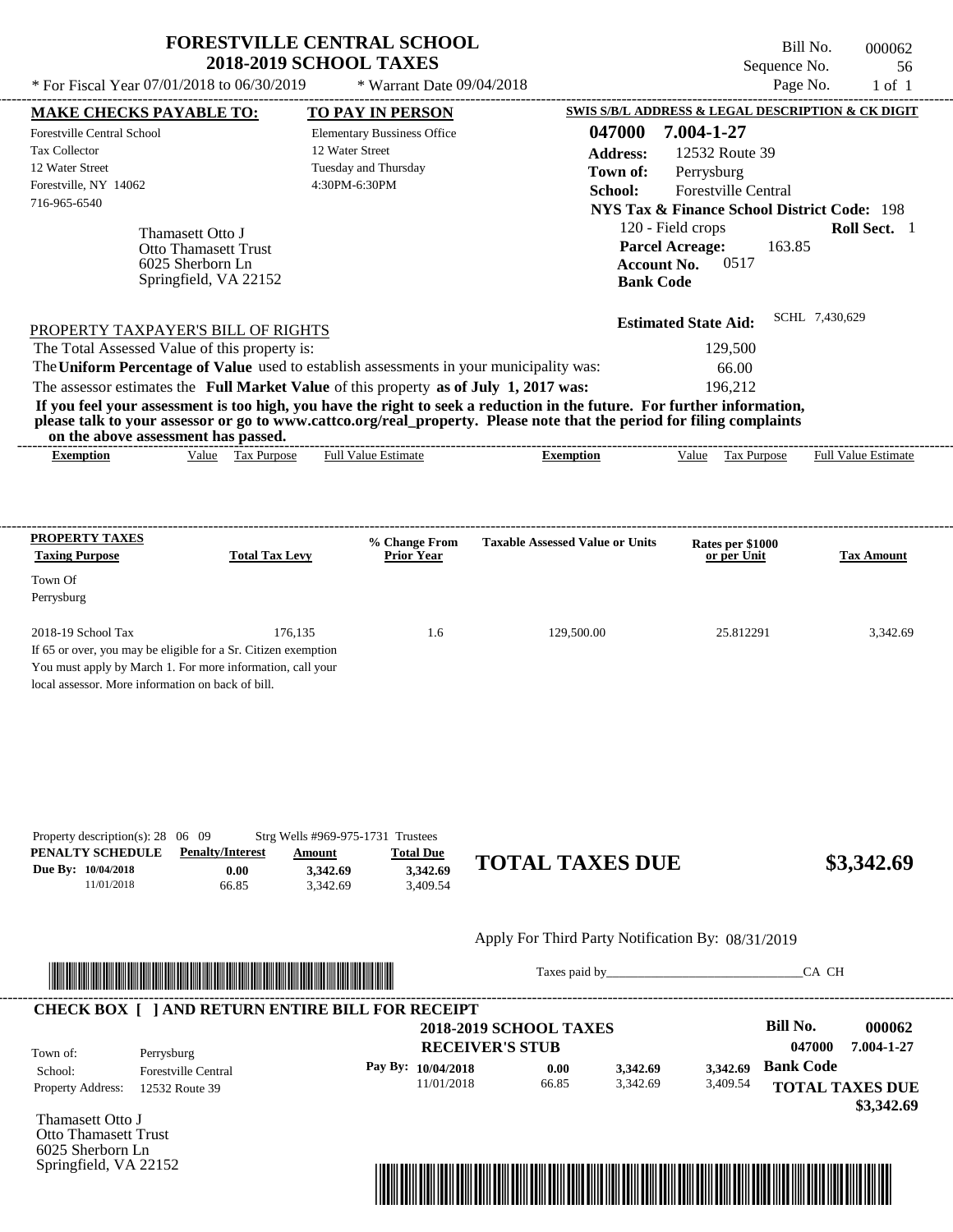| * For Fiscal Year 07/01/2018 to 06/30/2019                                                                                                                                                                                                                                                                                                                                                                                                                                                                                                                         | <b>FORESTVILLE CENTRAL SCHOOL</b><br><b>2018-2019 SCHOOL TAXES</b>   | * Warrant Date 09/04/2018                                                |                                                         |                                                                                                                                                                                                                                |                                                                              | Bill No.<br>Sequence No.<br>Page No.       | 000063<br>57<br>$1$ of $1$ |
|--------------------------------------------------------------------------------------------------------------------------------------------------------------------------------------------------------------------------------------------------------------------------------------------------------------------------------------------------------------------------------------------------------------------------------------------------------------------------------------------------------------------------------------------------------------------|----------------------------------------------------------------------|--------------------------------------------------------------------------|---------------------------------------------------------|--------------------------------------------------------------------------------------------------------------------------------------------------------------------------------------------------------------------------------|------------------------------------------------------------------------------|--------------------------------------------|----------------------------|
|                                                                                                                                                                                                                                                                                                                                                                                                                                                                                                                                                                    |                                                                      |                                                                          |                                                         | SWIS S/B/L ADDRESS & LEGAL DESCRIPTION & CK DIGIT                                                                                                                                                                              |                                                                              |                                            |                            |
| <b>MAKE CHECKS PAYABLE TO:</b><br><b>Forestville Central School</b><br><b>Tax Collector</b><br>12 Water Street<br>Forestville, NY 14062<br>716-965-6540<br>Thamasett Richard J<br>4621 Madison Dr<br><b>Vestal, NY 13850</b>                                                                                                                                                                                                                                                                                                                                       | 12 Water Street<br>Tuesday and Thursday<br>4:30PM-6:30PM             | TO PAY IN PERSON<br><b>Elementary Bussiness Office</b>                   |                                                         | 047000<br><b>Address:</b><br>Town of:<br>School:<br><b>NYS Tax &amp; Finance School District Code: 198</b><br>240 - Rural res<br><b>Parcel Acreage:</b><br><b>Account No.</b><br><b>Bank Code</b>                              | 15.002-1-7.1<br>10439 Mosher Rd<br>Perrysburg<br>Forestville Central<br>0516 | 63.56                                      | Roll Sect. 1               |
| PROPERTY TAXPAYER'S BILL OF RIGHTS<br>The Total Assessed Value of this property is:<br>The Uniform Percentage of Value used to establish assessments in your municipality was:<br>The assessor estimates the Full Market Value of this property as of July 1, 2017 was:<br>If you feel your assessment is too high, you have the right to seek a reduction in the future. For further information,<br>please talk to your assessor or go to www.cattco.org/real_property. Please note that the period for filing complaints<br>on the above assessment has passed. |                                                                      |                                                                          |                                                         |                                                                                                                                                                                                                                | <b>Estimated State Aid:</b><br>57,400<br>66.00<br>86,970                     | SCHL 7,430,629                             |                            |
| <b>Exemption</b>                                                                                                                                                                                                                                                                                                                                                                                                                                                                                                                                                   | Value Tax Purpose                                                    | <b>Full Value Estimate</b>                                               | <b>Exemption</b>                                        |                                                                                                                                                                                                                                | Value Tax Purpose                                                            |                                            | <b>Full Value Estimate</b> |
| <b>PROPERTY TAXES</b>                                                                                                                                                                                                                                                                                                                                                                                                                                                                                                                                              |                                                                      | % Change From                                                            | <b>Taxable Assessed Value or Units</b>                  |                                                                                                                                                                                                                                | Rates per \$1000                                                             |                                            |                            |
| <b>Taxing Purpose</b>                                                                                                                                                                                                                                                                                                                                                                                                                                                                                                                                              | <b>Total Tax Levy</b>                                                | <b>Prior Year</b>                                                        |                                                         |                                                                                                                                                                                                                                | or per Unit                                                                  |                                            | <b>Tax Amount</b>          |
| Town Of<br>Perrysburg                                                                                                                                                                                                                                                                                                                                                                                                                                                                                                                                              |                                                                      |                                                                          |                                                         |                                                                                                                                                                                                                                |                                                                              |                                            |                            |
| 2018-19 School Tax<br>If 65 or over, you may be eligible for a Sr. Citizen exemption<br>You must apply by March 1. For more information, call your<br>local assessor. More information on back of bill.                                                                                                                                                                                                                                                                                                                                                            | 176,135                                                              | 1.6                                                                      |                                                         | 57,400.00                                                                                                                                                                                                                      | 25.812291                                                                    |                                            | 1,481.63                   |
| Property description(s): $43 \quad 06 \quad 09$<br>PENALTY SCHEDULE<br><b>Penalty/Interest</b><br>Due By: 10/04/2018<br>11/01/2018                                                                                                                                                                                                                                                                                                                                                                                                                                 | Storage Well #976<br>Amount<br>0.00<br>1,481.63<br>29.63<br>1,481.63 | $3/09$ -splt 4.25 ac to Town<br><b>Total Due</b><br>1,481.63<br>1,511.26 | <b>TOTAL TAXES DUE</b>                                  |                                                                                                                                                                                                                                |                                                                              |                                            | \$1,481.63                 |
|                                                                                                                                                                                                                                                                                                                                                                                                                                                                                                                                                                    |                                                                      |                                                                          | Apply For Third Party Notification By: 08/31/2019       |                                                                                                                                                                                                                                |                                                                              |                                            |                            |
|                                                                                                                                                                                                                                                                                                                                                                                                                                                                                                                                                                    |                                                                      |                                                                          |                                                         | Taxes paid by Taxes and the Taxes and the Taxes and the Taxes are the Taxes and the Taxes and the Taxes and the Taxes and the Taxes and the Taxes and the Taxes and the Taxes and the Taxes and the Taxes and the Taxes and th |                                                                              | CA CH                                      |                            |
| <b>CHECK BOX [ ] AND RETURN ENTIRE BILL FOR RECEIPT</b><br>Town of:<br>Perrysburg                                                                                                                                                                                                                                                                                                                                                                                                                                                                                  |                                                                      |                                                                          | <b>2018-2019 SCHOOL TAXES</b><br><b>RECEIVER'S STUB</b> |                                                                                                                                                                                                                                |                                                                              | <b>Bill No.</b><br>047000                  | 000063<br>15.002-1-7.1     |
| <b>Forestville Central</b><br>School:<br><b>Property Address:</b><br>10439 Mosher Rd                                                                                                                                                                                                                                                                                                                                                                                                                                                                               |                                                                      | Pay By: 10/04/2018<br>11/01/2018                                         | 0.00<br>29.63                                           | 1,481.63<br>1,481.63                                                                                                                                                                                                           | 1,481.63<br>1,511.26                                                         | <b>Bank Code</b><br><b>TOTAL TAXES DUE</b> | \$1,481.63                 |

Thamasett Richard J 4621 Madison Dr Vestal, NY 13850

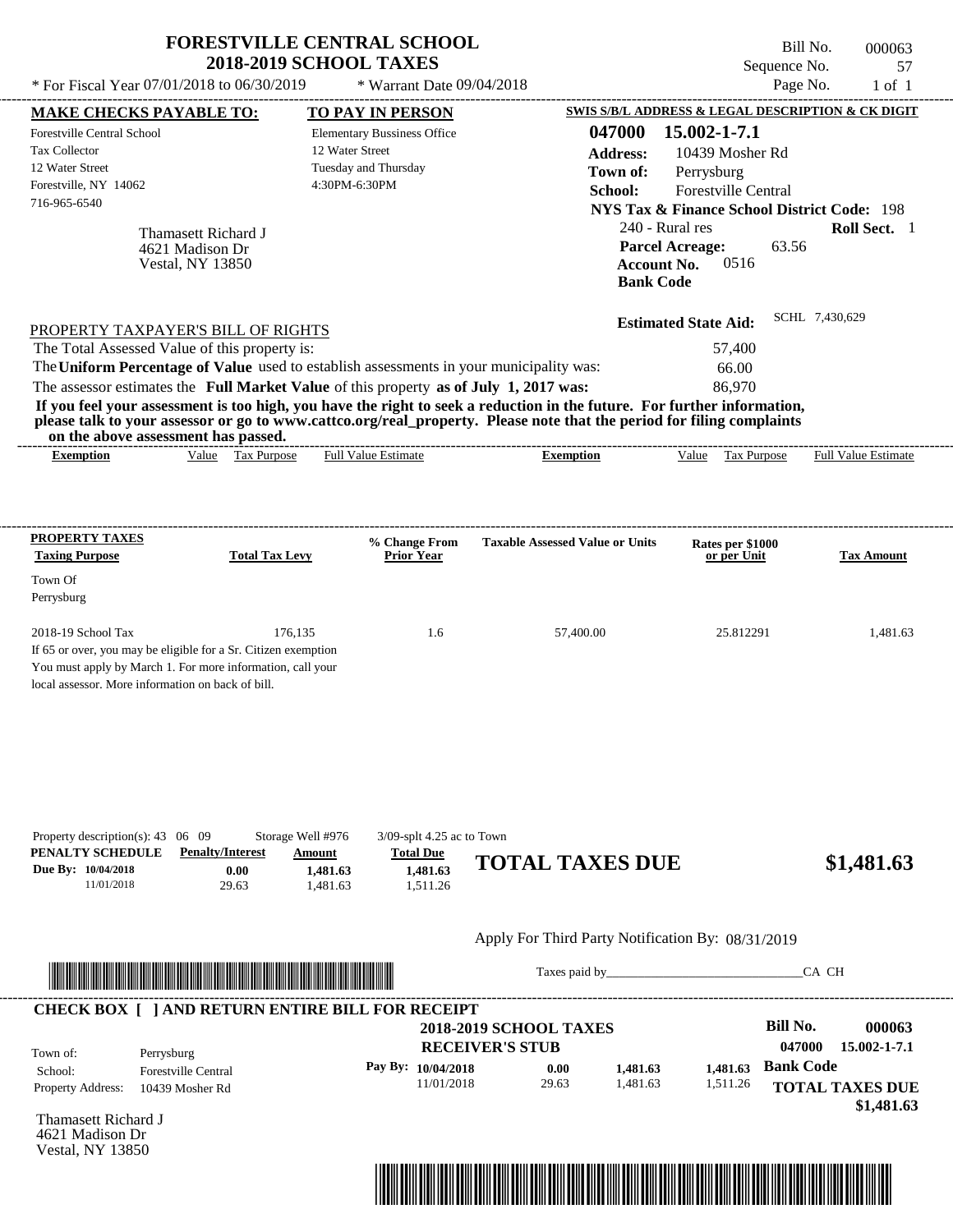|                                                                                                                                                                                                                                                                                                                                                                                                                                                                                                                                                                    | <b>FORESTVILLE CENTRAL SCHOOL</b><br><b>2018-2019 SCHOOL TAXES</b>    |                                                                                                                    |                                                                                             | Bill No.<br>Sequence No.                                                                                                                                                                                                                                              | 000064<br>58                                    |
|--------------------------------------------------------------------------------------------------------------------------------------------------------------------------------------------------------------------------------------------------------------------------------------------------------------------------------------------------------------------------------------------------------------------------------------------------------------------------------------------------------------------------------------------------------------------|-----------------------------------------------------------------------|--------------------------------------------------------------------------------------------------------------------|---------------------------------------------------------------------------------------------|-----------------------------------------------------------------------------------------------------------------------------------------------------------------------------------------------------------------------------------------------------------------------|-------------------------------------------------|
| * For Fiscal Year 07/01/2018 to 06/30/2019                                                                                                                                                                                                                                                                                                                                                                                                                                                                                                                         |                                                                       | * Warrant Date 09/04/2018                                                                                          |                                                                                             | Page No.                                                                                                                                                                                                                                                              | $1$ of $1$                                      |
| <b>MAKE CHECKS PAYABLE TO:</b><br><b>Forestville Central School</b><br><b>Tax Collector</b><br>12 Water Street<br>Forestville, NY 14062<br>716-965-6540<br>Thamasett Richard J<br>4621 Madison Ave<br><b>Vestal, NY 13850</b>                                                                                                                                                                                                                                                                                                                                      |                                                                       | TO PAY IN PERSON<br><b>Elementary Bussiness Office</b><br>12 Water Street<br>Tuesday and Thursday<br>4:30PM-6:30PM | 047000<br><b>Address:</b><br>Town of:<br>School:<br><b>Bank Code</b>                        | SWIS S/B/L ADDRESS & LEGAL DESCRIPTION & CK DIGIT<br>15.002-1-10<br>Route 39<br>Perrysburg<br>Forestville Central<br><b>NYS Tax &amp; Finance School District Code: 198</b><br>322 - Rural vac $>10$<br><b>Parcel Acreage:</b><br>34.03<br><b>Account No.</b><br>0514 | Roll Sect. 1                                    |
| PROPERTY TAXPAYER'S BILL OF RIGHTS<br>The Total Assessed Value of this property is:<br>The Uniform Percentage of Value used to establish assessments in your municipality was:<br>The assessor estimates the Full Market Value of this property as of July 1, 2017 was:<br>If you feel your assessment is too high, you have the right to seek a reduction in the future. For further information,<br>please talk to your assessor or go to www.cattco.org/real_property. Please note that the period for filing complaints<br>on the above assessment has passed. |                                                                       |                                                                                                                    |                                                                                             | <b>Estimated State Aid:</b><br>13,960<br>66.00<br>21,152                                                                                                                                                                                                              | SCHL 7,430,629                                  |
| <b>Exemption</b>                                                                                                                                                                                                                                                                                                                                                                                                                                                                                                                                                   | Value Tax Purpose                                                     | <b>Full Value Estimate</b>                                                                                         | <b>Exemption</b>                                                                            | Value<br>Tax Purpose                                                                                                                                                                                                                                                  | <b>Full Value Estimate</b>                      |
| PROPERTY TAXES<br><b>Taxing Purpose</b><br>Town Of<br>Perrysburg<br>$2018-19$ School Tax<br>If 65 or over, you may be eligible for a Sr. Citizen exemption<br>You must apply by March 1. For more information, call your<br>local assessor. More information on back of bill.                                                                                                                                                                                                                                                                                      | <b>Total Tax Levy</b><br>176,135                                      | % Change From<br>Prior Year<br>1.6                                                                                 | <b>Taxable Assessed Value or Units</b><br>13,960.00                                         | Rates per \$1000<br>or per Unit<br>25.812291                                                                                                                                                                                                                          | <b>Tax Amount</b><br>360.34                     |
| Property description(s): 35 06 09<br>PENALTY SCHEDULE<br>Due By: 10/04/2018<br>11/01/2018                                                                                                                                                                                                                                                                                                                                                                                                                                                                          | <b>Penalty/Interest</b><br>Amount<br>0.00<br>360.34<br>7.21<br>360.34 | <b>Total Due</b><br>360.34<br>367.55                                                                               | <b>TOTAL TAXES DUE</b>                                                                      |                                                                                                                                                                                                                                                                       | \$360.34                                        |
|                                                                                                                                                                                                                                                                                                                                                                                                                                                                                                                                                                    |                                                                       |                                                                                                                    | Apply For Third Party Notification By: 08/31/2019                                           |                                                                                                                                                                                                                                                                       | CA CH                                           |
| <b>CHECK BOX [ ] AND RETURN ENTIRE BILL FOR RECEIPT</b>                                                                                                                                                                                                                                                                                                                                                                                                                                                                                                            |                                                                       |                                                                                                                    |                                                                                             |                                                                                                                                                                                                                                                                       |                                                 |
| Town of:<br>Perrysburg<br>Forestville Central<br>School:<br>Property Address:<br>Route 39                                                                                                                                                                                                                                                                                                                                                                                                                                                                          |                                                                       | Pay By: 10/04/2018<br>11/01/2018                                                                                   | <b>2018-2019 SCHOOL TAXES</b><br><b>RECEIVER'S STUB</b><br>0.00<br>360.34<br>360.34<br>7.21 | <b>Bill No.</b><br>047000<br><b>Bank Code</b><br>360.34<br>367.55                                                                                                                                                                                                     | 000064<br>15.002-1-10<br><b>TOTAL TAXES DUE</b> |

Thamasett Richard J 4621 Madison Ave Vestal, NY 13850



 **\$360.34**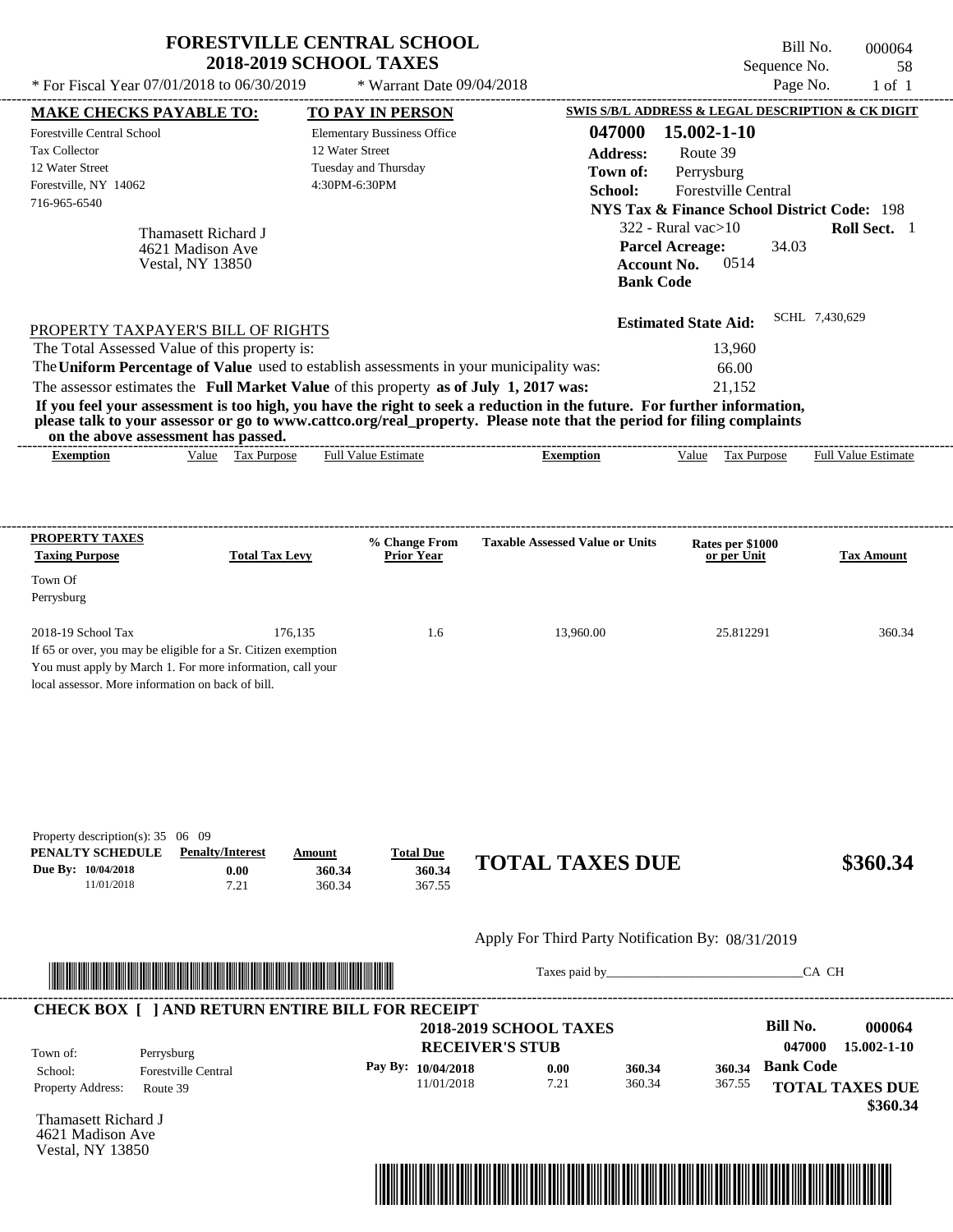|                                                                                                                                                                                                                                                                                                                                                                                                                                                                                                                                                                    | <b>FORESTVILLE CENTRAL SCHOOL</b><br><b>2018-2019 SCHOOL TAXES</b>                             |                                                                                            | Bill No.<br>Sequence No.                                                                                                                                                                        | 000065<br>59                            |
|--------------------------------------------------------------------------------------------------------------------------------------------------------------------------------------------------------------------------------------------------------------------------------------------------------------------------------------------------------------------------------------------------------------------------------------------------------------------------------------------------------------------------------------------------------------------|------------------------------------------------------------------------------------------------|--------------------------------------------------------------------------------------------|-------------------------------------------------------------------------------------------------------------------------------------------------------------------------------------------------|-----------------------------------------|
| * For Fiscal Year 07/01/2018 to 06/30/2019                                                                                                                                                                                                                                                                                                                                                                                                                                                                                                                         | * Warrant Date 09/04/2018                                                                      |                                                                                            | Page No.                                                                                                                                                                                        | $1$ of $1$                              |
| <b>MAKE CHECKS PAYABLE TO:</b>                                                                                                                                                                                                                                                                                                                                                                                                                                                                                                                                     | TO PAY IN PERSON                                                                               |                                                                                            | SWIS S/B/L ADDRESS & LEGAL DESCRIPTION & CK DIGIT                                                                                                                                               |                                         |
| <b>Forestville Central School</b><br>Tax Collector<br>12 Water Street<br>Forestville, NY 14062<br>716-965-6540<br>Town Lynda L<br><b>PO Box 291</b><br>Perrysburg, NY 14129                                                                                                                                                                                                                                                                                                                                                                                        | <b>Elementary Bussiness Office</b><br>12 Water Street<br>Tuesday and Thursday<br>4:30PM-6:30PM | 047000<br><b>Address:</b><br>Town of:<br>School:<br><b>Account No.</b><br><b>Bank Code</b> | 15.002-1-14.1<br>12451 Route 39<br>Perrysburg<br>Forestville Central<br><b>NYS Tax &amp; Finance School District Code: 198</b><br>210 - 1 Family Res<br><b>Parcel Acreage:</b><br>51.15<br>0522 | Roll Sect. 1                            |
| PROPERTY TAXPAYER'S BILL OF RIGHTS<br>The Total Assessed Value of this property is:<br>The Uniform Percentage of Value used to establish assessments in your municipality was:<br>The assessor estimates the Full Market Value of this property as of July 1, 2017 was:<br>If you feel your assessment is too high, you have the right to seek a reduction in the future. For further information,<br>please talk to your assessor or go to www.cattco.org/real_property. Please note that the period for filing complaints<br>on the above assessment has passed. |                                                                                                |                                                                                            | <b>Estimated State Aid:</b><br>86,760<br>66.00<br>131,455                                                                                                                                       | SCHL 7,430,629                          |
| Value Tax Purpose<br><b>Exemption</b><br><b>Bas Star</b><br>19,800 SCHOOL<br>(See Note)                                                                                                                                                                                                                                                                                                                                                                                                                                                                            | <b>Full Value Estimate</b><br>30,000                                                           | <b>Exemption</b>                                                                           | Value Tax Purpose                                                                                                                                                                               | <b>Full Value Estimate</b>              |
| PROPERTY TAXES                                                                                                                                                                                                                                                                                                                                                                                                                                                                                                                                                     | % Change From                                                                                  | <b>Taxable Assessed Value or Units</b>                                                     | Rates per \$1000                                                                                                                                                                                |                                         |
| <b>Taxing Purpose</b><br>Town Of<br>Perrysburg                                                                                                                                                                                                                                                                                                                                                                                                                                                                                                                     | <b>Prior Year</b><br><b>Total Tax Levy</b>                                                     | (before accounting for STAR)                                                               | or per Unit                                                                                                                                                                                     | <b>Tax Amount</b>                       |
| 2018-19 School Tax<br>If 65 or over, you may be eligible for a Sr. Citizen exemption<br>You must apply by March 1. For more information, call your<br>local assessor. More information on back of bill.                                                                                                                                                                                                                                                                                                                                                            | 176,135<br>1.6                                                                                 | 86,760.00                                                                                  | 25.812291                                                                                                                                                                                       | 2,239.47                                |
| Your tax savings this year resulting from the New York State School Tax Relief (STAR) program is:<br>Property description(s): $27 \quad 06 \quad 09$                                                                                                                                                                                                                                                                                                                                                                                                               |                                                                                                | Note: This year's STAR tax savings generally may not exceed last year's by more than 2%.   |                                                                                                                                                                                                 | \$511.08                                |
| PENALTY SCHEDULE<br><b>Penalty/Interest</b><br>Due By: 10/04/2018<br>0.00<br>11/01/2018<br>34.57                                                                                                                                                                                                                                                                                                                                                                                                                                                                   | <b>Total Due</b><br>Amount<br>1,728.39<br>1,728.39<br>1,728.39<br>1,762.96                     | <b>TOTAL TAXES DUE</b>                                                                     |                                                                                                                                                                                                 | \$1,728.39                              |
|                                                                                                                                                                                                                                                                                                                                                                                                                                                                                                                                                                    |                                                                                                | Apply For Third Party Notification By: 08/31/2019                                          |                                                                                                                                                                                                 |                                         |
|                                                                                                                                                                                                                                                                                                                                                                                                                                                                                                                                                                    |                                                                                                |                                                                                            | Taxes paid by                                                                                                                                                                                   | CA CH                                   |
| <b>CHECK BOX [ ] AND RETURN ENTIRE BILL FOR RECEIPT</b>                                                                                                                                                                                                                                                                                                                                                                                                                                                                                                            |                                                                                                |                                                                                            |                                                                                                                                                                                                 |                                         |
|                                                                                                                                                                                                                                                                                                                                                                                                                                                                                                                                                                    |                                                                                                | <b>2018-2019 SCHOOL TAXES</b>                                                              | <b>Bill No.</b>                                                                                                                                                                                 | 000065                                  |
| Town of:<br>Perrysburg<br><b>Forestville Central</b><br>School:<br>Property Address:<br>12451 Route 39                                                                                                                                                                                                                                                                                                                                                                                                                                                             | Pay By: 10/04/2018<br>11/01/2018                                                               | <b>RECEIVER'S STUB</b><br>0.00<br>1,728.39<br>34.57<br>1,728.39                            | 047000<br><b>Bank Code</b><br>1,728.39<br>1,762.96                                                                                                                                              | 15.002-1-14.1<br><b>TOTAL TAXES DUE</b> |
|                                                                                                                                                                                                                                                                                                                                                                                                                                                                                                                                                                    |                                                                                                |                                                                                            |                                                                                                                                                                                                 | \$1,728.39                              |

Town Lynda L PO Box 291 Perrysburg, NY 14129

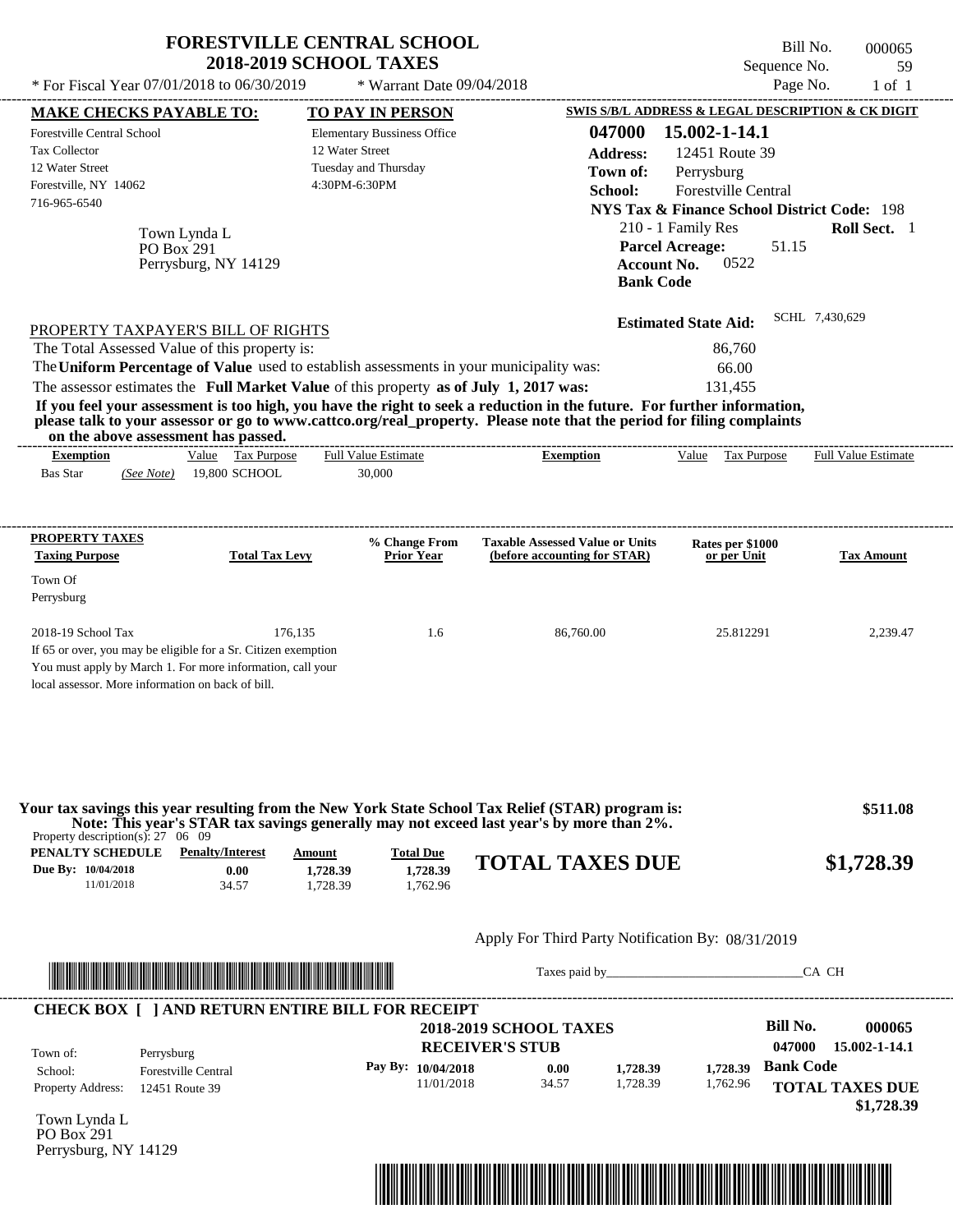| * For Fiscal Year 07/01/2018 to 06/30/2019                                                                                                                                                                                                                                                                     | <b>FORESTVILLE CENTRAL SCHOOL</b>                             | <b>2018-2019 SCHOOL TAXES</b>                                                                  | * Warrant Date 09/04/2018            |                                                                                                                                                                                                                                                  |                                                                                                                                                                                | Bill No.<br>000066<br>Sequence No.<br>61<br>Page No.<br>$1$ of $1$              |
|----------------------------------------------------------------------------------------------------------------------------------------------------------------------------------------------------------------------------------------------------------------------------------------------------------------|---------------------------------------------------------------|------------------------------------------------------------------------------------------------|--------------------------------------|--------------------------------------------------------------------------------------------------------------------------------------------------------------------------------------------------------------------------------------------------|--------------------------------------------------------------------------------------------------------------------------------------------------------------------------------|---------------------------------------------------------------------------------|
| <b>MAKE CHECKS PAYABLE TO:</b>                                                                                                                                                                                                                                                                                 |                                                               | <b>TO PAY IN PERSON</b>                                                                        |                                      |                                                                                                                                                                                                                                                  |                                                                                                                                                                                | SWIS S/B/L ADDRESS & LEGAL DESCRIPTION & CK DIGIT                               |
| Forestville Central School<br>Tax Collector<br>12 Water Street<br>Forestville, NY 14062<br>716-965-6540                                                                                                                                                                                                        | TROUTMAN SCOTT<br><b>39 CARLTON AVE</b><br>FALCONER, NY 14733 | <b>Elementary Bussiness Office</b><br>12 Water Street<br>Tuesday and Thursday<br>4:30PM-6:30PM |                                      | 047000<br><b>Address:</b><br>Town of:<br>School:                                                                                                                                                                                                 | 7.004-1-7<br>12578 Pudding Lane Rd<br>Perrysburg<br>Forestville Central<br>$322$ - Rural vac $>10$<br><b>Parcel Acreage:</b><br>0327<br><b>Account No.</b><br><b>Bank Code</b> | <b>NYS Tax &amp; Finance School District Code: 198</b><br>Roll Sect. 1<br>34.09 |
| PROPERTY TAXPAYER'S BILL OF RIGHTS<br>The Total Assessed Value of this property is:<br>The Uniform Percentage of Value used to establish assessments in your municipality was:<br>The assessor estimates the Full Market Value of this property as of July 1, 2017 was:<br>on the above assessment has passed. |                                                               |                                                                                                |                                      | If you feel your assessment is too high, you have the right to seek a reduction in the future. For further information,<br>please talk to your assessor or go to www.cattco.org/real_property. Please note that the period for filing complaints | <b>Estimated State Aid:</b><br>18,300<br>66.00<br>27,727                                                                                                                       | SCHL 7,430,629                                                                  |
| <b>Exemption</b>                                                                                                                                                                                                                                                                                               | Value Tax Purpose                                             | <b>Full Value Estimate</b>                                                                     |                                      | <b>Exemption</b>                                                                                                                                                                                                                                 | Value Tax Purpose                                                                                                                                                              | Full Value Estimate                                                             |
| <b>Taxing Purpose</b><br>Town Of<br>Perrysburg<br>2018-19 School Tax<br>If 65 or over, you may be eligible for a Sr. Citizen exemption<br>You must apply by March 1. For more information, call your<br>local assessor. More information on back of bill.                                                      | <b>Total Tax Levy</b><br>176,135                              |                                                                                                | <b>Prior Year</b><br>1.6             | 18,300.00                                                                                                                                                                                                                                        | or per Unit<br>25.812291                                                                                                                                                       | <b>Tax Amount</b><br>472.36                                                     |
| Property description(s): $29 \quad 06 \quad 09$<br>PENALTY SCHEDULE<br>Due By: 10/04/2018<br>11/01/2018                                                                                                                                                                                                        | <b>Penalty/Interest</b><br>0.00<br>9.45                       | Amount<br>472.36<br>472.36                                                                     | <b>Total Due</b><br>472.36<br>481.81 | <b>TOTAL TAXES DUE</b>                                                                                                                                                                                                                           |                                                                                                                                                                                | \$472.36                                                                        |
|                                                                                                                                                                                                                                                                                                                |                                                               |                                                                                                |                                      | Apply For Third Party Notification By: 08/31/2019                                                                                                                                                                                                |                                                                                                                                                                                |                                                                                 |
|                                                                                                                                                                                                                                                                                                                |                                                               |                                                                                                |                                      |                                                                                                                                                                                                                                                  | Taxes paid by                                                                                                                                                                  | CA CH                                                                           |
| <b>CHECK BOX [ ] AND RETURN ENTIRE BILL FOR RECEIPT</b><br>Town of:<br>Perrysburg<br>School:<br><b>Forestville Central</b>                                                                                                                                                                                     |                                                               |                                                                                                | Pay By: 10/04/2018                   | <b>2018-2019 SCHOOL TAXES</b><br><b>RECEIVER'S STUB</b><br>472.36<br>0.00                                                                                                                                                                        | 472.36                                                                                                                                                                         | Bill No.<br>000066<br>047000<br>7.004-1-7<br><b>Bank Code</b>                   |

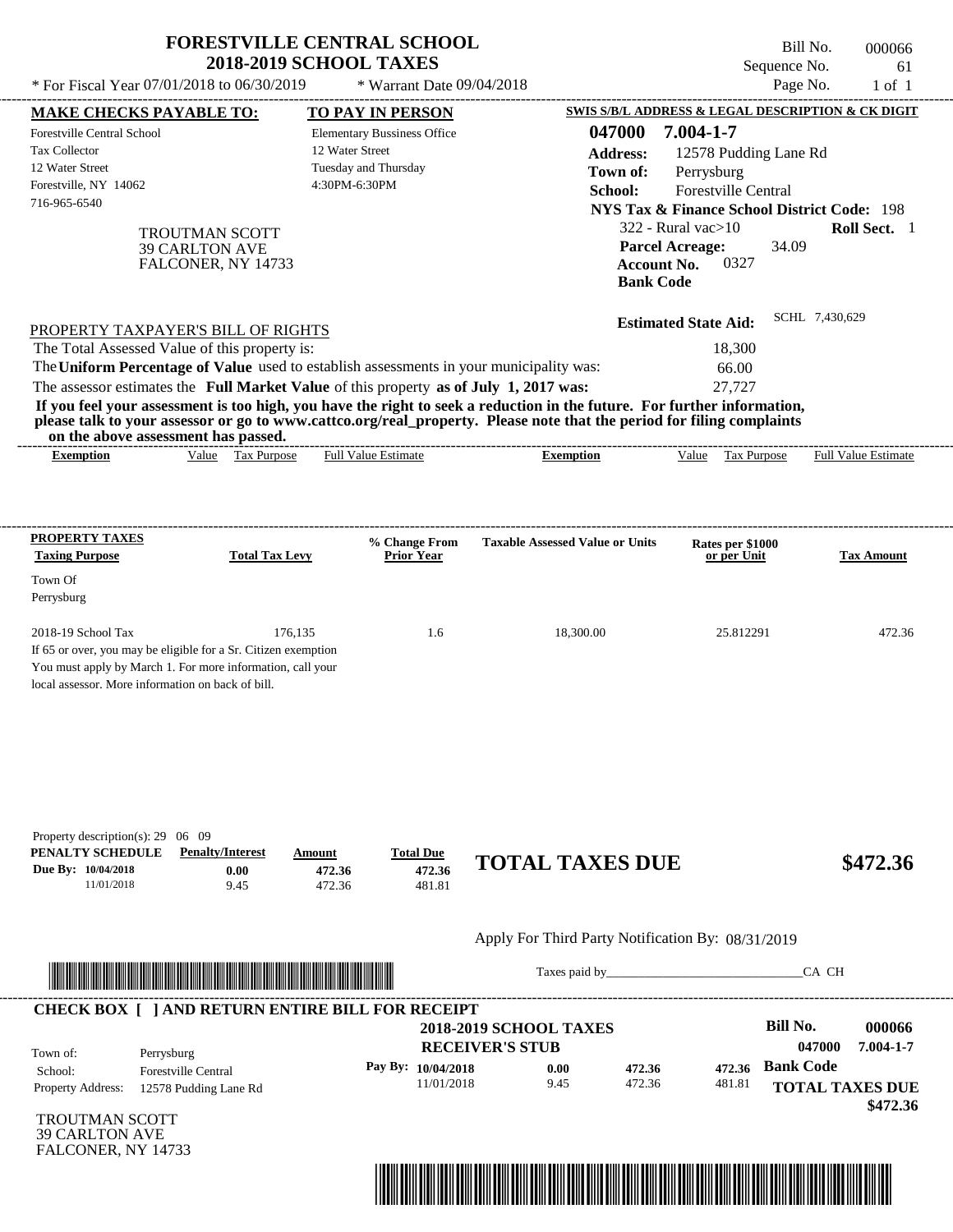|                                                                                                                                                                                                                                                                          | <b>FORESTVILLE CENTRAL SCHOOL</b><br><b>2018-2019 SCHOOL TAXES</b> |                                                                                                |                                                                                                                                                                                                                                                  | Sequence No.                                                                                                                                                                                                                                 | Bill No.<br>000067<br>62                                                     |
|--------------------------------------------------------------------------------------------------------------------------------------------------------------------------------------------------------------------------------------------------------------------------|--------------------------------------------------------------------|------------------------------------------------------------------------------------------------|--------------------------------------------------------------------------------------------------------------------------------------------------------------------------------------------------------------------------------------------------|----------------------------------------------------------------------------------------------------------------------------------------------------------------------------------------------------------------------------------------------|------------------------------------------------------------------------------|
| * For Fiscal Year 07/01/2018 to 06/30/2019                                                                                                                                                                                                                               |                                                                    | * Warrant Date 09/04/2018                                                                      |                                                                                                                                                                                                                                                  |                                                                                                                                                                                                                                              | Page No.<br>$1$ of $1$                                                       |
| <b>MAKE CHECKS PAYABLE TO:</b>                                                                                                                                                                                                                                           |                                                                    | <b>TO PAY IN PERSON</b>                                                                        |                                                                                                                                                                                                                                                  | <b>SWIS S/B/L ADDRESS &amp; LEGAL DESCRIPTION &amp; CK DIGIT</b>                                                                                                                                                                             |                                                                              |
| Forestville Central School<br><b>Tax Collector</b><br>12 Water Street<br>Forestville, NY 14062<br>716-965-6540<br><b>Ulmer Phyllis</b>                                                                                                                                   | 10575 W Perrysburg Rd<br>Perrysburg, NY 14129                      | <b>Elementary Bussiness Office</b><br>12 Water Street<br>Tuesday and Thursday<br>4:30PM-6:30PM | 047000<br><b>Address:</b><br>Town of:<br>School:                                                                                                                                                                                                 | 7.004-1-35<br>10575 W Perrysburg Rd<br>Perrysburg<br>Forestville Central<br><b>NYS Tax &amp; Finance School District Code: 198</b><br>210 - 1 Family Res<br><b>Parcel Acreage:</b><br>2.18<br>0081<br><b>Account No.</b><br><b>Bank Code</b> | Roll Sect. 1                                                                 |
| PROPERTY TAXPAYER'S BILL OF RIGHTS                                                                                                                                                                                                                                       |                                                                    |                                                                                                |                                                                                                                                                                                                                                                  | <b>Estimated State Aid:</b>                                                                                                                                                                                                                  | SCHL 7,430,629                                                               |
| The Total Assessed Value of this property is:<br>The Uniform Percentage of Value used to establish assessments in your municipality was:<br>The assessor estimates the Full Market Value of this property as of July 1, 2017 was:<br>on the above assessment has passed. |                                                                    |                                                                                                | If you feel your assessment is too high, you have the right to seek a reduction in the future. For further information,<br>please talk to your assessor or go to www.cattco.org/real_property. Please note that the period for filing complaints | 103,900<br>66.00<br>157,424                                                                                                                                                                                                                  |                                                                              |
| <b>Exemption</b><br><b>Bas Star</b><br>(See Note)                                                                                                                                                                                                                        | Value Tax Purpose<br>19,800 SCHOOL                                 | <b>Full Value Estimate</b><br>30,000                                                           | <b>Exemption</b>                                                                                                                                                                                                                                 | Value Tax Purpose                                                                                                                                                                                                                            | Full Value Estimate                                                          |
| PROPERTY TAXES                                                                                                                                                                                                                                                           |                                                                    | % Change From                                                                                  | <b>Taxable Assessed Value or Units</b>                                                                                                                                                                                                           | Rates per \$1000                                                                                                                                                                                                                             |                                                                              |
| <b>Taxing Purpose</b><br>Town Of<br>Perrysburg                                                                                                                                                                                                                           | <b>Total Tax Levy</b>                                              | <b>Prior Year</b>                                                                              | (before accounting for STAR)                                                                                                                                                                                                                     | or per Unit                                                                                                                                                                                                                                  | <b>Tax Amount</b>                                                            |
| 2018-19 School Tax<br>If 65 or over, you may be eligible for a Sr. Citizen exemption<br>You must apply by March 1. For more information, call your<br>local assessor. More information on back of bill.                                                                  | 176,135                                                            | 1.6                                                                                            | 103,900.00                                                                                                                                                                                                                                       | 25.812291                                                                                                                                                                                                                                    | 2,681.90                                                                     |
| Property description(s): $44 \quad 06 \quad 09$                                                                                                                                                                                                                          |                                                                    |                                                                                                | Your tax savings this year resulting from the New York State School Tax Relief (STAR) program is:<br>Note: This year's STAR tax savings generally may not exceed last year's by more than 2%.                                                    |                                                                                                                                                                                                                                              | \$511.09                                                                     |
| <b>PENALTY SCHEDULE</b> Penalty/Interest<br>Due By: 10/04/2018<br>11/01/2018                                                                                                                                                                                             | Amount<br>0.00<br>2,170.81<br>43.42<br>2,170.81                    | <b>Total Due</b><br>2.170.81<br>2,214.23                                                       | <b>TOTAL TAXES DUE</b>                                                                                                                                                                                                                           |                                                                                                                                                                                                                                              | \$2,170.81                                                                   |
|                                                                                                                                                                                                                                                                          |                                                                    |                                                                                                | Apply For Third Party Notification By: 08/31/2019                                                                                                                                                                                                |                                                                                                                                                                                                                                              |                                                                              |
|                                                                                                                                                                                                                                                                          |                                                                    |                                                                                                |                                                                                                                                                                                                                                                  | Taxes paid by                                                                                                                                                                                                                                | CA CH                                                                        |
| <b>CHECK BOX [ ] AND RETURN ENTIRE BILL FOR RECEIPT</b>                                                                                                                                                                                                                  |                                                                    |                                                                                                |                                                                                                                                                                                                                                                  |                                                                                                                                                                                                                                              | <b>Bill No.</b>                                                              |
| Town of:<br>Perrysburg<br>School:<br><b>Forestville Central</b><br>Property Address:<br>10575 W Perrysburg Rd                                                                                                                                                            |                                                                    | Pay By: 10/04/2018<br>11/01/2018                                                               | <b>2018-2019 SCHOOL TAXES</b><br><b>RECEIVER'S STUB</b><br>0.00<br>2,170.81<br>43.42<br>2.170.81                                                                                                                                                 | 2,170.81<br>2,214.23                                                                                                                                                                                                                         | 000067<br>047000<br>7.004-1-35<br><b>Bank Code</b><br><b>TOTAL TAXES DUE</b> |
| <b>Ulmer Phyllis</b><br>10575 W Perrysburg Rd                                                                                                                                                                                                                            |                                                                    |                                                                                                |                                                                                                                                                                                                                                                  |                                                                                                                                                                                                                                              | \$2,170.81                                                                   |

Perrysburg, NY 14129

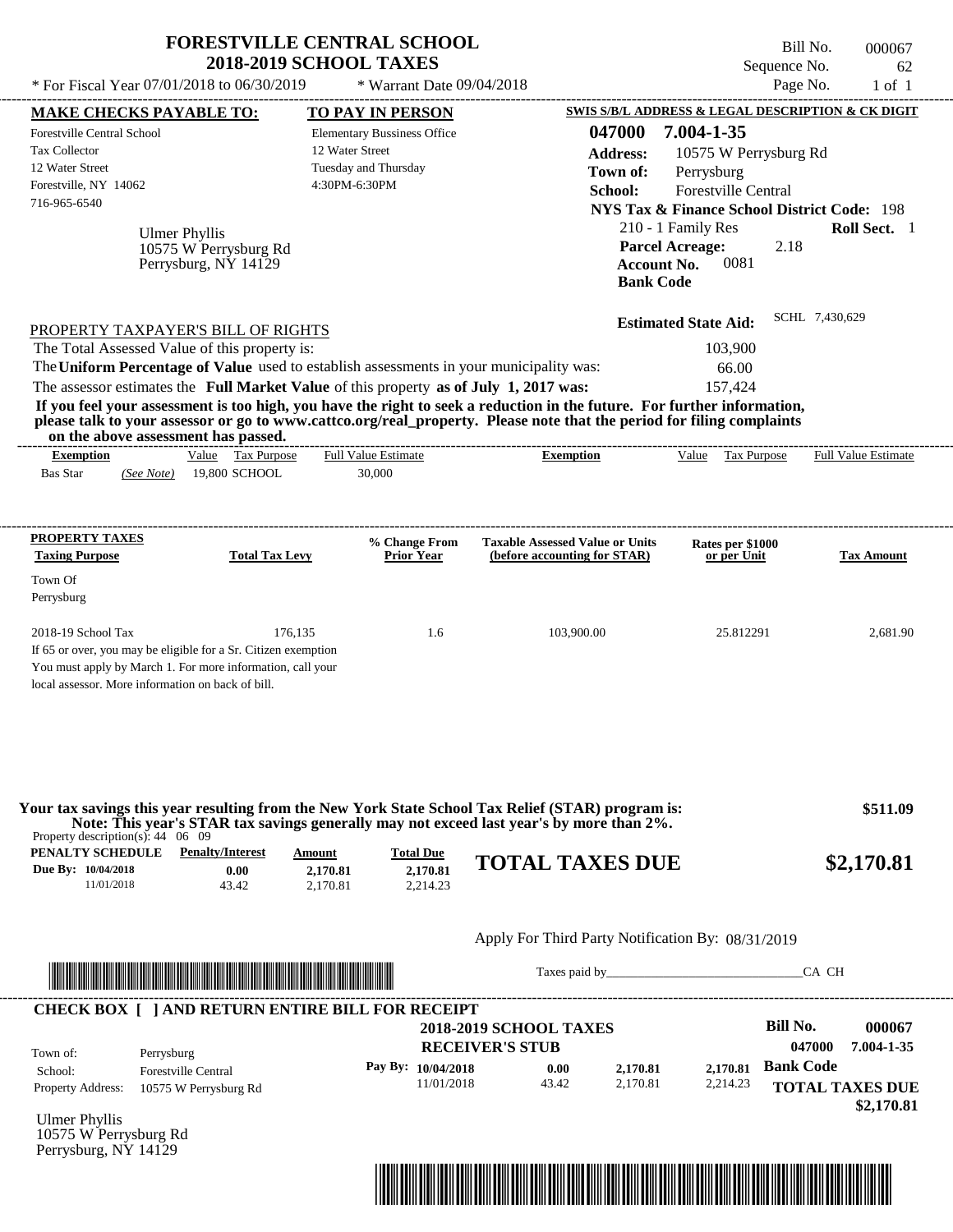|                                                                                                                                                                                                                                                                                         | <b>FORESTVILLE CENTRAL SCHOOL</b><br><b>2018-2019 SCHOOL TAXES</b>                                     |                                                                                                                                                                                                                                | Bill No.<br>Sequence No.                                                                                                    | 000068<br>63                   |
|-----------------------------------------------------------------------------------------------------------------------------------------------------------------------------------------------------------------------------------------------------------------------------------------|--------------------------------------------------------------------------------------------------------|--------------------------------------------------------------------------------------------------------------------------------------------------------------------------------------------------------------------------------|-----------------------------------------------------------------------------------------------------------------------------|--------------------------------|
| * For Fiscal Year 07/01/2018 to 06/30/2019                                                                                                                                                                                                                                              | * Warrant Date 09/04/2018                                                                              |                                                                                                                                                                                                                                | Page No.                                                                                                                    | $1$ of $1$                     |
| <b>MAKE CHECKS PAYABLE TO:</b>                                                                                                                                                                                                                                                          | TO PAY IN PERSON                                                                                       |                                                                                                                                                                                                                                | SWIS S/B/L ADDRESS & LEGAL DESCRIPTION & CK DIGIT                                                                           |                                |
| <b>Forestville Central School</b><br>Tax Collector<br>12 Water Street<br>Forestville, NY 14062<br>716-965-6540                                                                                                                                                                          | <b>Elementary Bussiness Office</b><br>12 Water Street<br>Tuesday and Thursday<br>4:30PM-6:30PM         | 047000<br><b>Address:</b><br>Town of:<br>School:<br>240 - Rural res                                                                                                                                                            | 7.004-1-42<br>12902 Route 39<br>Perrysburg<br>Forestville Central<br><b>NYS Tax &amp; Finance School District Code: 198</b> | Roll Sect. 1                   |
| Van Koughnett Rachel<br>2640 Hemlock Rd<br>Elden, NY 14057                                                                                                                                                                                                                              |                                                                                                        | <b>Account No.</b><br><b>Bank Code</b>                                                                                                                                                                                         | <b>Parcel Acreage:</b><br>13.97<br>0495                                                                                     |                                |
| PROPERTY TAXPAYER'S BILL OF RIGHTS<br>The Total Assessed Value of this property is:<br>The Uniform Percentage of Value used to establish assessments in your municipality was:<br>The assessor estimates the Full Market Value of this property as of July 1, 2017 was:                 |                                                                                                        |                                                                                                                                                                                                                                | <b>Estimated State Aid:</b><br>77,600<br>66.00<br>117,576                                                                   | SCHL 7,430,629                 |
| If you feel your assessment is too high, you have the right to seek a reduction in the future. For further information,<br>please talk to your assessor or go to www.cattco.org/real_property. Please note that the period for filing complaints<br>on the above assessment has passed. |                                                                                                        |                                                                                                                                                                                                                                |                                                                                                                             |                                |
| Value Tax Purpose<br><b>Exemption</b>                                                                                                                                                                                                                                                   | <b>Full Value Estimate</b>                                                                             | <b>Exemption</b>                                                                                                                                                                                                               | Value Tax Purpose                                                                                                           | <b>Full Value Estimate</b>     |
| <b>PROPERTY TAXES</b>                                                                                                                                                                                                                                                                   | % Change From                                                                                          | <b>Taxable Assessed Value or Units</b>                                                                                                                                                                                         | Rates per \$1000                                                                                                            |                                |
| <b>Taxing Purpose</b><br><b>Total Tax Levy</b><br>Town Of<br>Perrysburg                                                                                                                                                                                                                 | <b>Prior Year</b>                                                                                      |                                                                                                                                                                                                                                | or per Unit                                                                                                                 | <b>Tax Amount</b>              |
| 2018-19 School Tax<br>176,135<br>If 65 or over, you may be eligible for a Sr. Citizen exemption<br>You must apply by March 1. For more information, call your<br>local assessor. More information on back of bill.                                                                      | 1.6                                                                                                    | 77,600.00                                                                                                                                                                                                                      | 25.812291                                                                                                                   | 2,003.03                       |
| Property description(s): 44 06 09<br>Pond<br>PENALTY SCHEDULE<br><b>Penalty/Interest</b><br>Due By: 10/04/2018<br>0.00<br>11/01/2018<br>40.06                                                                                                                                           | Stg Wells #949,1009,1732<br><b>Total Due</b><br>Amount<br>2,003.03<br>2,003.03<br>2,043.09<br>2,003.03 | <b>TOTAL TAXES DUE</b>                                                                                                                                                                                                         |                                                                                                                             | \$2,003.03                     |
|                                                                                                                                                                                                                                                                                         |                                                                                                        | Apply For Third Party Notification By: 08/31/2019                                                                                                                                                                              |                                                                                                                             |                                |
| <u> Indian American State and The Communication of the Communication of the Communication of the Communication of the Communication of the Communication of the Communication of the Communication of the Communication of the C</u>                                                    |                                                                                                        | Taxes paid by Taxes and the Taxes and the Taxes and the Taxes are the Taxes and the Taxes and the Taxes and the Taxes and the Taxes and the Taxes and the Taxes and the Taxes and the Taxes and the Taxes and the Taxes and th |                                                                                                                             | CA CH                          |
| <b>CHECK BOX [ ] AND RETURN ENTIRE BILL FOR RECEIPT</b><br>Town of:<br>Perrysburg                                                                                                                                                                                                       |                                                                                                        | <b>2018-2019 SCHOOL TAXES</b><br><b>RECEIVER'S STUB</b>                                                                                                                                                                        | <b>Bill No.</b>                                                                                                             | 000068<br>047000<br>7.004-1-42 |
| <b>Forestville Central</b><br>School:<br>Property Address:<br>12902 Route 39                                                                                                                                                                                                            | Pay By: 10/04/2018<br>11/01/2018                                                                       | 2,003.03<br>0.00<br>40.06<br>2,003.03                                                                                                                                                                                          | <b>Bank Code</b><br>2,003.03<br>2,043.09                                                                                    | <b>TOTAL TAXES DUE</b>         |
| Van Koughnett Rachel                                                                                                                                                                                                                                                                    |                                                                                                        |                                                                                                                                                                                                                                |                                                                                                                             | \$2,003.03                     |

2640 Hemlock Rd

Elden, NY 14057

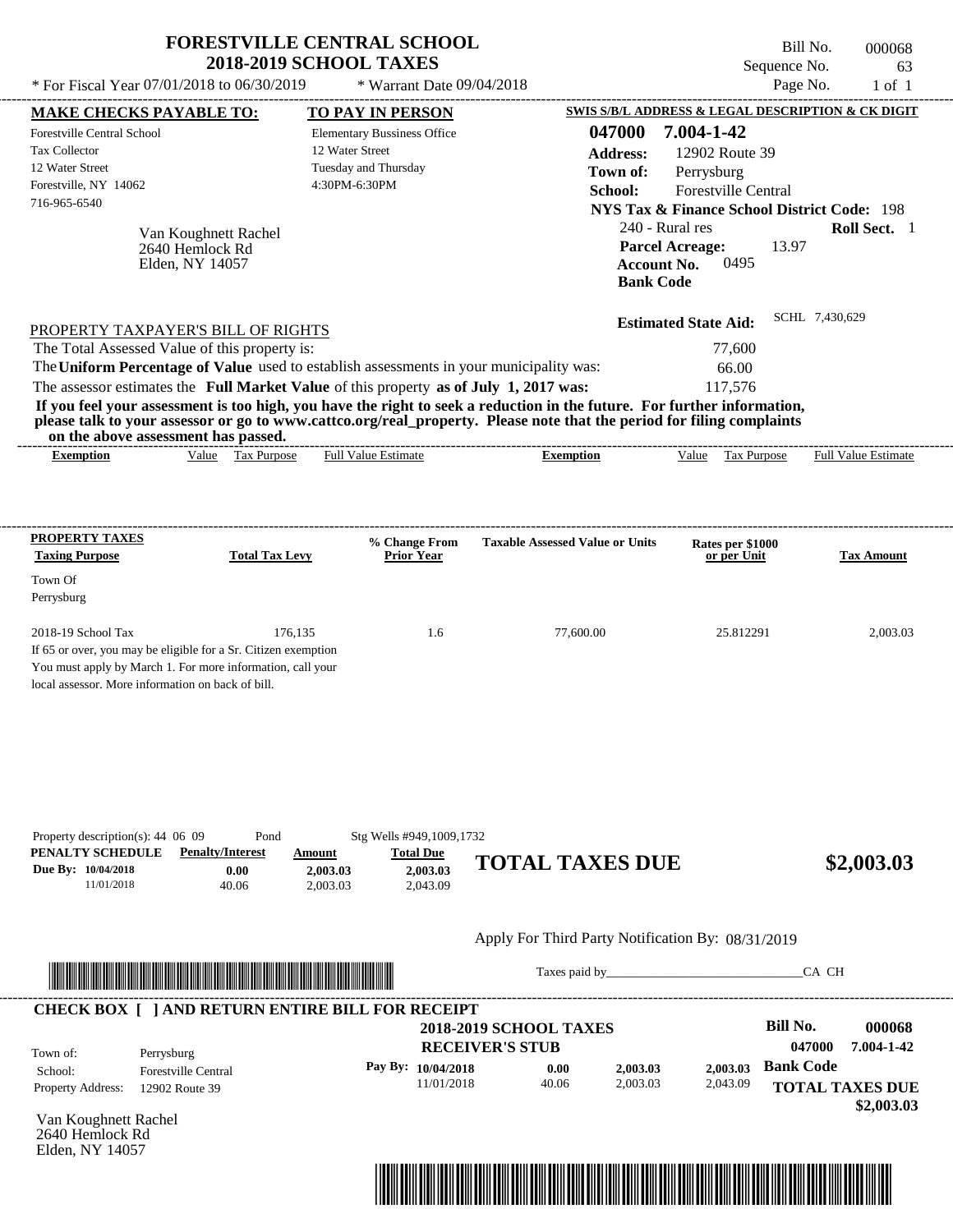|                                                                                                                | <b>FORESTVILLE CENTRAL SCHOOL</b><br><b>2018-2019 SCHOOL TAXES</b>                                                                                                                                                                                                                                                                                                                                                                                                                                                          |                                                                                                |                                                         |                                                                                                                                                                                                                                   | Bill No.<br>000069<br>Sequence No.<br>65              |
|----------------------------------------------------------------------------------------------------------------|-----------------------------------------------------------------------------------------------------------------------------------------------------------------------------------------------------------------------------------------------------------------------------------------------------------------------------------------------------------------------------------------------------------------------------------------------------------------------------------------------------------------------------|------------------------------------------------------------------------------------------------|---------------------------------------------------------|-----------------------------------------------------------------------------------------------------------------------------------------------------------------------------------------------------------------------------------|-------------------------------------------------------|
|                                                                                                                | * For Fiscal Year 07/01/2018 to 06/30/2019                                                                                                                                                                                                                                                                                                                                                                                                                                                                                  | * Warrant Date 09/04/2018                                                                      |                                                         |                                                                                                                                                                                                                                   | Page No.<br>$1$ of $1$                                |
| <b>MAKE CHECKS PAYABLE TO:</b>                                                                                 |                                                                                                                                                                                                                                                                                                                                                                                                                                                                                                                             | <b>TO PAY IN PERSON</b>                                                                        |                                                         | SWIS S/B/L ADDRESS & LEGAL DESCRIPTION & CK DIGIT                                                                                                                                                                                 |                                                       |
| <b>Forestville Central School</b><br>Tax Collector<br>12 Water Street<br>Forestville, NY 14062<br>716-965-6540 | WADE ANNE, R.LU<br>12616 ROUTE 39<br>PERRYSBURG, NY 14129                                                                                                                                                                                                                                                                                                                                                                                                                                                                   | <b>Elementary Bussiness Office</b><br>12 Water Street<br>Tuesday and Thursday<br>4:30PM-6:30PM | <b>Address:</b><br>School:                              | 7.004-1-29.2<br>047000<br>12616 Route 39<br>Town of:<br>Perrysburg<br>Forestville Central<br><b>NYS Tax &amp; Finance School District Code: 198</b><br>240 - Rural res<br><b>Parcel Dimensions:</b><br><b>Account No.</b><br>1054 | Roll Sect. 1<br>653.80 X 0.00                         |
| on the above assessment has passed.                                                                            | PROPERTY TAXPAYER'S BILL OF RIGHTS<br>The Total Assessed Value of this property is:<br>The Uniform Percentage of Value used to establish assessments in your municipality was:<br>The assessor estimates the Full Market Value of this property as of July 1, 2017 was:<br>If you feel your assessment is too high, you have the right to seek a reduction in the future. For further information,<br>please talk to your assessor or go to www.cattco.org/real_property. Please note that the period for filing complaints |                                                                                                |                                                         | <b>Bank Code</b><br><b>Estimated State Aid:</b><br>54,000<br>66.00<br>81,818                                                                                                                                                      | SCHL 7,430,629                                        |
| <b>Exemption</b><br>Silo T/c/s                                                                                 | Value Tax Purpose<br>6,400 CO/TOWN/SCH                                                                                                                                                                                                                                                                                                                                                                                                                                                                                      | <b>Full Value Estimate</b><br>9,697                                                            | <b>Exemption</b><br>Enh Star                            | Value Tax Purpose<br>44,090 SCHOOL<br>(See Note)                                                                                                                                                                                  | <b>Full Value Estimate</b><br>66,803                  |
| PROPERTY TAXES                                                                                                 |                                                                                                                                                                                                                                                                                                                                                                                                                                                                                                                             | % Change From                                                                                  | <b>Taxable Assessed Value or Units</b>                  | Rates per \$1000                                                                                                                                                                                                                  |                                                       |
| <b>Taxing Purpose</b><br>Town Of<br>Perrysburg                                                                 | <b>Total Tax Levy</b>                                                                                                                                                                                                                                                                                                                                                                                                                                                                                                       | <b>Prior Year</b>                                                                              | (before accounting for STAR)                            | or per Unit                                                                                                                                                                                                                       | <b>Tax Amount</b>                                     |
| 2018-19 School Tax<br>local assessor. More information on back of bill.                                        | 176,135<br>If 65 or over, you may be eligible for a Sr. Citizen exemption<br>You must apply by March 1. For more information, call your                                                                                                                                                                                                                                                                                                                                                                                     | 1.6                                                                                            | 47,600.00                                               | 25.812291                                                                                                                                                                                                                         | 1,228.67                                              |
| Property description(s): $36 \quad 06 \quad 09$                                                                | Your tax savings this year resulting from the New York State School Tax Relief (STAR) program is:<br>Note: This year's STAR tax savings generally may not exceed last year's by more than 2%.                                                                                                                                                                                                                                                                                                                               |                                                                                                |                                                         |                                                                                                                                                                                                                                   | \$1,138.07                                            |
| <b>PENALTY SCHEDULE</b> Penalty/Interest<br>Due By: 10/04/2018<br>11/01/2018                                   | <b>Amount</b><br>0.00<br>1.81                                                                                                                                                                                                                                                                                                                                                                                                                                                                                               | <b>Total Due</b><br>90.60<br>90.60<br>90.60<br>92.41                                           | <b>TOTAL TAXES DUE</b>                                  |                                                                                                                                                                                                                                   | \$90.60                                               |
|                                                                                                                |                                                                                                                                                                                                                                                                                                                                                                                                                                                                                                                             |                                                                                                |                                                         | Apply For Third Party Notification By: 08/31/2019                                                                                                                                                                                 |                                                       |
|                                                                                                                | <u> HERE I AN DE HERE I AN DER EIN DER EIN DER EIN DER EIN DER EIN DER EIN DER EIN DER EIN DER EIN DER EIN DER EIN</u>                                                                                                                                                                                                                                                                                                                                                                                                      |                                                                                                |                                                         | Taxes paid by Taxes and the Taxes and the Taxes and the Taxes and the Taxes and the Taxes and the Taxes and the Taxes and the Taxes and the Taxes and the Taxes and the Taxes and the Taxes and the Taxes and the Taxes and th    | CA CH                                                 |
|                                                                                                                | <b>CHECK BOX [ ] AND RETURN ENTIRE BILL FOR RECEIPT</b>                                                                                                                                                                                                                                                                                                                                                                                                                                                                     |                                                                                                | <b>2018-2019 SCHOOL TAXES</b><br><b>RECEIVER'S STUB</b> |                                                                                                                                                                                                                                   | <b>Bill No.</b><br>000069<br>047000<br>7.004-1-29.2   |
| Town of:<br>Perrysburg<br>School:<br><b>Property Address:</b>                                                  | <b>Forestville Central</b><br>12616 Route 39                                                                                                                                                                                                                                                                                                                                                                                                                                                                                | Pay By: 10/04/2018<br>11/01/2018                                                               | 0.00<br>1.81                                            | 90.60<br>90.60<br>90.60<br>92.41                                                                                                                                                                                                  | <b>Bank Code</b><br><b>TOTAL TAXES DUE</b><br>\$90.60 |

WADE ANNE, R.LU 12616 ROUTE 39 PERRYSBURG, NY 14129

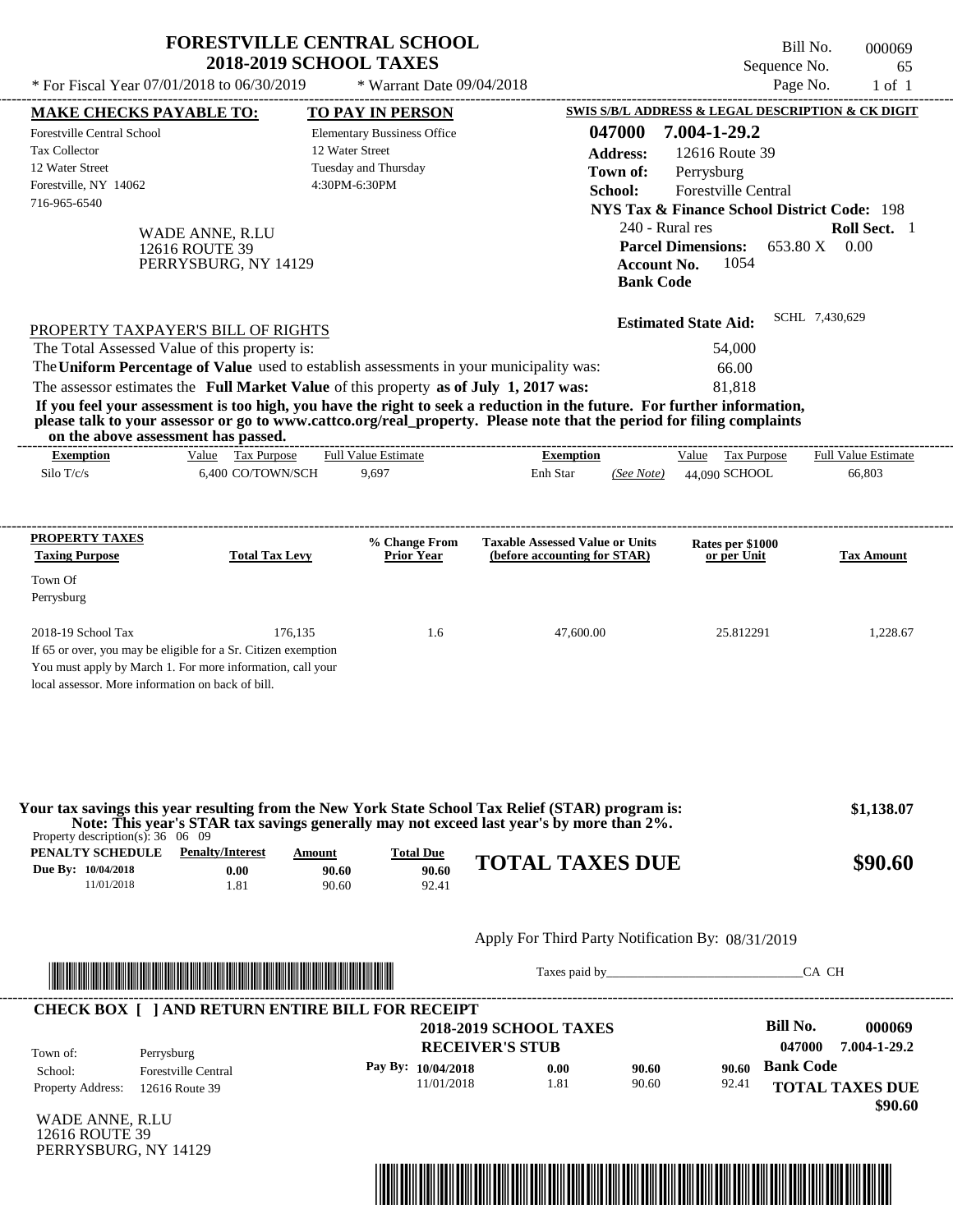|                                                                                         | <b>FORESTVILLE CENTRAL SCHOOL</b><br><b>2018-2019 SCHOOL TAXES</b> |                                    |                                                                                                                                                                                                                                                  |                                                                   | Bill No.<br>000070         |
|-----------------------------------------------------------------------------------------|--------------------------------------------------------------------|------------------------------------|--------------------------------------------------------------------------------------------------------------------------------------------------------------------------------------------------------------------------------------------------|-------------------------------------------------------------------|----------------------------|
| * For Fiscal Year 07/01/2018 to 06/30/2019                                              |                                                                    |                                    |                                                                                                                                                                                                                                                  | Sequence No.<br>Page No.                                          | 66                         |
|                                                                                         |                                                                    | * Warrant Date 09/04/2018          |                                                                                                                                                                                                                                                  |                                                                   | $1$ of $1$                 |
| <b>MAKE CHECKS PAYABLE TO:</b>                                                          |                                                                    | <b>TO PAY IN PERSON</b>            | 047000                                                                                                                                                                                                                                           | SWIS S/B/L ADDRESS & LEGAL DESCRIPTION & CK DIGIT<br>7.004-1-30.2 |                            |
| <b>Forestville Central School</b><br><b>Tax Collector</b>                               | 12 Water Street                                                    | <b>Elementary Bussiness Office</b> |                                                                                                                                                                                                                                                  |                                                                   |                            |
| 12 Water Street                                                                         |                                                                    | Tuesday and Thursday               | <b>Address:</b>                                                                                                                                                                                                                                  | 12664 Route 39                                                    |                            |
| Forestville, NY 14062                                                                   |                                                                    | 4:30PM-6:30PM                      | Town of:                                                                                                                                                                                                                                         | Perrysburg                                                        |                            |
| 716-965-6540                                                                            |                                                                    |                                    | School:                                                                                                                                                                                                                                          | Forestville Central                                               |                            |
|                                                                                         |                                                                    |                                    |                                                                                                                                                                                                                                                  | <b>NYS Tax &amp; Finance School District Code: 198</b>            |                            |
| Weber Brandy A                                                                          |                                                                    |                                    | 240 - Rural res                                                                                                                                                                                                                                  |                                                                   | Roll Sect. 1               |
| Burke Donald J                                                                          |                                                                    |                                    | <b>Parcel Acreage:</b><br><b>Account No.</b>                                                                                                                                                                                                     | 30.35<br>1211                                                     |                            |
| PO Box 77                                                                               | Perrysburg, NY 14129                                               |                                    | <b>Bank Code</b>                                                                                                                                                                                                                                 |                                                                   |                            |
|                                                                                         |                                                                    |                                    |                                                                                                                                                                                                                                                  |                                                                   |                            |
|                                                                                         |                                                                    |                                    |                                                                                                                                                                                                                                                  | <b>Estimated State Aid:</b>                                       | SCHL 7,430,629             |
| PROPERTY TAXPAYER'S BILL OF RIGHTS                                                      |                                                                    |                                    |                                                                                                                                                                                                                                                  |                                                                   |                            |
| The Total Assessed Value of this property is:                                           |                                                                    |                                    |                                                                                                                                                                                                                                                  | 129,500                                                           |                            |
| The Uniform Percentage of Value used to establish assessments in your municipality was: |                                                                    |                                    |                                                                                                                                                                                                                                                  | 66.00                                                             |                            |
| The assessor estimates the Full Market Value of this property as of July 1, 2017 was:   |                                                                    |                                    |                                                                                                                                                                                                                                                  | 196,212                                                           |                            |
| on the above assessment has passed.                                                     |                                                                    |                                    | If you feel your assessment is too high, you have the right to seek a reduction in the future. For further information,<br>please talk to your assessor or go to www.cattco.org/real_property. Please note that the period for filing complaints |                                                                   |                            |
| <b>Exemption</b>                                                                        | Value Tax Purpose                                                  | <b>Full Value Estimate</b>         | ---------------------------<br><b>Exemption</b>                                                                                                                                                                                                  | Value Tax Purpose                                                 | <b>Full Value Estimate</b> |
| <b>Bas Star</b><br>(See Note)                                                           | 19,800 SCHOOL                                                      | 30,000                             |                                                                                                                                                                                                                                                  |                                                                   |                            |
|                                                                                         |                                                                    |                                    |                                                                                                                                                                                                                                                  |                                                                   |                            |
| <b>PROPERTY TAXES</b><br><b>Taxing Purpose</b>                                          | <b>Total Tax Levy</b>                                              | % Change From<br><b>Prior Year</b> | <b>Taxable Assessed Value or Units</b><br>(before accounting for STAR)                                                                                                                                                                           | Rates per \$1000                                                  | <b>Tax Amount</b>          |
|                                                                                         |                                                                    |                                    |                                                                                                                                                                                                                                                  | or per Unit                                                       |                            |
| Town Of                                                                                 |                                                                    |                                    |                                                                                                                                                                                                                                                  |                                                                   |                            |
| Perrysburg                                                                              |                                                                    |                                    |                                                                                                                                                                                                                                                  |                                                                   |                            |
| 2018-19 School Tax                                                                      | 176,135                                                            | 1.6                                | 129,500.00                                                                                                                                                                                                                                       | 25.812291                                                         | 3,342.69                   |
| If 65 or over, you may be eligible for a Sr. Citizen exemption                          |                                                                    |                                    |                                                                                                                                                                                                                                                  |                                                                   |                            |
| You must apply by March 1. For more information, call your                              |                                                                    |                                    |                                                                                                                                                                                                                                                  |                                                                   |                            |
| local assessor. More information on back of bill.                                       |                                                                    |                                    |                                                                                                                                                                                                                                                  |                                                                   |                            |
| Property description(s): split off $1-30$ (5/2008) 351.8' frontage                      |                                                                    |                                    | Your tax savings this year resulting from the New York State School Tax Relief (STAR) program is:<br>Note: This year's STAR tax savings generally may not exceed last year's by more than 2%.                                                    |                                                                   | \$511.08                   |
| PENALTY SCHEDULE                                                                        | <b>Penalty/Interest</b><br>Amount                                  | <b>Total Due</b>                   | <b>TOTAL TAXES DUE</b>                                                                                                                                                                                                                           |                                                                   | \$2,831.61                 |
| Due By: 10/04/2018<br>11/01/2018                                                        | 0.00<br>2,831.61<br>2,831.61<br>56.63                              | 2,831.61<br>2,888.24               |                                                                                                                                                                                                                                                  |                                                                   |                            |
|                                                                                         |                                                                    |                                    |                                                                                                                                                                                                                                                  |                                                                   |                            |
|                                                                                         |                                                                    |                                    | Apply For Third Party Notification By: 08/31/2019                                                                                                                                                                                                |                                                                   |                            |
|                                                                                         |                                                                    |                                    |                                                                                                                                                                                                                                                  |                                                                   |                            |
|                                                                                         |                                                                    |                                    | Taxes paid by                                                                                                                                                                                                                                    |                                                                   | CA CH                      |
| <b>CHECK BOX [ ] AND RETURN ENTIRE BILL FOR RECEIPT</b>                                 |                                                                    |                                    |                                                                                                                                                                                                                                                  |                                                                   |                            |
|                                                                                         |                                                                    |                                    | <b>2018-2019 SCHOOL TAXES</b>                                                                                                                                                                                                                    | Bill No.                                                          | 000070                     |
| Town of:<br>Perrysburg                                                                  |                                                                    |                                    | <b>RECEIVER'S STUB</b>                                                                                                                                                                                                                           | 047000                                                            | 7.004-1-30.2               |
| Forestville Central<br>School:                                                          |                                                                    | Pay By: 10/04/2018                 | 0.00<br>2,831.61                                                                                                                                                                                                                                 | <b>Bank Code</b><br>2,831.61                                      |                            |
|                                                                                         |                                                                    |                                    |                                                                                                                                                                                                                                                  |                                                                   |                            |

11/01/2018 56.63

Weber Brandy A Burke Donald J PO Box 77 Perrysburg, NY 14129

Property Address: 12664 Route 39



2,831.61

2,888.24

**TOTAL TAXES DUE**

 **\$2,831.61**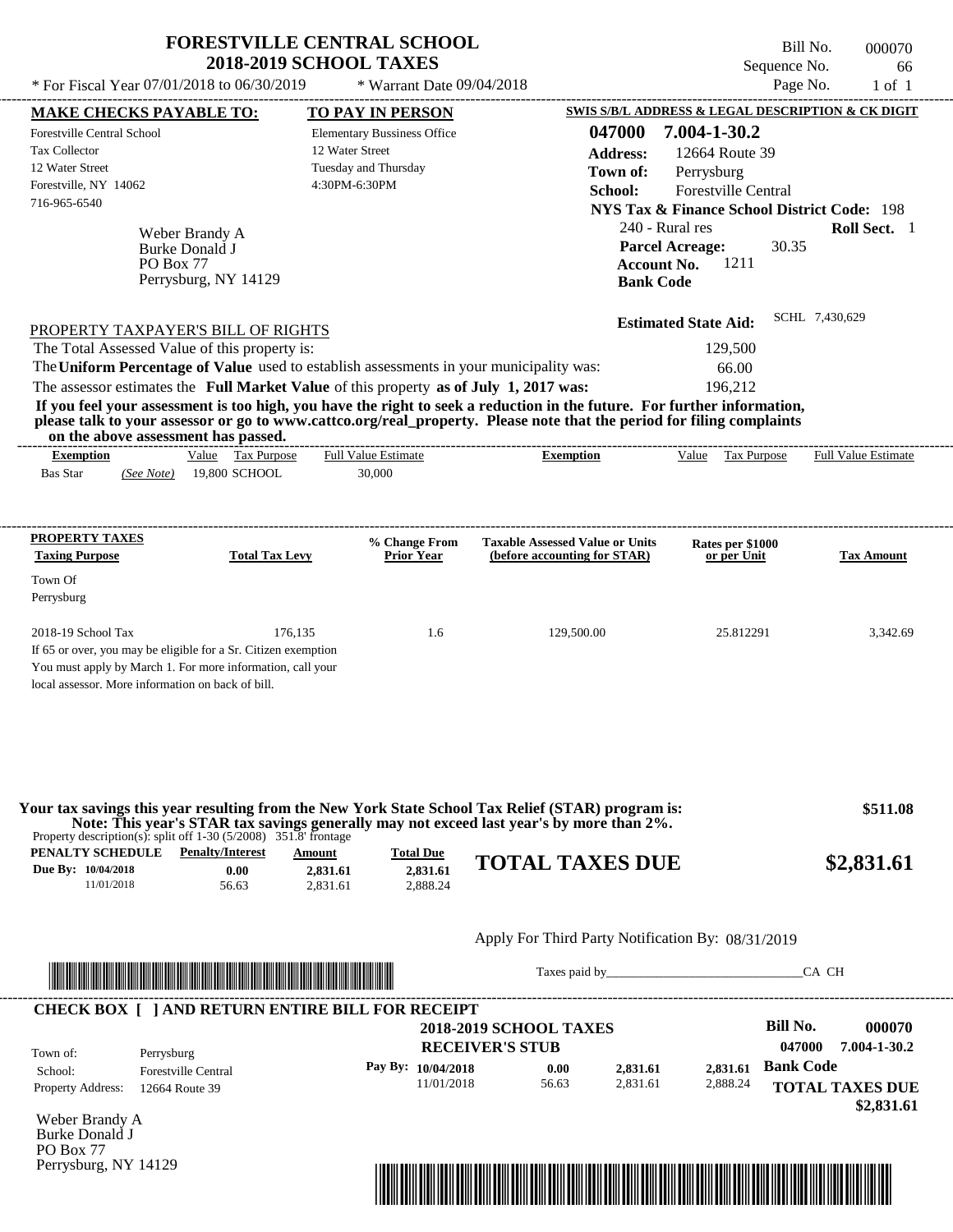|                                                                                                                                                                                                                                                  | <b>FORESTVILLE CENTRAL SCHOOL</b>                     |                                                         | Bill No.                                               | 000071                     |
|--------------------------------------------------------------------------------------------------------------------------------------------------------------------------------------------------------------------------------------------------|-------------------------------------------------------|---------------------------------------------------------|--------------------------------------------------------|----------------------------|
|                                                                                                                                                                                                                                                  | <b>2018-2019 SCHOOL TAXES</b>                         |                                                         | Sequence No.                                           | 67                         |
| * For Fiscal Year 07/01/2018 to 06/30/2019                                                                                                                                                                                                       | * Warrant Date 09/04/2018                             |                                                         | Page No.                                               | $1$ of $1$                 |
| <b>MAKE CHECKS PAYABLE TO:</b>                                                                                                                                                                                                                   | <b>TO PAY IN PERSON</b>                               | SWIS S/B/L ADDRESS & LEGAL DESCRIPTION & CK DIGIT       | 7.004-1-32.1                                           |                            |
| Forestville Central School<br><b>Tax Collector</b>                                                                                                                                                                                               | <b>Elementary Bussiness Office</b><br>12 Water Street | 047000                                                  |                                                        |                            |
| 12 Water Street                                                                                                                                                                                                                                  | Tuesday and Thursday                                  | <b>Address:</b><br>Town of:                             | 10660 W Perrysburg Rd                                  |                            |
| Forestville, NY 14062                                                                                                                                                                                                                            | 4:30PM-6:30PM                                         | School:                                                 | Perrysburg<br>Forestville Central                      |                            |
| 716-965-6540                                                                                                                                                                                                                                     |                                                       |                                                         | <b>NYS Tax &amp; Finance School District Code: 198</b> |                            |
|                                                                                                                                                                                                                                                  |                                                       | 240 - Rural res                                         |                                                        | Roll Sect. 1               |
| Weber Charles J<br>Weber Barbara A                                                                                                                                                                                                               |                                                       |                                                         | <b>Parcel Dimensions:</b>                              | $440.00 X$ 0.00            |
| PO Box 195                                                                                                                                                                                                                                       |                                                       | <b>Account No.</b>                                      | 0186                                                   |                            |
| Perrysburg, NY 14129                                                                                                                                                                                                                             |                                                       | <b>Bank Code</b>                                        |                                                        |                            |
|                                                                                                                                                                                                                                                  |                                                       | <b>Estimated State Aid:</b>                             |                                                        | SCHL 7,430,629             |
| PROPERTY TAXPAYER'S BILL OF RIGHTS                                                                                                                                                                                                               |                                                       |                                                         |                                                        |                            |
| The Total Assessed Value of this property is:<br>The Uniform Percentage of Value used to establish assessments in your municipality was:                                                                                                         |                                                       |                                                         | 176,400<br>66.00                                       |                            |
| The assessor estimates the Full Market Value of this property as of July 1, 2017 was:                                                                                                                                                            |                                                       |                                                         | 267,273                                                |                            |
| If you feel your assessment is too high, you have the right to seek a reduction in the future. For further information,                                                                                                                          |                                                       |                                                         |                                                        |                            |
| please talk to your assessor or go to www.cattco.org/real_property. Please note that the period for filing complaints<br>on the above assessment has passed.                                                                                     |                                                       |                                                         |                                                        |                            |
| Value Tax Purpose<br><b>Exemption</b>                                                                                                                                                                                                            | <b>Full Value Estimate</b>                            | <b>Exemption</b>                                        | Value Tax Purpose                                      | <b>Full Value Estimate</b> |
| 44,090 SCHOOL<br>Enh Star<br>(See Note)                                                                                                                                                                                                          | 66,803                                                |                                                         |                                                        |                            |
|                                                                                                                                                                                                                                                  |                                                       |                                                         |                                                        |                            |
| <b>PROPERTY TAXES</b>                                                                                                                                                                                                                            | % Change From                                         | <b>Taxable Assessed Value or Units</b>                  | Rates per \$1000                                       |                            |
| <b>Taxing Purpose</b><br><b>Total Tax Levy</b>                                                                                                                                                                                                   | <b>Prior Year</b>                                     | (before accounting for STAR)                            | or per Unit                                            | <b>Tax Amount</b>          |
| Town Of                                                                                                                                                                                                                                          |                                                       |                                                         |                                                        |                            |
| Perrysburg                                                                                                                                                                                                                                       |                                                       |                                                         |                                                        |                            |
| 2018-19 School Tax                                                                                                                                                                                                                               | 176,135<br>1.6                                        | 176,400.00                                              | 25.812291                                              | 4,553.29                   |
| If 65 or over, you may be eligible for a Sr. Citizen exemption                                                                                                                                                                                   |                                                       |                                                         |                                                        |                            |
| You must apply by March 1. For more information, call your                                                                                                                                                                                       |                                                       |                                                         |                                                        |                            |
| local assessor. More information on back of bill.                                                                                                                                                                                                |                                                       |                                                         |                                                        |                            |
|                                                                                                                                                                                                                                                  |                                                       |                                                         |                                                        |                            |
|                                                                                                                                                                                                                                                  |                                                       |                                                         |                                                        |                            |
| Your tax savings this year resulting from the New York State School Tax Relief (STAR) program is:<br>Note: This year's STAR tax savings generally may not exceed last year's by more than 2%.<br>Property description(s): $36 \quad 06 \quad 09$ | Storage Well #1719                                    |                                                         |                                                        | \$1,138.07                 |
| PENALTY SCHEDULE<br><b>Penalty/Interest</b>                                                                                                                                                                                                      | <b>Total Due</b><br>Amount                            | <b>TOTAL TAXES DUE</b>                                  |                                                        | \$3,415.22                 |
| Due By: 10/04/2018<br>0.00<br>11/01/2018                                                                                                                                                                                                         | 3,415.22<br>3,415.22                                  |                                                         |                                                        |                            |
| 68.30                                                                                                                                                                                                                                            | 3,483.52<br>3,415.22                                  |                                                         |                                                        |                            |
|                                                                                                                                                                                                                                                  |                                                       | Apply For Third Party Notification By: 08/31/2019       |                                                        |                            |
|                                                                                                                                                                                                                                                  |                                                       | Taxes paid by                                           |                                                        | CA CH                      |
|                                                                                                                                                                                                                                                  |                                                       |                                                         |                                                        |                            |
| <b>CHECK BOX [ ] AND RETURN ENTIRE BILL FOR RECEIPT</b>                                                                                                                                                                                          |                                                       |                                                         | <b>Bill No.</b>                                        | 000071                     |
|                                                                                                                                                                                                                                                  |                                                       | <b>2018-2019 SCHOOL TAXES</b><br><b>RECEIVER'S STUB</b> | 047000                                                 | 7.004-1-32.1               |
| Town of:<br>Perrysburg                                                                                                                                                                                                                           | Pay By: 10/04/2018                                    | 0.00<br>3,415.22                                        | 3,415.22 Bank Code                                     |                            |
| Forestville Central<br>School:                                                                                                                                                                                                                   |                                                       |                                                         |                                                        |                            |

11/01/2018 68.30

Weber Charles J Weber Barbara A PO Box 195 Perrysburg, NY 14129

Property Address: 10660 W Perrysburg Rd



**TOTAL TAXES DUE** 3,415.22

3,483.52

 **\$3,415.22**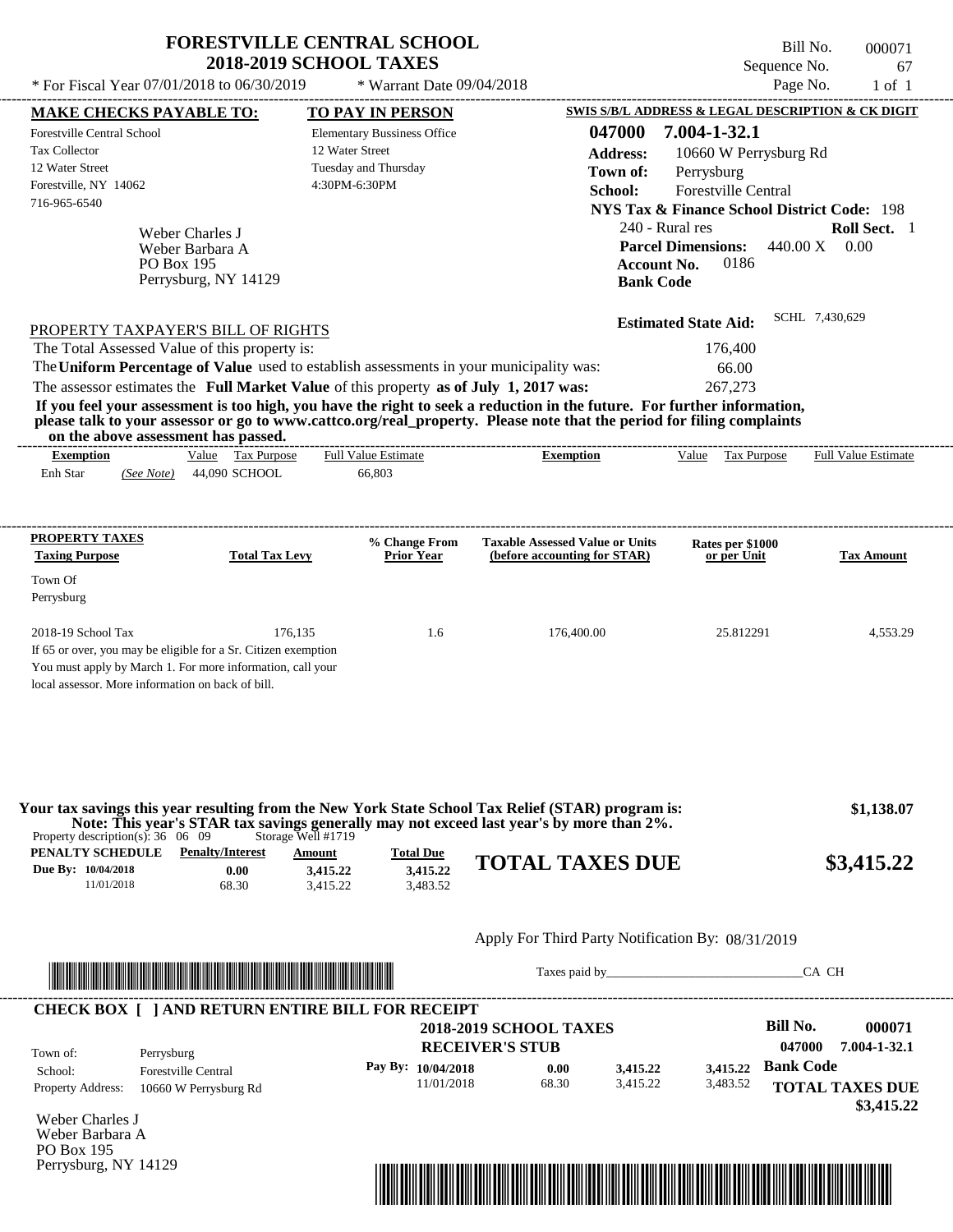| * For Fiscal Year 07/01/2018 to 06/30/2019                                                                                                                                                                                                                                              | <b>FORESTVILLE CENTRAL SCHOOL</b><br><b>2018-2019 SCHOOL TAXES</b><br>* Warrant Date 09/04/2018 |                                        | Sequence No.<br>Page No.                                                       | Bill No.<br>000072<br>68<br>$1$ of $1$ |
|-----------------------------------------------------------------------------------------------------------------------------------------------------------------------------------------------------------------------------------------------------------------------------------------|-------------------------------------------------------------------------------------------------|----------------------------------------|--------------------------------------------------------------------------------|----------------------------------------|
|                                                                                                                                                                                                                                                                                         |                                                                                                 |                                        | <b>SWIS S/B/L ADDRESS &amp; LEGAL DESCRIPTION &amp; CK DIGIT</b>               |                                        |
| MAKE CHECKS PAYABLE TO:                                                                                                                                                                                                                                                                 | TO PAY IN PERSON                                                                                |                                        |                                                                                |                                        |
| Forestville Central School                                                                                                                                                                                                                                                              | <b>Elementary Bussiness Office</b>                                                              | 047000                                 | 7.004-1-33                                                                     |                                        |
| <b>Tax Collector</b>                                                                                                                                                                                                                                                                    | 12 Water Street                                                                                 | <b>Address:</b>                        | Route 39                                                                       |                                        |
| 12 Water Street                                                                                                                                                                                                                                                                         | Tuesday and Thursday                                                                            | Town of:                               | Perrysburg                                                                     |                                        |
| Forestville, NY 14062                                                                                                                                                                                                                                                                   | 4:30PM-6:30PM                                                                                   | School:                                | <b>Forestville Central</b>                                                     |                                        |
| 716-965-6540                                                                                                                                                                                                                                                                            |                                                                                                 |                                        | NYS Tax & Finance School District Code: 198                                    |                                        |
| Weber Charles J<br>Weber Barbara A<br><b>PO Box 195</b><br>Perrysburg, NY 14129                                                                                                                                                                                                         |                                                                                                 | <b>Bank Code</b>                       | $416$ - Mfg hsing pk<br><b>Parcel Acreage:</b><br>51.30<br>0543<br>Account No. | <b>Roll Sect.</b> 1                    |
| PROPERTY TAXPAYER'S BILL OF RIGHTS                                                                                                                                                                                                                                                      |                                                                                                 |                                        | <b>Estimated State Aid:</b>                                                    | SCHL 7,430,629                         |
| The Total Assessed Value of this property is:                                                                                                                                                                                                                                           |                                                                                                 |                                        | 77,600                                                                         |                                        |
| The Uniform Percentage of Value used to establish assessments in your municipality was:                                                                                                                                                                                                 |                                                                                                 |                                        | 66.00                                                                          |                                        |
| The assessor estimates the Full Market Value of this property as of July 1, 2017 was:                                                                                                                                                                                                   |                                                                                                 |                                        | 117,576                                                                        |                                        |
| If you feel your assessment is too high, you have the right to seek a reduction in the future. For further information,<br>please talk to your assessor or go to www.cattco.org/real_property. Please note that the period for filing complaints<br>on the above assessment has passed. |                                                                                                 |                                        |                                                                                |                                        |
| <b>Exemption</b><br>Value Tax Purpose                                                                                                                                                                                                                                                   | <b>Full Value Estimate</b>                                                                      | <b>Exemption</b>                       | Value Tax Purpose                                                              | <b>Full Value Estimate</b>             |
|                                                                                                                                                                                                                                                                                         |                                                                                                 |                                        |                                                                                |                                        |
| PROPERTY TAXES<br><b>Taxing Purpose</b><br><b>Total Tax Levy</b>                                                                                                                                                                                                                        | % Change From<br><b>Prior Year</b>                                                              | <b>Taxable Assessed Value or Units</b> | Rates per \$1000<br>or per Unit                                                | <b>Tax Amount</b>                      |
| Town Of<br>Perrysburg                                                                                                                                                                                                                                                                   |                                                                                                 |                                        |                                                                                |                                        |

If 65 or over, you may be eligible for a Sr. Citizen exemption You must apply by March 1. For more information, call your

local assessor. More information on back of bill.

**One or more residents of this parcel may be entitled to a STAR check from the NYS Tax Department.**

| Property description(s): $36 \quad 06 \quad 09$ |                         | Mobil Court | Storage Well #968 |                        |            |
|-------------------------------------------------|-------------------------|-------------|-------------------|------------------------|------------|
| PENALTY SCHEDULE                                | <b>Penalty/Interest</b> | Amount      | <b>Total Due</b>  |                        |            |
| Due By: 10/04/2018                              | 0.00                    | 2.003.03    | 2.003.03          | <b>TOTAL TAXES DUE</b> | \$2,003.03 |
| 11/01/2018                                      | 40.06                   | 2.003.03    | 2.043.09          |                        |            |

2018-19 School Tax 2,003.03 176,135 1.6 77,600.00 25.812291 2,003.03

### Apply For Third Party Notification By: 08/31/2019



Taxes paid by\_\_\_\_\_\_\_\_\_\_\_\_\_\_\_\_\_\_\_\_\_\_\_\_\_\_\_\_\_\_\_CA CH

| Town of:                 | Perrysburg                 | <b>2018-2019 SCHOOL TAXES</b><br><b>RECEIVER'S STUB</b> |       |          |          | Bill No.<br>047000     | 000072<br>7.004-1-33 |
|--------------------------|----------------------------|---------------------------------------------------------|-------|----------|----------|------------------------|----------------------|
| School:                  | <b>Forestville Central</b> | Pay By: $10/04/2018$                                    | 0.00  | 2.003.03 | 2.003.03 | <b>Bank Code</b>       |                      |
| <b>Property Address:</b> | Route 39                   | 11/01/2018                                              | 40.06 | 2,003.03 | 2,043.09 | <b>TOTAL TAXES DUE</b> |                      |

Weber Charles J Weber Barbara A PO Box 195 Perrysburg, NY 14129

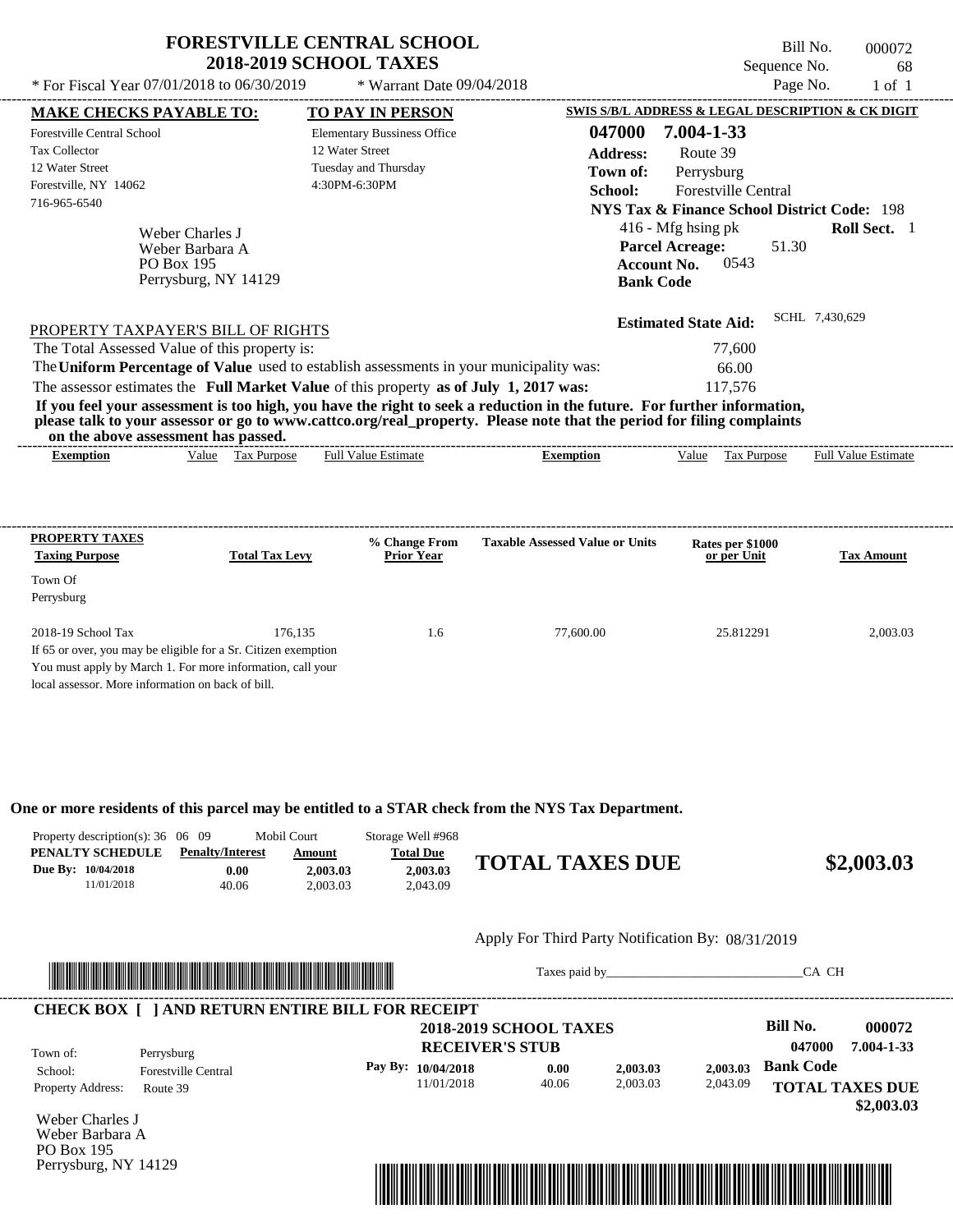|                                                                                                                                          | <b>2018-2019 SCHOOL TAXES</b>                                             | <b>FORESTVILLE CENTRAL SCHOOL</b>                          |                                                                                                                                                                                                                                                  | Bill No.<br>Sequence No.                                                                                                       | 000073<br>69        |
|------------------------------------------------------------------------------------------------------------------------------------------|---------------------------------------------------------------------------|------------------------------------------------------------|--------------------------------------------------------------------------------------------------------------------------------------------------------------------------------------------------------------------------------------------------|--------------------------------------------------------------------------------------------------------------------------------|---------------------|
| * For Fiscal Year 07/01/2018 to 06/30/2019                                                                                               |                                                                           | * Warrant Date 09/04/2018                                  |                                                                                                                                                                                                                                                  | Page No.                                                                                                                       | $1$ of $1$          |
| <b>MAKE CHECKS PAYABLE TO:</b>                                                                                                           |                                                                           | TO PAY IN PERSON                                           |                                                                                                                                                                                                                                                  | SWIS S/B/L ADDRESS & LEGAL DESCRIPTION & CK DIGIT                                                                              |                     |
| <b>Forestville Central School</b><br><b>Tax Collector</b><br>12 Water Street<br>Forestville, NY 14062<br>716-965-6540                    | 12 Water Street<br>4:30PM-6:30PM                                          | <b>Elementary Bussiness Office</b><br>Tuesday and Thursday | 047000<br><b>Address:</b><br>Town of:<br>School:                                                                                                                                                                                                 | 7.004-1-31.1<br>Route 39<br>Perrysburg<br><b>Forestville Central</b><br><b>NYS Tax &amp; Finance School District Code: 198</b> |                     |
| Weber Charles J.<br>Weber Barbara A.<br>Perrysburg, NY 14129                                                                             | 10660 West Perrysburg Road                                                |                                                            | <b>Parcel Acreage:</b><br><b>Account No.</b><br><b>Bank Code</b>                                                                                                                                                                                 | 311 - Res vac land<br>1.60<br>0297                                                                                             | <b>Roll Sect.</b> 1 |
| PROPERTY TAXPAYER'S BILL OF RIGHTS                                                                                                       |                                                                           |                                                            |                                                                                                                                                                                                                                                  | <b>Estimated State Aid:</b>                                                                                                    | SCHL 7,430,629      |
| The Total Assessed Value of this property is:<br>The Uniform Percentage of Value used to establish assessments in your municipality was: |                                                                           |                                                            |                                                                                                                                                                                                                                                  | 8.600<br>66.00                                                                                                                 |                     |
| on the above assessment has passed.                                                                                                      |                                                                           |                                                            | If you feel your assessment is too high, you have the right to seek a reduction in the future. For further information,<br>please talk to your assessor or go to www.cattco.org/real_property. Please note that the period for filing complaints |                                                                                                                                |                     |
| <b>PROPERTY TAXES</b><br><b>Taxing Purpose</b>                                                                                           | <b>Total Tax Levy</b>                                                     | % Change From<br><b>Prior Year</b>                         | <b>Taxable Assessed Value or Units</b>                                                                                                                                                                                                           | Rates per \$1000<br>or per Unit                                                                                                | <b>Tax Amount</b>   |
| Town Of<br>Perrysburg                                                                                                                    |                                                                           |                                                            |                                                                                                                                                                                                                                                  |                                                                                                                                |                     |
| 2018-19 School Tax                                                                                                                       | 176.135<br>If 65 or over, you may be eligible for a Sr. Citizen exemption | 1.6                                                        | 8,600.00                                                                                                                                                                                                                                         | 25.812291                                                                                                                      | 221.99              |
| You must apply by March 1. For more information, call your<br>local assessor. More information on back of bill.                          |                                                                           |                                                            |                                                                                                                                                                                                                                                  |                                                                                                                                |                     |

### Apply For Third Party Notification By: 08/31/2019



Taxes paid by\_\_\_\_\_\_\_\_\_\_\_\_\_\_\_\_\_\_\_\_\_\_\_\_\_\_\_\_\_\_\_CA CH



Weber Charles J. Weber Barbara A. 10660 West Perrysburg Road Perrysburg, NY 14129

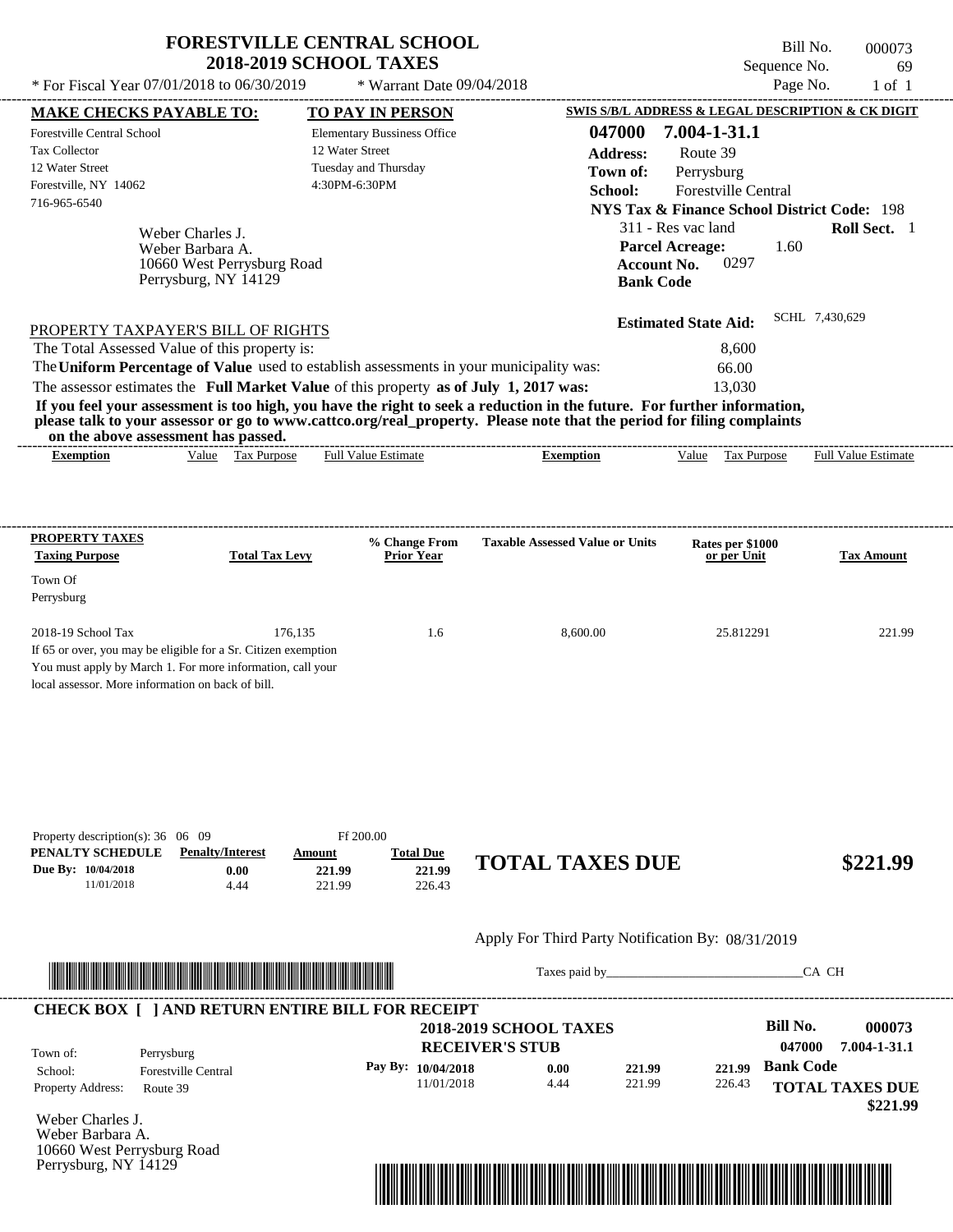|                                                                                                                                                                                                                                                                                         | <b>2018-2019 SCHOOL TAXES</b>    | <b>FORESTVILLE CENTRAL SCHOOL</b>                          |                                                   |                                                  |                                                                                           | Bill No.<br>Sequence No. | 000074<br>70                                                           |
|-----------------------------------------------------------------------------------------------------------------------------------------------------------------------------------------------------------------------------------------------------------------------------------------|----------------------------------|------------------------------------------------------------|---------------------------------------------------|--------------------------------------------------|-------------------------------------------------------------------------------------------|--------------------------|------------------------------------------------------------------------|
| * For Fiscal Year 07/01/2018 to 06/30/2019                                                                                                                                                                                                                                              |                                  | * Warrant Date 09/04/2018                                  |                                                   |                                                  |                                                                                           | Page No.                 | $1$ of $1$                                                             |
| <b>MAKE CHECKS PAYABLE TO:</b>                                                                                                                                                                                                                                                          |                                  | TO PAY IN PERSON                                           |                                                   |                                                  |                                                                                           |                          | SWIS S/B/L ADDRESS & LEGAL DESCRIPTION & CK DIGIT                      |
| Forestville Central School<br><b>Tax Collector</b><br>12 Water Street<br>Forestville, NY 14062<br>716-965-6540                                                                                                                                                                          | 12 Water Street<br>4:30PM-6:30PM | <b>Elementary Bussiness Office</b><br>Tuesday and Thursday |                                                   | 047000<br><b>Address:</b><br>Town of:<br>School: | 7.004-1-37.2<br>12754 Route 39<br>Perrysburg<br>Forestville Central<br>210 - 1 Family Res |                          | <b>NYS Tax &amp; Finance School District Code: 198</b><br>Roll Sect. 1 |
| Whitcomb Jordan L<br>whitcomb Stacy L<br>12816 Route 39<br>South Dayton, NY 14138                                                                                                                                                                                                       |                                  |                                                            |                                                   | <b>Bank Code</b>                                 | <b>Parcel Acreage:</b><br>0191<br><b>Account No.</b>                                      | 1.41                     |                                                                        |
| PROPERTY TAXPAYER'S BILL OF RIGHTS                                                                                                                                                                                                                                                      |                                  |                                                            |                                                   |                                                  | <b>Estimated State Aid:</b>                                                               |                          | SCHL 7,430,629                                                         |
| The Total Assessed Value of this property is:                                                                                                                                                                                                                                           |                                  |                                                            |                                                   |                                                  | 5,600                                                                                     |                          |                                                                        |
| The Uniform Percentage of Value used to establish assessments in your municipality was:<br>The assessor estimates the Full Market Value of this property as of July 1, 2017 was:                                                                                                        |                                  |                                                            |                                                   |                                                  | 66.00                                                                                     |                          |                                                                        |
| If you feel your assessment is too high, you have the right to seek a reduction in the future. For further information,<br>please talk to your assessor or go to www.cattco.org/real_property. Please note that the period for filing complaints<br>on the above assessment has passed. |                                  |                                                            |                                                   |                                                  | 8,485                                                                                     |                          |                                                                        |
| Value Tax Purpose<br><b>Exemption</b>                                                                                                                                                                                                                                                   |                                  | <b>Full Value Estimate</b>                                 | <b>Exemption</b>                                  |                                                  | Value Tax Purpose                                                                         |                          | <b>Full Value Estimate</b>                                             |
| <b>Taxing Purpose</b><br><b>Total Tax Levy</b><br>Town Of                                                                                                                                                                                                                               |                                  | <b>Prior Year</b>                                          |                                                   |                                                  | or per Unit                                                                               |                          | <b>Tax Amount</b>                                                      |
| Perrysburg<br>2018-19 School Tax<br>If 65 or over, you may be eligible for a Sr. Citizen exemption<br>You must apply by March 1. For more information, call your<br>local assessor. More information on back of bill.                                                                   | 176,135                          | 1.6                                                        | 5,600.00                                          |                                                  | 25.812291                                                                                 |                          |                                                                        |
| Property description(s): $44 \quad 06 \quad 09$<br>PENALTY SCHEDULE<br><b>Penalty/Interest</b><br>Due By: 10/04/2018<br>0.00<br>11/01/2018<br>2.89                                                                                                                                      | Amount<br>144.55<br>144.55       | <b>Total Due</b><br>144.55<br>147.44                       | <b>TOTAL TAXES DUE</b>                            |                                                  |                                                                                           |                          | 144.55<br>\$144.55                                                     |
|                                                                                                                                                                                                                                                                                         |                                  |                                                            | Apply For Third Party Notification By: 08/31/2019 |                                                  |                                                                                           |                          |                                                                        |

|                          |                            | <b>2018-2019 SCHOOL TAXES</b> |      |        |        | Bill No.         | 000074                             |
|--------------------------|----------------------------|-------------------------------|------|--------|--------|------------------|------------------------------------|
| Town of:                 | Perrysburg                 | <b>RECEIVER'S STUB</b>        |      |        |        | 047000           | 7.004-1-37.2                       |
| School:                  | <b>Forestville Central</b> | Pay By: $10/04/2018$          | 0.00 | 144.55 |        | 144.55 Bank Code |                                    |
| <b>Property Address:</b> | 12754 Route 39             | 11/01/2018                    | 2.89 | 144.55 | 147.44 |                  | <b>TOTAL TAXES DUE</b><br>\$144.55 |

Whitcomb Jordan L whitcomb Stacy L 12816 Route 39 South Dayton, NY 14138

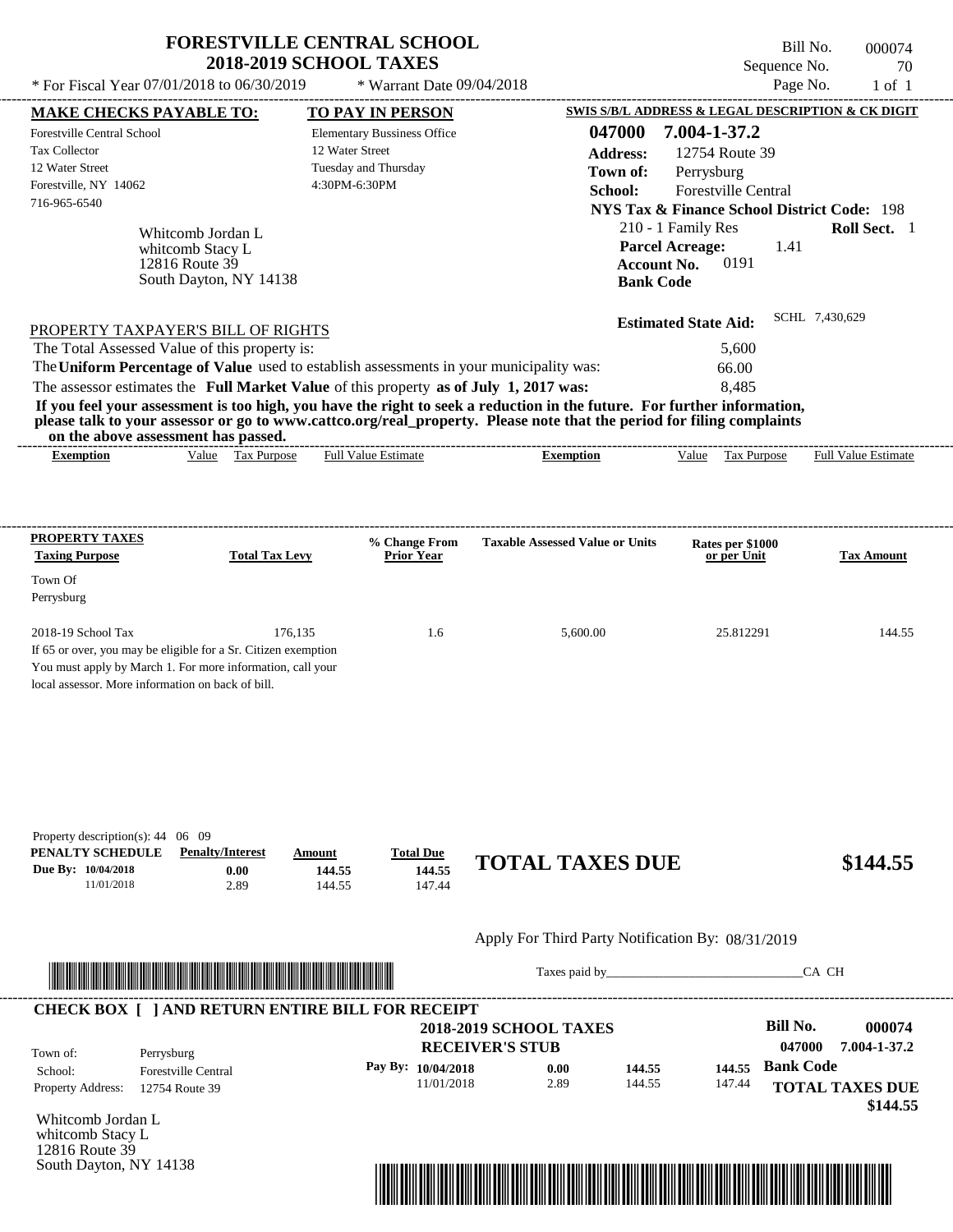|                                                                                                                 | <b>FORESTVILLE CENTRAL SCHOOL</b><br><b>2018-2019 SCHOOL TAXES</b>    |                                                       |                                                                                                                                                                                                                                                  | Bill No.<br>Sequence No.                                         | 000075<br>71        |
|-----------------------------------------------------------------------------------------------------------------|-----------------------------------------------------------------------|-------------------------------------------------------|--------------------------------------------------------------------------------------------------------------------------------------------------------------------------------------------------------------------------------------------------|------------------------------------------------------------------|---------------------|
| * For Fiscal Year 07/01/2018 to 06/30/2019                                                                      |                                                                       | * Warrant Date 09/04/2018                             |                                                                                                                                                                                                                                                  | Page No.                                                         | $1$ of $1$          |
| <b>MAKE CHECKS PAYABLE TO:</b>                                                                                  |                                                                       | <b>TO PAY IN PERSON</b>                               |                                                                                                                                                                                                                                                  | <b>SWIS S/B/L ADDRESS &amp; LEGAL DESCRIPTION &amp; CK DIGIT</b> |                     |
| Forestville Central School<br><b>Tax Collector</b>                                                              |                                                                       | <b>Elementary Bussiness Office</b><br>12 Water Street | 047000                                                                                                                                                                                                                                           | 7.004-1-40.6                                                     |                     |
| 12 Water Street                                                                                                 |                                                                       | Tuesday and Thursday                                  | <b>Address:</b>                                                                                                                                                                                                                                  | Route 39                                                         |                     |
| Forestville, NY 14062                                                                                           |                                                                       | 4:30PM-6:30PM                                         | Town of:                                                                                                                                                                                                                                         | Perrysburg                                                       |                     |
| 716-965-6540                                                                                                    |                                                                       |                                                       | School:                                                                                                                                                                                                                                          | Forestville Central                                              |                     |
|                                                                                                                 |                                                                       |                                                       |                                                                                                                                                                                                                                                  | <b>NYS Tax &amp; Finance School District Code: 198</b>           |                     |
|                                                                                                                 | WHITCOMB JORDAN L.                                                    |                                                       |                                                                                                                                                                                                                                                  | 312 - Vac w/imprv                                                | Roll Sect. 1        |
| 12816 ROUTE 39                                                                                                  | WHITCOMB STACEY L.                                                    |                                                       | <b>Account No.</b>                                                                                                                                                                                                                               | <b>Parcel Acreage:</b><br>3.70<br>0838                           |                     |
|                                                                                                                 | SOUTH DAYTON, NY 14138                                                |                                                       | <b>Bank Code</b>                                                                                                                                                                                                                                 |                                                                  |                     |
|                                                                                                                 |                                                                       |                                                       |                                                                                                                                                                                                                                                  |                                                                  |                     |
|                                                                                                                 |                                                                       |                                                       |                                                                                                                                                                                                                                                  | <b>Estimated State Aid:</b>                                      | SCHL 7,430,629      |
| PROPERTY TAXPAYER'S BILL OF RIGHTS                                                                              |                                                                       |                                                       |                                                                                                                                                                                                                                                  |                                                                  |                     |
| The Total Assessed Value of this property is:                                                                   |                                                                       |                                                       |                                                                                                                                                                                                                                                  | 14,800                                                           |                     |
| The Uniform Percentage of Value used to establish assessments in your municipality was:                         |                                                                       |                                                       |                                                                                                                                                                                                                                                  | 66.00                                                            |                     |
| The assessor estimates the Full Market Value of this property as of July 1, 2017 was:                           |                                                                       |                                                       |                                                                                                                                                                                                                                                  | 22,424                                                           |                     |
| on the above assessment has passed.                                                                             |                                                                       |                                                       | If you feel your assessment is too high, you have the right to seek a reduction in the future. For further information,<br>please talk to your assessor or go to www.cattco.org/real_property. Please note that the period for filing complaints |                                                                  |                     |
| <b>Exemption</b>                                                                                                | Value Tax Purpose                                                     | Full Value Estimate                                   | <b>Exemption</b>                                                                                                                                                                                                                                 | Value Tax Purpose                                                | Full Value Estimate |
| PROPERTY TAXES<br><b>Taxing Purpose</b><br>Town Of<br>Perrysburg                                                | <b>Total Tax Levy</b>                                                 | % Change From<br><b>Prior Year</b>                    | <b>Taxable Assessed Value or Units</b>                                                                                                                                                                                                           | Rates per \$1000<br>or per Unit                                  | <b>Tax Amount</b>   |
|                                                                                                                 |                                                                       |                                                       |                                                                                                                                                                                                                                                  |                                                                  |                     |
| 2018-19 School Tax<br>If 65 or over, you may be eligible for a Sr. Citizen exemption                            | 176,135                                                               | 1.6                                                   | 14,800.00                                                                                                                                                                                                                                        | 25.812291                                                        | 382.02              |
| You must apply by March 1. For more information, call your<br>local assessor. More information on back of bill. |                                                                       |                                                       |                                                                                                                                                                                                                                                  |                                                                  |                     |
| Property description(s): $44 \quad 06 \quad 09$                                                                 |                                                                       |                                                       |                                                                                                                                                                                                                                                  |                                                                  |                     |
| PENALTY SCHEDULE<br>Due By: 10/04/2018<br>11/01/2018                                                            | <b>Penalty/Interest</b><br>Amount<br>0.00<br>382.02<br>7.64<br>382.02 | <b>Total Due</b><br>382.02<br>389.66                  | <b>TOTAL TAXES DUE</b>                                                                                                                                                                                                                           |                                                                  | \$382.02            |
|                                                                                                                 |                                                                       |                                                       | Apply For Third Party Notification By: 08/31/2019                                                                                                                                                                                                |                                                                  |                     |
|                                                                                                                 |                                                                       |                                                       |                                                                                                                                                                                                                                                  |                                                                  | CA CH               |
| <b>CHECK BOX [ ] AND RETURN ENTIRE BILL FOR RECEIPT</b>                                                         |                                                                       |                                                       |                                                                                                                                                                                                                                                  |                                                                  |                     |
|                                                                                                                 |                                                                       |                                                       | <b>2018-2019 SCHOOL TAXES</b>                                                                                                                                                                                                                    | <b>Bill No.</b>                                                  | 000075              |
| Town of:<br>Perrysburg                                                                                          |                                                                       |                                                       | <b>RECEIVER'S STUB</b>                                                                                                                                                                                                                           | 047000                                                           | 7.004-1-40.6        |
| Forestville Central<br>School:                                                                                  |                                                                       | Pay By: 10/04/2018                                    | 0.00<br>382.02                                                                                                                                                                                                                                   | <b>Bank Code</b><br>382.02                                       |                     |
|                                                                                                                 |                                                                       |                                                       |                                                                                                                                                                                                                                                  |                                                                  |                     |

11/01/2018 7.64

WHITCOMB JORDAN L. WHITCOMB STACEY L. 12816 ROUTE 39 SOUTH DAYTON, NY 14138

Property Address: Route 39



382.02

389.66

**TOTAL TAXES DUE**

 **\$382.02**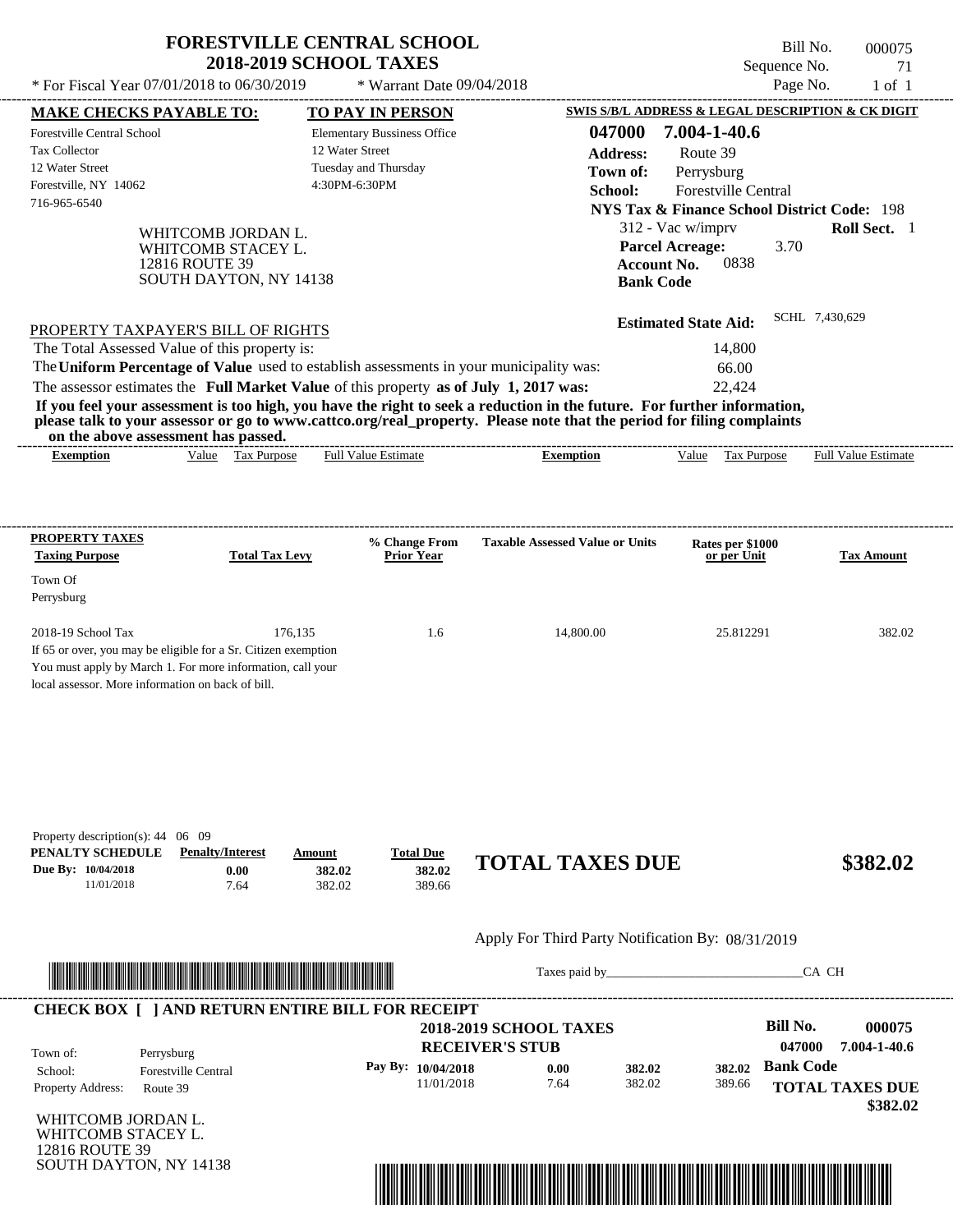| * For Fiscal Year 07/01/2018 to 06/30/2019                                                                                                                                                                                                                                                                     | <b>FORESTVILLE CENTRAL SCHOOL</b><br><b>2018-2019 SCHOOL TAXES</b>     | * Warrant Date 09/04/2018                                                                                          |                                                                                                                                                                                                                                                  | Bill No.<br>Sequence No.<br>Page No.                                                                                                                                     | 000076<br>72<br>$1$ of $1$         |
|----------------------------------------------------------------------------------------------------------------------------------------------------------------------------------------------------------------------------------------------------------------------------------------------------------------|------------------------------------------------------------------------|--------------------------------------------------------------------------------------------------------------------|--------------------------------------------------------------------------------------------------------------------------------------------------------------------------------------------------------------------------------------------------|--------------------------------------------------------------------------------------------------------------------------------------------------------------------------|------------------------------------|
|                                                                                                                                                                                                                                                                                                                |                                                                        |                                                                                                                    |                                                                                                                                                                                                                                                  | SWIS S/B/L ADDRESS & LEGAL DESCRIPTION & CK DIGIT                                                                                                                        |                                    |
| <b>MAKE CHECKS PAYABLE TO:</b><br><b>Forestville Central School</b><br><b>Tax Collector</b><br>12 Water Street<br>Forestville, NY 14062<br>716-965-6540<br>Zynda Stanley Jr<br>Depew, NY 14043                                                                                                                 | 154 Woodlawn Ave                                                       | TO PAY IN PERSON<br><b>Elementary Bussiness Office</b><br>12 Water Street<br>Tuesday and Thursday<br>4:30PM-6:30PM | 047000<br><b>Address:</b><br>Town of:<br>School:<br><b>Parcel Acreage:</b><br><b>Account No.</b><br><b>Bank Code</b>                                                                                                                             | 7.004-1-22<br>12549 Pudding Lane Rd<br>Perrysburg<br>Forestville Central<br><b>NYS Tax &amp; Finance School District Code: 198</b><br>260 - Seasonal res<br>6.50<br>0573 | Roll Sect. 1                       |
| PROPERTY TAXPAYER'S BILL OF RIGHTS<br>The Total Assessed Value of this property is:<br>The Uniform Percentage of Value used to establish assessments in your municipality was:<br>The assessor estimates the Full Market Value of this property as of July 1, 2017 was:<br>on the above assessment has passed. |                                                                        |                                                                                                                    | If you feel your assessment is too high, you have the right to seek a reduction in the future. For further information,<br>please talk to your assessor or go to www.cattco.org/real_property. Please note that the period for filing complaints | <b>Estimated State Aid:</b><br>38,400<br>66.00<br>58,182                                                                                                                 | SCHL 7,430,629                     |
| <b>Exemption</b>                                                                                                                                                                                                                                                                                               | Value Tax Purpose                                                      | <b>Full Value Estimate</b>                                                                                         | <b>Exemption</b>                                                                                                                                                                                                                                 | Value Tax Purpose                                                                                                                                                        | <b>Full Value Estimate</b>         |
| <b>PROPERTY TAXES</b>                                                                                                                                                                                                                                                                                          |                                                                        |                                                                                                                    |                                                                                                                                                                                                                                                  |                                                                                                                                                                          |                                    |
| <b>Taxing Purpose</b>                                                                                                                                                                                                                                                                                          | <b>Total Tax Levy</b>                                                  | % Change From<br><b>Prior Year</b>                                                                                 | <b>Taxable Assessed Value or Units</b>                                                                                                                                                                                                           | Rates per \$1000<br>or per Unit                                                                                                                                          | <b>Tax Amount</b>                  |
| Town Of                                                                                                                                                                                                                                                                                                        |                                                                        |                                                                                                                    |                                                                                                                                                                                                                                                  |                                                                                                                                                                          |                                    |
| Perrysburg                                                                                                                                                                                                                                                                                                     |                                                                        |                                                                                                                    |                                                                                                                                                                                                                                                  |                                                                                                                                                                          |                                    |
| 2018-19 School Tax<br>If 65 or over, you may be eligible for a Sr. Citizen exemption<br>You must apply by March 1. For more information, call your<br>local assessor. More information on back of bill.                                                                                                        | 176,135                                                                | 1.6                                                                                                                | 38,400.00                                                                                                                                                                                                                                        | 25.812291                                                                                                                                                                | 991.19                             |
| Property description(s): 37 06 09<br>PENALTY SCHEDULE<br>Due By: 10/04/2018<br>11/01/2018                                                                                                                                                                                                                      | <b>Penalty/Interest</b><br>Amount<br>0.00<br>991.19<br>19.82<br>991.19 | <b>Total Due</b><br>991.19<br>1,011.01                                                                             | <b>TOTAL TAXES DUE</b>                                                                                                                                                                                                                           |                                                                                                                                                                          | \$991.19                           |
|                                                                                                                                                                                                                                                                                                                |                                                                        |                                                                                                                    | Apply For Third Party Notification By: 08/31/2019                                                                                                                                                                                                |                                                                                                                                                                          |                                    |
|                                                                                                                                                                                                                                                                                                                |                                                                        |                                                                                                                    |                                                                                                                                                                                                                                                  |                                                                                                                                                                          | CA CH                              |
| <b>CHECK BOX [ ] AND RETURN ENTIRE BILL FOR RECEIPT</b><br>Town of:<br>Perrysburg                                                                                                                                                                                                                              |                                                                        |                                                                                                                    | <b>2018-2019 SCHOOL TAXES</b><br><b>RECEIVER'S STUB</b>                                                                                                                                                                                          | <b>Bill No.</b><br>047000                                                                                                                                                | 000076<br>7.004-1-22               |
| <b>Forestville Central</b><br>School:<br><b>Property Address:</b>                                                                                                                                                                                                                                              | 12549 Pudding Lane Rd                                                  | Pay By: 10/04/2018<br>11/01/2018                                                                                   | 0.00<br>991.19<br>19.82<br>991.19                                                                                                                                                                                                                | <b>Bank Code</b><br>991.19<br>1,011.01                                                                                                                                   | <b>TOTAL TAXES DUE</b><br>\$991.19 |

Zynda Stanley Jr 154 Woodlawn Ave Depew, NY 14043

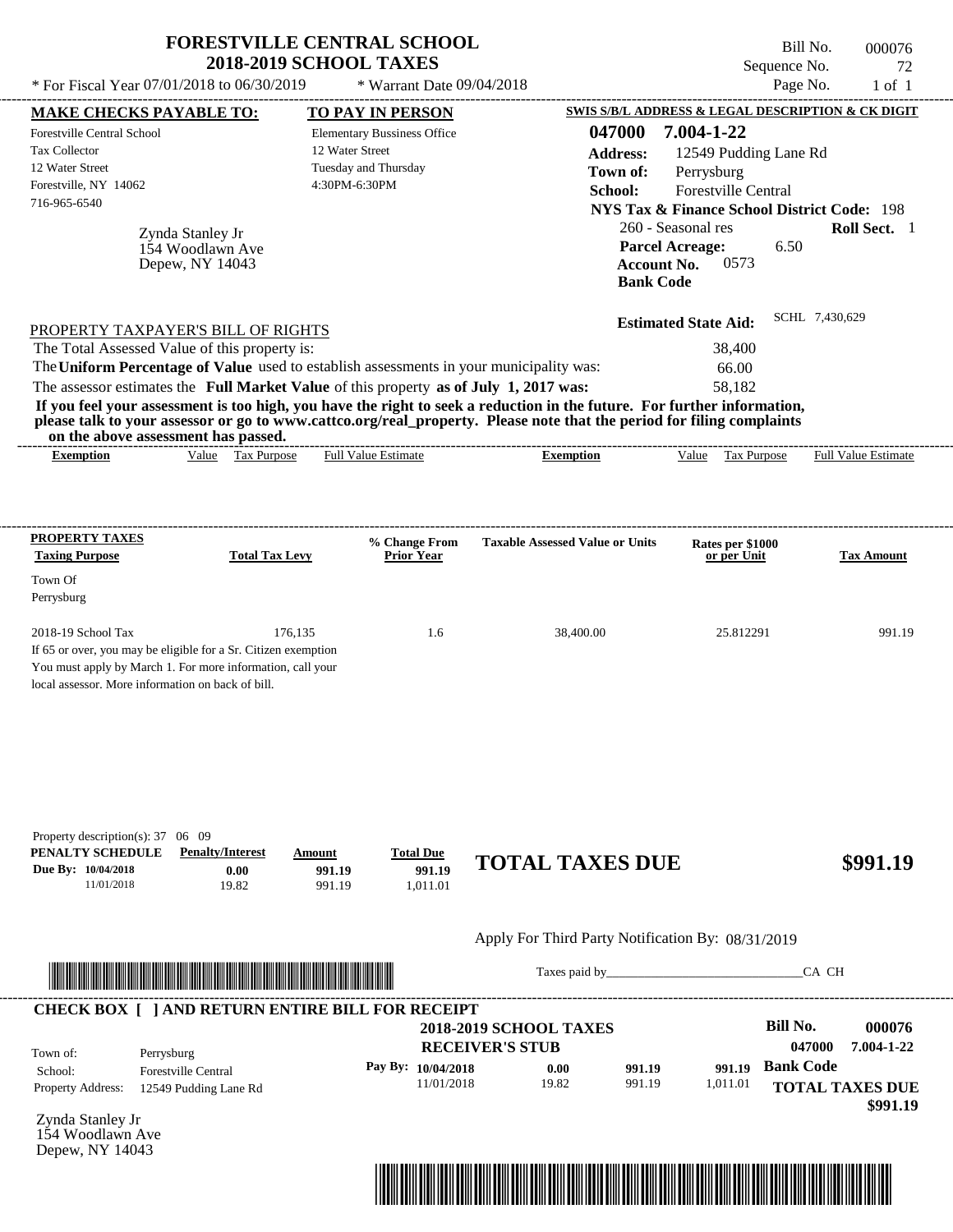|                                                                                                                                                             | <b>FORESTVILLE CENTRAL SCHOOL</b><br><b>2018-2019 SCHOOL TAXES</b>                                                                                                                                                     |                                                                                                |                                                                                                                                                                                                                                                  | Bill No.<br>Sequence No.                                                                                                                                                                 | 000059<br>73               |
|-------------------------------------------------------------------------------------------------------------------------------------------------------------|------------------------------------------------------------------------------------------------------------------------------------------------------------------------------------------------------------------------|------------------------------------------------------------------------------------------------|--------------------------------------------------------------------------------------------------------------------------------------------------------------------------------------------------------------------------------------------------|------------------------------------------------------------------------------------------------------------------------------------------------------------------------------------------|----------------------------|
| * For Fiscal Year 07/01/2018 to 06/30/2019                                                                                                                  |                                                                                                                                                                                                                        | * Warrant Date 09/04/2018                                                                      |                                                                                                                                                                                                                                                  | Page No.                                                                                                                                                                                 | $1$ of $1$                 |
| <u>MAKE CHECKS PAYABLE TO:</u>                                                                                                                              |                                                                                                                                                                                                                        | <b>TO PAY IN PERSON</b>                                                                        |                                                                                                                                                                                                                                                  | SWIS S/B/L ADDRESS & LEGAL DESCRIPTION & CK DIGIT                                                                                                                                        |                            |
| <b>Forestville Central School</b><br>Tax Collector<br>12 Water Street<br>Forestville, NY 14062<br>716-965-6540<br><b>Suraf Steven</b><br><b>Suraf Casey</b> | 10818 W Perrysburg Rd<br>Perrysburg, NY 14129                                                                                                                                                                          | <b>Elementary Bussiness Office</b><br>12 Water Street<br>Tuesday and Thursday<br>4:30PM-6:30PM | 047000<br><b>Address:</b><br>Town of:<br>School:<br><b>Parcel Acreage:</b><br><b>Account No.</b><br><b>Bank Code</b>                                                                                                                             | 7.004-1-24.2<br>10818 W Perrysburg Rd<br>Perrysburg<br><b>Forestville Central</b><br><b>NYS Tax &amp; Finance School District Code: 198</b><br>210 - 1 Family Res<br>4.85<br>1219<br>012 | Roll Sect. 1               |
| The Total Assessed Value of this property is:                                                                                                               | PROPERTY TAXPAYER'S BILL OF RIGHTS<br>The Uniform Percentage of Value used to establish assessments in your municipality was:<br>The assessor estimates the Full Market Value of this property as of July 1, 2017 was: |                                                                                                | If you feel your assessment is too high, you have the right to seek a reduction in the future. For further information,<br>please talk to your assessor or go to www.cattco.org/real property. Please note that the period for filing complaints | SCHL 7,430,629<br><b>Estimated State Aid:</b><br>43,300<br>66.00<br>65,606                                                                                                               |                            |
| on the above assessment has passed.<br><b>Exemption</b>                                                                                                     | Value Tax Purpose                                                                                                                                                                                                      | <b>Full Value Estimate</b>                                                                     | <b>Exemption</b>                                                                                                                                                                                                                                 | Value<br><b>Tax Purpose</b>                                                                                                                                                              | <b>Full Value Estimate</b> |
|                                                                                                                                                             |                                                                                                                                                                                                                        |                                                                                                |                                                                                                                                                                                                                                                  |                                                                                                                                                                                          |                            |
| <b>PROPERTY TAXES</b>                                                                                                                                       |                                                                                                                                                                                                                        | % Change From                                                                                  | <b>Taxable Assessed Value or Units</b>                                                                                                                                                                                                           | Rates per \$1000                                                                                                                                                                         |                            |
| <b>Taxing Purpose</b>                                                                                                                                       | <b>Total Tax Levy</b>                                                                                                                                                                                                  | <b>Prior Year</b>                                                                              |                                                                                                                                                                                                                                                  | or per Unit                                                                                                                                                                              | <b>Tax Amount</b>          |
| Town Of<br>Perrysburg                                                                                                                                       |                                                                                                                                                                                                                        |                                                                                                |                                                                                                                                                                                                                                                  |                                                                                                                                                                                          |                            |
|                                                                                                                                                             | 176.135<br>If 65 or over, you may be eligible for a Sr. Citizen exemption<br>You must apply by March 1. For more information, call your                                                                                | 1.6                                                                                            | 43,300.00                                                                                                                                                                                                                                        | 25.812291                                                                                                                                                                                | 1,117.67                   |
| 2018-19 School Tax<br>local assessor. More information on back of bill.<br>Due By: 10/04/2018<br>11/01/2018                                                 | <b>Penalty/Interest</b><br>Amount<br>0.00<br>1,117.67<br>1,117.67<br>22.35                                                                                                                                             | <b>Total Due</b><br>1,117.67<br>1,140.02                                                       | <b>TOTAL TAXES DUE</b>                                                                                                                                                                                                                           |                                                                                                                                                                                          | \$1,117.67                 |
| PENALTY SCHEDULE                                                                                                                                            |                                                                                                                                                                                                                        |                                                                                                | Apply For Third Party Notification By: 08/31/2019                                                                                                                                                                                                |                                                                                                                                                                                          |                            |

\*04700000005900000000111767\*

Taxes paid by\_\_\_\_\_\_\_\_\_\_\_\_\_\_\_\_\_\_\_\_\_\_\_\_\_\_\_\_\_\_\_CA CH

|                          |                                          | <b>2018-2019 SCHOOL TAXES</b><br><b>RECEIVER'S STUB</b> |       |          |          | Bill No.<br>047000   | 000059<br>7.004-1-24.2 |
|--------------------------|------------------------------------------|---------------------------------------------------------|-------|----------|----------|----------------------|------------------------|
| Town of:<br>School:      | Perrysburg<br><b>Forestville Central</b> | Pay By: $10/04/2018$                                    | 0.00  | 1,117.67 | 1.117.67 | <b>Bank Code</b> 012 |                        |
| <b>Property Address:</b> | 10818 W Perrysburg Rd                    | 11/01/2018                                              | 22.35 | 1.117.67 | 1,140.02 |                      | <b>TOTAL TAXES DUE</b> |

Suraf Steven Suraf Casey 10818 W Perrysburg Rd Perrysburg, NY 14129

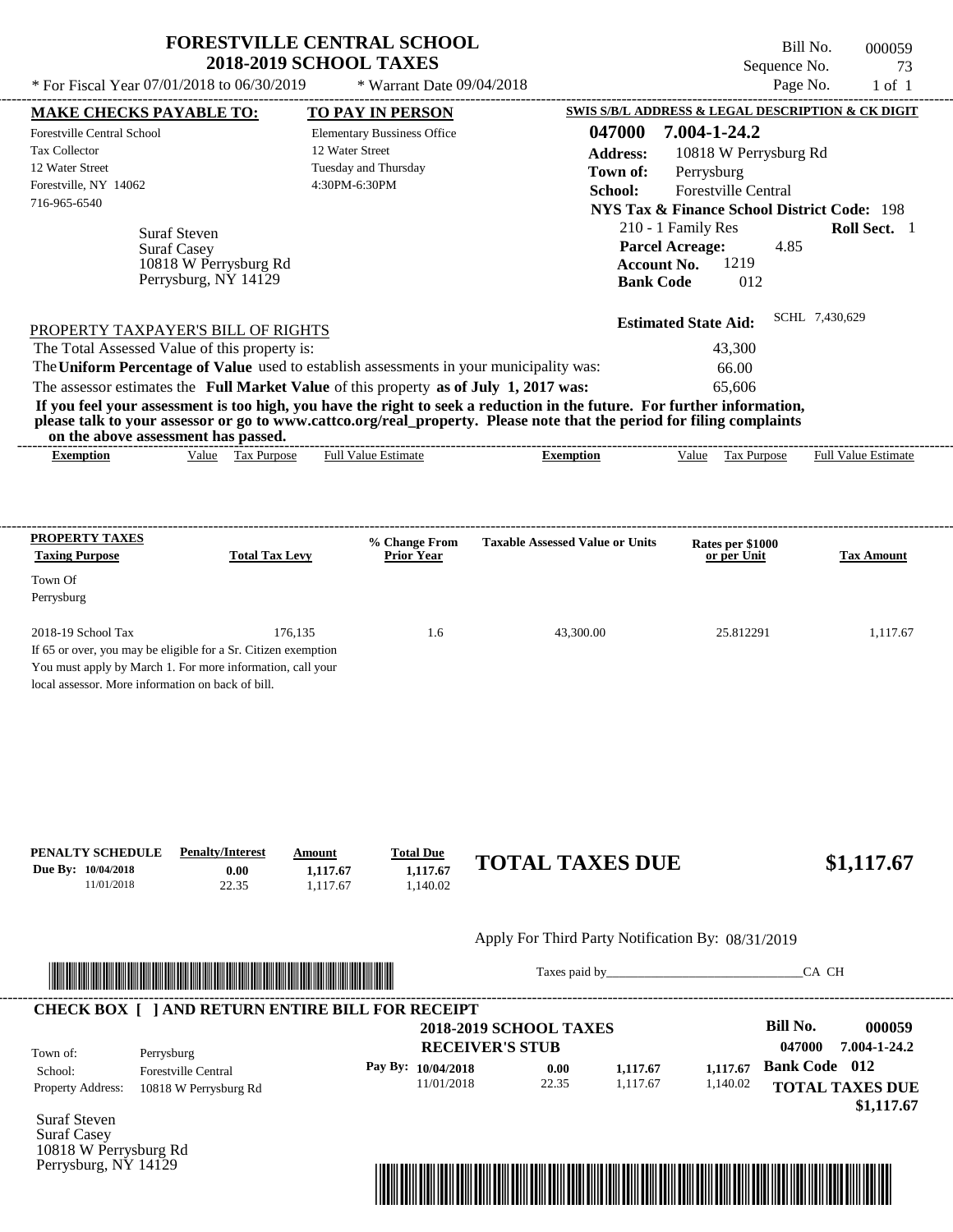|                                                                                                                                                                                                         | <b>FORESTVILLE CENTRAL SCHOOL</b><br><b>2018-2019 SCHOOL TAXES</b> |                                                            |                                                                                                                                                                                                                                                  | Bill No.<br>Sequence No.                                                                                                           | 000013<br>74               |
|---------------------------------------------------------------------------------------------------------------------------------------------------------------------------------------------------------|--------------------------------------------------------------------|------------------------------------------------------------|--------------------------------------------------------------------------------------------------------------------------------------------------------------------------------------------------------------------------------------------------|------------------------------------------------------------------------------------------------------------------------------------|----------------------------|
| * For Fiscal Year 07/01/2018 to 06/30/2019                                                                                                                                                              |                                                                    | * Warrant Date 09/04/2018                                  |                                                                                                                                                                                                                                                  | Page No.                                                                                                                           | $1$ of $1$                 |
| <b>MAKE CHECKS PAYABLE TO:</b>                                                                                                                                                                          |                                                                    | <b>TO PAY IN PERSON</b>                                    |                                                                                                                                                                                                                                                  | SWIS S/B/L ADDRESS & LEGAL DESCRIPTION & CK DIGIT                                                                                  |                            |
| <b>Forestville Central School</b><br>Tax Collector<br>12 Water Street<br>Forestville, NY 14062<br>716-965-6540                                                                                          | 12 Water Street<br>4:30PM-6:30PM                                   | <b>Elementary Bussiness Office</b><br>Tuesday and Thursday | 047000<br><b>Address:</b><br>Town of:<br>School:                                                                                                                                                                                                 | 7.004-1-45<br>10749 W Perrysburg Rd<br>Perrysburg<br>Forestville Central<br><b>NYS Tax &amp; Finance School District Code: 198</b> |                            |
| Ebersole Ray L<br>Ebersole Phyllis K<br>Perrysburg, NY 14129                                                                                                                                            | 10749 W Perrysburg Rd                                              |                                                            | 240 - Rural res<br><b>Parcel Acreage:</b><br><b>Account No.</b><br><b>Bank Code</b>                                                                                                                                                              | 63.97<br>0199<br>017                                                                                                               | Roll Sect. 1               |
| PROPERTY TAXPAYER'S BILL OF RIGHTS                                                                                                                                                                      |                                                                    |                                                            |                                                                                                                                                                                                                                                  | <b>Estimated State Aid:</b>                                                                                                        | SCHL 7,430,629             |
| The Total Assessed Value of this property is:<br>The Uniform Percentage of Value used to establish assessments in your municipality was:                                                                |                                                                    |                                                            |                                                                                                                                                                                                                                                  | 85,600                                                                                                                             |                            |
| The assessor estimates the Full Market Value of this property as of July 1, 2017 was:                                                                                                                   |                                                                    |                                                            |                                                                                                                                                                                                                                                  | 66.00<br>129,697                                                                                                                   |                            |
| on the above assessment has passed.                                                                                                                                                                     |                                                                    |                                                            | If you feel your assessment is too high, you have the right to seek a reduction in the future. For further information,<br>please talk to your assessor or go to www.cattco.org/real_property. Please note that the period for filing complaints |                                                                                                                                    |                            |
| <b>Exemption</b>                                                                                                                                                                                        | Value Tax Purpose                                                  | <b>Full Value Estimate</b>                                 | <b>Exemption</b>                                                                                                                                                                                                                                 | Value Tax Purpose                                                                                                                  | <b>Full Value Estimate</b> |
| Ag Dist                                                                                                                                                                                                 | 24,574 CO/TOWN/SCH                                                 | 37,233                                                     | <b>Bas Star</b><br>(See Note)                                                                                                                                                                                                                    | 19,800 SCHOOL                                                                                                                      | 30,000                     |
| PROPERTY TAXES<br><b>Taxing Purpose</b>                                                                                                                                                                 | <b>Total Tax Levy</b>                                              | % Change From<br><b>Prior Year</b>                         | <b>Taxable Assessed Value or Units</b><br>(before accounting for STAR)                                                                                                                                                                           | Rates per \$1000                                                                                                                   | <b>Tax Amount</b>          |
|                                                                                                                                                                                                         |                                                                    |                                                            |                                                                                                                                                                                                                                                  | or per Unit                                                                                                                        |                            |
| Town Of<br>Perrysburg                                                                                                                                                                                   |                                                                    |                                                            |                                                                                                                                                                                                                                                  |                                                                                                                                    |                            |
| 2018-19 School Tax<br>If 65 or over, you may be eligible for a Sr. Citizen exemption<br>You must apply by March 1. For more information, call your<br>local assessor. More information on back of bill. | 176,135                                                            | 1.6                                                        | 61,026.00                                                                                                                                                                                                                                        | 25.812291                                                                                                                          | 1,575.22                   |
| MAY BE SUBJECT TO PAYMENT UNDER AG DIST LAW UNTIL 2022                                                                                                                                                  |                                                                    |                                                            |                                                                                                                                                                                                                                                  |                                                                                                                                    |                            |
| Property description(s): $45 \quad 06 \quad 09$                                                                                                                                                         |                                                                    |                                                            | Your tax savings this year resulting from the New York State School Tax Relief (STAR) program is:<br>Note: This year's STAR tax savings generally may not exceed last year's by more than 2%.                                                    |                                                                                                                                    | \$511.08                   |
| <b>PENALTY SCHEDULE</b> Penalty/Interest<br>Due By: 10/04/2018<br>11/01/2018                                                                                                                            | Amount<br>0.00<br>1,064.14<br>1,064.14<br>21.28                    | <b>Total Due</b><br>1,064.14<br>1,085.42                   | <b>TOTAL TAXES DUE</b>                                                                                                                                                                                                                           |                                                                                                                                    | \$1,064.14                 |
|                                                                                                                                                                                                         |                                                                    |                                                            | Apply For Third Party Notification By: 08/31/2019                                                                                                                                                                                                |                                                                                                                                    |                            |
| <u> 1999 - An Dùbhlachd ann an Dùbhlachd ann an Dùbhlachd ann an Dùbhlachd ann an Dùbhlachd ann an Dùbhlachd an Dù</u>                                                                                  |                                                                    |                                                            | Taxes paid by Taxes and the Taxes and the Taxes and the Taxes and the Taxes and the Taxes and the Taxes and the Taxes and the Taxes and the Taxes and the Taxes and the Taxes and the Taxes and the Taxes and the Taxes and th                   |                                                                                                                                    | CA CH                      |
| <b>CHECK BOX [ ] AND RETURN ENTIRE BILL FOR RECEIPT</b>                                                                                                                                                 |                                                                    |                                                            | <b>2018-2019 SCHOOL TAXES</b>                                                                                                                                                                                                                    | <b>Bill No.</b>                                                                                                                    | 000013                     |
| Town of:<br>Perrysburg                                                                                                                                                                                  |                                                                    |                                                            | <b>RECEIVER'S STUB</b>                                                                                                                                                                                                                           |                                                                                                                                    | 047000<br>7.004-1-45       |
| <b>Forestville Central</b><br>School:                                                                                                                                                                   |                                                                    | Pay By: 10/04/2018                                         | 0.00<br>1,064.14                                                                                                                                                                                                                                 | 1.064.14                                                                                                                           | <b>Bank Code</b> 017       |

Ebersole Ray L Ebersole Phyllis K 10749 W Perrysburg Rd Perrysburg, NY 14129

Property Address: 10749 W Perrysburg Rd



11/01/2018 21.28

1,064.14 1,085.42 **TOTAL TAXES DUE** 

1,085.42

 **\$1,064.14**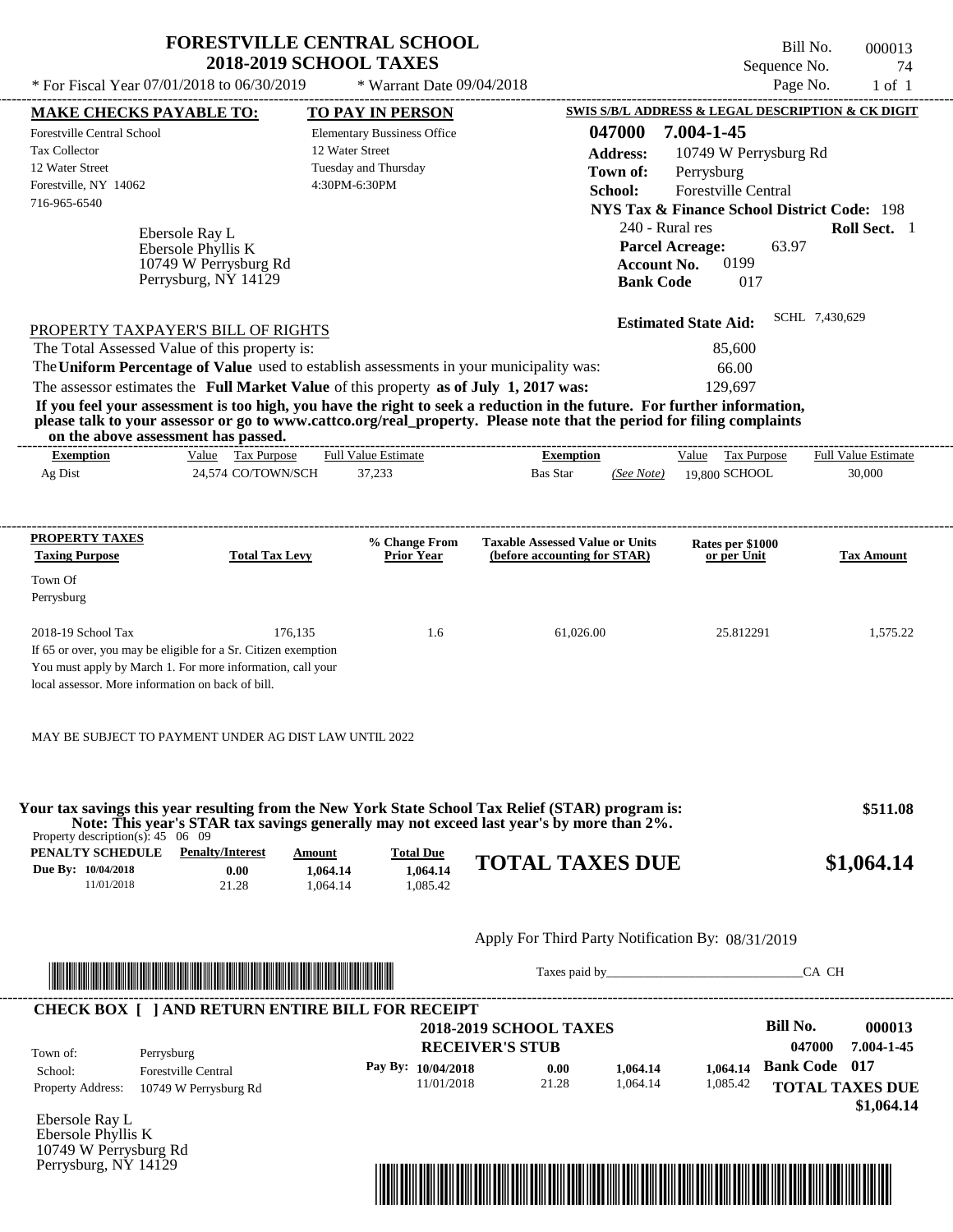|                                                                                                                                                                                                         |                                            | <b>2018-2019 SCHOOL TAXES</b>                                                                                                                                                                                                                                                                                                             |                                                                        |                                                  |                                                                                                                               | Sequence No.                                      | 75                                               |
|---------------------------------------------------------------------------------------------------------------------------------------------------------------------------------------------------------|--------------------------------------------|-------------------------------------------------------------------------------------------------------------------------------------------------------------------------------------------------------------------------------------------------------------------------------------------------------------------------------------------|------------------------------------------------------------------------|--------------------------------------------------|-------------------------------------------------------------------------------------------------------------------------------|---------------------------------------------------|--------------------------------------------------|
|                                                                                                                                                                                                         | * For Fiscal Year 07/01/2018 to 06/30/2019 | * Warrant Date 09/04/2018                                                                                                                                                                                                                                                                                                                 |                                                                        |                                                  |                                                                                                                               | Page No.                                          | $1$ of $1$                                       |
| <b>MAKE CHECKS PAYABLE TO:</b>                                                                                                                                                                          |                                            | <b>TO PAY IN PERSON</b>                                                                                                                                                                                                                                                                                                                   |                                                                        |                                                  | <b>SWIS S/B/L ADDRESS &amp; LEGAL DESCRIPTION &amp; CK DIGIT</b>                                                              |                                                   |                                                  |
| Forestville Central School<br>Tax Collector<br>12 Water Street<br>Forestville, NY 14062<br>716-965-6540                                                                                                 |                                            | <b>Elementary Bussiness Office</b><br>12 Water Street<br>Tuesday and Thursday<br>4:30PM-6:30PM                                                                                                                                                                                                                                            |                                                                        | 047000<br><b>Address:</b><br>Town of:<br>School: | 7.004-1-37.1<br>12754 Route 39<br>Perrysburg<br>Forestville Central<br><b>NYS Tax &amp; Finance School District Code: 198</b> |                                                   |                                                  |
| PO Box 155                                                                                                                                                                                              | Griffin Bonnie<br>Perryburg, NY 14129      |                                                                                                                                                                                                                                                                                                                                           |                                                                        | <b>Bank Code</b>                                 | 210 - 1 Family Res<br><b>Parcel Acreage:</b><br>0191<br><b>Account No.</b><br>017                                             | 0.72                                              | <b>Roll Sect.</b> 1                              |
| PROPERTY TAXPAYER'S BILL OF RIGHTS                                                                                                                                                                      |                                            |                                                                                                                                                                                                                                                                                                                                           |                                                                        |                                                  | <b>Estimated State Aid:</b>                                                                                                   | SCHL 7,430,629                                    |                                                  |
| The Total Assessed Value of this property is:                                                                                                                                                           |                                            |                                                                                                                                                                                                                                                                                                                                           |                                                                        |                                                  | 53,600                                                                                                                        |                                                   |                                                  |
|                                                                                                                                                                                                         |                                            | The Uniform Percentage of Value used to establish assessments in your municipality was:                                                                                                                                                                                                                                                   |                                                                        |                                                  | 66.00                                                                                                                         |                                                   |                                                  |
| on the above assessment has passed.                                                                                                                                                                     |                                            | The assessor estimates the Full Market Value of this property as of July 1, 2017 was:<br>If you feel your assessment is too high, you have the right to seek a reduction in the future. For further information,<br>please talk to your assessor or go to www.cattco.org/real_property. Please note that the period for filing complaints |                                                                        |                                                  | 81.212                                                                                                                        |                                                   |                                                  |
| <b>Exemption</b>                                                                                                                                                                                        | Value Tax Purpose                          | <b>Full Value Estimate</b>                                                                                                                                                                                                                                                                                                                | <b>Exemption</b>                                                       |                                                  | Value Tax Purpose                                                                                                             |                                                   | <b>Full Value Estimate</b>                       |
| Aged $C/t/s$                                                                                                                                                                                            | 26,800 SCHOOL                              | 40,606                                                                                                                                                                                                                                                                                                                                    | Enh Star                                                               | (See Note)                                       | 26,800 SCHOOL                                                                                                                 |                                                   | 40,606                                           |
| PROPERTY TAXES<br><b>Taxing Purpose</b>                                                                                                                                                                 | <b>Total Tax Levy</b>                      | % Change From<br><b>Prior Year</b>                                                                                                                                                                                                                                                                                                        | <b>Taxable Assessed Value or Units</b><br>(before accounting for STAR) |                                                  | Rates per \$1000<br>or per Unit                                                                                               |                                                   | <b>Tax Amount</b>                                |
| Town Of                                                                                                                                                                                                 |                                            |                                                                                                                                                                                                                                                                                                                                           |                                                                        |                                                  |                                                                                                                               |                                                   |                                                  |
| Perrysburg                                                                                                                                                                                              |                                            |                                                                                                                                                                                                                                                                                                                                           |                                                                        |                                                  |                                                                                                                               |                                                   |                                                  |
| 2018-19 School Tax<br>If 65 or over, you may be eligible for a Sr. Citizen exemption<br>You must apply by March 1. For more information, call your<br>local assessor. More information on back of bill. | 176,135                                    | 1.6                                                                                                                                                                                                                                                                                                                                       | 26,800.00                                                              |                                                  | 25.812291                                                                                                                     |                                                   | 691.77                                           |
|                                                                                                                                                                                                         |                                            |                                                                                                                                                                                                                                                                                                                                           |                                                                        |                                                  |                                                                                                                               |                                                   |                                                  |
|                                                                                                                                                                                                         |                                            | Your tax savings this year resulting from the New York State School Tax Relief (STAR) program is:<br>Note: This year's STAR tax savings generally may not exceed last year's by more than 2%.                                                                                                                                             |                                                                        |                                                  |                                                                                                                               |                                                   | \$691.77                                         |
|                                                                                                                                                                                                         | <b>Penalty/Interest</b>                    | <b>Total Due</b><br>Amount                                                                                                                                                                                                                                                                                                                | <b>TOTAL TAXES DUE</b>                                                 |                                                  |                                                                                                                               |                                                   | \$0.00                                           |
|                                                                                                                                                                                                         |                                            |                                                                                                                                                                                                                                                                                                                                           | Apply For Third Party Notification By: 08/31/2019                      |                                                  |                                                                                                                               |                                                   |                                                  |
|                                                                                                                                                                                                         |                                            |                                                                                                                                                                                                                                                                                                                                           |                                                                        |                                                  |                                                                                                                               |                                                   | CA CH                                            |
|                                                                                                                                                                                                         |                                            | <b>CHECK BOX [ ] AND RETURN ENTIRE BILL FOR RECEIPT</b>                                                                                                                                                                                                                                                                                   |                                                                        |                                                  |                                                                                                                               |                                                   |                                                  |
| Property description(s): $44 \quad 06 \quad 09$<br>PENALTY SCHEDULE<br>Due By:<br>Town of:<br>Perrysburg<br>School:<br><b>Property Address:</b><br>12754 Route 39                                       | <b>Forestville Central</b>                 | Pay By:                                                                                                                                                                                                                                                                                                                                   | <b>2018-2019 SCHOOL TAXES</b><br><b>RECEIVER'S STUB</b>                |                                                  |                                                                                                                               | <b>Bill No.</b><br>047000<br><b>Bank Code</b> 017 | 000021<br>7.004-1-37.1<br><b>TOTAL TAXES DUE</b> |

**FORESTVILLE CENTRAL SCHOOL**

Perryburg, NY 14129



Bill No. 000021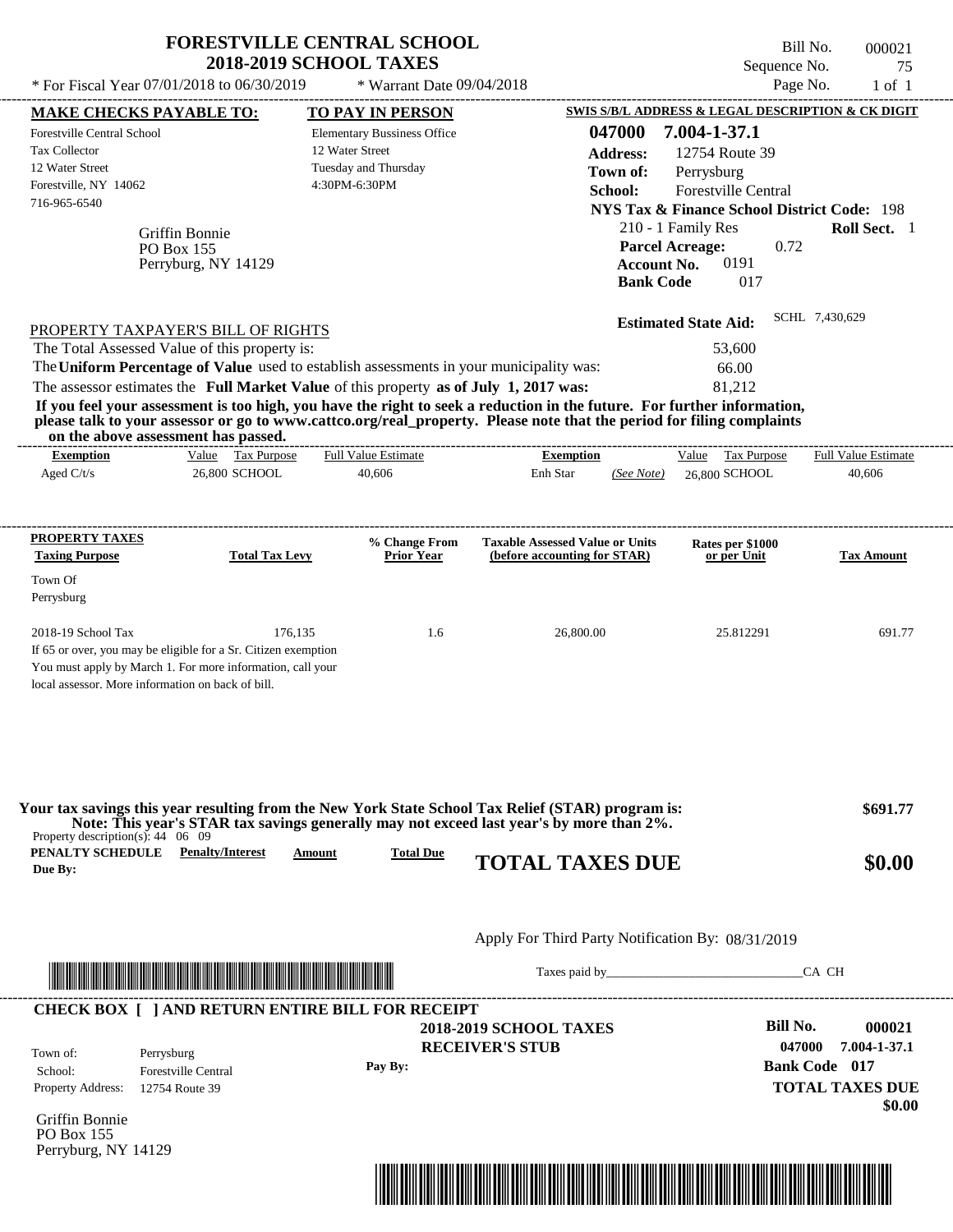|                                                                                                                                                                                                                                                                          | <b>FORESTVILLE CENTRAL SCHOOL</b><br><b>2018-2019 SCHOOL TAXES</b> |                                                                                                |                                                                                                                                                                                                                                                  |                                                                                                                                                                                    | Bill No.<br>000030<br>Sequence No.<br>76                                               |
|--------------------------------------------------------------------------------------------------------------------------------------------------------------------------------------------------------------------------------------------------------------------------|--------------------------------------------------------------------|------------------------------------------------------------------------------------------------|--------------------------------------------------------------------------------------------------------------------------------------------------------------------------------------------------------------------------------------------------|------------------------------------------------------------------------------------------------------------------------------------------------------------------------------------|----------------------------------------------------------------------------------------|
| * For Fiscal Year 07/01/2018 to 06/30/2019                                                                                                                                                                                                                               |                                                                    | * Warrant Date 09/04/2018                                                                      |                                                                                                                                                                                                                                                  |                                                                                                                                                                                    | Page No.<br>$1$ of $1$                                                                 |
| <b>MAKE CHECKS PAYABLE TO:</b>                                                                                                                                                                                                                                           |                                                                    | <b>TO PAY IN PERSON</b>                                                                        |                                                                                                                                                                                                                                                  |                                                                                                                                                                                    | <b>SWIS S/B/L ADDRESS &amp; LEGAL DESCRIPTION &amp; CK DIGIT</b>                       |
| Forestville Central School<br><b>Tax Collector</b><br>12 Water Street<br>Forestville, NY 14062<br>716-965-6540<br>Irwin Harriet J                                                                                                                                        | 12569 Pudding Lane Rd<br>Perrysburg, NY 14129                      | <b>Elementary Bussiness Office</b><br>12 Water Street<br>Tuesday and Thursday<br>4:30PM-6:30PM | 047000<br><b>Address:</b><br>Town of:<br>School:                                                                                                                                                                                                 | 7.004-1-23.6<br>12569 Pudding Lane Rd<br>Perrysburg<br>Forestville Central<br>270 - Mfg housing<br><b>Parcel Acreage:</b><br>0978<br><b>Account No.</b><br><b>Bank Code</b><br>017 | <b>NYS Tax &amp; Finance School District Code: 198</b><br>Roll Sect. 1<br>37.20        |
| PROPERTY TAXPAYER'S BILL OF RIGHTS                                                                                                                                                                                                                                       |                                                                    |                                                                                                |                                                                                                                                                                                                                                                  | <b>Estimated State Aid:</b>                                                                                                                                                        | SCHL 7,430,629                                                                         |
| The Total Assessed Value of this property is:<br>The Uniform Percentage of Value used to establish assessments in your municipality was:<br>The assessor estimates the Full Market Value of this property as of July 1, 2017 was:<br>on the above assessment has passed. |                                                                    |                                                                                                | If you feel your assessment is too high, you have the right to seek a reduction in the future. For further information,<br>please talk to your assessor or go to www.cattco.org/real_property. Please note that the period for filing complaints | 87,500<br>66.00<br>132,576                                                                                                                                                         |                                                                                        |
| <b>Exemption</b><br><b>Bas Star</b><br>(See Note)                                                                                                                                                                                                                        | Value Tax Purpose<br>19,800 SCHOOL                                 | <b>Full Value Estimate</b><br>30,000                                                           | <b>Exemption</b>                                                                                                                                                                                                                                 | Value Tax Purpose                                                                                                                                                                  | Full Value Estimate                                                                    |
| <b>PROPERTY TAXES</b>                                                                                                                                                                                                                                                    |                                                                    | % Change From                                                                                  | <b>Taxable Assessed Value or Units</b>                                                                                                                                                                                                           | Rates per \$1000                                                                                                                                                                   |                                                                                        |
| <b>Taxing Purpose</b><br>Town Of<br>Perrysburg                                                                                                                                                                                                                           | <b>Total Tax Levy</b>                                              | <b>Prior Year</b>                                                                              | (before accounting for STAR)                                                                                                                                                                                                                     | or per Unit                                                                                                                                                                        | <b>Tax Amount</b>                                                                      |
| 2018-19 School Tax<br>If 65 or over, you may be eligible for a Sr. Citizen exemption<br>You must apply by March 1. For more information, call your<br>local assessor. More information on back of bill.                                                                  | 176,135                                                            | 1.6                                                                                            | 87,500.00                                                                                                                                                                                                                                        | 25.812291                                                                                                                                                                          | 2,258.58                                                                               |
| Property description(s): $37 \quad 06 \quad 09$                                                                                                                                                                                                                          |                                                                    |                                                                                                | Your tax savings this year resulting from the New York State School Tax Relief (STAR) program is:<br>Note: This year's STAR tax savings generally may not exceed last year's by more than 2%.                                                    |                                                                                                                                                                                    | \$511.09                                                                               |
| <b>PENALTY SCHEDULE</b> Penalty/Interest<br>Due By: 10/04/2018<br>11/01/2018                                                                                                                                                                                             | Amount<br>0.00<br>1,747.49<br>34.95<br>1.747.49                    | <b>Total Due</b><br>1,747.49<br>1,782.44                                                       | <b>TOTAL TAXES DUE</b>                                                                                                                                                                                                                           |                                                                                                                                                                                    | \$1,747.49                                                                             |
|                                                                                                                                                                                                                                                                          |                                                                    |                                                                                                | Apply For Third Party Notification By: 08/31/2019                                                                                                                                                                                                |                                                                                                                                                                                    |                                                                                        |
|                                                                                                                                                                                                                                                                          |                                                                    |                                                                                                | Taxes paid by                                                                                                                                                                                                                                    |                                                                                                                                                                                    | CA CH                                                                                  |
| <b>CHECK BOX [ ] AND RETURN ENTIRE BILL FOR RECEIPT</b>                                                                                                                                                                                                                  |                                                                    |                                                                                                |                                                                                                                                                                                                                                                  |                                                                                                                                                                                    | <b>Bill No.</b><br>000030                                                              |
| Town of:<br>Perrysburg<br>School:<br><b>Forestville Central</b><br>Property Address:<br>12569 Pudding Lane Rd                                                                                                                                                            |                                                                    | Pay By: 10/04/2018<br>11/01/2018                                                               | <b>2018-2019 SCHOOL TAXES</b><br><b>RECEIVER'S STUB</b><br>1,747.49<br>0.00<br>34.95<br>1.747.49                                                                                                                                                 | 1,747.49<br>1,782.44                                                                                                                                                               | 047000<br>7.004-1-23.6<br><b>Bank Code</b> 017<br><b>TOTAL TAXES DUE</b><br>\$1,747.49 |
| Irwin Harriet J<br>12569 Pudding Lane Rd                                                                                                                                                                                                                                 |                                                                    |                                                                                                |                                                                                                                                                                                                                                                  |                                                                                                                                                                                    |                                                                                        |

Perrysburg, NY 14129

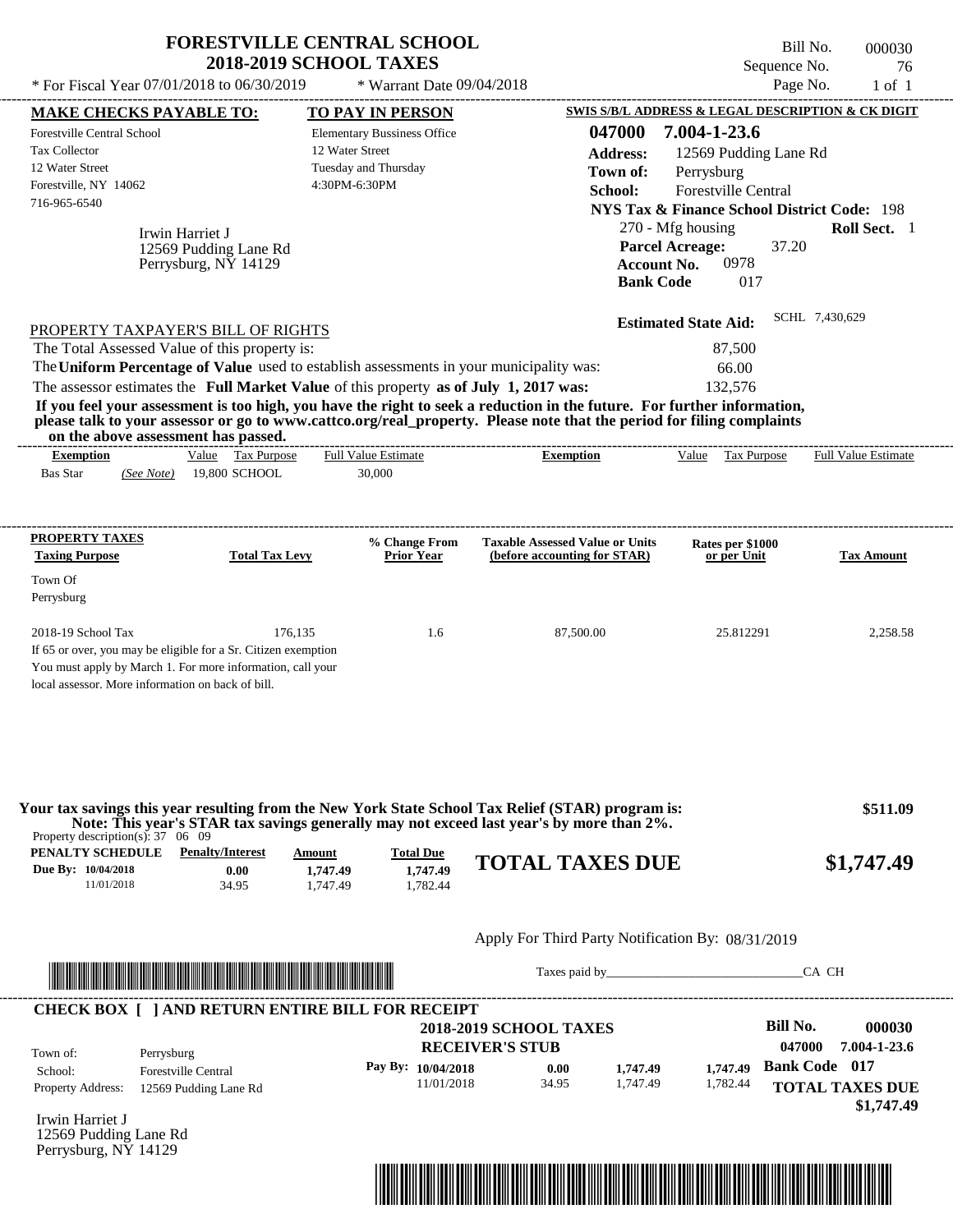|                                                                                                                                                                                                                                                                                                                                                                                                                                                                                                                             | <b>FORESTVILLE CENTRAL SCHOOL</b><br><b>2018-2019 SCHOOL TAXES</b>         |                                                                             |                                                         |                                                                                                                                         | Sequence No.                                                                                        | Bill No.<br>000047<br>77                                               |
|-----------------------------------------------------------------------------------------------------------------------------------------------------------------------------------------------------------------------------------------------------------------------------------------------------------------------------------------------------------------------------------------------------------------------------------------------------------------------------------------------------------------------------|----------------------------------------------------------------------------|-----------------------------------------------------------------------------|---------------------------------------------------------|-----------------------------------------------------------------------------------------------------------------------------------------|-----------------------------------------------------------------------------------------------------|------------------------------------------------------------------------|
| * For Fiscal Year 07/01/2018 to 06/30/2019                                                                                                                                                                                                                                                                                                                                                                                                                                                                                  |                                                                            | * Warrant Date 09/04/2018                                                   |                                                         |                                                                                                                                         |                                                                                                     | Page No.<br>$1$ of $1$                                                 |
| <b>MAKE CHECKS PAYABLE TO:</b>                                                                                                                                                                                                                                                                                                                                                                                                                                                                                              |                                                                            | <b>TO PAY IN PERSON</b>                                                     |                                                         |                                                                                                                                         |                                                                                                     | SWIS S/B/L ADDRESS & LEGAL DESCRIPTION & CK DIGIT                      |
| <b>Forestville Central School</b><br>Tax Collector<br>12 Water Street<br>Forestville, NY 14062<br>716-965-6540<br>Newcomb Daniel L<br>Newcomb Barbara<br>Perrysburg, NY 14129                                                                                                                                                                                                                                                                                                                                               | 12 Water Street<br>10659 W Perrysburg Rd                                   | <b>Elementary Bussiness Office</b><br>Tuesday and Thursday<br>4:30PM-6:30PM |                                                         | 047000<br><b>Address:</b><br>Town of:<br>School:<br>240 - Rural res<br><b>Parcel Acreage:</b><br><b>Account No.</b><br><b>Bank Code</b> | 7.004-1-40.4<br>10659 W Perrysburg Rd<br>Perrysburg<br>Forestville Central<br>128.40<br>0365<br>017 | <b>NYS Tax &amp; Finance School District Code: 198</b><br>Roll Sect. 1 |
| PROPERTY TAXPAYER'S BILL OF RIGHTS<br>The Total Assessed Value of this property is:<br>The Uniform Percentage of Value used to establish assessments in your municipality was:<br>The assessor estimates the Full Market Value of this property as of July 1, 2017 was:<br>If you feel your assessment is too high, you have the right to seek a reduction in the future. For further information,<br>please talk to your assessor or go to www.cattco.org/real_property. Please note that the period for filing complaints |                                                                            |                                                                             |                                                         |                                                                                                                                         | <b>Estimated State Aid:</b><br>136,400<br>66.00<br>206,667                                          | SCHL 7,430,629                                                         |
| on the above assessment has passed.                                                                                                                                                                                                                                                                                                                                                                                                                                                                                         |                                                                            |                                                                             |                                                         |                                                                                                                                         |                                                                                                     |                                                                        |
| <b>Exemption</b><br>Ag Dist                                                                                                                                                                                                                                                                                                                                                                                                                                                                                                 | Value Tax Purpose<br>19,361 CO/TOWN/SCH                                    | <b>Full Value Estimate</b><br>29,335                                        | <b>Exemption</b><br>Enh Star                            | (See Note)                                                                                                                              | Value Tax Purpose<br>44,090 SCHOOL                                                                  | Full Value Estimate<br>66,803                                          |
| <b>Taxing Purpose</b><br>Town Of<br>Perrysburg                                                                                                                                                                                                                                                                                                                                                                                                                                                                              | <b>Total Tax Levy</b>                                                      | <b>Prior Year</b>                                                           | (before accounting for STAR)                            |                                                                                                                                         | or per Unit                                                                                         | <b>Tax Amount</b>                                                      |
| 2018-19 School Tax<br>If 65 or over, you may be eligible for a Sr. Citizen exemption<br>You must apply by March 1. For more information, call your<br>local assessor. More information on back of bill.                                                                                                                                                                                                                                                                                                                     | 176,135                                                                    | 1.6                                                                         | 117,039.00                                              |                                                                                                                                         | 25.812291                                                                                           | 3,021.04                                                               |
| MAY BE SUBJECT TO PAYMENT UNDER AG DIST LAW UNTIL 2022                                                                                                                                                                                                                                                                                                                                                                                                                                                                      |                                                                            |                                                                             |                                                         |                                                                                                                                         |                                                                                                     |                                                                        |
| Your tax savings this year resulting from the New York State School Tax Relief (STAR) program is:<br>Note: This year's STAR tax savings generally may not exceed last year's by more than 2%.<br>y description(s): 44 06 09 Storage Wells #1525, 1639 Storage Wells #1640, 1642<br>Property description(s): $44 \quad 06 \quad 09$                                                                                                                                                                                          |                                                                            |                                                                             |                                                         |                                                                                                                                         |                                                                                                     | \$1,138.06                                                             |
| PENALTY SCHEDULE<br>Due By: 10/04/2018<br>11/01/2018                                                                                                                                                                                                                                                                                                                                                                                                                                                                        | <b>Penalty/Interest</b><br>Amount<br>0.00<br>1,882.98<br>37.66<br>1,882.98 | <b>Total Due</b><br>1,882.98<br>1,920.64                                    | <b>TOTAL TAXES DUE</b>                                  |                                                                                                                                         |                                                                                                     | \$1,882.98                                                             |
|                                                                                                                                                                                                                                                                                                                                                                                                                                                                                                                             |                                                                            |                                                                             | Apply For Third Party Notification By: 08/31/2019       |                                                                                                                                         |                                                                                                     |                                                                        |
|                                                                                                                                                                                                                                                                                                                                                                                                                                                                                                                             |                                                                            |                                                                             |                                                         |                                                                                                                                         |                                                                                                     | CA CH                                                                  |
| <b>CHECK BOX [ ] AND RETURN ENTIRE BILL FOR RECEIPT</b><br>Town of:<br>Perrysburg                                                                                                                                                                                                                                                                                                                                                                                                                                           |                                                                            |                                                                             | <b>2018-2019 SCHOOL TAXES</b><br><b>RECEIVER'S STUB</b> |                                                                                                                                         | <b>Bill No.</b>                                                                                     | 000047<br>047000<br>7.004-1-40.4                                       |
| <b>Forestville Central</b><br>School:<br>Property Address:<br>10659 W Perrysburg Rd                                                                                                                                                                                                                                                                                                                                                                                                                                         |                                                                            | Pay By: 10/04/2018<br>11/01/2018                                            | 0.00<br>37.66                                           | 1,882.98<br>1,882.98                                                                                                                    | 1,882.98<br>1,920.64                                                                                | <b>Bank Code</b> 017<br><b>TOTAL TAXES DUE</b><br>\$1,882.98           |

Newcomb Daniel L Newcomb Barbara 10659 W Perrysburg Rd Perrysburg, NY 14129

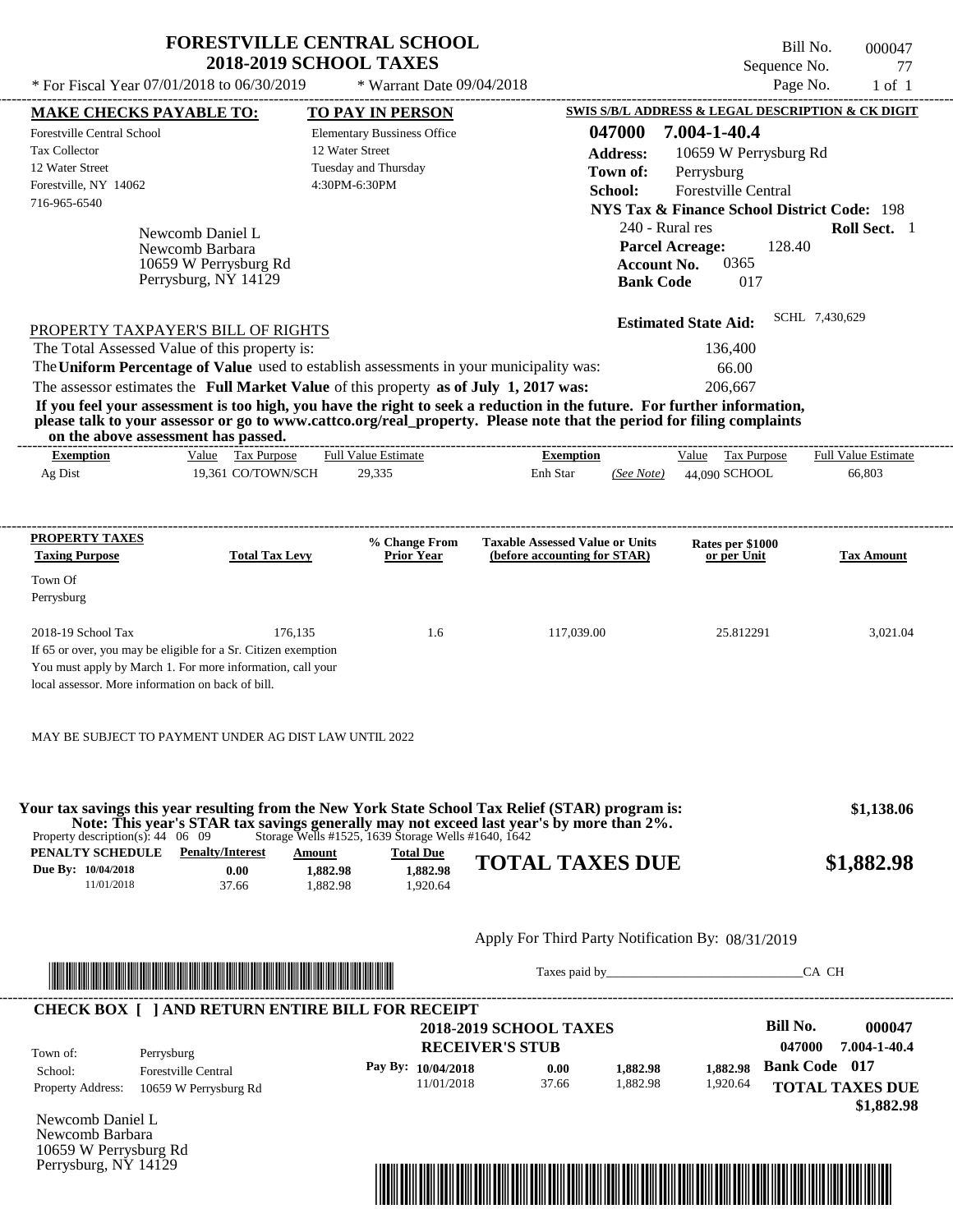|                                                                                                                                                                                                                                                                                                                                                   | <b>FORESTVILLE CENTRAL SCHOOL</b><br><b>2018-2019 SCHOOL TAXES</b>         |                                                   |                  |                                                        | Bill No.<br>Sequence No. | 000050<br>78               |
|---------------------------------------------------------------------------------------------------------------------------------------------------------------------------------------------------------------------------------------------------------------------------------------------------------------------------------------------------|----------------------------------------------------------------------------|---------------------------------------------------|------------------|--------------------------------------------------------|--------------------------|----------------------------|
| * For Fiscal Year 07/01/2018 to 06/30/2019                                                                                                                                                                                                                                                                                                        | * Warrant Date 09/04/2018                                                  |                                                   |                  |                                                        | Page No.                 | $1$ of $1$                 |
| <b>MAKE CHECKS PAYABLE TO:</b>                                                                                                                                                                                                                                                                                                                    | TO PAY IN PERSON                                                           |                                                   |                  | SWIS S/B/L ADDRESS & LEGAL DESCRIPTION & CK DIGIT      |                          |                            |
| <b>Forestville Central School</b>                                                                                                                                                                                                                                                                                                                 | <b>Elementary Bussiness Office</b>                                         |                                                   | 047000           | 7.004-1-40.3                                           |                          |                            |
| Tax Collector                                                                                                                                                                                                                                                                                                                                     | 12 Water Street                                                            |                                                   | <b>Address:</b>  | 10577 W Perrysburg Rd                                  |                          |                            |
| 12 Water Street<br>Forestville, NY 14062                                                                                                                                                                                                                                                                                                          | Tuesday and Thursday<br>4:30PM-6:30PM                                      |                                                   | Town of:         | Perrysburg                                             |                          |                            |
| 716-965-6540                                                                                                                                                                                                                                                                                                                                      |                                                                            |                                                   | School:          | Forestville Central                                    |                          |                            |
|                                                                                                                                                                                                                                                                                                                                                   |                                                                            |                                                   |                  | <b>NYS Tax &amp; Finance School District Code: 198</b> |                          |                            |
| Piehler Corey M                                                                                                                                                                                                                                                                                                                                   |                                                                            |                                                   |                  | 210 - 1 Family Res<br><b>Parcel Acreage:</b>           | 1.75                     | Roll Sect. 1               |
| 10577 W Perrysburg Rd<br>Perrysburg, NY 14129                                                                                                                                                                                                                                                                                                     |                                                                            |                                                   |                  | 0883<br><b>Account No.</b>                             |                          |                            |
|                                                                                                                                                                                                                                                                                                                                                   |                                                                            |                                                   | <b>Bank Code</b> | 017                                                    |                          |                            |
|                                                                                                                                                                                                                                                                                                                                                   |                                                                            |                                                   |                  | <b>Estimated State Aid:</b>                            | SCHL 7,430,629           |                            |
| PROPERTY TAXPAYER'S BILL OF RIGHTS<br>The Total Assessed Value of this property is:                                                                                                                                                                                                                                                               |                                                                            |                                                   |                  | 72,000                                                 |                          |                            |
| The Uniform Percentage of Value used to establish assessments in your municipality was:                                                                                                                                                                                                                                                           |                                                                            |                                                   |                  | 66.00                                                  |                          |                            |
| The assessor estimates the Full Market Value of this property as of July 1, 2017 was:                                                                                                                                                                                                                                                             |                                                                            |                                                   |                  | 109,091                                                |                          |                            |
| If you feel your assessment is too high, you have the right to seek a reduction in the future. For further information,                                                                                                                                                                                                                           |                                                                            |                                                   |                  |                                                        |                          |                            |
| please talk to your assessor or go to www.cattco.org/real_property. Please note that the period for filing complaints                                                                                                                                                                                                                             |                                                                            |                                                   |                  |                                                        |                          |                            |
| on the above assessment has passed.<br>Value Tax Purpose<br><b>Exemption</b>                                                                                                                                                                                                                                                                      | <b>Full Value Estimate</b>                                                 | <b>Exemption</b>                                  |                  | Value Tax Purpose                                      |                          | <b>Full Value Estimate</b> |
| <b>Bas Star</b><br>19,800 SCHOOL<br>(See Note)                                                                                                                                                                                                                                                                                                    | 30,000                                                                     |                                                   |                  |                                                        |                          |                            |
|                                                                                                                                                                                                                                                                                                                                                   |                                                                            |                                                   |                  |                                                        |                          |                            |
| PROPERTY TAXES                                                                                                                                                                                                                                                                                                                                    | % Change From                                                              | <b>Taxable Assessed Value or Units</b>            |                  | Rates per \$1000                                       |                          |                            |
| <b>Taxing Purpose</b><br><b>Total Tax Levy</b>                                                                                                                                                                                                                                                                                                    | <b>Prior Year</b>                                                          | (before accounting for STAR)                      |                  | or per Unit                                            |                          | <b>Tax Amount</b>          |
| Town Of<br>Perrysburg                                                                                                                                                                                                                                                                                                                             |                                                                            |                                                   |                  |                                                        |                          |                            |
| 2018-19 School Tax<br>176,135                                                                                                                                                                                                                                                                                                                     | 1.6                                                                        | 72,000.00                                         |                  | 25.812291                                              |                          | 1,858.48                   |
| If 65 or over, you may be eligible for a Sr. Citizen exemption<br>You must apply by March 1. For more information, call your                                                                                                                                                                                                                      |                                                                            |                                                   |                  |                                                        |                          |                            |
| local assessor. More information on back of bill.                                                                                                                                                                                                                                                                                                 |                                                                            |                                                   |                  |                                                        |                          |                            |
| Your tax savings this year resulting from the New York State School Tax Relief (STAR) program is:<br>Note: This year's STAR tax savings generally may not exceed last year's by more than 2%.<br>Property description(s): $44 \quad 06 \quad 09$<br><b>PENALTY SCHEDULE</b> Penalty/Interest<br>Due By: 10/04/2018<br>0.00<br>11/01/2018<br>26.95 | <b>Total Due</b><br>Amount<br>1.347.40<br>1,347.40<br>1,347.40<br>1,374.35 | <b>TOTAL TAXES DUE</b>                            |                  |                                                        |                          | \$511.08<br>\$1,347.40     |
|                                                                                                                                                                                                                                                                                                                                                   |                                                                            | Apply For Third Party Notification By: 08/31/2019 |                  |                                                        |                          |                            |
|                                                                                                                                                                                                                                                                                                                                                   |                                                                            |                                                   |                  | Taxes paid by                                          | CA CH                    |                            |
| <b>CHECK BOX [ ] AND RETURN ENTIRE BILL FOR RECEIPT</b>                                                                                                                                                                                                                                                                                           |                                                                            |                                                   |                  |                                                        |                          |                            |
|                                                                                                                                                                                                                                                                                                                                                   |                                                                            | <b>2018-2019 SCHOOL TAXES</b>                     |                  |                                                        | <b>Bill No.</b>          | 000050                     |
| Town of:<br>Perrysburg                                                                                                                                                                                                                                                                                                                            |                                                                            | <b>RECEIVER'S STUB</b>                            |                  |                                                        | 047000                   | 7.004-1-40.3               |
| School:<br><b>Forestville Central</b>                                                                                                                                                                                                                                                                                                             | Pay By: 10/04/2018                                                         | 0.00                                              | 1,347.40         | 1,347.40                                               | <b>Bank Code</b> 017     |                            |
| <b>Property Address:</b><br>10577 W Perrysburg Rd                                                                                                                                                                                                                                                                                                 | 11/01/2018                                                                 | 26.95                                             | 1,347.40         | 1,374.35                                               |                          | <b>TOTAL TAXES DUE</b>     |
|                                                                                                                                                                                                                                                                                                                                                   |                                                                            |                                                   |                  |                                                        |                          | \$1,347.40                 |
| Piehler Corey M<br>10577 W Perrysburg Rd                                                                                                                                                                                                                                                                                                          |                                                                            |                                                   |                  |                                                        |                          |                            |

Perrysburg, NY 14129

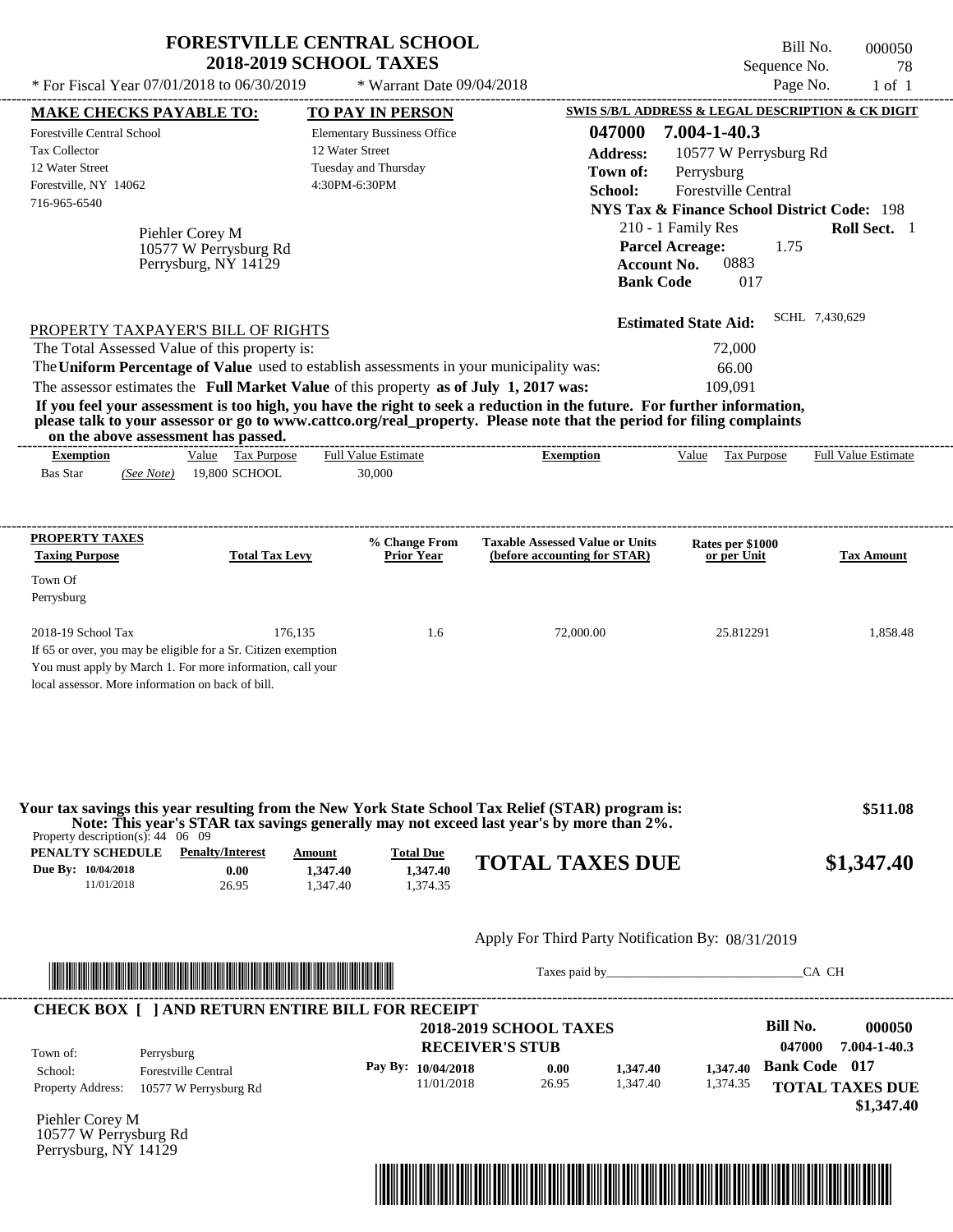| * For Fiscal Year 07/01/2018 to 06/30/2019<br><b>MAKE CHECKS PAYABLE TO:</b><br><b>Forestville Central School</b><br>Tax Collector<br>12 Water Street<br>Forestville, NY 14062<br>716-965-6540<br>PROPERTY TAXPAYER'S BILL OF RIGHTS<br>The Total Assessed Value of this property is:<br>The Uniform Percentage of Value used to establish assessments in your municipality was: | 12 Water Street<br>4:30PM-6:30PM<br>Szafranski Michael S<br>12577 Pudding Ln<br>Perrysburg, NY 14129 | * Warrant Date 09/04/2018<br><b>TO PAY IN PERSON</b><br><b>Elementary Bussiness Office</b><br>Tuesday and Thursday | 047000<br><b>Address:</b><br>Town of:<br>School:<br><b>Account No.</b>                                                                                                                                                                           | Page No.<br>SWIS S/B/L ADDRESS & LEGAL DESCRIPTION & CK DIGIT<br>7.004-1-23.8<br>12577 Pudding Ln<br>Perrysburg<br>Forestville Central<br><b>NYS Tax &amp; Finance School District Code: 198</b><br>210 - 1 Family Res<br><b>Parcel Acreage:</b><br>3.20 | $1$ of $1$<br>Roll Sect. 1 |
|----------------------------------------------------------------------------------------------------------------------------------------------------------------------------------------------------------------------------------------------------------------------------------------------------------------------------------------------------------------------------------|------------------------------------------------------------------------------------------------------|--------------------------------------------------------------------------------------------------------------------|--------------------------------------------------------------------------------------------------------------------------------------------------------------------------------------------------------------------------------------------------|----------------------------------------------------------------------------------------------------------------------------------------------------------------------------------------------------------------------------------------------------------|----------------------------|
|                                                                                                                                                                                                                                                                                                                                                                                  |                                                                                                      |                                                                                                                    |                                                                                                                                                                                                                                                  |                                                                                                                                                                                                                                                          |                            |
|                                                                                                                                                                                                                                                                                                                                                                                  |                                                                                                      |                                                                                                                    |                                                                                                                                                                                                                                                  |                                                                                                                                                                                                                                                          |                            |
|                                                                                                                                                                                                                                                                                                                                                                                  |                                                                                                      |                                                                                                                    |                                                                                                                                                                                                                                                  |                                                                                                                                                                                                                                                          |                            |
|                                                                                                                                                                                                                                                                                                                                                                                  |                                                                                                      |                                                                                                                    |                                                                                                                                                                                                                                                  |                                                                                                                                                                                                                                                          |                            |
|                                                                                                                                                                                                                                                                                                                                                                                  |                                                                                                      |                                                                                                                    |                                                                                                                                                                                                                                                  |                                                                                                                                                                                                                                                          |                            |
|                                                                                                                                                                                                                                                                                                                                                                                  |                                                                                                      |                                                                                                                    |                                                                                                                                                                                                                                                  |                                                                                                                                                                                                                                                          |                            |
|                                                                                                                                                                                                                                                                                                                                                                                  |                                                                                                      |                                                                                                                    |                                                                                                                                                                                                                                                  |                                                                                                                                                                                                                                                          |                            |
|                                                                                                                                                                                                                                                                                                                                                                                  |                                                                                                      |                                                                                                                    |                                                                                                                                                                                                                                                  |                                                                                                                                                                                                                                                          |                            |
|                                                                                                                                                                                                                                                                                                                                                                                  |                                                                                                      |                                                                                                                    |                                                                                                                                                                                                                                                  |                                                                                                                                                                                                                                                          |                            |
|                                                                                                                                                                                                                                                                                                                                                                                  |                                                                                                      |                                                                                                                    |                                                                                                                                                                                                                                                  |                                                                                                                                                                                                                                                          |                            |
|                                                                                                                                                                                                                                                                                                                                                                                  |                                                                                                      |                                                                                                                    |                                                                                                                                                                                                                                                  | 1233<br><b>Bank Code</b><br>017                                                                                                                                                                                                                          |                            |
|                                                                                                                                                                                                                                                                                                                                                                                  |                                                                                                      |                                                                                                                    |                                                                                                                                                                                                                                                  | <b>Estimated State Aid:</b>                                                                                                                                                                                                                              | SCHL 7,430,629             |
|                                                                                                                                                                                                                                                                                                                                                                                  |                                                                                                      |                                                                                                                    |                                                                                                                                                                                                                                                  |                                                                                                                                                                                                                                                          |                            |
|                                                                                                                                                                                                                                                                                                                                                                                  |                                                                                                      |                                                                                                                    |                                                                                                                                                                                                                                                  | 40,300                                                                                                                                                                                                                                                   |                            |
|                                                                                                                                                                                                                                                                                                                                                                                  |                                                                                                      |                                                                                                                    |                                                                                                                                                                                                                                                  | 66.00                                                                                                                                                                                                                                                    |                            |
|                                                                                                                                                                                                                                                                                                                                                                                  | The assessor estimates the Full Market Value of this property as of July 1, 2017 was:                |                                                                                                                    |                                                                                                                                                                                                                                                  | 61,061                                                                                                                                                                                                                                                   |                            |
| on the above assessment has passed.                                                                                                                                                                                                                                                                                                                                              |                                                                                                      |                                                                                                                    | If you feel your assessment is too high, you have the right to seek a reduction in the future. For further information,<br>please talk to your assessor or go to www.cattco.org/real_property. Please note that the period for filing complaints |                                                                                                                                                                                                                                                          |                            |
| <b>Exemption</b>                                                                                                                                                                                                                                                                                                                                                                 | Value Tax Purpose                                                                                    | <b>Full Value Estimate</b>                                                                                         | <b>Exemption</b>                                                                                                                                                                                                                                 | Value Tax Purpose                                                                                                                                                                                                                                        | <b>Full Value Estimate</b> |
| <b>Bas Star</b><br>(See Note)                                                                                                                                                                                                                                                                                                                                                    | 19,800 SCHOOL                                                                                        | 30,000                                                                                                             |                                                                                                                                                                                                                                                  |                                                                                                                                                                                                                                                          |                            |
| Town Of<br>Perrysburg                                                                                                                                                                                                                                                                                                                                                            |                                                                                                      |                                                                                                                    |                                                                                                                                                                                                                                                  |                                                                                                                                                                                                                                                          |                            |
| 2018-19 School Tax                                                                                                                                                                                                                                                                                                                                                               | 176,135                                                                                              | 1.6                                                                                                                | 40,300.00                                                                                                                                                                                                                                        | 25.812291                                                                                                                                                                                                                                                | 1,040.24                   |
| If 65 or over, you may be eligible for a Sr. Citizen exemption                                                                                                                                                                                                                                                                                                                   |                                                                                                      |                                                                                                                    |                                                                                                                                                                                                                                                  |                                                                                                                                                                                                                                                          |                            |
| You must apply by March 1. For more information, call your<br>local assessor. More information on back of bill.                                                                                                                                                                                                                                                                  |                                                                                                      |                                                                                                                    |                                                                                                                                                                                                                                                  |                                                                                                                                                                                                                                                          |                            |
| Property description(s): $11/09$ -split from 7.004-1-                                                                                                                                                                                                                                                                                                                            |                                                                                                      |                                                                                                                    | Your tax savings this year resulting from the New York State School Tax Relief (STAR) program is:<br>Note: This year's STAR tax savings generally may not exceed last year's by more than 2%.                                                    |                                                                                                                                                                                                                                                          | \$511.09                   |
| <b>PENALTY SCHEDULE</b> Penalty/Interest                                                                                                                                                                                                                                                                                                                                         | Amount                                                                                               | <b>Total Due</b>                                                                                                   |                                                                                                                                                                                                                                                  |                                                                                                                                                                                                                                                          |                            |
| Due By: 10/04/2018                                                                                                                                                                                                                                                                                                                                                               | 0.00<br>529.15                                                                                       | 529.15                                                                                                             | <b>TOTAL TAXES DUE</b>                                                                                                                                                                                                                           |                                                                                                                                                                                                                                                          | \$529.15                   |
| 11/01/2018                                                                                                                                                                                                                                                                                                                                                                       | 10.58<br>529.15                                                                                      | 539.73                                                                                                             |                                                                                                                                                                                                                                                  |                                                                                                                                                                                                                                                          |                            |
|                                                                                                                                                                                                                                                                                                                                                                                  |                                                                                                      |                                                                                                                    | Apply For Third Party Notification By: 08/31/2019                                                                                                                                                                                                |                                                                                                                                                                                                                                                          |                            |
|                                                                                                                                                                                                                                                                                                                                                                                  |                                                                                                      |                                                                                                                    | Taxes paid by Taxes and the Taxes and the Taxes and the Taxes are the Taxes and the Taxes and the Taxes and the Taxes and the Taxes and the Taxes and the Taxes and the Taxes and the Taxes and the Taxes and the Taxes and th                   |                                                                                                                                                                                                                                                          | CA CH                      |

| Town of:                 | Perrysburg                 | <b>RECEIVER'S STUB</b> | <b>2018-2019 SCHOOL TAXES</b> |        |        | Bill No.<br>047000   | 000061<br>7.004-1-23.8             |
|--------------------------|----------------------------|------------------------|-------------------------------|--------|--------|----------------------|------------------------------------|
| School:                  | <b>Forestville Central</b> | Pay By: $10/04/2018$   | 0.00                          | 529.15 | 529.15 | <b>Bank Code</b> 017 |                                    |
| <b>Property Address:</b> | 12577 Pudding Ln           | 11/01/2018             | 10.58                         | 529.15 | 539.73 |                      | <b>TOTAL TAXES DUE</b><br>\$529.15 |

Szafranski Michael S 12577 Pudding Ln Perrysburg, NY 14129

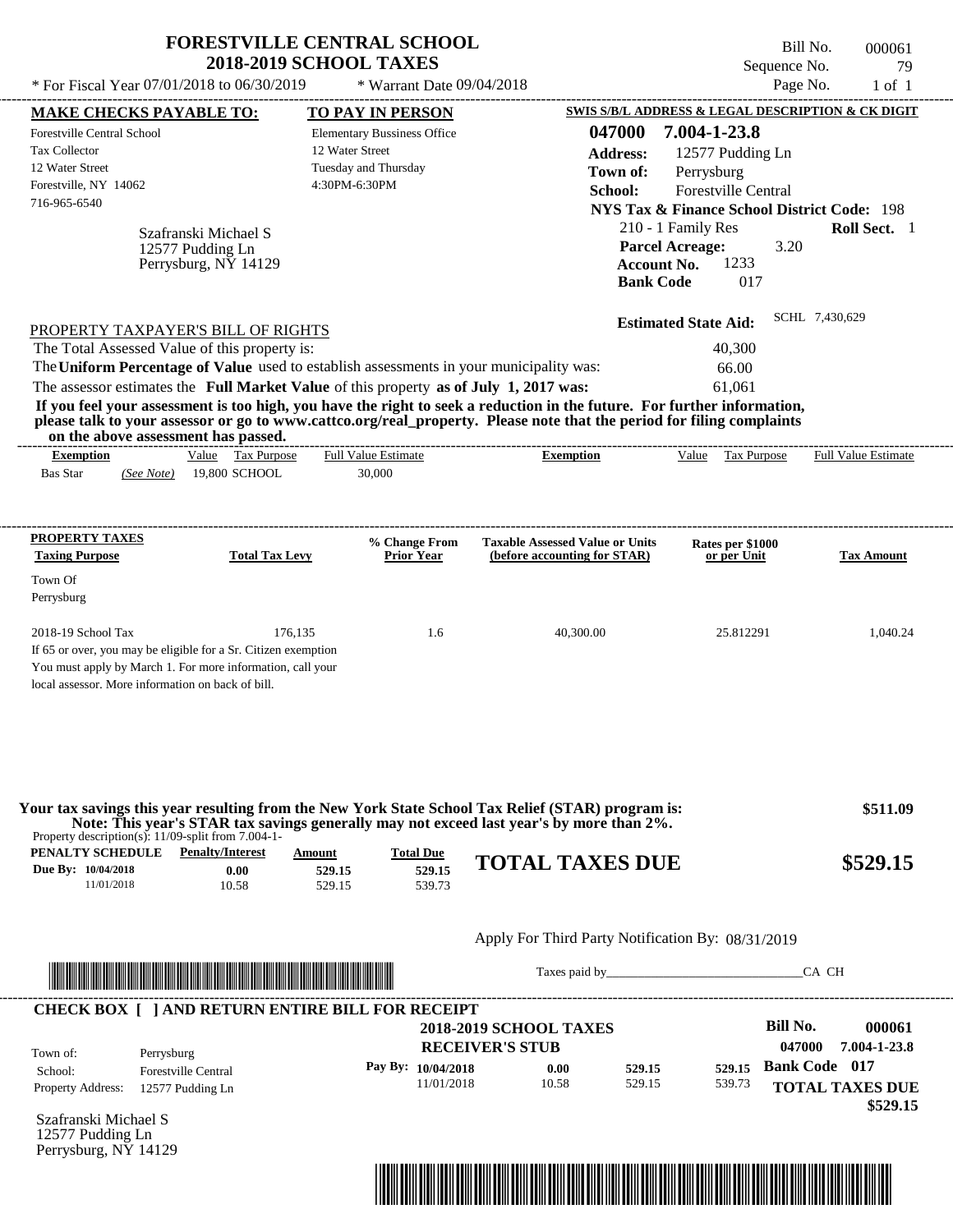| * For Fiscal Year 07/01/2018 to 06/30/2019<br>* Warrant Date 09/04/2018<br>Page No.<br>$1$ of $1$<br>SWIS S/B/L ADDRESS & LEGAL DESCRIPTION & CK DIGIT<br><b>TO PAY IN PERSON</b><br><u>MAKE CHECKS PAYABLE TO:</u><br>047000<br>7.004-1-48.1<br><b>Forestville Central School</b><br><b>Elementary Bussiness Office</b><br>12 Water Street<br>Tax Collector<br>10773 W Perrysburg Rd<br><b>Address:</b><br>12 Water Street<br>Tuesday and Thursday<br>Town of:<br>Perrysburg<br>Forestville, NY 14062<br>4:30PM-6:30PM<br><b>Forestville Central</b><br>School:<br>716-965-6540<br><b>NYS Tax &amp; Finance School District Code: 198</b><br>240 - Rural res<br>Roll Sect. 1<br>Perison Jessie C<br>48.25<br><b>Parcel Acreage:</b><br>Perison Christina C. Gruber<br>0251<br>8000 Feddick Rd<br><b>Account No.</b><br>Hamburg, NY 14075<br><b>Bank Code</b><br>032<br>SCHL 7,430,629<br><b>Estimated State Aid:</b><br>PROPERTY TAXPAYER'S BILL OF RIGHTS<br>The Total Assessed Value of this property is:<br>81,000<br>The Uniform Percentage of Value used to establish assessments in your municipality was:<br>66.00<br>The assessor estimates the Full Market Value of this property as of July 1, 2017 was:<br>122,727<br>If you feel your assessment is too high, you have the right to seek a reduction in the future. For further information,<br>please talk to your assessor or go to www.cattco.org/real_property. Please note that the period for filing complaints<br>on the above assessment has passed.<br><b>Full Value Estimate</b><br>Value Tax Purpose<br>Value<br>Tax Purpose<br><b>Full Value Estimate</b><br><b>Exemption</b><br><b>Exemption</b><br><b>Bas Star</b><br>19,800 SCHOOL<br>30,000<br>(See Note) |
|----------------------------------------------------------------------------------------------------------------------------------------------------------------------------------------------------------------------------------------------------------------------------------------------------------------------------------------------------------------------------------------------------------------------------------------------------------------------------------------------------------------------------------------------------------------------------------------------------------------------------------------------------------------------------------------------------------------------------------------------------------------------------------------------------------------------------------------------------------------------------------------------------------------------------------------------------------------------------------------------------------------------------------------------------------------------------------------------------------------------------------------------------------------------------------------------------------------------------------------------------------------------------------------------------------------------------------------------------------------------------------------------------------------------------------------------------------------------------------------------------------------------------------------------------------------------------------------------------------------------------------------------------------------------------------------------------------------------------------------|
|                                                                                                                                                                                                                                                                                                                                                                                                                                                                                                                                                                                                                                                                                                                                                                                                                                                                                                                                                                                                                                                                                                                                                                                                                                                                                                                                                                                                                                                                                                                                                                                                                                                                                                                                        |
|                                                                                                                                                                                                                                                                                                                                                                                                                                                                                                                                                                                                                                                                                                                                                                                                                                                                                                                                                                                                                                                                                                                                                                                                                                                                                                                                                                                                                                                                                                                                                                                                                                                                                                                                        |
|                                                                                                                                                                                                                                                                                                                                                                                                                                                                                                                                                                                                                                                                                                                                                                                                                                                                                                                                                                                                                                                                                                                                                                                                                                                                                                                                                                                                                                                                                                                                                                                                                                                                                                                                        |
|                                                                                                                                                                                                                                                                                                                                                                                                                                                                                                                                                                                                                                                                                                                                                                                                                                                                                                                                                                                                                                                                                                                                                                                                                                                                                                                                                                                                                                                                                                                                                                                                                                                                                                                                        |
| <b>PROPERTY TAXES</b><br>% Change From<br><b>Taxable Assessed Value or Units</b><br>Rates per \$1000                                                                                                                                                                                                                                                                                                                                                                                                                                                                                                                                                                                                                                                                                                                                                                                                                                                                                                                                                                                                                                                                                                                                                                                                                                                                                                                                                                                                                                                                                                                                                                                                                                   |
| <b>Taxing Purpose</b><br><b>Total Tax Levy</b><br>Prior Year<br>(before accounting for STAR)<br>or per Unit<br><b>Tax Amount</b><br>Town Of<br>Perrysburg                                                                                                                                                                                                                                                                                                                                                                                                                                                                                                                                                                                                                                                                                                                                                                                                                                                                                                                                                                                                                                                                                                                                                                                                                                                                                                                                                                                                                                                                                                                                                                              |
| 176.135<br>$2018-19$ School Tax<br>1.6<br>81,000.00<br>25.812291<br>2,090.80<br>If 65 or over, you may be eligible for a Sr. Citizen exemption<br>You must apply by March 1. For more information, call your<br>local assessor. More information on back of bill.                                                                                                                                                                                                                                                                                                                                                                                                                                                                                                                                                                                                                                                                                                                                                                                                                                                                                                                                                                                                                                                                                                                                                                                                                                                                                                                                                                                                                                                                      |

| Property description(s): 45 06 09                    |                                                         |                                       |                                          | Note: This year's STAR tax savings generally may not exceed last year's by more than 2%. |               |          |                                              |
|------------------------------------------------------|---------------------------------------------------------|---------------------------------------|------------------------------------------|------------------------------------------------------------------------------------------|---------------|----------|----------------------------------------------|
| PENALTY SCHEDULE<br>Due By: 10/04/2018<br>11/01/2018 | <b>Penalty/Interest</b><br>0.00<br>31.59                | <b>Amount</b><br>1,579.71<br>1.579.71 | <b>Total Due</b><br>1.579.71<br>1,611.30 | <b>TOTAL TAXES DUE</b>                                                                   |               |          | \$1,579.71                                   |
|                                                      |                                                         |                                       |                                          | Apply For Third Party Notification By: 08/31/2019                                        |               |          |                                              |
|                                                      | <u> Tanzania (h. 1888).</u>                             |                                       |                                          |                                                                                          | Taxes paid by |          | CA CH                                        |
|                                                      | <b>CHECK BOX     AND RETURN ENTIRE BILL FOR RECEIPT</b> |                                       |                                          |                                                                                          |               |          |                                              |
| Town of:                                             | Perrysburg                                              |                                       |                                          | <b>2018-2019 SCHOOL TAXES</b><br><b>RECEIVER'S STUB</b>                                  |               |          | Bill No.<br>000049<br>047000<br>7.004-1-48.1 |
| School:                                              | <b>Forestville Central</b>                              |                                       | Pay By: 10/04/2018                       | 0.00                                                                                     | 1,579.71      | 1,579.71 | <b>Bank Code</b> 032                         |
| <b>Property Address:</b>                             | 10773 W Perrysburg Rd                                   |                                       | 11/01/2018                               | 31.59                                                                                    | 1,579.71      | 1,611.30 | <b>TOTAL TAXES DUE</b><br>\$1,579.71         |

8000 Feddick Rd Hamburg, NY 14075

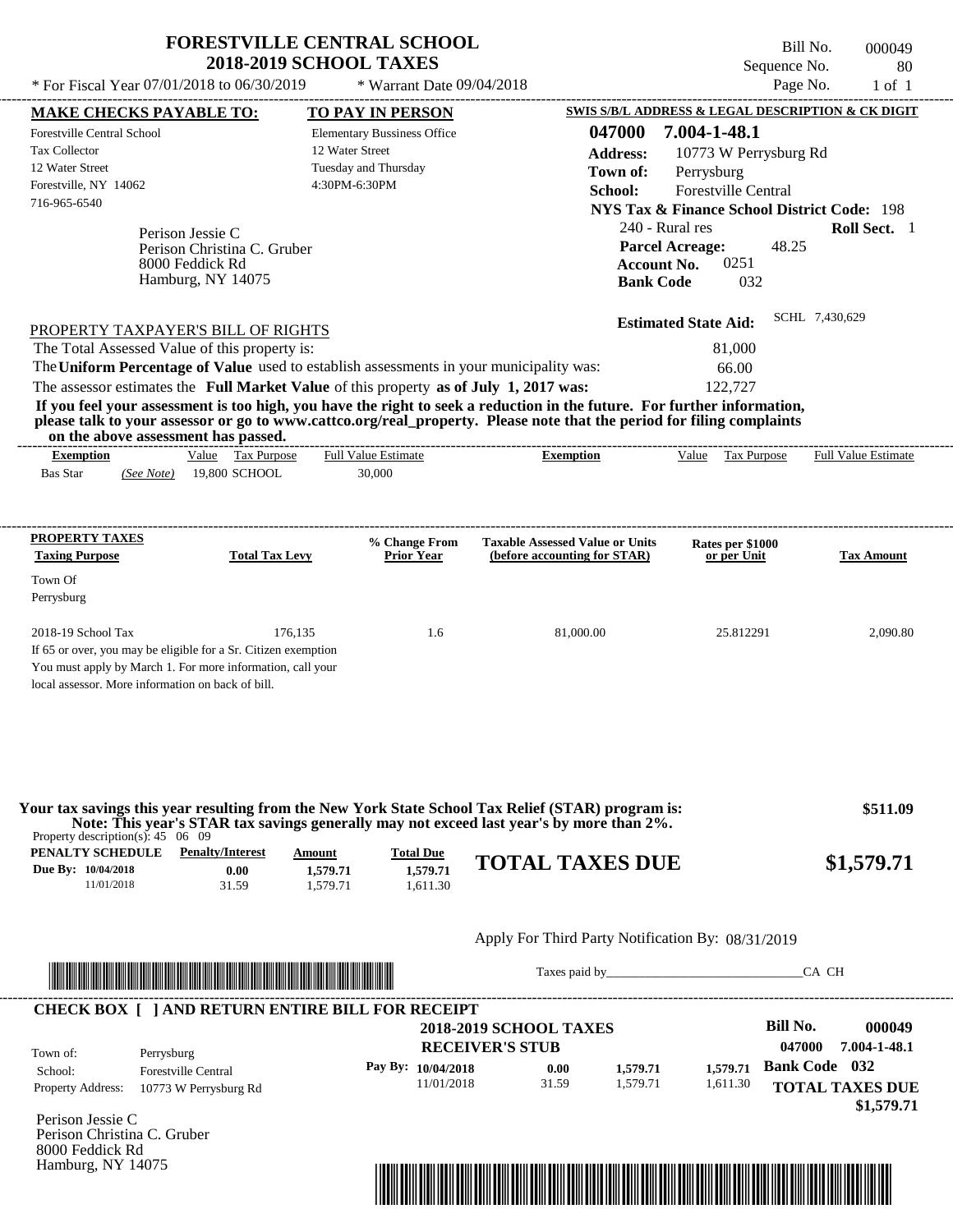| * For Fiscal Year 07/01/2018 to 06/30/2019                                                                                                                                                                                                                                                                                                                                                                                                                                                                                                                         | <b>FORESTVILLE CENTRAL SCHOOL</b><br><b>2018-2019 SCHOOL TAXES</b> | * Warrant Date 09/04/2018            |                                                  | Sequence No.<br>Page No.                                                                                                                                                                                                                             | Bill No.<br>000008<br>81<br>$1$ of $1$ |
|--------------------------------------------------------------------------------------------------------------------------------------------------------------------------------------------------------------------------------------------------------------------------------------------------------------------------------------------------------------------------------------------------------------------------------------------------------------------------------------------------------------------------------------------------------------------|--------------------------------------------------------------------|--------------------------------------|--------------------------------------------------|------------------------------------------------------------------------------------------------------------------------------------------------------------------------------------------------------------------------------------------------------|----------------------------------------|
| <b>MAKE CHECKS PAYABLE TO:</b>                                                                                                                                                                                                                                                                                                                                                                                                                                                                                                                                     |                                                                    | <b>TO PAY IN PERSON</b>              |                                                  | SWIS S/B/L ADDRESS & LEGAL DESCRIPTION & CK DIGIT                                                                                                                                                                                                    |                                        |
| <b>Forestville Central School</b><br><b>Tax Collector</b><br>12 Water Street<br>Forestville, NY 14062<br>716-965-6540<br>Dailey Sandra K<br>10784 County Line Rd<br>Forestville, NY 14062                                                                                                                                                                                                                                                                                                                                                                          | 12 Water Street<br>Tuesday and Thursday<br>4:30PM-6:30PM           | <b>Elementary Bussiness Office</b>   | 047000<br><b>Address:</b><br>Town of:<br>School: | 7.004-1-48.5<br>10784 County Line Rd<br>Perrysburg<br>Forestville Central<br><b>NYS Tax &amp; Finance School District Code: 198</b><br>210 - 1 Family Res<br>2.00<br><b>Parcel Acreage:</b><br>1240<br><b>Account No.</b><br><b>Bank Code</b><br>055 | Roll Sect. 1                           |
| PROPERTY TAXPAYER'S BILL OF RIGHTS<br>The Total Assessed Value of this property is:<br>The Uniform Percentage of Value used to establish assessments in your municipality was:<br>The assessor estimates the Full Market Value of this property as of July 1, 2017 was:<br>If you feel your assessment is too high, you have the right to seek a reduction in the future. For further information,<br>please talk to your assessor or go to www.cattco.org/real_property. Please note that the period for filing complaints<br>on the above assessment has passed. |                                                                    |                                      |                                                  | <b>Estimated State Aid:</b><br>81,700<br>66.00<br>123,788                                                                                                                                                                                            | SCHL 7,430,629                         |
| Value Tax Purpose<br><b>Exemption</b><br>19,800<br><b>Star Check</b><br>(See Note)                                                                                                                                                                                                                                                                                                                                                                                                                                                                                 |                                                                    | <b>Full Value Estimate</b><br>30,000 | <b>Exemption</b>                                 | Value Tax Purpose                                                                                                                                                                                                                                    | <b>Full Value Estimate</b>             |
| PROPERTY TAXES<br><b>Taxing Purpose</b><br>Town Of<br>Perrysburg                                                                                                                                                                                                                                                                                                                                                                                                                                                                                                   | <b>Total Tax Levy</b>                                              | % Change From<br><b>Prior Year</b>   | <b>Taxable Assessed Value or Units</b>           | Rates per \$1000<br>or per Unit                                                                                                                                                                                                                      | Tax Amount                             |
| 2018-19 School Tax<br>If 65 or over, you may be eligible for a Sr. Citizen exemption<br>You must apply by March 1. For more information, call your<br>local assessor. More information on back of bill.                                                                                                                                                                                                                                                                                                                                                            | 176,135                                                            | 1.6                                  | 81,700.00                                        | 25.812291                                                                                                                                                                                                                                            | 2,108.86                               |
| An estimated STAR check will be mailed to you upon issuance by the NYS Tax Department. Any overpayment<br>or underpayment can be reconciled on your next tax return or STAR Credit Check.<br>Property description(s): $3/10$ -split from 1-48.3<br><b>PENALTY SCHEDULE</b> Penalty/Interest<br>Due By: 10/04/2018<br>0.00<br>11/01/2018<br>42.18                                                                                                                                                                                                                   | Amount                                                             | <b>Total Due</b>                     | <b>TOTAL TAXES DUE</b>                           |                                                                                                                                                                                                                                                      | \$2,108.86                             |



Taxes paid by\_\_\_\_\_\_\_\_\_\_\_\_\_\_\_\_\_\_\_\_\_\_\_\_\_\_\_\_\_\_\_CA CH

| Town of:                 | Perrysburg                 | <b>2018-2019 SCHOOL TAXES</b><br><b>RECEIVER'S STUB</b> |       |          |          | Bill No.<br>047000   | 000008<br>7.004-1-48.5 |
|--------------------------|----------------------------|---------------------------------------------------------|-------|----------|----------|----------------------|------------------------|
| School:                  | <b>Forestville Central</b> | Pay By: $10/04/2018$                                    | 0.00  | 2,108.86 | 2.108.86 | <b>Bank Code</b> 055 |                        |
| <b>Property Address:</b> | 10784 County Line Rd       | 11/01/2018                                              | 42.18 | 2,108.86 | 2,151.04 |                      | <b>TOTAL TAXES DUE</b> |

Dailey Sandra K 10784 County Line Rd Forestville, NY 14062

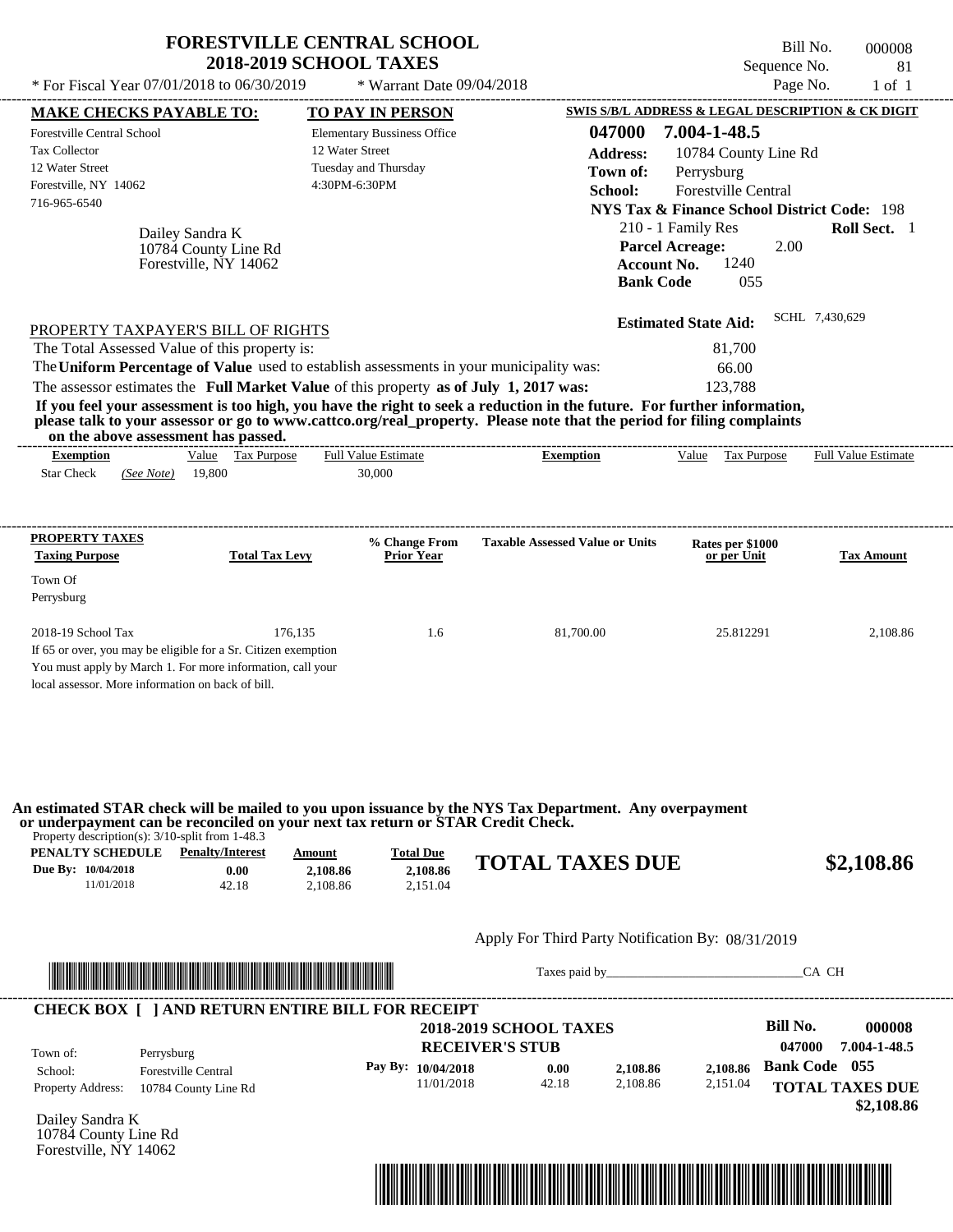|                                                                                                                                                                                                                                                                                                                                           |                                                                             | <b>FORESTVILLE CENTRAL SCHOOL</b> | <b>2018-2019 SCHOOL TAXES</b>                            |                           |                                        |                                        |                                                                    |                                                 | Bill No.<br>Sequence No. | 000077<br>82                                                                  |
|-------------------------------------------------------------------------------------------------------------------------------------------------------------------------------------------------------------------------------------------------------------------------------------------------------------------------------------------|-----------------------------------------------------------------------------|-----------------------------------|----------------------------------------------------------|---------------------------|----------------------------------------|----------------------------------------|--------------------------------------------------------------------|-------------------------------------------------|--------------------------|-------------------------------------------------------------------------------|
| * For Fiscal Year 07/01/2018 to 06/30/2019                                                                                                                                                                                                                                                                                                |                                                                             |                                   |                                                          | * Warrant Date 09/04/2018 |                                        |                                        |                                                                    |                                                 | Page No.                 | $1$ of $1$                                                                    |
| <b>MAKE CHECKS PAYABLE TO:</b><br><b>Forestville Central School</b>                                                                                                                                                                                                                                                                       |                                                                             |                                   | TO PAY IN PERSON<br><b>Elementary Bussiness Office</b>   |                           |                                        | 047000                                 | 570.089-9917-745                                                   |                                                 |                          | SWIS S/B/L ADDRESS & LEGAL DESCRIPTION & CK DIGIT                             |
| Tax Collector<br>12 Water Street<br>Forestville, NY 14062<br>716-965-6540                                                                                                                                                                                                                                                                 |                                                                             |                                   | 12 Water Street<br>Tuesday and Thursday<br>4:30PM-6:30PM |                           |                                        | <b>Address:</b><br>Town of:<br>School: | Perrysburg                                                         | Special Franchise<br><b>Forestville Central</b> |                          |                                                                               |
|                                                                                                                                                                                                                                                                                                                                           | Century Link Communications LL<br>700 W Miineral Ave<br>Littleton, CO 80120 |                                   |                                                          |                           |                                        | <b>Bank Code</b>                       | 834 - Non-cable tv<br><b>Parcel Acreage:</b><br><b>Account No.</b> | 1086                                            | 0.00                     | <b>NYS Tax &amp; Finance School District Code: 198</b><br><b>Roll Sect.</b> 5 |
| PROPERTY TAXPAYER'S BILL OF RIGHTS                                                                                                                                                                                                                                                                                                        |                                                                             |                                   |                                                          |                           |                                        |                                        | <b>Estimated State Aid:</b>                                        |                                                 | SCHL 7,430,629           |                                                                               |
| The Total Assessed Value of this property is:                                                                                                                                                                                                                                                                                             |                                                                             |                                   |                                                          |                           |                                        |                                        |                                                                    | 59,905                                          |                          |                                                                               |
| The Uniform Percentage of Value used to establish assessments in your municipality was:                                                                                                                                                                                                                                                   |                                                                             |                                   |                                                          |                           |                                        |                                        |                                                                    | 66.00                                           |                          |                                                                               |
|                                                                                                                                                                                                                                                                                                                                           |                                                                             |                                   |                                                          |                           |                                        |                                        |                                                                    | 90.765                                          |                          |                                                                               |
| on the above assessment has passed.<br><b>Exemption</b>                                                                                                                                                                                                                                                                                   | Value Tax Purpose                                                           |                                   | Full Value Estimate                                      |                           | <b>Exemption</b>                       |                                        |                                                                    | Value Tax Purpose                               |                          | <b>Full Value Estimate</b>                                                    |
| The assessor estimates the Full Market Value of this property as of July 1, 2017 was:<br>If you feel your assessment is too high, you have the right to seek a reduction in the future. For further information,<br>please talk to your assessor or go to www.cattco.org/real_property. Please note that the period for filing complaints |                                                                             |                                   |                                                          |                           |                                        |                                        |                                                                    |                                                 |                          |                                                                               |
| <b>PROPERTY TAXES</b><br><b>Taxing Purpose</b>                                                                                                                                                                                                                                                                                            |                                                                             | <b>Total Tax Levy</b>             | <b>Prior Year</b>                                        | % Change From             | <b>Taxable Assessed Value or Units</b> |                                        |                                                                    | Rates per \$1000<br>or per Unit                 |                          | <b>Tax Amount</b>                                                             |
| Town Of<br>Perrysburg                                                                                                                                                                                                                                                                                                                     |                                                                             |                                   |                                                          |                           |                                        |                                        |                                                                    |                                                 |                          |                                                                               |



Taxes paid by\_\_\_\_\_\_\_\_\_\_\_\_\_\_\_\_\_\_\_\_\_\_\_\_\_\_\_\_\_\_\_CA CH

|                          |                            | <b>2018-2019 SCHOOL TAXES</b> |       |          |          | Bill No.<br>000077         |
|--------------------------|----------------------------|-------------------------------|-------|----------|----------|----------------------------|
| Town of:                 | Perrysburg                 | <b>RECEIVER'S STUB</b>        |       |          |          | 047000<br>570.089-9917-745 |
| School:                  | <b>Forestville Central</b> | Pay By: $10/04/2018$          | 0.00  | 1,546.29 | 1.546.29 | <b>Bank Code</b>           |
| <b>Property Address:</b> | Special Franchise          | 11/01/2018                    | 30.93 | 1.546.29 | 1,577.22 | <b>TOTAL TAXES DUE</b>     |
|                          |                            |                               |       |          |          | \$1,546.29                 |

Century Link Communications LL 700 W Miineral Ave Littleton, CO 80120

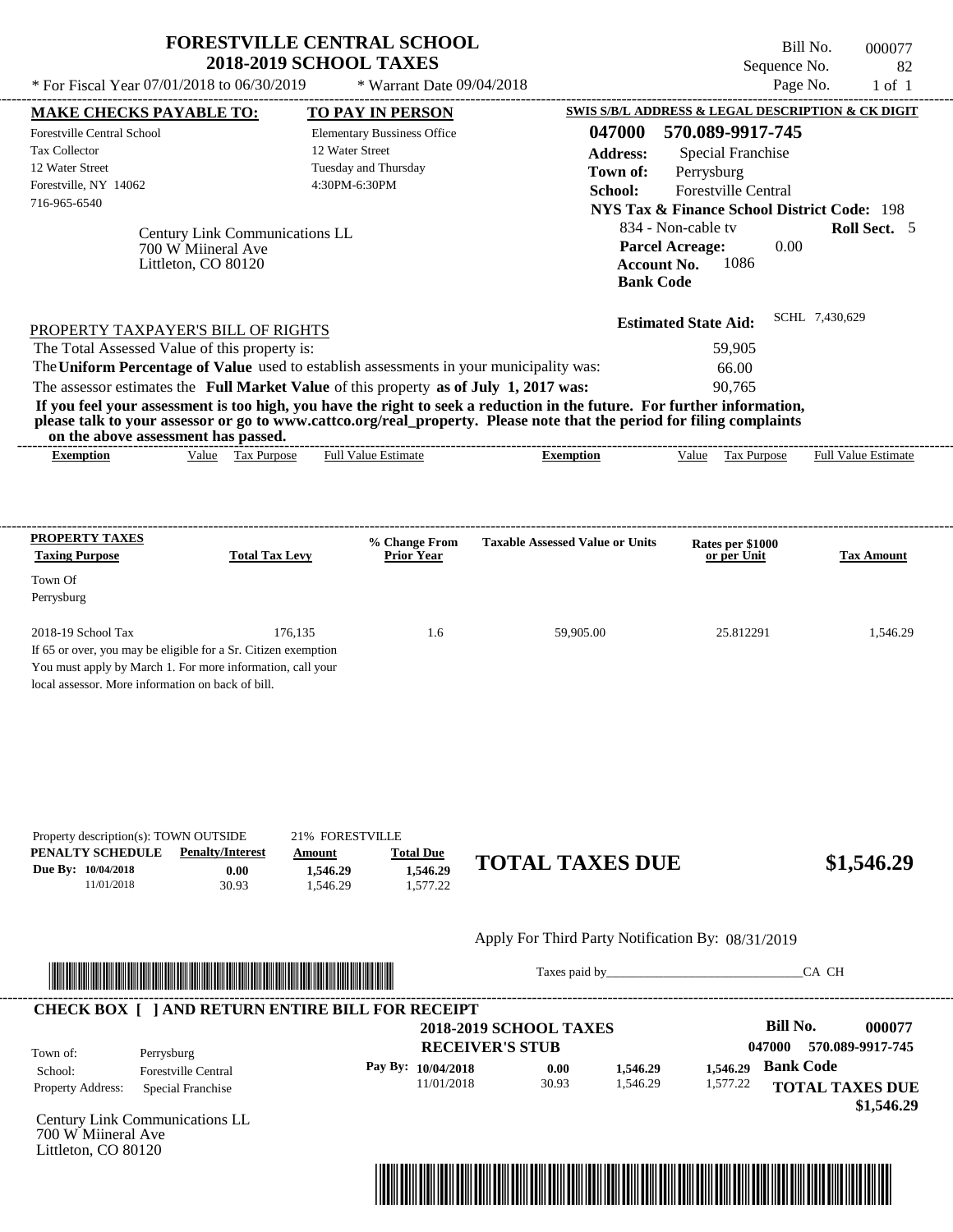| * For Fiscal Year 07/01/2018 to 06/30/2019                                                                                                                                                              | <b>FORESTVILLE CENTRAL SCHOOL</b><br><b>2018-2019 SCHOOL TAXES</b>                                                                                                               | * Warrant Date 09/04/2018                                                                      |                                                                                                                                                                                                                                                  | Sequence No.<br>Page No.                                                                                                                                                                      | Bill No.<br>000078<br>83<br>$1$ of $1$ |
|---------------------------------------------------------------------------------------------------------------------------------------------------------------------------------------------------------|----------------------------------------------------------------------------------------------------------------------------------------------------------------------------------|------------------------------------------------------------------------------------------------|--------------------------------------------------------------------------------------------------------------------------------------------------------------------------------------------------------------------------------------------------|-----------------------------------------------------------------------------------------------------------------------------------------------------------------------------------------------|----------------------------------------|
| <b>MAKE CHECKS PAYABLE TO:</b>                                                                                                                                                                          |                                                                                                                                                                                  | TO PAY IN PERSON                                                                               |                                                                                                                                                                                                                                                  | SWIS S/B/L ADDRESS & LEGAL DESCRIPTION & CK DIGIT                                                                                                                                             |                                        |
| Forestville Central School<br><b>Tax Collector</b><br>12 Water Street<br>Forestville, NY 14062<br>716-965-6540<br>PO Box 2629                                                                           | Elantic Telecom, Inc.                                                                                                                                                            | <b>Elementary Bussiness Office</b><br>12 Water Street<br>Tuesday and Thursday<br>4:30PM-6:30PM | 047000<br><b>Address:</b><br>Town of:<br>School:                                                                                                                                                                                                 | 570.089-9917-744.850<br>Special Franchise<br>Perrysburg<br>Forestville Central<br><b>NYS Tax &amp; Finance School District Code: 198</b><br>866 - Telephone<br><b>Parcel Acreage:</b><br>0.00 | Roll Sect. 5                           |
|                                                                                                                                                                                                         | Addison1, TX 75001                                                                                                                                                               |                                                                                                | <b>Account No.</b><br><b>Bank Code</b>                                                                                                                                                                                                           | 1134                                                                                                                                                                                          |                                        |
| PROPERTY TAXPAYER'S BILL OF RIGHTS<br>The Total Assessed Value of this property is:<br>on the above assessment has passed.                                                                              | The Uniform Percentage of Value used to establish assessments in your municipality was:<br>The assessor estimates the Full Market Value of this property as of July 1, 2017 was: |                                                                                                | If you feel your assessment is too high, you have the right to seek a reduction in the future. For further information,<br>please talk to your assessor or go to www.cattco.org/real_property. Please note that the period for filing complaints | <b>Estimated State Aid:</b><br>568<br>66.00<br>861                                                                                                                                            | SCHL 7,430,629                         |
| <b>Exemption</b>                                                                                                                                                                                        | Value Tax Purpose                                                                                                                                                                | <b>Full Value Estimate</b>                                                                     | <b>Exemption</b>                                                                                                                                                                                                                                 | Value Tax Purpose                                                                                                                                                                             | <b>Full Value Estimate</b>             |
|                                                                                                                                                                                                         |                                                                                                                                                                                  |                                                                                                |                                                                                                                                                                                                                                                  |                                                                                                                                                                                               |                                        |
| <b>Taxing Purpose</b>                                                                                                                                                                                   | <b>Total Tax Levy</b>                                                                                                                                                            | % Change From<br><b>Prior Year</b>                                                             | <b>Taxable Assessed Value or Units</b>                                                                                                                                                                                                           | Rates per \$1000<br>or per Unit                                                                                                                                                               | <b>Tax Amount</b>                      |
| PROPERTY TAXES<br>Town Of<br>Perrysburg                                                                                                                                                                 |                                                                                                                                                                                  |                                                                                                |                                                                                                                                                                                                                                                  |                                                                                                                                                                                               |                                        |
| 2018-19 School Tax<br>If 65 or over, you may be eligible for a Sr. Citizen exemption<br>You must apply by March 1. For more information, call your<br>local assessor. More information on back of bill. | 176,135                                                                                                                                                                          | 1.6                                                                                            | 568.00                                                                                                                                                                                                                                           | 25.812291                                                                                                                                                                                     | 14.66                                  |
| Property description(s): TOWN OUTSIDE<br>PENALTY SCHEDULE<br>Due By: 10/04/2018<br>11/01/2018                                                                                                           | 21% FORESTVILLE<br><b>Penalty/Interest</b><br>Amount<br>0.00<br>14.66<br>0.29<br>14.66                                                                                           | <b>Total Due</b><br>14.66<br>14.95                                                             | <b>TOTAL TAXES DUE</b>                                                                                                                                                                                                                           |                                                                                                                                                                                               | \$14.66                                |
|                                                                                                                                                                                                         |                                                                                                                                                                                  |                                                                                                | Apply For Third Party Notification By: 08/31/2019                                                                                                                                                                                                |                                                                                                                                                                                               |                                        |

|                          | <b>CHECK BOX     AND RETURN ENTIRE BILL FOR RECEIPT</b> | <b>2018-2019 SCHOOL TAXES</b> |      |       |        | Bill No.<br>000078                |
|--------------------------|---------------------------------------------------------|-------------------------------|------|-------|--------|-----------------------------------|
| Town of:                 | Perrysburg                                              | <b>RECEIVER'S STUB</b>        |      |       | 047000 | 570.089-9917-744.850              |
| School:                  | <b>Forestville Central</b>                              | Pay By: $10/04/2018$          | 0.00 | 14.66 | 14.66  | <b>Bank Code</b>                  |
| <b>Property Address:</b> | Special Franchise                                       | 11/01/2018                    | 0.29 | 14.66 | 14.95  | <b>TOTAL TAXES DUE</b><br>\$14.66 |

Elantic Telecom , Inc. PO Box 2629 Addison1, TX 75001

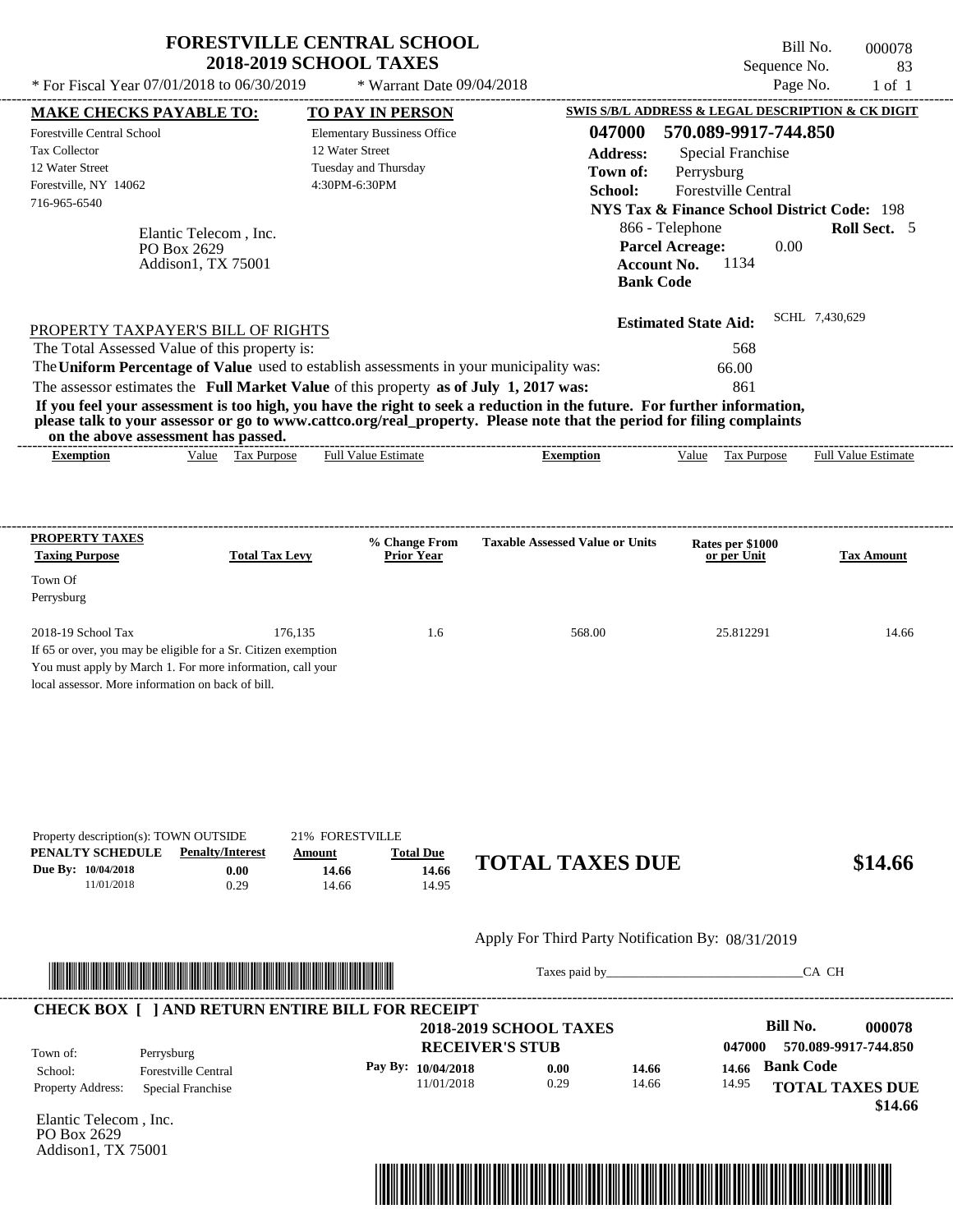| * For Fiscal Year $07/01/2018$ to $06/30/2019$<br><b>MAKE CHECKS PAYABLE TO:</b><br><b>Forestville Central School</b> |                                                                                                               |                       |                                                                               |                           |                                                                                                                                                                                                                                                  |                                       |                                                                                                         | Sequence No. |                            | 84         |
|-----------------------------------------------------------------------------------------------------------------------|---------------------------------------------------------------------------------------------------------------|-----------------------|-------------------------------------------------------------------------------|---------------------------|--------------------------------------------------------------------------------------------------------------------------------------------------------------------------------------------------------------------------------------------------|---------------------------------------|---------------------------------------------------------------------------------------------------------|--------------|----------------------------|------------|
|                                                                                                                       |                                                                                                               |                       |                                                                               | * Warrant Date 09/04/2018 |                                                                                                                                                                                                                                                  |                                       |                                                                                                         | Page No.     |                            | $1$ of $1$ |
|                                                                                                                       |                                                                                                               |                       | TO PAY IN PERSON                                                              |                           |                                                                                                                                                                                                                                                  |                                       | SWIS S/B/L ADDRESS & LEGAL DESCRIPTION & CK DIGIT                                                       |              |                            |            |
| Tax Collector<br>12 Water Street                                                                                      |                                                                                                               |                       | <b>Elementary Bussiness Office</b><br>12 Water Street<br>Tuesday and Thursday |                           |                                                                                                                                                                                                                                                  | 047000<br><b>Address:</b><br>Town of: | 570.089-9917-602.500<br><b>Special Franchise</b><br>Perrysburg                                          |              |                            |            |
| Forestville, NY 14062<br>716-965-6540                                                                                 |                                                                                                               |                       | 4:30PM-6:30PM                                                                 |                           |                                                                                                                                                                                                                                                  | School:                               | <b>Forestville Central</b><br><b>NYS Tax &amp; Finance School District Code: 198</b><br>866 - Telephone |              | <b>Roll Sect.</b> 5        |            |
|                                                                                                                       | Global Crossing North American<br>Attn: Property Tax Department<br>1025 Eldorado Blvd<br>Broomfield, CO 80021 |                       |                                                                               |                           |                                                                                                                                                                                                                                                  | Account No.<br><b>Bank Code</b>       | <b>Parcel Acreage:</b><br>1109                                                                          | 0.00         |                            |            |
| PROPERTY TAXPAYER'S BILL OF RIGHTS                                                                                    |                                                                                                               |                       |                                                                               |                           |                                                                                                                                                                                                                                                  |                                       | <b>Estimated State Aid:</b>                                                                             |              | SCHL 7,430,629             |            |
| The Total Assessed Value of this property is:                                                                         |                                                                                                               |                       |                                                                               |                           |                                                                                                                                                                                                                                                  |                                       | 11,897                                                                                                  |              |                            |            |
|                                                                                                                       |                                                                                                               |                       |                                                                               |                           | The Uniform Percentage of Value used to establish assessments in your municipality was:                                                                                                                                                          |                                       | 66.00                                                                                                   |              |                            |            |
| The assessor estimates the Full Market Value of this property as of July 1, 2017 was:                                 |                                                                                                               |                       |                                                                               |                           |                                                                                                                                                                                                                                                  |                                       | 18,026                                                                                                  |              |                            |            |
|                                                                                                                       |                                                                                                               |                       |                                                                               |                           | If you feel your assessment is too high, you have the right to seek a reduction in the future. For further information,<br>please talk to your assessor or go to www.cattco.org/real_property. Please note that the period for filing complaints |                                       |                                                                                                         |              |                            |            |
| on the above assessment has passed.<br><b>Exemption</b>                                                               | Value Tax Purpose                                                                                             |                       | <b>Full Value Estimate</b>                                                    |                           | Exemption                                                                                                                                                                                                                                        |                                       | Value Tax Purpose                                                                                       |              | <b>Full Value Estimate</b> |            |
| PROPERTY TAXES                                                                                                        |                                                                                                               |                       |                                                                               | % Change From             | <b>Taxable Assessed Value or Units</b>                                                                                                                                                                                                           |                                       | Rates per \$1000                                                                                        |              |                            |            |
| <b>Taxing Purpose</b>                                                                                                 |                                                                                                               | <b>Total Tax Levy</b> |                                                                               | <b>Prior Year</b>         |                                                                                                                                                                                                                                                  |                                       | or per Unit                                                                                             |              | <b>Tax Amount</b>          |            |
| Town Of<br>Perrysburg                                                                                                 |                                                                                                               |                       |                                                                               |                           |                                                                                                                                                                                                                                                  |                                       |                                                                                                         |              |                            |            |

| Apply For Third Party Notification By: 08/31/2019 |  |
|---------------------------------------------------|--|
|---------------------------------------------------|--|



Taxes paid by\_\_\_\_\_\_\_\_\_\_\_\_\_\_\_\_\_\_\_\_\_\_\_\_\_\_\_\_\_\_\_CA CH

|                                               |                        | <b>2018-2019 SCHOOL TAXES</b> |        |        | Bill No.<br>000079     |
|-----------------------------------------------|------------------------|-------------------------------|--------|--------|------------------------|
| Town of:<br>Perrysburg                        | <b>RECEIVER'S STUB</b> |                               |        | 047000 | 570.089-9917-602.500   |
| <b>Forestville Central</b><br>School:         | Pay By: $10/04/2018$   | 0.00                          | 307.09 | 307.09 | <b>Bank Code</b>       |
| <b>Property Address:</b><br>Special Franchise | 11/01/2018             | 6.14                          | 307.09 | 313.23 | <b>TOTAL TAXES DUE</b> |

Global Crossing North American Attn: Property Tax Department 1025 Eldorado Blvd Broomfield, CO 80021

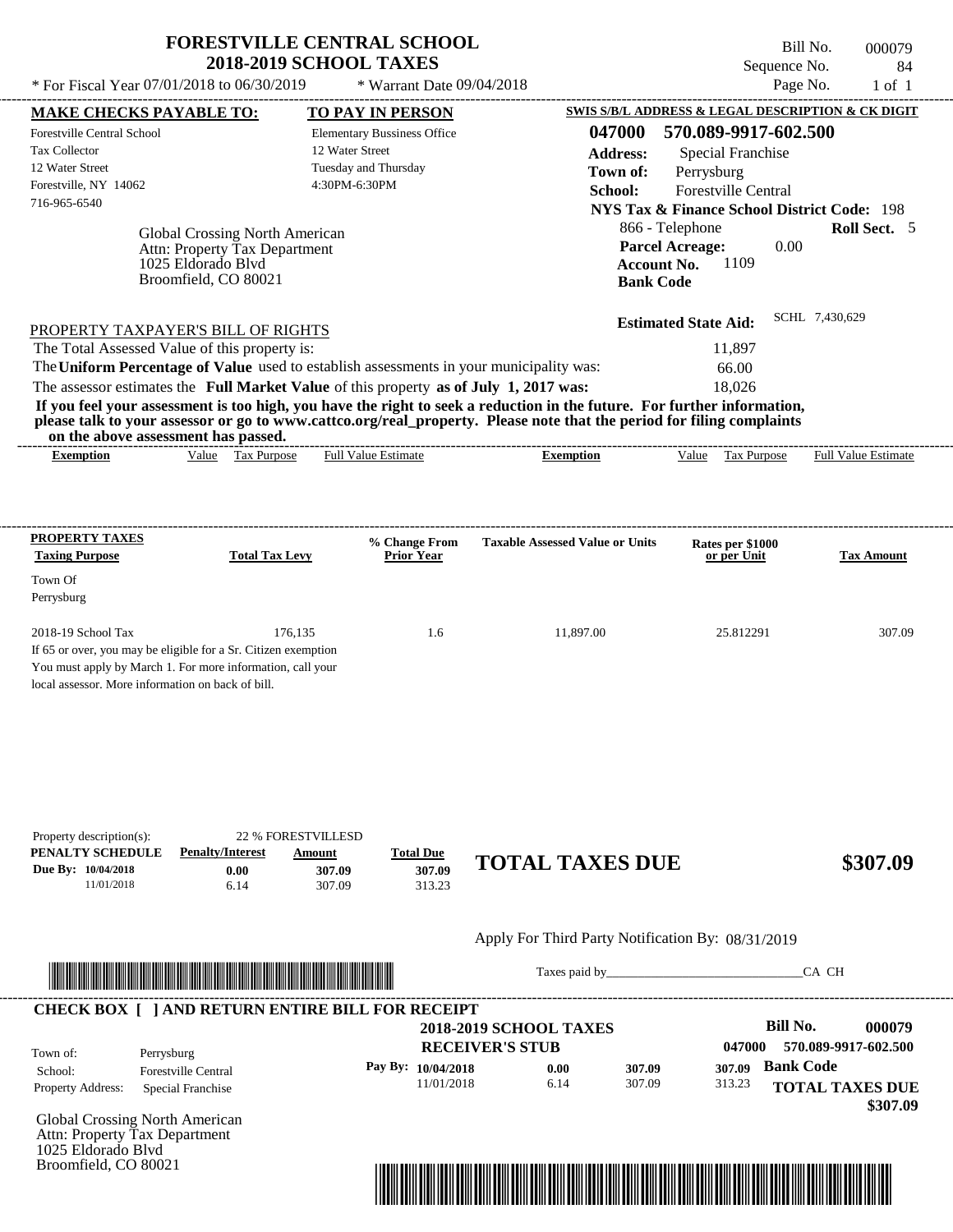| * For Fiscal Year 07/01/2018 to 06/30/2019                                                                                                                                                                                                                                                                                                                                                                                                                                                                                                                         | <b>FORESTVILLE CENTRAL SCHOOL</b><br><b>2018-2019 SCHOOL TAXES</b>                 | * Warrant Date 09/04/2018                                                      |                                                                                            | Sequence No.                                                                                                                                                                                                                                                      | Bill No.<br>000080<br>85<br>Page No.<br>$1$ of $1$ |
|--------------------------------------------------------------------------------------------------------------------------------------------------------------------------------------------------------------------------------------------------------------------------------------------------------------------------------------------------------------------------------------------------------------------------------------------------------------------------------------------------------------------------------------------------------------------|------------------------------------------------------------------------------------|--------------------------------------------------------------------------------|--------------------------------------------------------------------------------------------|-------------------------------------------------------------------------------------------------------------------------------------------------------------------------------------------------------------------------------------------------------------------|----------------------------------------------------|
|                                                                                                                                                                                                                                                                                                                                                                                                                                                                                                                                                                    |                                                                                    |                                                                                |                                                                                            |                                                                                                                                                                                                                                                                   |                                                    |
| <b>MAKE CHECKS PAYABLE TO:</b><br><b>Forestville Central School</b><br><b>Tax Collector</b><br>12 Water Street<br>Forestville, NY 14062<br>716-965-6540<br>1025 Eldorado Blvd                                                                                                                                                                                                                                                                                                                                                                                      | 12 Water Street<br>4:30PM-6:30PM<br>Level 3 Communications<br>Broomfield, CO 80021 | TO PAY IN PERSON<br><b>Elementary Bussiness Office</b><br>Tuesday and Thursday | 047000<br><b>Address:</b><br>Town of:<br>School:<br><b>Account No.</b><br><b>Bank Code</b> | SWIS S/B/L ADDRESS & LEGAL DESCRIPTION & CK DIGIT<br>570.089-9917-760.700<br>Special Franchise<br>Perrysburg<br><b>Forestville Central</b><br><b>NYS Tax &amp; Finance School District Code: 198</b><br>866 - Telephone<br><b>Parcel Acreage:</b><br>0.00<br>1110 | Roll Sect. 5                                       |
| PROPERTY TAXPAYER'S BILL OF RIGHTS<br>The Total Assessed Value of this property is:<br>The Uniform Percentage of Value used to establish assessments in your municipality was:<br>The assessor estimates the Full Market Value of this property as of July 1, 2017 was:<br>If you feel your assessment is too high, you have the right to seek a reduction in the future. For further information,<br>please talk to your assessor or go to www.cattco.org/real_property. Please note that the period for filing complaints<br>on the above assessment has passed. |                                                                                    |                                                                                |                                                                                            | <b>Estimated State Aid:</b><br>69,448<br>66.00<br>105,224                                                                                                                                                                                                         | SCHL 7,430,629                                     |
|                                                                                                                                                                                                                                                                                                                                                                                                                                                                                                                                                                    |                                                                                    |                                                                                | <b>Exemption</b>                                                                           | Value<br>Tax Purpose                                                                                                                                                                                                                                              | <b>Full Value Estimate</b>                         |
| <b>Exemption</b>                                                                                                                                                                                                                                                                                                                                                                                                                                                                                                                                                   | Value Tax Purpose                                                                  | <b>Full Value Estimate</b><br>% Change From                                    | <b>Taxable Assessed Value or Units</b>                                                     |                                                                                                                                                                                                                                                                   |                                                    |
| <b>Taxing Purpose</b><br>Town Of<br>Perrysburg<br>$2018-19$ School Tax<br>If 65 or over, you may be eligible for a Sr. Citizen exemption<br>You must apply by March 1. For more information, call your                                                                                                                                                                                                                                                                                                                                                             | <b>Total Tax Levy</b><br>176,135                                                   | Prior Year<br>1.6                                                              | 69,448.00                                                                                  | Rates per \$1000<br>or per Unit<br>25.812291                                                                                                                                                                                                                      | <b>Tax Amount</b>                                  |
| PROPERTY TAXES<br>local assessor. More information on back of bill.<br>Property description(s): TOWN OUTSIDE<br>PENALTY SCHEDULE<br>Due By: 10/04/2018                                                                                                                                                                                                                                                                                                                                                                                                             | <b>25% FORESTVILLE</b><br><b>Penalty/Interest</b><br>Amount<br>0.00<br>1,792.61    | <b>Total Due</b><br>1,792.61                                                   | <b>TOTAL TAXES DUE</b>                                                                     |                                                                                                                                                                                                                                                                   | 1,792.61<br>\$1,792.61                             |
| 11/01/2018                                                                                                                                                                                                                                                                                                                                                                                                                                                                                                                                                         | 35.85<br>1.792.61                                                                  | 1,828.46                                                                       | Apply For Third Party Notification By: 08/31/2019                                          |                                                                                                                                                                                                                                                                   |                                                    |

|                          | CHECK BOA     AND RETORN ENTIRE BILL FOR RECEIPT |                               |       |          |          |                                      |  |
|--------------------------|--------------------------------------------------|-------------------------------|-------|----------|----------|--------------------------------------|--|
|                          |                                                  | <b>2018-2019 SCHOOL TAXES</b> |       |          |          | Bill No.<br>000080                   |  |
| Town of:                 | Perrysburg                                       | <b>RECEIVER'S STUB</b>        |       |          | 047000   | 570.089-9917-760.700                 |  |
| School:                  | <b>Forestville Central</b>                       | Pay By: 10/04/2018            | 0.00  | 1.792.61 | 1.792.61 | <b>Bank Code</b>                     |  |
| <b>Property Address:</b> | Special Franchise                                | 11/01/2018                    | 35.85 | 1.792.61 | 1.828.46 | <b>TOTAL TAXES DUE</b><br>\$1,792.61 |  |

Level 3 Communications 1025 Eldorado Blvd Broomfield, CO 80021

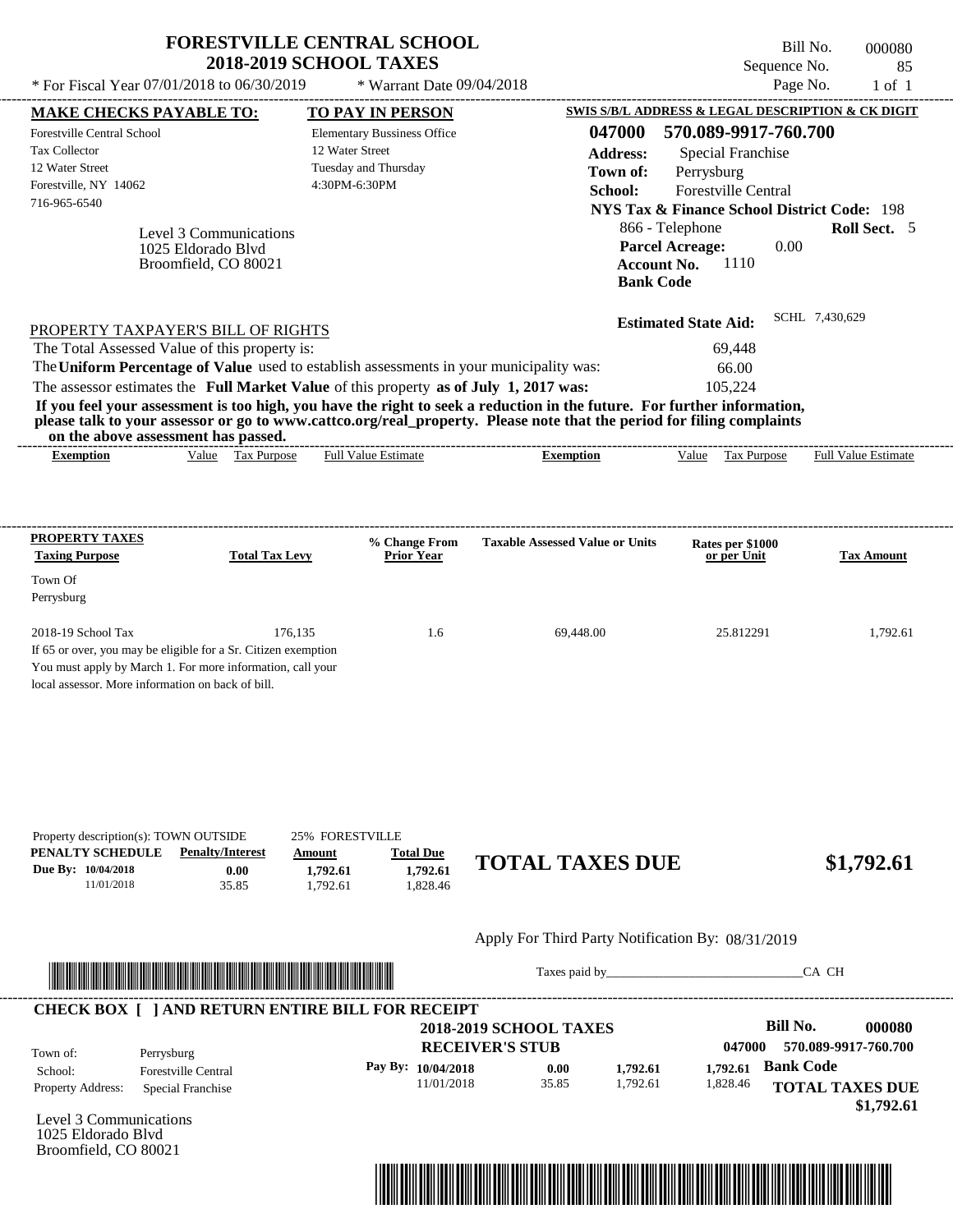|                                                                                                                                                              |                                                                        | <b>2018-2019 SCHOOL TAXES</b>                            |                                    |                                                                                                                                                                                  |                                                                      |                                                                                                                                                                   | Sequence No. | 86                                                                            |
|--------------------------------------------------------------------------------------------------------------------------------------------------------------|------------------------------------------------------------------------|----------------------------------------------------------|------------------------------------|----------------------------------------------------------------------------------------------------------------------------------------------------------------------------------|----------------------------------------------------------------------|-------------------------------------------------------------------------------------------------------------------------------------------------------------------|--------------|-------------------------------------------------------------------------------|
| * For Fiscal Year 07/01/2018 to 06/30/2019                                                                                                                   |                                                                        |                                                          | * Warrant Date 09/04/2018          |                                                                                                                                                                                  |                                                                      |                                                                                                                                                                   | Page No.     | $1$ of $1$                                                                    |
| <b>MAKE CHECKS PAYABLE TO:</b>                                                                                                                               |                                                                        |                                                          | <b>TO PAY IN PERSON</b>            |                                                                                                                                                                                  |                                                                      |                                                                                                                                                                   |              | SWIS S/B/L ADDRESS & LEGAL DESCRIPTION & CK DIGIT                             |
| <b>Forestville Central School</b><br>Tax Collector<br>12 Water Street<br>Forestville, NY 14062<br>716-965-6540                                               | National Fuel Gas Dist<br>6363 Main St<br>Williamsville, NY 14221-5887 | 12 Water Street<br>Tuesday and Thursday<br>4:30PM-6:30PM | <b>Elementary Bussiness Office</b> |                                                                                                                                                                                  | 047000<br><b>Address:</b><br>Town of:<br>School:<br><b>Bank Code</b> | 570.089-9917-123.700<br><b>Special Franchise</b><br>Perrysburg<br>Forestville Central<br>861 - Elec & gas<br><b>Parcel Acreage:</b><br>1144<br><b>Account No.</b> | 0.00         | <b>NYS Tax &amp; Finance School District Code: 198</b><br><b>Roll Sect.</b> 5 |
| PROPERTY TAXPAYER'S BILL OF RIGHTS<br>The Total Assessed Value of this property is:                                                                          |                                                                        |                                                          |                                    | The Uniform Percentage of Value used to establish assessments in your municipality was:<br>The assessor estimates the Full Market Value of this property as of July 1, 2017 was: |                                                                      | <b>Estimated State Aid:</b><br>28,385<br>66.00<br>43,008                                                                                                          |              | SCHL 7,430,629                                                                |
| If you feel your assessment is too high, you have the right to seek a reduction in the future. For further information,                                      |                                                                        |                                                          |                                    |                                                                                                                                                                                  |                                                                      |                                                                                                                                                                   |              |                                                                               |
| please talk to your assessor or go to www.cattco.org/real_property. Please note that the period for filing complaints<br>on the above assessment has passed. |                                                                        |                                                          |                                    |                                                                                                                                                                                  |                                                                      |                                                                                                                                                                   |              |                                                                               |
| <b>Exemption</b>                                                                                                                                             | Value Tax Purpose                                                      |                                                          | <b>Full Value Estimate</b>         | <b>Exemption</b>                                                                                                                                                                 |                                                                      | Value Tax Purpose                                                                                                                                                 |              | <b>Full Value Estimate</b>                                                    |
| <b>PROPERTY TAXES</b><br><b>Taxing Purpose</b><br>Town Of<br>Perrysburg                                                                                      | <b>Total Tax Levy</b>                                                  |                                                          | % Change From<br><b>Prior Year</b> | <b>Taxable Assessed Value or Units</b>                                                                                                                                           |                                                                      | Rates per \$1000<br>or per Unit                                                                                                                                   |              | <b>Tax Amount</b>                                                             |



Taxes paid by\_\_\_\_\_\_\_\_\_\_\_\_\_\_\_\_\_\_\_\_\_\_\_\_\_\_\_\_\_\_\_CA CH

|                          |                            | <b>2018-2019 SCHOOL TAXES</b><br><b>RECEIVER'S STUB</b> |       |        | 047000 | Bill No.<br>570.089-9917-123.700 | 000081   |
|--------------------------|----------------------------|---------------------------------------------------------|-------|--------|--------|----------------------------------|----------|
| Town of:                 | Perrysburg                 |                                                         |       |        |        |                                  |          |
| School:                  | <b>Forestville Central</b> | Pay By: $10/04/2018$                                    | 0.00  | 732.68 | 732.68 | <b>Bank Code</b>                 |          |
| <b>Property Address:</b> | Special Franchise          | 11/01/2018                                              | 14.65 | 732.68 | 747.33 | <b>TOTAL TAXES DUE</b>           |          |
|                          |                            |                                                         |       |        |        |                                  | \$732.68 |

National Fuel Gas Dist 6363 Main St Williamsville, NY 14221-5887

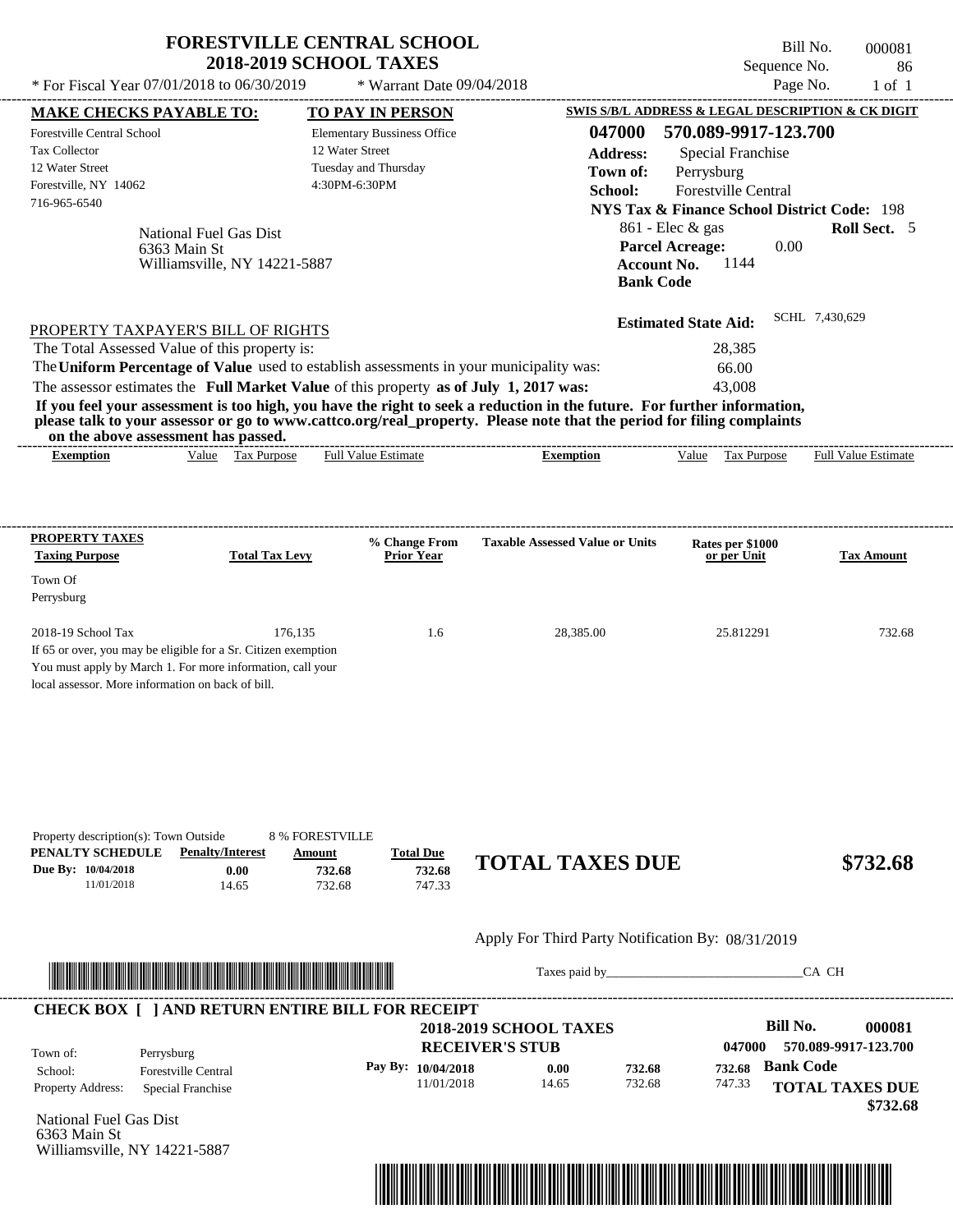|                                                                                                                                                                                                                                                                                                                                                                                                                                                                                                                             | <b>2018-2019 SCHOOL TAXES</b>                     | <b>FORESTVILLE CENTRAL SCHOOL</b>                          |                                                                                            | Bill No.<br>Sequence No.                                                                                                                                                                                        | 000082<br>87        |
|-----------------------------------------------------------------------------------------------------------------------------------------------------------------------------------------------------------------------------------------------------------------------------------------------------------------------------------------------------------------------------------------------------------------------------------------------------------------------------------------------------------------------------|---------------------------------------------------|------------------------------------------------------------|--------------------------------------------------------------------------------------------|-----------------------------------------------------------------------------------------------------------------------------------------------------------------------------------------------------------------|---------------------|
| * For Fiscal Year 07/01/2018 to 06/30/2019                                                                                                                                                                                                                                                                                                                                                                                                                                                                                  |                                                   | * Warrant Date 09/04/2018                                  |                                                                                            | Page No.                                                                                                                                                                                                        | $1$ of $1$          |
| <b>MAKE CHECKS PAYABLE TO:</b>                                                                                                                                                                                                                                                                                                                                                                                                                                                                                              |                                                   | <b>TO PAY IN PERSON</b>                                    |                                                                                            | SWIS S/B/L ADDRESS & LEGAL DESCRIPTION & CK DIGIT                                                                                                                                                               |                     |
| Forestville Central School<br><b>Tax Collector</b><br>12 Water Street<br>Forestville, NY 14062<br>716-965-6540<br>Niagara Mohawk Power Corp<br>300 Erie Blvd West<br>Syracuse, NY 13202                                                                                                                                                                                                                                                                                                                                     | 12 Water Street<br>4:30PM-6:30PM                  | <b>Elementary Bussiness Office</b><br>Tuesday and Thursday | 047000<br><b>Address:</b><br>Town of:<br>School:<br><b>Account No.</b><br><b>Bank Code</b> | 570.089-9917-132.350<br><b>Special Franchise</b><br>Perrysburg<br>Forestville Central<br><b>NYS Tax &amp; Finance School District Code: 198</b><br>$861$ - Elec & gas<br>0.00<br><b>Parcel Acreage:</b><br>0845 | Roll Sect. 5        |
| PROPERTY TAXPAYER'S BILL OF RIGHTS<br>The Total Assessed Value of this property is:<br>The Uniform Percentage of Value used to establish assessments in your municipality was:<br>The assessor estimates the Full Market Value of this property as of July 1, 2017 was:<br>If you feel your assessment is too high, you have the right to seek a reduction in the future. For further information,<br>please talk to your assessor or go to www.cattco.org/real_property. Please note that the period for filing complaints |                                                   |                                                            |                                                                                            | <b>Estimated State Aid:</b><br>158,039<br>66.00<br>239,453                                                                                                                                                      | SCHL 7,430,629      |
| on the above assessment has passed.<br>Value Tax Purpose<br><b>Exemption</b>                                                                                                                                                                                                                                                                                                                                                                                                                                                |                                                   | <b>Full Value Estimate</b>                                 | <b>Exemption</b>                                                                           | Tax Purpose<br>Value                                                                                                                                                                                            | Full Value Estimate |
| PROPERTY TAXES<br><b>Taxing Purpose</b><br>Town Of                                                                                                                                                                                                                                                                                                                                                                                                                                                                          | <b>Total Tax Levy</b>                             | % Change From<br><b>Prior Year</b>                         | <b>Taxable Assessed Value or Units</b>                                                     | Rates per \$1000<br>or per Unit                                                                                                                                                                                 | <b>Tax Amount</b>   |
|                                                                                                                                                                                                                                                                                                                                                                                                                                                                                                                             |                                                   |                                                            |                                                                                            |                                                                                                                                                                                                                 |                     |
| 2018-19 School Tax                                                                                                                                                                                                                                                                                                                                                                                                                                                                                                          | 176.135                                           | 1.6                                                        | 158,039.00                                                                                 | 25.812291                                                                                                                                                                                                       | 4,079.35            |
| <b>Penalty/Interest</b><br>Due By: 10/04/2018<br>0.00<br>11/01/2018<br>81.59                                                                                                                                                                                                                                                                                                                                                                                                                                                | 22% FORESTVILLE<br>Amount<br>4,079.35<br>4,079.35 | <b>Total Due</b><br>4.079.35<br>4,160.94                   | <b>TOTAL TAXES DUE</b>                                                                     |                                                                                                                                                                                                                 | \$4,079.35          |
| Perrysburg<br>If 65 or over, you may be eligible for a Sr. Citizen exemption<br>You must apply by March 1. For more information, call your<br>local assessor. More information on back of bill.<br>Property description(s): Town Outside<br>PENALTY SCHEDULE                                                                                                                                                                                                                                                                |                                                   |                                                            | Apply For Third Party Notification By: 08/31/2019                                          |                                                                                                                                                                                                                 |                     |

|                          |                            | <b>2018-2019 SCHOOL TAXES</b> |       |          |          | Bill No.               | 000082               |
|--------------------------|----------------------------|-------------------------------|-------|----------|----------|------------------------|----------------------|
| Town of:                 | Perrysburg                 | <b>RECEIVER'S STUB</b>        |       |          | 047000   |                        | 570.089-9917-132.350 |
| School:                  | <b>Forestville Central</b> | Pay By: $10/04/2018$          | 0.00  | 4,079.35 | 4,079.35 | <b>Bank Code</b>       |                      |
| <b>Property Address:</b> | Special Franchise          | 11/01/2018                    | 81.59 | 4,079.35 | 4,160.94 | <b>TOTAL TAXES DUE</b> |                      |
|                          |                            |                               |       |          |          |                        | \$4,079.35           |

Niagara Mohawk Power Corp 300 Erie Blvd West Syracuse, NY 13202

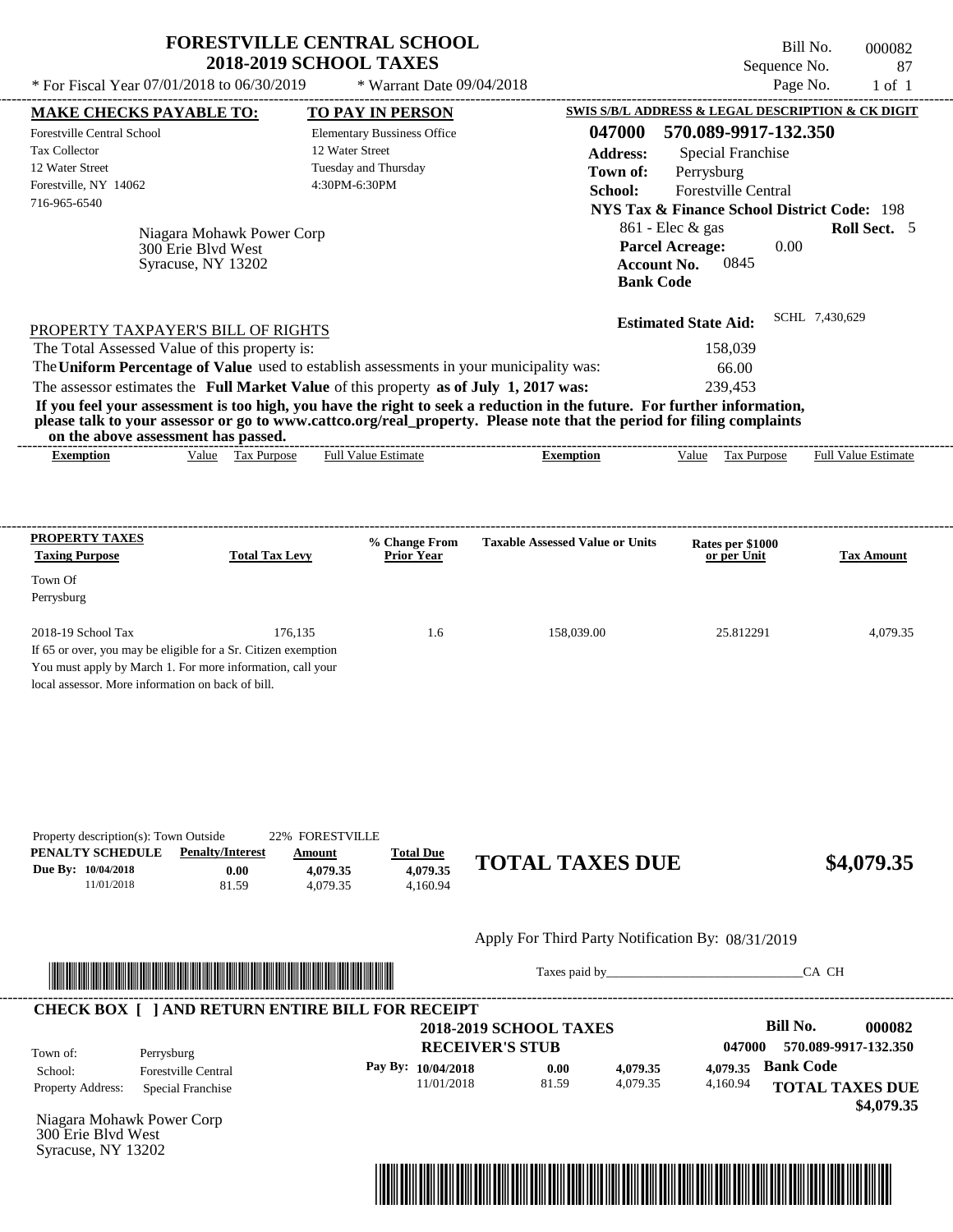| <b>FORESTVILLE CENTRAL SCHOOL</b><br><b>2018-2019 SCHOOL TAXES</b>            | Bill No.<br>Sequence No.                          | 000083<br>-88 |
|-------------------------------------------------------------------------------|---------------------------------------------------|---------------|
| * For Fiscal Year $07/01/2018$ to $06/30/2019$<br>$*$ Warrant Date 09/04/2018 | Page No.                                          | 1 of 1        |
| МАКЕ СНЕСКЯ РАУАВІ Е ТО•<br><b>TO PAV IN PERSON</b>                           | SWIS S/B/L ADDRESS & LEGAL DESCRIPTION & CK DIGIT |               |

---------------------------------------------------------------------------------------------------------------------------------------------------------------------------------------------------- Bill No. 000083 Sequence No. 88

| Forestville Central School<br>Tax Collector<br>12 Water Street<br>Forestville, NY 14062<br>716-965-6540 | <b>MAKE CHECKS PAYABLE TO:</b><br>Nys Electric & Gas Corp<br>Utility shared services-taxes<br>70 Farm View Dr<br>New Gloucester, ME 04260                                                    | <b>TO PAY IN PERSON</b><br><b>Elementary Bussiness Office</b><br>12 Water Street<br>Tuesday and Thursday<br>4:30PM-6:30PM |                                                                                                                                                                                                                                                  | 570.089-9917-131.600<br>047000<br><b>Address:</b><br>Special Franchise<br>Town of:<br>Perrysburg<br>Forestville Central<br>School:<br>$861$ - Elec & gas<br><b>Parcel Acreage:</b><br>0847<br><b>Account No.</b><br><b>Bank Code</b> | SWIS S/B/L ADDRESS & LEGAL DESCRIPTION & CK DIGIT<br><b>NYS Tax &amp; Finance School District Code: 198</b><br>Roll Sect. 5<br>0.00 |
|---------------------------------------------------------------------------------------------------------|----------------------------------------------------------------------------------------------------------------------------------------------------------------------------------------------|---------------------------------------------------------------------------------------------------------------------------|--------------------------------------------------------------------------------------------------------------------------------------------------------------------------------------------------------------------------------------------------|--------------------------------------------------------------------------------------------------------------------------------------------------------------------------------------------------------------------------------------|-------------------------------------------------------------------------------------------------------------------------------------|
|                                                                                                         | PROPERTY TAXPAYER'S BILL OF RIGHTS                                                                                                                                                           |                                                                                                                           |                                                                                                                                                                                                                                                  | <b>Estimated State Aid:</b>                                                                                                                                                                                                          | SCHL 7,430,629                                                                                                                      |
|                                                                                                         | The Total Assessed Value of this property is:                                                                                                                                                |                                                                                                                           |                                                                                                                                                                                                                                                  | 69,304                                                                                                                                                                                                                               |                                                                                                                                     |
|                                                                                                         |                                                                                                                                                                                              |                                                                                                                           | The Uniform Percentage of Value used to establish assessments in your municipality was:                                                                                                                                                          | 66.00                                                                                                                                                                                                                                |                                                                                                                                     |
|                                                                                                         | The assessor estimates the Full Market Value of this property as of July 1, 2017 was:<br>on the above assessment has passed.                                                                 |                                                                                                                           | If you feel your assessment is too high, you have the right to seek a reduction in the future. For further information,<br>please talk to your assessor or go to www.cattco.org/real_property. Please note that the period for filing complaints | 105,006                                                                                                                                                                                                                              |                                                                                                                                     |
| <b>Exemption</b>                                                                                        | Value Tax Purpose                                                                                                                                                                            | <b>Full Value Estimate</b>                                                                                                | <b>Exemption</b>                                                                                                                                                                                                                                 | Value Tax Purpose                                                                                                                                                                                                                    | <b>Full Value Estimate</b>                                                                                                          |
| <b>PROPERTY TAXES</b><br><b>Taxing Purpose</b>                                                          | <b>Total Tax Levy</b>                                                                                                                                                                        | % Change From<br><b>Prior Year</b>                                                                                        | <b>Taxable Assessed Value or Units</b>                                                                                                                                                                                                           | Rates per \$1000<br>or per Unit                                                                                                                                                                                                      | <b>Tax Amount</b>                                                                                                                   |
| Town Of<br>Perrysburg                                                                                   |                                                                                                                                                                                              |                                                                                                                           |                                                                                                                                                                                                                                                  |                                                                                                                                                                                                                                      |                                                                                                                                     |
| 2018-19 School Tax                                                                                      | 176,135<br>If 65 or over, you may be eligible for a Sr. Citizen exemption<br>You must apply by March 1. For more information, call your<br>local assessor. More information on back of bill. | 1.6                                                                                                                       | 69,304.00                                                                                                                                                                                                                                        | 25.812291                                                                                                                                                                                                                            | 1,788.90                                                                                                                            |
| Property description(s): Town Outside<br>PENALTY SCHEDULE<br>Due By: 10/04/2018<br>11/01/2018           | <b>Penalty/Interest</b><br>0.00<br>35.78                                                                                                                                                     | 22% FORESTVILLE<br><b>Total Due</b><br>Amount<br>1,788.90<br>1,788.90<br>1,788.90<br>1,824.68                             | <b>TOTAL TAXES DUE</b>                                                                                                                                                                                                                           |                                                                                                                                                                                                                                      | \$1,788.90                                                                                                                          |
|                                                                                                         |                                                                                                                                                                                              |                                                                                                                           |                                                                                                                                                                                                                                                  | Apply For Third Party Notification By: 08/31/2019                                                                                                                                                                                    |                                                                                                                                     |
|                                                                                                         | <u> Han ber den behalten besteht dem Berlin besteht der Berlin besteht der Berlin besteht der Berlin be</u>                                                                                  |                                                                                                                           |                                                                                                                                                                                                                                                  |                                                                                                                                                                                                                                      | CA CH                                                                                                                               |
| Town of:                                                                                                | <b>CHECK BOX [ ] AND RETURN ENTIRE BILL FOR RECEIPT</b><br>Perrysburg                                                                                                                        |                                                                                                                           | <b>2018-2019 SCHOOL TAXES</b><br><b>RECEIVER'S STUB</b>                                                                                                                                                                                          | 047000                                                                                                                                                                                                                               | <b>Bill No.</b><br>000083<br>570.089-9917-131.600                                                                                   |
| School:<br>Property Address:                                                                            | <b>Forestville Central</b><br>Special Franchise                                                                                                                                              | Pay By: 10/04/2018                                                                                                        | 0.00<br>11/01/2018<br>35.78                                                                                                                                                                                                                      | 1,788.90<br>1,788.90<br>1,788.90<br>1,824.68                                                                                                                                                                                         | <b>Bank Code</b><br><b>TOTAL TAXES DUE</b><br>\$1,788.90                                                                            |
| Nys Electric & Gas Corp<br>Utility shared services-taxes<br>70 Farm View Dr<br>New Gloucester, ME 04260 |                                                                                                                                                                                              |                                                                                                                           |                                                                                                                                                                                                                                                  |                                                                                                                                                                                                                                      |                                                                                                                                     |

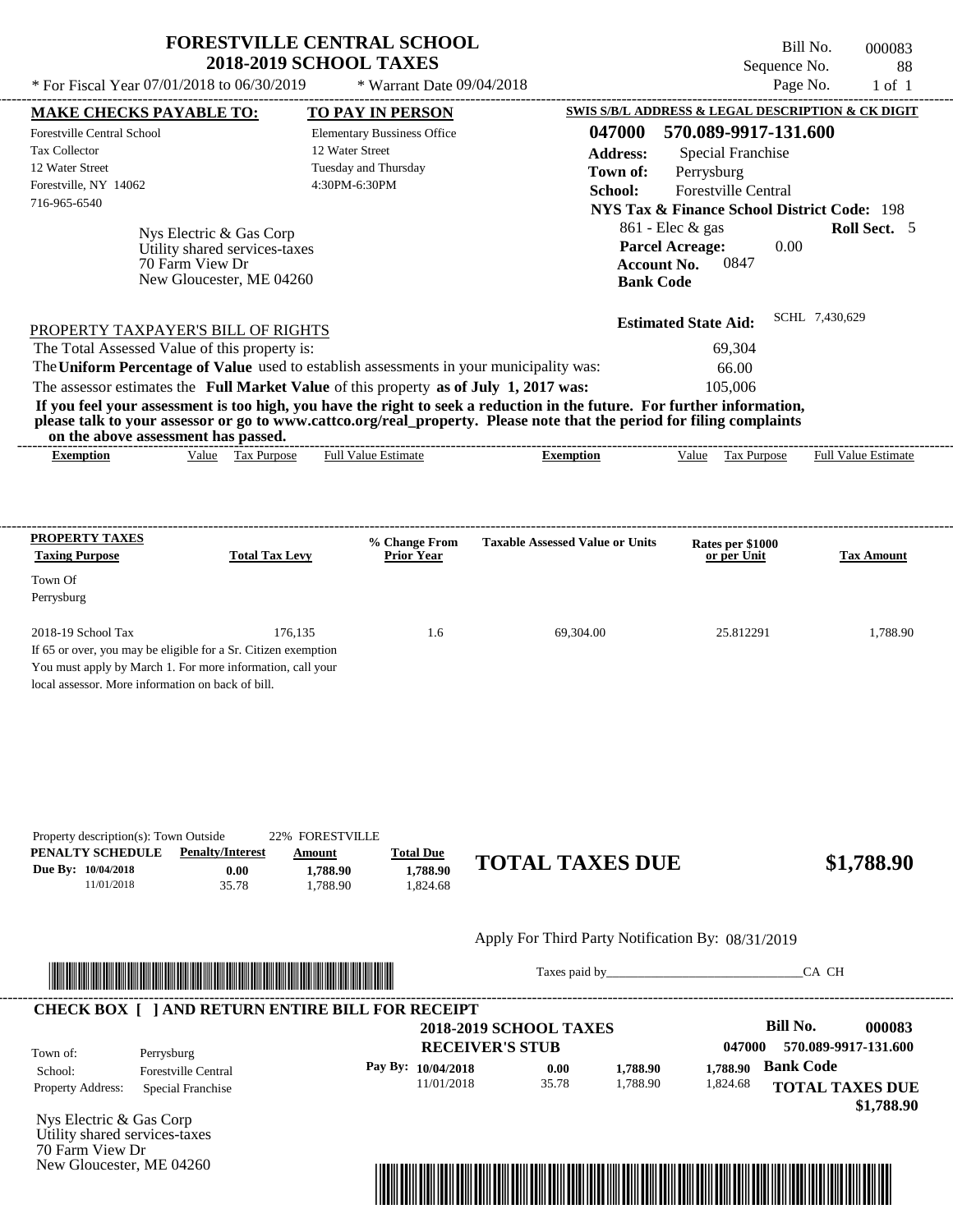|                                                                                                                |                                                                           | <b>FORESTVILLE CENTRAL SCHOOL</b><br><b>2018-2019 SCHOOL TAXES</b>                             |                                                                                                                                                                                                                                                  | Sequence No.                                                                                                                                    | Bill No.<br>000084<br>89   |
|----------------------------------------------------------------------------------------------------------------|---------------------------------------------------------------------------|------------------------------------------------------------------------------------------------|--------------------------------------------------------------------------------------------------------------------------------------------------------------------------------------------------------------------------------------------------|-------------------------------------------------------------------------------------------------------------------------------------------------|----------------------------|
| * For Fiscal Year 07/01/2018 to 06/30/2019                                                                     |                                                                           | * Warrant Date 09/04/2018                                                                      |                                                                                                                                                                                                                                                  | Page No.                                                                                                                                        | $1$ of $1$                 |
| <b>MAKE CHECKS PAYABLE TO:</b>                                                                                 |                                                                           | <b>TO PAY IN PERSON</b>                                                                        |                                                                                                                                                                                                                                                  | SWIS S/B/L ADDRESS & LEGAL DESCRIPTION & CK DIGIT                                                                                               |                            |
| Forestville Central School<br><b>Tax Collector</b><br>12 Water Street<br>Forestville, NY 14062<br>716-965-6540 |                                                                           | <b>Elementary Bussiness Office</b><br>12 Water Street<br>Tuesday and Thursday<br>4:30PM-6:30PM | 047000<br><b>Address:</b><br>Town of:<br>School:                                                                                                                                                                                                 | 570.089-9917-631.900<br><b>Special Franchise</b><br>Perrysburg<br>Forestville Central<br><b>NYS Tax &amp; Finance School District Code: 198</b> |                            |
|                                                                                                                | Verizon New York Inc<br>Duff & Phelps<br>PO Box 2749<br>Addison, TX 75001 |                                                                                                | <b>Account No.</b><br><b>Bank Code</b>                                                                                                                                                                                                           | 866 - Telephone<br><b>Parcel Acreage:</b><br>0.00<br>0844                                                                                       | Roll Sect. 5               |
| PROPERTY TAXPAYER'S BILL OF RIGHTS                                                                             |                                                                           |                                                                                                |                                                                                                                                                                                                                                                  | <b>Estimated State Aid:</b>                                                                                                                     | SCHL 7,430,629             |
| The Total Assessed Value of this property is:                                                                  |                                                                           |                                                                                                |                                                                                                                                                                                                                                                  | 8,276                                                                                                                                           |                            |
|                                                                                                                |                                                                           | The Uniform Percentage of Value used to establish assessments in your municipality was:        |                                                                                                                                                                                                                                                  | 66.00                                                                                                                                           |                            |
|                                                                                                                |                                                                           |                                                                                                |                                                                                                                                                                                                                                                  |                                                                                                                                                 |                            |
| on the above assessment has passed.                                                                            |                                                                           | The assessor estimates the Full Market Value of this property as of July 1, 2017 was:          | If you feel your assessment is too high, you have the right to seek a reduction in the future. For further information,<br>please talk to your assessor or go to www.cattco.org/real_property. Please note that the period for filing complaints | 12,539                                                                                                                                          |                            |
| <b>Exemption</b>                                                                                               | Value Tax Purpose                                                         | <b>Full Value Estimate</b>                                                                     | <b>Exemption</b>                                                                                                                                                                                                                                 | Value<br><b>Tax Purpose</b>                                                                                                                     | <b>Full Value Estimate</b> |
| PROPERTY TAXES                                                                                                 |                                                                           | % Change From                                                                                  | <b>Taxable Assessed Value or Units</b>                                                                                                                                                                                                           |                                                                                                                                                 |                            |
| <b>Taxing Purpose</b>                                                                                          | <b>Total Tax Levy</b>                                                     | <b>Prior Year</b>                                                                              |                                                                                                                                                                                                                                                  | Rates per \$1000<br>or per Unit                                                                                                                 | <b>Tax Amount</b>          |
| Town Of<br>Perrysburg                                                                                          |                                                                           |                                                                                                |                                                                                                                                                                                                                                                  |                                                                                                                                                 |                            |



Taxes paid by\_\_\_\_\_\_\_\_\_\_\_\_\_\_\_\_\_\_\_\_\_\_\_\_\_\_\_\_\_\_\_CA CH



Verizon New York Inc Duff & Phelps PO Box 2749 Addison, TX 75001

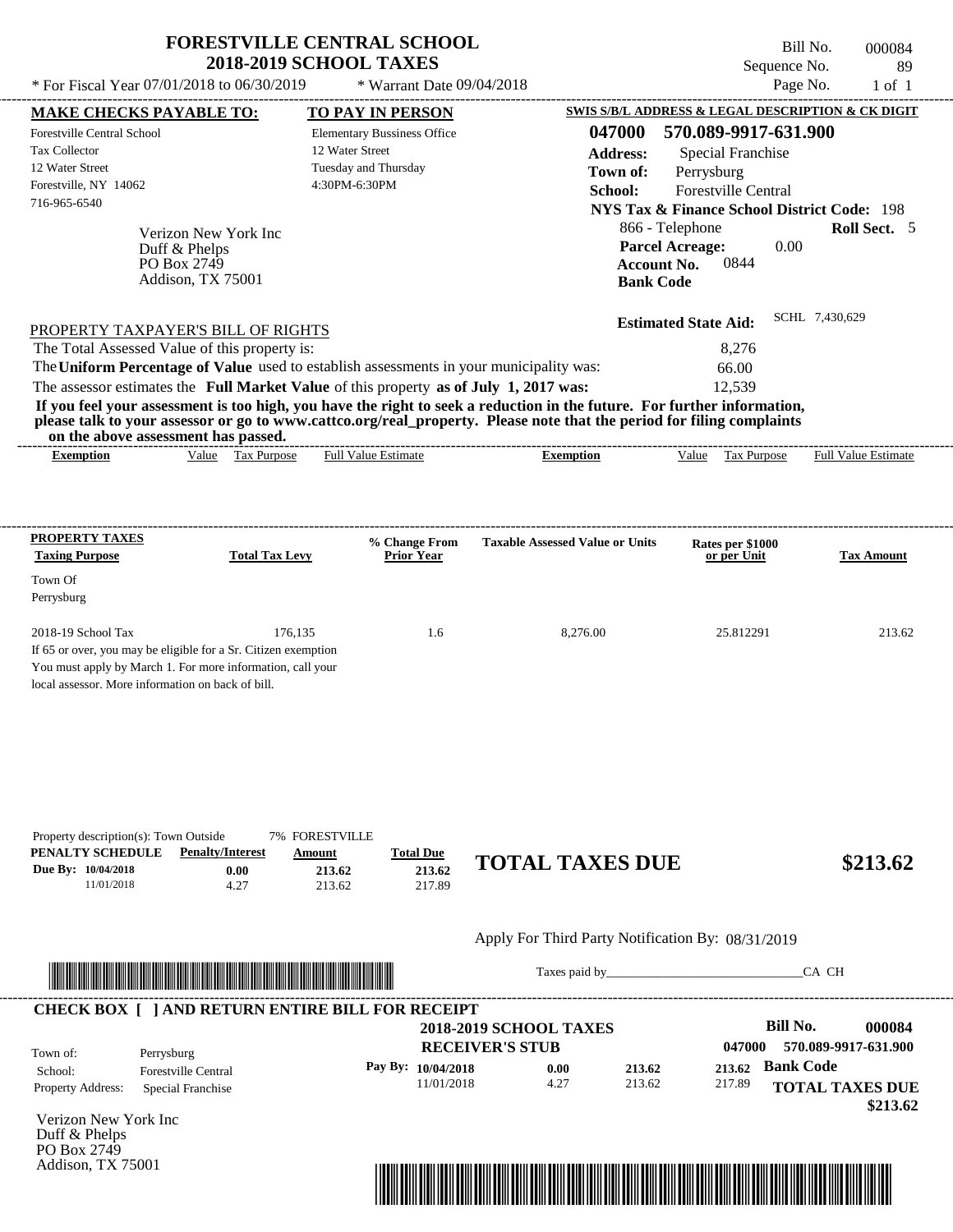|                                                                                                         |                           | <b>2018-2019 SCHOOL TAXES</b>                                                                                                                                                                                                                    |                                        |                                                          | Sequence No.               | 90         |
|---------------------------------------------------------------------------------------------------------|---------------------------|--------------------------------------------------------------------------------------------------------------------------------------------------------------------------------------------------------------------------------------------------|----------------------------------------|----------------------------------------------------------|----------------------------|------------|
| * For Fiscal Year $07/01/2018$ to $06/30/2019$                                                          |                           | * Warrant Date 09/04/2018                                                                                                                                                                                                                        |                                        |                                                          | Page No.                   | $1$ of $1$ |
| <b>MAKE CHECKS PAYABLE TO:</b>                                                                          |                           | <b>TO PAY IN PERSON</b>                                                                                                                                                                                                                          |                                        | SWIS S/B/L ADDRESS & LEGAL DESCRIPTION & CK DIGIT        |                            |            |
| <b>Forestville Central School</b>                                                                       |                           | <b>Elementary Bussiness Office</b>                                                                                                                                                                                                               | 047000                                 | 570.089-9917-775.000                                     |                            |            |
| <b>Tax Collector</b>                                                                                    |                           | 12 Water Street                                                                                                                                                                                                                                  | <b>Address:</b>                        | Special Franchise                                        |                            |            |
| 12 Water Street                                                                                         |                           | Tuesday and Thursday                                                                                                                                                                                                                             | Town of:                               | Perrysburg                                               |                            |            |
| Forestville, NY 14062                                                                                   |                           | 4:30PM-6:30PM                                                                                                                                                                                                                                    | School:                                | <b>Forestville Central</b>                               |                            |            |
| 716-965-6540                                                                                            |                           |                                                                                                                                                                                                                                                  |                                        | <b>NYS Tax &amp; Finance School District Code: 198</b>   |                            |            |
|                                                                                                         | WilTel Communications     |                                                                                                                                                                                                                                                  |                                        | 866 - Telephone                                          | Roll Sect. 5               |            |
|                                                                                                         | Attn: Property Tax Dept   |                                                                                                                                                                                                                                                  |                                        | <b>Parcel Acreage:</b>                                   | 0.00                       |            |
|                                                                                                         | 1025 Eldorado Blyd        |                                                                                                                                                                                                                                                  |                                        | 1136<br><b>Account No.</b>                               |                            |            |
|                                                                                                         | Broomfield, CO 80021-9943 |                                                                                                                                                                                                                                                  |                                        | <b>Bank Code</b>                                         |                            |            |
|                                                                                                         |                           | The Uniform Percentage of Value used to establish assessments in your municipality was:<br>The assessor estimates the Full Market Value of this property as of July 1, 2017 was:                                                                 |                                        | <b>Estimated State Aid:</b><br>21.088<br>66.00<br>31,952 | SCHL 7,430,629             |            |
| on the above assessment has passed.                                                                     |                           | If you feel your assessment is too high, you have the right to seek a reduction in the future. For further information,<br>please talk to your assessor or go to www.cattco.org/real property. Please note that the period for filing complaints |                                        |                                                          |                            |            |
| PROPERTY TAXPAYER'S BILL OF RIGHTS<br>The Total Assessed Value of this property is:<br><b>Exemption</b> | Tax Purpose<br>Value      | <b>Full Value Estimate</b>                                                                                                                                                                                                                       | <b>Exemption</b>                       | Value<br><b>Tax Purpose</b>                              | <b>Full Value Estimate</b> |            |
| PROPERTY TAXES<br><b>Taxing Purpose</b><br>Town Of                                                      | <b>Total Tax Levy</b>     | % Change From<br><b>Prior Year</b>                                                                                                                                                                                                               | <b>Taxable Assessed Value or Units</b> | Rates per \$1000<br>or per Unit                          | <b>Tax Amount</b>          |            |
|                                                                                                         |                           |                                                                                                                                                                                                                                                  |                                        |                                                          |                            |            |
| Perrysburg<br>2018-19 School Tax                                                                        | 176.135                   | 1.6                                                                                                                                                                                                                                              | 21.088.00                              | 25.812291                                                |                            | 544.33     |

| Property description(s): TOWN OUTSIDE |                         | 21% FORESTVILLE |                  |                        |          |
|---------------------------------------|-------------------------|-----------------|------------------|------------------------|----------|
| <b>PENALTY SCHEDULE</b>               | <b>Penalty/Interest</b> | Amount          | <b>Total Due</b> |                        |          |
| <b>Due By: 10/04/2018</b>             | $0.00\,$                | 544.33          | 544.33           | <b>TOTAL TAXES DUE</b> | \$544.33 |
| 11/01/2018                            | 10.89                   | 544.33          | 555.22           |                        |          |



Taxes paid by\_\_\_\_\_\_\_\_\_\_\_\_\_\_\_\_\_\_\_\_\_\_\_\_\_\_\_\_\_\_\_CA CH



WilTel Communications Attn: Property Tax Dept 1025 Eldorado Blvd Broomfield, CO 80021-9943

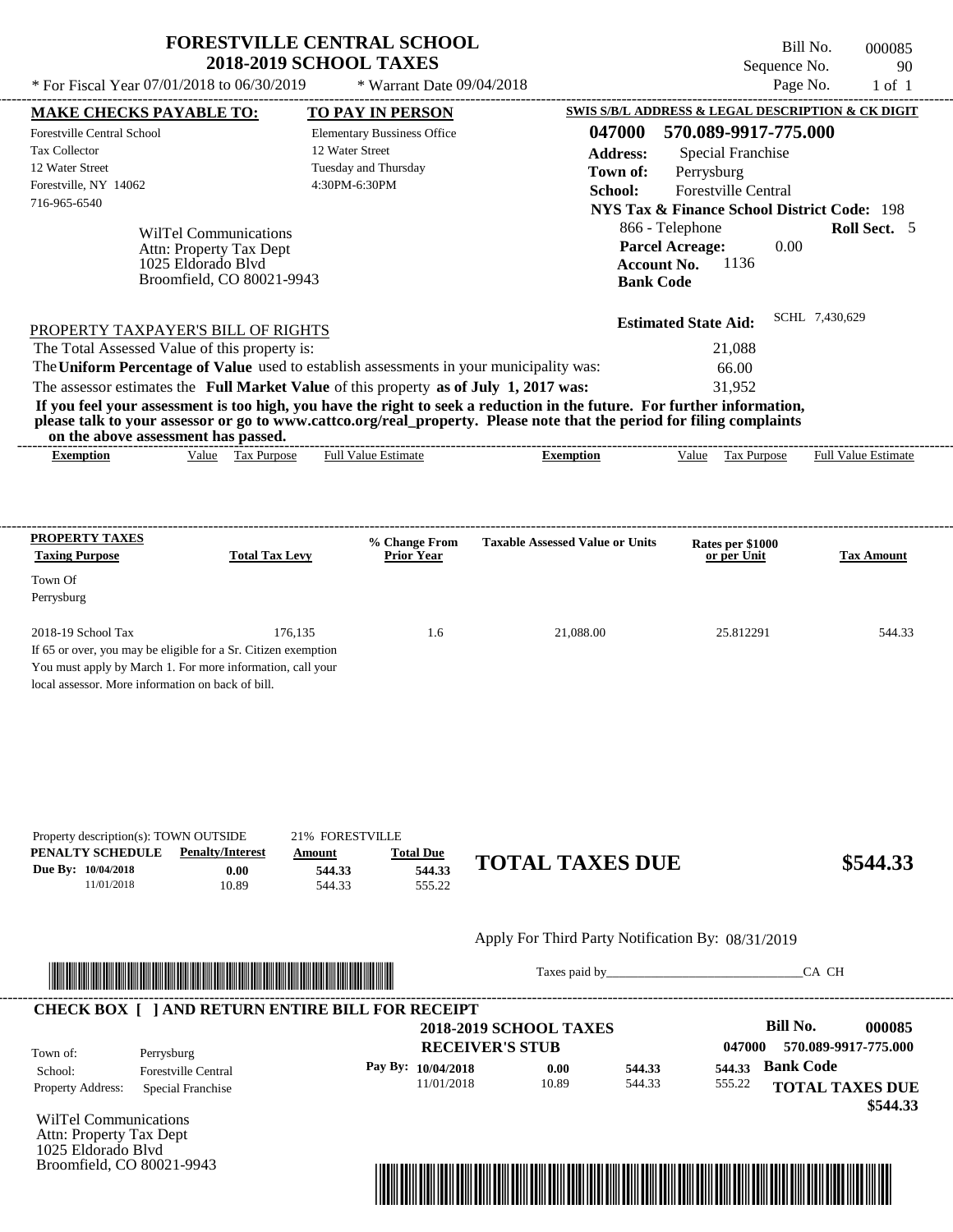|                                   |                                                                                       |                 | <b>2018-2019 SCHOOL TAXES</b>      |                                                                                                                         | Bill No.<br>Sequence No.                               | 91                         |
|-----------------------------------|---------------------------------------------------------------------------------------|-----------------|------------------------------------|-------------------------------------------------------------------------------------------------------------------------|--------------------------------------------------------|----------------------------|
|                                   | * For Fiscal Year 07/01/2018 to 06/30/2019                                            |                 | * Warrant Date 09/04/2018          |                                                                                                                         |                                                        | Page No.<br>$1$ of $1$     |
| <b>MAKE CHECKS PAYABLE TO:</b>    |                                                                                       |                 | <b>TO PAY IN PERSON</b>            |                                                                                                                         | SWIS S/B/L ADDRESS & LEGAL DESCRIPTION & CK DIGIT      |                            |
| <b>Forestville Central School</b> |                                                                                       |                 | <b>Elementary Bussiness Office</b> | 047000                                                                                                                  | 670.089-9915-123.700/288                               |                            |
| Tax Collector                     |                                                                                       | 12 Water Street |                                    | <b>Address:</b>                                                                                                         | Outside Plant                                          |                            |
| 12 Water Street                   |                                                                                       |                 | Tuesday and Thursday               | Town of:                                                                                                                | Perrysburg                                             |                            |
| Forestville, NY 14062             |                                                                                       | 4:30PM-6:30PM   |                                    | School:                                                                                                                 | <b>Forestville Central</b>                             |                            |
| 716-965-6540                      |                                                                                       |                 |                                    |                                                                                                                         | <b>NYS Tax &amp; Finance School District Code: 198</b> |                            |
|                                   | National Fuel Gas Dist                                                                |                 |                                    |                                                                                                                         | 885 - Gas Outside                                      | <b>Roll Sect.</b> 6        |
|                                   | Attn: Real Property Tax Servic                                                        |                 |                                    |                                                                                                                         | <b>Parcel Acreage:</b><br>0.00                         |                            |
|                                   | 6363 Main St                                                                          |                 |                                    | <b>Account No.</b>                                                                                                      | 0853                                                   |                            |
|                                   | Williamsville, NY 14221                                                               |                 |                                    | <b>Bank Code</b>                                                                                                        |                                                        |                            |
|                                   |                                                                                       |                 |                                    |                                                                                                                         | <b>Estimated State Aid:</b>                            | SCHL 7,430,629             |
|                                   | PROPERTY TAXPAYER'S BILL OF RIGHTS                                                    |                 |                                    |                                                                                                                         |                                                        |                            |
|                                   | The Total Assessed Value of this property is:                                         |                 |                                    |                                                                                                                         | 262,600                                                |                            |
|                                   |                                                                                       |                 |                                    | The Uniform Percentage of Value used to establish assessments in your municipality was:                                 | 66.00                                                  |                            |
|                                   | The assessor estimates the Full Market Value of this property as of July 1, 2017 was: |                 |                                    | If you feel your assessment is too high, you have the right to seek a reduction in the future. For further information, | 397,879                                                |                            |
| <b>Exemption</b>                  | on the above assessment has passed.<br>Value Tax Purpose                              |                 | <b>Full Value Estimate</b>         | Exemption                                                                                                               | Value Tax Purpose                                      | <b>Full Value Estimate</b> |
|                                   |                                                                                       |                 |                                    |                                                                                                                         |                                                        |                            |
| <b>PROPERTY TAXES</b>             |                                                                                       |                 | <b>% Change From</b>               | <b>Taxable Assessed Value or Units</b>                                                                                  | Rates per \$1000                                       |                            |
| <b>Taxing Purpose</b>             | <b>Total Tax Levy</b>                                                                 |                 | <b>Prior Year</b>                  |                                                                                                                         | or per Unit                                            | <b>Tax Amount</b>          |
| Town Of                           |                                                                                       |                 |                                    |                                                                                                                         |                                                        |                            |
|                                   |                                                                                       |                 |                                    |                                                                                                                         |                                                        |                            |
| Perrysburg<br>2018-19 School Tax  |                                                                                       | 176.135         | 1.6                                | 262,600.00                                                                                                              | 25.812291                                              | 6,778.31                   |
|                                   | If 65 or over, you may be eligible for a Sr. Citizen exemption                        |                 |                                    |                                                                                                                         |                                                        |                            |
|                                   | You must apply by March 1. For more information, call your                            |                 |                                    |                                                                                                                         |                                                        |                            |
|                                   |                                                                                       |                 |                                    |                                                                                                                         |                                                        |                            |



Taxes paid by\_\_\_\_\_\_\_\_\_\_\_\_\_\_\_\_\_\_\_\_\_\_\_\_\_\_\_\_\_\_\_CA CH



National Fuel Gas Dist Attn: Real Property Tax Servic 6363 Main St Williamsville, NY 14221

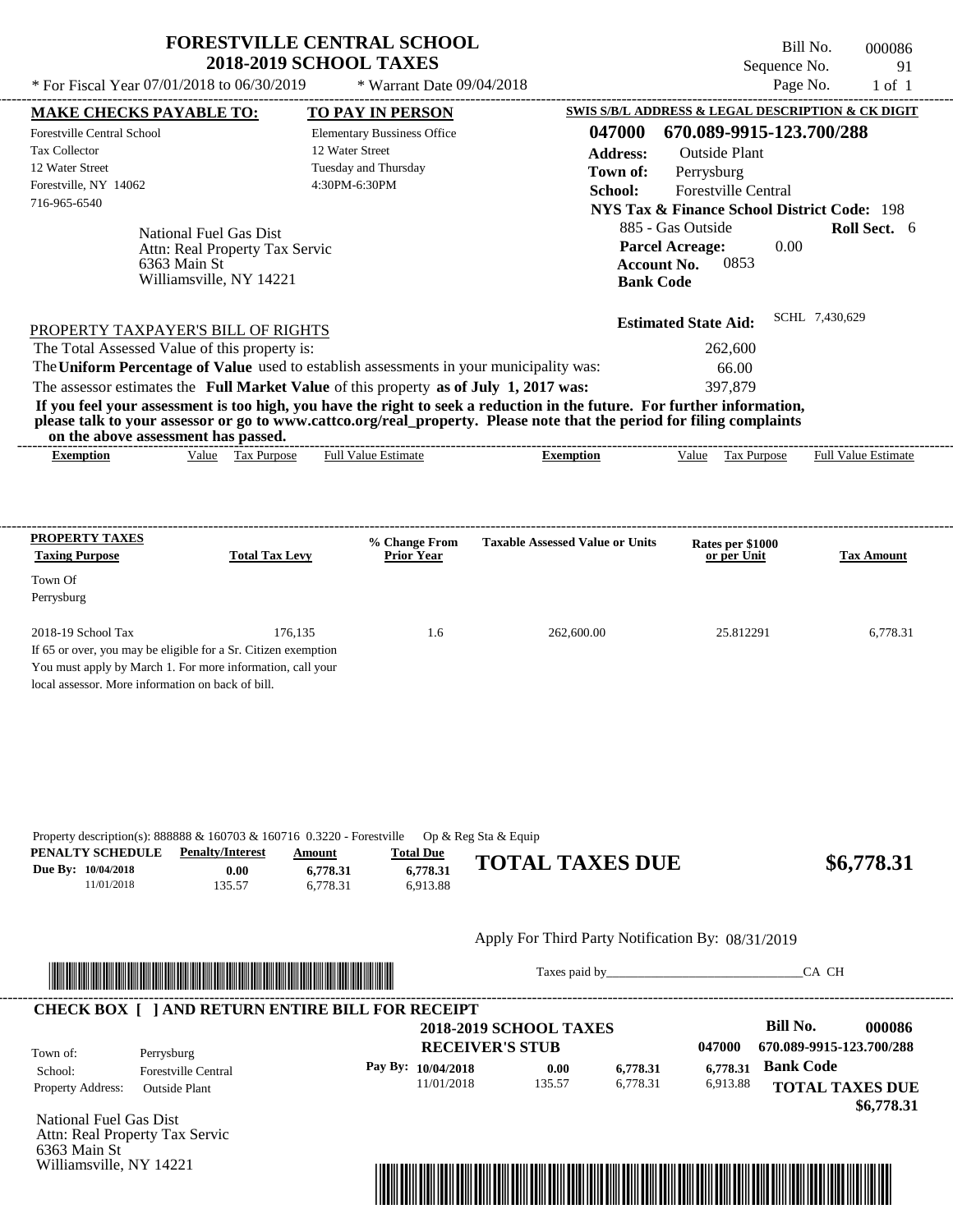| * For Fiscal Year $07/01/2018$ to $06/30/2019$                                                        | <b>FORESTVILLE CENTRAL SCHOOL</b><br><b>2018-2019 SCHOOL TAXES</b><br>* Warrant Date $09/04/2018$ | Bill No.<br>000087<br>Sequence No.<br>92<br>Page No.<br>$1$ of $1$                                                            |
|-------------------------------------------------------------------------------------------------------|---------------------------------------------------------------------------------------------------|-------------------------------------------------------------------------------------------------------------------------------|
| <b>MAKE CHECKS PAYABLE TO:</b>                                                                        | <b>TO PAY IN PERSON</b>                                                                           | SWIS S/B/L ADDRESS & LEGAL DESCRIPTION & CK DIGIT                                                                             |
| Forestville Central School<br><b>Tax Collector</b><br>12 Water Street                                 | <b>Elementary Bussiness Office</b><br>12 Water Street<br>Tuesday and Thursday                     | 670.089-9915-123.710/288<br>047000<br><b>Address:</b><br><b>Gas Distribution</b><br>Town of:<br>Perrysburg                    |
| Forestville, NY 14062<br>716-965-6540                                                                 | 4:30PM-6:30PM                                                                                     | School:<br><b>Forestville Central</b><br><b>NYS Tax &amp; Finance School District Code: 198</b>                               |
| National Fuel Gas Supply<br>Attn: Real Property Tax Servic<br>6363 Main St<br>Williamsville, NY 14221 |                                                                                                   | 871 - Elec-Gas Fac<br><b>Roll Sect.</b> 6<br><b>Parcel Acreage:</b><br>0.00<br>0854<br><b>Account No.</b><br><b>Bank Code</b> |
| PROPERTY TAXPAYER'S BILL OF RIGHTS                                                                    |                                                                                                   | SCHL 7,430,629<br><b>Estimated State Aid:</b>                                                                                 |
| The Total Assessed Value of this property is:                                                         |                                                                                                   | 954,200                                                                                                                       |
|                                                                                                       | The Uniform Percentage of Value used to establish assessments in your municipality was:           | 66.00                                                                                                                         |

The assessor estimates the **Full Market Value** of this property **as of July 1, 2017 was:** 1,445,758 **If you feel your assessment is too high, you have the right to seek a reduction in the future. For further information, please talk to your assessor or go to www.cattco.org/real\_property. Please note that the period for filing complaints**

**on the above assessment has passed.** ----------------------------------------------------------------------------------------------------------------------------------------------------------------------------------------------------

| emntio | √alue | $\overline{\phantom{a}}$<br><b>O</b> 1<br><b>Purpose</b><br>. as | stimate<br>alue<br>еш. | temption | /alue | $-$<br><b>Purpose</b><br>______ | 11.7<br>$\overline{\phantom{0}}$<br>'alue<br>≁u∏<br>'stimate |  |
|--------|-------|------------------------------------------------------------------|------------------------|----------|-------|---------------------------------|--------------------------------------------------------------|--|
|        |       |                                                                  |                        |          |       |                                 |                                                              |  |

| <b>PROPERTY TAXES</b><br><b>Taxing Purpose</b>                 | <b>Total Tax Levy</b> | % Change From<br><b>Prior Year</b> | <b>Taxable Assessed Value or Units</b> | Rates per \$1000<br>or per Unit | <b>Tax Amount</b> |
|----------------------------------------------------------------|-----------------------|------------------------------------|----------------------------------------|---------------------------------|-------------------|
| Town Of                                                        |                       |                                    |                                        |                                 |                   |
| Perrysburg                                                     |                       |                                    |                                        |                                 |                   |
| $2018-19$ School Tax                                           | 176.135               | 1.6                                | 954,200.00                             | 25.812291                       | 24,630.09         |
| If 65 or over, you may be eligible for a Sr. Citizen exemption |                       |                                    |                                        |                                 |                   |
| You must apply by March 1. For more information, call your     |                       |                                    |                                        |                                 |                   |
| local assessor. More information on back of bill.              |                       |                                    |                                        |                                 |                   |

| Property description(s): $160754$ |                         | 0.3920 - Forestville | 34 Storage Wells |                        |             |
|-----------------------------------|-------------------------|----------------------|------------------|------------------------|-------------|
| PENALTY SCHEDULE                  | <b>Penalty/Interest</b> | Amount               | <b>Total Due</b> |                        |             |
| Due By: 10/04/2018                | 0.00                    | 24,630.09            | 24,630.09        | <b>TOTAL TAXES DUE</b> | \$24,630.09 |
| 11/01/2018                        | 492.60                  | 24,630.09            | 25,122.69        |                        |             |

# Apply For Third Party Notification By: 08/31/2019



Taxes paid by\_\_\_\_\_\_\_\_\_\_\_\_\_\_\_\_\_\_\_\_\_\_\_\_\_\_\_\_\_\_\_CA CH

|                          | <b>CHECK BOX [ ] AND RETURN ENTIRE BILL FOR RECEIPT</b> | <b>2018-2019 SCHOOL TAXES</b> |        |           |           | Bill No.                 | 000087      |
|--------------------------|---------------------------------------------------------|-------------------------------|--------|-----------|-----------|--------------------------|-------------|
| Town of:                 | Perrysburg                                              | <b>RECEIVER'S STUB</b>        |        |           | 047000    | 670.089-9915-123.710/288 |             |
| School:                  | <b>Forestville Central</b>                              | Pay By: 10/04/2018            | 0.00   | 24,630.09 | 24,630.09 | <b>Bank Code</b>         |             |
| <b>Property Address:</b> | <b>Gas Distribution</b>                                 | 11/01/2018                    | 492.60 | 24,630.09 | 25,122.69 | <b>TOTAL TAXES DUE</b>   |             |
|                          |                                                         |                               |        |           |           |                          | \$24,630.09 |

National Fuel Gas Supply Attn: Real Property Tax Servic 6363 Main St Williamsville, NY 14221

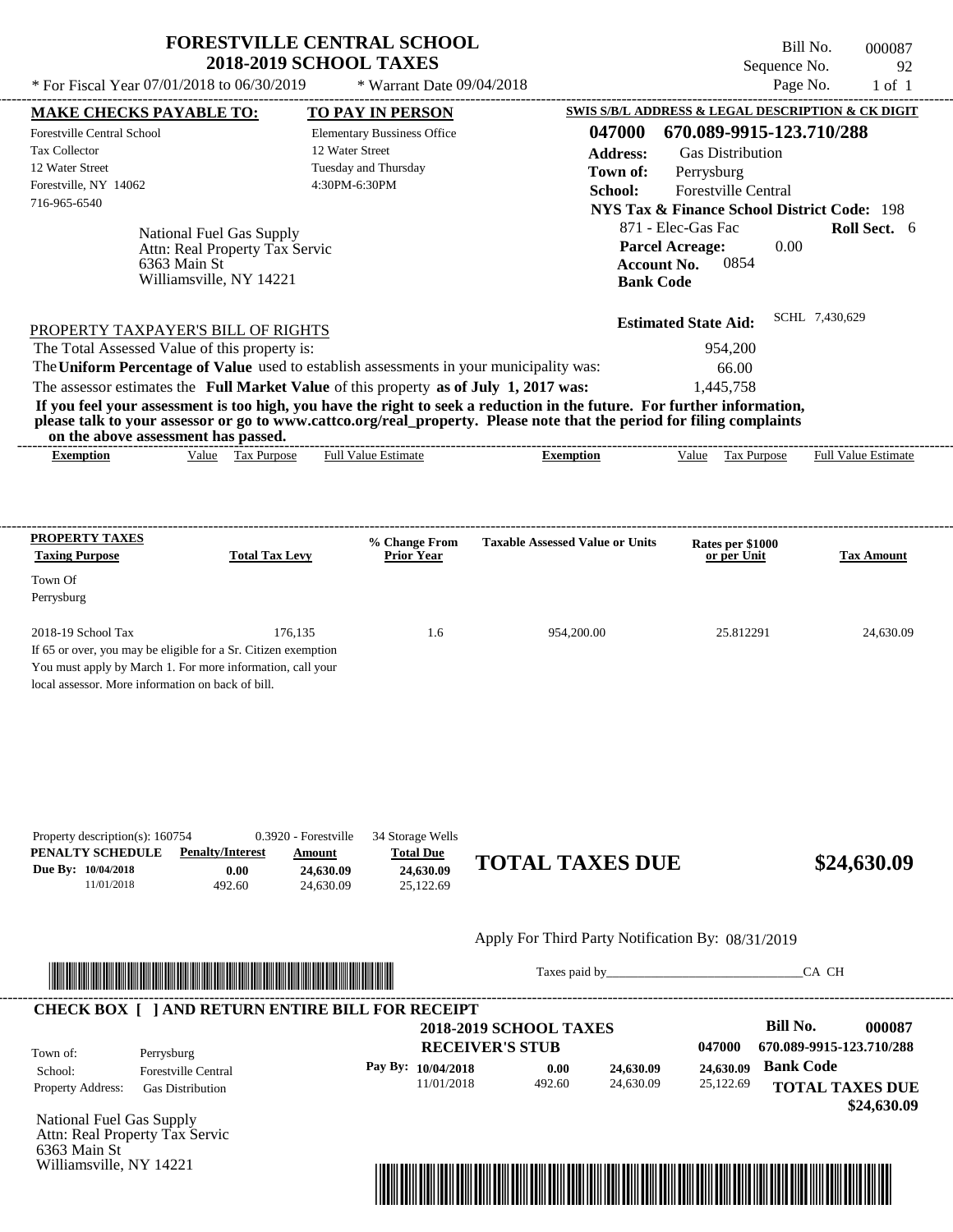| * For Fiscal Year 07/01/2018 to 06/30/2019                                                                                                                                                                                                                              | <b>FORESTVILLE CENTRAL SCHOOL</b><br><b>2018-2019 SCHOOL TAXES</b>                                                                             | * Warrant Date 09/04/2018                                          |                                                                                                                                                                                                                                                                      | Bill No.<br>Sequence No.<br>Page No.                                                                                                                                                                                  | 000088<br>93<br>$1$ of $1$          |
|-------------------------------------------------------------------------------------------------------------------------------------------------------------------------------------------------------------------------------------------------------------------------|------------------------------------------------------------------------------------------------------------------------------------------------|--------------------------------------------------------------------|----------------------------------------------------------------------------------------------------------------------------------------------------------------------------------------------------------------------------------------------------------------------|-----------------------------------------------------------------------------------------------------------------------------------------------------------------------------------------------------------------------|-------------------------------------|
|                                                                                                                                                                                                                                                                         |                                                                                                                                                |                                                                    |                                                                                                                                                                                                                                                                      |                                                                                                                                                                                                                       |                                     |
| <b>MAKE CHECKS PAYABLE TO:</b><br><b>Forestville Central School</b><br><b>Tax Collector</b><br>12 Water Street<br>Forestville, NY 14062<br>716-965-6540                                                                                                                 | 12 Water Street<br>Tuesday and Thursday<br>4:30PM-6:30PM<br>National Fuel Gas Supply<br>Attn: Real Property Tax Servic<br>6363 Main St Rm 1000 | <b>TO PAY IN PERSON</b><br><b>Elementary Bussiness Office</b>      | 047000<br><b>Address:</b><br>Town of:<br>School:<br>885 - Gas Outside<br><b>Parcel Acreage:</b><br><b>Account No.</b>                                                                                                                                                | SWIS S/B/L ADDRESS & LEGAL DESCRIPTION & CK DIGIT<br>670.089-9915-123.710/2881<br><b>Outside Plant</b><br>Perrysburg<br>Forestville Central<br><b>NYS Tax &amp; Finance School District Code: 198</b><br>0.00<br>1072 | Roll Sect. 6                        |
| PROPERTY TAXPAYER'S BILL OF RIGHTS<br>The Total Assessed Value of this property is:<br>The Uniform Percentage of Value used to establish assessments in your municipality was:<br>The assessor estimates the Full Market Value of this property as of July 1, 2017 was: | Williamsville, NY 14221                                                                                                                        |                                                                    | <b>Bank Code</b><br>If you feel your assessment is too high, you have the right to seek a reduction in the future. For further information,<br>please talk to your assessor or go to www.cattco.org/real_property. Please note that the period for filing complaints | <b>Estimated State Aid:</b><br>390,700<br>66.00<br>591.970                                                                                                                                                            | SCHL 7,430,629                      |
| on the above assessment has passed.<br><b>Exemption</b>                                                                                                                                                                                                                 | Value Tax Purpose                                                                                                                              | <b>Full Value Estimate</b>                                         | <b>Exemption</b>                                                                                                                                                                                                                                                     | Value<br>Tax Purpose                                                                                                                                                                                                  | <b>Full Value Estimate</b>          |
| PROPERTY TAXES<br><b>Taxing Purpose</b><br>Town Of<br>Perrysburg                                                                                                                                                                                                        | <b>Total Tax Levy</b>                                                                                                                          | % Change From<br><b>Prior Year</b>                                 | <b>Taxable Assessed Value or Units</b>                                                                                                                                                                                                                               | Rates per \$1000<br>or per Unit                                                                                                                                                                                       | <b>Tax Amount</b>                   |
| 2018-19 School Tax<br>If 65 or over, you may be eligible for a Sr. Citizen exemption<br>You must apply by March 1. For more information, call your<br>local assessor. More information on back of bill.                                                                 | 176.135                                                                                                                                        | 1.6                                                                | 390,700.00                                                                                                                                                                                                                                                           | 25.812291                                                                                                                                                                                                             | 10.084.86                           |
| Property description(s): $888888 \& 160703$<br>PENALTY SCHEDULE<br>Due By: 10/04/2018<br>11/01/2018                                                                                                                                                                     | 0.3920 - Forestville<br><b>Penalty/Interest</b><br>Amount<br>0.00<br>10,084.86<br>201.70<br>10,084.86                                          | Op & Reg Sta & Equip<br><b>Total Due</b><br>10,084.86<br>10,286.56 | <b>TOTAL TAXES DUE</b>                                                                                                                                                                                                                                               |                                                                                                                                                                                                                       | \$10,084.86                         |
|                                                                                                                                                                                                                                                                         |                                                                                                                                                |                                                                    | Apply For Third Party Notification By: 08/31/2019                                                                                                                                                                                                                    |                                                                                                                                                                                                                       |                                     |
| <u> Indian American State and The Communication of the Communication of the Communication of the Communication of the Communication of the Communication of the Communication of the Communication of the Communication of the C</u>                                    |                                                                                                                                                |                                                                    |                                                                                                                                                                                                                                                                      |                                                                                                                                                                                                                       | CA CH                               |
| <b>CHECK BOX [ ] AND RETURN ENTIRE BILL FOR RECEIPT</b><br>Town of:<br>Perrysburg                                                                                                                                                                                       |                                                                                                                                                |                                                                    | <b>2018-2019 SCHOOL TAXES</b><br><b>RECEIVER'S STUB</b>                                                                                                                                                                                                              | <b>Bill No.</b><br>047000                                                                                                                                                                                             | 000088<br>670.089-9915-123.710/2881 |

**Pay By: 10/04/2018**

11/01/2018 201.70

**0.00**

National Fuel Gas Supply Attn: Real Property Tax Servic 6363 Main St Rm 1000

Property Address: Outside Plant

Williamsville, NY 14221

School: Forestville Central



10,084.86 **10,084.86** **Bank Code 10,084.86**

10,286.56

**TOTAL TAXES DUE**

 **\$10,084.86**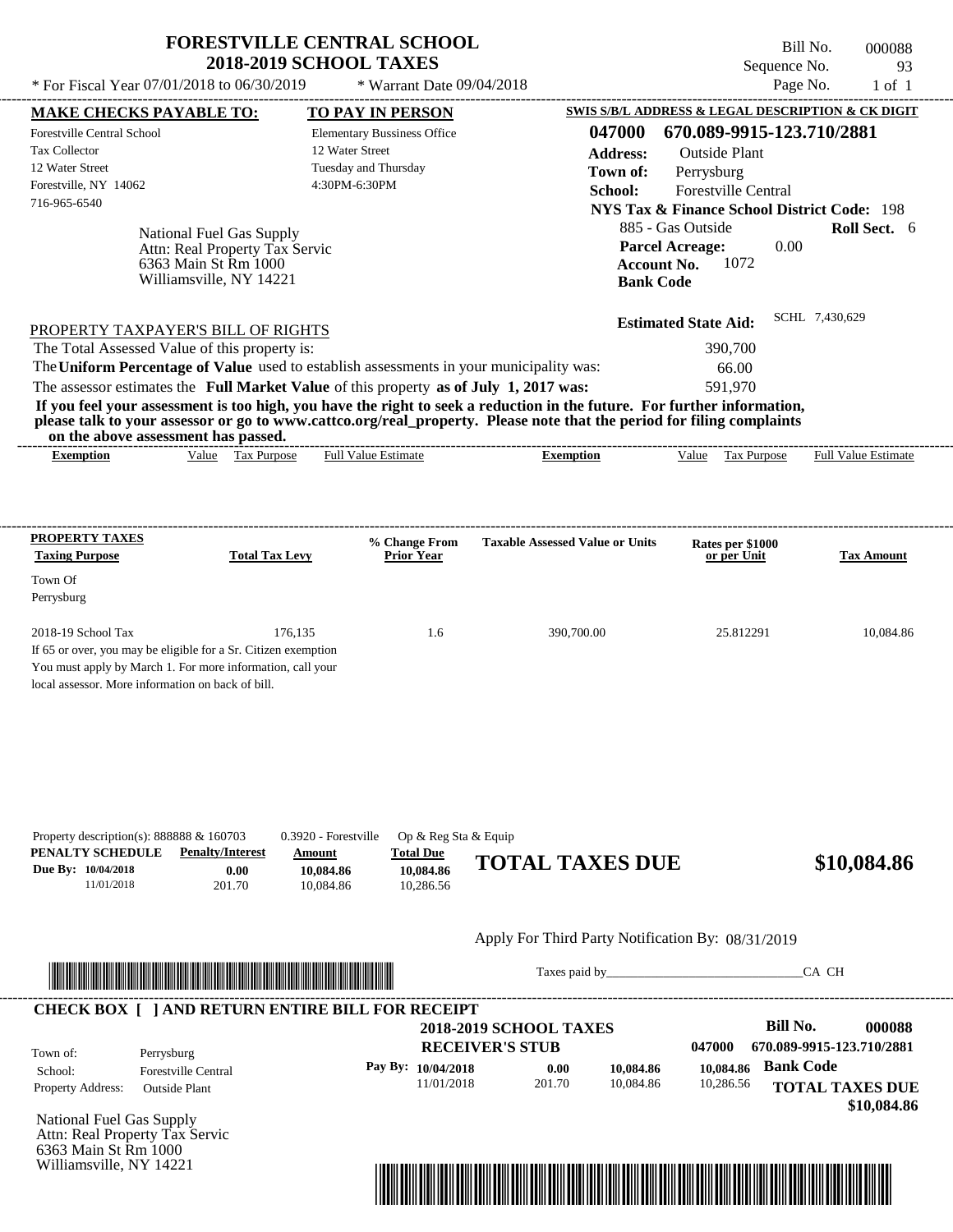|                                                                                                                                              | <b>2018-2019 SCHOOL TAXES</b>                                                                                                | <b>FORESTVILLE CENTRAL SCHOOL</b>                                                  |                                                                                                                                                                                                                                                  | Bill No.<br>Sequence No.                               | 000089<br>94        |
|----------------------------------------------------------------------------------------------------------------------------------------------|------------------------------------------------------------------------------------------------------------------------------|------------------------------------------------------------------------------------|--------------------------------------------------------------------------------------------------------------------------------------------------------------------------------------------------------------------------------------------------|--------------------------------------------------------|---------------------|
| * For Fiscal Year 07/01/2018 to 06/30/2019                                                                                                   |                                                                                                                              | * Warrant Date 09/04/2018                                                          |                                                                                                                                                                                                                                                  | Page No.                                               | $1$ of $1$          |
| <b>MAKE CHECKS PAYABLE TO:</b>                                                                                                               |                                                                                                                              | <b>TO PAY IN PERSON</b>                                                            |                                                                                                                                                                                                                                                  | SWIS S/B/L ADDRESS & LEGAL DESCRIPTION & CK DIGIT      |                     |
| <b>Forestville Central School</b>                                                                                                            |                                                                                                                              | <b>Elementary Bussiness Office</b>                                                 | 047000                                                                                                                                                                                                                                           | 670.089-9915-132.350/188                               |                     |
| <b>Tax Collector</b>                                                                                                                         |                                                                                                                              | 12 Water Street                                                                    | <b>Address:</b>                                                                                                                                                                                                                                  | <b>Outside Plant</b>                                   |                     |
| 12 Water Street                                                                                                                              |                                                                                                                              | Tuesday and Thursday                                                               | Town of:                                                                                                                                                                                                                                         | Perrysburg                                             |                     |
| Forestville, NY 14062<br>716-965-6540                                                                                                        |                                                                                                                              | 4:30PM-6:30PM                                                                      | School:                                                                                                                                                                                                                                          | Forestville Central                                    |                     |
|                                                                                                                                              |                                                                                                                              |                                                                                    |                                                                                                                                                                                                                                                  | <b>NYS Tax &amp; Finance School District Code: 198</b> |                     |
|                                                                                                                                              | Niagara Mohawk Power Corp                                                                                                    |                                                                                    |                                                                                                                                                                                                                                                  | 884 - Elec Dist Ou                                     | <b>Roll Sect.</b> 6 |
|                                                                                                                                              | 300 Erie Blvd West                                                                                                           |                                                                                    | <b>Parcel Acreage:</b>                                                                                                                                                                                                                           | 0.00                                                   |                     |
|                                                                                                                                              | Syracuse, NY 13202                                                                                                           |                                                                                    | <b>Account No.</b><br><b>Bank Code</b>                                                                                                                                                                                                           | 0857                                                   |                     |
|                                                                                                                                              |                                                                                                                              |                                                                                    |                                                                                                                                                                                                                                                  |                                                        |                     |
|                                                                                                                                              | PROPERTY TAXPAYER'S BILL OF RIGHTS                                                                                           |                                                                                    |                                                                                                                                                                                                                                                  | <b>Estimated State Aid:</b>                            | SCHL 7,430,629      |
| The Total Assessed Value of this property is:                                                                                                |                                                                                                                              |                                                                                    |                                                                                                                                                                                                                                                  | 29,895                                                 |                     |
|                                                                                                                                              | The Uniform Percentage of Value used to establish assessments in your municipality was:                                      |                                                                                    |                                                                                                                                                                                                                                                  | 66.00                                                  |                     |
|                                                                                                                                              | The assessor estimates the Full Market Value of this property as of July 1, 2017 was:                                        |                                                                                    |                                                                                                                                                                                                                                                  | 45,295                                                 |                     |
| on the above assessment has passed.                                                                                                          |                                                                                                                              |                                                                                    | If you feel your assessment is too high, you have the right to seek a reduction in the future. For further information,<br>please talk to your assessor or go to www.cattco.org/real_property. Please note that the period for filing complaints |                                                        |                     |
| <b>Exemption</b>                                                                                                                             | Value Tax Purpose                                                                                                            | <b>Full Value Estimate</b>                                                         | <b>Exemption</b>                                                                                                                                                                                                                                 | Value<br><b>Tax Purpose</b>                            | Full Value Estimate |
| PROPERTY TAXES<br><b>Taxing Purpose</b>                                                                                                      | <b>Total Tax Levy</b>                                                                                                        | % Change From<br><b>Prior Year</b>                                                 | <b>Taxable Assessed Value or Units</b>                                                                                                                                                                                                           | Rates per \$1000<br>or per Unit                        | <b>Tax Amount</b>   |
| Town Of                                                                                                                                      |                                                                                                                              |                                                                                    |                                                                                                                                                                                                                                                  |                                                        |                     |
| Perrysburg                                                                                                                                   |                                                                                                                              |                                                                                    |                                                                                                                                                                                                                                                  |                                                        |                     |
| 2018-19 School Tax                                                                                                                           | 176.135                                                                                                                      | 1.6                                                                                | 29,895.00                                                                                                                                                                                                                                        | 25.812291                                              | 771.66              |
|                                                                                                                                              | If 65 or over, you may be eligible for a Sr. Citizen exemption<br>You must apply by March 1. For more information, call your |                                                                                    |                                                                                                                                                                                                                                                  |                                                        |                     |
|                                                                                                                                              |                                                                                                                              |                                                                                    |                                                                                                                                                                                                                                                  |                                                        |                     |
| local assessor. More information on back of bill.<br>Property description(s): 888888<br>PENALTY SCHEDULE<br>Due By: 10/04/2018<br>11/01/2018 | 0.0630 - Forestville<br><b>Penalty/Interest</b><br>Amount<br>0.00<br>15.43                                                   | <b>Total Elec Dist</b><br><b>Total Due</b><br>771.66<br>771.66<br>771.66<br>787.09 | <b>TOTAL TAXES DUE</b>                                                                                                                                                                                                                           |                                                        |                     |
|                                                                                                                                              |                                                                                                                              |                                                                                    | Apply For Third Party Notification By: 08/31/2019                                                                                                                                                                                                |                                                        |                     |
|                                                                                                                                              |                                                                                                                              |                                                                                    | Taxes paid by                                                                                                                                                                                                                                    |                                                        | \$771.66<br>CA CH   |



Taxes paid by\_\_\_\_\_\_\_\_\_\_\_\_\_\_\_\_\_\_\_\_\_\_\_\_\_\_\_\_\_\_\_CA CH

|                          |                            |                        | <b>2018-2019 SCHOOL TAXES</b> |        |        | Bill No.                 | 000089 |
|--------------------------|----------------------------|------------------------|-------------------------------|--------|--------|--------------------------|--------|
| Town of:                 | Perrysburg                 | <b>RECEIVER'S STUB</b> |                               |        | 047000 | 670.089-9915-132.350/188 |        |
| School:                  | <b>Forestville Central</b> | Pay By: $10/04/2018$   | 0.00                          | 771.66 | 771.66 | <b>Bank Code</b>         |        |
| <b>Property Address:</b> | Outside Plant              | 11/01/2018             | 15.43                         | 771.66 | 787.09 | <b>TOTAL TAXES DUE</b>   |        |
|                          |                            |                        |                               |        |        |                          |        |

Niagara Mohawk Power Corp 300 Erie Blvd West Syracuse, NY 13202

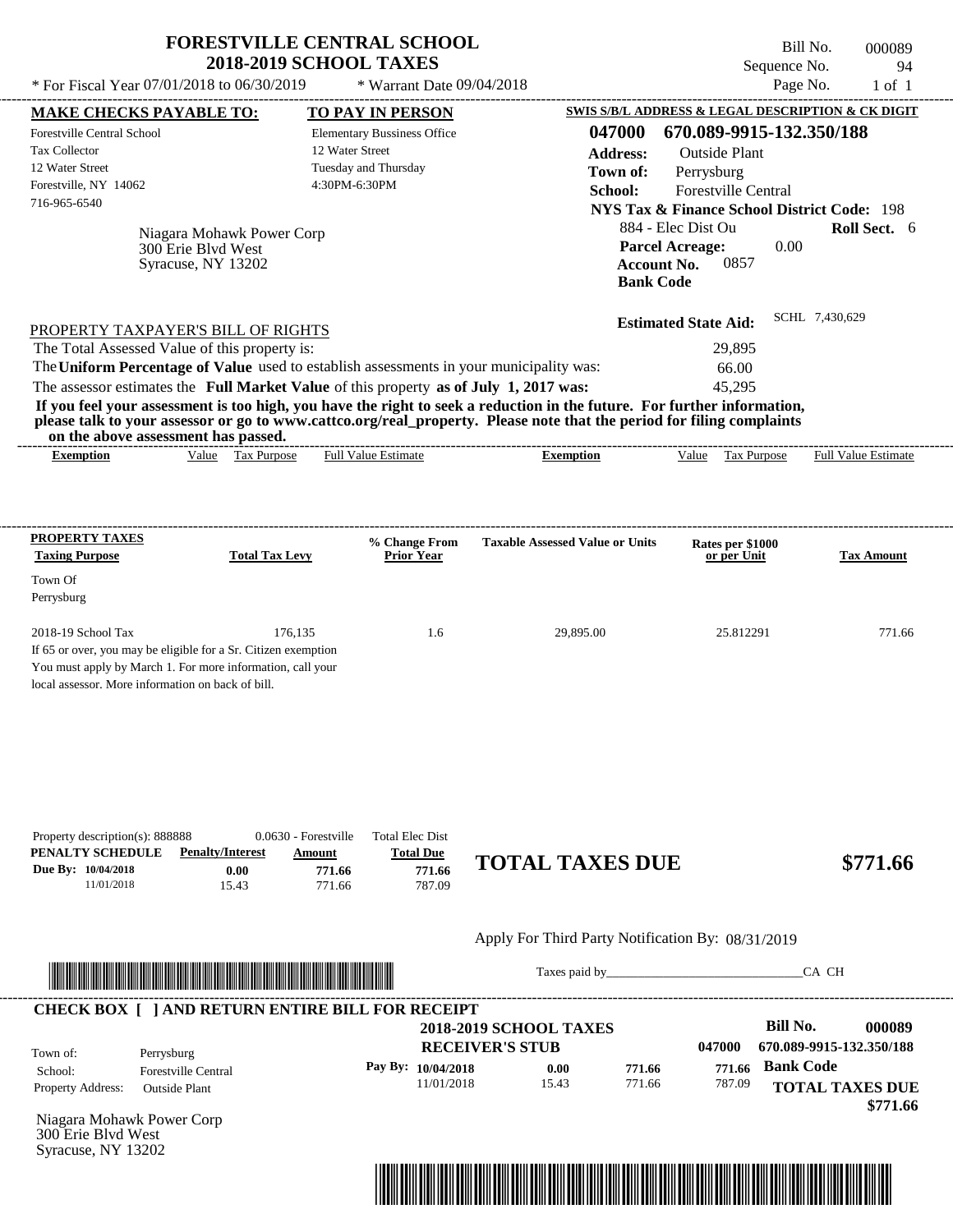|                                                                                                                                                                                                                                                    | <b>2018-2019 SCHOOL TAXES</b> | <b>FORESTVILLE CENTRAL SCHOOL</b>  |                                        | Sequence No.                                                     | Bill No.<br>000090         |
|----------------------------------------------------------------------------------------------------------------------------------------------------------------------------------------------------------------------------------------------------|-------------------------------|------------------------------------|----------------------------------------|------------------------------------------------------------------|----------------------------|
| * For Fiscal Year 07/01/2018 to 06/30/2019                                                                                                                                                                                                         |                               | * Warrant Date 09/04/2018          |                                        |                                                                  | Page No.<br>$1$ of $1$     |
| <b>MAKE CHECKS PAYABLE TO:</b>                                                                                                                                                                                                                     |                               | TO PAY IN PERSON                   |                                        | <b>SWIS S/B/L ADDRESS &amp; LEGAL DESCRIPTION &amp; CK DIGIT</b> |                            |
| Forestville Central School                                                                                                                                                                                                                         |                               | <b>Elementary Bussiness Office</b> | 047000                                 | 670.089-9915-131.600/188                                         |                            |
| <b>Tax Collector</b>                                                                                                                                                                                                                               |                               | 12 Water Street                    | <b>Address:</b>                        | <b>Outside Plant</b>                                             |                            |
| 12 Water Street                                                                                                                                                                                                                                    |                               | Tuesday and Thursday               | Town of:                               | Perrysburg                                                       |                            |
| Forestville, NY 14062                                                                                                                                                                                                                              |                               | 4:30PM-6:30PM                      | School:                                | <b>Forestville Central</b>                                       |                            |
| 716-965-6540                                                                                                                                                                                                                                       |                               |                                    |                                        | <b>NYS Tax &amp; Finance School District Code: 198</b>           |                            |
| Nys Electric & Gas Corp                                                                                                                                                                                                                            |                               |                                    |                                        | 884 - Elec Dist Ou                                               | Roll Sect. 6               |
| 70 Farm View Dr                                                                                                                                                                                                                                    |                               |                                    |                                        | <b>Parcel Acreage:</b><br>0.00                                   |                            |
| New Gloucester, ME 04260                                                                                                                                                                                                                           |                               |                                    |                                        | 0858<br><b>Account No.</b><br><b>Bank Code</b>                   |                            |
| PROPERTY TAXPAYER'S BILL OF RIGHTS                                                                                                                                                                                                                 |                               |                                    |                                        | <b>Estimated State Aid:</b>                                      | SCHL 7,430,629             |
| The Total Assessed Value of this property is:                                                                                                                                                                                                      |                               |                                    |                                        | 17,100                                                           |                            |
| The Uniform Percentage of Value used to establish assessments in your municipality was:                                                                                                                                                            |                               |                                    |                                        | 66.00                                                            |                            |
| The assessor estimates the Full Market Value of this property as of July 1, 2017 was:                                                                                                                                                              |                               |                                    |                                        | 25,909                                                           |                            |
| on the above assessment has passed.<br><b>Exemption</b>                                                                                                                                                                                            | Value Tax Purpose             | <b>Full Value Estimate</b>         | <b>Exemption</b>                       | Value<br>Tax Purpose                                             | <b>Full Value Estimate</b> |
|                                                                                                                                                                                                                                                    |                               |                                    |                                        |                                                                  |                            |
| please talk to your assessor or go to www.cattco.org/real property. Please note that the period for filing complaints                                                                                                                              |                               |                                    |                                        |                                                                  |                            |
|                                                                                                                                                                                                                                                    | <b>Total Tax Levy</b>         | % Change From<br><b>Prior Year</b> | <b>Taxable Assessed Value or Units</b> | Rates per \$1000<br>or per Unit                                  | <b>Tax Amount</b>          |
|                                                                                                                                                                                                                                                    |                               |                                    |                                        |                                                                  |                            |
|                                                                                                                                                                                                                                                    |                               |                                    |                                        |                                                                  |                            |
|                                                                                                                                                                                                                                                    | 176,135                       | 1.6                                | 17,100.00                              | 25.812291                                                        | 441.39                     |
|                                                                                                                                                                                                                                                    |                               |                                    |                                        |                                                                  |                            |
|                                                                                                                                                                                                                                                    |                               |                                    |                                        |                                                                  |                            |
|                                                                                                                                                                                                                                                    |                               |                                    |                                        |                                                                  |                            |
|                                                                                                                                                                                                                                                    |                               |                                    |                                        |                                                                  |                            |
|                                                                                                                                                                                                                                                    |                               |                                    |                                        |                                                                  |                            |
|                                                                                                                                                                                                                                                    |                               |                                    |                                        |                                                                  |                            |
| <b>Taxing Purpose</b>                                                                                                                                                                                                                              |                               |                                    |                                        |                                                                  |                            |
| PROPERTY TAXES<br>Town Of<br>Perrysburg<br>2018-19 School Tax<br>If 65 or over, you may be eligible for a Sr. Citizen exemption<br>You must apply by March 1. For more information, call your<br>local assessor. More information on back of bill. |                               |                                    |                                        |                                                                  |                            |
|                                                                                                                                                                                                                                                    |                               |                                    |                                        |                                                                  |                            |
|                                                                                                                                                                                                                                                    |                               |                                    |                                        |                                                                  |                            |

**PENALTY SCHEDULE Penalty/Interest Amount Total Due Due By: 10/04/2018** 11/01/2018 8.83 **0.00 441.39** 441.39 450.22 **441.39 TOTAL TAXES DUE \$441.39**

Apply For Third Party Notification By: 08/31/2019



Taxes paid by\_\_\_\_\_\_\_\_\_\_\_\_\_\_\_\_\_\_\_\_\_\_\_\_\_\_\_\_\_\_\_CA CH



Nys Electric & Gas Corp 70 Farm View Dr New Gloucester, ME 04260